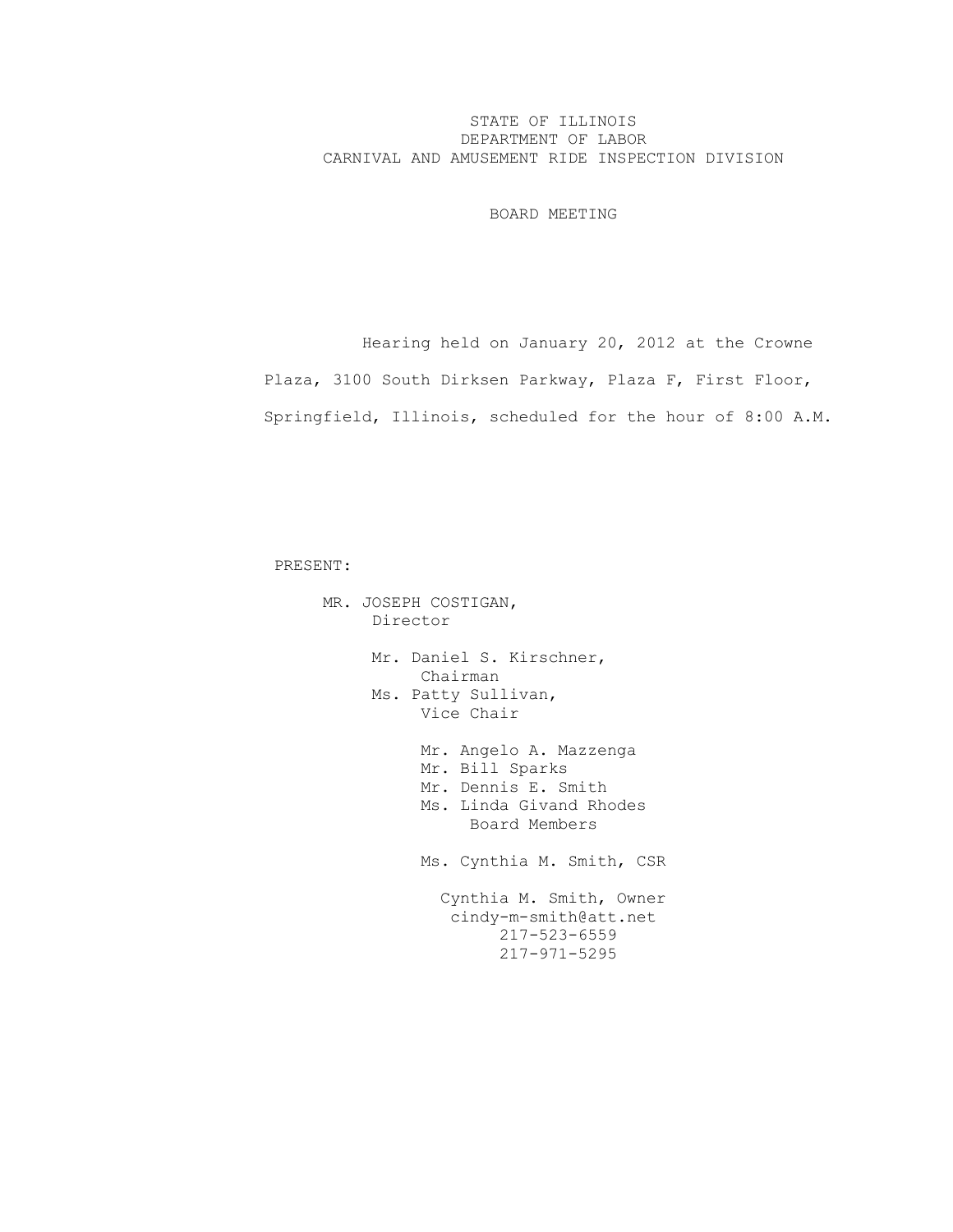```
 2 MS. KATHERINE ANTHONY
                   Chief Legal Counsel
       3 Illinois Department of Labor
                  Michael A. Bilandic Building
       4 160 North LaSalle Street, Suite C-1300
                   Chicago, Illinois 60601
       5
                       Appeared on behalf of the Department of Labor.
       6
       7
       8
       9
      10
      11
      12
      13
      14 ALSO PRESENT:
      15 Mr. Doug Rathbun, Manager
                  Ms. Sara Meek, Legislative Liaison
      16 Ms. Margaret Royer, Inspector
Mr. Chuck Drager, Inspector
17 Mr. Matt Rohman, Inspector
                  Mr. Bill Szerletich, Inspector
     18 Mr. Brian Brown, Inspector
      19
      20
      21
      22
      23
      24
```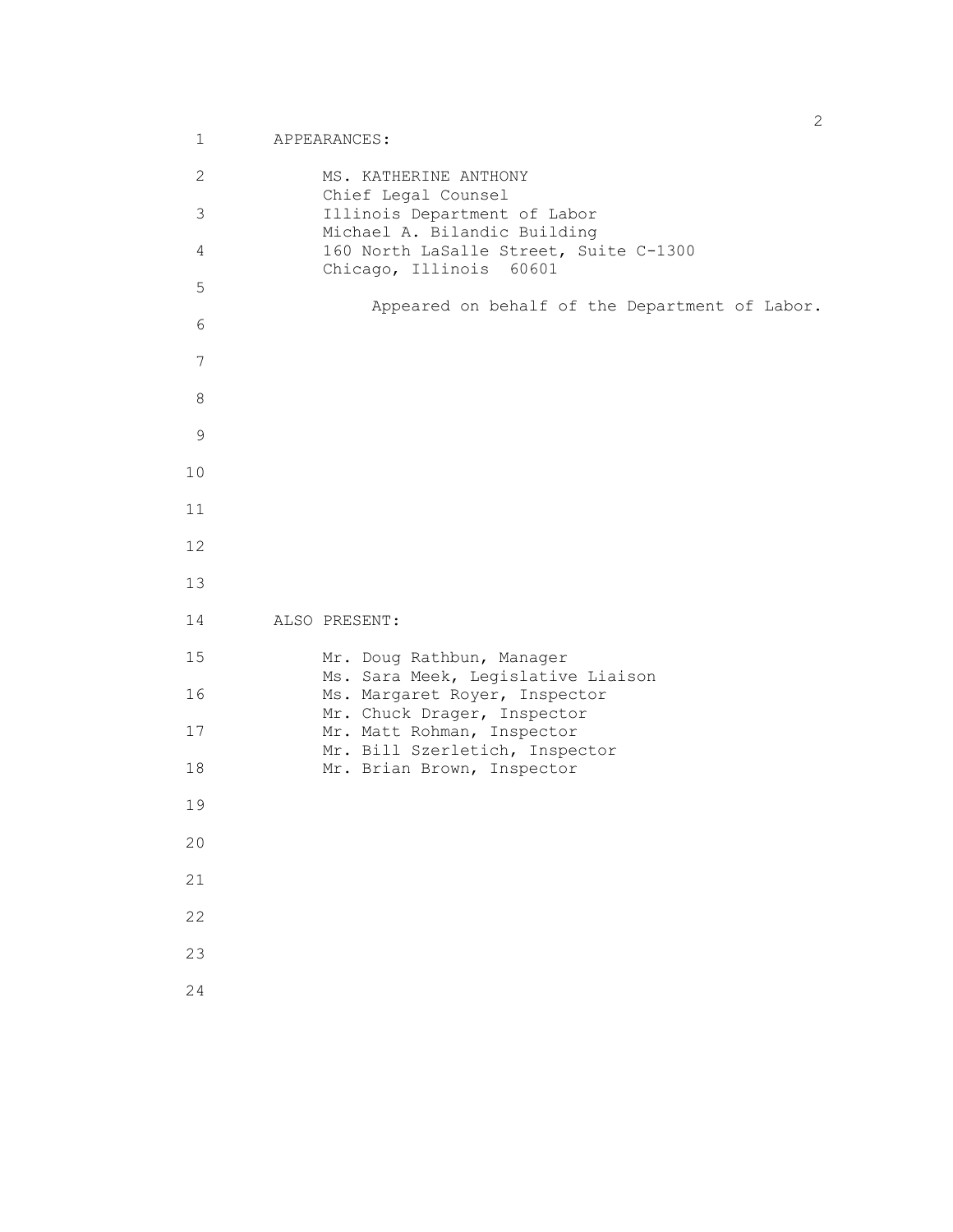$\sim$  3 1 MR. KIRSCHNER: Why don't we call the meeting to 2 order. I think that everyone that is going to be here is 3 here -- oh, let's wait for Patty. 4 MS. SULLIVAN: I'm here. 5 MR. KIRSCHNER: There you go. 6 Thank you everyone for joining us this morning for 7 our annual January board meeting. Welcome to our new 8 board members. Welcome back to our old board members. 9 I will call this meeting to order. 10 Has everyone had a chance to review the agenda of 11 this morning's meeting? 12 MS. SULLIVAN: I will make a motion to approve. 13 MR. KIRSCHNER: Is there a second to that? 14 MS. GIVAND RHODES: Second. 15 MR. KIRSCHNER: All in favor? 16 (Group response.) 17 MR. KIRSCHNER: All opposed? 18 (No response.) 19 MR. KIRSCHNER: Has everyone had a chance to review 20 the minutes? 21 (No response.) 22 MR. KIRSCHNER: Do I have a motion to approve the 23 minutes? 24 MR. SPARKS: I make a motion to approve the minutes.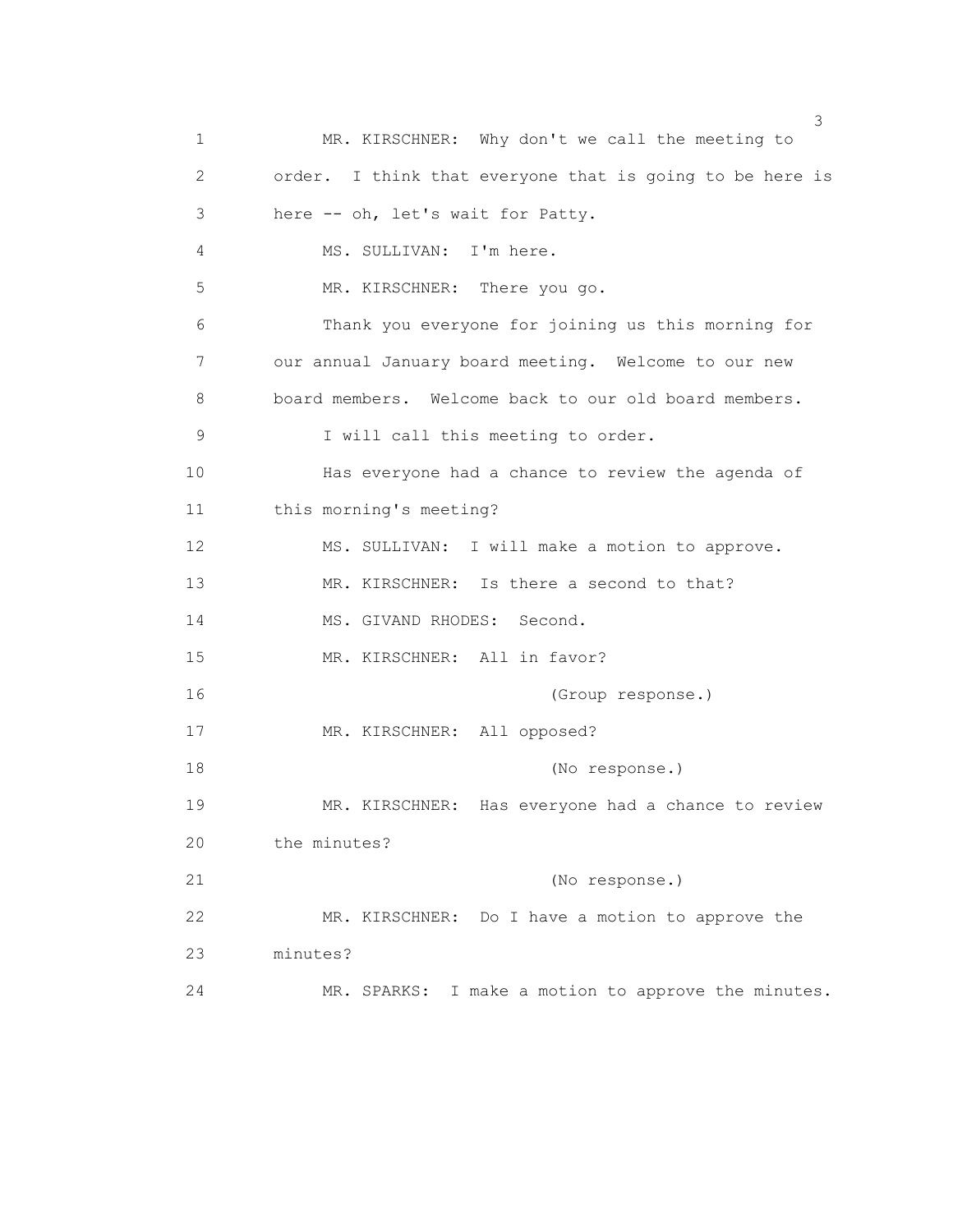1 MR. KIRSCHNER: All in favor? 2 MS. SULLIVAN: Aye. 3 MR. KIRSCHNER: All opposed? 4 (No response.) 5 MR. KIRSCHNER: One in favor and no opposed. 6 Okay. Old business. There aren't too many matters. 7 MS. SULLIVAN: You might go down and do a 8 reintroduction. 9 MR. KIRSCHNER: Thank you. That's my vice chair. 10 Why don't we start at the end and introduce everyone. 11 MR. SPARKS: Bill Sparks. 12 MS. SULLIVAN: Patty Sullivan. 13 MR. SMITH: Denny Smith. 14 MR. KIRSCHNER: Dan Kirschner. 15 MS. ANTHONY: Katherine Anthony. 16 MR. COSTIGAN: Joe Costigan. 17 MS. GIVAND RHODES: Linda Givand Rhodes. 18 MR. MAZZENGA: Angelo Mazzenga. 19 MR. KIRSCHNER: Okay. Thank you. 20 There are a couple of matters that are on the back 21 burner that we are still discussing. One is that there 22 is some matters of revising the code as it applies to 23 the amount of insurance required just to bring the code 24 up to date with respect to the amount actually available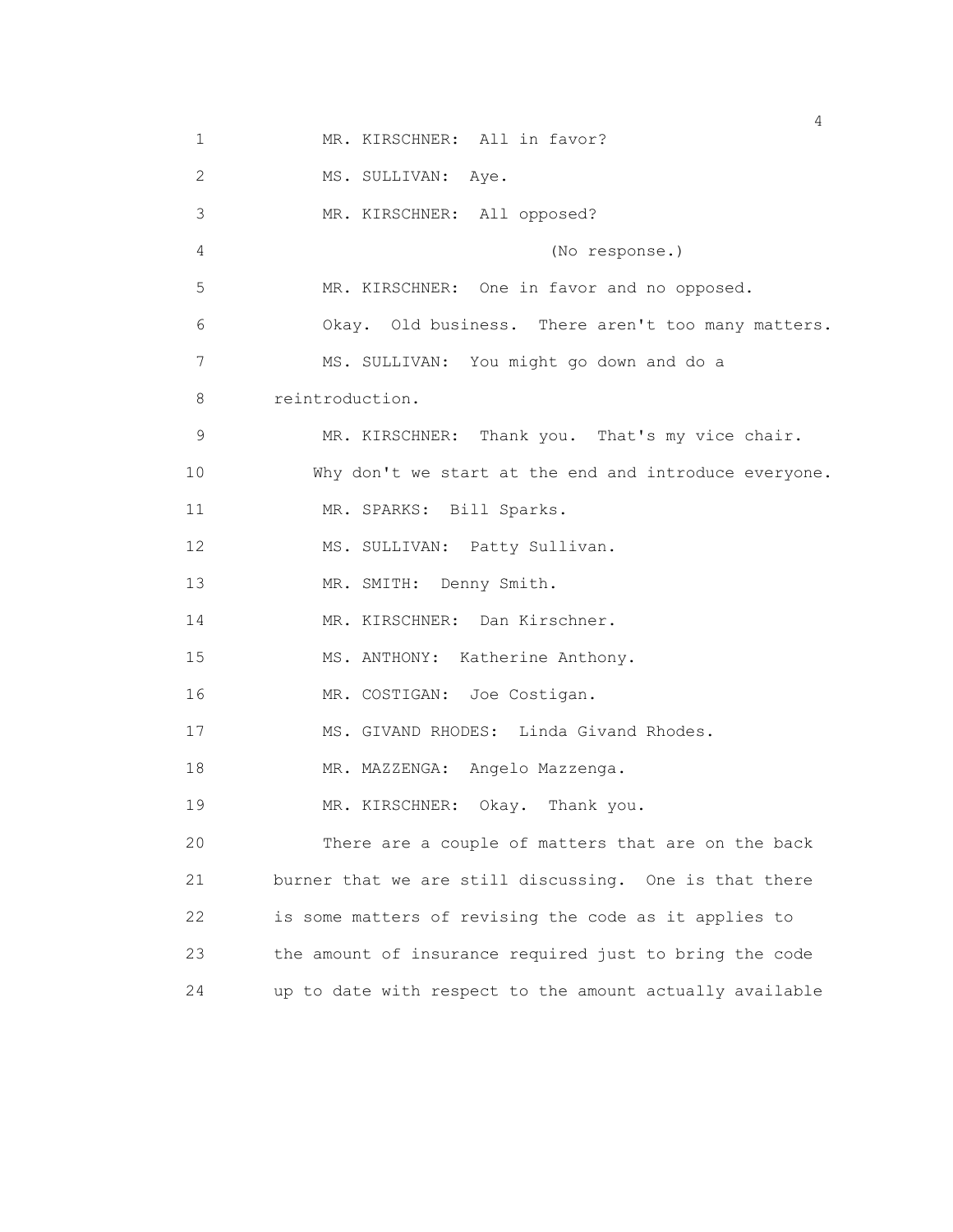<u>5</u> September 2005 and the second control of the second control of the second control of the second control of the second control of the second control of the second control of the second control of the second control of t 1 in the limits. That is the current old business. 2 Is there any other old business that I did not 3 mention that you want to put out there? 4 (No response.) 5 MR. KIRSCHNER: Okay. Moving on to the Division 6 Manager Report. Where is Doug? 7 MR. RATHBUN: Here. 8 MS. SULLIVAN: Are we not going to discuss old 9 business? 10 MR. KIRSCHNER: We will discuss the old business. 11 Sorry. We will get to you. 12 MR. RATHBUN: Sure. Okay. 13 MS. SULLIVAN: What's the insurance issue? 14 MR. KIRSCHNER: In the statute, the amount -- the 15 minimum amount required doesn't comport with the amount 16 actually available in the marketplace. So if you would go 17 out to secure a policy, the policies are all million 18 dollar policies. The amount in the statute is outdated 19 and actually a lower amount that you can't even purchase 20 in the marketplace. So we would like to make the statute 21 mirror what's available in the marketplace so there is no 22 confusion to operators out there to get insurance when 23 they say I would like to get X and the statute says that's 24 not what I need.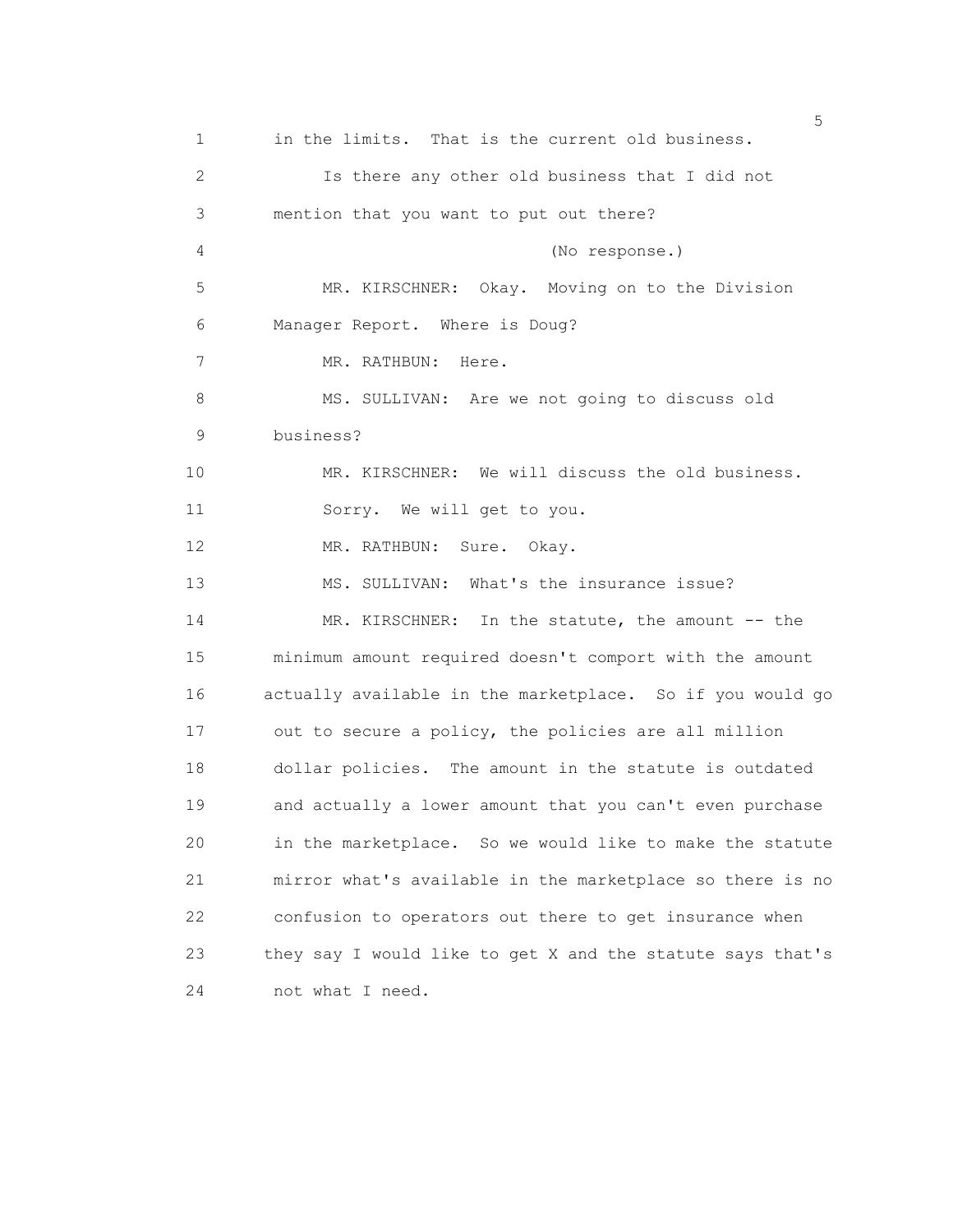1 MS. SULLIVAN: As long as we don't raise it to the 2 highest amount available.

 3 MR. KIRSCHNER: It needs to mirror what is available 4 in the marketplace and has been available to every 5 operator. It just means taking the statute and making it 6 reflect what they currently have available. 7 MS. SULLIVAN: Which is a million? 8 MR. KIRSCHNER: Which is a million minimum. They can 9 buy more if they want. 10 MS. SULLIVAN: Okay. 11 MR. KIRSCHNER: Is there any other discussion on old 12 business? 13 (No response.) 14 MR. KIRSCHNER: Moving on to the Division Manager's 15 Report. 16 MR. RATHBUN: Okay. Currently there are no planned 17 outreach activities. Other than working with the -- we're 18 trying to get a task force together to discuss sprinkler 19 systems in haunted houses. And that's being headed up by 20 Mike Casagranda (phonetic) of the Kankakee Fire 21 Department. He is pulling that together. 22 There is some discussion as far as how the National 23 Fire Protection Association has written Life Safety Code 24 101. And basically the argument is the way that the code

 $\sim$  6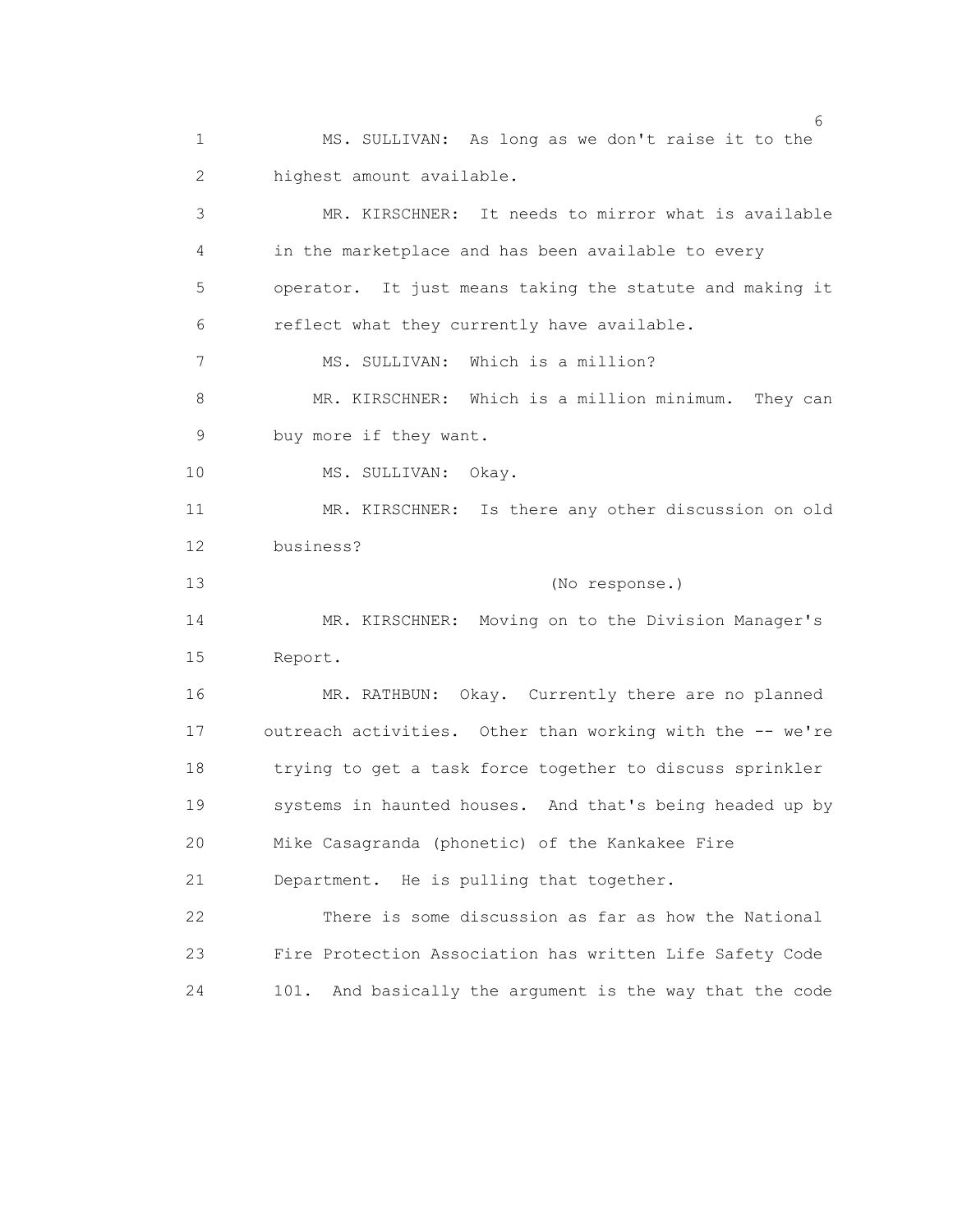1 is written now -- depending on how you interpret it and 2 there are two interpretations -- is that the size of a 3 building/room that requires a sprinkler system is 160 4 feet, 160 square feet. Which is basically the size of a 5 living room, if you have a small living room.

 6 And a lot of the fire chiefs as well -- they feel 7 that's pretty -- it's too restrictive. It's unrealistic. 8 And so they are going to draft -- they are going to try 9 and draft some verbiage to give to the National Fire 10 Protection Association so that issue can be addressed.

 11 Spring Press Release. Obviously that will go out. 12 It hasn't been drafted yet. That will be worked on in 13 conjunction with Anjal Julka who is our PR person. Excuse 14 me. And typically she sends that out in the spring just 15 to remind people. And most of you have seen 'em before. 16 If you haven't, it's just a general information article 17 for the public saying, you know, follow the rules and stay 18 within the guidelines, et cetera. So -- and that will be 19 worked on and forthcoming.

 20 And Training. There have been three people approved 21 to go to NAARSO this year. And for those of you that are 22 new, I'm sorry if I use an acronym that you don't 23 understand. By all means stop me and ask me to explain 24 it.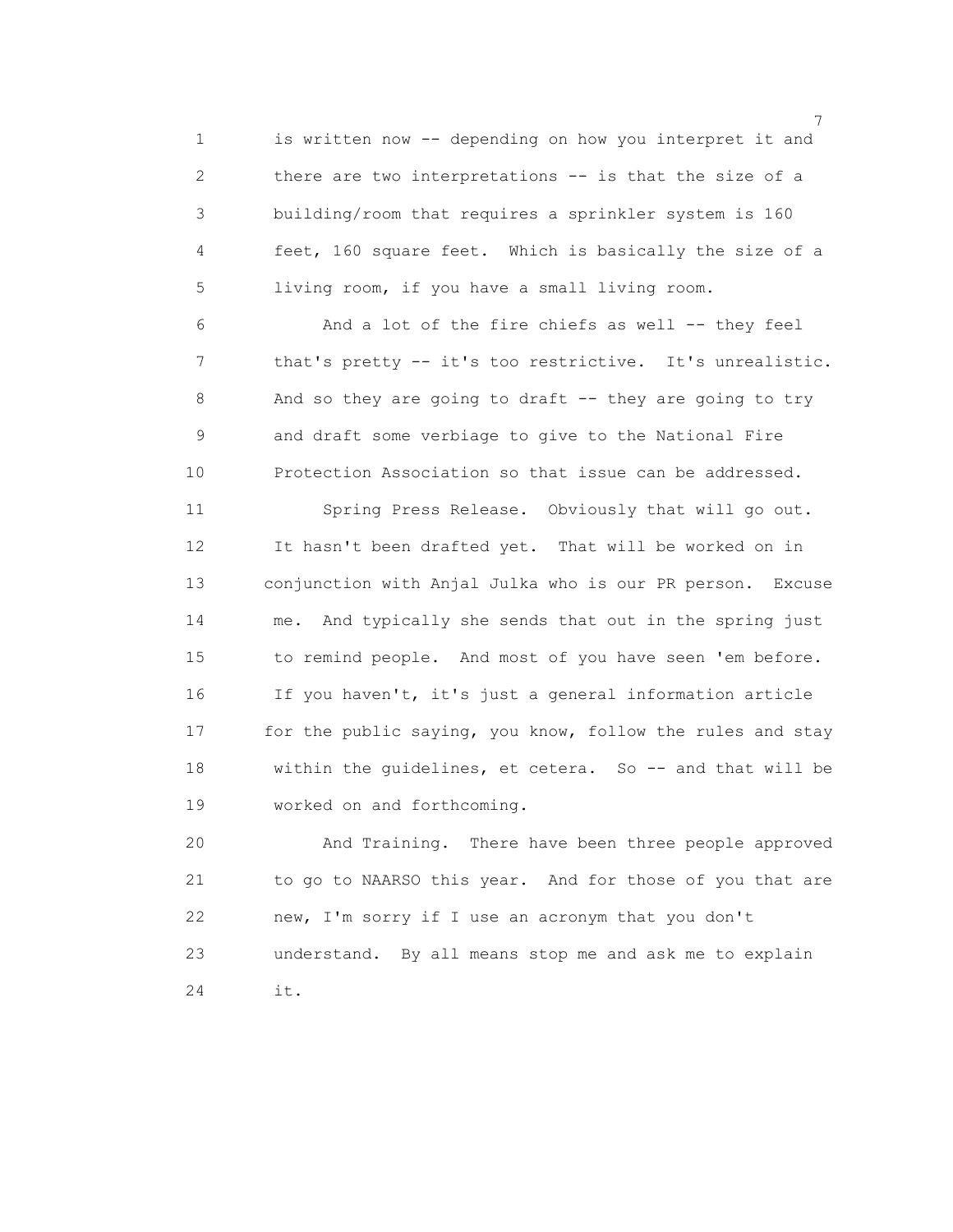1 NAARSO is the National Association of Amusement Ride 2 Safety Officials. There is typically two major training 3 contingencies in the country. One is AIMS which is the 4 Amusement Industry Manufacturers & Suppliers. And NAARSO. 5 And we go to one of those two trainings. There are two of 6 our inspectors who already have NAARSO certification. And 7 it has just been traditional that inspectors attend 8 NAARSO.

 9 NAARSO brings together a great array of instructors. 10 So they get expertise and instruction in the various 11 aspects of amusement rides that may not be readily 12 available without paying a lot of money. So we've got two 13 people and myself slated to go to that. Actually, it's at 14 the end of this month. It will be January the 29th 15 through February the 4th.

16 MS. SULLIVAN: Who are the two people?

17 MR. RATHBUN: It will be Matt and Chuck.

 18 And you know I'm in conversation with Chuck about 19 that because he may have an issue. And Matt -- and so 20 Matt should be eligible to test. Chuck will be. And so 21 we're kind of undecided about that.

 22 The Non-Destructive Test Update. Let me find it. I 23 didn't see it yesterday. And for those of you who are not 24 familiar with Non-Destructive Testing -- I know Bill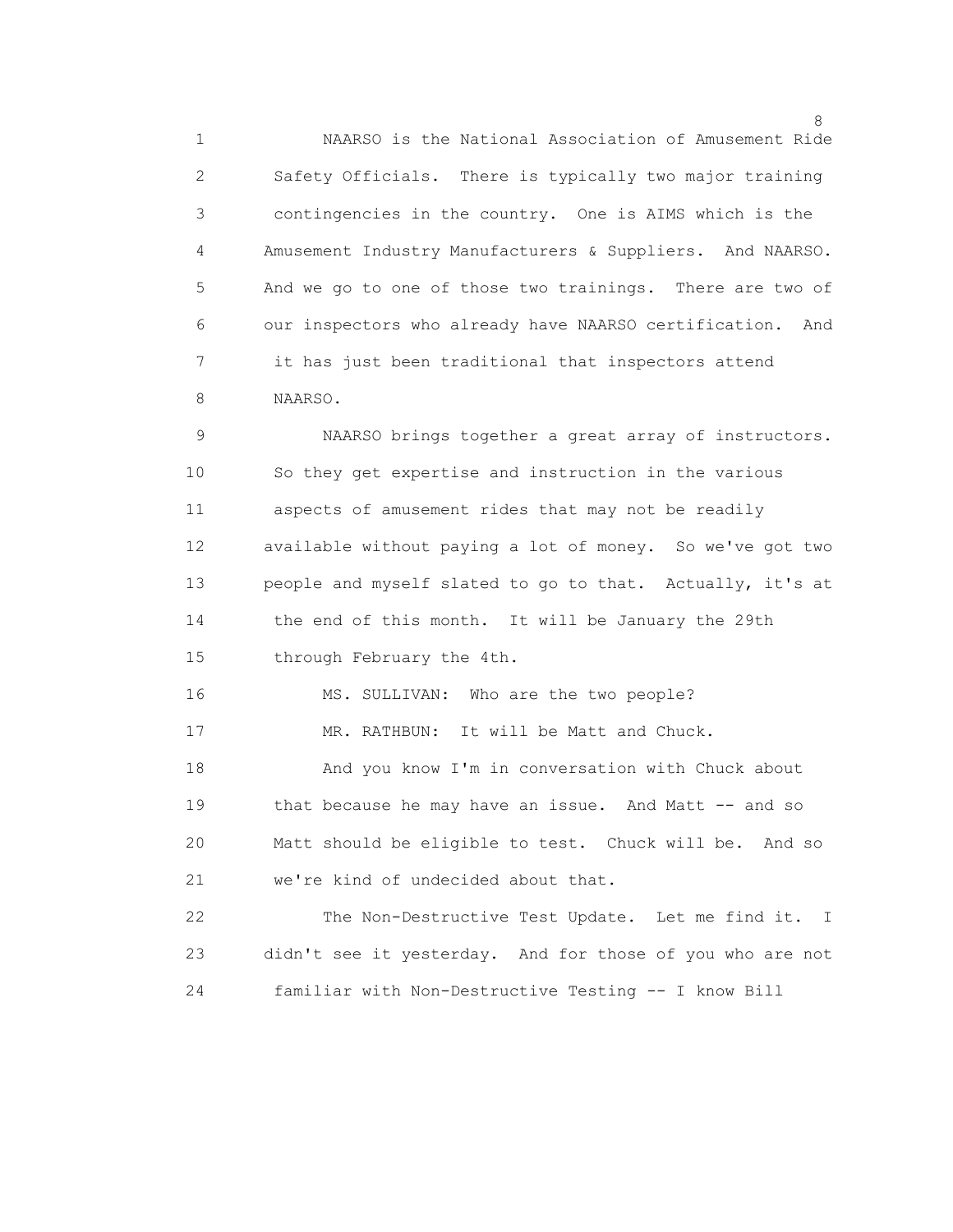1 provided a handout on that.

 2 Non-Destructive Testing is -- to simplify it, if you 3 are not familiar with it, it's a way to examine metal for 4 cracks without destroying the material that you are 5 testing. Like I said, the handout lists the different 6 types. But usually, when I explain it to lay people, the 7 way that I explain it is that it's like being able to 8 x-ray a piece of metal.

 9 And granted there is a lot more to it than that, but, 10 for simplicity sake, you take a look at that metal using 11 whatever technique is appropriate and have it looked at. 12 You know the only two -- and we keep a running list of 13 what we require in Illinois. Which is on our web site. 14 The only two we've added is ski lifts. There are some ski 15 lift stuff that Borvig has changed. And we've worked with 16 the ski lift operators so that they are familiar with the 17 requirements.

 18 And the other is the Chance Sea Dragon where the mast 19 broke. And it -- basically, it's a pirate ship with a 20 mast, a sail in the middle of it for decoration mostly. 21 And where the two pieces of the mast come together there 22 was an accident. I believe it was in New Jersey where the 23 mast cracked and fell on a patron and injured them. 24 So now it's an annual requirement that they have that

en de la construction de la construction de la construction de la construction de la construction de la constr<br>1990 : la construction de la construction de la construction de la construction de la construction de la const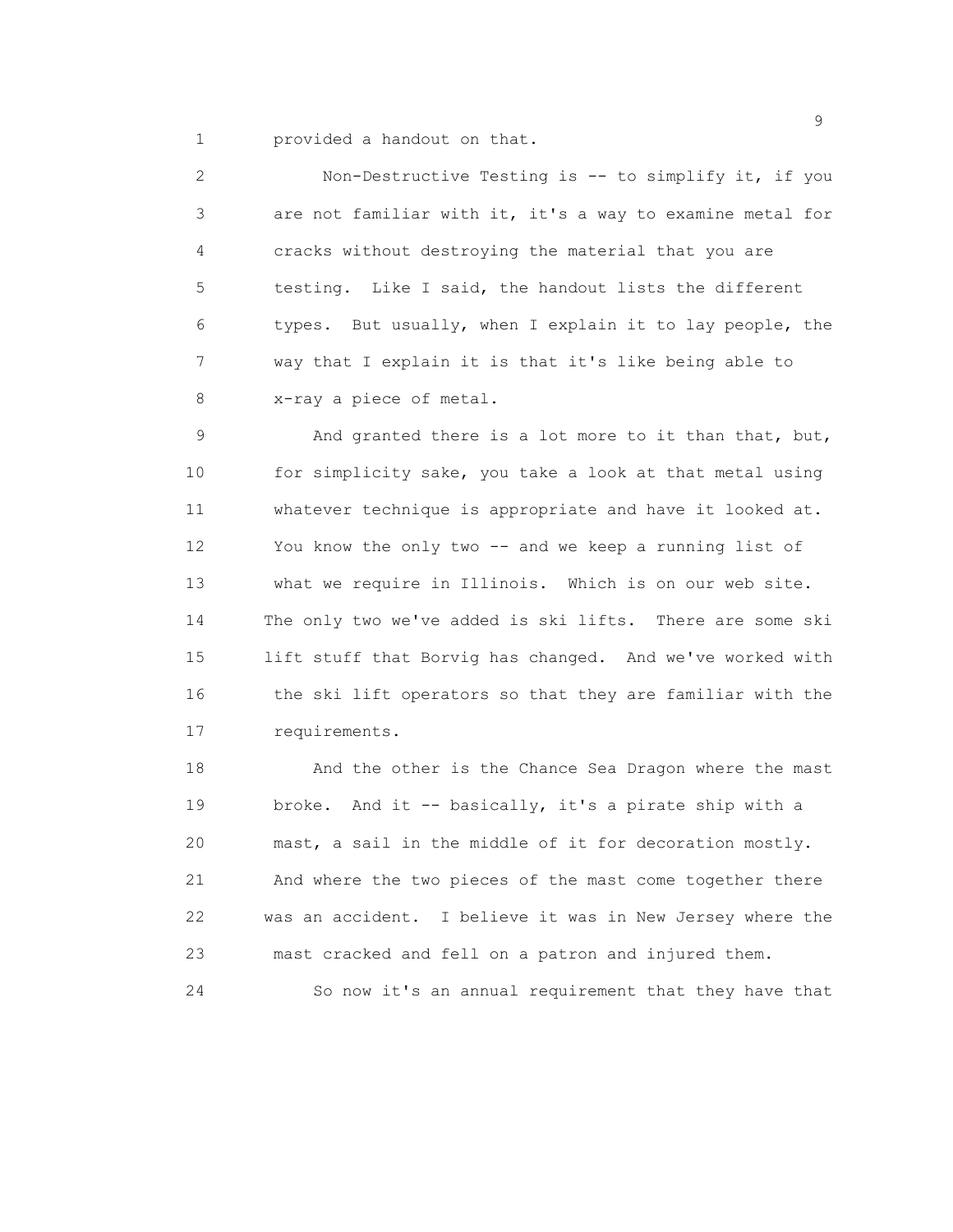1 NDTd to verify that, that is structurally sound or they 2 have the option of removing the mast. So those are the 3 two additions.

 4 As a point of clarification -- which did not change 5 the way that the NDT List is written. The Zierer Wave 6 Swinger, the company has extended the length of their 7 NDT/overhaul requirements to 12 years versus ten years. 8 And I think Freddie Miller has one. There is one on Navy 9 Pier and -- does Six Flags have one?

10 MS. ROYER: Yes.

-

11 MR. RATHBUN: Six Flags has one.

 12 So it actually benefits the operator. The Wave 13 Swinger has been in use long enough and they've had time 14 to examine it and it's structurally sound. And they've 15 took the option of extending the overhaul requirements for 16 that particular ride.

17 The Year End Statistics. Like I said, this year was 18 Brian's first year. So Brian and Bill worked together a 19 lot. We had the total of 3,780 inspections. And 2,000 -

 20 211 of those were assisted. There were 2,576 initial 21 inspections. There were six stop orders. I said five 22 yesterday. And there were 27 corrected sticker 23 replacements. This is pretty much standard as to what 24 we've done in the past. There weren't any major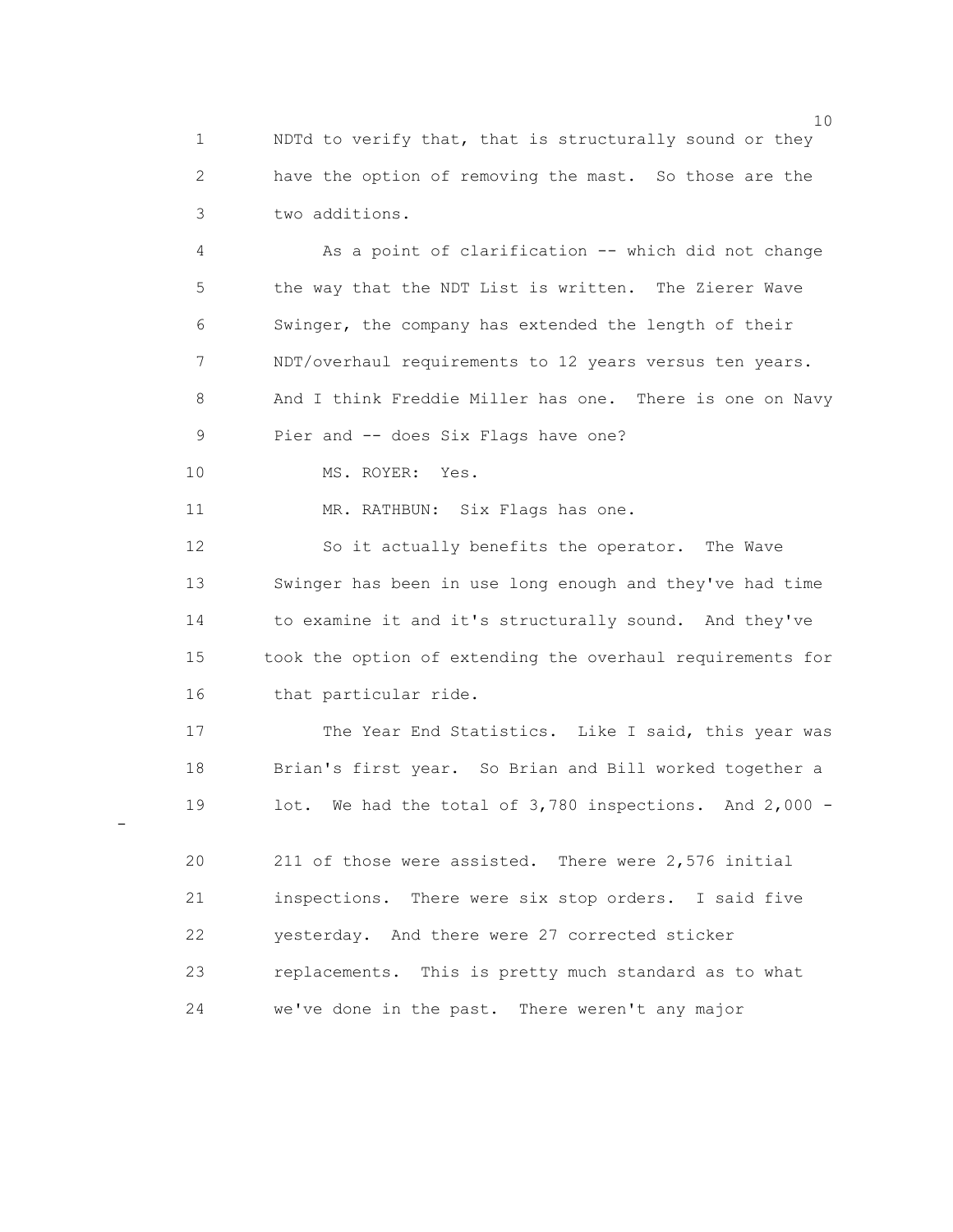11 1 fluctuations. There were no large increase or decrease 2 per items. 3 So are there any questions on that? 4 (No response.) 5 MR. RATHBUN: Okay. So the next item on the agenda 6 is WOW Balls. Now we would like to give everybody a 7 little history so that you've got a grasp of how all of 8 this progressed. 9 Okay. At the last meeting we had, I knew at the time 10 WOW Balls were going to be controversial. So I made it a 11 point to bring a WOW Ball into the meeting so that the 12 people on the board would have the opportunity to look at 13 it for themselves close up and personal and -- and so that 14 there could be a dialogue. 15 On Monday, March the 31st, the Consumer Product 16 Safety Commission came out with a public statement that -- 17 and this is not the actual letter. This is a -- I have 18 got the actual letter, but that basically said in a 19 nutshell that there is no safe way to operate these 20 devices. I mean they were very blunt, pointblank. 21 The ruling is that there were suffocation issues. 22 And the walls of the original WOW Balls were only single 23 walled. And they considered that a hazard as well. So I 24 took that to our legal staff and -- and said, you know,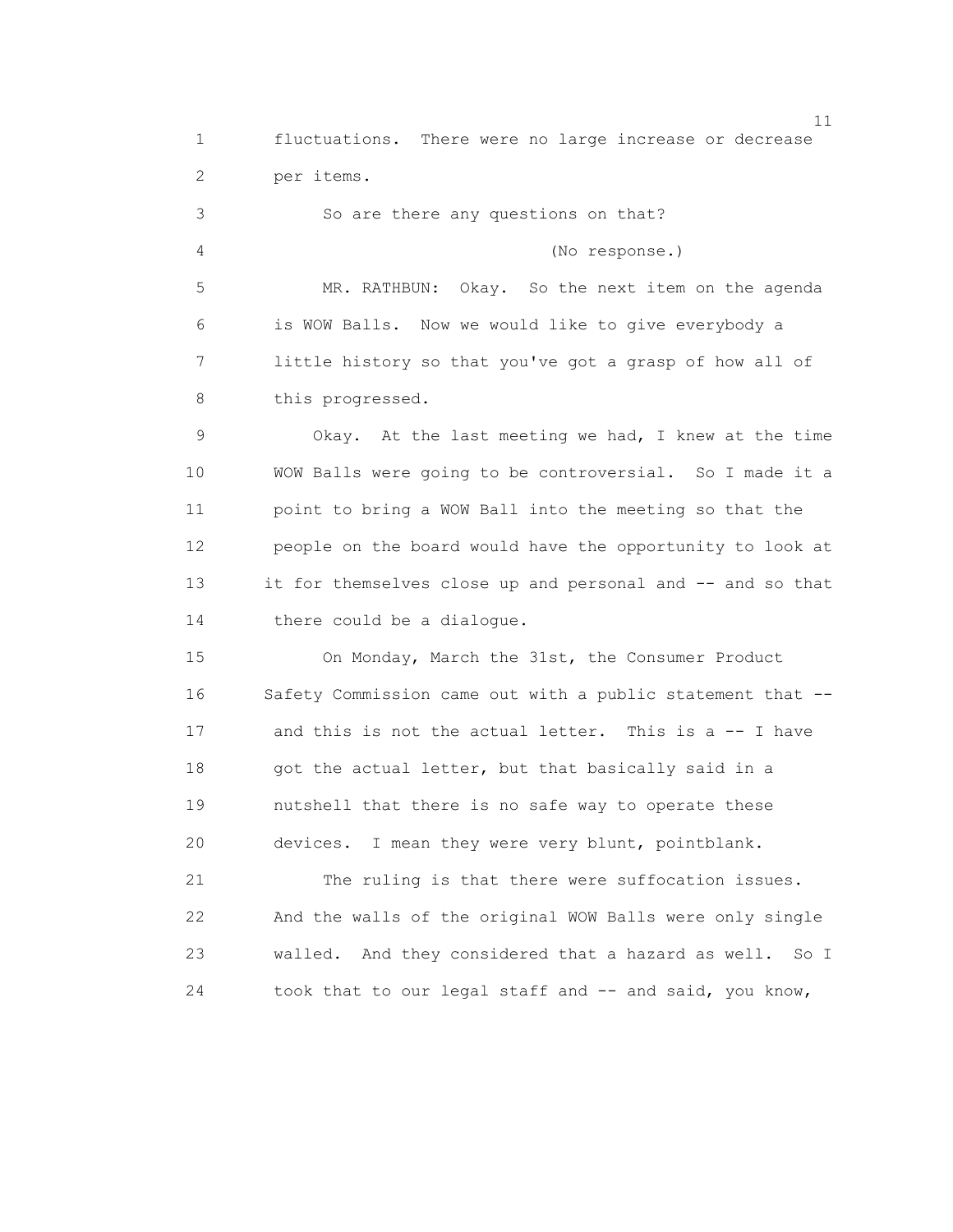1 this is what the CPSC said, what should we do.

 2 The legal staff made the opinion that, Doug, CPSC 3 says that they are unsafe. We have to take the expertise 4 of that third party. And they have the testing 5 facilities, et cetera. And if they determine that they 6 are unsafe to operate, we pretty much have no latitude to 7 say otherwise. And it would be a possible liability issue 8 for us to allow them to operate after that public 9 declaration has been made by the Consumer Product Safety 10 Commission.

 11 So going from there -- and after many conversations 12 with the CPSC -- because as more and different varieties 13 of WOW Balls evolved -- and WOW Balls are Walk On Water. 14 That is a generic term. There are many companies that 15 build these type of devices/attractions, however you want 16 to word it. And they come in many different 17 configurations.

 18 So -- and they have came out with cylindrical ones. 19 They came out with round ones. And so basically 20 throughout the summer the policy of the department was no 21 WOW Balls will operate period -- any type, any shape, any 22 flavor. After many months -- at the end of the summer and 23 many conversations with CPSC and other states, the CPSC 24 finally said if these attractions, devices have double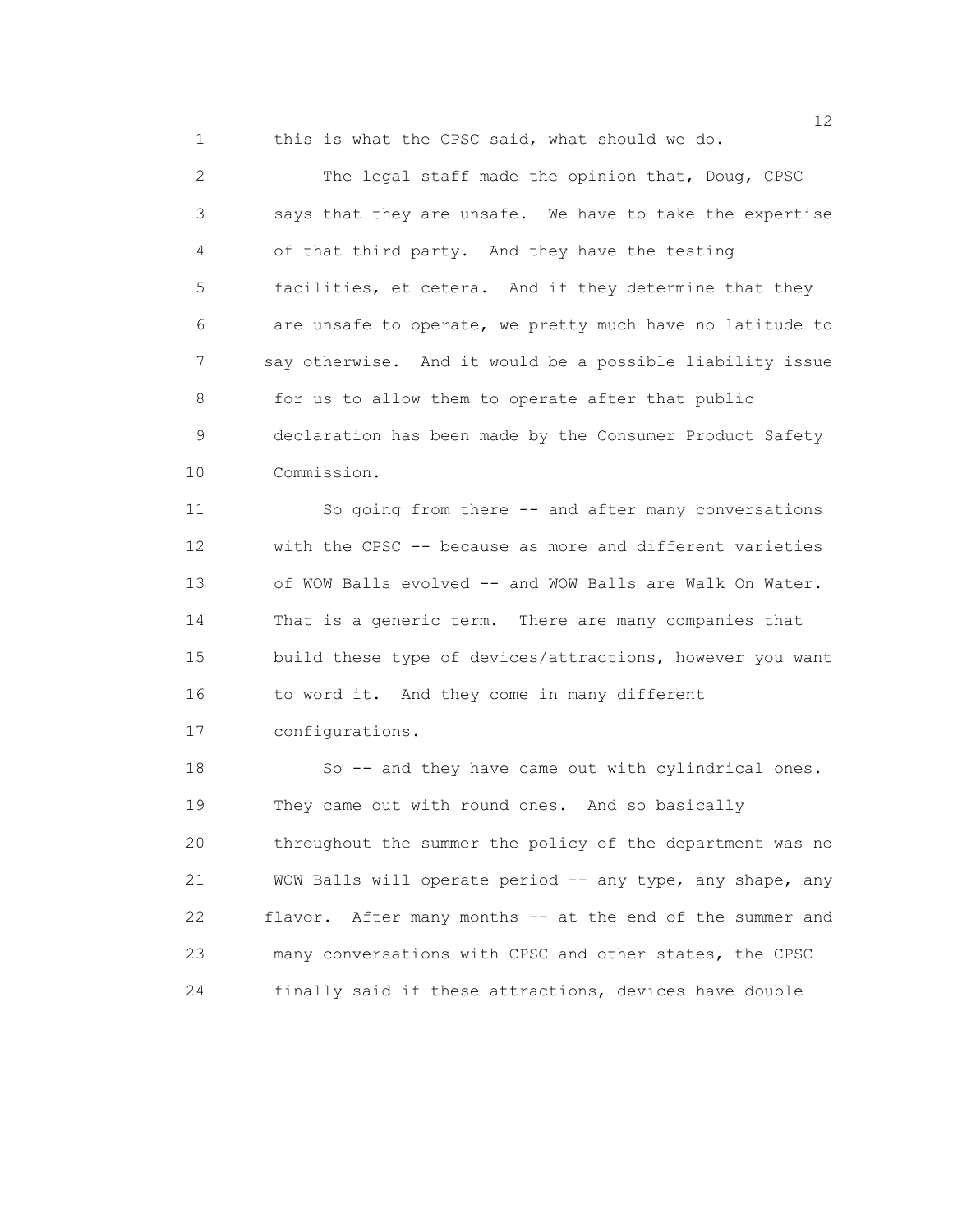1 walls and have a free exchange of air and are -- and meet 2 the manufacturer's requirements meaning that they were 3 designed to be used on water, then we will say that they 4 are not unsafe and those types of attractions can operate.

5 At that point, we took -- I took that to legal and I 6 took that to the director. And I said, you know, this is 7 what the CPSC is saying. This is the ruling. And it was 8 agreed that, okay, if the attractions meet these 9 specifications, we will allow them to operate.

 10 Now that was -- that basically took place over the 11 whole summer. So quite frankly there was some confusion. 12 And I did try very much to speak with the various 13 operators of the balls. Obviously they weren't happy that 14 they were shut down. It was costing them money. And they 15 had invested money to buy them. But it was the decision 16 of the department that, based on the information provided 17 to us, that, that was the conservative and the appropriate 18 course of action to take.

 19 Now would you like to add anything to that? Are 20 there any questions?

21 MR. COSTIGAN: Well --

 22 MR. KIRSCHNER: Why don't we do this. We can do this 23 one of two ways. We can either discuss things as Doug 24 brings them up one by one --

13<sup>3</sup>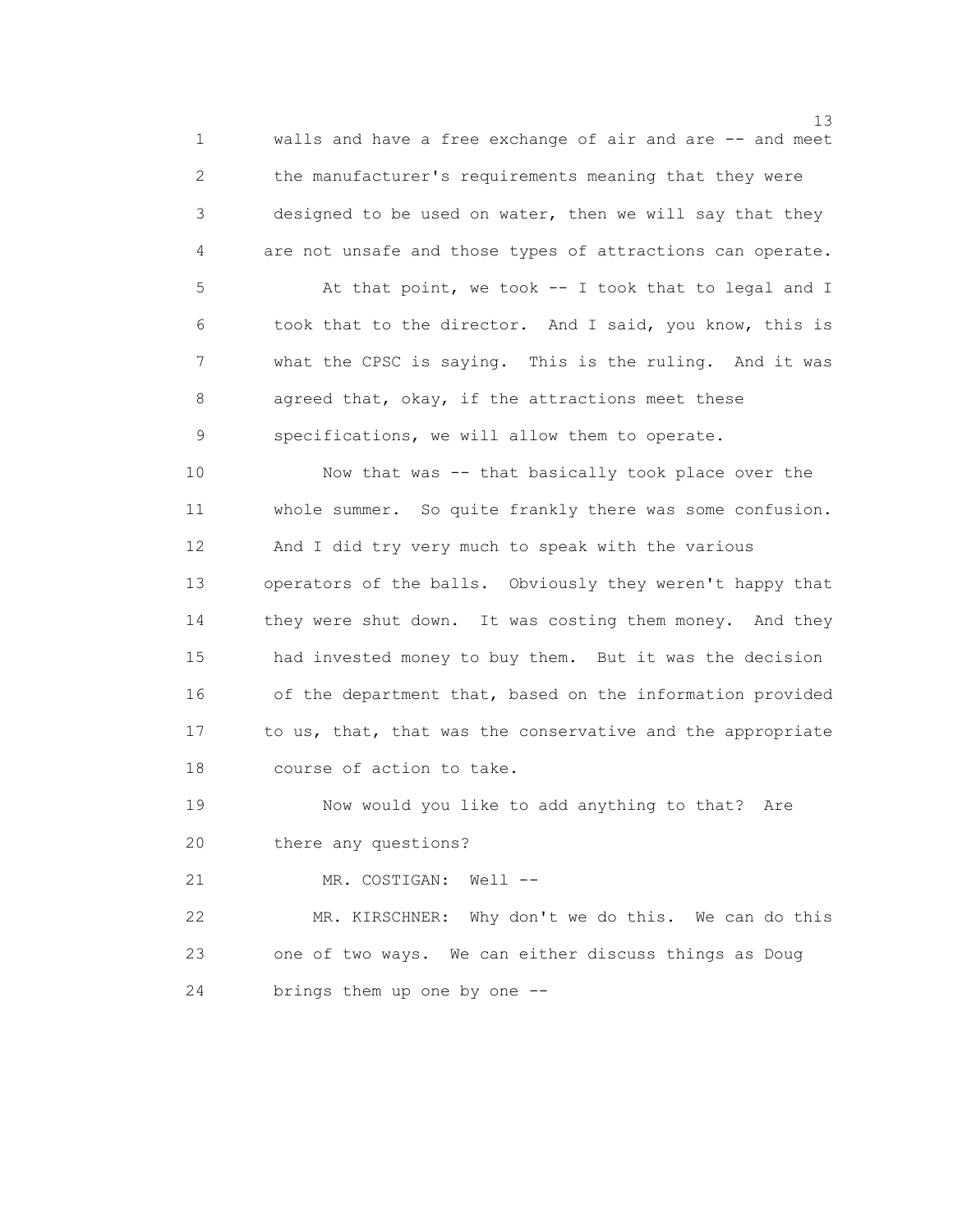1 MR. COSTIGAN: Okay.

 2 MR. KIRSCHNER: -- or we can let Doug finish the 3 report.

4 MR. COSTIGAN: Sure.

5 MR. KIRSCHNER: Doug, finish your report.

6 MR. RATHBUN: Yes. Sure.

 7 And there is one side note. At the time that this 8 was being discussed by the department, we had made some 9 very intense efforts to get a board meeting together. 10 Based on the board members schedules, et cetera, they were 11 unavailable to -- to hold a meeting to discuss this issue. 12 So -- so the department did try to make that effort. 13 Obviously in the middle of the summer there is a lot going

 14 on. People are busy. And it just seemed to be an 15 impossibility to be able to pull together to get a quorum 16 to discuss this issue.

 17 The Haunted House Update. Right now we are over 100 18 houses. In the past three years, we've gone from 19 inspecting seven haunted houses to inspecting well over 20 100 haunted houses. I think that, that has gone very 21 well. I think that we've made a safety impact throughout 22 Illinois.

 23 I think that the fire marshal and the inspectors 24 working with the different fire departments have formed a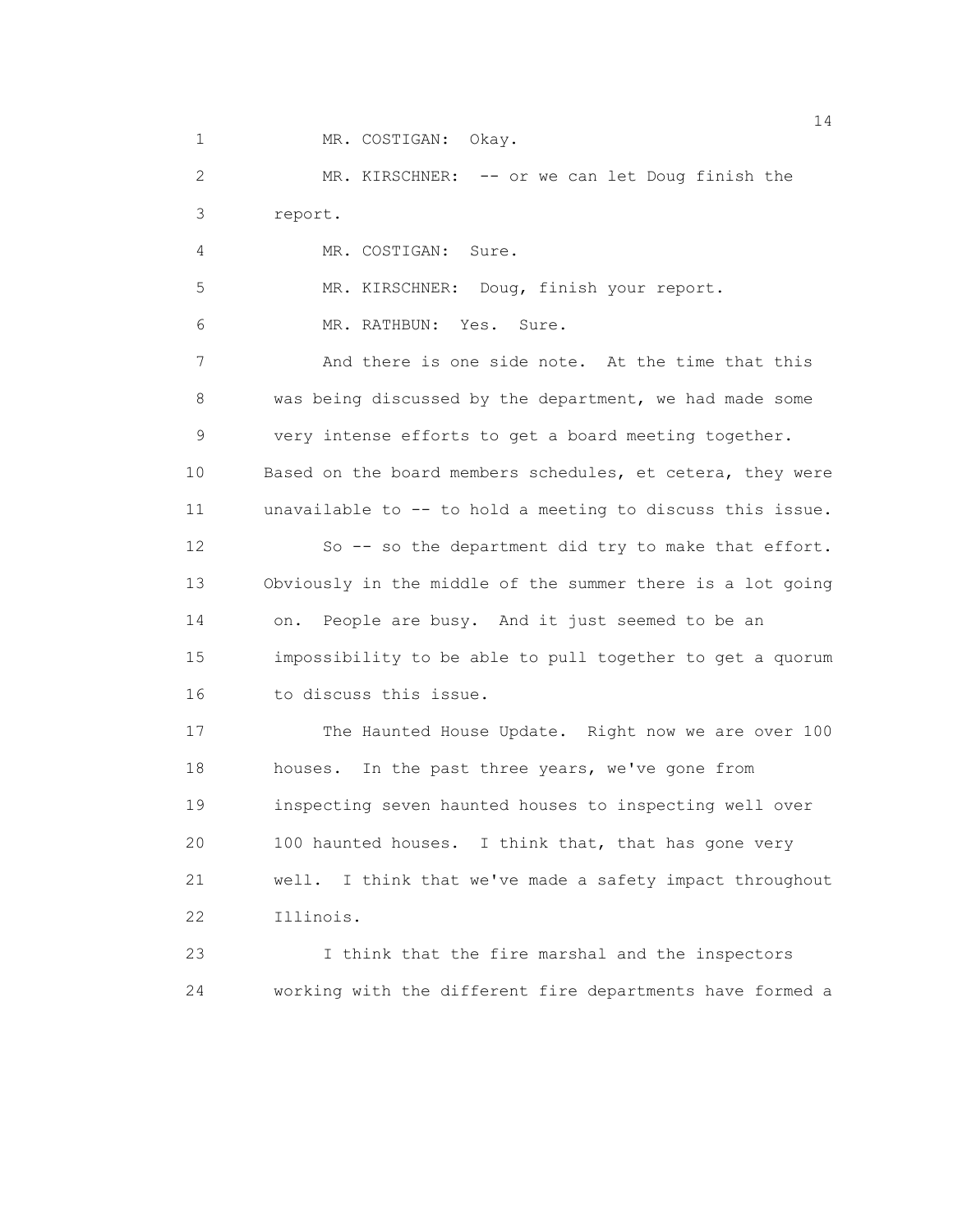15 and 15 and 15 and 15 and 15 and 15 and 15 and 15 and 15 and 15 and 15 and 15 and 15 1 good team together where we are making a difference. This 2 year we didn't shut any down. Everything went well. But 3 the -- the expectations are definitely rising. 4 Actually, did we shut one down? I'm thinking of the 5 one with the building inspector in DuQuoin or Champaign. 6 MR. SZERLETICH: Oh, yes. 7 MR. RATHBUN: We did shut one down. 8 MR. SZERLETICH: Temporarily. 9 MR. RATHBUN: What was the issue? Insurance? 10 MR. SZERLETICH: No. They didn't have enough 11 emergency lighting -- 12 MR. RATHBUN: Okay. 13 MR. SZERLETICH: -- in the right places. 14 MR. RATHBUN: Not enough emergency lighting. 15 And I think at that time we also had a forged 16 insurance certificate. 17 MR. SZERLETICH: Uh-huh. 18 MR. RATHBUN: We did have a couple of minor issues. 19 We worked through it. But all in all that whole part of 20 the inspection program has gone quite well. 21 As far as Division Activities -- like I said, right 22 now we are getting ready to go to training. Currently 23 we're working on updating all of our manuals and stuff. 24 And the inspectors are doing some inspections. We are --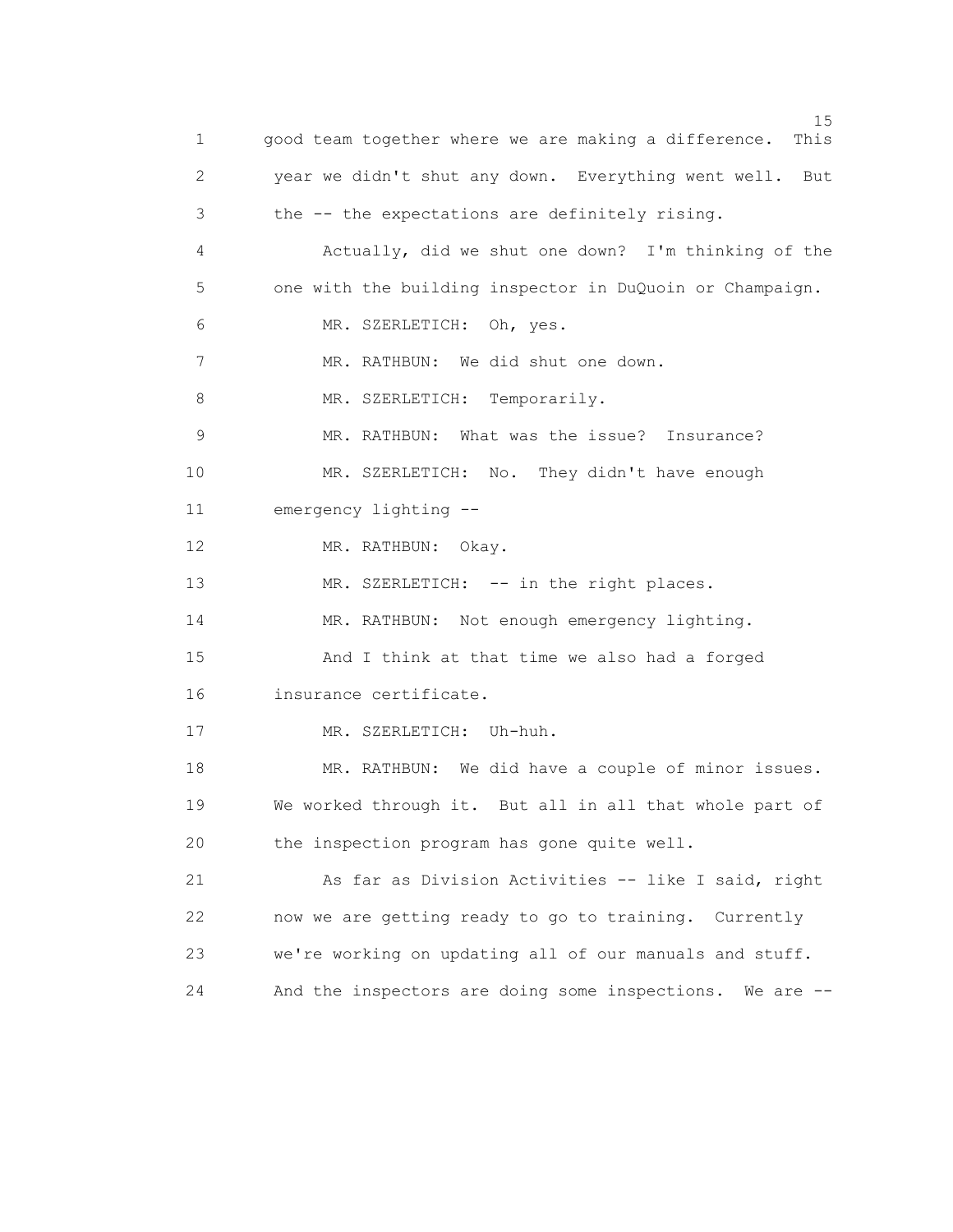1 we have already started inspecting for 2012. Which 2 started actually in 2011. We are trying to knock out all 3 of the fixed sites that the inspectors can get into. 4 Obviously we have had much better weather than normal. So 5 they are making the effort to get what they can. If there 6 is any inflatable companies that they can get, they are 7 going ahead and getting them. And obviously this spring 8 things will break out. And once it hits 65 or 70 degrees, 9 obviously this is a -- for you board members that are new, 10 you may not have met Marcia. This is our first board 11 meeting where Marcia has not been here. And we miss her. 12 She is going to be working with us part time. And so we 13 are looking forward to that. And that's where we are at 14 there.

 15 The Accident Report. We had nine accidents. We had 16 one that was a Go-Kart that swerved into the wall and that 17 was deemed patron error. We had one where the stair tread 18 separated from the ride and the person fell down. We had 19 another Go-Kart accident. We had a patron that slipped 20 going up the steps. And another who entered the ride from 21 outside of the fence. And then the person who fell over 22 the control bar while waiting to get on the ride.

 23 The two what I would consider more serious injuries 24 we had were -- was where a child got caught up in her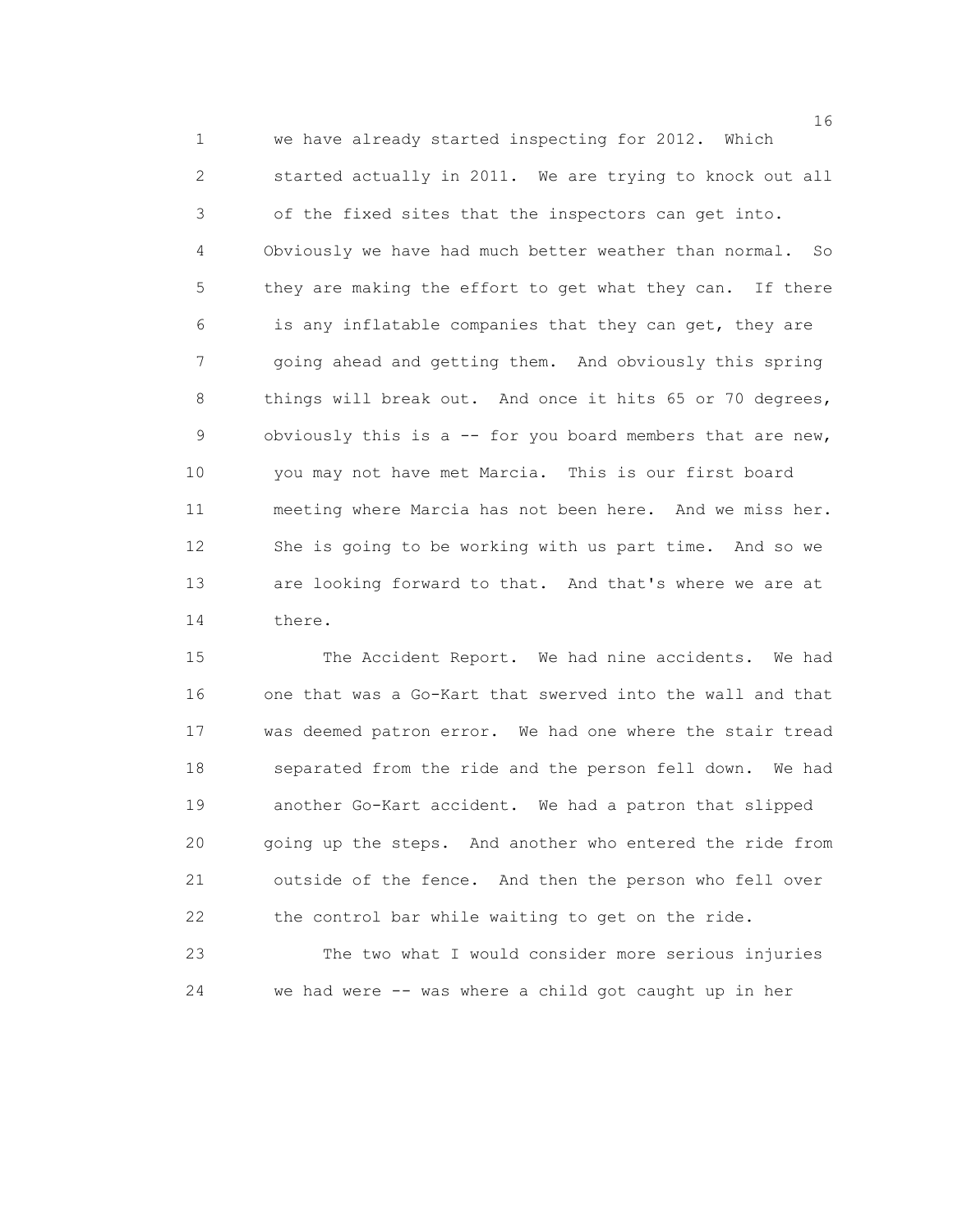17 1 mother's leg on a teacup ride and the results of that was 2 a broken leg. And then we had the fatality. And that was 3 when the child exited the car and was subsequently run 4 over. 5 MS. SULLIVAN: When the child exited the car, did the 6 child have restraints on or did the child -- 7 MR. RATHBUN: The child did have --8 MS. SULLIVAN: Did the child stand up? 9 MR. RATHBUN: The child had a lap bar restraint and 10 he was in the front car with his twin brother. And this 11 was a small kiddie coaster. The child met the 12 specifications for the appropriate height to ride the 13 ride. And the lap bar was in place. It was a lap bar 14 that covered both brothers. It was not an individual lap 15 bar per individual. 16 Does that answer your question? 17 MS. SULLIVAN: Well, my question is did he stand up 18 or did -- 19 MR. RATHBUN: It is -- Margaret, would you like to 20 answer that? 21 MR. KIRSCHNER: We can have a discussion about this. 22 Let's get Doug through his report. I promise you there 23 will be discussion. 24 MS. SULLIVAN: Okay.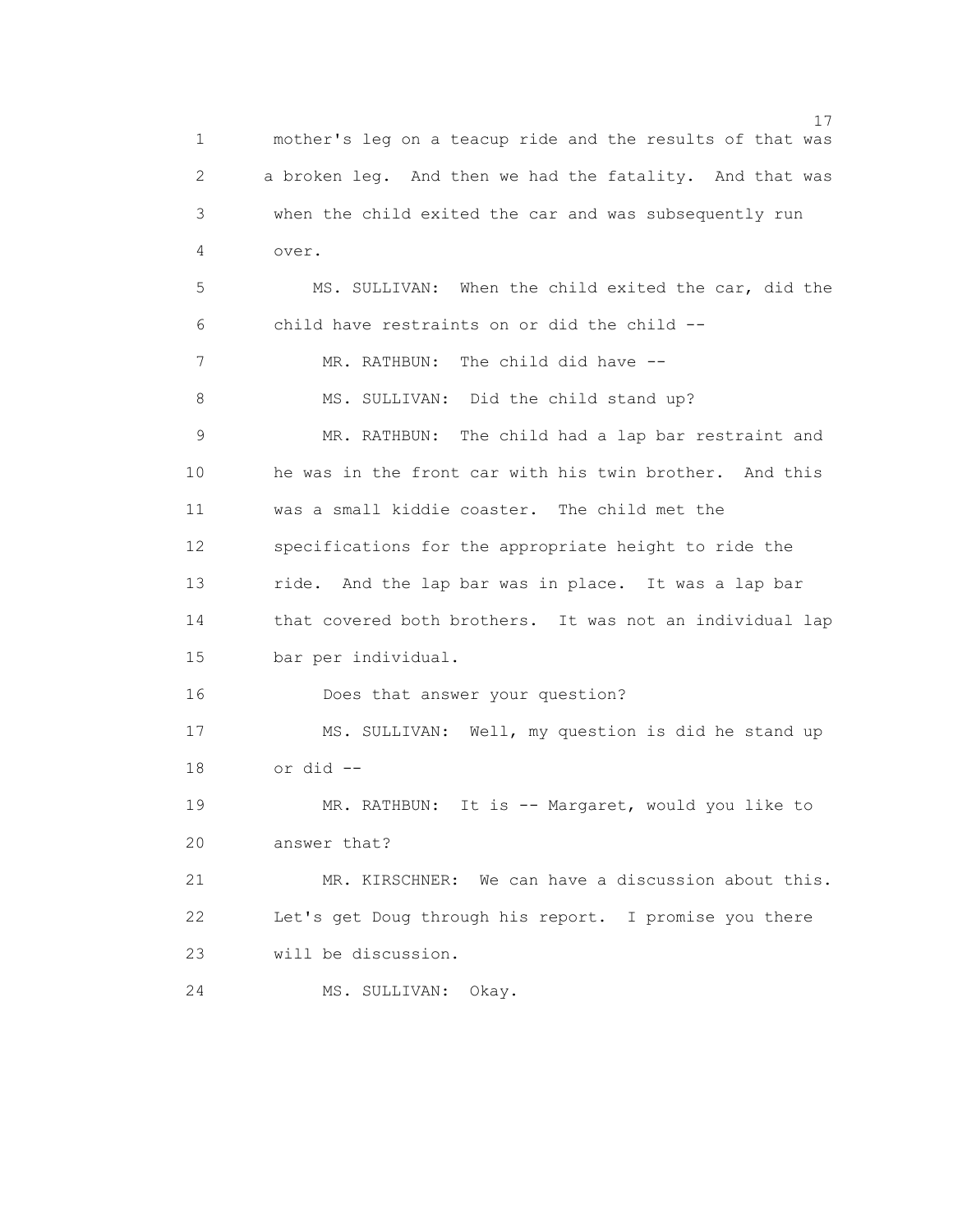1 MR. RATHBUN: The Safety Bulletins. Which we went 2 over last night. As I said, there were a multitude -- 3 like probably eight or nine different bulletins that 4 related to ski lifts. I'm not going to go through all of 5 that. They are going to be posted on our web site. But 6 we have spoken to the ski lift operators and -- and 7 addressed the issues and made them aware that bulletins 8 were available.

9 As I said, there was an accident involving a 10 eurobungy. Basically they did not follow the operator's 11 manual. And so that's been dispersed to the inspectors. 12 So when they look at the eurobungies -- which is the bungy 13 trampolines where the kids wear the harnesses around their 14 waist and jump on the trampoline. If they had followed 15 the manufacturer's requirements, they would have been 16 fine.

 17 MR. KIRSCHNER: When you say they, you mean the 18 operator?

19 MR. RATHBUN: They, the operator. Correct.

20 MR. KIRSCHNER: (Nods affirmatively.)

 21 MR. RATHBUN: The Moser Spring Ride. There was an 22 occasion where the pulley broke up at the top of the ride. 23 This was not from the manufacturers. This was actually 24 from another state just saying, hey, we found this on the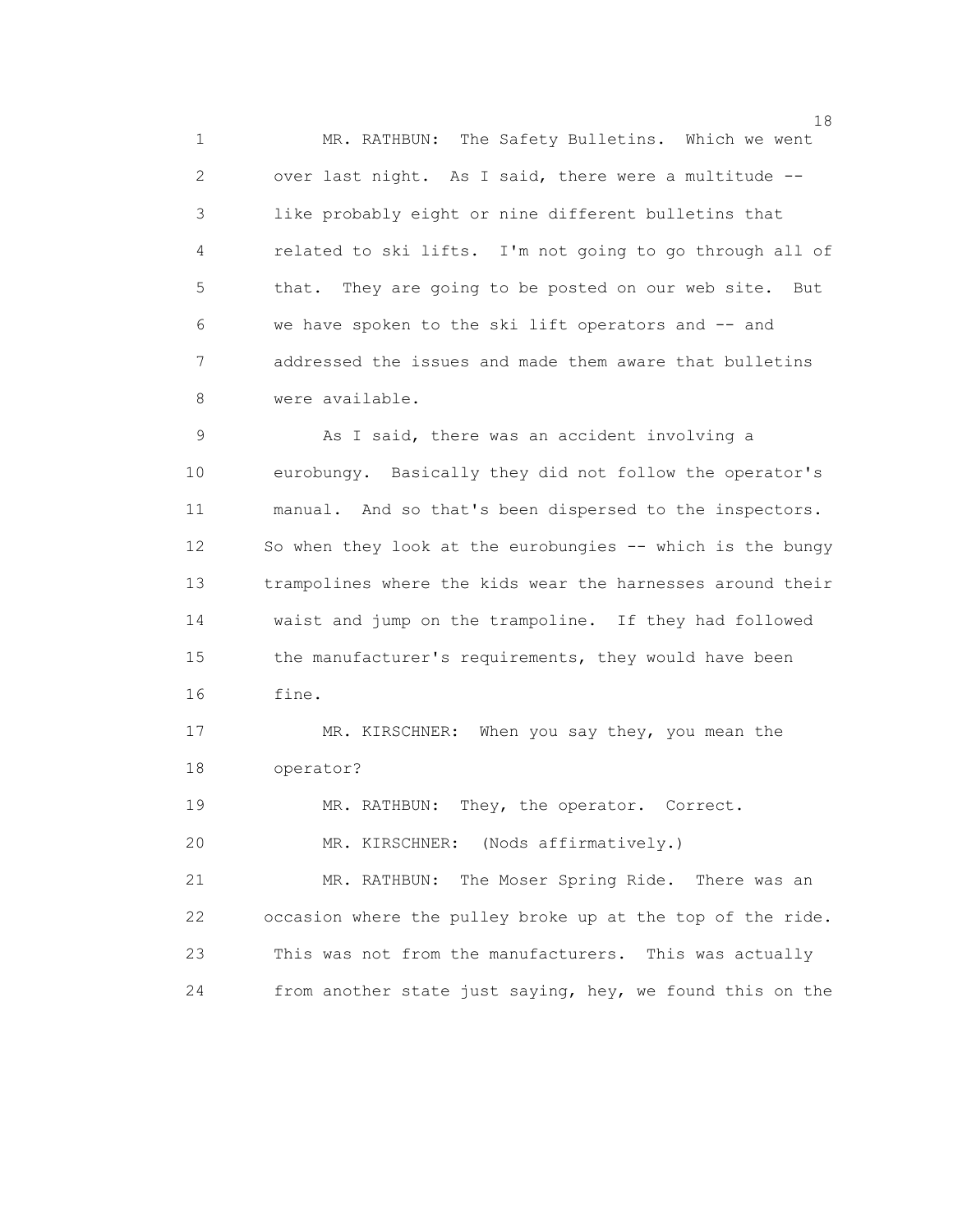19 1 spring rides, make sure your inspectors know to look 2 closely to this area as they are inspecting these types of 3 rides. So obviously this was passed on to the inspectors 4 so that they would have that information. 5 The Reverchon Log Flume had an accident. They just 6 wanted everybody aware of it. They have not come to any 7 major conclusions as to the cause yet. And they are still 8 working on that. 9 MR. KIRSCHNER: When was that? What was the 10 accident? 11 MR. RATHBUN: The device has got -- it's like a 12 little boat. It was a mother and daughter. And they were 13 ejected. So they don't know if they got caught on 14 something as they were going down the flume. They don't 15 know what the exact cause was. 16 MR. KIRSCHNER: What were the injuries? 17 MR. RATHBUN: Bill? 18 MR. SZERLETICH: I think it was a low water issue. 19 MR. RATHBUN: Initial investigations suggest that the 20 passenger log was released following a temporary halt for 21 technical reasons, and then failed to slow down to a safe 22 residual speed in the water tank. This resulted in the 23 passengers being ejected from the log. 24 The water level in the tank is a critical safety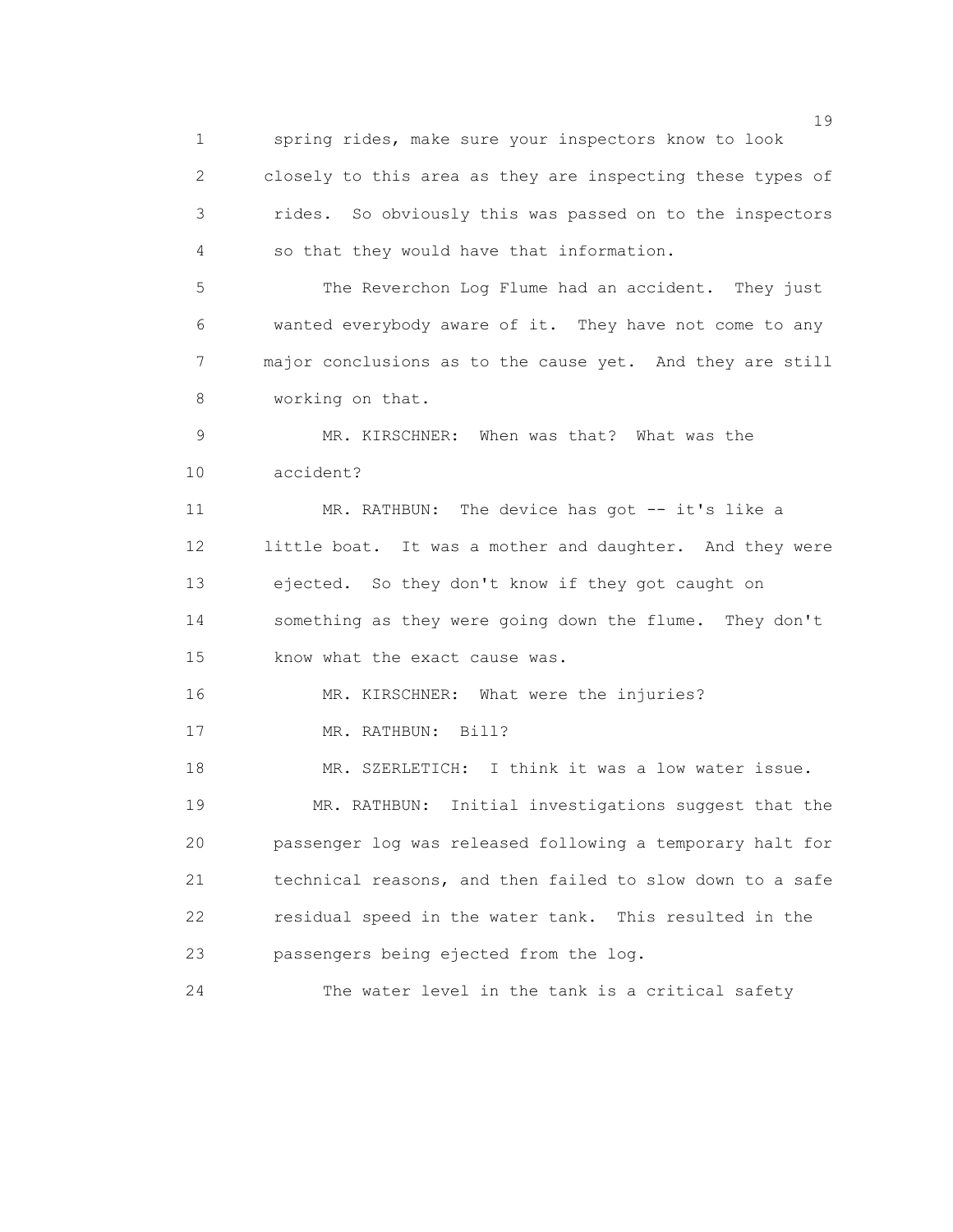1 feature as it is the only form of brakes for the logs. If 2 the water level is too low, the log will not be slowed 3 such that it cannot safely negotiate the following bend. 4 This is out of England. We don't have one operating 5 in Illinois.

6 MR. KIRSCHNER: Fair enough.

 7 MR. SZERLETICH: They use sensors to show how high 8 the water is and the sensor location is the issue. It 9 wasn't allowing enough water in to give the proper 10 breaking when they come down. So I think that, that was 11 the gist of it.

 12 MR. RATHBUN: And then we have J&J Go-Karts. It's 13 basically to make sure that you have your drive pulley 14 axle cover installed. Every year just about there is a 15 case of a child getting their hair caught in the drive 16 train of a Go-Kart and it pulls their scalp off. And 17 it's typically because the appropriate guards were not 18 in place or the operator did not make sure that the 19 patron had their hair up so it couldn't become entangled.

 20 Climbing Carabiners. Which are relative -- which are 21 relative to climbing walls. Photon Carabiners were 22 recalled due to a risk of injury. And that was a Consumer 23 Product Safety Commission recall. This has been passed on 24 to inspectors so when they look at rock walls they will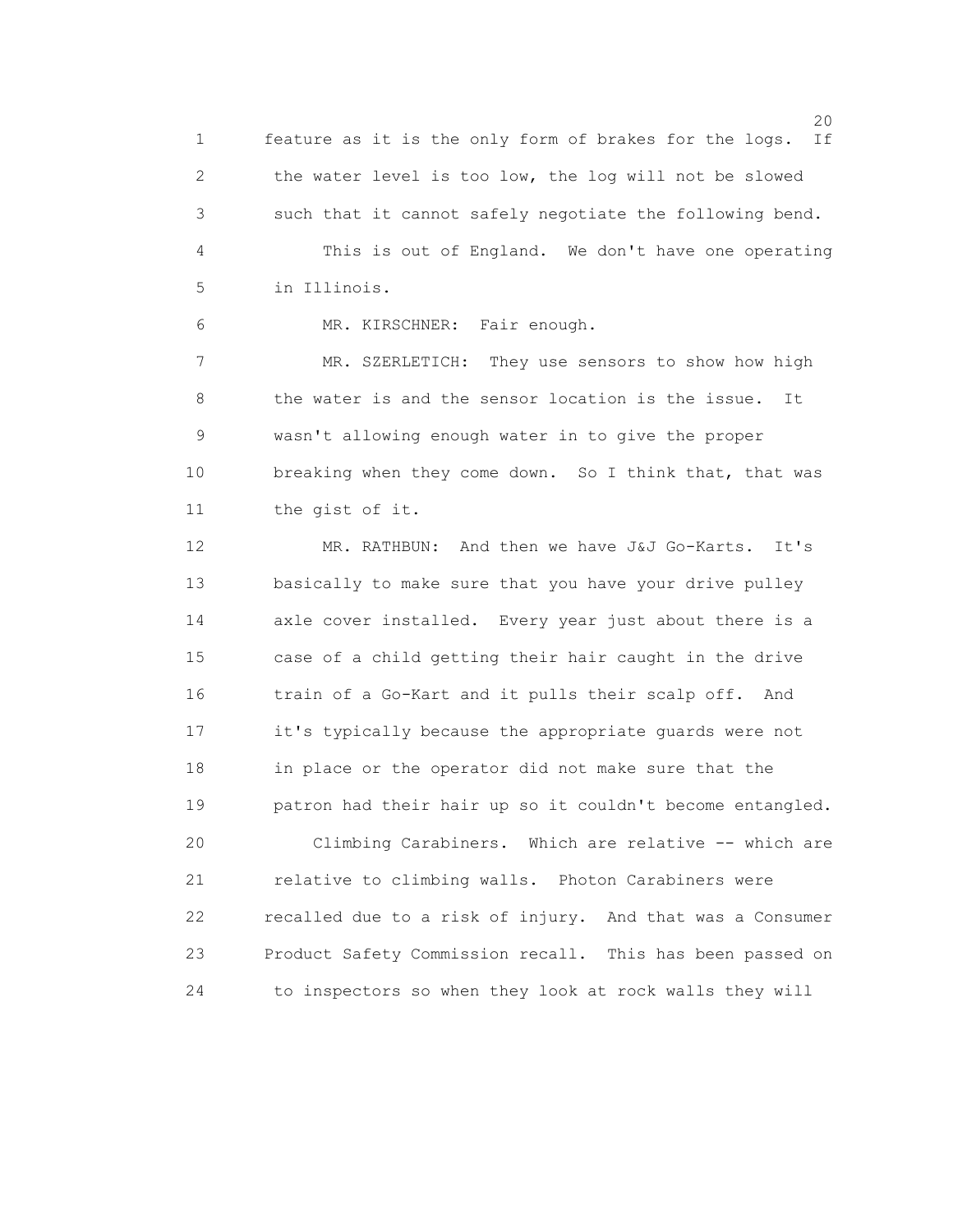1 know to make sure that the carabiners are not in use.

 2 Chance's Giant Gondola Wheel. The axle hub fastener. 3 It's basically to make sure that the appropriate screws 4 are being used on this part of the Chance Gondola Wheel. 5 Again, the inspectors have this.

 6 And -- and the Revolution -- Chance's Revolution was 7 a matter of putting drainage holes into the ride because 8 water was accumulating. And that's basically to let the 9 operator know to put these holes in so that the water can 10 drain out.

 11 The See Dragon. We've covered the Sea Dragon. It is 12 the NDT I referred to earlier where the mast broke off. 13 And it basically says, you know, after many years of 14 operation the structural integrity degrades if it's not 15 appropriately cared for and that speeds up the rusting and 16 corrosion process. The accident happened and now there is 17 the requirement of getting an NDT annually.

18 And the last one is the Falling Star by Chance. We 19 don't have a Falling Star in the state. So it's really 20 not a super factor.

 21 But the bottom line is that these are, as I said, on 22 our web site. If you want to read them in their entirety, 23 they are available.

24 And that's the end of my report.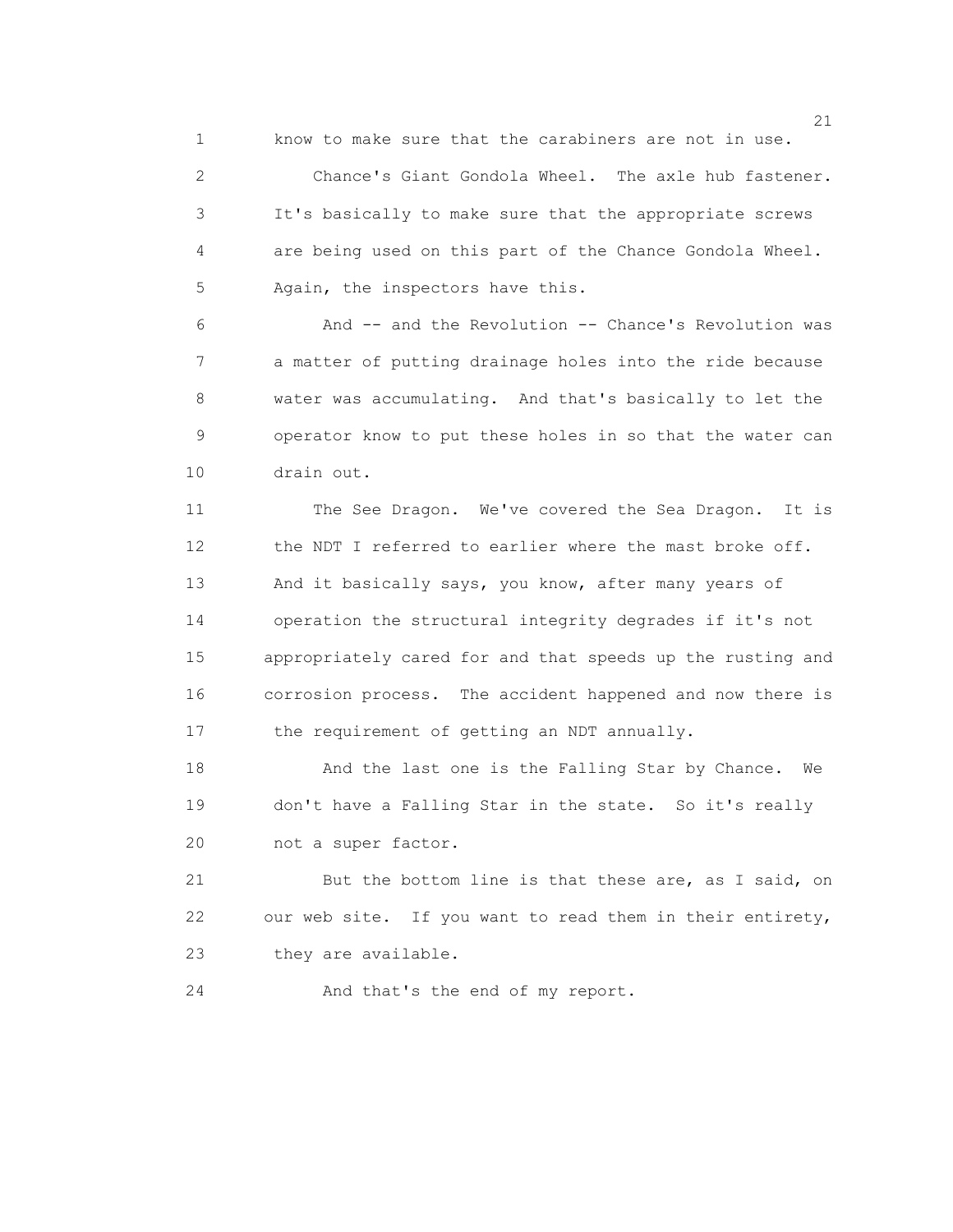1 MR. KIRSCHNER: Thank you.

 2 MS. GIVAND RHODES: I have a question about the 3 pulleys. I had a quick question about the bulletins. 4 When there are bulletins about attractions that we 5 currently don't have is there something that we do to make 6 sure that the inspectors are reminded about them should 7 those attractions be introduced?

 8 MR. RATHBUN: They are provided with a copy of them. 9 They all have laptop computers. When I get a bulletin, I 10 send it to the inspectors and the various shows, if they 11 have it. And, if not, we do keep it on file as a ready 12 reference. So anytime an inspector comes to a new ride 13 they know that they should go through and look at all of 14 the technical data that we have on that ride to help them 15 in their inspection.

 16 MR. KIRSCHNER: Let's go through those and see if 17 there is any discussion on any one of the topics. Let's 18 start with the Haunted Houses. With regard to the safety 19 code inspection, is there any discussion on that issue? 20 (No response.) 21 MR. KIRSCHNER: Hearing none, are there any comments, 22 discussions or questions --

23 MS. SULLIVAN: I do have a question.

24 MR. KIRSCHNER: Okay.

22 and 22 and 23 and 23 and 23 and 23 and 23 and 23 and 23 and 23 and 23 and 23 and 23 and 23 and 23 and 24 and 25 and 26 and 26 and 26 and 26 and 26 and 26 and 26 and 26 and 26 and 26 and 26 and 26 and 26 and 26 and 26 an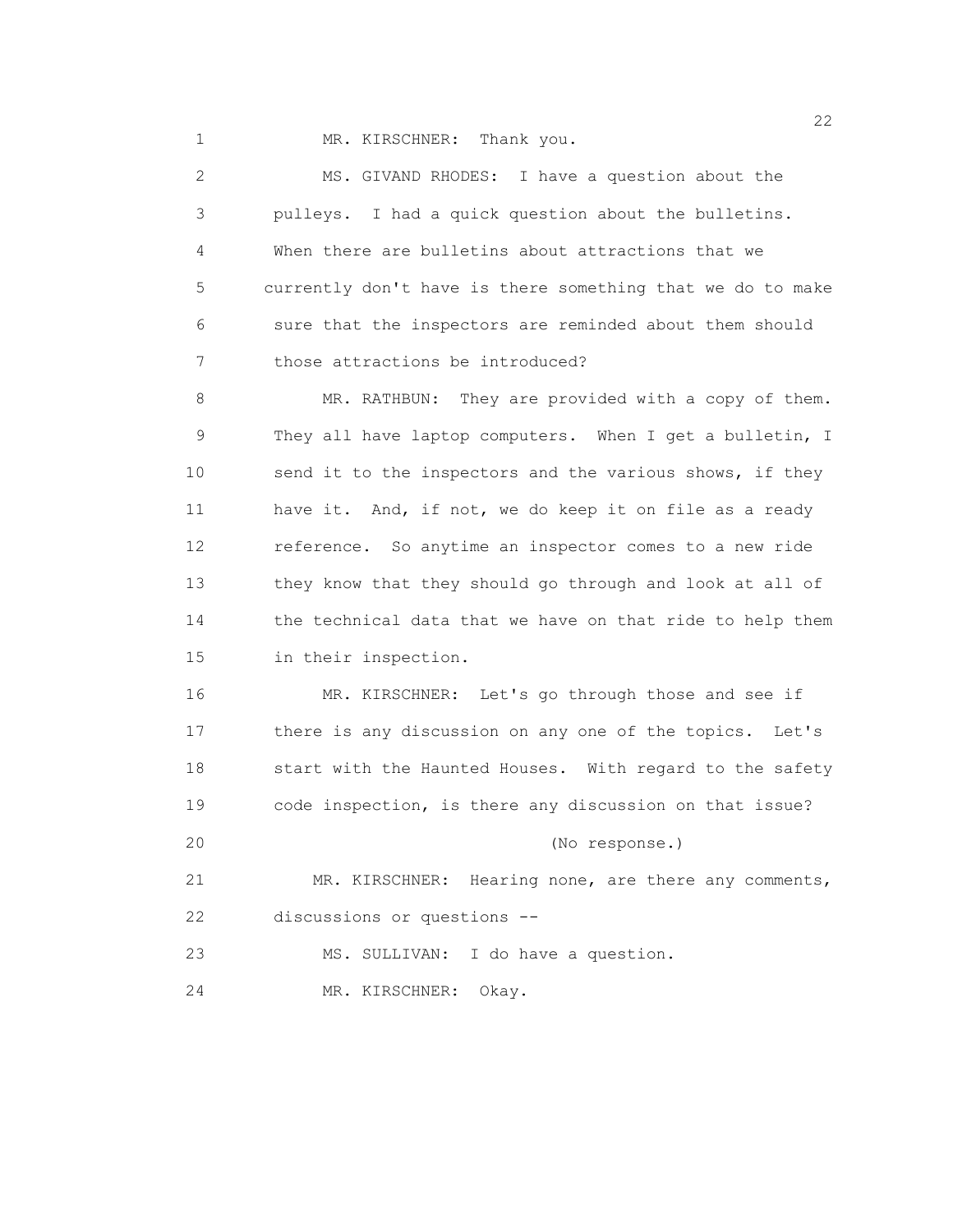$23$  1 MS. SULLIVAN: When -- when they come up with a -- 2 with what they are going to present at the NEC meetings -- 3 MR. RATHBUN: Uh-huh. 4 MS. SULLIVAN: -- do -- can we get some information 5 so that we -- 6 MR. RATHBUN: Sure. 7 MS. SULLIVAN: So that -- so that our industry here 8 has input? 9 MR. RATHBUN: Yes, ma'am. 10 MS. SULLIVAN: Because I think that our operators 11 should have input into that before it goes through there. 12 This is a relatively small group. It's not as big as, 13 like, ASTM that work on those --14 MR. RATHBUN: Right. 15 MS. SULLIVAN: -- requirements. And I think that it 16 would be good for people who own the haunted houses to 17 have -- to have some input before it goes to NEC. 18 MR. RATHBUN: I don't think that, that will be a 19 problem, Patty. 20 MS. SULLIVAN: (Nods affirmatively.) 21 MR. KIRSCHNER: Is there any comment, discussion or 22 questions on the Spring Press Release? 23 (No response.) 24 MR. KIRSCHNER: Hearing none, are there any comments,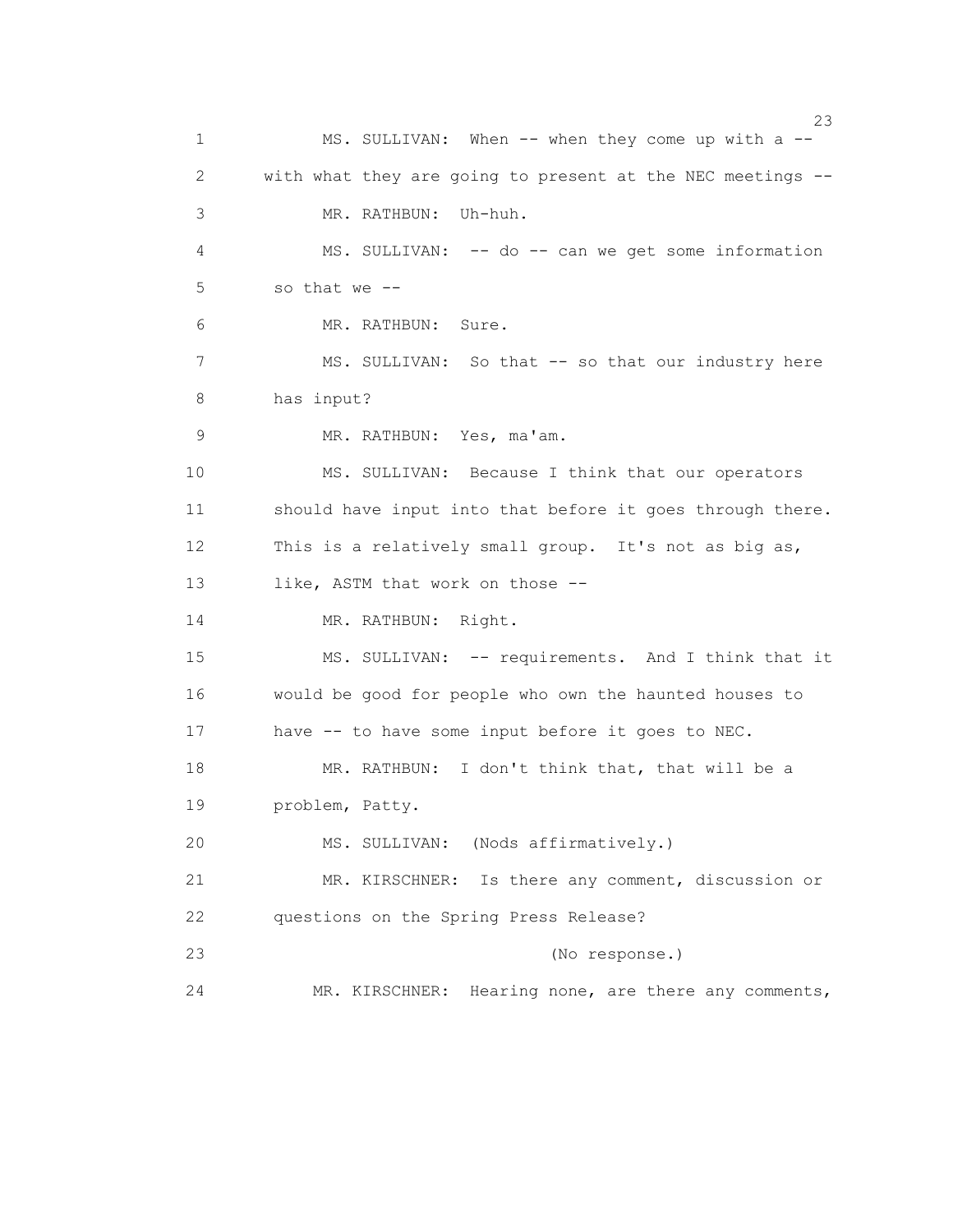1 discussions or questions on training?

 2 MS. SULLIVAN: Well, I have a question. I know that 3 Doug has gotten a promotion to the Weights and Measures. 4 MR. RATHBUN: Uh-huh. 5 MS. SULLIVAN: Is there somebody else we should be 6 sending to the training if you are moving out of the 7 department ultimately and have somebody trained who is 8 going to be in the department? 9 MR. RATHBUN: Well, actually, Patty, I'm paying for 10 my own training. I'm paying for my own flight. I'm 11 paying for my own rental car. All the department is doing 12 is giving me time. 13 MS. SULLIVAN: Okay. 14 MR. KIRSCHNER: Is there anything else? 15 MS. SULLIVAN: (Nods head no.) 16 MR. MAZZENGA: On the training -- on the -- is there 17 different levels of qualifications? 18 MR. RATHBUN: Yes, sir. 19 MR. MAZZENGA: Is there any basic level of 20 qualifications for inspectors or is it OJT? What's the 21 regimen? 22 MR. RATHBUN: We do not by law mandate that the 23 inspectors have any type of certification. What the law 24 stipulates is that basically the inspectors have the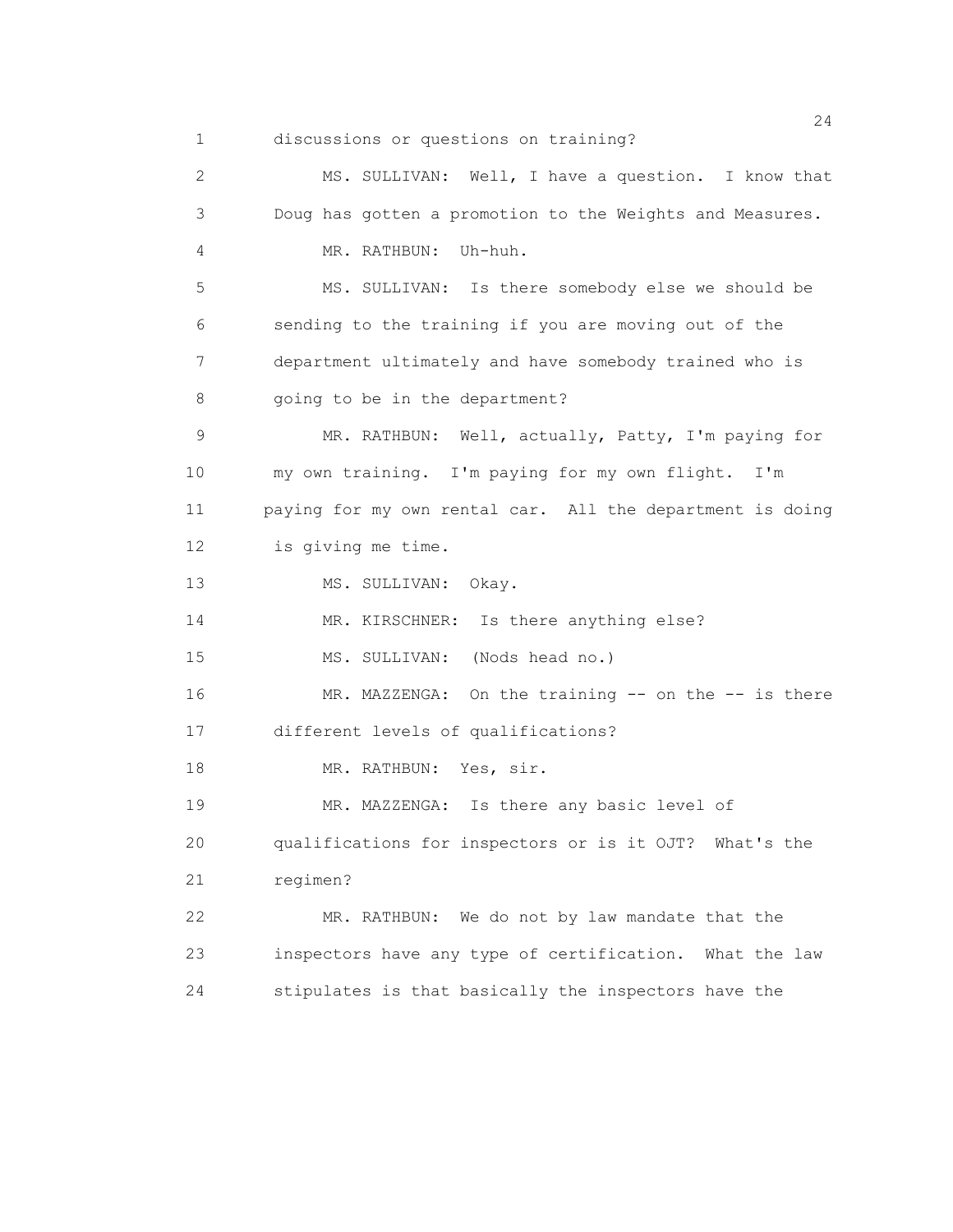$25$  1 equivalency of a two year technical trade capacity. That 2 is obviously determined by an evaluation by CMS, which is 3 the big personnel for the state. 4 MR. MAZZENGA: Okay. 5 MR. RATHBUN: They set that during their hiring 6 process. But currently there are only a couple of the 7 states that mandate -- and I know Oklahoma is one of 'em. 8 I think that there is another one that mandates that their 9 inspectors have either an AIMS or NAARSO certification. 10 MR. MAZZENGA: Can I ask one follow up to that? 11 MR. RATHBUN: Yes, sir. 12 MR. MAZZENGA: In looking through all of the 13 materials on the web site, there is a lot of references to 14 ASTM F. What's that stand for? 15 MS. SULLIVAN: F 24. 16 MR. MAZZENGA: So am I right in thinking that 17 implementing that ASTM is who is reasonably responsible is 18 the manufacturer? How does that work? 19 MR. RATHBUN: There are obligations by the 20 manufacturer to ASTM and there are also obligations by the 21 operator. 22 MS. SULLIVAN: There are also obligations by the 23 inspectors of -- of how -- of what to inspect and how to 24 inspect. Just standards of how to do that. And so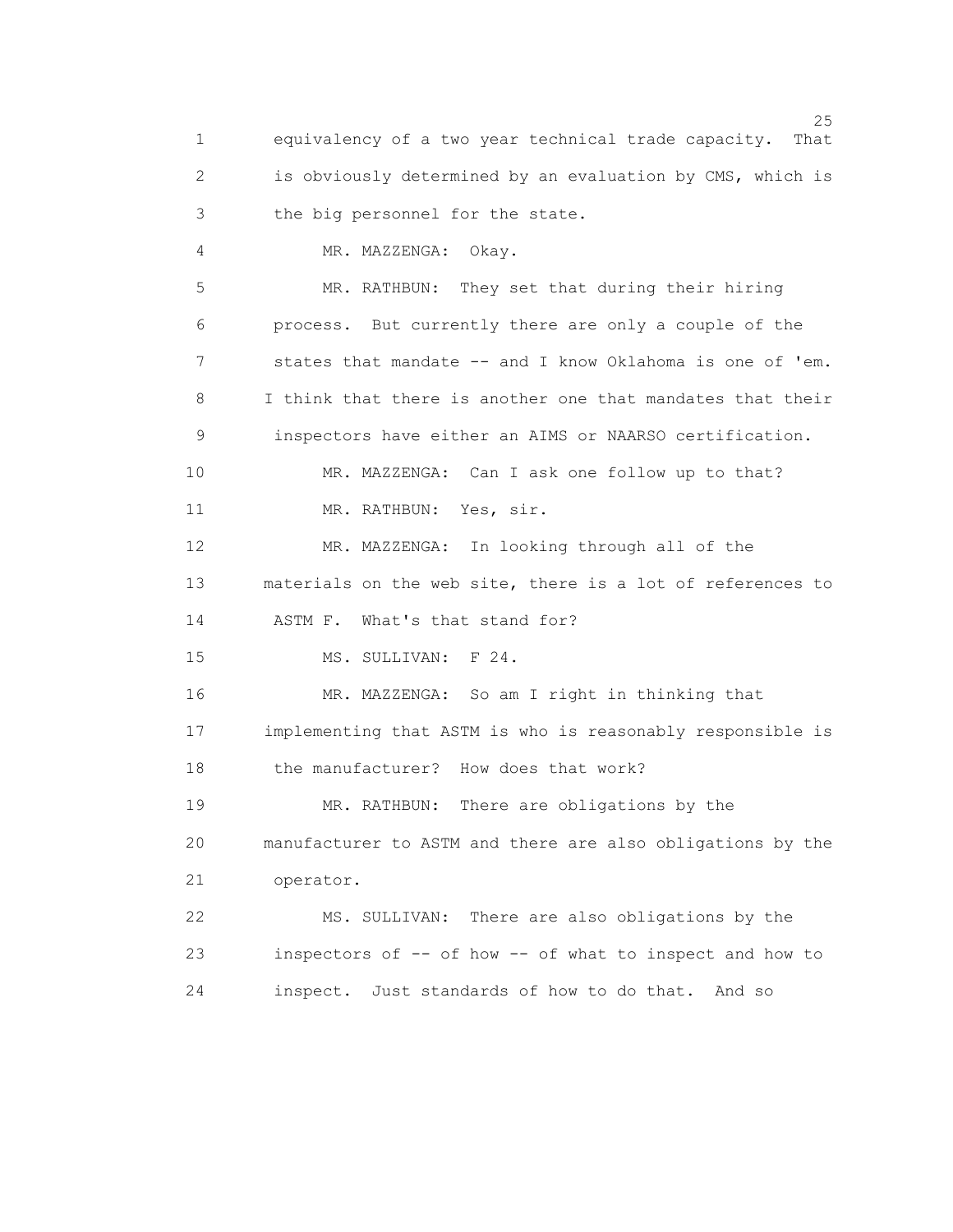1 anything that the State of Illinois has -- has included 2 from ASTM in our regulations, then it would become law. 3 Basically ASTM isn't regulatory.

4 MR. MAZZENGA: It's reference material.

 5 MS. SULLIVAN: Well, it's international standards. 6 And -- and it's -- and it's made up of people from -- you 7 know who are operators, who are engineers, who are 8 manufacturers, who are the public -- just the general 9 public. And they -- they work together to -- to write -- 10 to write the best standards that we can.

 11 A lot of the standards are undergoing a lot of change 12 right now. They are getting more into the maintenance 13 part to -- as far as how to set up a good maintenance 14 program in terms of, you know, what things do you include 15 and -- and -- and how to set up a good operator program, 16 training and all of those kinds of things.

 17 So it pretty much encompasses not only, you know, 18 what the manufacturer or the engineer's requirement is or 19 the manufacturer's requirement, but quality assurance 20 requirements and inspector -- inspection requirements. As 21 well as testing -- different types of testing like 22 acceleration testing. It's pretty much -- all of those 23 things are included in ASTM.

24 MR. KIRSCHNER: And, to be clear, ASTM is a reference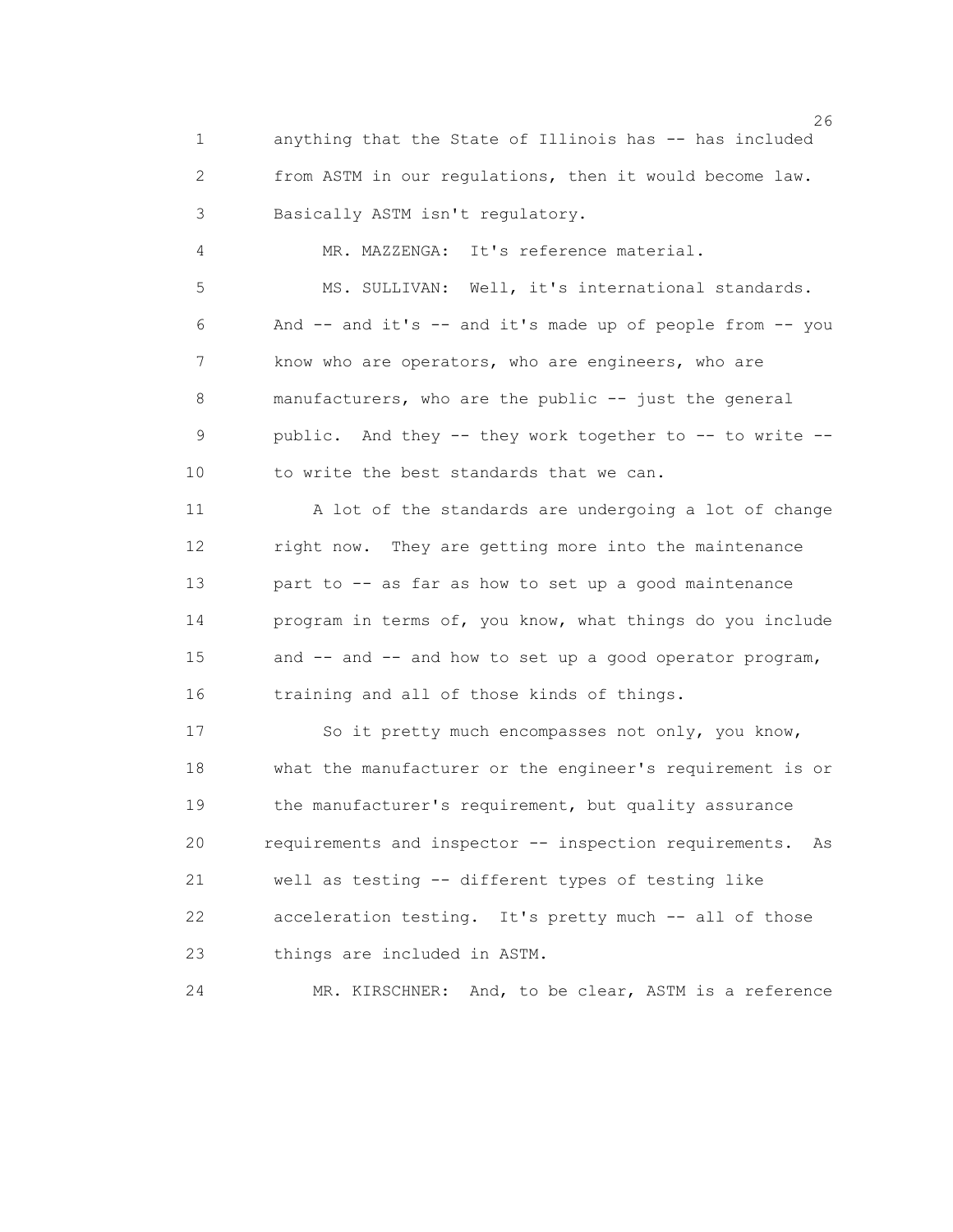<u>27</u> 1 guide with respect to our rules. It is not -- the rules 2 incorporate ASTM and require that ASTM be followed. 3 MS. SULLIVAN: Yeah. Wherever their standards are 4 incorporated, then it becomes law. 5 MR. MAZZENGA: Thank you. 6 MR. KIRSCHNER: End of discussion? 7 (No response.) 8 MR. KIRSCHNER: Okay. Are there any comments, 9 questions or discussion on the Non-Destructive Test 10 Update? 11 MR. MAZZENGA: I do have one question on that, too. 12 MR. KIRSCHNER: Ask away. 13 MR. MAZZENGA: I have noticed in several of the 14 service bulletins that came out -- several of the safety 15 bulletins that came out when a manufacturer encountered 16 some issues they would go to a form. And I was just 17 curious, in that whole big table you have, how do the 18 operators and owners report that they satisfied the NDT 19 requirement? What do they present to the inspectors? Is 20 it like a standard form? 21 MR. RATHBUN: They are required to present to the 22 department a copy of their NDT Certificate from the NDT 23 testing facility demonstrating that they have indeed 24 performed that NDT on a piece of equipment. They have to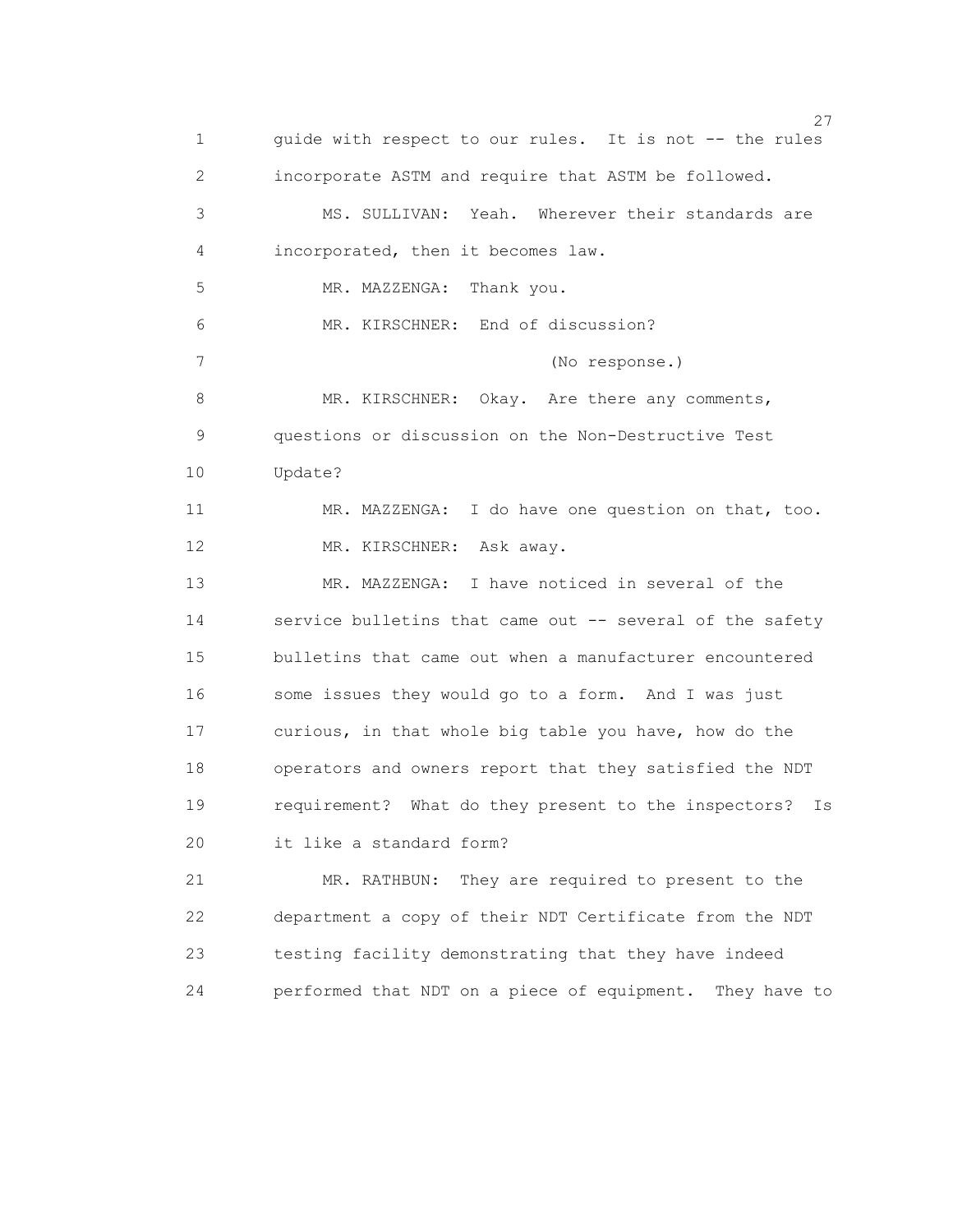1 do that prior to receiving a permit.

| $\mathbf{2}$ | And that's one of the things that go on in the spring      |
|--------------|------------------------------------------------------------|
| 3            | when most of the hard ride companies send in their         |
| 4            | applications. It is the expectation of the department      |
| 5            | that they include the results of the last NDT with their   |
| 6            | paperwork so that we can verify that it needs to be done.  |
| 7            | In any format?<br>MR. MAZZENGA:                            |
| 8            | MR. RATHBUN: It's got to be from a Level 2 NDT             |
| 9            | technician. But we don't stipulate the format because      |
| 10           | trying to get all of the NDT testing facilities to do that |
| 11           | would be a nightmare. But it is obviously from a           |
| 12           | reputable NDT testing facility. And it has to be           |
| 13           | performed by a Level 2 NDT certified technician.           |
| 14           | MR. MAZZENGA: Okay.                                        |
| 15           | Is that the end of the discussion?<br>MR. KIRSCHNER:       |
| 16           | (No response.)                                             |
| 17           | MR. KIRSCHNER: Year End Statistics.                        |
| 18           | MS. SULLIVAN: I just wanted to -- to verify that --        |
| 19           | that the one fatality that we had, the child $--$ my       |
| 20           | understanding is that the child did stand up on the ride.  |
| 21           | MR. KIRSCHNER: That's under Accident Reports.              |
| 22           | Oh. Okay.<br>MS. SULLIVAN:                                 |
| 23           | MR. KIRSCHNER: Sorry about that. I was trying to           |
| 24           | save the two biggest discussions for the last.             |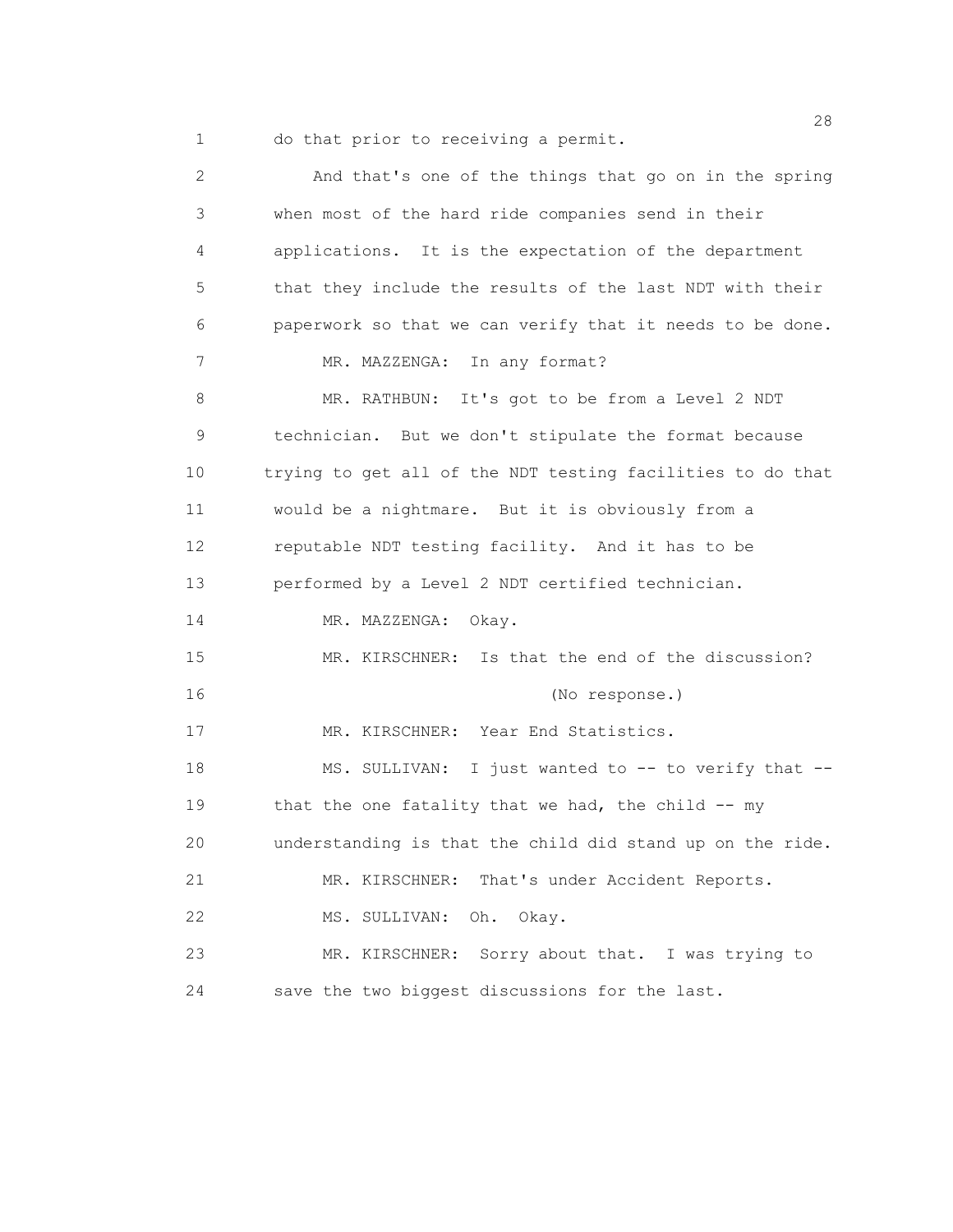$29$ 1 MS. SULLIVAN: Okay. 2 MR. KIRSCHNER: Is there any comments, questions or 3 discussion on the Haunted House update? 4 (No response.) 5 MR. KIRSCHNER: Very good. 6 Is there any comments, questions or discussion on the 7 Division Activities? 8 (No response.) 9 MR. KIRSCHNER: Very good. 10 Is there any comments, questions or discussion on the 11 Safety Bulletins? 12 (No response.) 13 MR. KIRSCHNER: Hearing none -- okay. Why don't we 14 turn to the WOW Balls. I know that there is probably some 15 discussion or questions on the WOW Ball. 16 MS. SULLIVAN: Yeah. Yeah. I would like us to 17 revisit this because we did have the demonstration on WOW 18 Balls here. And the fellow who was demonstrating what his 19 organization did seemed like he had looked into different 20 safety issues. He had not had any accidents the way that 21 they did operate their WOW Balls. 22 And I would like to revisit this issue allowing those 23 kinds of operations in because if -- if they -- if we 24 decided that or maybe we need to decide or look into more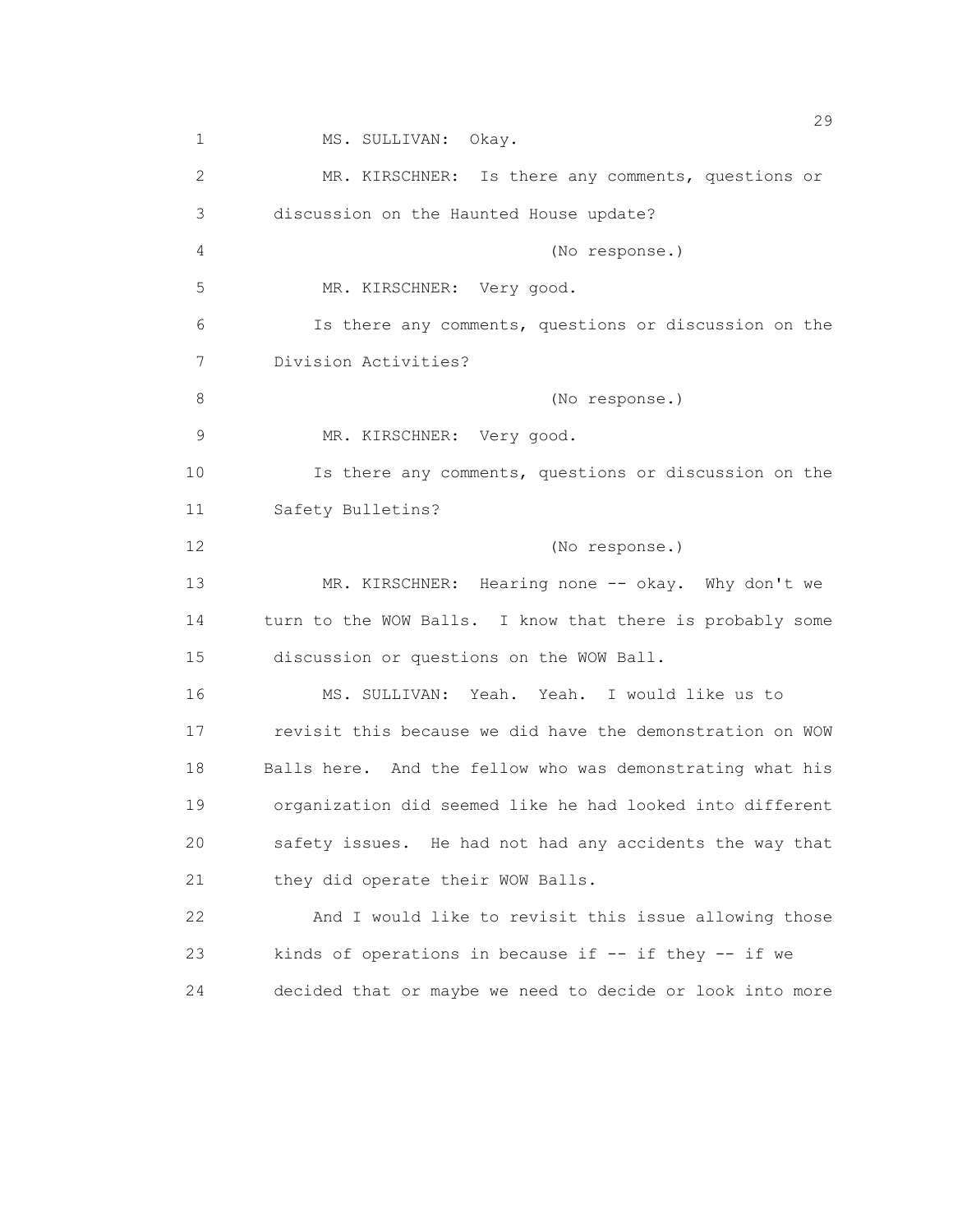1 on, for instance, how long someone can be in the water, 2 the water must be a minimum of X number of inches high 3 with a maximum, have a maximum per pool and a maximum 4 number of the balls per pool, have a minimum number of 5 operators.

 6 Because my understanding was that his company 7 certainly had not had any -- he had not had any accidents 8 or incidents. And I think that we're kind of throwing 9 the baby out with the bath water on that. The CPSC had 10 very specific things that had happened. And it -- it 11 appeared to me in reading what they had done was that they 12 were -- as the CPSC often does, it was a knee-jerk 13 reaction to just a couple of incidents. And they didn't 14 look at all of the WOW Balls out there.

 15 I understand like the Zorb Balls that come from New 16 Zealand are -- are basically a little different animal for 17 going on land than the Walk On Water Balls. And I would 18 like to go -- I mean I was quite impressed with the 19 operation as described to us by the gentleman and his wife 20 who did the demonstration. And I would like to see us 21 give it a second look and maybe come up with -- if we 22 wanted to, come up with requirements that we feel are -- 23 are necessary to -- to support us. So -- to support a 24 safe operation, I think that's good.

 $30<sup>2</sup>$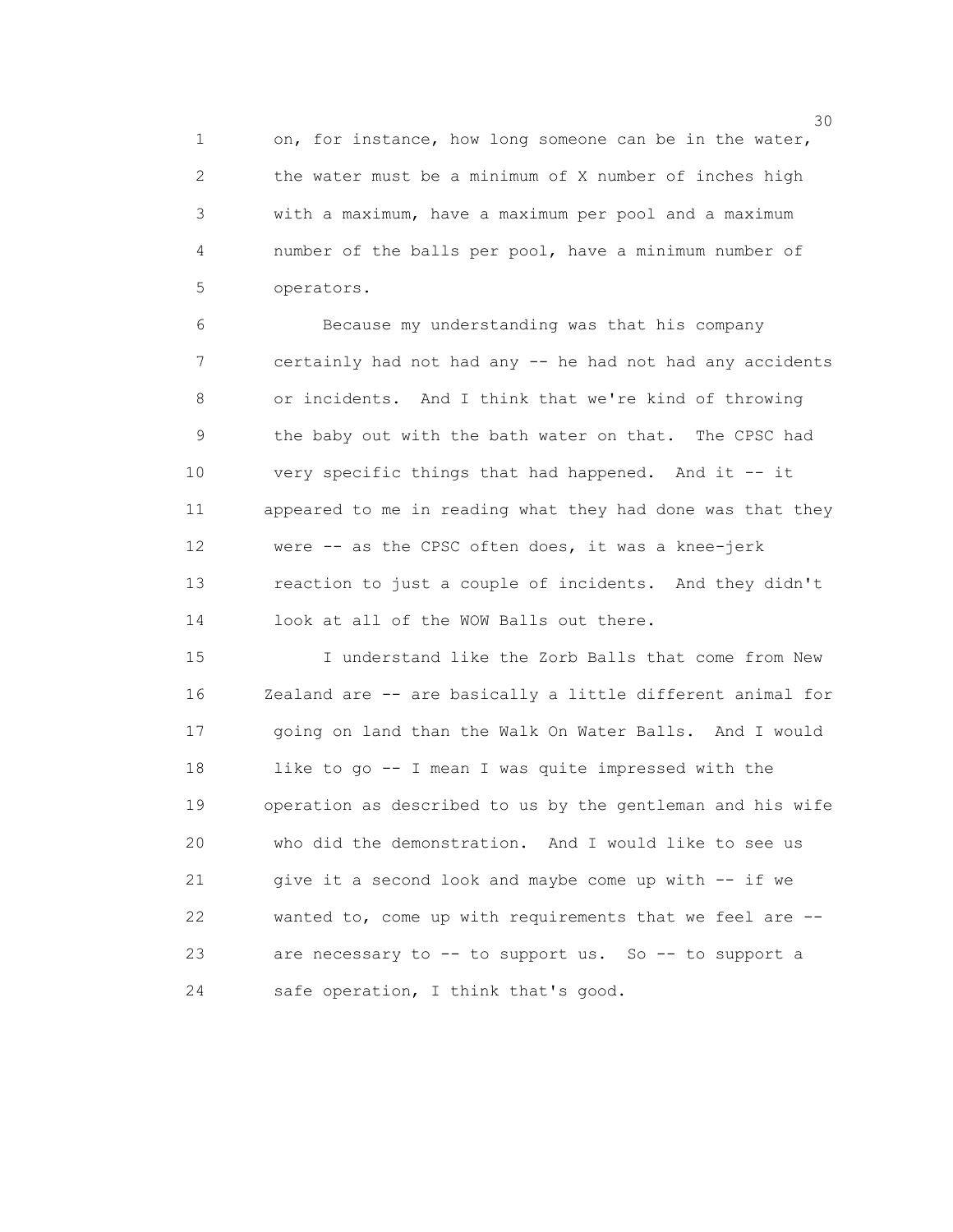1 Now that we've kind of been through this for one 2 summer with none, I think that maybe we should invite more 3 WOW Ball operators to maybe come in, in our next meeting 4 and start talking about some operational guidelines that 5 we want to require with WOW Balls and let them back into 6 the state.

 7 They should be treated like any other attraction in 8 terms of they should have their procedural manuals and 9 they should have their employee training. And then they 10 should have to -- you know they should have to stick to 11 the quidelines of the manufacturer.

 12 And -- and perhaps there is a way to discern well 13 made WOW Balls from not so well made WOW Balls. I mean we 14 don't want to just deplete the air supply all of a sudden. 15 But the -- you know the -- it was -- it was determined 16 that the -- the air supply -- in terms of the size of the 17 WOW Ball that we saw, there was plenty of air in there 18 for, say, up to three minutes that, that organization --19 that, that, you know, operation did.

 20 So I would like to see us look at that again and look 21 at what kind of guidelines we would want to see and -- and 22 put WOW Balls back in because God knows the state can use 23 the revenue. So -- and -- and I'm not doing this -- I'm 24 not suggesting that as the reason to scrimp on safety,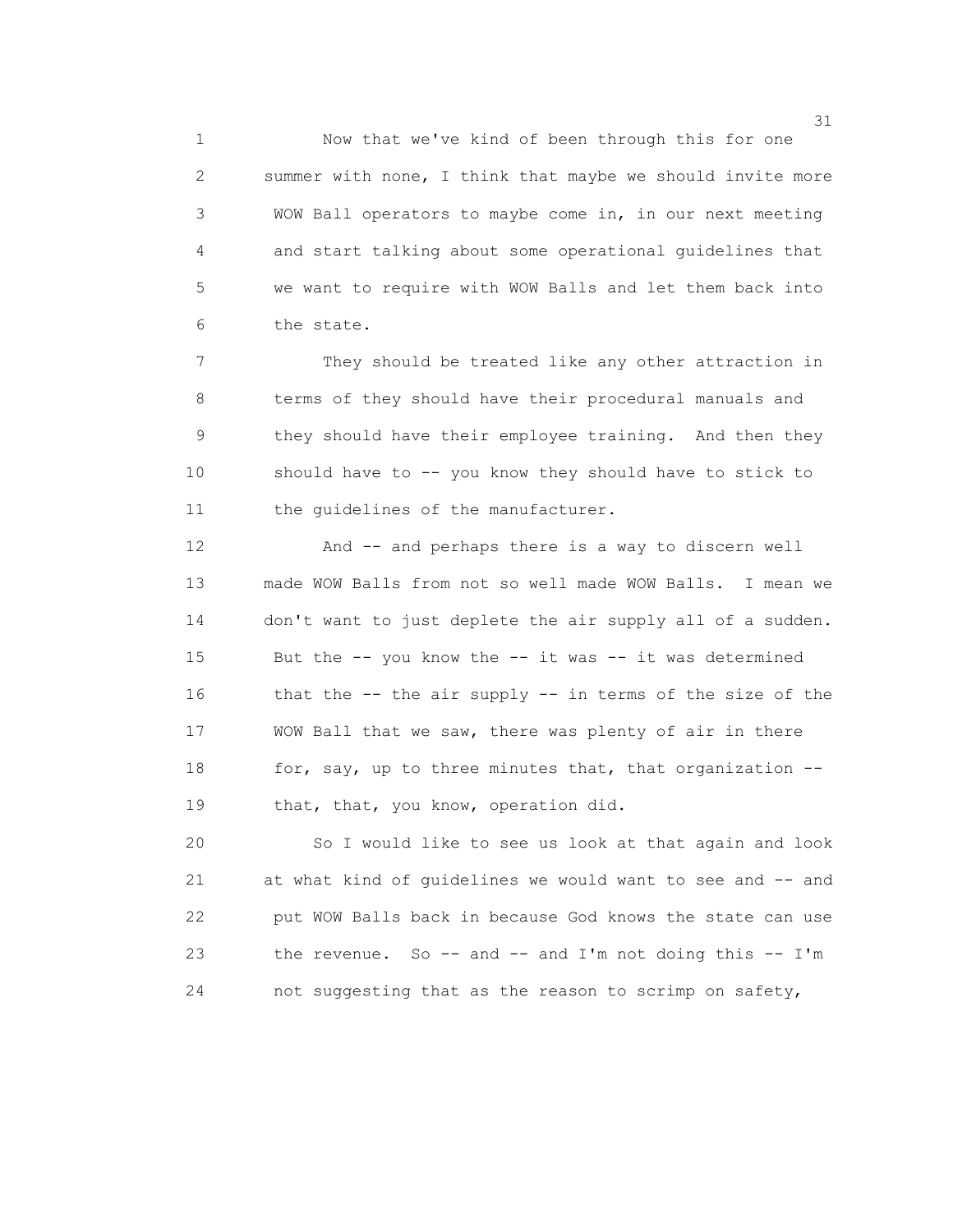1 too.

 2 But you know I think most of us were quite impressed 3 with the demonstration that we saw. And I thought that, 4 that organization was doing a good job with what they were 5 doing. And it seems unfair to just exclude all WOW Balls.  $6 \qquad \qquad$  I mean  $-$  7 MR. KIRSCHNER: I guess one thing to talk about is 8 some of the concerns that the CPSC said. And one of the 9 reasons I understand that the state had concern was 10 because at that point there was really no regulations. 11 And, as a regulatory agency, we can't go from one operator 12 to another and enforce anything if there is nothing 13 telling us what is a safe way to operate and be 14 constructed, how do they eliminate the risk of 15 suffocation, how do they eliminate the risk of drowning, 16 what is the impact on injuries, hygiene concerns, heat 17 exhaustion concerns. 18 Can you address some of that? 19 MR. RATHBUN: Well, there is two issues here. One is 20 the agency's liability. I mean how would it be for the 21 agency if an accident did happen and that person came back 22 and said the CPSC told you unequivocally that these were

24 that was the way that legal was looking at it because

23 unsafe and you allowed them to operate. I think that,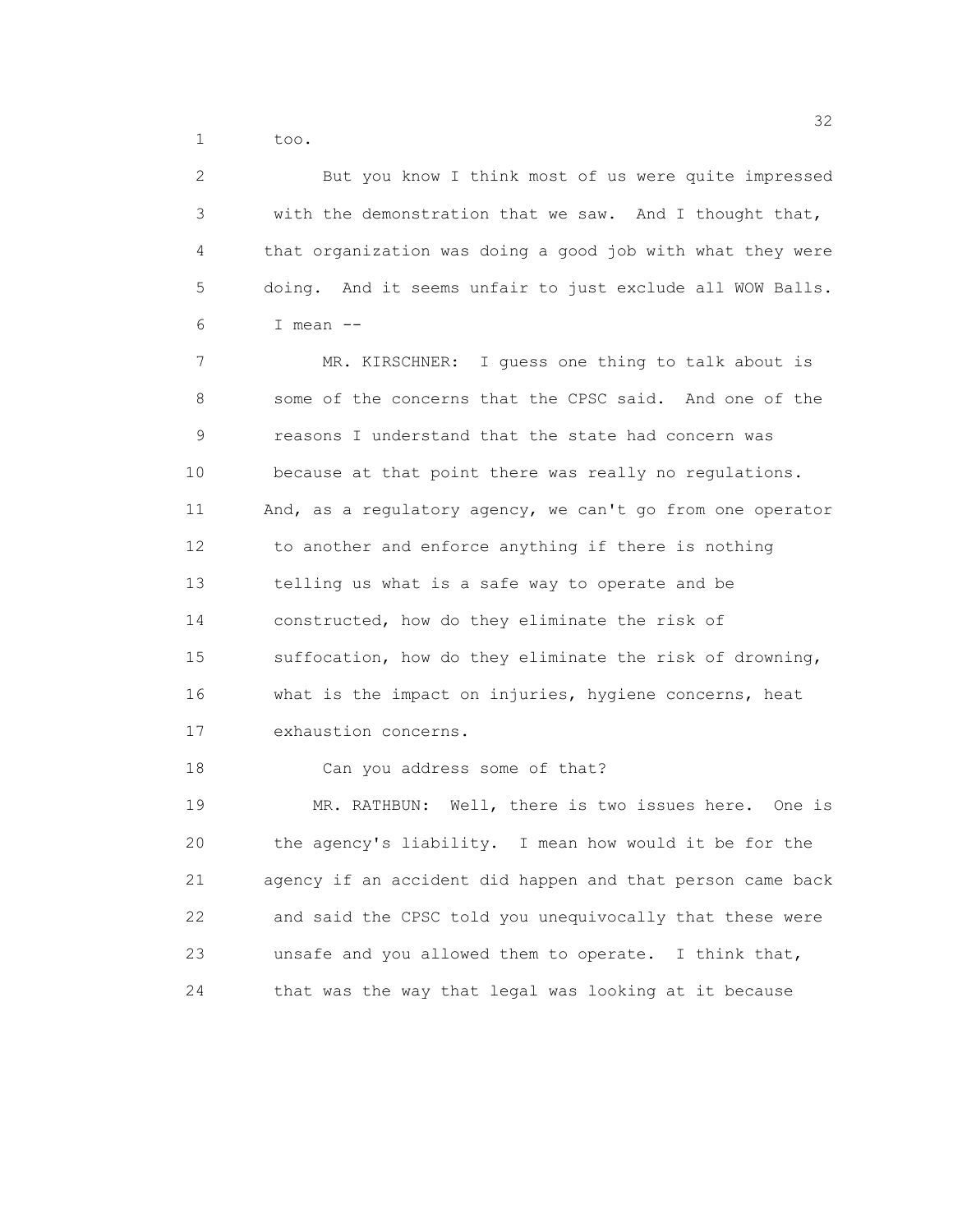1 obviously legal's job is to protect the department. And 2 it would -- as an attorney, you would know that, you know, 3 you were warned. You were told that there was no safe way 4 to operate these attractions and you let 'em operate. And 5 now this child is injured. You know we're coming after 6 you.

 7 MR. KIRSCHNER: I mean I would disagree with you 8 because the Illinois Community Act provides for extension 9 of protection for the state. I don't think it's an issue 10 of the department protecting itself and the -- it's an 11 issue of the department protecting the children. So I 12 would disagree in that respect.

13 MR. RATHBUN: I will accept that.

14 But, as you said, you know, these are the issues that 15 the CPSC came out with that they thought were unsafe for 16 the attraction. No matter how you slice it, the first 17 issue being the air inside the attraction. You know if it 18 is a closed attraction, you have what you have. So how do 19 you adjust that to make it safer you know? I don't have a 20 response.

21 MR. COSTIGAN: (Indicates.)

22 MR. RATHBUN: Go ahead, Joe.

 23 MR. COSTIGAN: Yeah. If I can just say a couple of 24 things. I came on in April.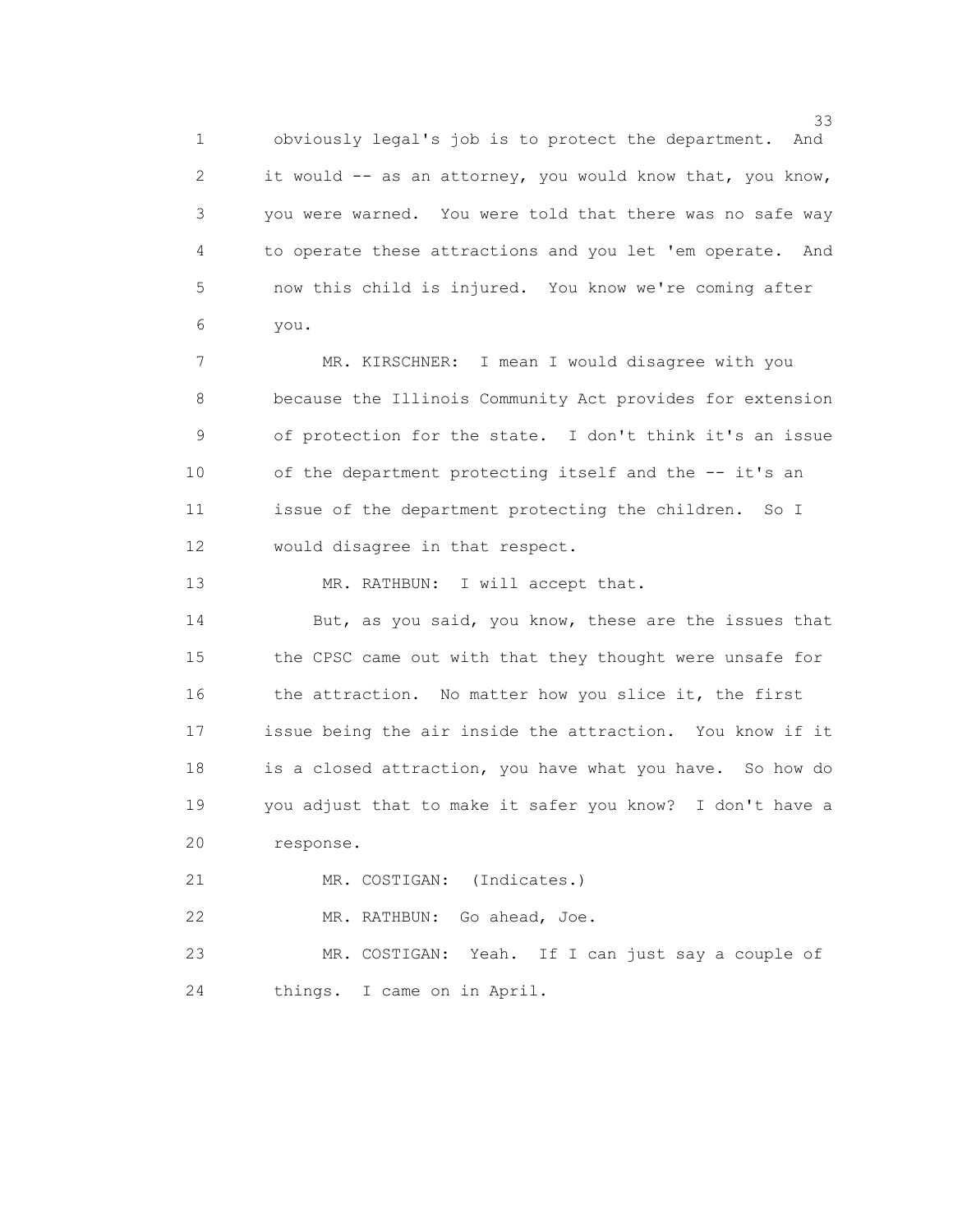1 MS. SULLIVAN: I know.

 2 MR. COSTIGAN: And I would have really appreciated 3 having the benefit of a discussion like this when we had 4 to confront the issue of WOW Balls and allowing them to 5 operate.

 6 But before you start to say anything further, I want 7 to apologize for the fact that I wasn't able to attend 8 yesterday's meeting due to a scheduling issue that I 9 couldn't get out of or around. And I apologize to the 10 board. And I thank both the chairman and vice chairman 11 for taking on the responsibility and all of the board 12 members for helping us through really critical issues to 13 the state.

 14 Second of all, I want to commend, you know, the work 15 not just of the board in the past, but I, also, would like 16 to commend the work of the staff. We have a small staff 17 who has a responsibility to inspect thousands of rides. 18 And it's -- we appreciate the work that -- that -- and the 19 professionalism that our staff has brought to the work 20 that they do. And --

| 21 |  | (At which time, Ms. Marcia                          |
|----|--|-----------------------------------------------------|
| 22 |  | Joiner entered the board                            |
| 23 |  | meeting.)                                           |
| 24 |  | MR. COSTIGAN: And we, also, want to commend Marcia. |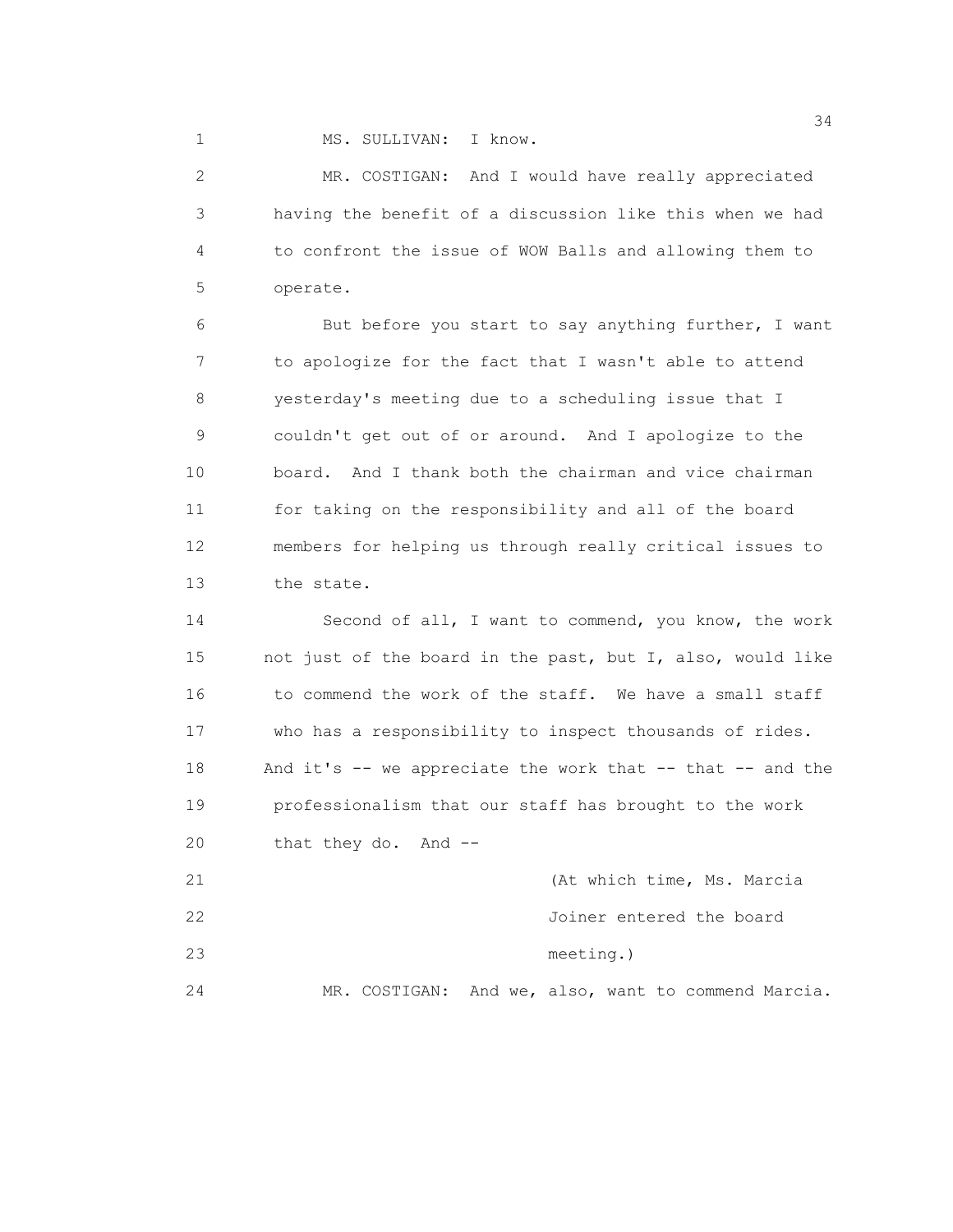1 MS. SULLIVAN: Yeah.

| $\mathbf{2}$   | MR. COSTIGAN: She's recently retired, but we are not      |
|----------------|-----------------------------------------------------------|
| 3              | allowing her to totally get away. We've got an            |
| $\overline{4}$ | arrangement to have her come back and assist us and keep  |
| 5              | the department running strong. So thank you.              |
| 6              | But you know, on the issue of WOW Balls -- and we had     |
| 7              | an extensive discussion. And -- and, again, it took place |
| 8              | at -- you know right in the beginning of my coming to the |
| 9              | department. And you know we -- as Doug talked about, I    |
| 10             | mean we had a very difficult call to make.                |
| 11             | But you know the CPSC -- which is an independent          |
| 12             | government agency of, you know, the federal government    |
| 13             | that is -- that issued some strong -- that is known for   |
| 14             | its testing of these kinds of consumer products. And      |
| 15             | other issues of consumer safety. They issued some pretty  |
| 16             | strong warnings that we had to take to heart and look at. |
| 17             | And, you know, among the ones that we talked about        |
| 18             | were the fact that, you know, the WOW Balls -- once you   |
| 19             | are in, you are in. There is no way for -- if a kid       |
| 20             | panics or if somebody is having a breathing issue, there  |
| 21             | is no way for a person to open that and -- and get        |
| 22             | themselves out. That was the concern.                     |
| 23             | The possibility of the air supply altering, failing       |
| 24             | or being inadequate was another issue.<br>The ball is     |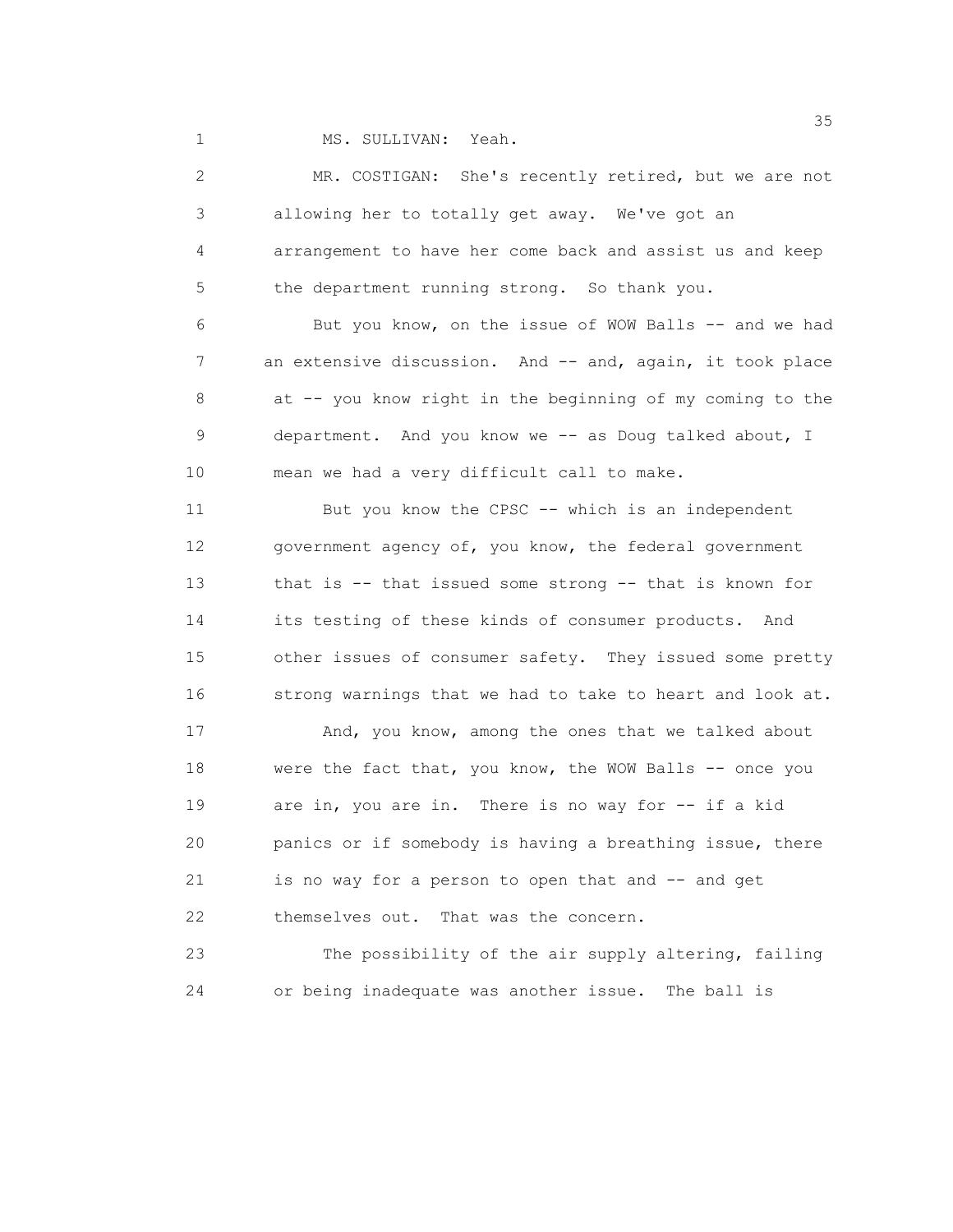1 airtight. And the CPSC issued a -- you know a warning 2 potentially about the depletion of oxygen. Which can 3 occur in a matter of minutes. And so that was another 4 issue that we had to consider.

 5 The other -- a couple of -- the other issue was the 6 fact that, you know, I don't know how all of these 7 operate, but sometimes they operate in open water. So 8 they could be subject to being out in fairly deep water. 9 If there is a puncture, it could result, you know, in a 10 real serious situation. Or if it were hit by other craft 11 in the water, that would present a danger. And sometimes 12 they operate on a small plain of water where they can be 13 tipped out onto the concrete.

 14 And -- so these were among the issues that we had to 15 consider. And without the ability to have a board 16 discussion, we thought that it was prudent to follow the 17 warnings of the Consumer Product Safety Commission. But I 18 certainly would entertain further discussion about the 19 this issue. I mean it's -- we would like to -- they look 20 like fun. They really look like a lot of fun. I'm sure 21 that they are enjoyable.

 22 But I just think that when I came into the 23 position --

24 MS. SULLIVAN: Into the fray.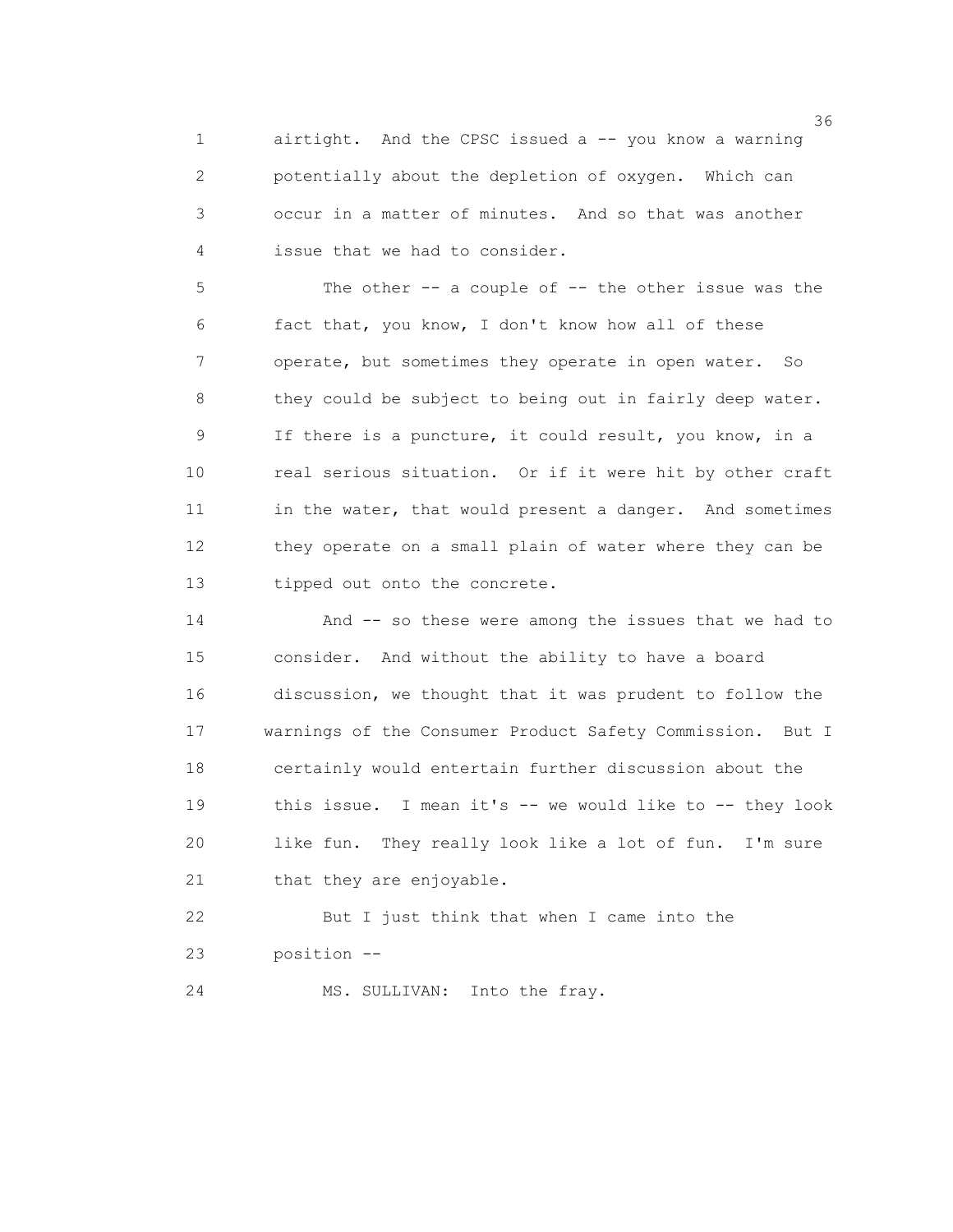<u>37</u> 1 MR. COSTIGAN: Having been thrown into the situation 2 where there was pretty strong and stern warnings from the 3 Consumer Product Safety Commission, it was thought that it 4 would be prudent for us to error on the side of caution 5 and that some of these issues that they have outlined be 6 addressed, that we could look further into them. If some 7 of those issues were addressed, we would be more than 8 happy to entertain discussion. 9 Doug, correct me if I'm wrong, but there may be -- 10 are there some water balls that, you know, are 11 different -- have a different -- that have an open air 12 exchange? 13 MR. RATHBUN: Yes. Let's be clear. We are allowing 14 those to operate. 15 MR. COSTIGAN: Right. 16 MR. RATHBUN: And I mean some states I don't believe 17 are. 18 MR. COSTIGAN: Right. And I think that, that was the 19 other issue is that when we looked at the CPSC warning -- 20 and we, you know, took that very seriously. And the 21 second thing is that we went to study what other states 22 were doing. And they were -- they seemed to be taking the 23 same course that we were. So we weren't really going 24 against the grain here. We were trying to follow, like, a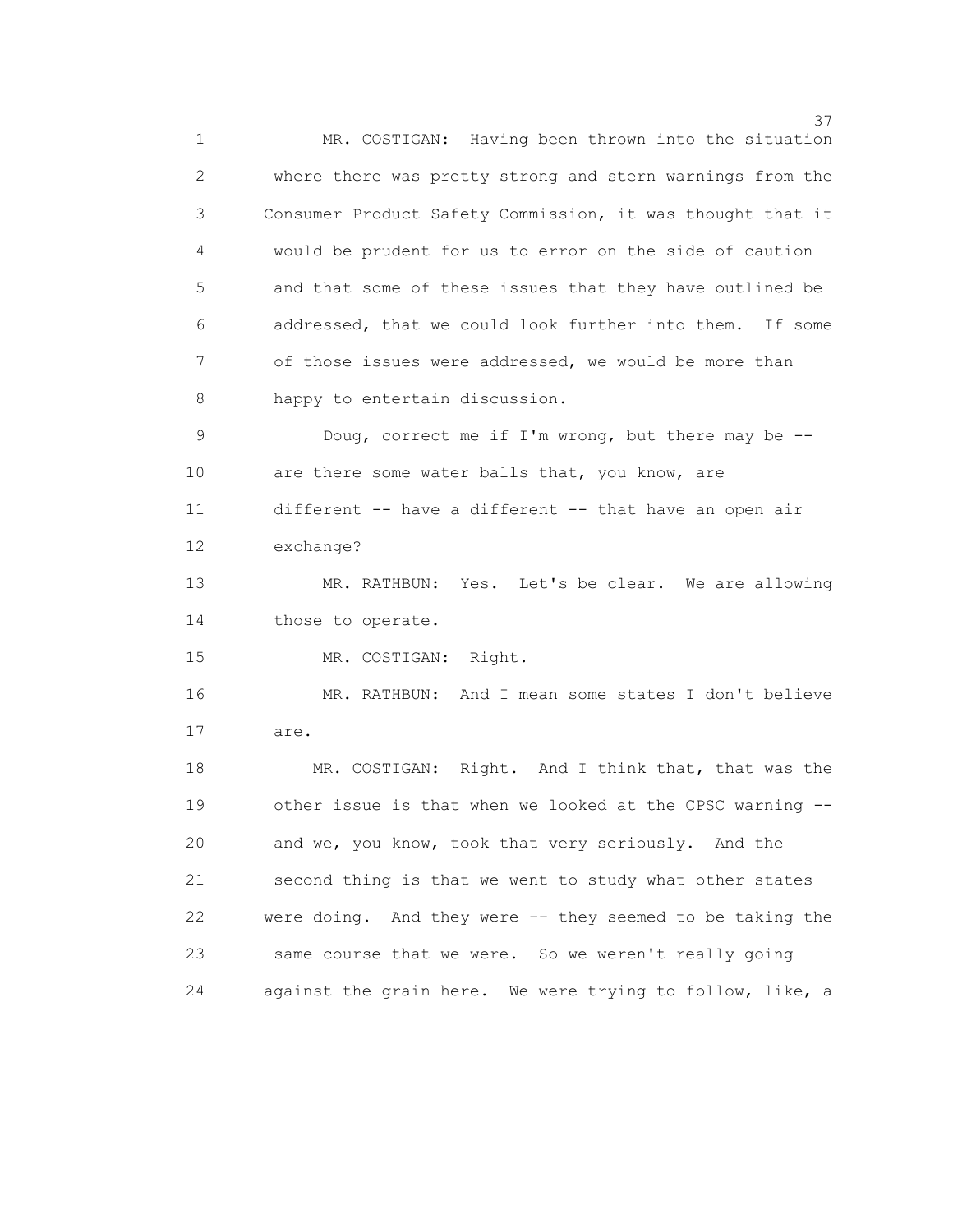1 prudent course, a course that other states had outlined.

 2 Like I said, I think that it's certainly worthy of us 3 to entertain further discussion and make -- and, you know, 4 make sure that -- that the water balls -- you know if some 5 of these issues are addressed, you know, we can take -- we 6 can definitely take another look.

7 MS. SULLIVAN: (Nods affirmatively.)

8 MR. KIRSCHNER: Doug, with respect to some of those 9 issues -- if we can go through them one by one to address 10 them.

11 MR. RATHBUN: Sure.

 12 MR. KIRSCHNER: With respect to the open air 13 exchange, can you talk about that design and what that 14 design is intended to address?

 15 MR. RATHBUN: Yes. One of the accidents that 16 occurred was a young girl -- she passed out within the 17 bubble. Now it's my understanding that it was relatively 18 quickly after she got into the ball. And -- and I got the 19 impression that there may have been underlying issues. I 20 do not know. But she did pass out relatively quickly.

 21 So the -- the enclosed fear -- the totally enclosed 22 fear is one of the cruxes of the issue. I mean the bottom 23 line is once they are in, that's how much air that they 24 have. And you know I'm -- the oxygen issue is not such an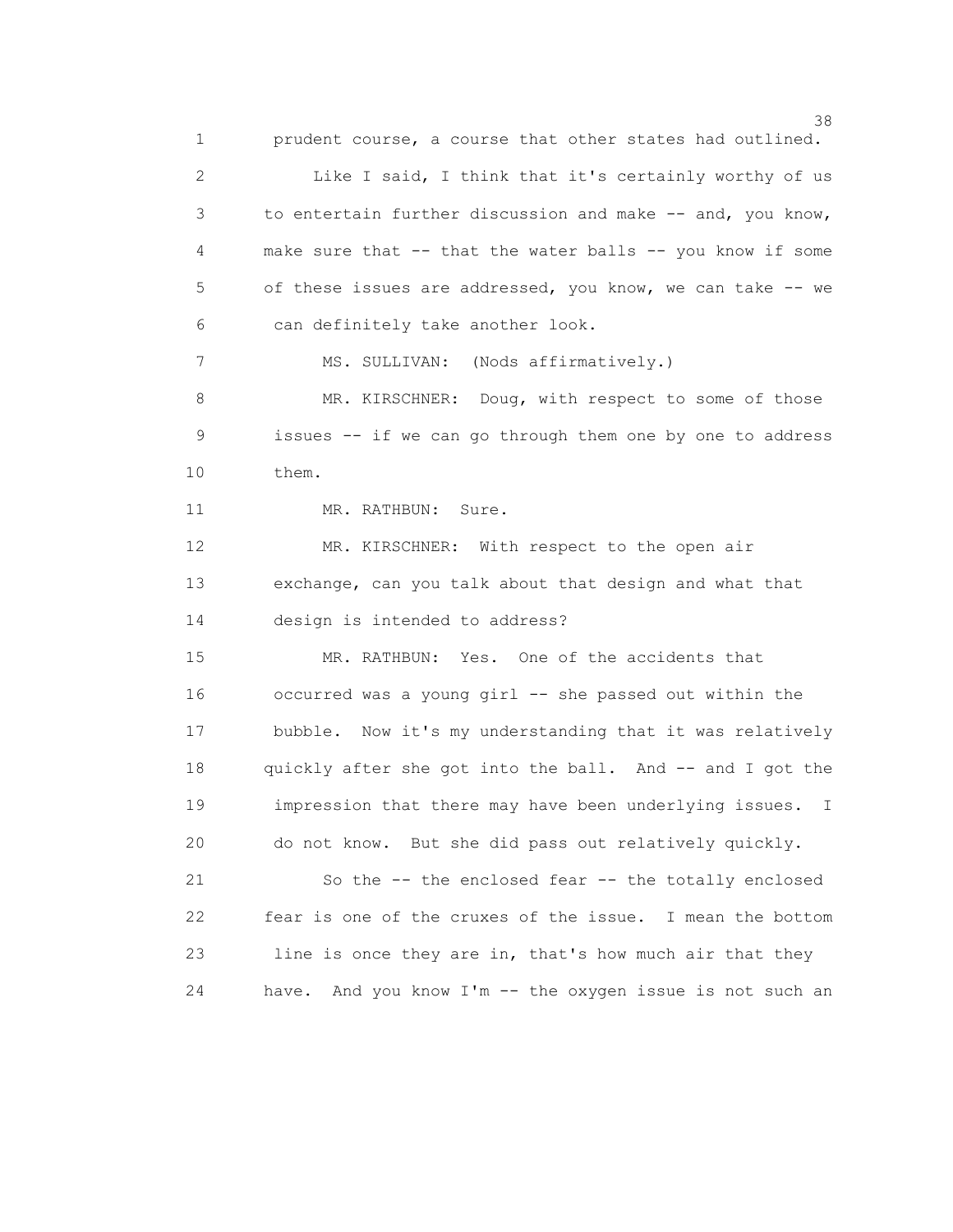1 issue as the carbon dioxide buildup issues are. Because 2 of the way that the timing works carbon dioxide is 3 actually more critical in my mind.

 4 A six foot ball, like I said, holds more air than 5 a -- than a scuba tank. So I mean I personally was not 6 against them. And that's my personal opinion. I've had 7 my daughter in 'em. But the argument is that it is a 8 closed unit. And the bottom line is, if the operator has 9 a heart attack and the midway is empty, the kid is gonna' 10 die.

 11 MR. KIRSCHNER: In a scuba tank, you have a regulator 12 that lets you know what it's doing.

13 MR. RATHBUN: Right.

 14 MR. KIRSCHNER: And you have peopled trained that 15 understand the exchange of oxygen?

16 MR. RATHBUN: The timing is the same.

 17 MR. KIRSCHNER: Are there any guidelines or standards 18 that let someone know the depression level and the rise 19 level of the CO2 with respect to the size of the person in 20 it?

 21 MR. RATHBUN: There have been studies done. I don't 22 know if I passed them out in the meeting or not. But the 23 conventional argument is that there is enough air.

24 MR. KIRSCHNER: For how much time and for what size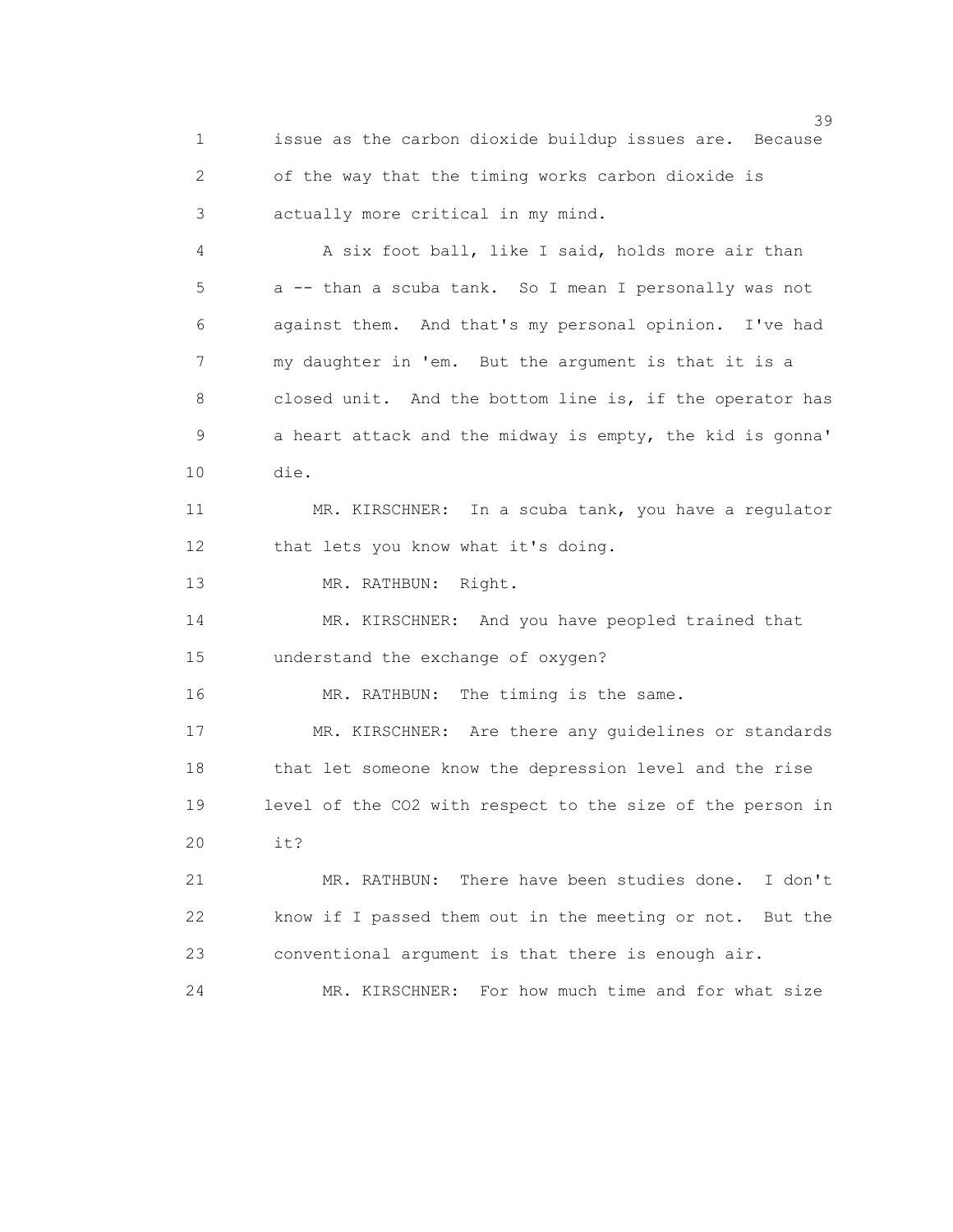1 of a person?

| $\overline{2}$  | MR. RATHBUN: And it's all relative obviously. I             |
|-----------------|-------------------------------------------------------------|
| 3               | mean the smaller the person, the more activity that you     |
| 4               | have -- there are all of these factors that are a part of   |
| 5               | it. You know if you ask the manufacturers, there is         |
| 6               | enough air for 20 minutes. Or for at least ten minutes.     |
| $7\phantom{.0}$ | The ride is three to five minutes. So by all of the         |
| 8               | engineering reports, et cetera that I have seen, there is   |
| 9               | enough air.                                                 |
| 10              | The CPSC takes the opposite approach. There is not          |
| 11              | and it is a hazard. You know what I mean? So you've got     |
| 12              | the battle going back and forth of the manufacturer saying  |
| 13              | it's safe, it's good to operate and then you have the CPSC  |
| 14              | saying it's not safe.                                       |
| 15              | MS. GIVAND RHODES: Do we have the studies from the          |
| 16              | CPSC to explain specifically why there is not enough air    |
| 17              | and why they don't feel it's safe?                          |
| 18              | MR. RATHBUN: I do not have them. And I don't know           |
| 19              | if we can get them. But I would be willing to do that.      |
| 20              | Earlier you mentioned the double wall<br>MR. KIRSCHNER:     |
| 21              | design. What's the purpose of that?                         |
| 22              | MR. RATHBUN: One of the accidents was where they            |
| 23              | had -- there was a person or a child that hit the side of   |
| 24              | the pool and injured their leg.<br>I think they broke their |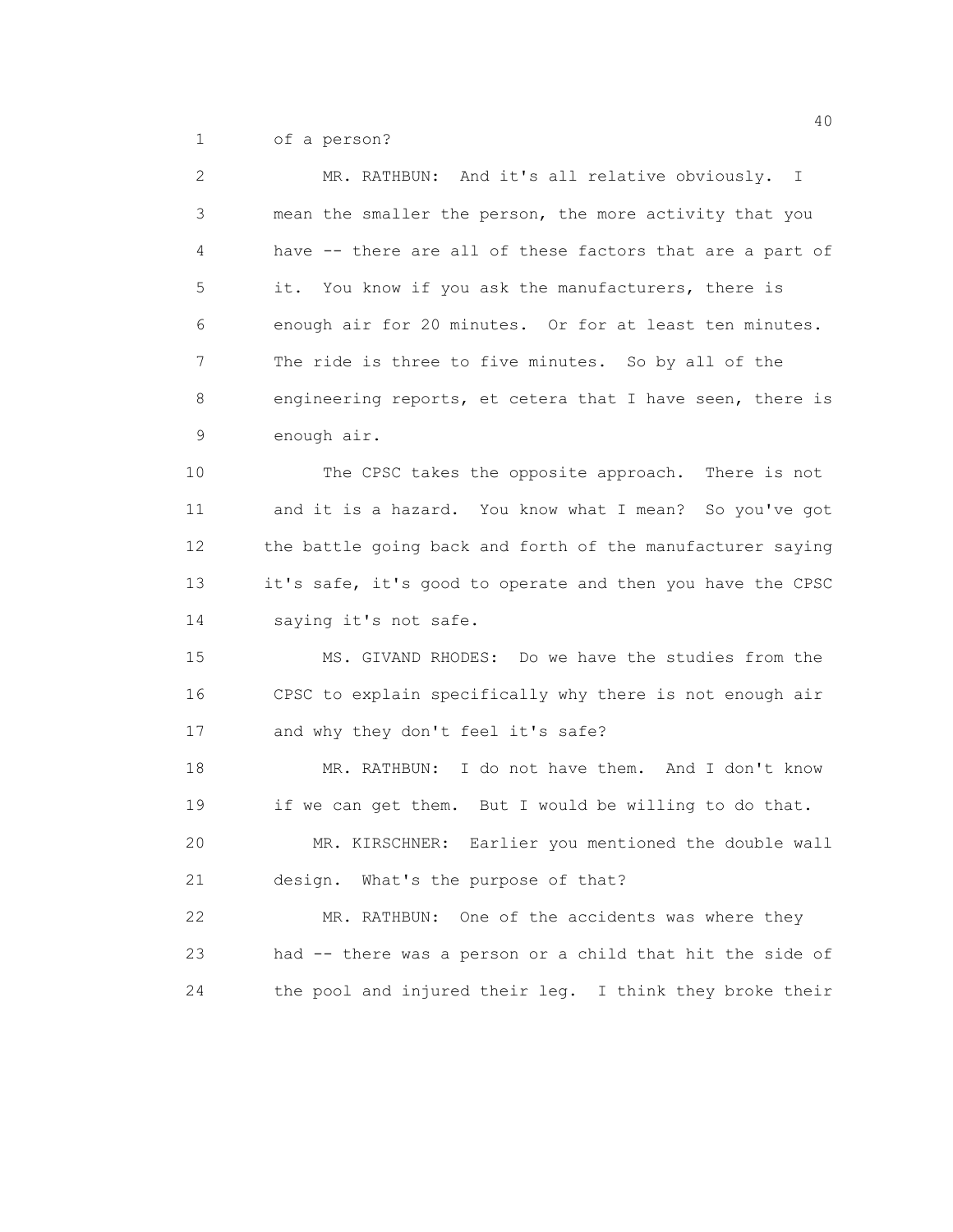1 leg. The double wall actually gives you a cushion, if you 2 will. And it acts to protect you against the banging 3 of -- the patron banging into something including the 4 side of the pool.

 5 MR. SMITH: Just not knowing anything about the 6 product, I had a couple of concerns. One concern is in 7 putting someone in this sphere if a previous patron had 8 tuberculosis which is passed by sputum, coughing. And 9 then you go and put your child in there and they are 10 breathing that same air. Has any studies been done about 11 the bad air that's just left in there from the previous 12 person?

13 MR. RATHBUN: Well, let me take that separately. 14 That's two separate issues. One is the air and the other 15 is the saliva.

 16 The air issue. The operator is supposed to fully 17 deflate the attraction before -- and totally reinflate 18 it so the air will be fresh. Obviously, if a child spits 19 on the side of the wall the cleaning process was loosely 20 addressed depending on the operator.

 21 You know they do provide cleaning equipment to go 22 with it. How frequently they do it is subject to the 23 operator's discretion. Obviously. So can you say every 24 one was cleaned between every patron? No, you cannot.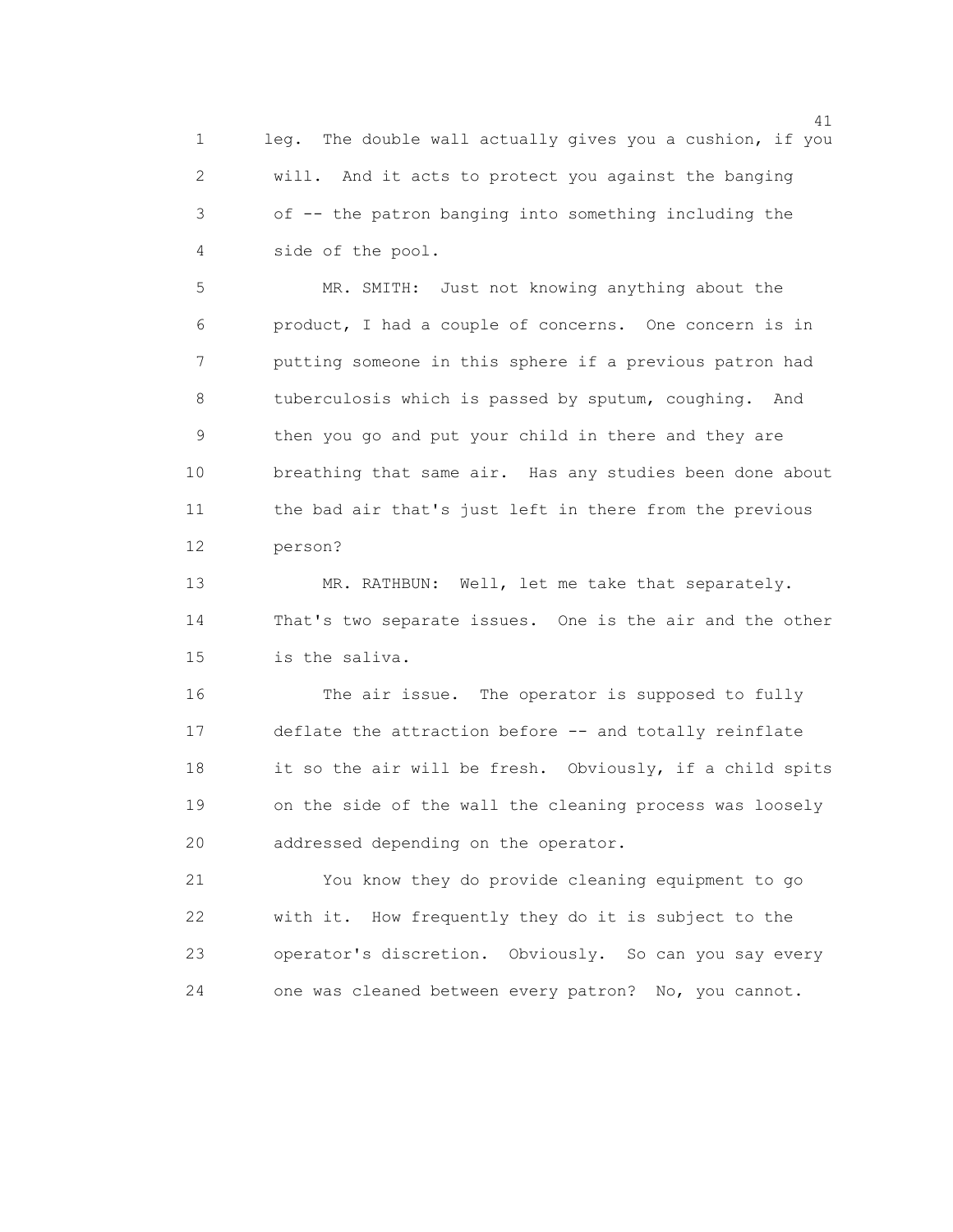1 MR. KIRSCHNER: Can you say that they are cleaned at 2 all during the course of the day versus having 100 kids go 3 through one ball?

 4 MR. RATHBUN: With a good operator, I would say yes, 5 they are. To what level and how frequently? I can't say 6 that.

 7 MR. KIRSCHNER: There is no guidelines or standards 8 in that respect?

 9 MR. RATHBUN: I don't know. I didn't bring the 10 eurobungy manual. I don't know how frequently they expect 11 them to be cleaned. I don't ever remember anyone saying 12 it was between every patron because you get into a time 13 issue. Basically it's a fiscal issue. I mean if you are 14 spending all day cleaning and not operating, you are not 15 making money. So, from an operator's perspective, there 16 needs to be some semblance of balance between I want to 17 present a clean product to my clientele and at the same 18 time I need enough clientele to make money.

 19 MR. KIRSCHNER: From our standpoint, we need to keep 20 the clientele safe.

21 MR. RATHBUN: I agree.

 22 MR. SMITH: And the other issue that I have is are 23 these things tethered in any way to keep them in the pool? 24 MR. RATHBUN: No, they are not. They are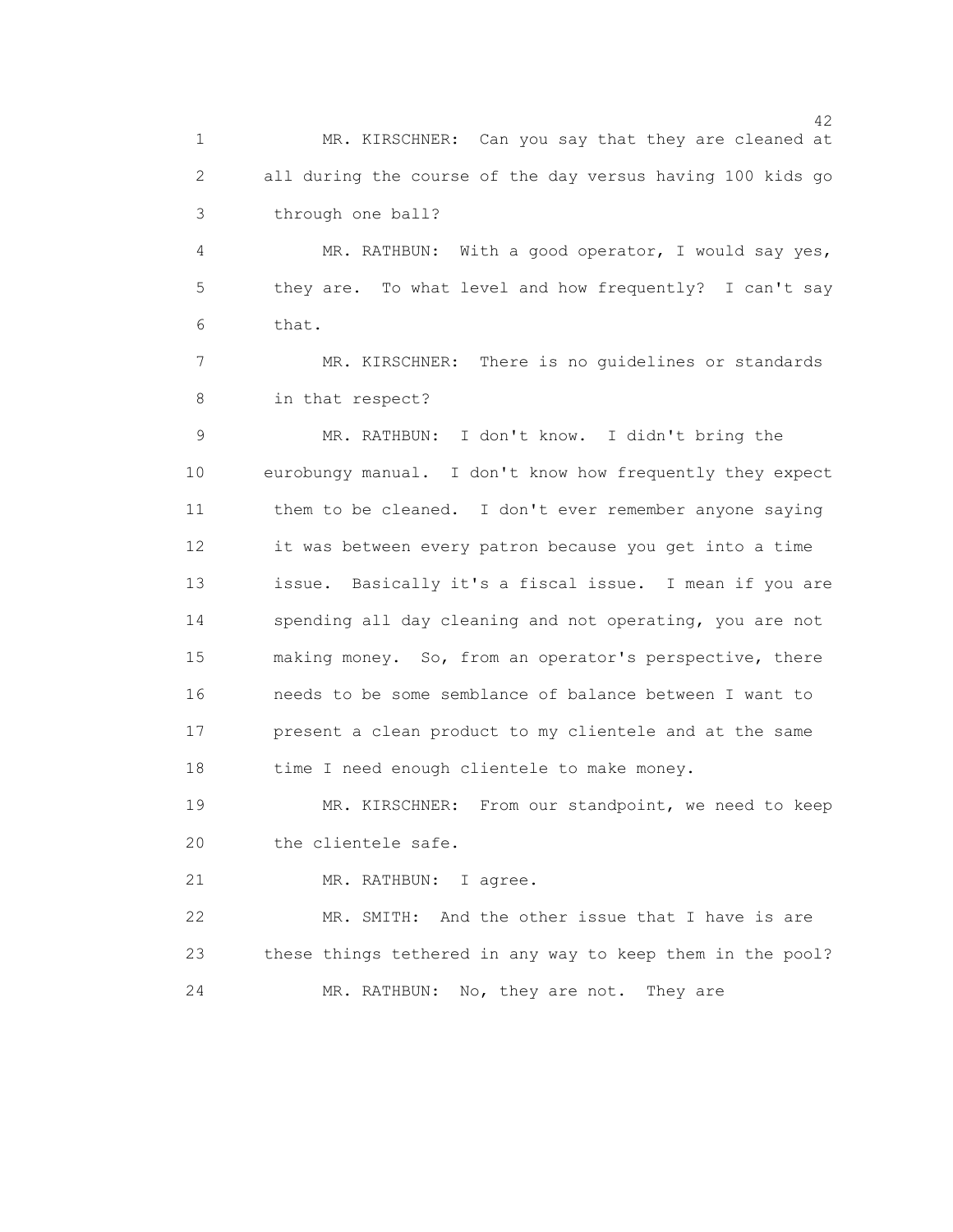1 free-ranging balls that the kids run in. The restraint, 2 if you will, is the pool, itself.

 3 MR. SMITH: There was a thing in the newspapers a few 4 years ago where the bouncy house is an enclosed structure 5 and the kids get in and bounce around.

6 MR. RATHBUN: Uh-huh.

 7 MR. SMITH: The wind took that complete structure 8 dumping the children out from I don't know how many feet 9 in the air. What's to keep these things from blowing away 10 also with a large gust of wind?

 11 MR. RATHBUN: In a high wind -- I mean that could be 12 an issue. We have not had that happen to my knowledge. 13 Nor have I read any reports of it happening. Is it an 14 impossibility? I don't think so.

 15 MS. SULLIVAN: Most ride manufacturers -- even for 16 hard rides or cart rides -- specify if the wind gets up to 17 such and such or if the wind is gusting, then you shut the 18 ride down.

19 MR. SMITH: Uh-huh.

 20 MS. SULLIVAN: And so I think the same kinds of rules 21 can apply to the WOW Balls. I don't think that the 22 state -- I mean, as a part of this board, I would never 23 want to see a WOW Ball out on open water. But I think one 24 of the things that the operator that we had in here did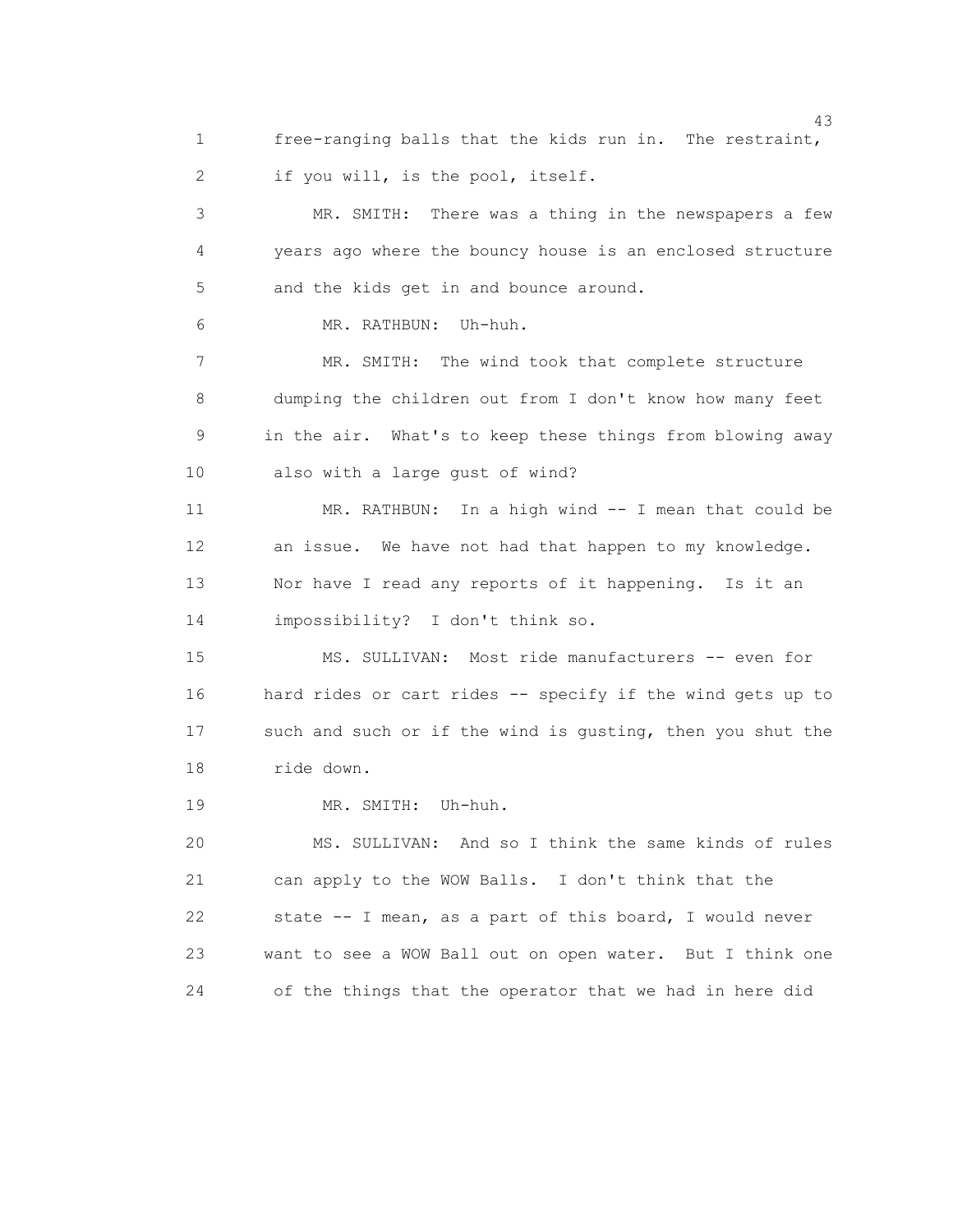1 was they had people in the water with the WOW Balls.

 2 And there were actually handles on the outside where 3 they can, you know, pull them. And there were -- there 4 were three operators. And so there was one who was 5 deflating -- they deflate pretty quickly after you unzip 6 them. And the person gets out. Actually, not as fast as 7 we thought that they would. But -- so you have one person 8 deflating.

 9 And I think that they said that they -- that they 10 cleaned 'em or disinfected 'em like every three or four 11 times the ball had been used. And they did have a 12 regular, you know, operational guideline of how they -- 13 of, you know, how they did this. It wasn't between every 14 single person, but it was every -- I don't remember 15 whether it was every three or four.

 16 But they had enough WOW Balls so that there was -- 17 so that there would be three in the water most of the 18 time. But there were people who very carefully -- you 19 know they were -- they were blown up on the -- on a stand 20 next to the water. And they -- you know with the handles, 21 they were able to basically put them, you know, into the 22 water.

 23 And then when -- when -- there were timers on each 24 WOW Ball. There was an attendant in the water at all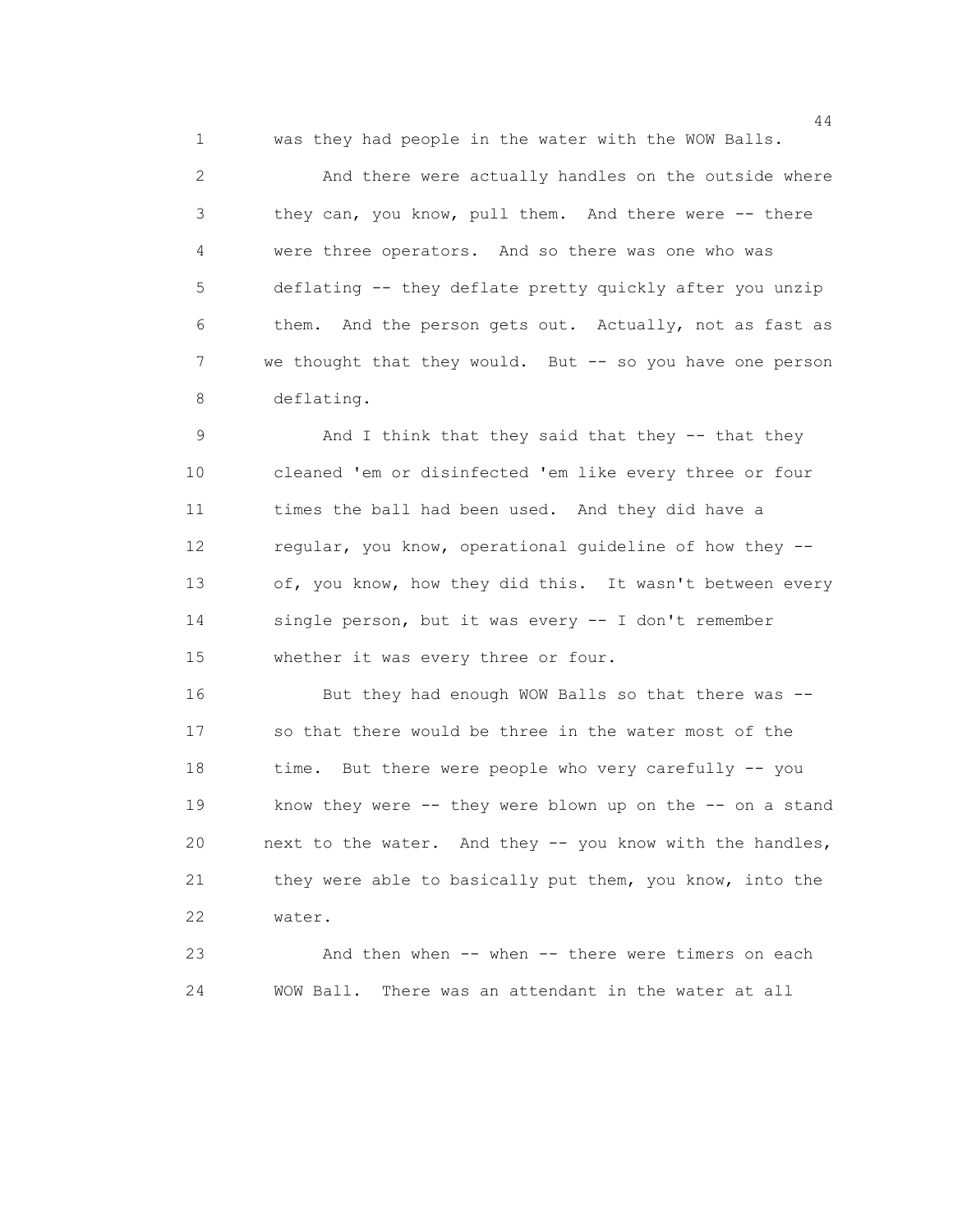1 times. And then, you know, they were put off to the side 2 and -- and completely deflated and -- and the balls were, 3 you know, moved around as far as, you know, they were out 4 and then they were back in. They had time to do a lot of 5 those things in their operation.

 6 MR. SMITH: It was a responsible operator. 7 MS. SULLIVAN: Well, I was fairly impressed. This 8 operator did seem to be very responsible. And he was 9 willing to come and take his time to share with us, you 10 know, a lot of what it was all about and what they did.

 11 And I think, if we got in touch with him, he would 12 probably even send us a copy of the manual that he got 13 with his WOW Ball. And we could look and see what it 14 says. And -- and he had operational guidelines and 15 training. And we could look at that those things because 16 that's -- I mean that's what you do to set standards is 17 you look at the good ones and take it off of there.

 18 And -- and so I think that there is information 19 available out there. And I think that they had a maximum 20 of three minutes inside so that they -- they would -- you 21 know, so that there would be more than -- more than enough 22 oxygen left inside the WOW Ball. They didn't go five 23 minutes. They -- you know it was three minutes and out. 24 And I don't know. And there is -- there is a -- the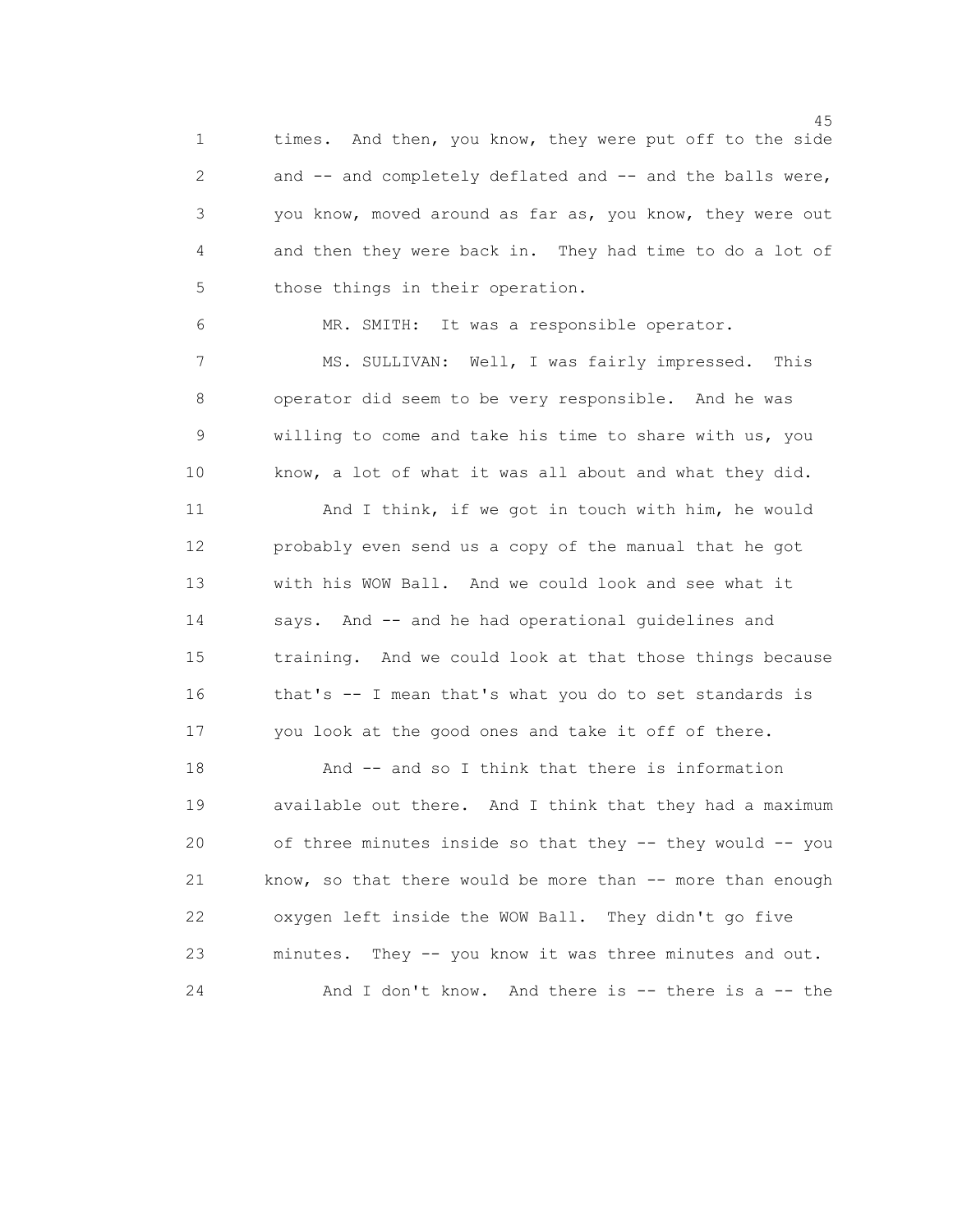1 person in the water was right there and could see if 2 somebody was starting to have breathing problems or if 3 somebody has passed out or anything. And they could get 4 the ball back over to the platform where they could open 5 it up and get the person out quite quickly.

 6 So I -- I think that -- I think, you know, if we look 7 at some good operational guidelines and -- and if we look 8 at it point by point -- because the CPSC you know or 9 the -- one of the things in here listed some of the 10 issues. At least I thought that I saw something in here 11 that listed issues. And we can just go down 'em point by 12 point and -- oh, here it is.

13 MR. KIRSCHNER: Bullet points.

14 MS. SULLIVAN: Yeah, the bullet points.

15 And I think that if we look at those. For instance, 16 some of the operations weigh every single individual 17 before they are even put into the WOW Ball. And I don't 18 know if there are larger balls or if there is a maximum -- 19 there is maximum and minimum heights on rides. So there 20 is no reason why there can't be maximums and minimums on 21 water balls as well.

 22 So, you know, I think that there -- and, of course, 23 for me -- although, in my opinion, a bounce castle is a 24 lot more dangerous than a WOW Ball if there is only one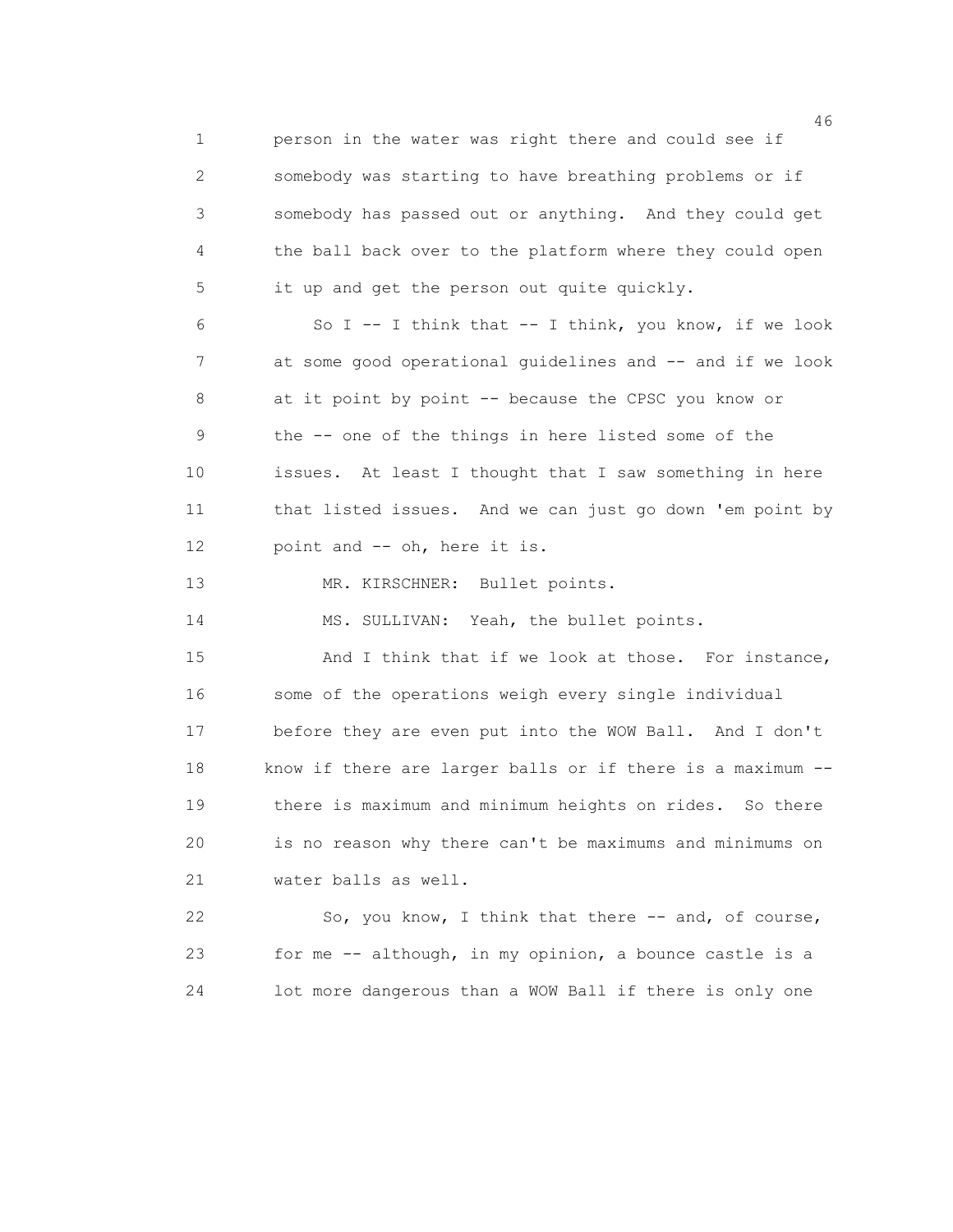47 1 person inside a WOW Ball. I mean kids bouncing in an 2 inflatable are likely to, you know, butt heads into each 3 other. All of those things. And -- but we have -- you 4 know we have regulations on how they are to be operated. 5 And -- 6 MR. SMITH: So they've even addressed -- 7 MS. SULLIVAN: Uh-huh. 8 MR. SMITH: -- the wind issue? 9 MS. SULLIVAN: Uh-huh. And so I think with the -- 10 especially if you've got an attendant inside and then two 11 attendants on the platform. If the wind started, you 12 know, coming up with WOW Balls in the water, they would - 13 you know then you would have people there able to get a 14 hold of 'em and pull 'em over and get the people out. 15 But -- and, also, it -- it depends on how high the 16 water is compared to the top of the -- of the pool that 17 they are in. And how much -- you know how much resistance 18 there is to them going over the side. 19 MR. KIRSCHNER: Part of that works both ways, too. 20 Shallow is an impact issue. Or if it's too deep. Or if 21 there is a rupture or if they are leaking. 22 MS. SULLIVAN: But the pool can be deep enough so 23 that if you have the proper amount of water in it that 24 there is still a side above the water to -- you know to --

-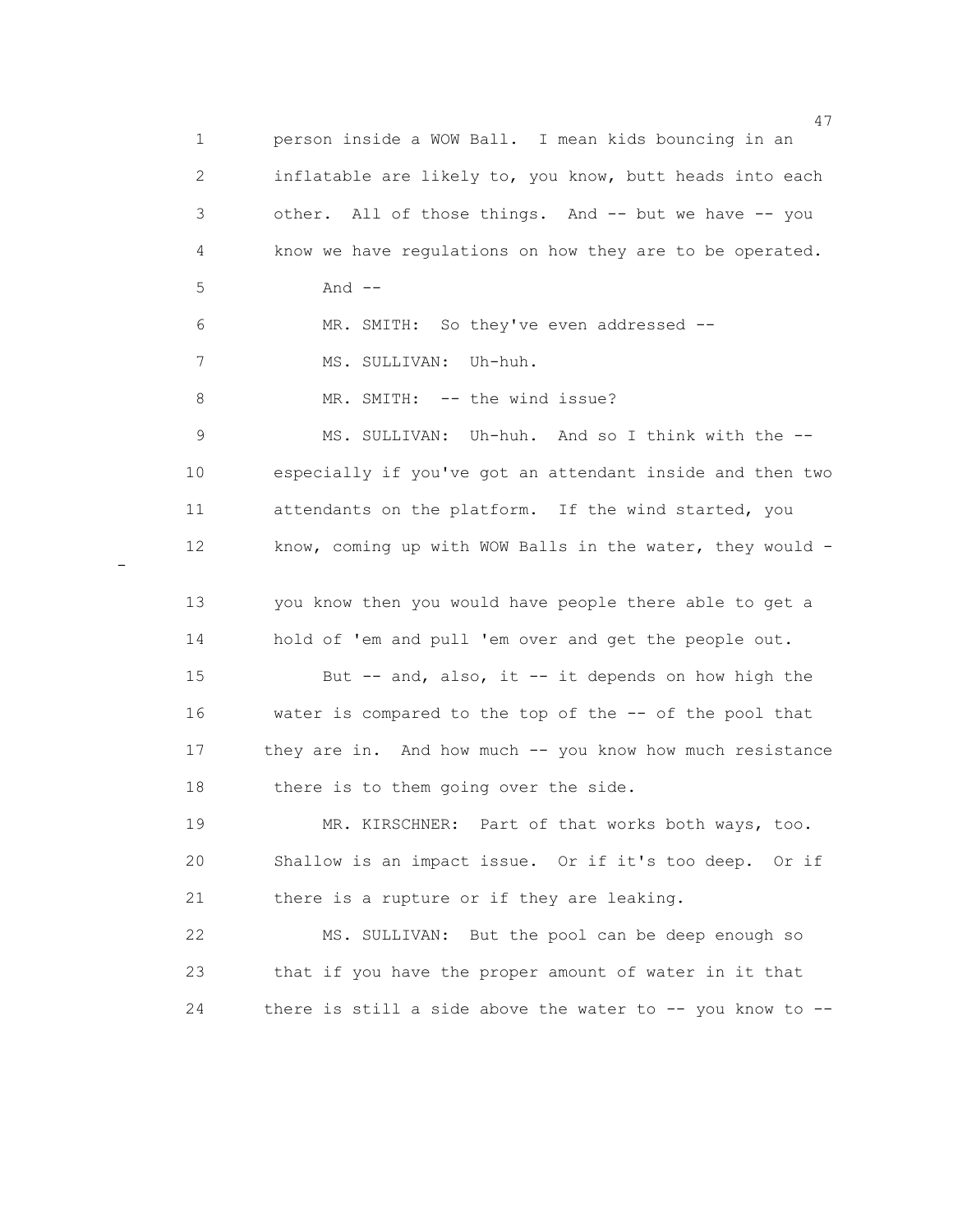1 to provide resistance. If you are on the bottom of the 2 ball, there is, you know, some way to get the ball up to 3 the side if there is a side to get up to that will resist 4 it going over.

 5 MR. KIRSCHNER: You say that it's possible for the 6 concerns to be mitigated, but we don't have the standards 7 or guidelines in front of us.

8 MS. SULLIVAN: Yes. Right. But I think if we look 9 at some of the better manuals and better operators, it 10 would be helpful.

 11 MR. SZERLETICH: One thing that I want to say about 12 that is the gentleman that came and gave that 13 demonstration last year, he is the manufacturer.

14 MS. SULLIVAN: Okay.

 15 MR. SZERLETICH: And a lot of 'em are. When I asked 16 to see his manual, he had one that he had made himself 17 based on the specifications that he had worked out with 18 the manufacturer overseas. And a lot of them are coming 19 from overseas. And they are basically just asking for the 20 specs from the people that are wanting to buy them and 21 they make 'em per their specifications.

 22 MS. SULLIVAN: Well, and that's something that we 23 could definitely, you know, look at to be sure that the, 24 you know, seam bindings and -- and all of those things are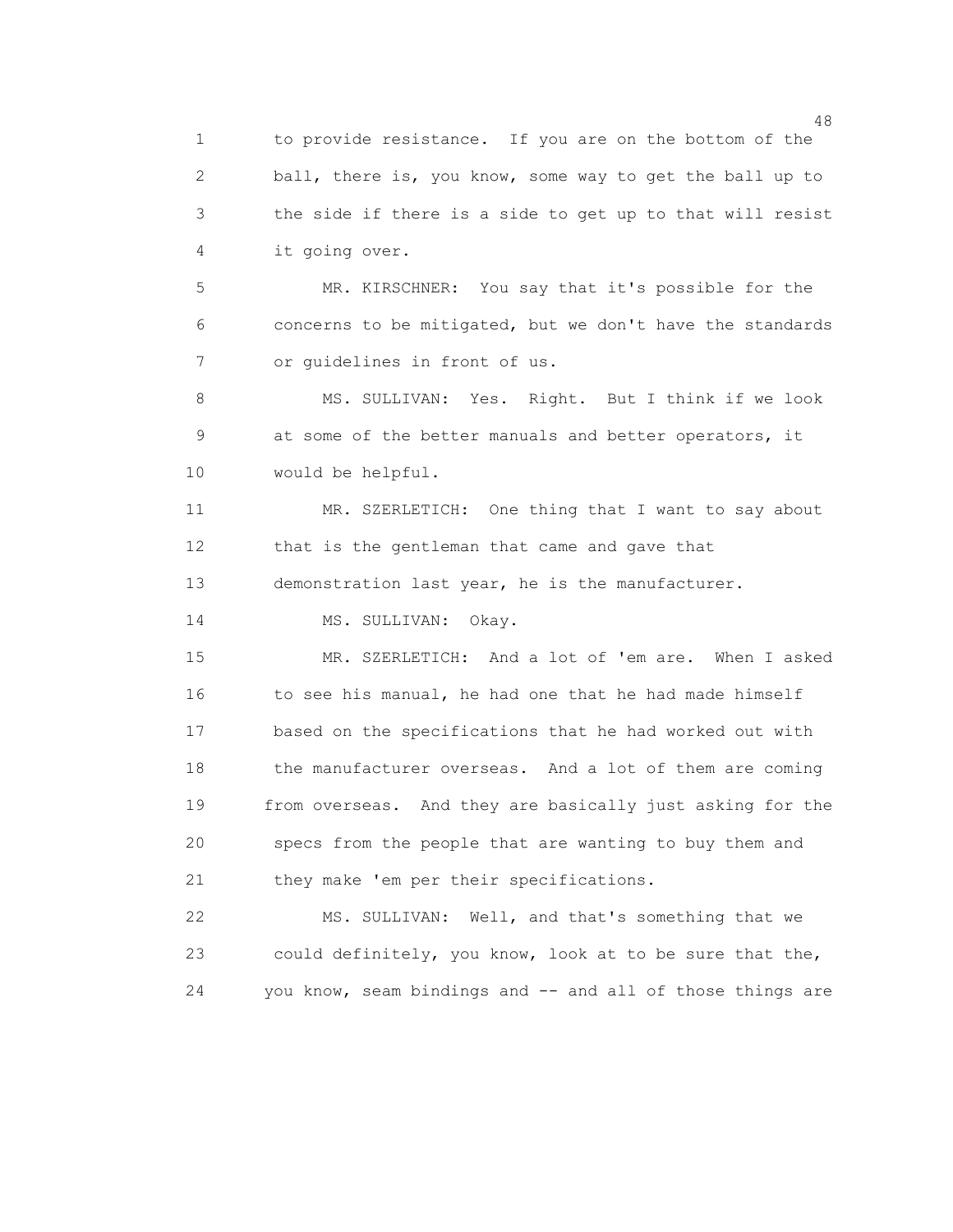49 1 looked at you know? You could specify how many inches 2 thick and all of that kind of thing. 3 MR. SZERLETICH: And he seemed -- you know he seemed 4 to have done his homework. 5 MS. SULLIVAN: Uh-huh. 6 MR. SZERLETICH: And he had a good grasp on what he 7 really wanted to do as far as it being safe and things 8 like that. 9 MS. SULLIVAN: Well, he put his own kids in it. 10 MR. SZERLETICH: Right. 11 MS. SULLIVAN: But if you could get in touch with him 12 maybe and ask him for a copy of his manual? 13 MR. SZERLETICH: Uh-huh. 14 MS. SULLIVAN: And maybe at our spring board meeting 15 he can come back and -- and review some things with us so 16 that we could really start writing -- you know writing 17 some -- some regulations and -- and get working on it. 18 Because, if we've got a pattern, then it might not be -- 19 it might not take as long as we think. 20 And if there are studies out there and the studies 21 are provided, then I think that we have a basis to, you 22 know, start and -- and do, you know, WOW Balls. We had 23 to -- we had to make separate regulations for 24 air-supported structures. We've had to make separate, you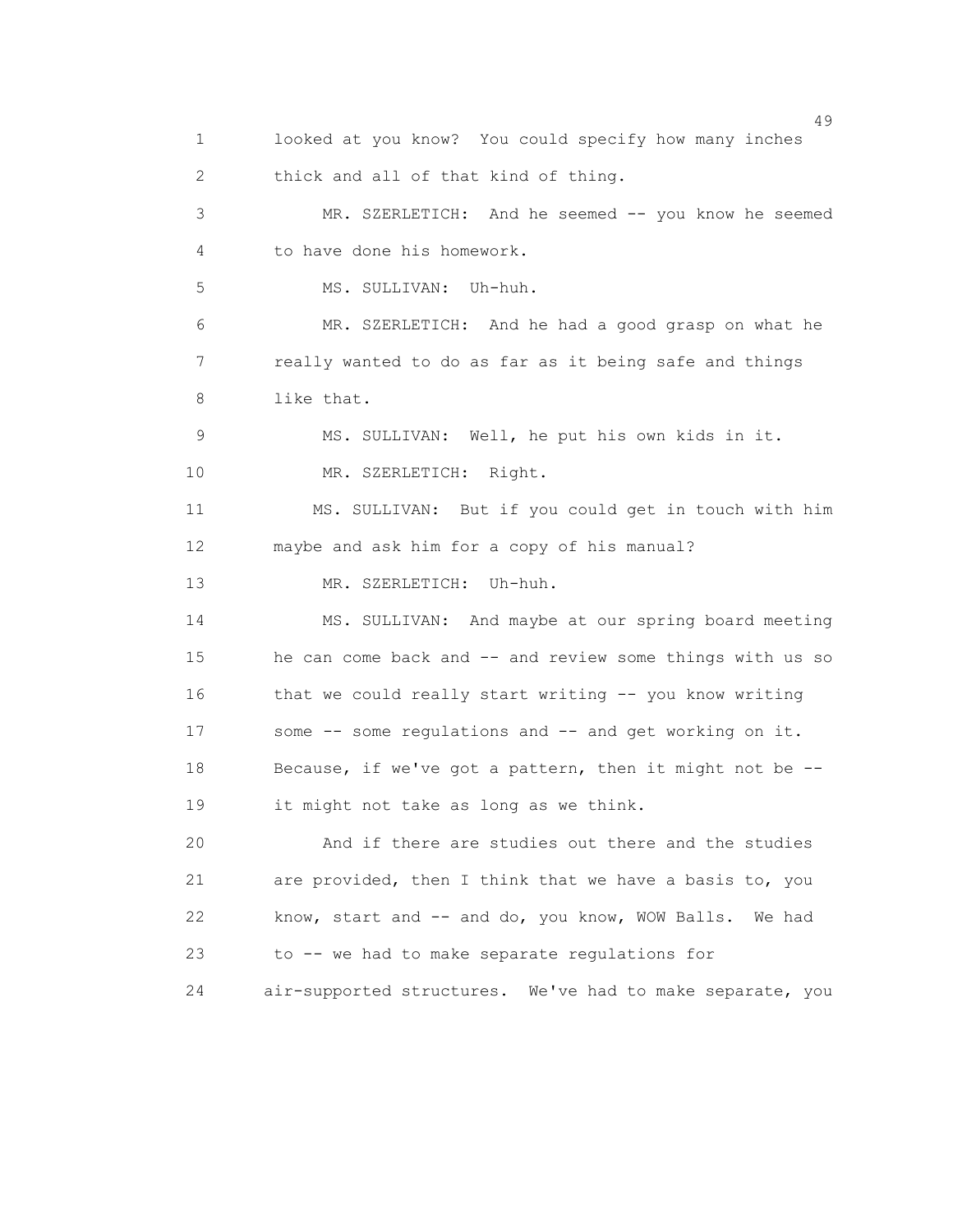$50<sub>50</sub>$  1 know, things before. Also, ASTM is dealing with this as 2 well. So they've got to -- 3 MR. KIRSCHNER: Do you know the time line that ASTM 4 is working on? 5 MS. SULLIVAN: It wouldn't be quick enough for -- 6 well, I don't know if it would be quick enough for us. 7 There were quite a few people involved in that. But I 8 can -- I can get what -- what they've -- anything that 9 they've developed on them on the committee. So -- 10 MR. COSTIGAN: About how many operators are we 11 talking about that do this? 12 MS. SULLIVAN: I don't know. 13 MR. RATHBUN: A half a dozen. 14 MS. SULLIVAN: A half a dozen in the state? 15 MR. RATHBUN: Yeah. I would say. Swyear Amusement, 16 Mr. Swyear. Peter Bollins (phonetic). Help me out, 17 Inspectors. Who else you got? 18 MS. ROYER: North America Midway. 19 MR. RATHBUN: Are there any other names? 20 MS. ROYER: And I have, also, mentioned to several 21 of my operators basically that, you know, you might not 22 want to invest in them just yet because they are currently 23 not being used. 24 MR. RATHBUN: So around a half a dozen.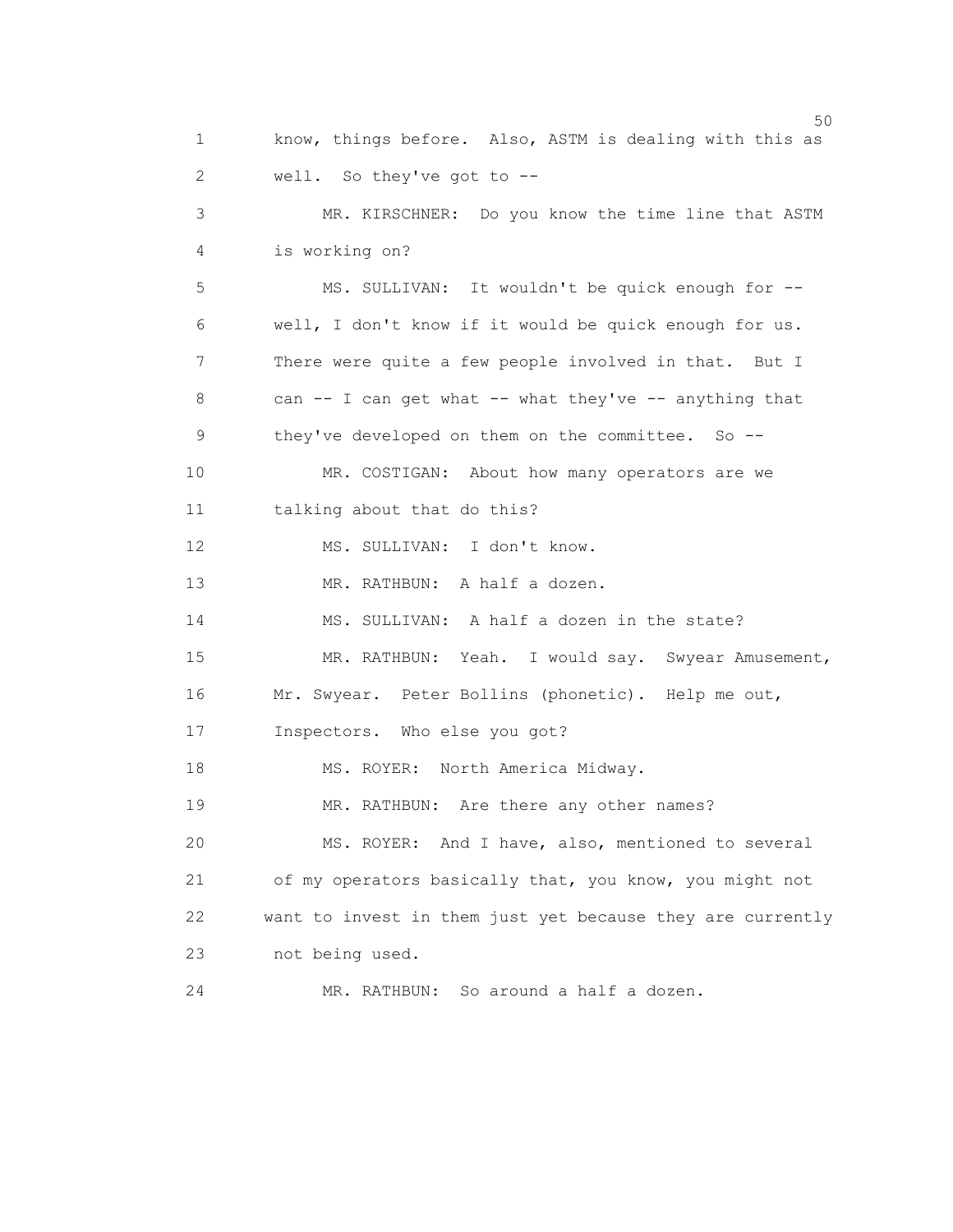1 MR. COSTIGAN: And they are using the same ball or 2 some of them are using ones that --

 3 MR. RATHBUN: They have changed. I know when I was 4 initially contacted it was about the totally enclosed 5 ball. Then that got out. So they changed. And then, 6 when we said okay, if you have the open air exchange ones, 7 you can use them, they acted accordingly. So they could 8 operate. So I mean I'm sure that the operators have been 9 frustrated, but it has changed as we have changed and as 10 new information has come out. So I think if they knew -- 11 MR. COSTIGAN: So some operators are adapting based 12 on -- 13 MR. RATHBUN: Correct. 14 MR. COSTIGAN: -- based on some of issues that have 15 been raised? 16 MR. RATHBUN: Right. 17 MS. GIVAND RHODES: What were the concerns? 18 MR. RATHBUN: The open air exchange. The double 19 wall. And the third thing was that it had to be water 20 appropriate according to the manufacturer. 21 MR. KIRSCHNER: What about in terms of the ratio of 22 attendant to participant? 23 MR. RATHBUN: That was never addressed by the CPSC. 24 And that would be in accordance with the owner's manual.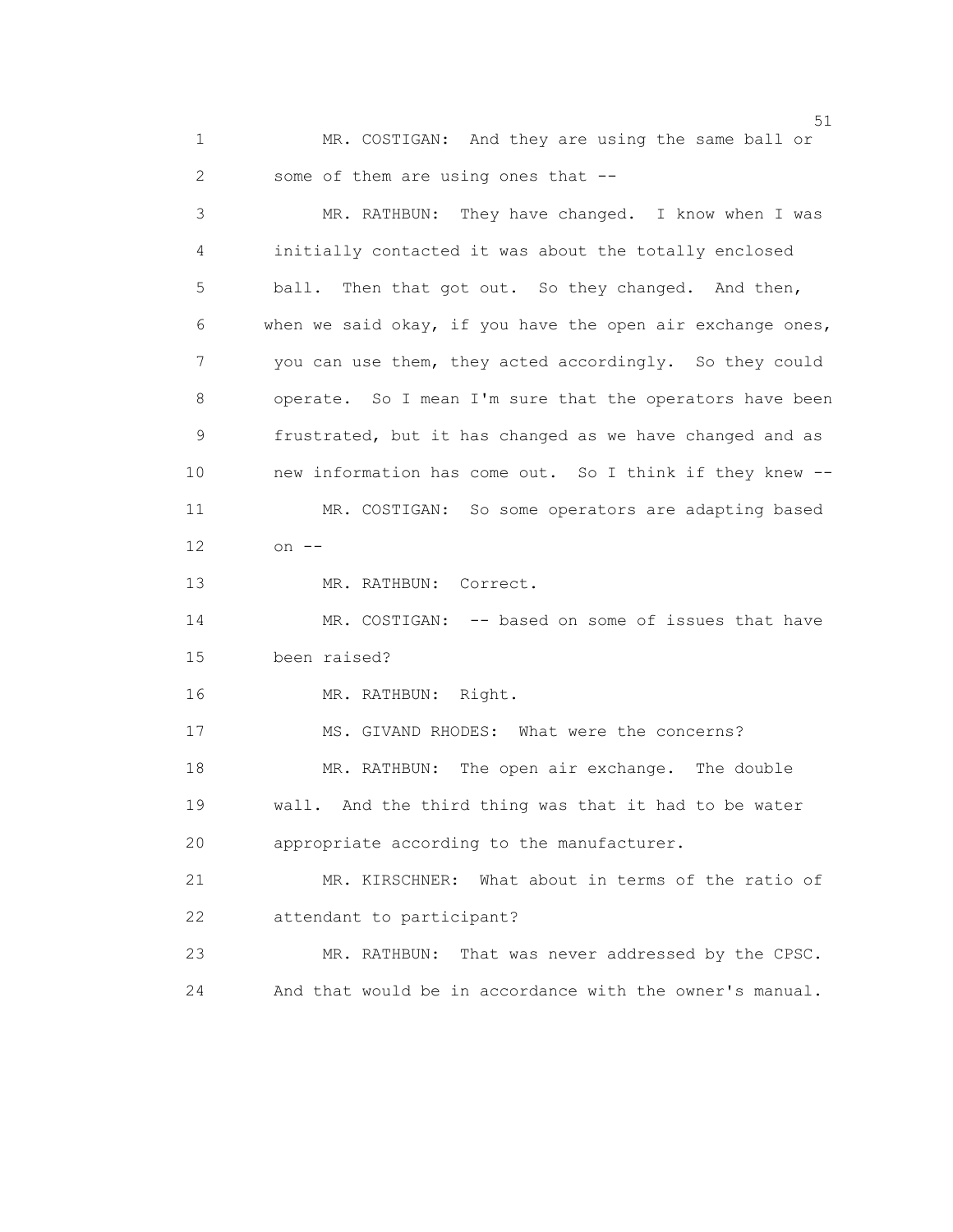$52$  1 I mean I don't -- based on what I saw, that was really 2 never an issue. 3 MR. KIRSCHNER: The question is not whether it's 4 happened, but whether it will happen. Okay? 5 MR. RATHBUN: Fair enough. 6 MR. KIRSCHNER: If you have a situation where you 7 have one attendant and 15 kids -- 8 MR. RATHBUN: Uh-huh. 9 MR. KIRSCHNER: -- it's a very different operation 10 than where you have three attendants and six kids. 11 MR. RATHBUN: Correct. 12 MR. KIRSCHNER: If there are no guidelines set up, I 13 don't think that we can throw our hands up and say the 14 manufacturer doesn't say one way or another so we are not 15 going to regulate or look into that. That's a grave 16 concern to regulate the number of attendants versus kids. 17 MR. RATHBUN: Right. 18 MR. KIRSCHNER: What about in terms of water depth? 19 I mean I know in terms of some of the manuals, you know, 20 you have a water depth requirement of making sure that the 21 ball functions properly. What about in terms of safety 22 issues? Has there been a general depth requirement? What 23 does it appear that operators are using so far? 24 MR. RATHBUN: I do not know that. That would be in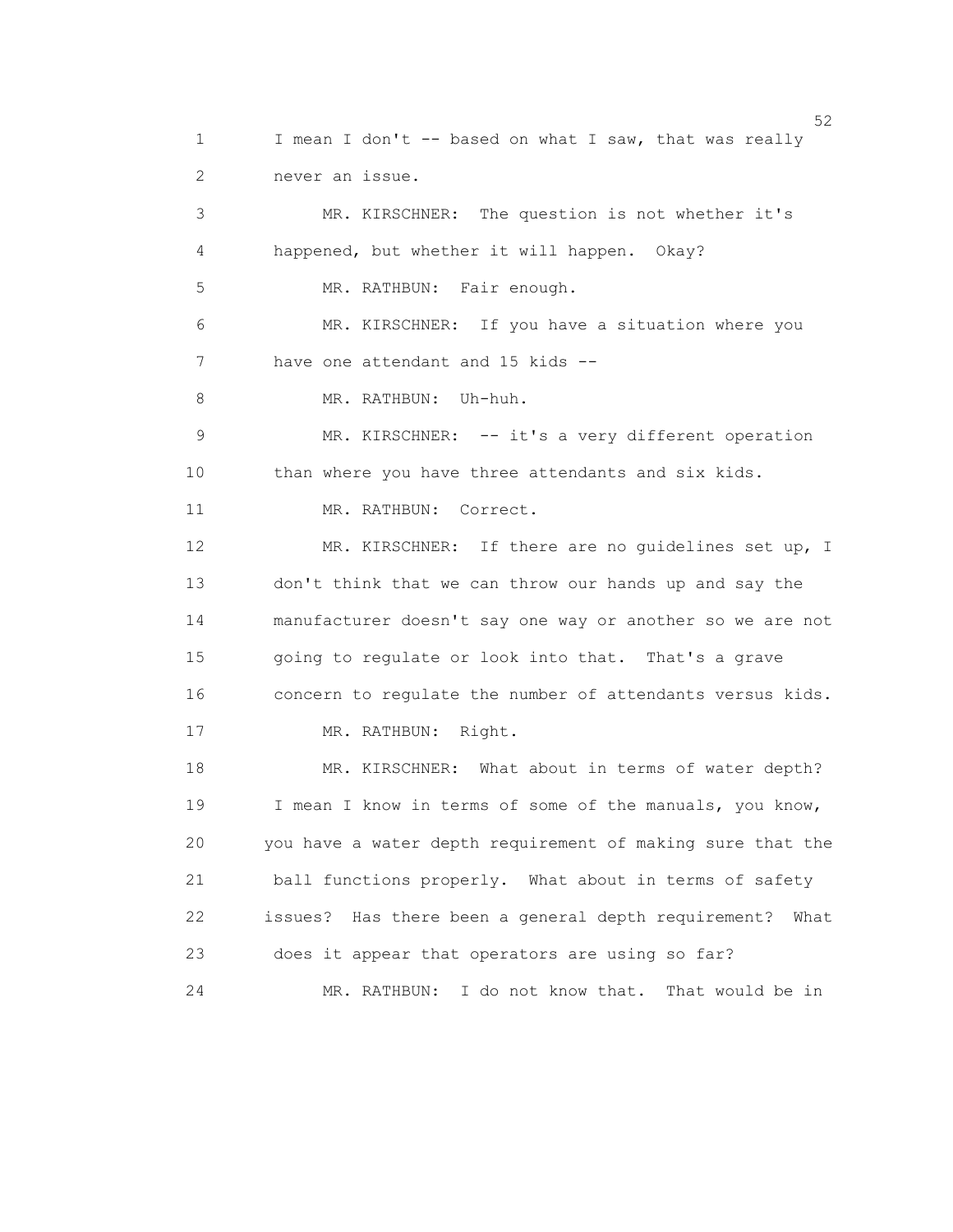1 accordance with the manual for the eurobungy to specify 2 the appropriate depth.

 3 MR. KIRSCHNER: If the manual says at least 18 inches 4 that means that you would have three feet of water and a 5 kid could drown in that. A kid can drown in 18 inches of 6 water. That's a concern that needs to be addressed.

 7 A lot of the other concerns -- of our concerns are 8 not just necessarily addressed by addressing the double 9 wall and the air exchange. That's one of the things that 10 we have to figure out in terms of mitigating a lot of 11 choices. That's all.

 12 MS. SULLIVAN: Well, in the safety information that 13 we received on the -- on -- with the one, two -- with the 14 third page where, under Problems, oxygen level studies 15 were conducted in the USA have shown that there is 16 sufficient oxygen within an inflated two meters sphere to 17 allow one physically active person to breathe properly for 18 between eight to ten minutes.

 19 So if -- you know if there was a maximum of three 20 minutes, you've given almost a three -- a factor of three 21 safety level to -- to the amount of oxygen in a ball. 22 Which doesn't mean -- well, it doesn't mean that on any 23 ride that somebody might not panic, pass out or something 24 like that.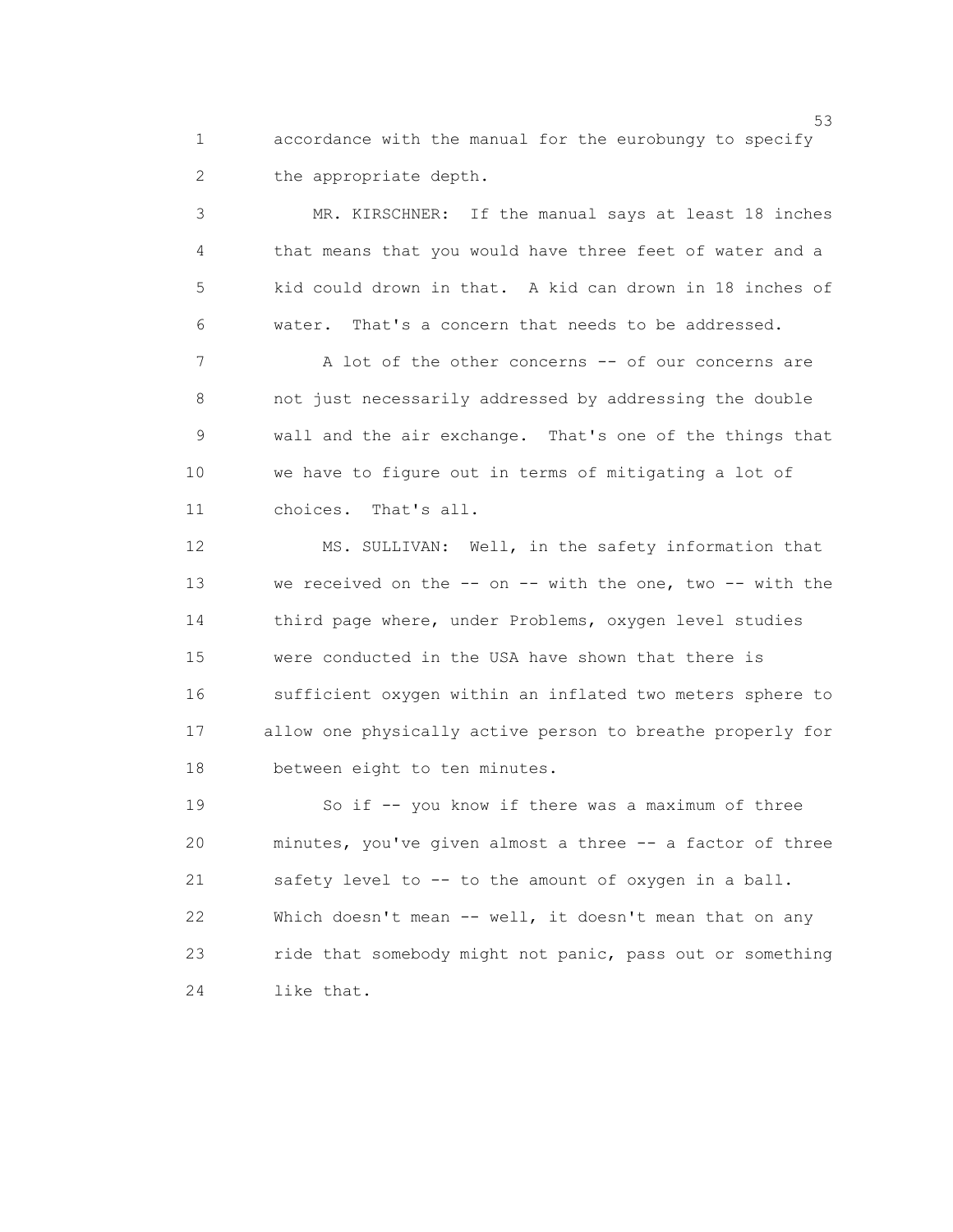54 1 But that's why you've got to have an operator in the 2 water. And while I don't think that hovering in three 3 feet of water is impossible to get around in, but -- 4 but I think -- I think -- I think that the problems and 5 the issue we should look at are ways to mitigate this so 6 that we feel comfortable that -- I mean I would have felt 7 comfortable getting into one of the water balls that the 8 fellow who came and did his demonstration for us had. I 9 would have felt comfortable getting into one of those.

10 And they didn't use a -- I mean even to, you know, 11 saying specifying that it can't be a gasoline-powered leaf 12 blower, that it's got to be electric power so that there 13 is no other pollutants in the air that they are putting 14 in.

 15 But I think that there are -- certainly there should 16 be an opportunity for us to look at ways to mitigate this 17 and -- and maybe we can be the leading state in -- in, you 18 know, how it's done. But I think that working with an 19 operator or two couldn't hurt in helping us get a 20 better -- you know a better plan.

 21 MR. KIRSCHNER: And I think that's exactly what we 22 need is we need a plan as opposed to what seems to be sort 23 of this piecemeal addressing of issues. I think that we 24 need to have all of the concerns addressed and -- and some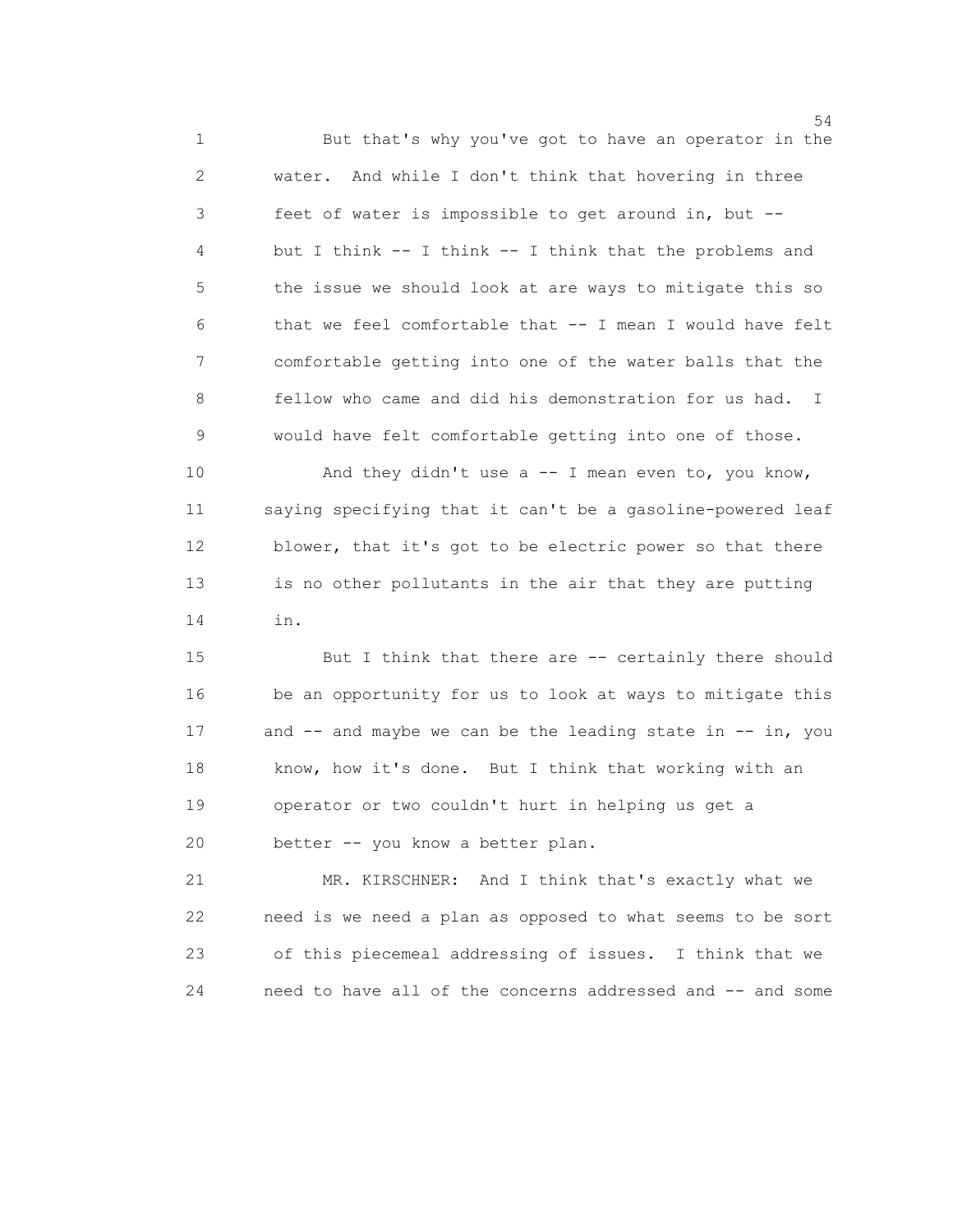$55$  1 type of written standard that all operators are familiar 2 with and can operate under in terms of going forward. 3 UNIDENTIFIED SPEAKER: Can I ask a question? 4 MR. KIRSCHNER: Technically no, but it's a small 5 crowd. So go ahead. 6 UNIDENTIFIED SPEAKER: As far as the Consumer Product 7 Safety Commission, when they issue something like this, is 8 it the law of the land? 9 MR. KIRSCHNER: No. 10 UNIDENTIFIED SPEAKER: It is not? 11 MR. KIRSCHNER: It depends on the type of issue. 12 Sometimes there is a recall issued, a mandatory recall 13 which the product, itself cannot ever be -- 14 UNIDENTIFIED SPEAKER: Well -- 15 MR. KIRSCHNER: There are recommendations made that 16 this was a recommendation in this case to -- in their 17 current state to not allow this product to be used until 18 the concerns are addressed. So that's what we are trying 19 to do right now is to address the concerns 20 UNIDENTIFIED SPEAKER: All right. 21 MR. KIRSCHNER: Okay. 22 MR. SPARKS: Dan -- 23 MR. KIRSCHNER: Yes. 24 MR. SPARKS: -- I have a question for Doug.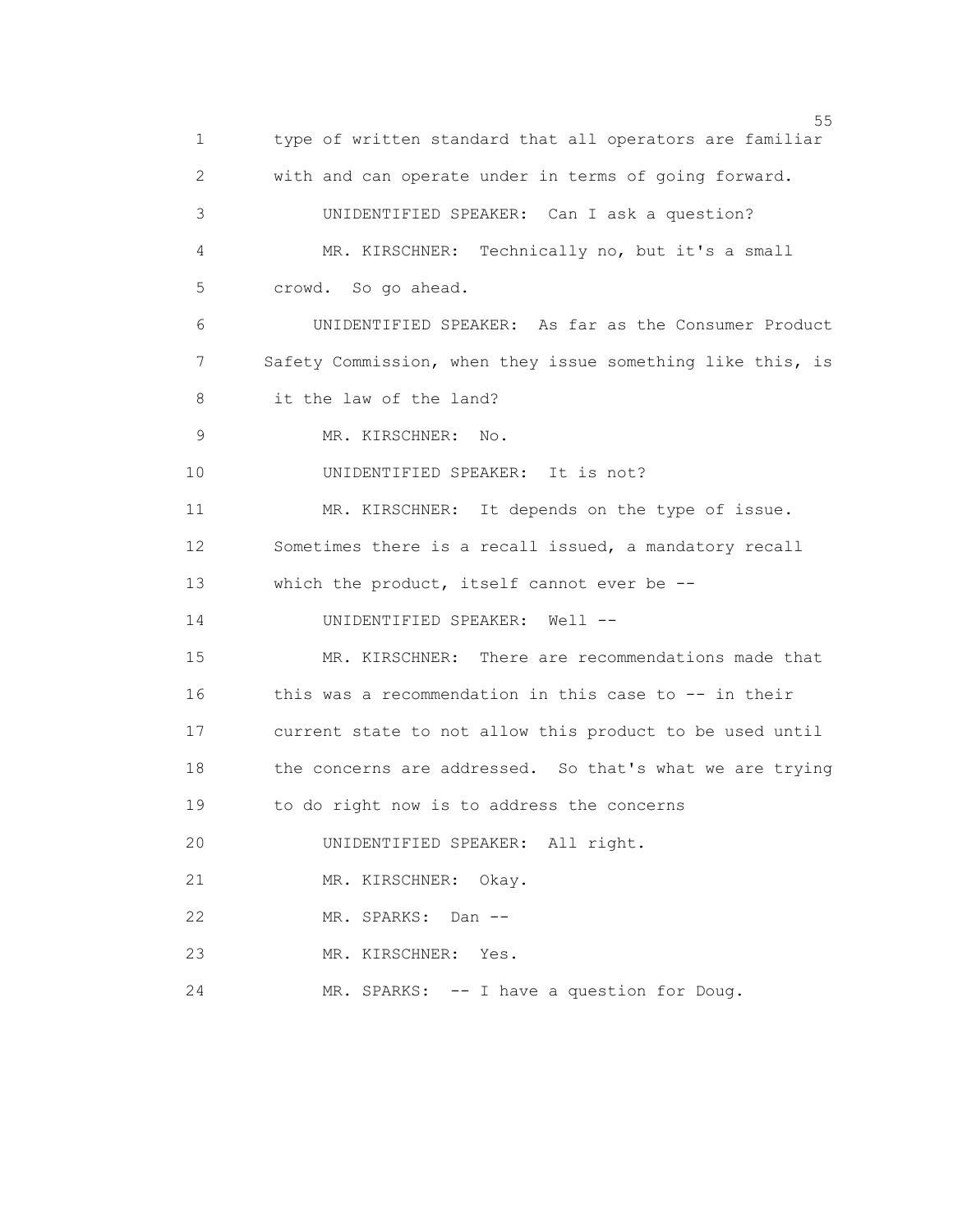$56$  1 Is it correct that there are certain manufacturers of 2 these balls that are permitted to operate? 3 MR. RATHBUN: For the ones that we have currently, 4 the policy is -- in Illinois is -- 5 MR. SPARKS: They are technically WOW Balls? 6 MR. RATHBUN: Pardon me? 7 MR. SPARKS: They are WOW Balls? 8 MR. RATHBUN: Like I say, WOW Ball is a generic term. 9 So, for those attractions that are being used as Walk On 10 Water Balls, the current policy in Illinois is if they 11 have a free air exchange and double walls and meet the 12 manufacturer's -- if the manufacturer says that they can 13 use 'em on water, then yes, we are allowing them to 14 operate. 15 MR. SPARKS: So we don't ban them? 16 MR. KIRSCHNER: I'm sorry, but the Court Reporter can 17 only take down one person talking at a time. So just wait 18 until one person finishes talking. It would make her life 19 much easier. 20 Sorry. 21 MR. SPARKS: So the earlier versions are banned? 22 MR. RATHBUN: That is correct. Those balls that are 23 initially on March the 31st or shortly thereafter. When 24 we got this, we banned all of them across the board. It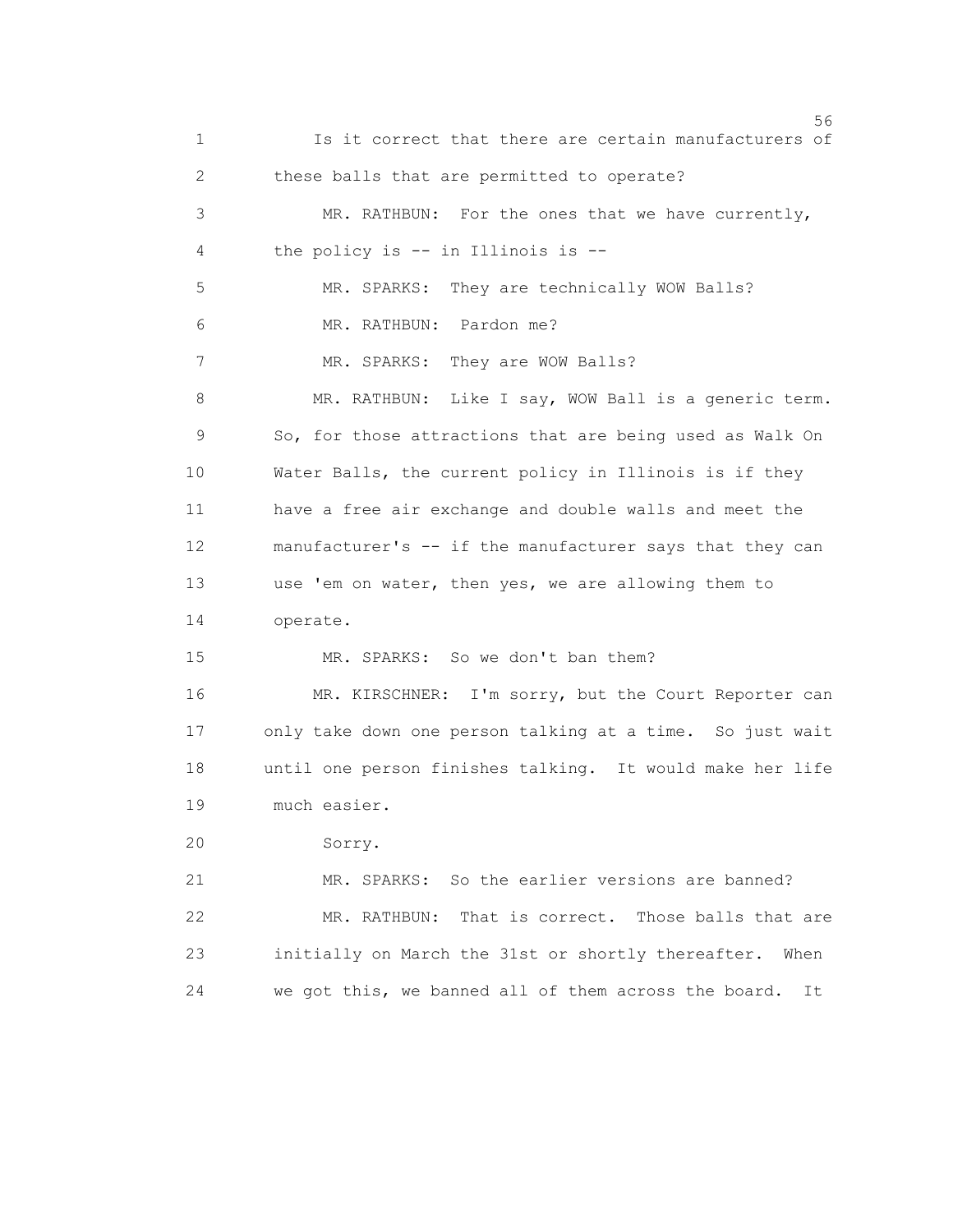$57$  1 wasn't until later in the summer after the discussions 2 with CPSC and the evolution of the open air exchange balls 3 that we rescinded that and said, okay, if they have open 4 air exchange, you may operate them. 5 And that is currently the policy of the Department of 6 Labor, which obviously after discussion may or may not 7 change. 8 MR. SPARKS: Okay. 9 MR. KIRSCHNER: Okay. 10 MR. RATHBUN: And that's where we sit now. 11 MS. GIVAND RHODES: My question just was that I can 12 understand that those are the three requirements that 13 allow the operator to operate now, but if there are other 14 concerns such as some of the ones, Dan, that you brought 15 up and that I heard others bring up, the person, child or 16 member of the public to operator ratio or if you see that 17 they are not being cleaned or if you see other concerns 18 that impact the safety of the public is there not an 19 opportunity then to shut them down? Just because they've 20 met the other three -- 21 MR. RATHBUN: No, there is a -- we could do that. If 22 the inspector sees an unsafe condition, then they have -- 23 they are by law allowed to do that.

24 One of the big things that I have pushed regarding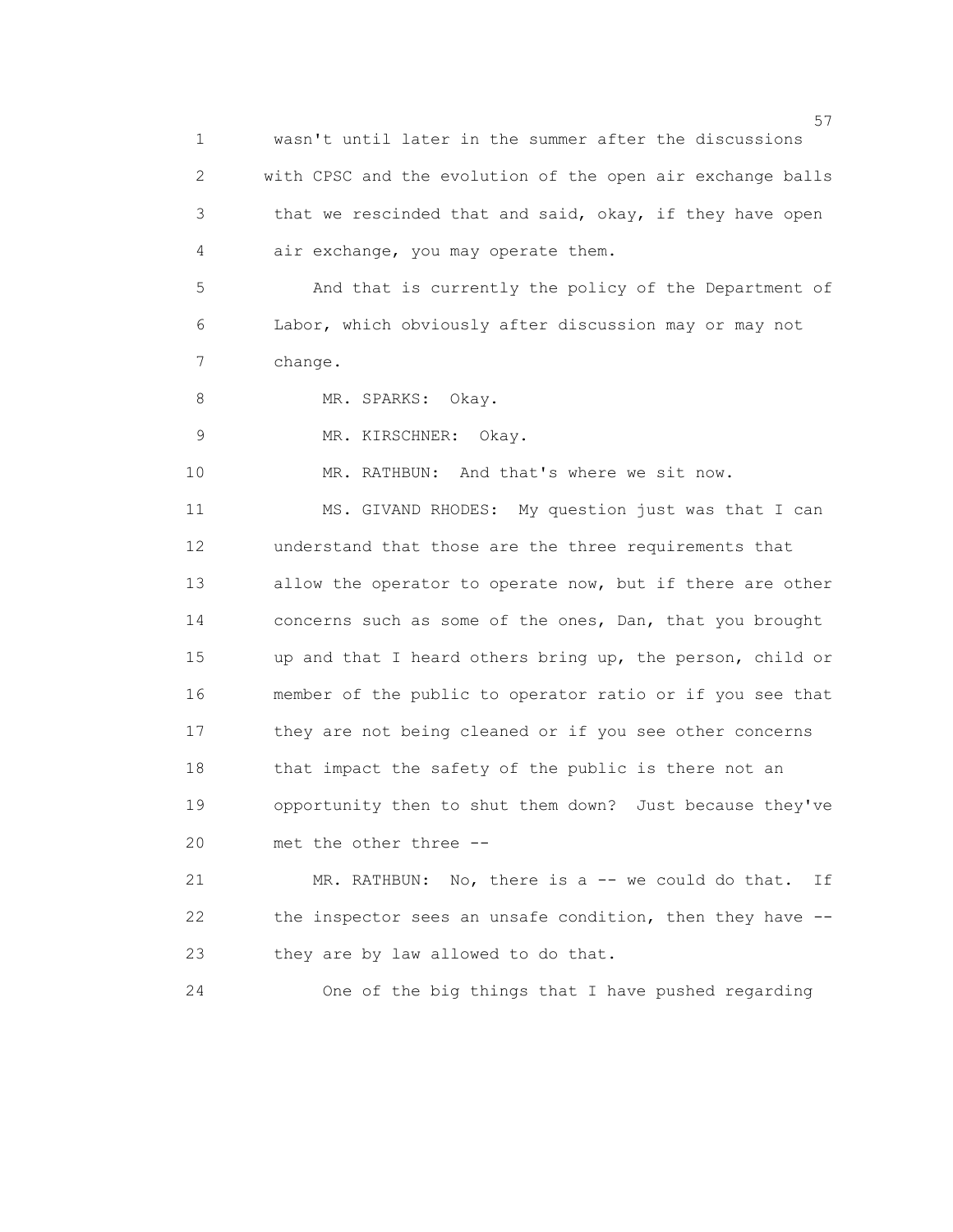1 this entire issue is the fact that we need to follow the 2 National Electric Code Specifications for pools. You've 3 got thousands of gallons of water in a midway with a lot 4 of electricity running around. And there are certain 5 requirements that have to be met based on that water.

 6 So I mean there are other considerations that the 7 inspectors take into account that, yes, if they see an 8 unsafe condition, they have the authority to -- to shut 9 that ride or attraction down.

10 MR. KIRSCHNER: If -- at the same time, with respect 11 to some of the concerns that we are raising with respect 12 to the ratio of participant to attendant and hygiene 13 issues, if there is no standard in place, we are going to 14 have disparate treatment of operators because you may have 15 one inspector deem something in their opinion unsafe 16 whereas another inspector may not.

 17 MR. RATHBUN: No. No, you are not. The flaw in your 18 logic is that they have to have a manual. The inspectors 19 inspect according to that manual. So yes, there may be 20 disparities. But if a eurobungy who is a manufacturer of 21 a type of WOW Ball says for my six balls you must have 22 three operators in the water with the balls and if Joe 23 Smith's Balls say you only need two operators, you know, 24 they are required to follow the manufacturer's

 $58<sup>5</sup>$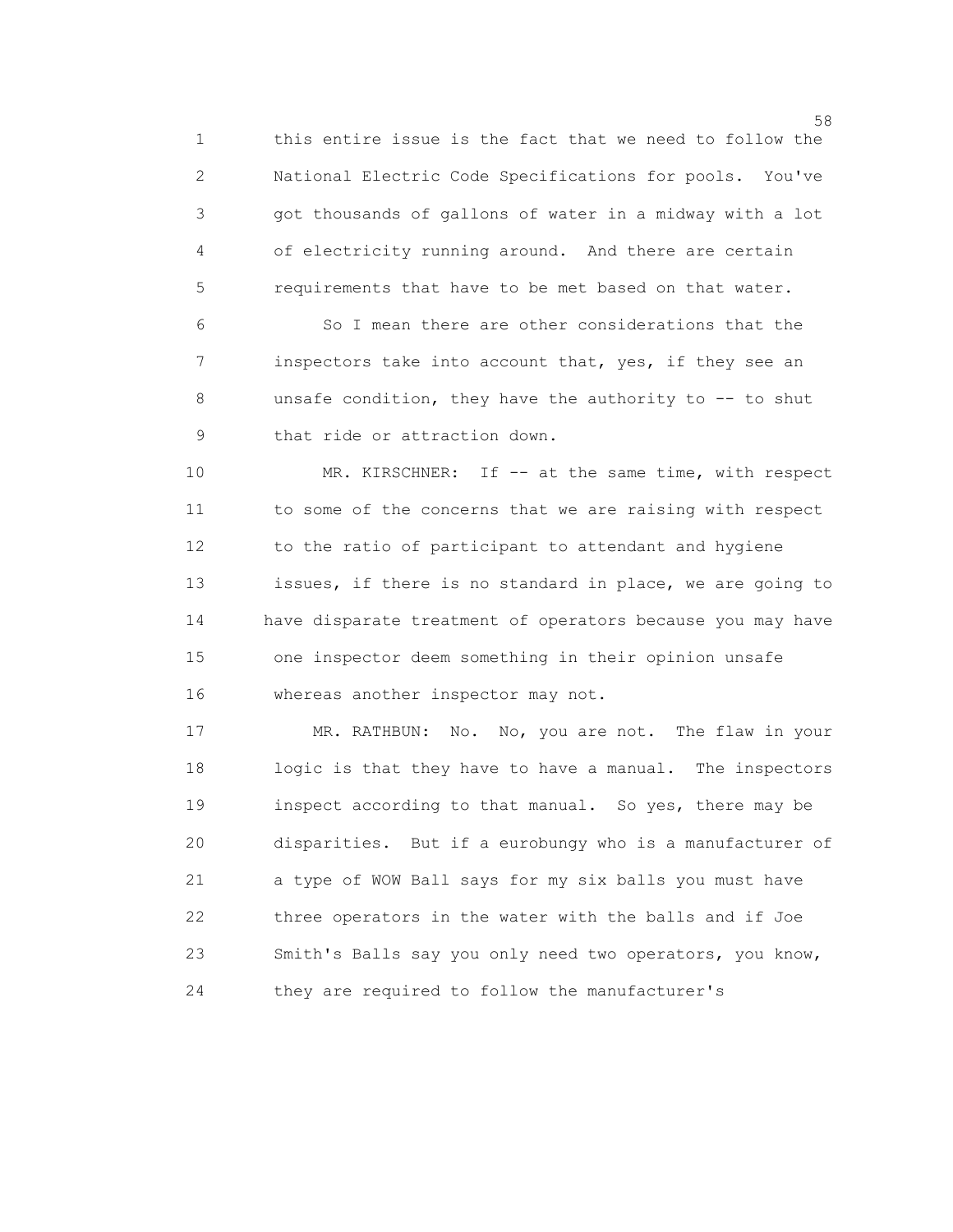1 specifications. So yes, there can be a disparity, but it 2 has to be in accordance with -- they have to be operating 3 in accordance with the manufacturer's specifications.

 4 MR. KIRSCHNER: Going back to my argument. Two 5 things. One, there are a lot of concerns. What if the 6 manufacturers' manuals don't address our concerns, which 7 sounds like a part of the issue here?

8 MR. RATHBUN: Okay.

 9 MR. KIRSCHNER: And the other issue has to do with 10 what confidence do we have that the manufacturers who also 11 happen to be operators have properly tested and checked 12 the specs that he is putting out there to the purchasers 13 and operators of these balls? So if you have this 14 disparity where one manufacturer is saying you have a 15 ratio of three to one and the other one says six to one, 16 then I have no confidence at all that they know what they 17 are putting in their manuals.

18 MR. RATHBUN: Fair enough.

 19 MR. KIRSCHNER: If you are saying that it's okay that 20 these manufacturers have different, like, guidelines and 21 that we will just, you know, enforce whatever product 22 manual there is, what does that tell us? It tells us that 23 the manufacturers don't know what they are doing. We just 24 are just following blindly.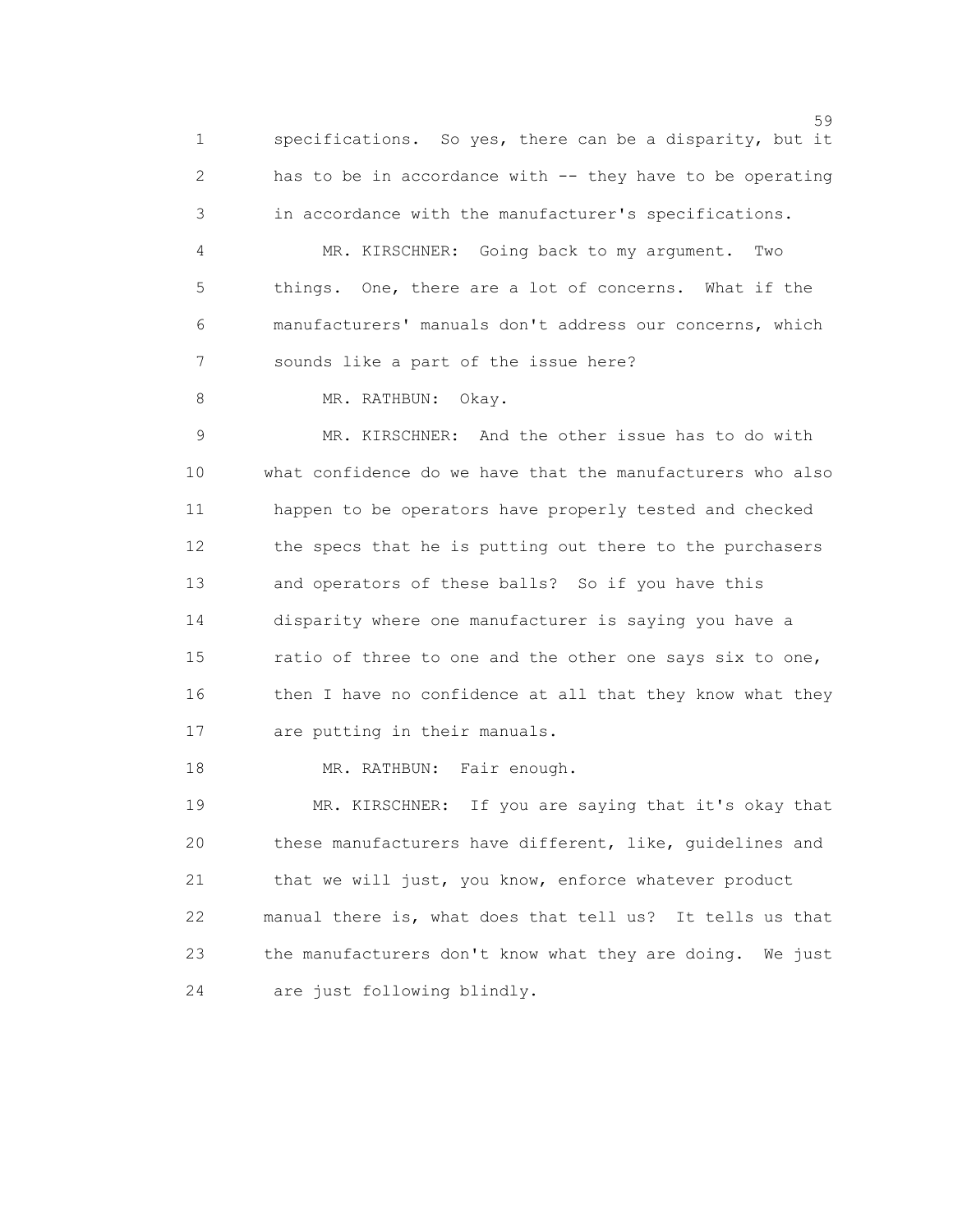$\sim$  60 1 MR. RATHBUN: I will refer to the manufacturer. 2 MS. SULLIVAN: As a manufacturer -- 3 MR. KIRSCHNER: You don't do WOW Balls. 4 MS. SULLIVAN: No, I -- I'm not going to produce WOW 5 Balls. 6 But I think that there are differences in the 7 individual product. And there may be differences in the 8 sizes of pools. And there may be differences in -- I'm 9 sure that there are differences in the manufacturing specs 10 of the balls. All of those things. 11 And I think we, as a group, need to determine, you 12 know, what -- what the minimum requirements should be. 13 And then it doesn't matter if the manufacturer says that 14 you only need one attendant in the water with six balls. 15 Well, I'm here to tell ya that I'm not gonna' go for 16 that because I don't think that one attendant can -- you 17 know even if there are two on the platform. Six balls is 18 too many if a gust of wind comes up for them to be able to 19 help bring 'em in. 20 If there is an attendant for each ball in the water, 21 even if two are on the platform, they can -- you know they 22 can get in the water pretty quick. They can even jump off 23 of the platform and go around to the other side and -- and

24 keep the balls from going out of the water pretty quickly.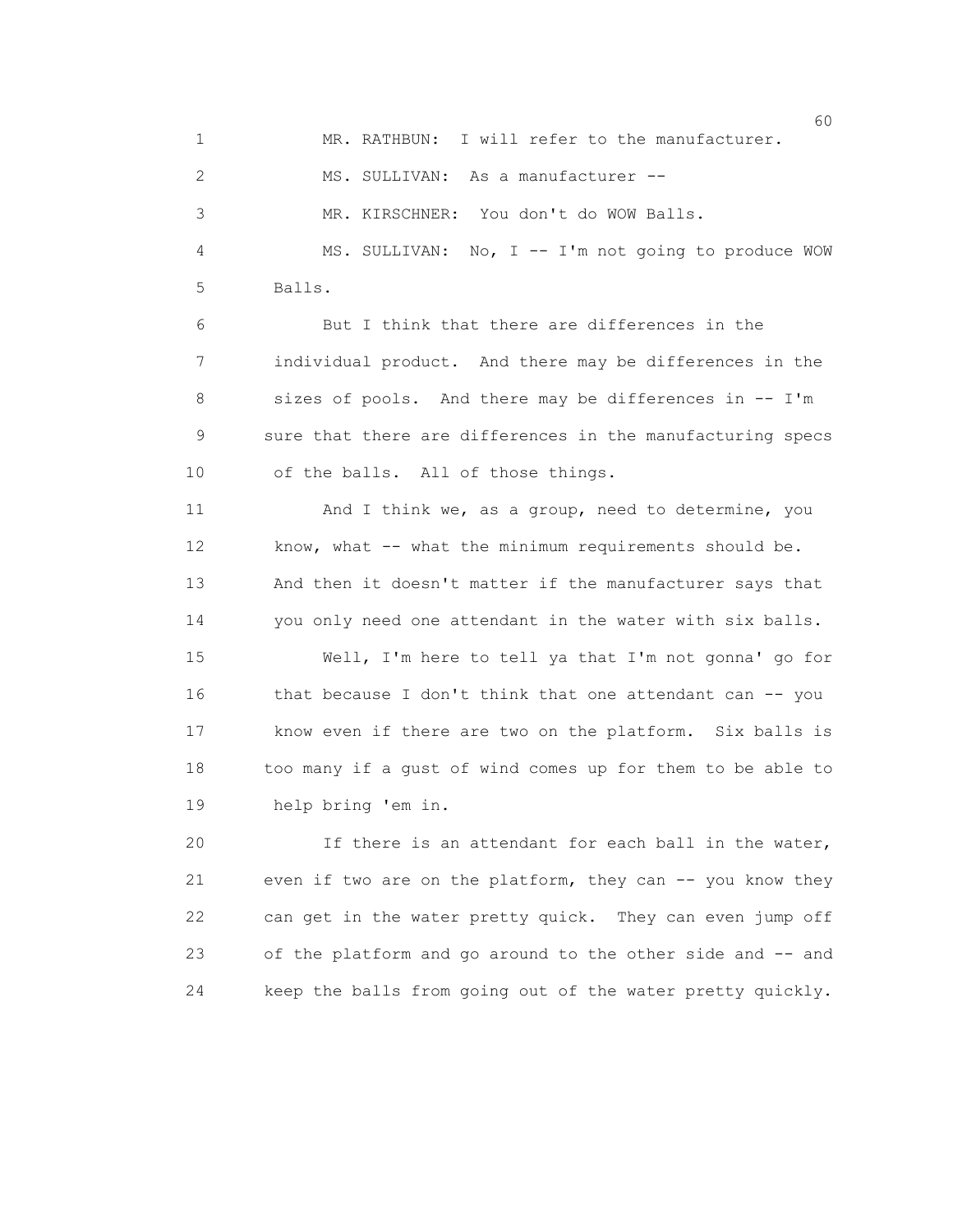1 And so I think that those are the kinds of things 2 that -- that we want to see. And -- and I think that the 3 responsible manufacturers will have -- that's why I would 4 like to see, you know, maybe a couple of manuals and -- 5 and how they determine how many balls and how much water 6 you know? I would like to see those kinds of things so 7 that people in the balls are -- you know aren't so close 8 to each other that they are going to have a head-on in the 9 balls. You know? Those kinds of things.

 10 But I think that there are always going to be some 11 poor manufacturers and some poorly written guidelines in 12 an industry. Which is why -- which is why the ASTM, you 13 know, writes standards and why we put standards and 14 regulations in our you know --

 15 MR. KIRSCHNER: That's my point. I don't want the 16 inspector to be put in the situation to say that they are 17 safe because of what's in the manual. You want us to have 18 standards that say what they have to follow.

 19 MS. SULLIVAN: Yeah. And I think that manufacturers 20 who want to sell their product will quickly come around 21 to, you know, looking at what states do and what standards 22 come about by the -- you know within the industry.

 23 But, as a manufacturer, I sure don't want to write a 24 manual that -- you know where I think somebody could get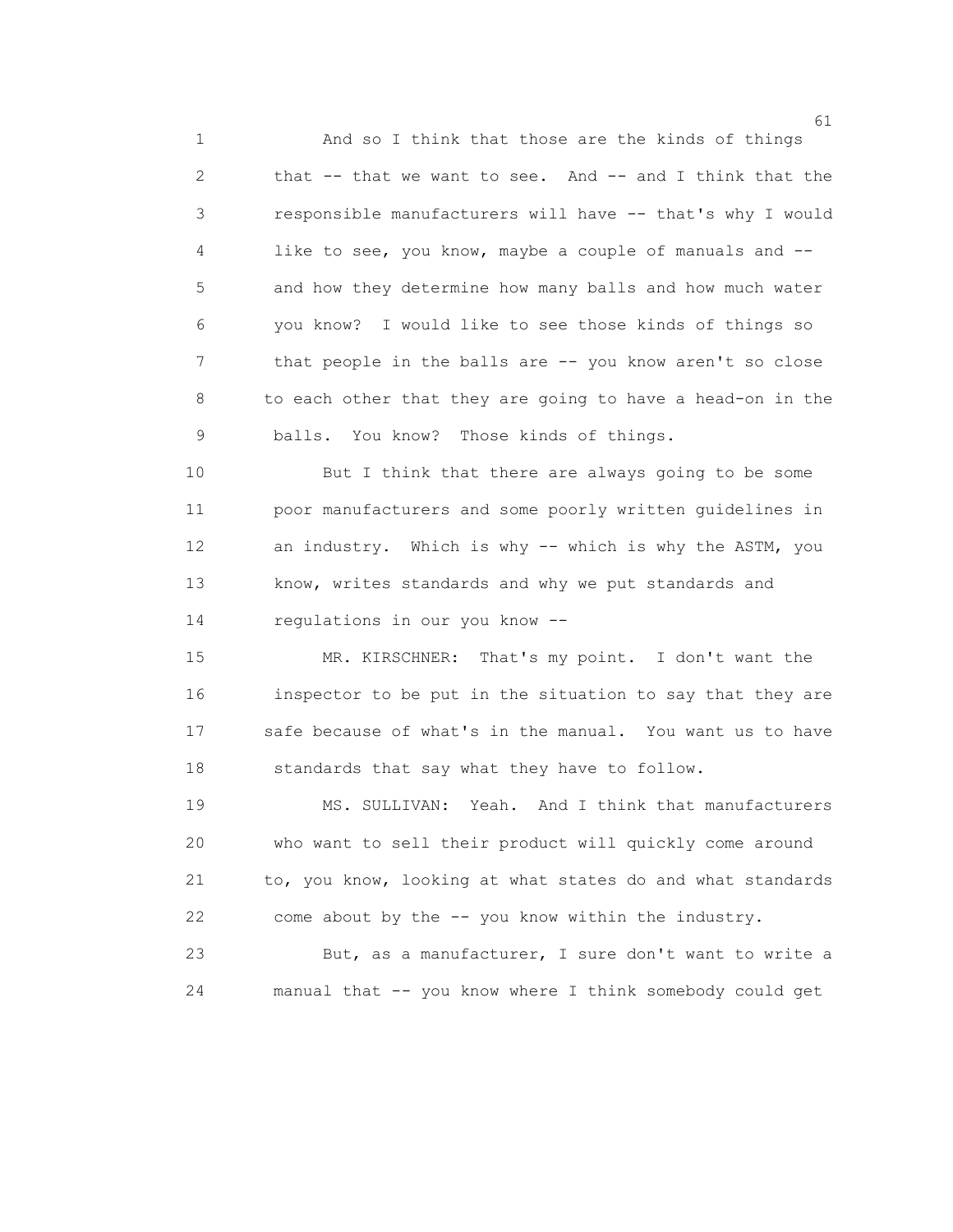1 hurt. Like I'm gonna' always error on the side of the 2 conservative, you know, point of view. You know the last 3 thing most of us want to do is manufacture something that 4 has great potential to hurt people.

 5 MR. KIRSCHNER: Do you guys -- can you provide us 6 with whatever manuals the department has with respect to 7 those operations that would affect these issues?

 8 MR. RATHBUN: Yeah. I think that we could pull 9 together several.

 10 MS. SULLIVAN: It would be great if we could get some 11 even sent out to the board ahead of time so that we could 12 review them and have a little bit of an idea of what -- 13 you know of what's out there and -- and what kind of -- 14 you know what kind of rules that they have for -- for 15 their -- for operating their equipment. Those kinds of 16 things. Especially if you can't sleep some nights. It's 17 great reading, but --

 18 MS. GIVAND RHODES: And I'm assuming that we just 19 want this information for the current operators who meet 20 at least the current minimum three criteria from CPSC?

 21 MS. SULLIVAN: Well, I would also like the manual 22 from the fellow who came. They don't have outside air and 23 they are -- they are a single wall design. But the way 24 that they operated it, I thought was quite impressive.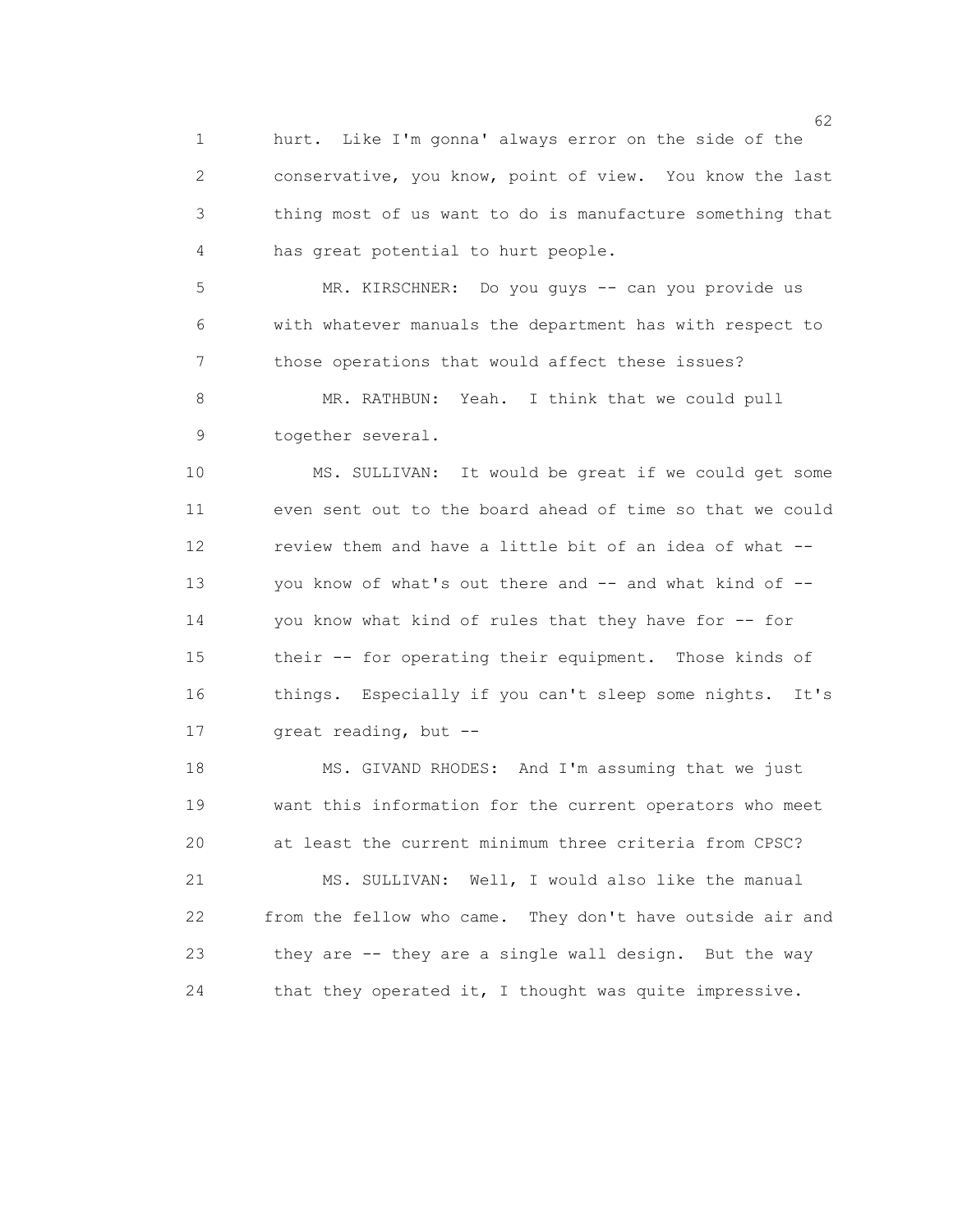1 And -- and they hadn't had any incidents or accidents.

 $\sim$  63

 2 I don't know that, you know, it has to -- that those 3 things -- I think that the CPSC was certainly erroring on 4 the side of caution. But if you don't -- if you don't -- 5 how do I say this? If you don't include the attendants 6 as a part of the operation of any ride or attraction, 7 then you are not looking at the whole safety system. 8 And the attendants are always a part of the or the ride 9 operators are always a part of the safety system in 10 anything that you have. I think that we need to look 11 at that, too. No ride in and of itself is -- can be 12 safe without the operator being a part of that.

 13 MR. MAZZENGA: I have a question on this. The 14 operators that are on the -- that are currently operating 15 these rides -- are they purchasing balls and pools in 16 just, like, a system as a kit or are they able to buy the 17 ball and then float it in a pool that they construct?

18 MR. RATHBUN: There is actually both. Eurobungy I 19 believe has a completely contained unit that they provide 20 their pool and they provide their balls. In the case of 21 Mr. Bollins, it is my understanding that he brought the 22 balls in from China himself and picked out his pool and -- 23 and wrote his own manual.

24 Is that a fair statement, Bill?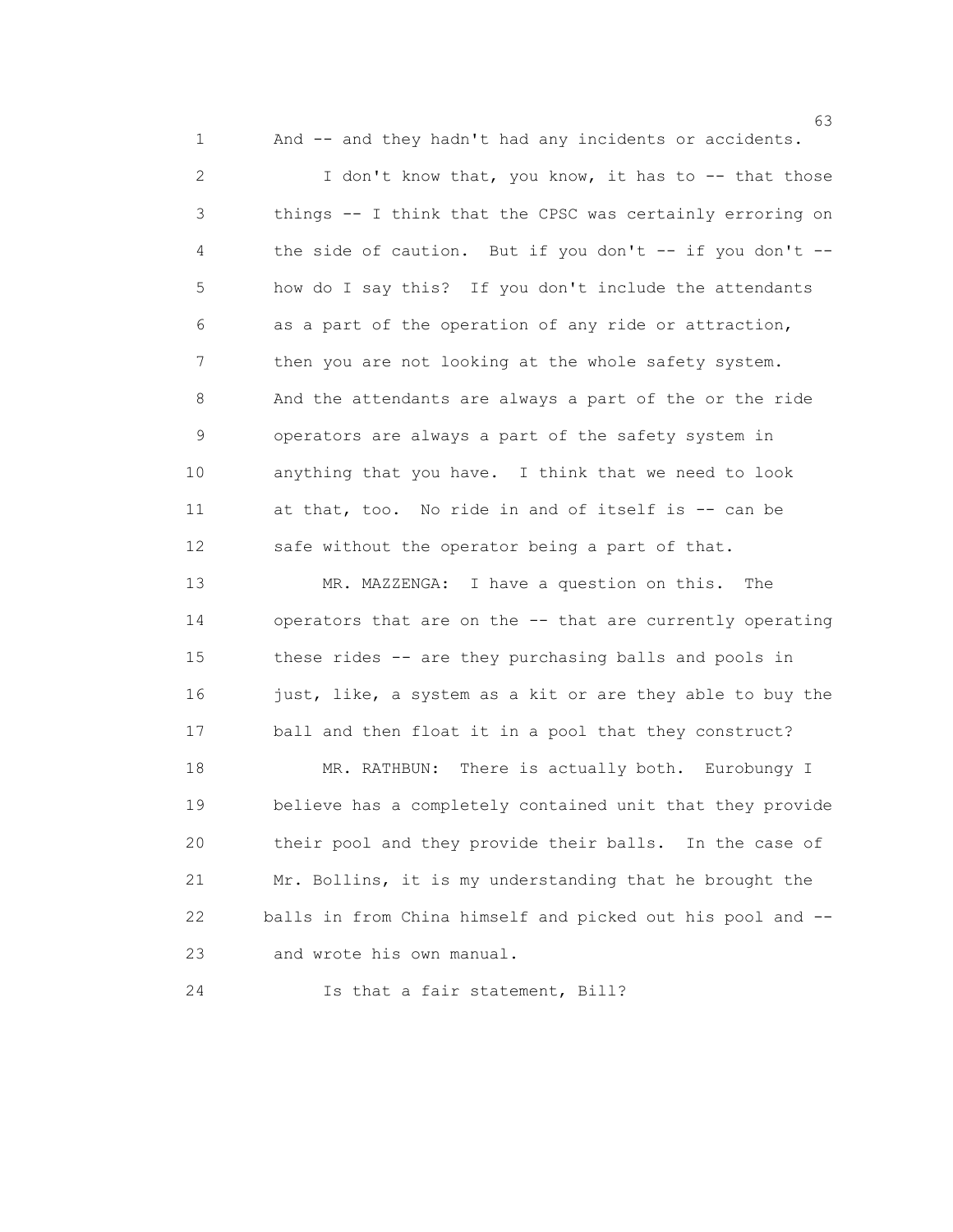$64$  1 MR. SZERLETICH: (Nods affirmatively.) 2 MR. RATHBUN: And he, therefore, becomes the 3 manufacturer. 4 MR. MAZZENGA: And then if I wanted to go out and buy 5 a ball and float myself down the river, I could do that? 6 MR. RATHBUN: Yes. 7 MS. SULLIVAN: And you are an idiot. 8 MR. KIRSCHNER: Let your kid play in the pool all day 9 with it. 10 MS. SULLIVAN: Good luck with that, floating down the 11 river. 12 MR. RATHBUN: You can get on the internet and just 13 put walk on water balls and you will get a slew of 14 manufacturers who will be happy to sell them to you. 15 MR. MAZZENGA: Okay. Thank you. 16 MR. KIRSCHNER: That answers your questions in terms 17 of the safety question. If there was a full recall, then 18 a private citizen couldn't go to the marketplace and buy 19 one and bring them to their home. In this situation, the 20 product is on the marketplace, but there are warnings 21 issued. 22 UNIDENTIFIED SPEAKER: Doug, they've mandated 23 antientrapment devices for pools that is because of 24 problems with home pools. Jim Baker's granddaughter was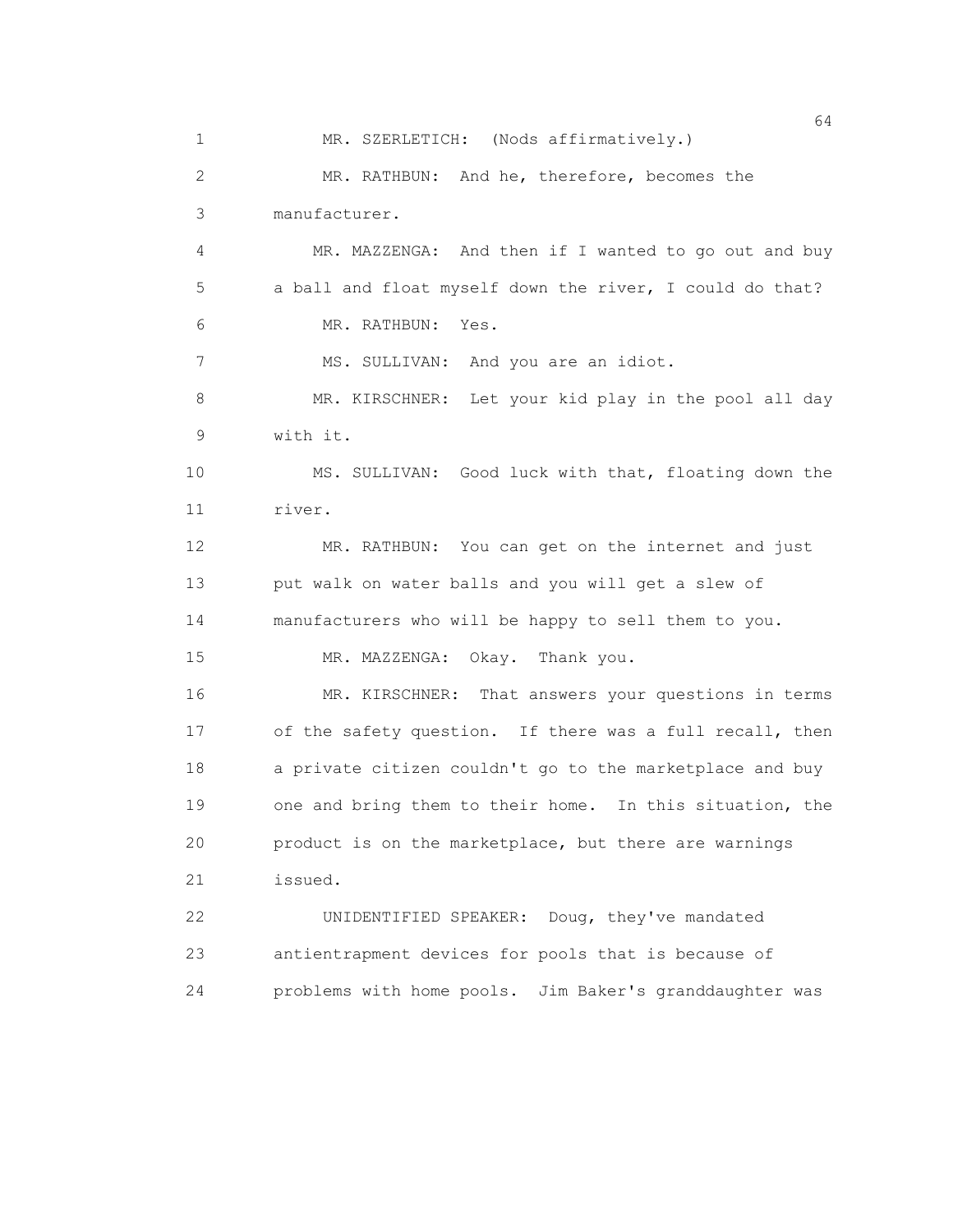$\sim$  65 1 sucked to the bottom of a spa and -- and it's the law of 2 the land. They can't enforce it on homeowners, anyone who 3 has a pool. They can enforce it on commercial users who 4 are licensed by the state Department of Public Health. So 5 it's not solving the problem, but it is the law of the 6 land. 7 MR. KIRSCHNER: Hopefully it will save one life. 8 Is there any other discussion on WOW Balls? 9 MS. JOINER: You, the board might want to take a look 10 at what regs that Public Health has on bathing pools 11 because this technically is a bathing pool about 12 disinfectants and things like that. 13 MS. GIVAND RHODES: Bathing pools you said? 14 MS. JOINER: Uh-huh. 15 MS. SULLIVAN: Yeah. 16 MR. KIRSCHNER: Let's do that. If you guys can get

 17 us copies of whatever manuals that you have in your 18 possession, we can take a look at them in advance of the 19 next meeting and get our thoughts together in terms of 20 the guidelines that we want to talk about.

 21 Is there any other discussion with regard to the 22 WOW Balls?

 23 MS. SULLIVAN: And if you would rather send us a CD, 24 that's fine instead of, you know, this much (indicates)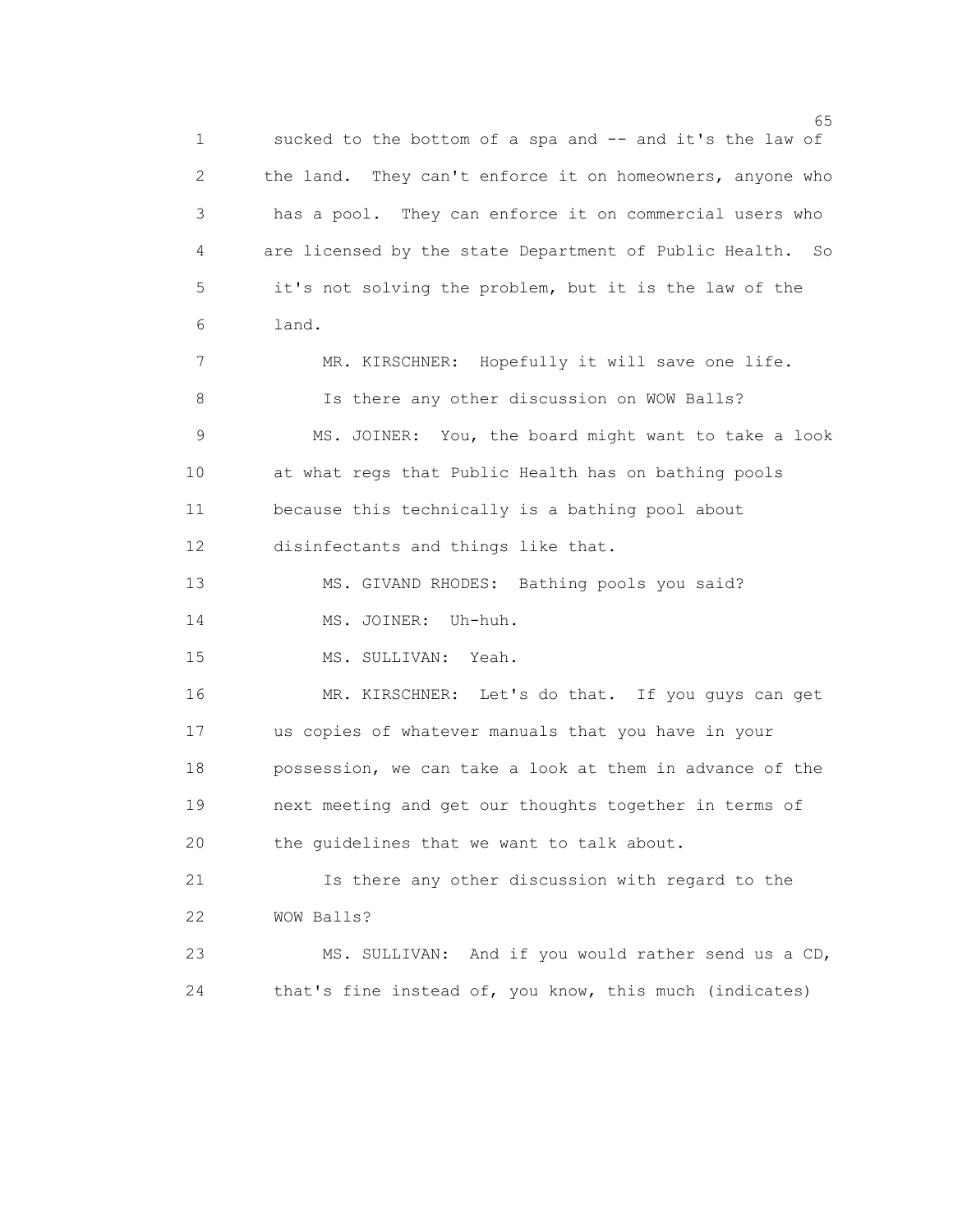1 paper.

 2 MR. COSTIGAN: Right. 3 THE REPORTER: Can we take a moment so I can change 4 paper? 5 MR. KIRSCHNER: Certainly. 6 MS. SULLIVAN: Actually, can we take a break right 7 now? 8 MR. KIRSCHNER: Yeah. That's probably a pretty good 9 idea. Let's go ahead and take a ten-minute break 10 (Short recess was taken.) 11 MR. KIRSCHNER: Let's call the meeting to order. 12 Before we move forward, there are two last points of 13 order on the WOW Balls. One, I think that what we will do 14 is we will appoint an -- as the chair, I would like to 15 form a task force on the WOW Balls. And do I have a 16 volunteer to chair that task force? 17 MS. SULLIVAN: Yes. 18 MR. KIRSCHNER: Also, I would move to defer to Patty 19 to coordinate that task force. 20 If anyone is interested in being a part of that task 21 force, let Patty know from the board. 22 MS. SULLIVAN: Are you interested? 23 MR. DOUG KNIGHT: (Nods affirmatively.) 24 MS. SULLIVAN: Doug will.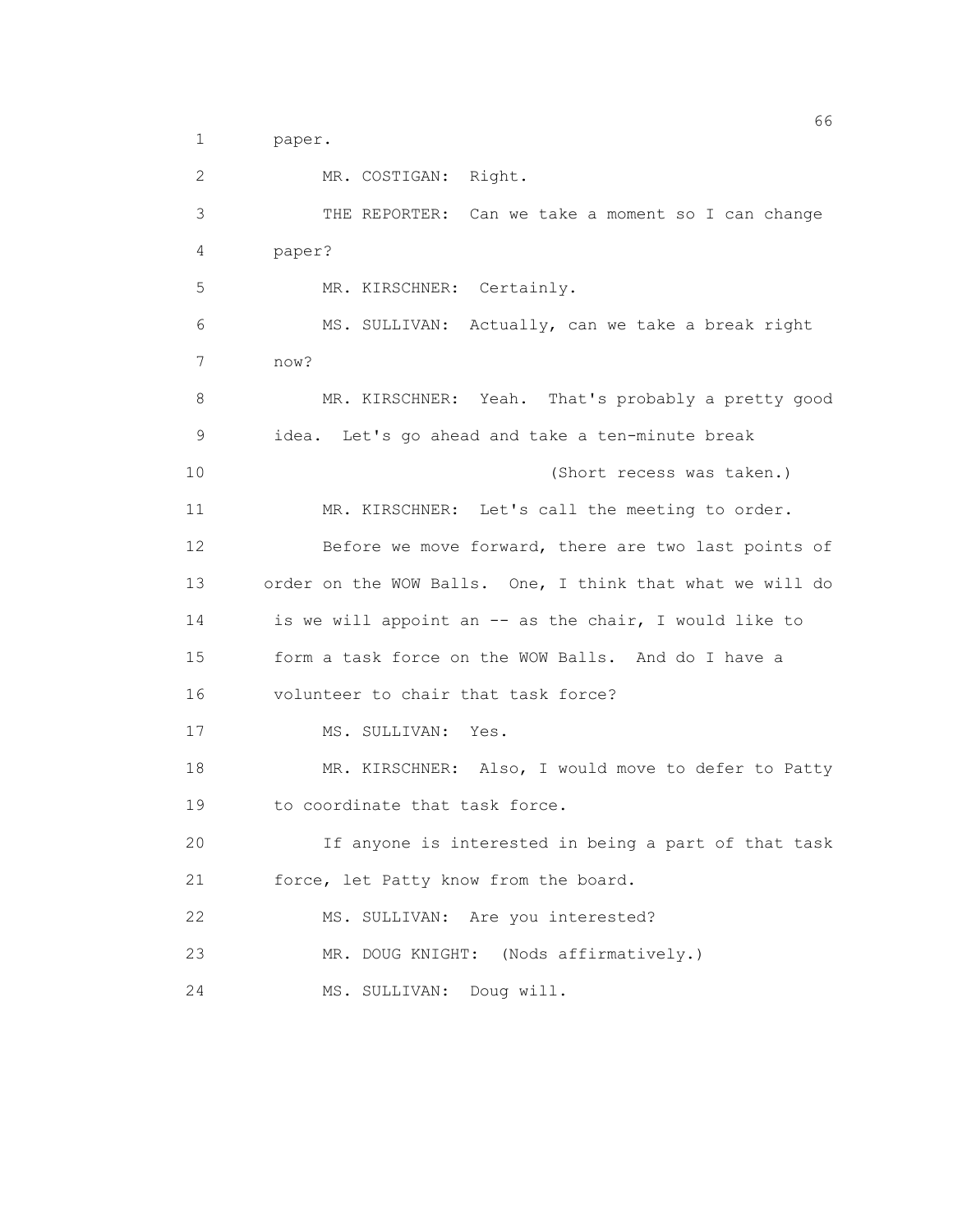$\sim$  67 1 MR. KIRSCHNER: One other point of business with 2 respect to the issue of hygiene. 3 MS. SULLIVAN: Excuse me just a second. Can I go 4 ahead and see hands and take names right now? 5 MR. KIRSCHNER: Sure. 6 MS. SULLIVAN: Because afterwards sometimes those 7 things are not as easy. 8 MR. KIRSCHNER: Who would like to work with Patty on 9 the WOW Ball task force? 10 MS. GIVAND RHODES: I'll work with Patty. 11 MS. SULLIVAN: Oh, good. 12 MR. COSTIGAN: Doug will work with her on behalf of 13 the department. 14 MR. RATHBUN: Yeah. 15 MR. DOUG KNIGHT: If you would like me to, I will. 16 MS. SULLIVAN: I would because you are real familiar 17 with the water quality issues. 18 MR. DOUG KNIGHT: I would be happy to help you. 19 MR. KIRSCHNER: Water quality issues are an important 20 point as well. 21 MS. SULLIVAN: That always comes into it when you get 22 right down to this. 23 MR. KIRSCHNER: What I would suggest is that when you 24 look at things like the water quality issue -- which is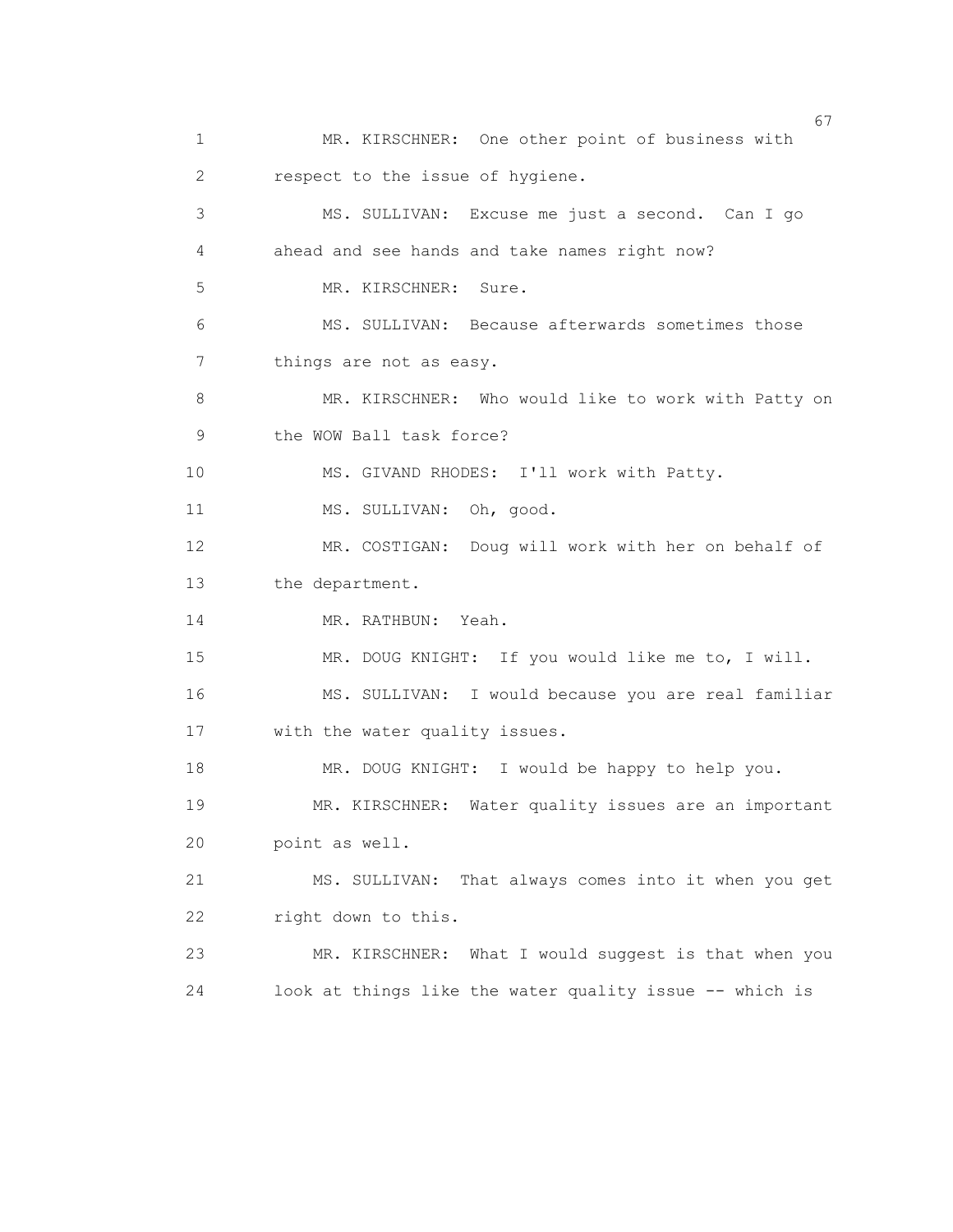$\sim$  68 1 recommended by the Department of Public Health. And so it 2 makes sense to contact the Department of Public Health and 3 have a rep from there to help you on the hygiene issue and 4 find out whether the hygiene issue is an issue or not. 5 MS. SULLIVAN: Okay. Bill, can you bring some -- 6 maybe some manuals to the table? 7 MR. SZERLETICH: I can make some calls and try to get 8 some manuals. 9 MR. COSTIGAN: Yeah. I mean, Doug, if you can just 10 assemble, you know, all of the manuals that -- that we've 11 requested. 12 MR. RATHBUN: Okay. 13 MR. COSTIGAN: Just defer to Doug on that. That 14 would be great. 15 MR. RATHBUN: Okay. 16 MS. SULLIVAN: Okay. 17 MR. KIRSCHNER: With respect to the Department of 18 Public Health, the issue of hygiene and water quality, 19 what needs to be coordinated with respect to those issues? 20 MR. DOUG KNIGHT: Do they have filtration systems? 21 MS. SULLIVAN: I don't think so. 22 MR. DOUG KNIGHT: I can tell you right now that I 23 check my water every two hours every day during the 24 summer.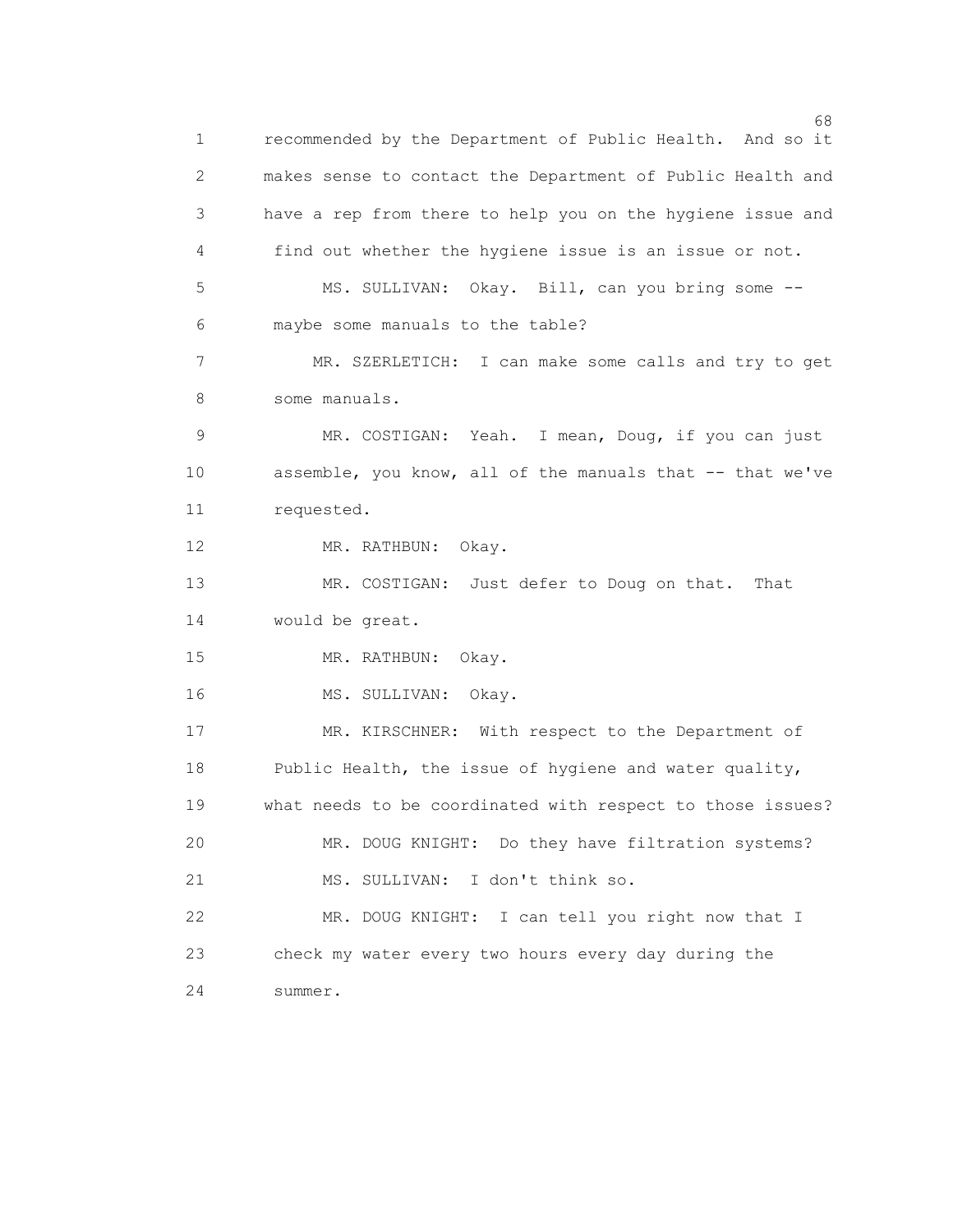1 MS. SULLIVAN: Okay.

 2 MR. KIRSCHNER: Okay. Thank you very much. 3 Let's move on then to the Accident Reports. Before 4 we get to the Go Bananas is there any discussion about any 5 of the other incidents on the report? 6 MR. MAZZENGA: The Go-Kart belt guard issue. You 7 mentioned -- you mentioned something about people getting 8 their hair caught in Go-Kart belts. 9 MR. RATHBUN: Yes. 10 MR. MAZZENGA: And the installation of a belt guard, 11 is that generic or does it have to be -- 12 MR. RATHBUN: It would depend on which type of car 13 you have. I mean this honestly has been such a prevalent 14 issue throughout the industry that any manufacturer 15 requires it. And evidently they had an issue that they 16 were reiterating the importance of it. So it would 17 have -- it was not a generic one in that bulletin. It was 18 a manufacturer's specific part number. 19 MR. MAZZENGA: A manufacturer's part number? 20 MR. RATHBUN: Yes. 21 MR. KIRSCHNER: Let's talk about -- why don't we do 22 this. Margaret, you were the inspector. 23 MS. ROYER: Yeah. 24 MR. KIRSCHNER: Can you give the board just a brief

 $\sim$  69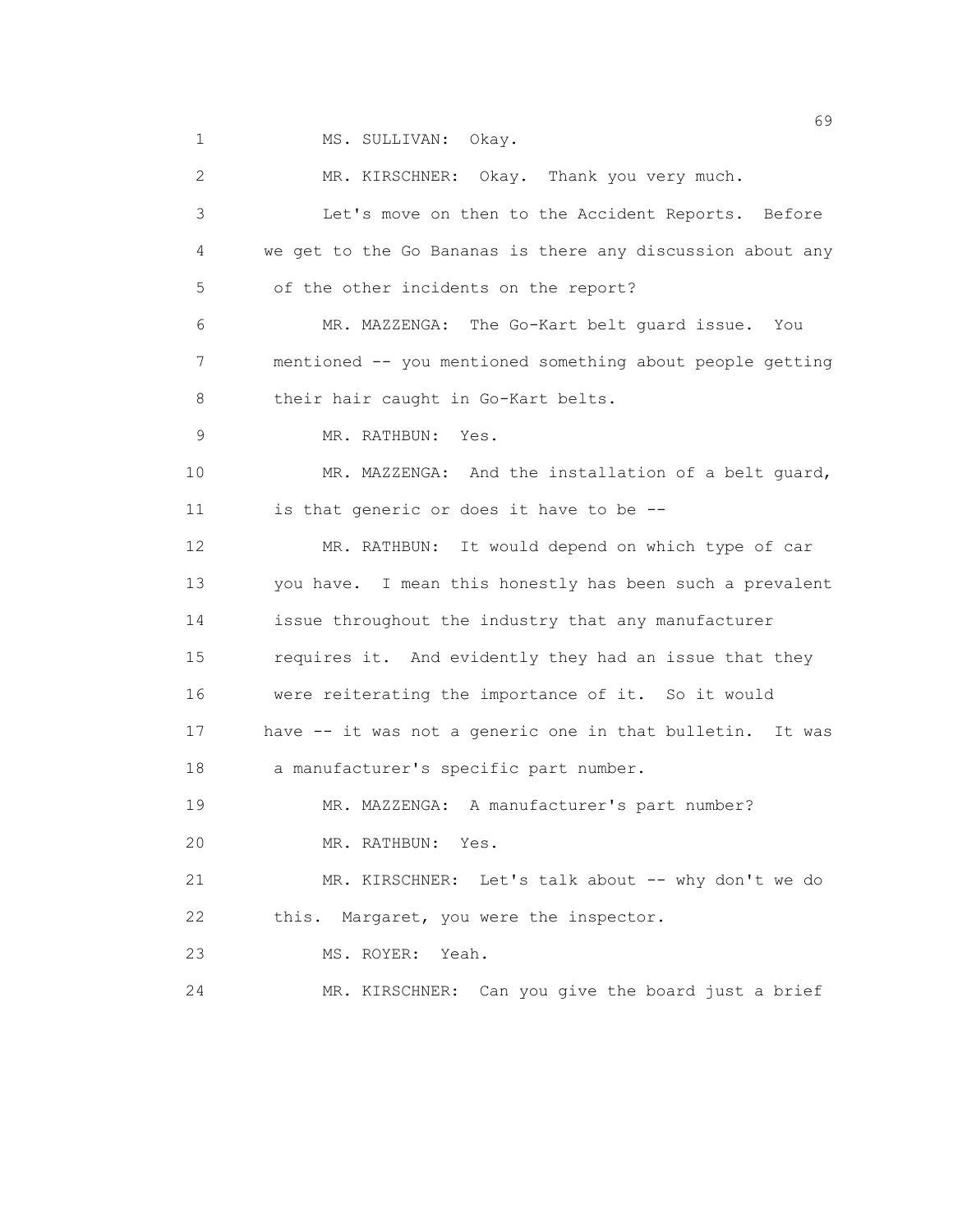1 overview of your inspection of your review and findings?

70

 2 MS. ROYER: Yes. The child that died was in a 3 smaller kiddie coaster. The child actually stood up. I 4 believe I had four witness reports to that effect, that 5 the child stood up and attempted to climb out. Once he 6 was up, his center of gravity was then much higher.

 7 And because of the way a roller coaster works -- 8 he -- he is heading downhill. There are no brakes once 9 you leave the lift. The coaster then operates by gravity 10 until you come back into the station where it can stop 11 again. Because of that change in the center of gravity, 12 he fell and actually ended up between two of the cars. 13 And he went throughout the ride and then actually became 14 separated from the ride and was struck by the ride which 15 is what ended up causing his death.

 16 We went through as far as the ride was operating 17 properly. The lap bar restraint system was operating 18 properly to the manufacturer's spec. The operator did 19 what they were supposed to do. We went through all of 20 that and basically came to the conclusion that had the 21 child not stood up, you know, the death would have more 22 than likely not occurred.

 23 After our investigation, we did -- or during our 24 investigation, we found that the operator had some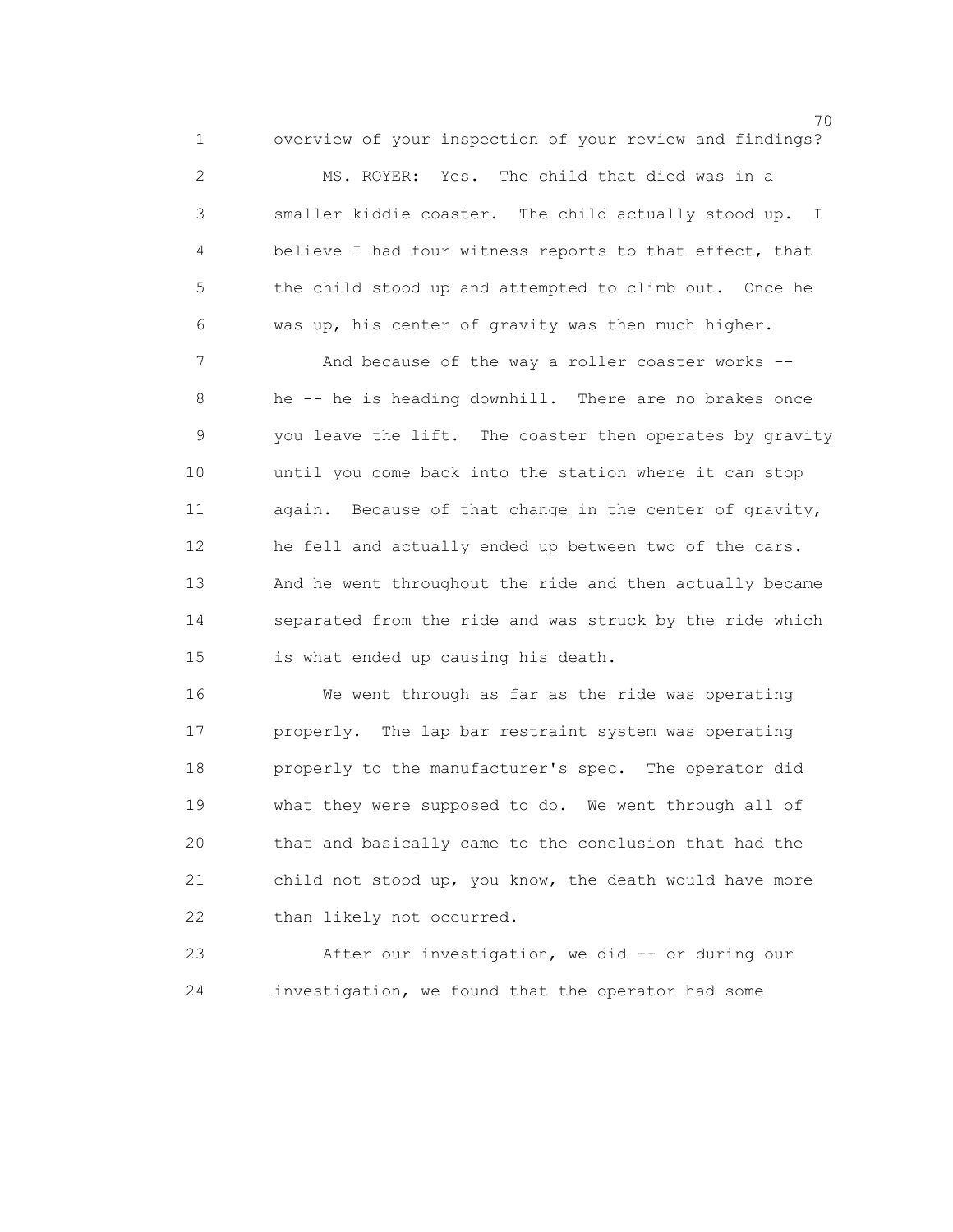71 1 paperwork issues. Their maintenance manuals and logs had 2 gone -- not their manual -- I'm sorry -- their maintenance 3 logs had gone missing approximately a week or so before 4 the accident. And so they did not have the proper 5 recordkeeping requirements that we had.

 6 And that is actually what the department then gave to 7 the state's attorney to -- to prosecute with is that this 8 was the violation that they had committed. And it was 9 actually settled that the owner was guilty and charged -- 10 charged with the violation of the Carnival Amusement Ride 11 Safety Act and was, I believe, given a fine and 12 probation -- a years' probation for that.

13 As well as then, as far as the department, in order 14 for them to get back open, they had to provide us with 15 some sort of due diligence in that what their 16 recordkeeping system was going to be and how they were 17 going to prevent this from happening in the future and 18 that there was just one set of records that went missing 19 and how come there were no records, you know, during that 20 week's time.

 21 And so they had to -- they actually had to do some 22 work as far as showing us that they were going to be able 23 to do that as well as we did ask them to recreate their 24 maintenance records from invoices and things that they had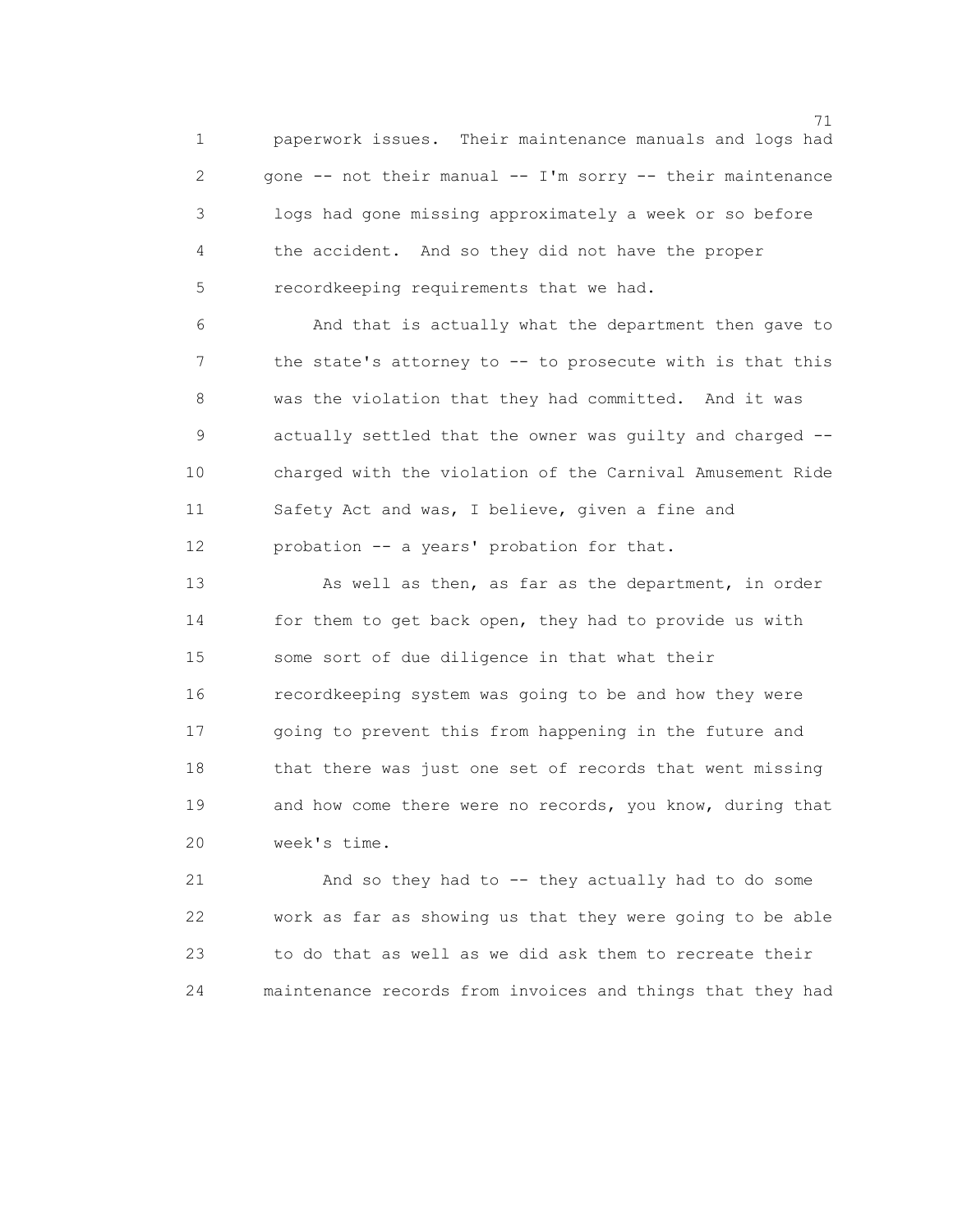1 so that we had something to -- to work off of as far as 2 when things had been replaced, when parts had been 3 purchased and things like that.

 4 MR. KIRSCHNER: Is there any discussion or questions 5 at this point?

 6 MS. SULLIVAN: I just have a question. How old was 7 the child?

 8 MS. ROYER: He was three years old. He was well 9 above the height requirement for the ride. I don't know 10 how close he was to being four or anything like that. But 11 he did -- he was actually several inches above the height 12 requirement for that particular ride.

 13 MS. GIVAND RHODES: And then I had a question. I 14 think that you said that the investigation revealed that 15 the operator did everything that he was supposed to do. 16 What was everything that he was supposed to do?

 17 MS. ROYER: They have -- on their control panel, they 18 have different ways of stopping the rides in certain 19 situations. So there is a regular breaking system as well 20 as there is an emergency stopping system that -- depending 21 on the ride and -- and they -- and how you -- depending on 22 the situation that you are in, they either are going to 23 short cycle the ride -- which is hitting the brake and it 24 just slows the ride down and then stops it. Or there is

<u>72</u> — Марк Сарди, американски предметар<br>72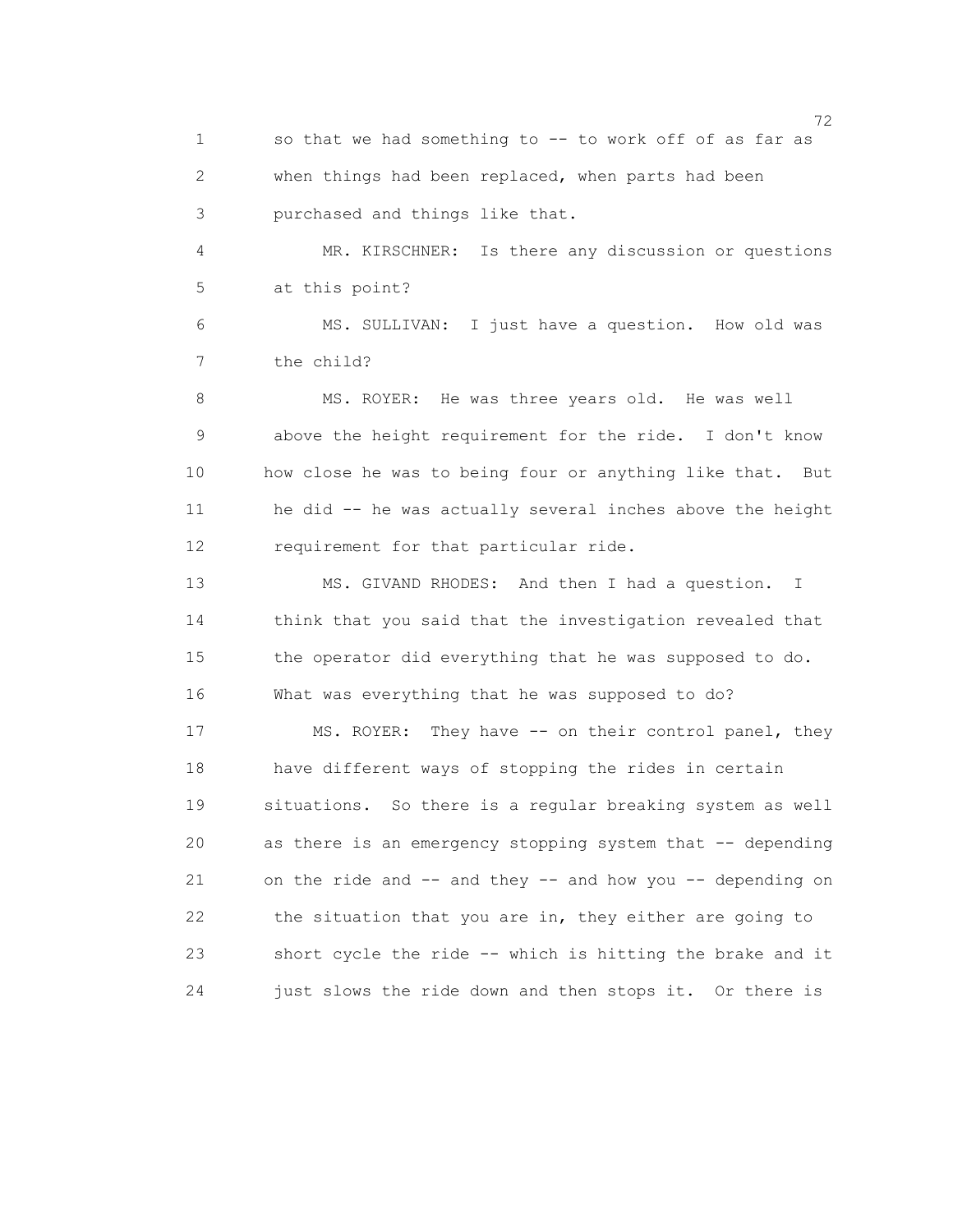1 an emergency stop. Which, if you hit that, it typically 2 kills power to the ride and usually brings on the brakes 3 immediately. Which is what she hit you know? And, again, 4 the problem with a roller coaster is that it is operated 5 by gravity. And literally the ride could not be stopped 6 until it came into the station brake.

 7 MS. GIVAND RHODES: So if I'm understanding then, one 8 of the things that the operator is supposed to do is to 9 stop the ride when it needs to be stopped for safety? 10 MS. ROYER: Uh-huh.

 11 MS. GIVAND RHODES: What were some of the other 12 things that the operator was supposed to do in the course 13 of operating this ride that you found that she was doing? 14 MS. ROYER: Well, basically that she had been trained 15 properly because that is something that we require. And 16 that they had all of her paperwork concerning that. As 17 well as her -- she was a two-year veteran. In other 18 words, it wasn't like she had just learned to run the ride 19 the week before.

 20 And then the fact that -- in other words, she knew 21 how to start the ride and she knew how to stop the ride. 22 She knew -- you know as far as checking the -- you know 23 bringing the children in and placing them on the ride and 24 checking to make sure that the seat belts are secure.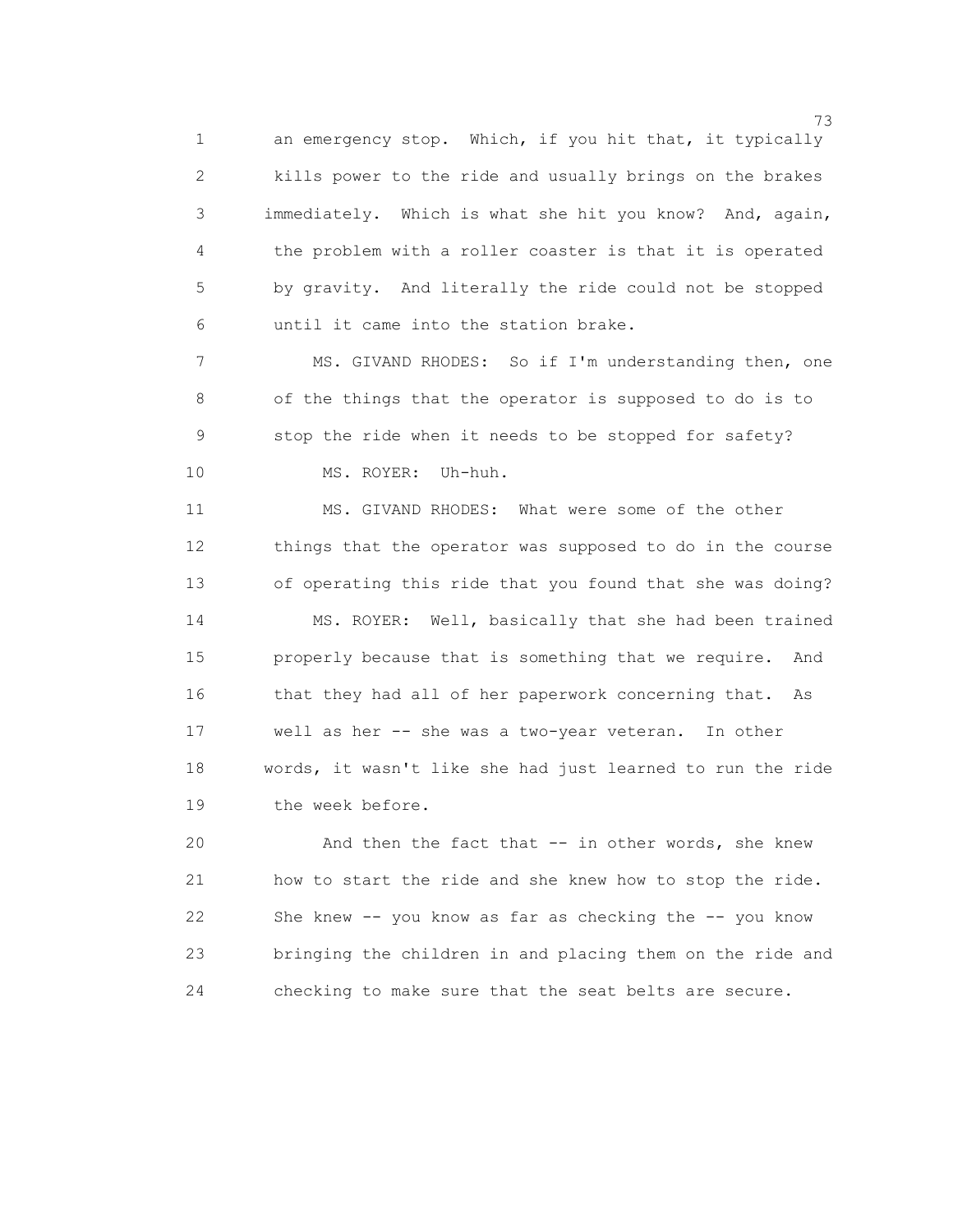74 1 And then, as far as operating the ride -- and -- and 2 another important issue is watching the ride and keeping 3 your eye on -- on the ride and what's happening on the 4 ride. And then, like I say, as far as what buttons to hit 5 in an emergency situation. 6 MS. GIVAND RHODES: And my questions are -- because I 7 remember it from the news, but I don't remember the 8 details. So forgive me for asking so many questions. 9 MS. ROYER: That's fine. 10 MS. GIVAND RHODES: The witnesses that said that they 11 saw the child stand up -- were there any witnesses that 12 said that they saw the operator watching the ride? 13 MS. ROYER: There were several operators that said -- 14 I'm sorry. There were several witnesses who claimed to be 15 yelling at the operator stop the ride, stop the ride. And 16 that the operator said I did. But because there was not 17 any knowledge of how a coaster worked, they felt that she 18 hadn't done her job. The problem was -- is that the ride 19 went up the lift and started down. Once it leaves that 20 lift, there is no mechanical stop for it. 21 MS. GIVAND RHODES: Gravity? 22 MS. ROYER: And it's the gravity. And that's when -- 23 you know that's when she saw the child actually standing 24 up.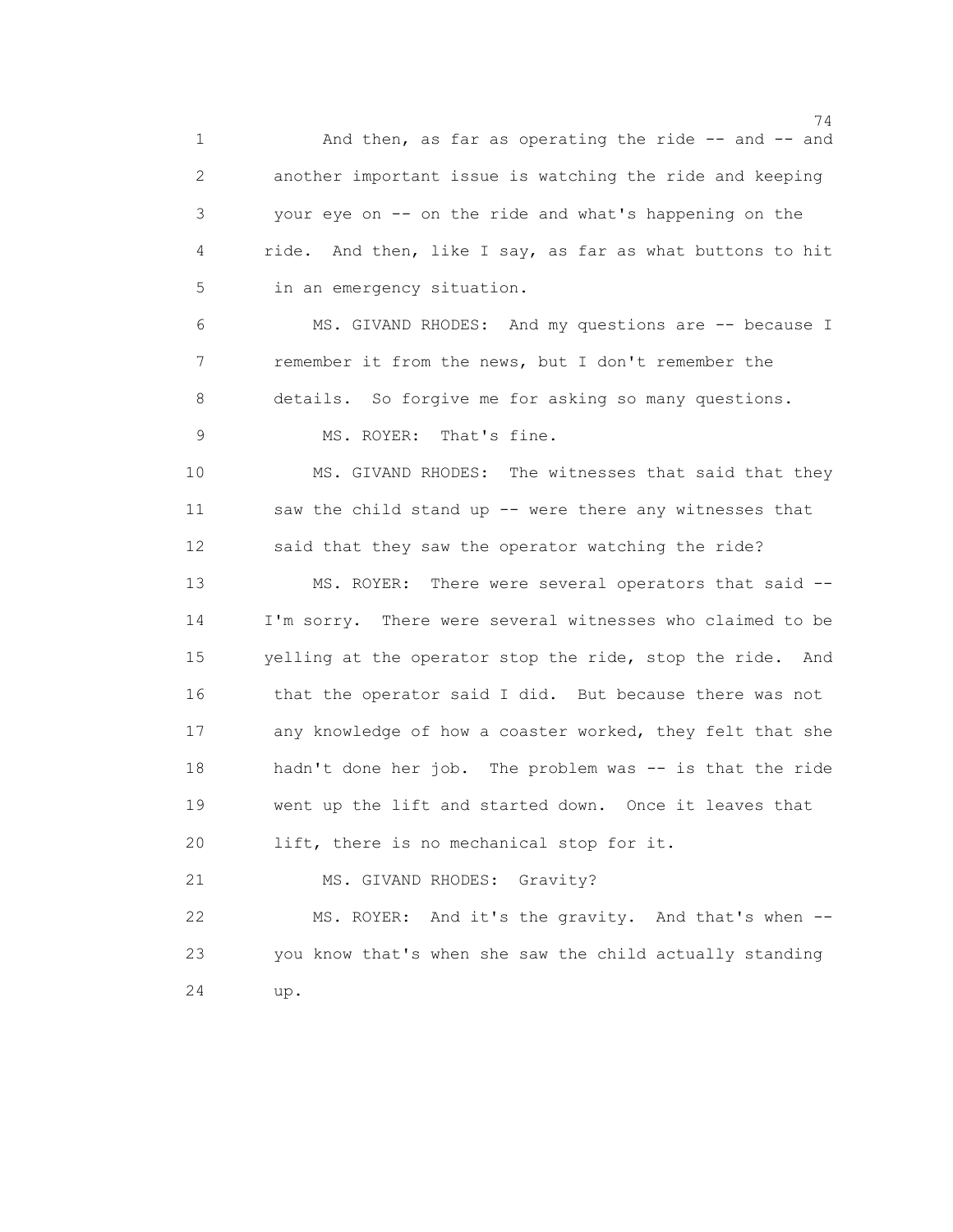na matsay na matsay na matsay na matsay na matsay na matsay na matsay na matsay na matsay na matsay na matsay<br>Matsay na matsay na matsay na matsay na matsay na matsay na matsay na matsay na matsay na matsay na matsay na 1 MS. GIVAND RHODES: When it was on the down -- 2 MS. ROYER: When it was going down. 3 MS. GIVAND RHODES: Right. 4 MS. ROYER: And she hit that stop button. 5 Unfortunately, it was a matter of seconds that the ride 6 took to go through its cycle and that, yes, it came 7 through -- it came into the station brake and stopped 8 immediately. 9 MR. KIRSCHNER: Margaret, let me ask you a couple of 10 questions to kind of break it down I guess. This ride was 11 held out to children 36 inches and over; correct? 12 MS. ROYER: Uh-huh. 13 MR. KIRSCHNER: This child was, according to your 14 report, 39 inches. 15 MS. ROYER: Thirty nine or 40. 16 MR. KIRSCHNER: The child was three-years old. 17 MS. ROYER: Yes. 18 MR. KIRSCHNER: Would you agree with me that it's 19 foreseeable that a three-year old who gets scared on a 20 roller coaster -- 21 MS. ROYER: Yes. 22 MR. KIRSCHNER: Would you agree with me that it's 23 foreseeable that, when a three-year old gets scared, that 24 they may try and get up?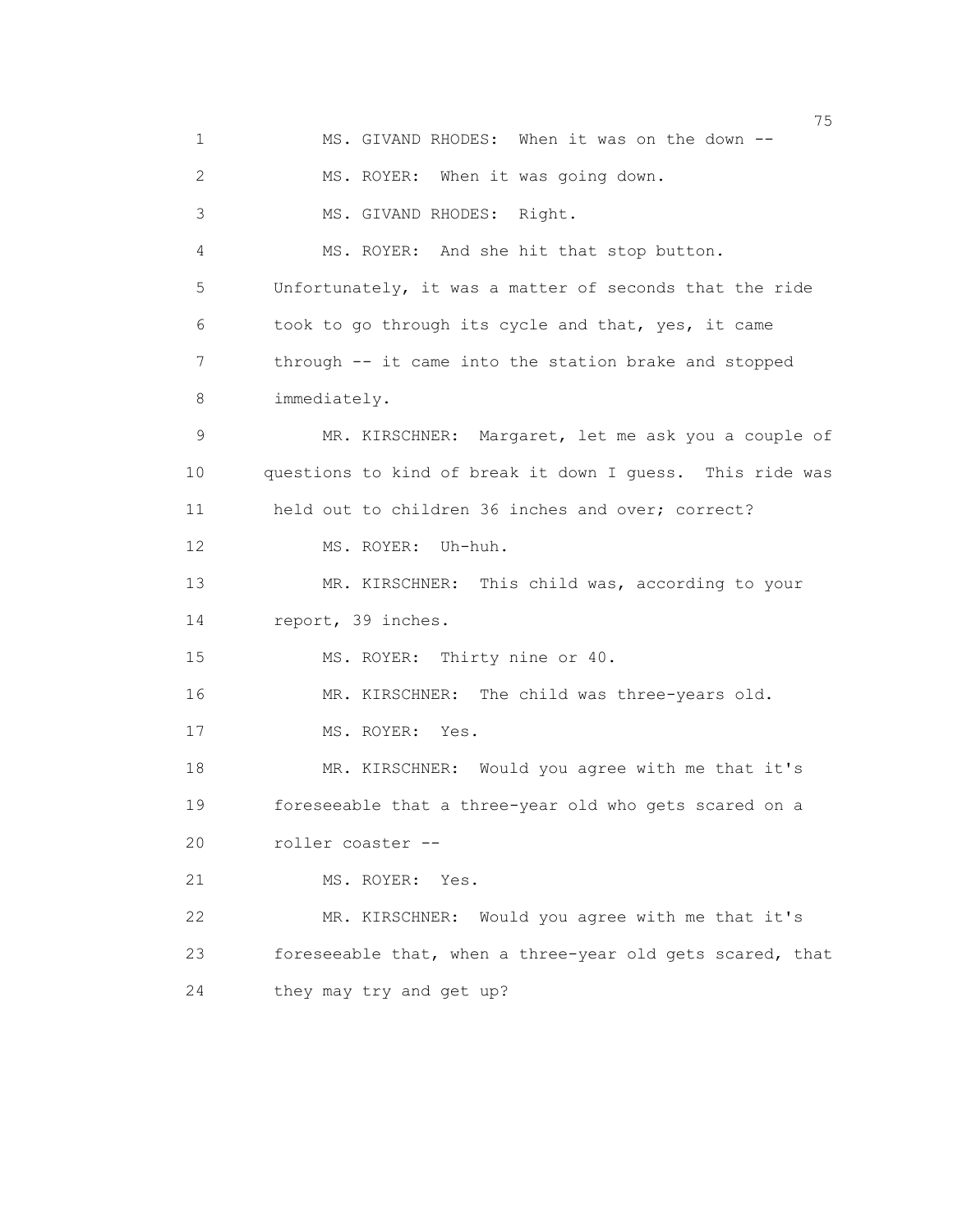1 MS. ROYER: Yes.

 2 MR. KIRSCHNER: This is a ride equipped with a 3 passive egress restraint system? 4 MS. ROYER: No. 5 MR. KIRSCHNER: What kind of restraint system was it 6 equipped with? 7 MS. ROYER: It was actually a lap bar and a lap belt 8 that went physically across their legs and then the bar 9 was higher up as sort of a grab bar. 10 MR. KIRSCHNER: And the belt -- was it a stretchy web 11 material? 12 MS. ROYER: Yes. 13 MR. KIRSCHNER: Had a lot of slack in it? 14 MS. ROYER: Yes. 15 MR. KIRSCHNER: Neither the bar nor the belt were 16 sufficient to hold a three-year old in place who gets 17 scared on a roller coaster; is that true? 18 MS. ROYER: Simply, yes. 19 MR. KIRSCHNER: Okay. And with respect to this 20 roller coaster that's held out to a three-year old that 21 had a three-year old responded in a foreseeable manner 22 that's predictable by the manufacturer, operator, can you 23 tell me how it is that you concluded that it was patron 24 error, the fault of the three-year old?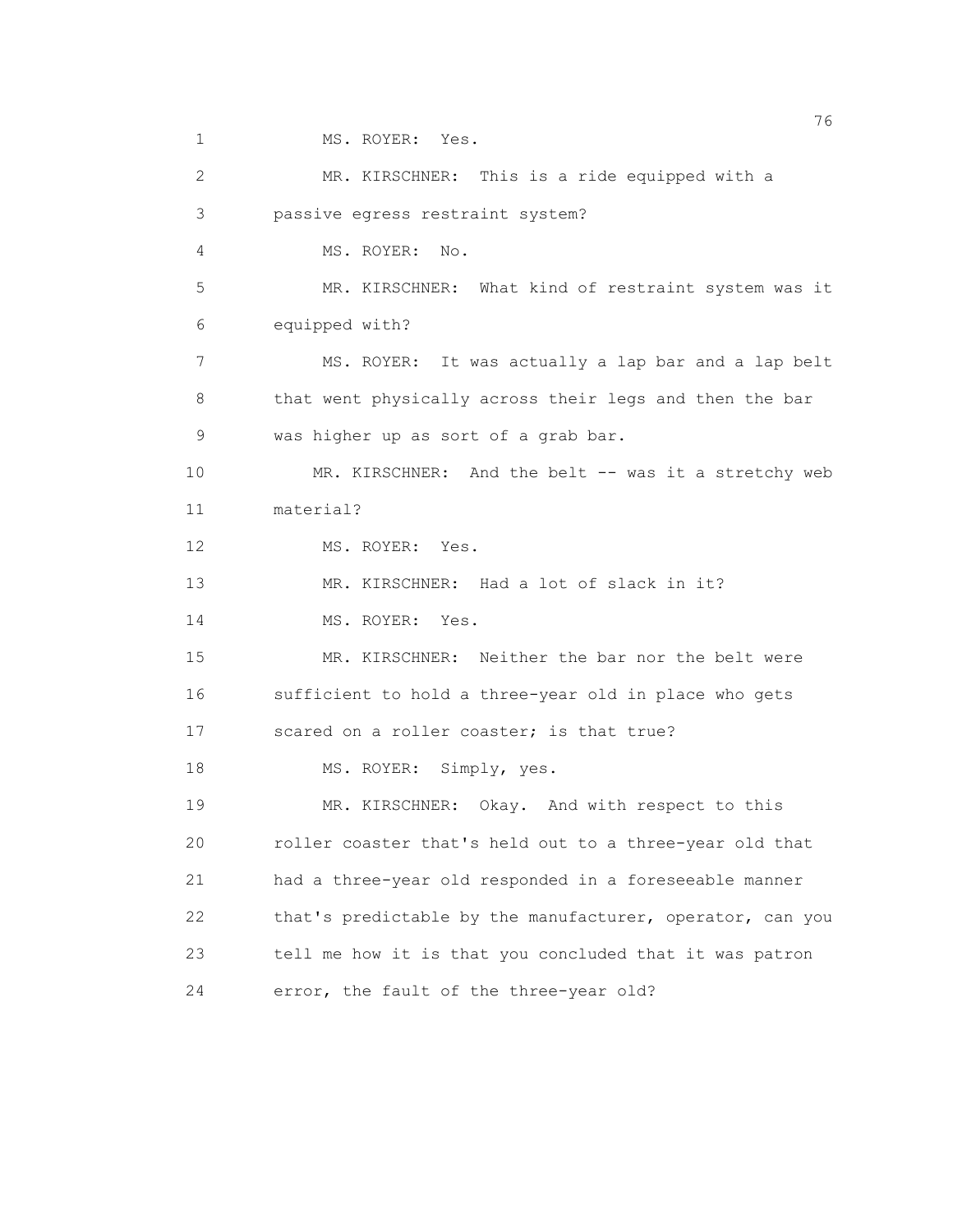1 MS. ROYER: The -- one of the problems that we run 2 into with our department is that we go out and we regulate 3 the mechanical side of a piece of equipment. And even, to 4 an extent, the operator side. The problem becomes when we 5 want the parent to know -- to know his child and what your 6 child will do. Because you could have -- you could have 7 had a nine-year old that would have done the exact same 8 thing. And whether it's typical behavior for a nine-year 9 old or not, they would still do it.

 10 That is an ongoing battle that we've had in that we 11 have attempted to educate people and we have programs of 12 outreach explaining to parents or care givers or something 13 about what -- about what we expect of them on the midway. 14 It is a very difficult job to educate the entire public 15 that comes to a carnival or a park or something like that. 16 Again, kind of like what you discussed before. As an

 17 inspector, I go out and I have my regulations and my rules 18 and my manual that say this is what we are allowing them 19 to do and that's what I can inspect by.

 20 MR. KIRSCHNER: According to your report, didn't the 21 mother say to the operator do I need to ride with my child 22 and then didn't the operator say no?

 23 MS. ROYER: No. The mother -- actually twice -- when 24 she came into the facility, she actually spoke with the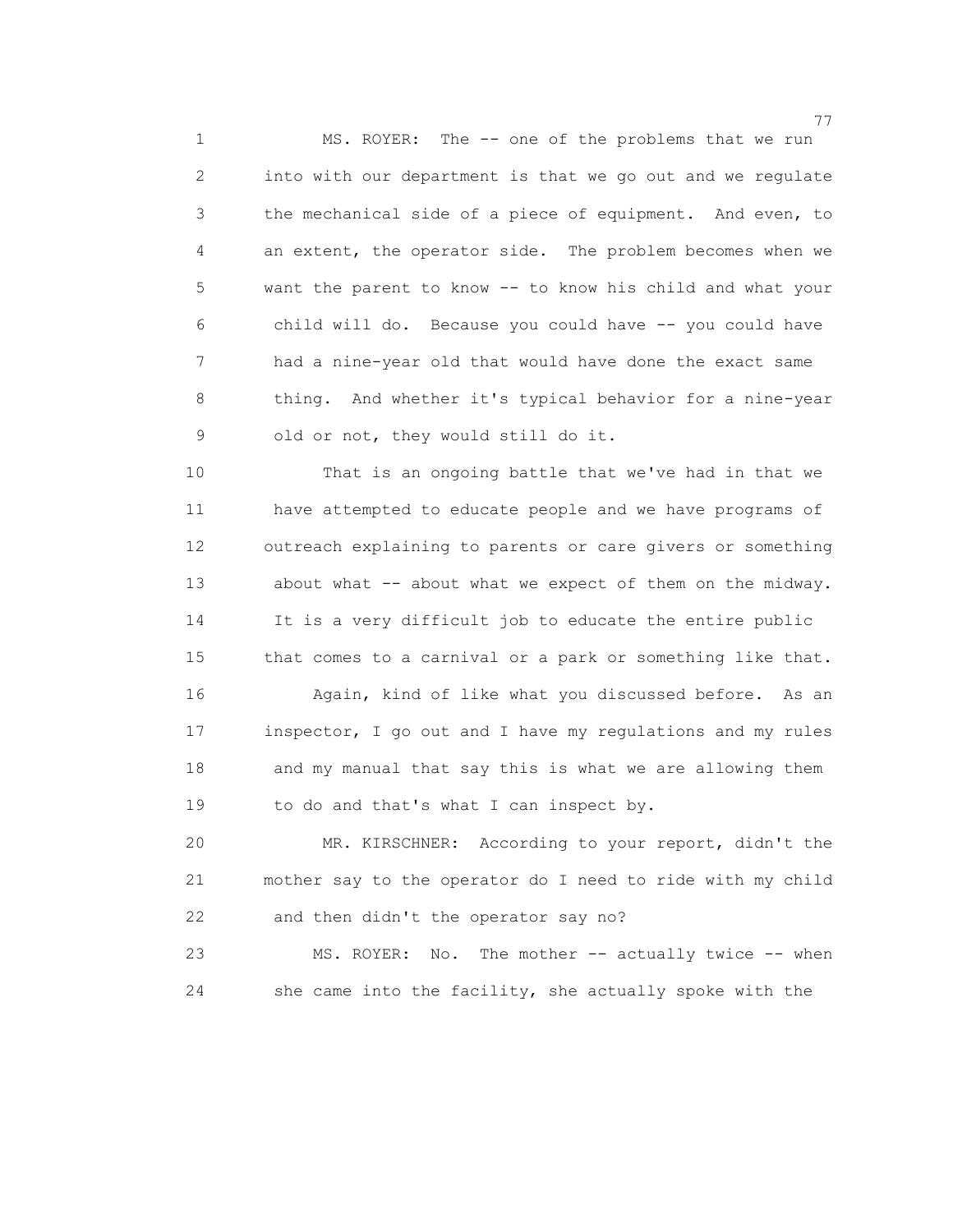1 manager because she had worked at another family

 2 entertainment center in the area. They had never been to 3 the facility. They were very excited about coming and she 4 had actually had a conversation with the manager about 5 riding the ride.

 6 He said that yes, they can ride, they are well within 7 the height limits that would enable them to ride and that 8 we encourage parents to ride with their kids. Especially 9 if it's the first time that -- and that -- you know we 10 don't charge the parent to ride. And I believe it was in 11 the manager's statements as well as the operator's 12 statements that they both said those things to the -- to 13 the mother. Because when she got to the ride it was my 14 understanding that she also said do I need to ride with my 15 kids.

 16 MR. KIRSCHNER: Okay. You have in your report on 17 Page 12, Mother asked operator if she needed to ride with 18 them and was told she did not.

 19 MS. ROYER: There is not an explanation with it then? 20 MR. KIRSCHNER: I'm looking at Page 12, Statement of 21 Parents to Norridge Police Department, Detective Corporal 22 B. Loughran. Mother asked operator if she needed to ride 23 with them and was told she did not.

24 MS. SULLIVAN: Do we have that report?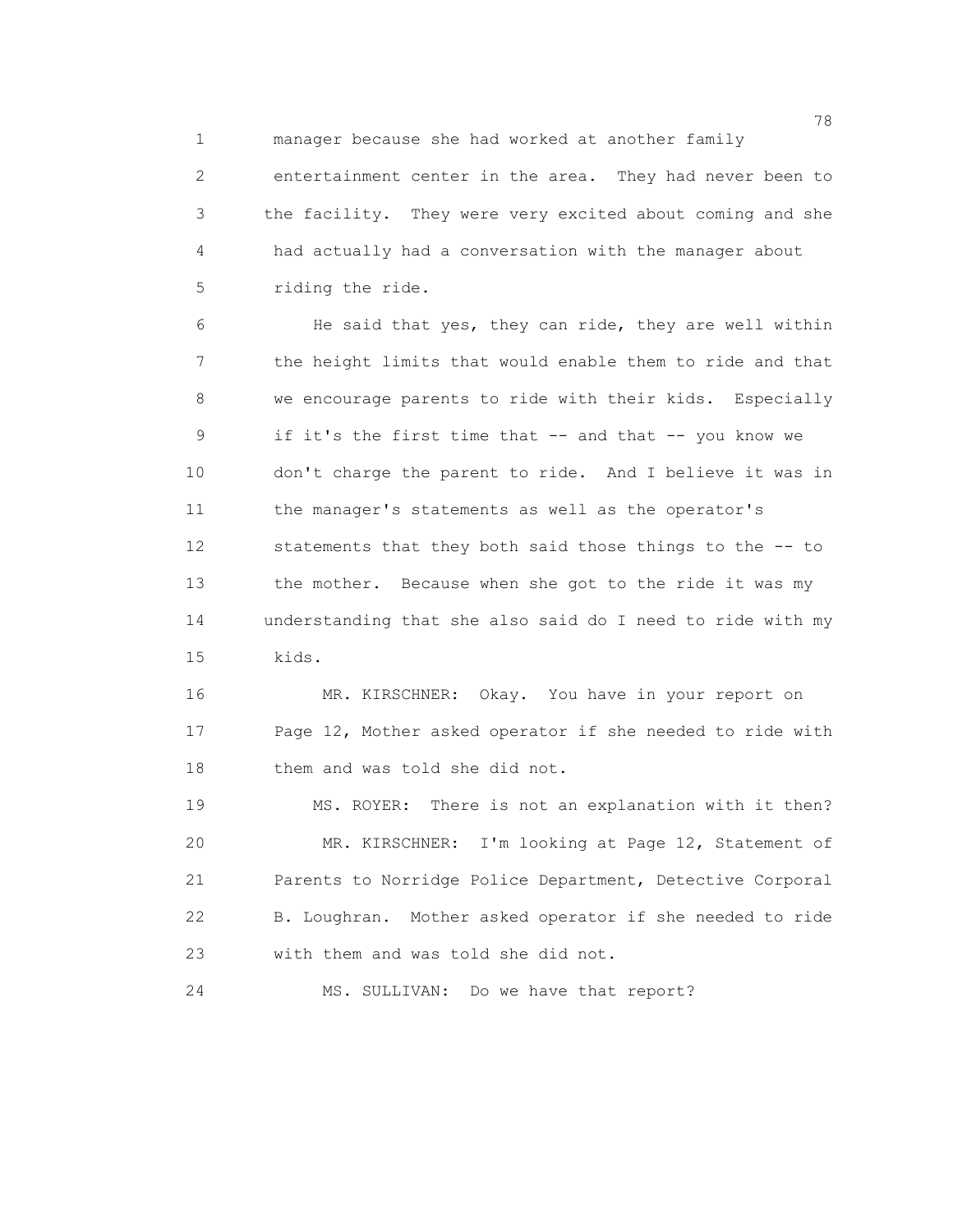79 1 MR. KIRSCHNER: No. I mean I don't know. If you do, 2 I have it. It wasn't in the materials. 3 Okay. So there is at least -- so the parents did ask 4 do I need to ride with my child, is this ride age 5 appropriate for my three-year old. And the operator said 6 yes. 7 MS. ROYER: Right. 8 MR. KIRSCHNER: Let me ask you this. So your 9 position is that the parent has to be clairvoyant to 10 predict how their child is going to react on the roller 11 coaster when it's foreseeable to the manufacturer and 12 operator that a three-year old may get upset? Don't you 13 think it's incumbent to have a restraint system to hold 14 that child in place when it gets up? 15 MS. ROYER: Absolutely. 16 MR. KIRSCHNER: If my child is in a highchair that he

 17 can wiggle out of, the CPSC recalls that highchair. And 18 here we have a moving roller coaster that has enough slack 19 that a child can stand up -- a three-year old can stand up 20 in. Yet, the position of the department is that it's the 21 three-year old's fault and the fault of the parents for 22 not predicting that the child will get upset when the 23 parent asked is this ride age appropriate, do I need to go 24 on this ride and they are told no. Yet, somehow it's the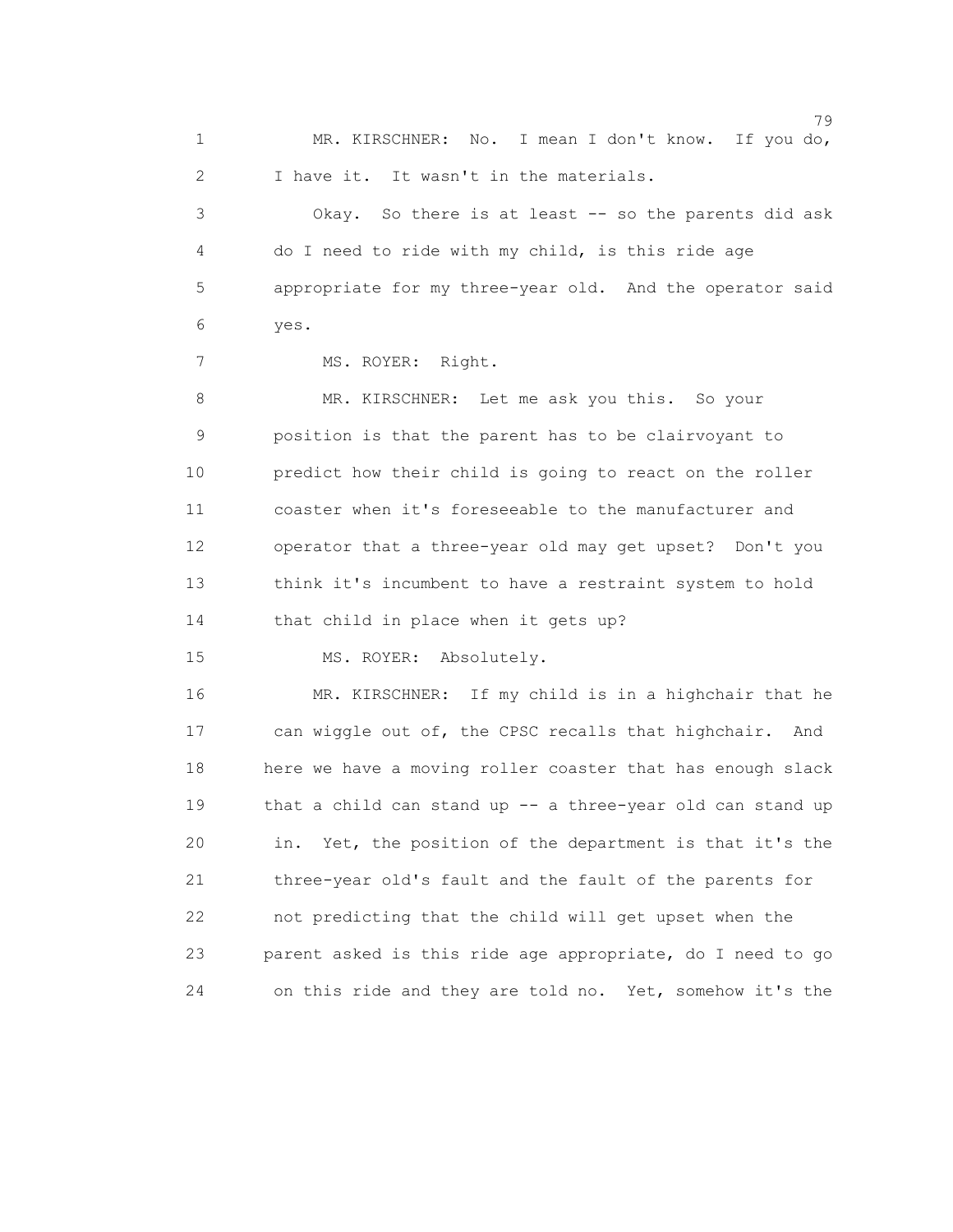1 fault of the parents and the child?

 2 MS. SULLIVAN: Wait. Wait. Wait. I heard her say 3 that both the manager and the operator recommended that 4 she ride with them.

 5 MS. ROYER: I realize what it says here. I mean I 6 don't know. To be perfectly honest, I would have to look 7 at the report and see it. But it was my understanding, 8 when I talked to the operator, that the mother asked the 9 operator do I need to ride with my child and that the 10 operator said no, you are not required, they meet the 11 height restriction, but we recommend that you do just 12 because they've never been on -- been on it. And we 13 don't -- it was my understanding that they both were told 14 that the parents are encouraged and we encourage parents 15 to ride.

 16 MR. KIRSCHNER: Okay. And that was the conversation 17 that you had with the operator at a Denny's restaurant? 18 MS. ROYER: Right.

 19 MR. KIRSCHNER: After the operator talked to the 20 manager and counsel for Copenhagens.

21 MS. ROYER: I have no idea.

22 MR. KIRSCHNER: Okay.

23 MS. ROYER: But in other words, if --

24 MR. KIRSCHNER: Let me ask you this. Do you have any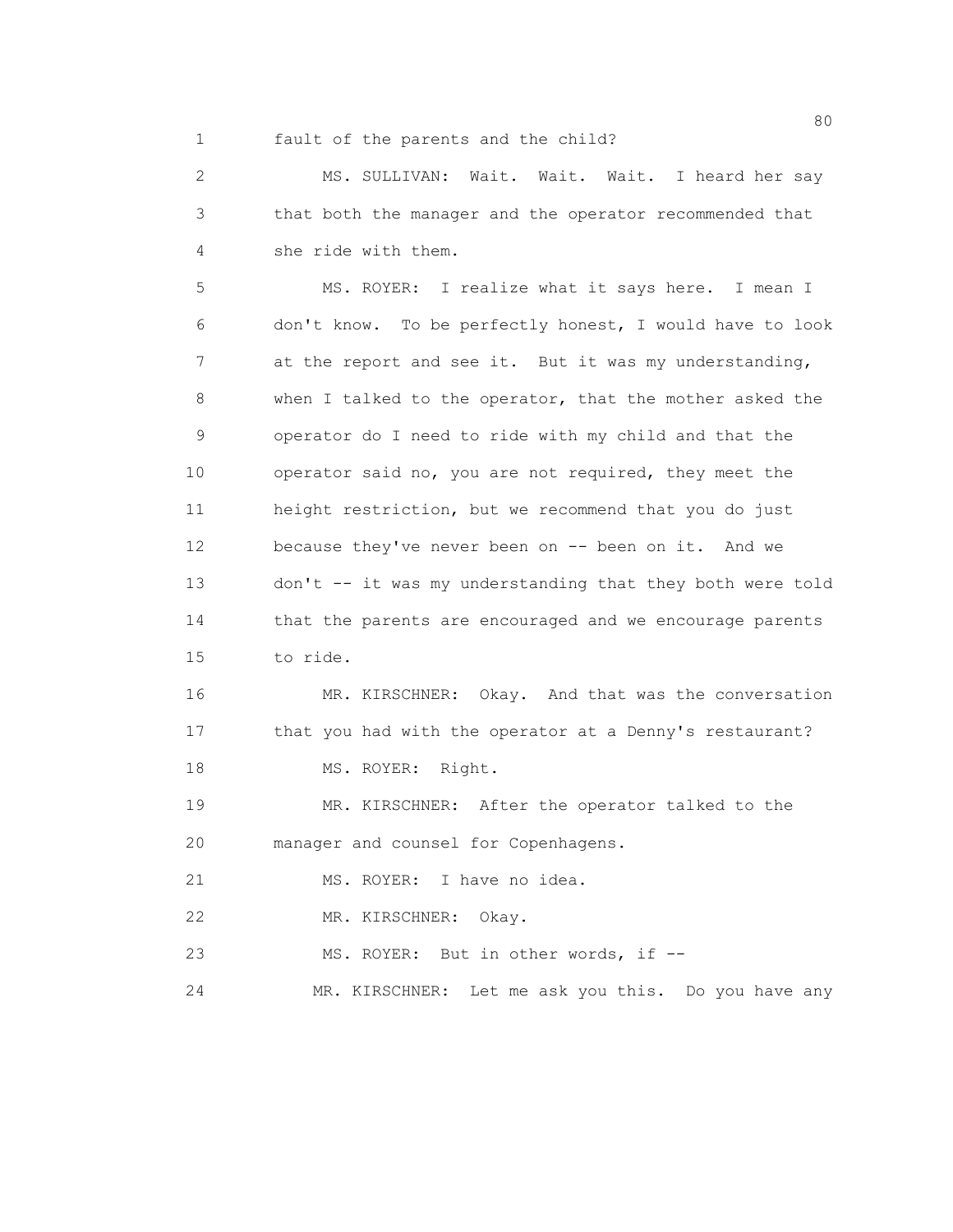1 confidence that this won't happen again?

2 MS. ROYER: No.

3 MS. SULLIVAN: Wait a minute.

 4 MS. ROYER: I don't have that confidence on any ride. 5 I mean -- in other words, if we have an incident where a 6 child -- not a child -- well, a child came out of a 7 harness in an enclosed cage. It comes into play. As you 8 say, how is a three-year old going to react or how is a 9 nine-year old going to react or how is a 12-year old going 10 to react or how is an adult going to react?

 11 When that factor of fear comes in, how they will 12 react. Some people find great pleasure in being scared 13 out of their mind. Other people react -- fight or flight 14 and try to escape. And so it is something inherent in the 15 ride that -- you know I can't -- I don't know your child. 16 So I can't go out and -- and say, you know, oh, no, don't 17 let this one ride, but let this one ride.

18 And it -- and that is what -- that's what I say as 19 far as from my standpoint as an inspector. I'm going out 20 and looking at the mechanical side of this. And -- and 21 to an extent an operator side of this as much as I can to 22 possibly regulate it. Beyond that, I can't -- you know I 23 mean I can't be there when each individual person climbs 24 on that ride and tries to make a call about, you know,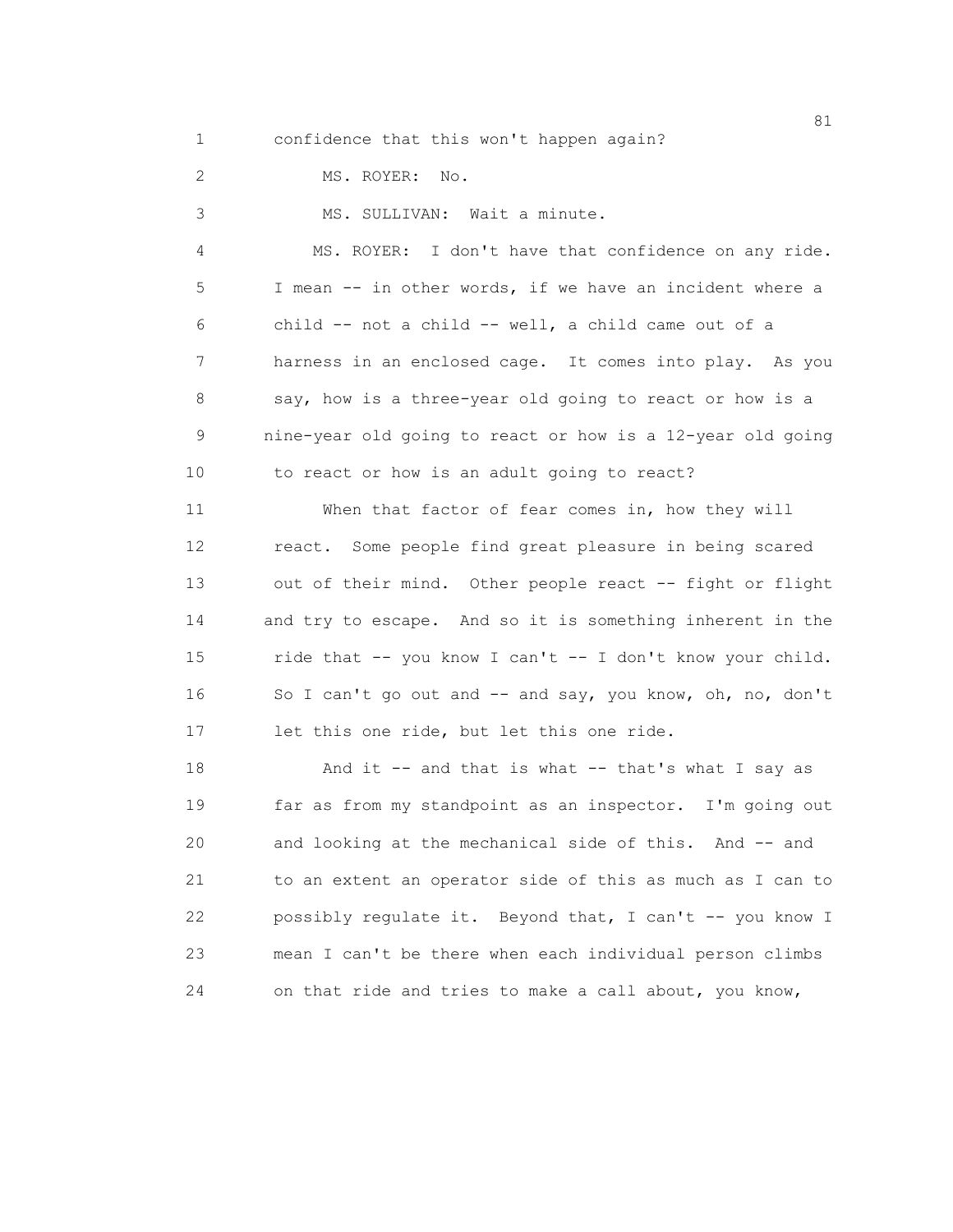1 what -- about how they are going to react.

 2 MS. SULLIVAN: If I could make a couple of comments 3 here. For one thing, the CPSC included, most regulatory 4 bodies have not wanted to set age limits. And -- and ASTM 5 has a real fight setting age limits. And operators don't 6 want to. Manufacturers -- I would like to see no child 7 ride -- I don't care how tall they are -- no child ride up 8 to at least the age of eight or nine without a parent. 9 Although, there are some kid rides that move so slowly 10 that -- but then we put seat belts in our rides. And it 11 is incumbent upon the operator to watch. But there were 12 two kids in that ride. And so the one who -- they were in 13 the same seat -- 14 MS. ROYER: Yes. 15 MS. SULLIVAN: -- if I understand it. 16 MR. RATHBUN: They were twin brothers. 17 MS. SULLIVAN: Oh, God. There is a recipe for 18 disaster. 19 But that is -- that is part of the parent's 20 responsibility to -- you know don't put your child on a 21 ride if you think that they might -- and -- and it's not 22 just if the kid gets scared. It's also all of the no 23 fear, extreme sports and all of this kind of stuff. 24 And we don't know if that child stood up because he

en and the state of the state of the state of the state of the state of the state of the state of the state of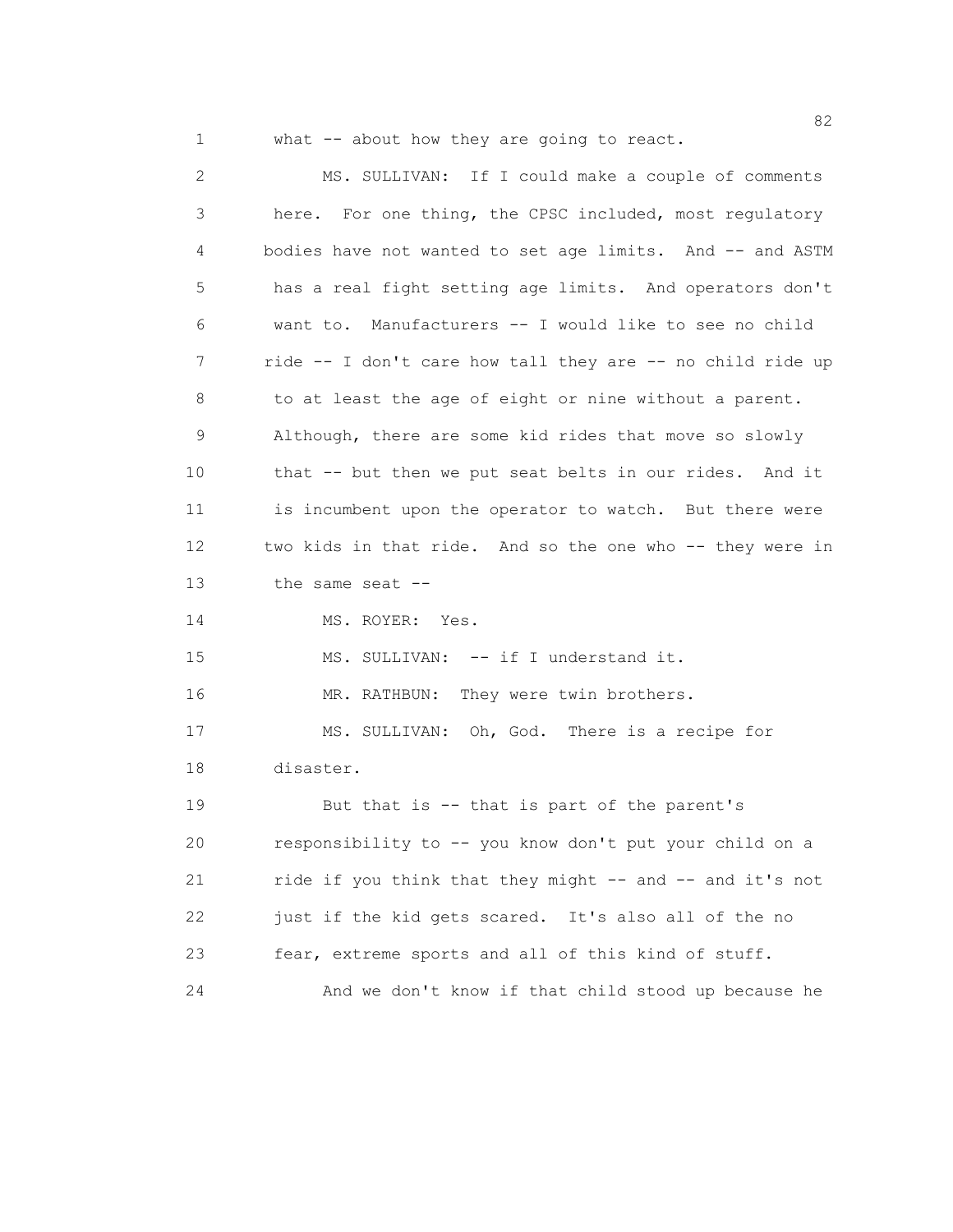1 was, you know, trying to do a -- you know a no fear type 2 of thing or an extreme sports type of thing. They are hit 3 with it every day with TV, you know, and posters and all 4 of this kind of thing. And to -- to a great extent, the 5 parent has got to -- you know when the parent -- when it 6 was recommended to the parent that they ride with the 7 kids, what's the matter with that parent?

 8 I mean I think parents have wanted to abdicate their 9 responsibilities about keeping their children safe anytime 10 they are in a public place. And I don't -- you know it's 11 not fair to grill Margaret on this stuff because she 12 doesn't make the rules. And she doesn't build the rides. 13 And those weren't her kids. But I do think Margaret did 14 everything that -- that she was supposed to do.

 15 Is it foreseeable that a kid could get out -- now did 16 you say that the seat belts were elastic?

17 MS. ROYER: No. They were of a webbing material.

18 MR. KIRSCHNER: A stretchy, webbing material.

19 MR. RATHBUN: Seat belt material.

20 MS. ROYER: I wouldn't go stretchy.

 21 MS. GIVAND RHODES: But not like a traditional seat 22 belt meaning it doesn't secure -- I'm trying to make sure 23 that I understand. It doesn't secure the rider, but it's 24 just laying on the rider's lap?

en 1982 en 1983 en 1983 en 1983 en 1984 en 1983 en 1984 en 1984 en 1984 en 1984 en 1984 en 1984 en 1984 en 19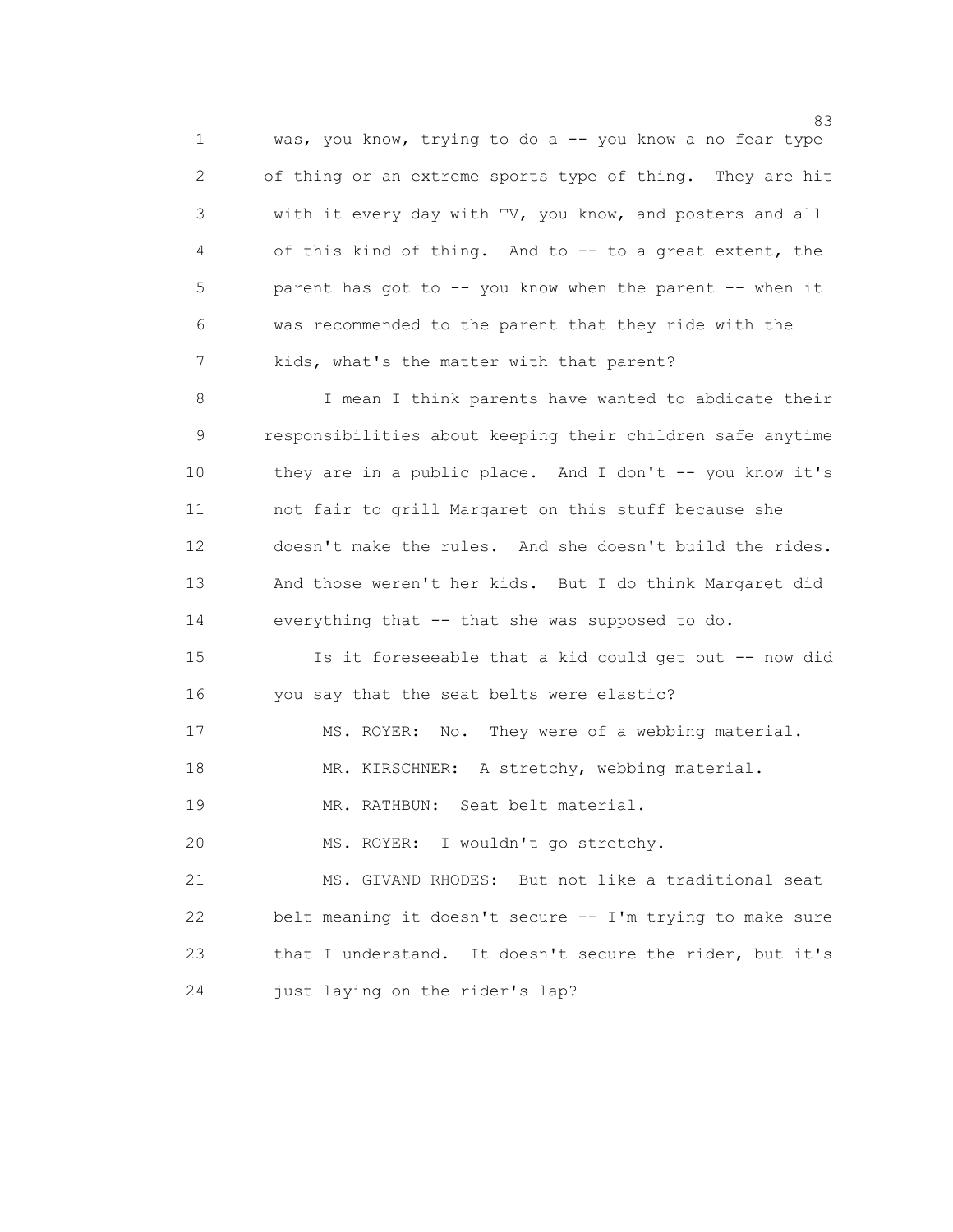84 1 MR. RATHBUN: If we are talking about the material 2 and not the attachment point, you are correct, it does not 3 individually attach to each rider, but it is of seat belt 4 type material. 5 MS. GIVAND RHODES: Seat belt type material? 6 MR. RATHBUN: It went across both boys' legs. 7 MS. GIVAND RHODES: It doesn't secure like a seat 8 belt? 9 MR. RATHBUN: It does not. 10 MS. GIVAND RHODES: It lays there? 11 MR. RATHBUN: It lays there. That is correct. 12 MS. SULLIVAN: Wait a minute. It doesn't snap? 13 MR. RATHBUN: The handle bar and the seat belt are 14 one unit. Down at the bottom it has what's called a 15 ratcheting action. But it's actually more of a pulley and 16 pin. So the operator would lay the seat belt down. And 17 so the handle bar would be in front of the boys. The seat 18 belt would be across their lap. And, at a given point, 19 the pen would be put in to stabilize the bar at that 20 position. 21 Does that make sense? Is that a fair explanation? 22 MS. ROYER: Yes. 23 MR. MAZZENGA: (Indicates.) 24 MR. KIRSCHNER: As I said --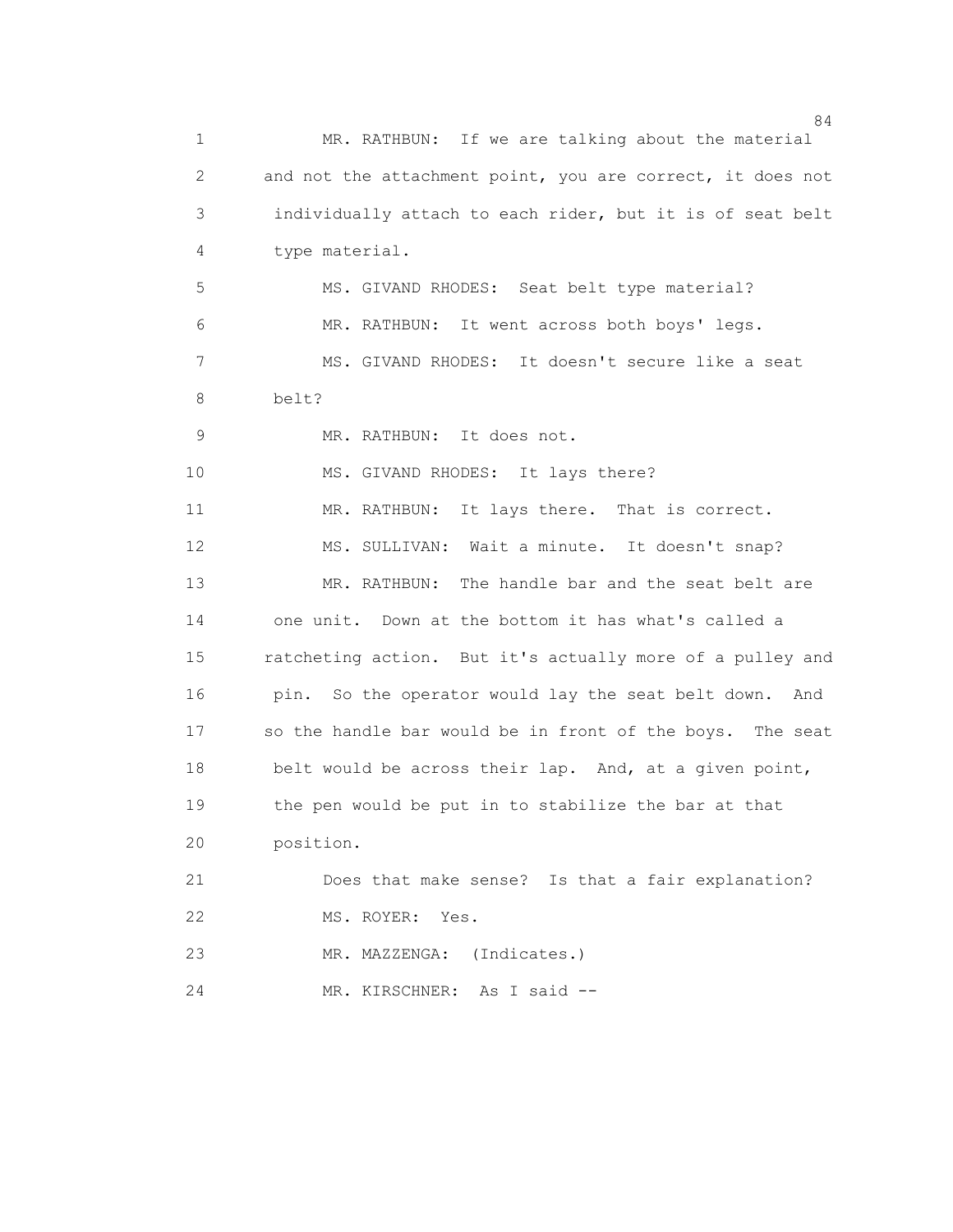en de la construction de la construction de la construction de la construction de la construction de la construction de la construction de la construction de la construction de la construction de la construction de la cons 1 MR. COSTIGAN: Mr. Chairman, (indicates). 2 MR. KIRSCHNER: Go ahead. I'm sorry. 3 MR. MAZZENGA: Excuse me. From what I read about 4 this in the newspaper, I had no awareness of this being a 5 mini roller coaster. So my question is are there many of 6 these and what's the standard design? Is the restraint 7 system standard for the size of the roller coaster? 8 MR. RATHBUN: Yes, it is. There is one at Go 9 Bananas. There was also one that Mr. Newdecker (phonetic) 10 owned. 11 MR. SZERLETICH: And Grand Bear Lodge. 12 MR. RATHBUN: And Grand Bear Lodge. 13 And so you had all of these similar coasters with the 14 same type of seat belt. 15 MR. COSTIGAN: As well as other places around the 16 country I would guess? 17 MR. RATHBUN: Oh, yeah. I'm talking just Illinois. 18 This company was in business for awhile and they made many 19 of these types of coasters. 20 MR. MAZZENGA: As a follow up, are they more 21 susceptible to having people -- are they more susceptible 22 to an accident from egress or falling out basically? 23 MR. RATHBUN: Based on all of the research that we 24 did, I did not feel that they were.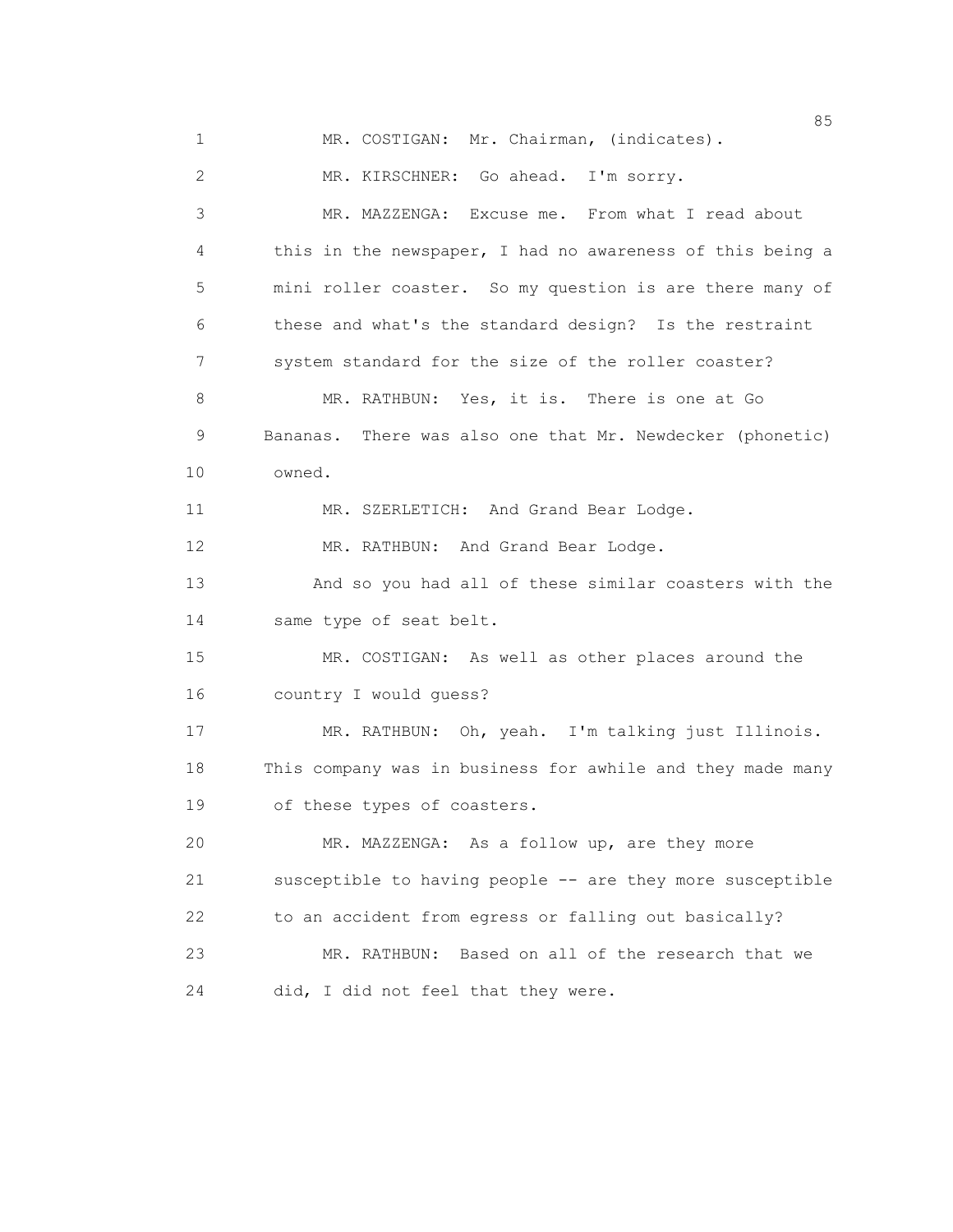|                 | 86                                                         |
|-----------------|------------------------------------------------------------|
| $\mathbf 1$     | MS. GIVAND RHODES: I'm just asking was your                |
| $\mathbf{2}$    | research -- were you -- was it based on -- on the          |
| 3               | recent -- on your interpretation of the events or was      |
| 4               | it based on if there were actual events?                   |
| 5               | MR. RATHBUN: There was an event in Ohio which we           |
| 6               | researched. And there was one in Texas. Those were the     |
| 7               | only two similar ones that we could find relative to this  |
| 8               | roller coaster. Specifically the one in Texas was a grown  |
| 9               | man. And it was actually a larger coaster than this.       |
| 10              | MR. COSTIGAN: It wasn't the same?                          |
| 11              | MR. RATHBUN: It wasn't exactly the same. The one in        |
| 12 <sup>°</sup> | Ohio was much more similar. It was an ejection.            |
| 13              | MR. COSTIGAN: It wasn't the same or it was the same?       |
| 14              | The one in Ohio was the same.<br>MR. RATHBUN:              |
| 15              | MR. COSTIGAN: Okay.                                        |
| 16              | MR. RATHBUN: So that's two ejections. And I                |
| 17              | would -- I would question whether it's fair to say that    |
| 18              | this was foreseeable to the extent that Mr. Newdecker who  |
| 19              | has owned his coaster for 30 years and has never had an    |
| 20              | accident.<br>I mean he was quite upset at us for shutting  |
| 21              | his ride down and keeping it shut down as we were going    |
| 22              | through this investigation. And his response was I have    |
| 23              | operated this ride since it was brand new. It's 30 years   |
| 24              | I've never had a single incident. So the degree of<br>old. |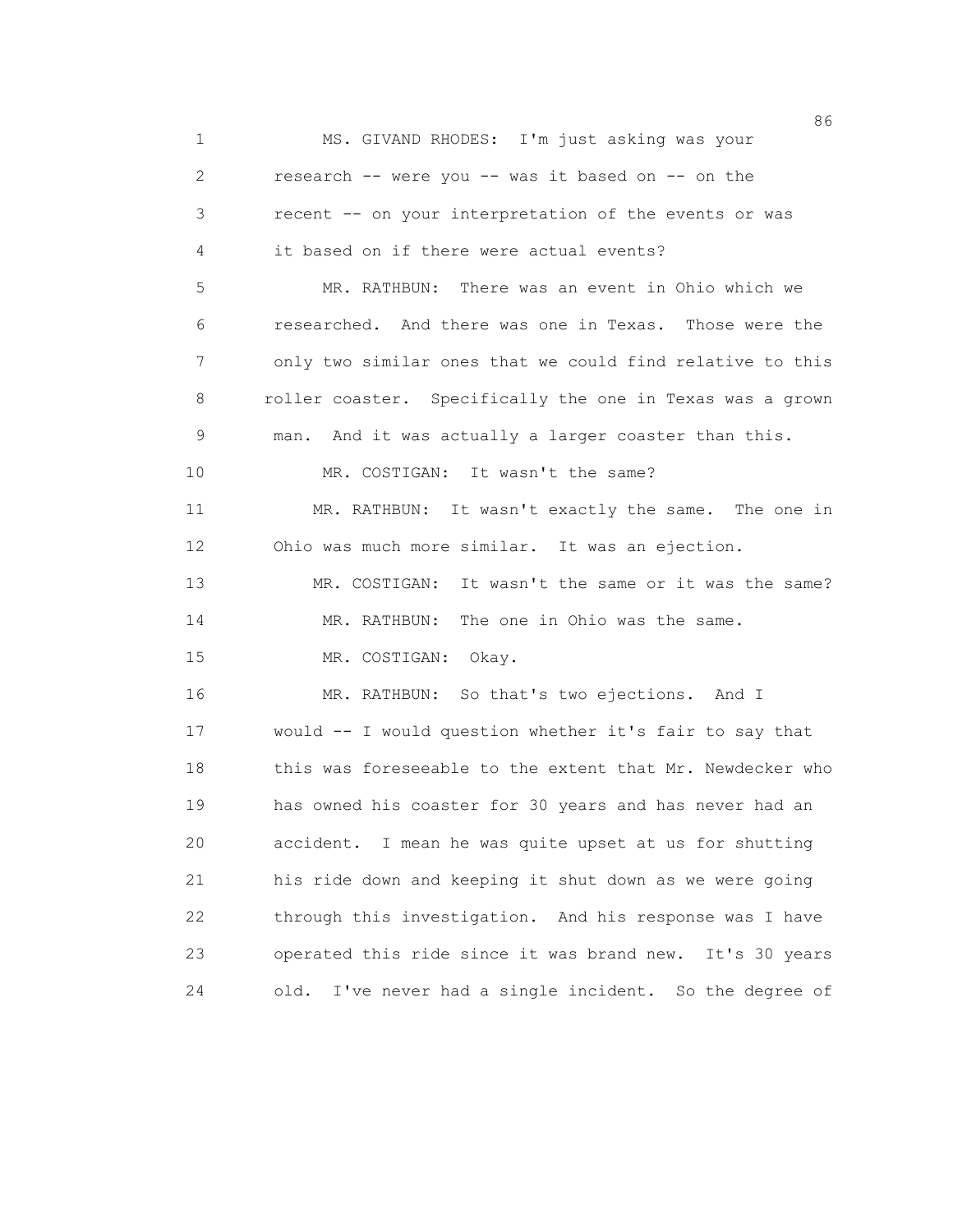1 foreseeability is -- is questionable I guess.

2 MR. KIRSCHNER: Oh, boy.

 3 MS. ROYER: To add to that, I mean I see Dan's point 4 in what he is saying. And -- and my thing is -- and -- 5 and being a member of a board this will be helpful to you. 6 The fact that I have been given certain tools -- 7 MR. KIRSCHNER: And I'm not faulting you. 8 MS. ROYER: Oh, no. No. No. I understand what you 9 are saying. Absolutely. 10 And I have been given certain tools to go out and do 11 my job. And the fact that I can look at the ride 12 mechanically and attempt to figure out if something 13 mechanically has failed. I am given the tools to go out 14 and attempt to see if something operational has failed. 15 The other -- and it is industry term -- terminology 16 that -- that patron error is a -- those are basically the 17 three elements of, you know, that can occur with an 18 accident. The term of safety is very subjective. The 19 fact that I go out and say a ride is safe, I am saying 20 that it has met the manufacturer's stipulations. It is -- 21 you know they have done what we have required under the 22 law and the rules. 23 And so to say that a three-year old acted like a

24 three-year old, absolutely. But that is the third element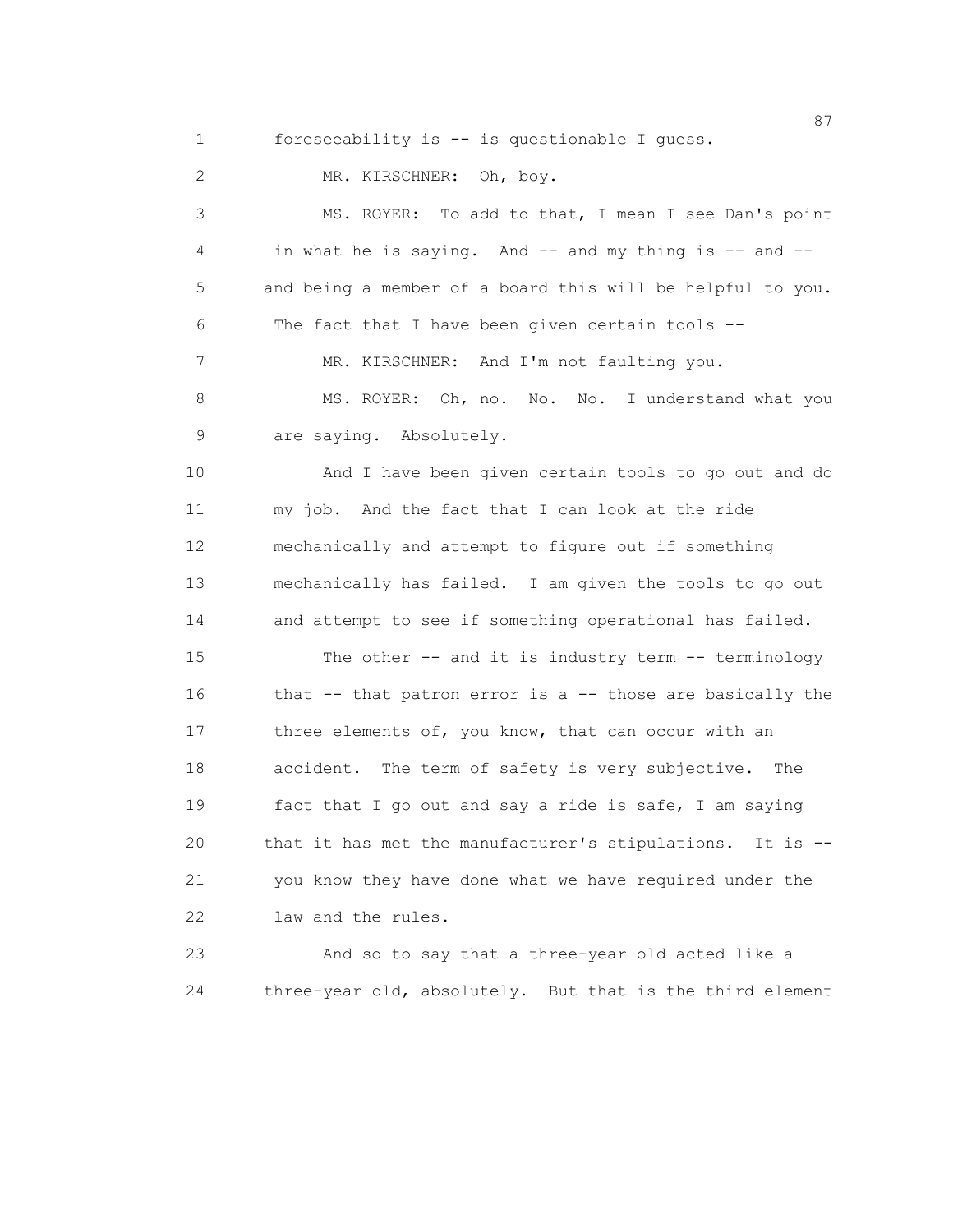1 that I have the least amount of control over, if any. 2 That is sort of the other category. And -- and that's -- 3 you know I know that you have kind of touched on it in the 4 fact that we have only so much and -- and the -- and many 5 people question was that seat belt safe, you know, that 6 was on a roller coaster, that was on a kiddie ride.

 7 And when you really stop and think about a child's 8 ride -- if you look at the type of restraint systems that 9 they have, they are all -- if there is something -- they 10 are all able to release, stand up and climb out. I mean 11 at Six Flags, if you ride a roller coaster there, there is 12 45 switches that have to be in a positive place in order 13 for the ride to even start. And those are for adults.

 14 For a child's ride there at Six Flags, there is a 15 rope that latches on them that they can easily climb out 16 of. They can unlatch it. There is a little plastic seat 17 belt that they can easily climb out of. And it is -- and 18 that's where we are left to the manufacturer to be 19 reputable and to do things to provide us with the tools to 20 go out and enforce as well as what Patty said.

 21 There are good manufacturers and there are bad 22 manufacturers. And we are kind of left, you know, to 23 those regulations. As well as there was discussion, too, 24 as far as what is our duty as a department. Do we have to

en de la construction de la construction de la construction de la construction de la construction de la constr<br>1888 : le construction de la construction de la construction de la construction de la construction de la const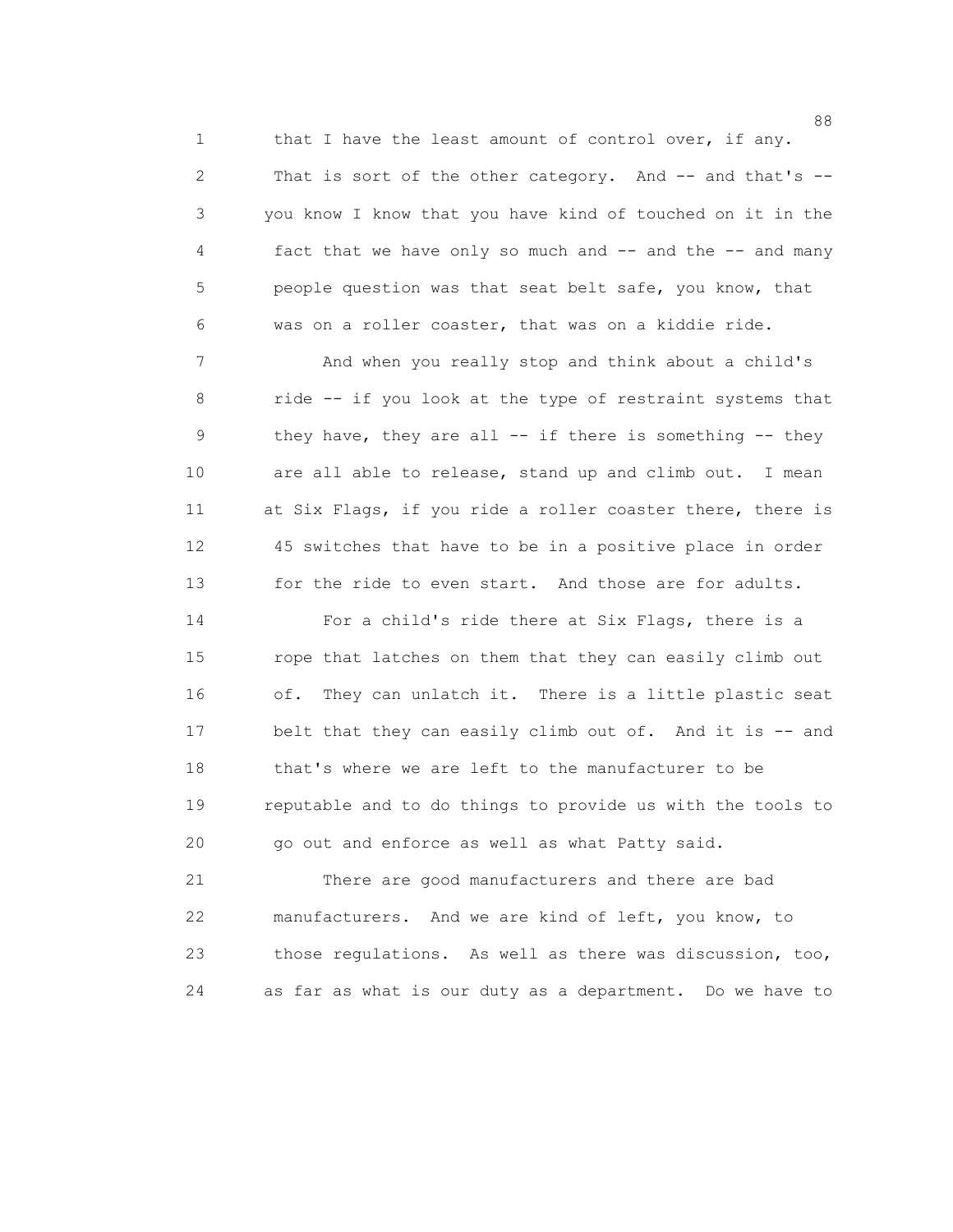89 and 2012 and 2012 and 2012 and 2012 and 2012 and 2012 and 2012 and 2012 and 2012 and 2012 and 201 1 make recommendations to the manufacturer? Do we say these 2 are issues? Do we say have you been addressing them? You 3 know? And that becomes a department and a board issue in 4 how involved does the state get in things like that. 5 But on my level, I have this, this and this. And 6 it's in black and white. And this is what I can do. You 7 know for me to say to any parent that, that ride is safe 8 and your child is not going to get hurt -- if I could do 9 that, I would be a millionaire. 10 MS. SULLIVAN: Excuse me, but no ride is safe when 11 you come down to it. 12 MS. ROYER: Right. 13 MS. SULLIVAN: There are risks inherent in every 14 single amusement ride out there. 15 MS. ROYER: That's what makes it a thrill ride. 16 MS. SULLIVAN: The only way to keep an accident from 17 ever happening is to build a ten foot fence around it and 18 don't ever let anybody in. 19 MR. RATHBUN: That's right. 20 MS. SULLIVAN: And they would still get in. We know 21 that from an accident that happened where people climbed 22 over two fences to get in and got hurt. But the fact that 23 the parent was recommended to ride with them tells me 24 that, that parent wasn't being involved in their child's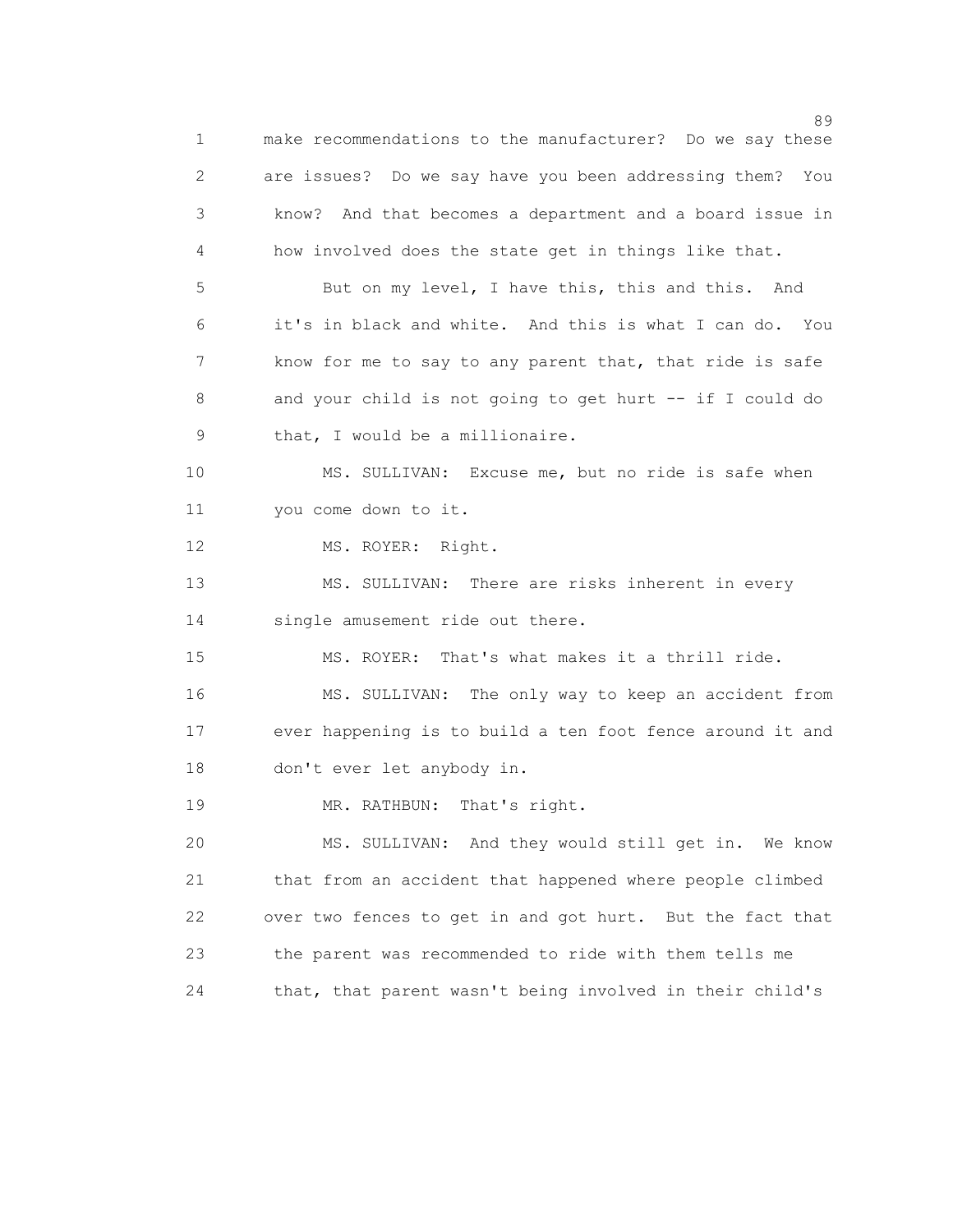1 safety.

 2 MR. KIRSCHNER: Well, I mean there are a couple of 3 issues. The notion that you can blame the parent for not 4 riding the ride --

 5 MS. SULLIVAN: The parent should have been on the 6 ride.

 7 MR. KIRSCHNER: I read your report. Nowhere in the 8 report does it say that they told the parent that she 9 should be on the ride. That's not what the operator told 10 the police. She said that, when the mother asked, the 11 operator said that the parents are allowed, but it was up 12 to the parent. There was no recommendation that you 13 should be on there.

 14 And going by what you said, I could only agree with 15 what you said. There should be rides for a certain age 16 group that parents should either be on there or there 17 shouldn't be kids on there because if you have a roller 18 coaster going a certain speed above a certain point where 19 there is a point in that -- in the coaster where the 20 operator can't stop it, if you are going to put that 21 three-year old on that ride, you better damn well make 22 sure that the kid has a harness that he can't slip out of 23 and stand up.

24 And what I'm saying is -- and that's not your fault.

en de la construction de la construction de la construction de la construction de la construction de la constr<br>1900 : la construction de la construction de la construction de la construction de la construction de la const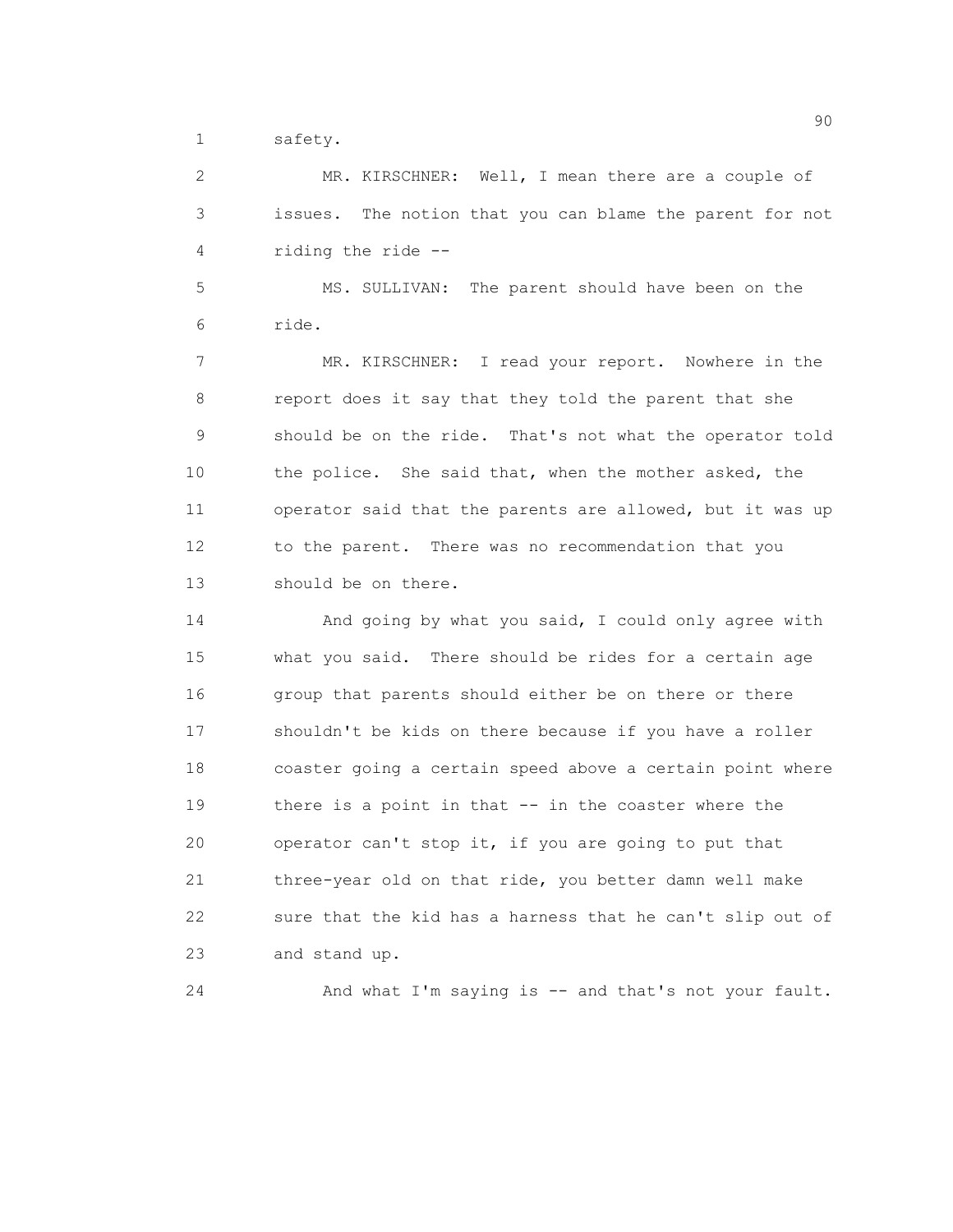91 1 I'm not yelling at you. It's not your fault. That's the 2 failure of this board. That's the failure of this state. 3 This kid should not have died. And I have no confidence 4 that another kid is not to going die there tomorrow. And 5 that scares the hell out of me because nothing has 6 changed. The only thing here is we are saying, well, that 7 kid shouldn't have stood up. What's happens when the next 8 kid stands up?

 9 MS. GIVAND RHODES: And there is no parent who might 10 not think about -- about what their kid might not do. 11 MS. ROYER: And that's every right of the state. 12 MS. SULLIVAN: For a parent perhaps --

 13 MR. KIRSCHNER: The reason that there is not a five 14 point harness on that thing or a more restrictive strap is 15 because it takes longer to get the kid in and out. If it 16 takes longer to get the kid in and out, the operator can't 17 run as many people through.

 18 MS. SULLIVAN: Kids can get out of anything. A 19 person can get out of anything. Which was shown very 20 clearly on an accident at the Illinois State Fair when a 21 person had the harness on -- I think it was an -- it was 22 an over-the-shoulder harness that -- that was -- was held 23 down and was inside a cage.

24 MR. SZERLETICH: Uh-huh.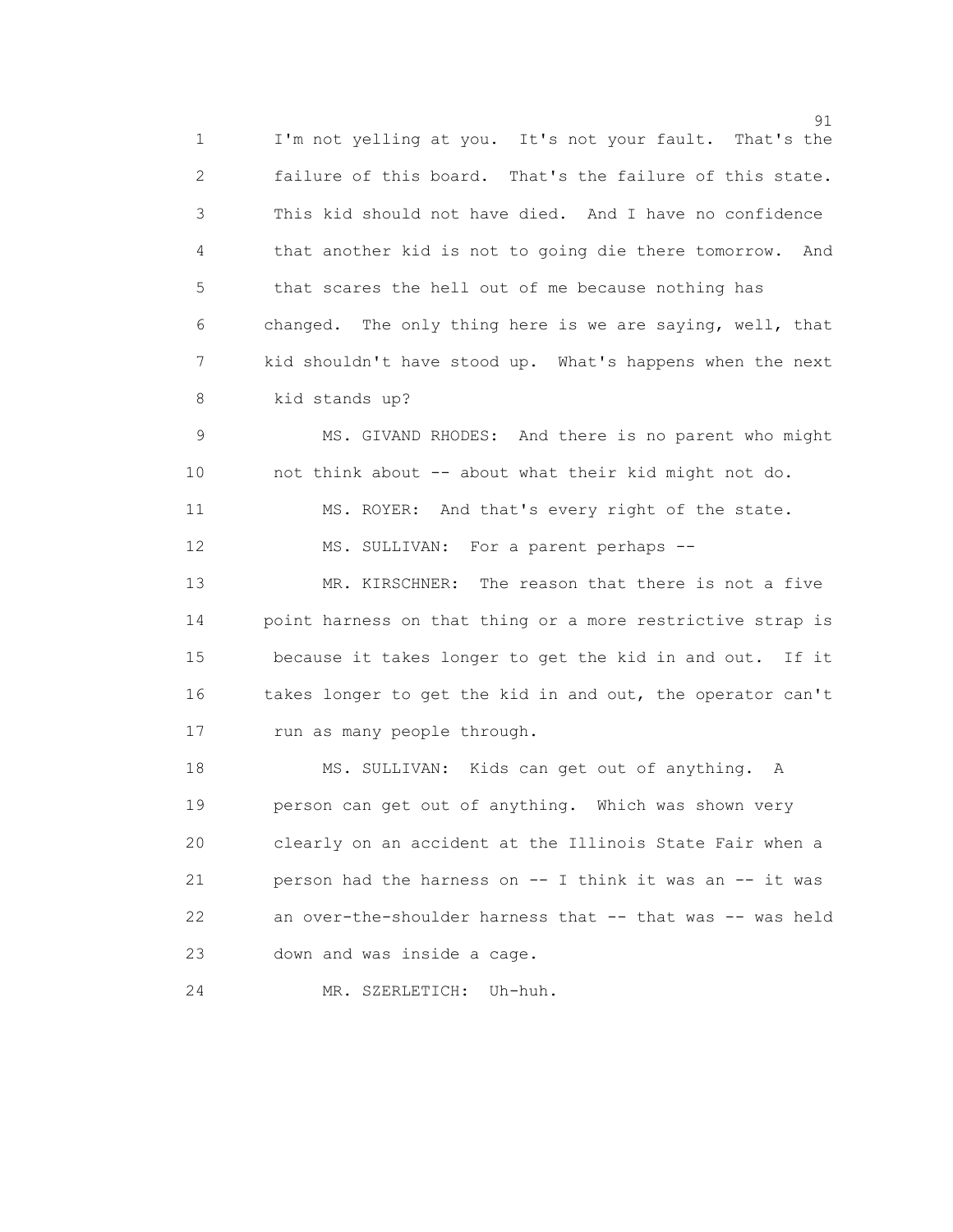1 MS. SULLIVAN: And that kid still got out. But there 2 again the person who put that kid on -- it was a very poor 3 judgment decision to put that child on. This child 4 happened to be from Hope School here in Springfield. And 5 the child had a fear of heights. And the child had fallen 6 out of a window I think previous to this.

7 And you know, to say that it's all gotta' be 8 mechanical and -- and responsibility held by the operator, 9 at some point in time, you've got to put responsibility on 10 the parent. I'm so upset with our country that parents 11 don't seem to have to have any responsibility when their 12 kid goes out. If it had -- if that had a seat belt and a 13 bar holding them in -- that three-year old could have been 14 an ADD kid. And there is no way that operator can tell 15 that. There is no way that the manufacturer can know 16 that.

 17 If a ride went for 30 years without one single 18 incident, that's pretty good statistical history. That's 19 saying that, you know, this is not -- this isn't a big 20 problem. And then you, also, have to look at was the ride 21 built 30 years ago exactly the same as this ride, which 22 may have been a newer model and something different. 23 That's -- that's -- that's an issue, too.

24 But I think we, as a board, may want to start putting

 $\sim$  92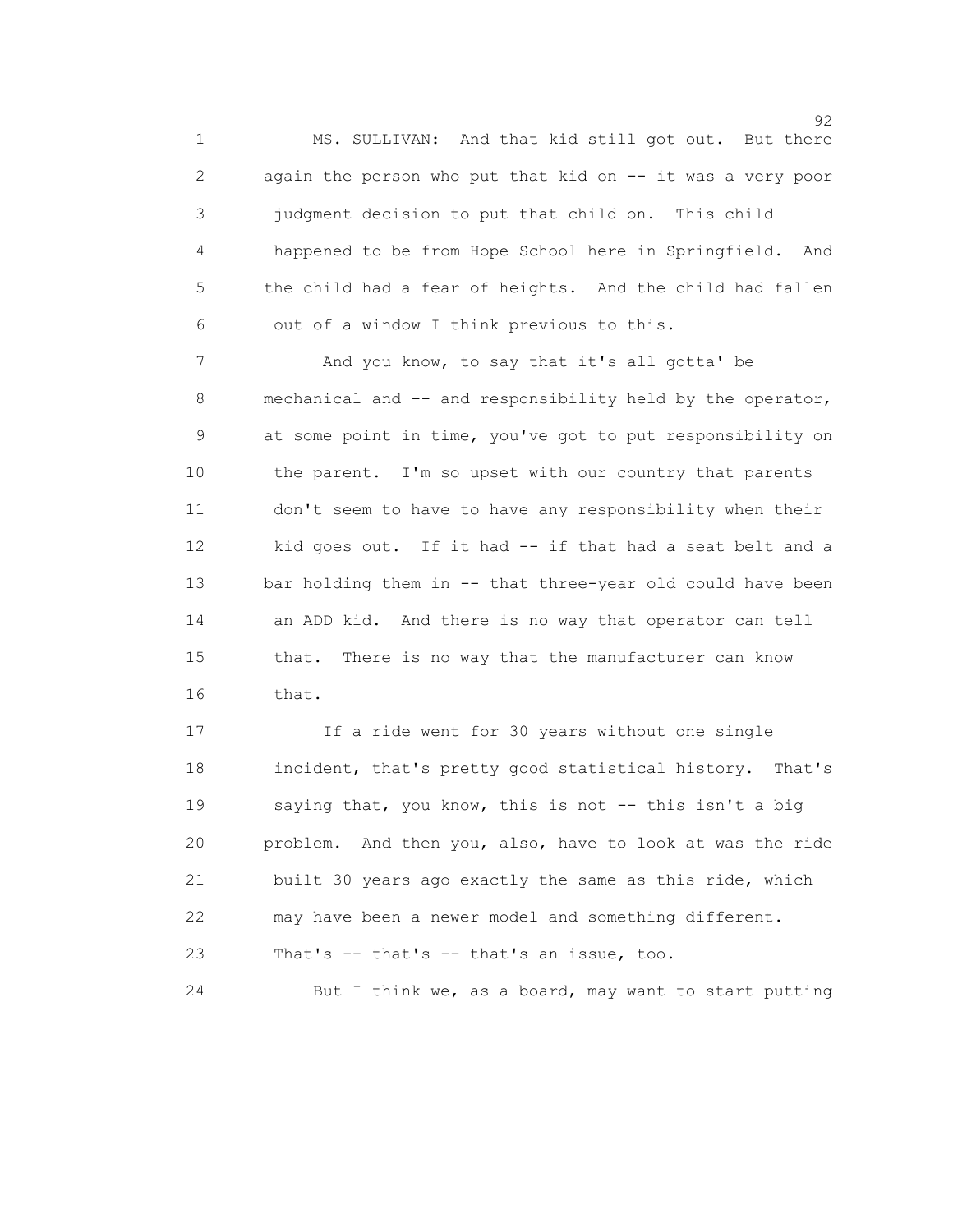1 some parental requirements on rides that if the child is 2 under a certain age -- and I think it is -- seven is 3 supposedly the age of reason. Which I don't even agree 4 with that. There are some 25 year olds that might not be 5 there yet. But if you've talked to the developmental 6 people and seven is what they consider the age of reason 7 for a child or where a child can actually, you know, sense 8 what danger is, then we might want to require any ride 9 where parents can get on that they've got to be on with 10 that kid.

11 I mean there is nothing wrong with the state 12 requiring that. Will that stop all accidents? No. 13 'Cause you still have all of this extreme sports out there 14 that make kids want to make something more exciting. No 15 matter what ride it is, no matter how exciting it already 16 is, they want to push it one step farther. And you can't 17 stop that.

 18 And it's -- it's a sad thing. And it's always a 19 tragedy. But it's not realistic to say that we can make 20 any ride safe. And it's not realistic to assume that -- 21 that no matter what kind of harnessing and -- and 22 restraint we put in that somebody can't get out of it. 23 MR. COSTIGAN: This was a terrific, terrible tragedy. 24 MS. SULLIVAN: It is.

en 1992 en 1993 en 1993 en 1993 en 1993 en 1993 en 1993 en 1993 en 1993 en 1993 en 1993 en 1993 en 1993 en 19<br>1993 en 1993 en 1993 en 1993 en 1993 en 1993 en 1993 en 1993 en 1993 en 1993 en 1993 en 1993 en 1993 en 1993 e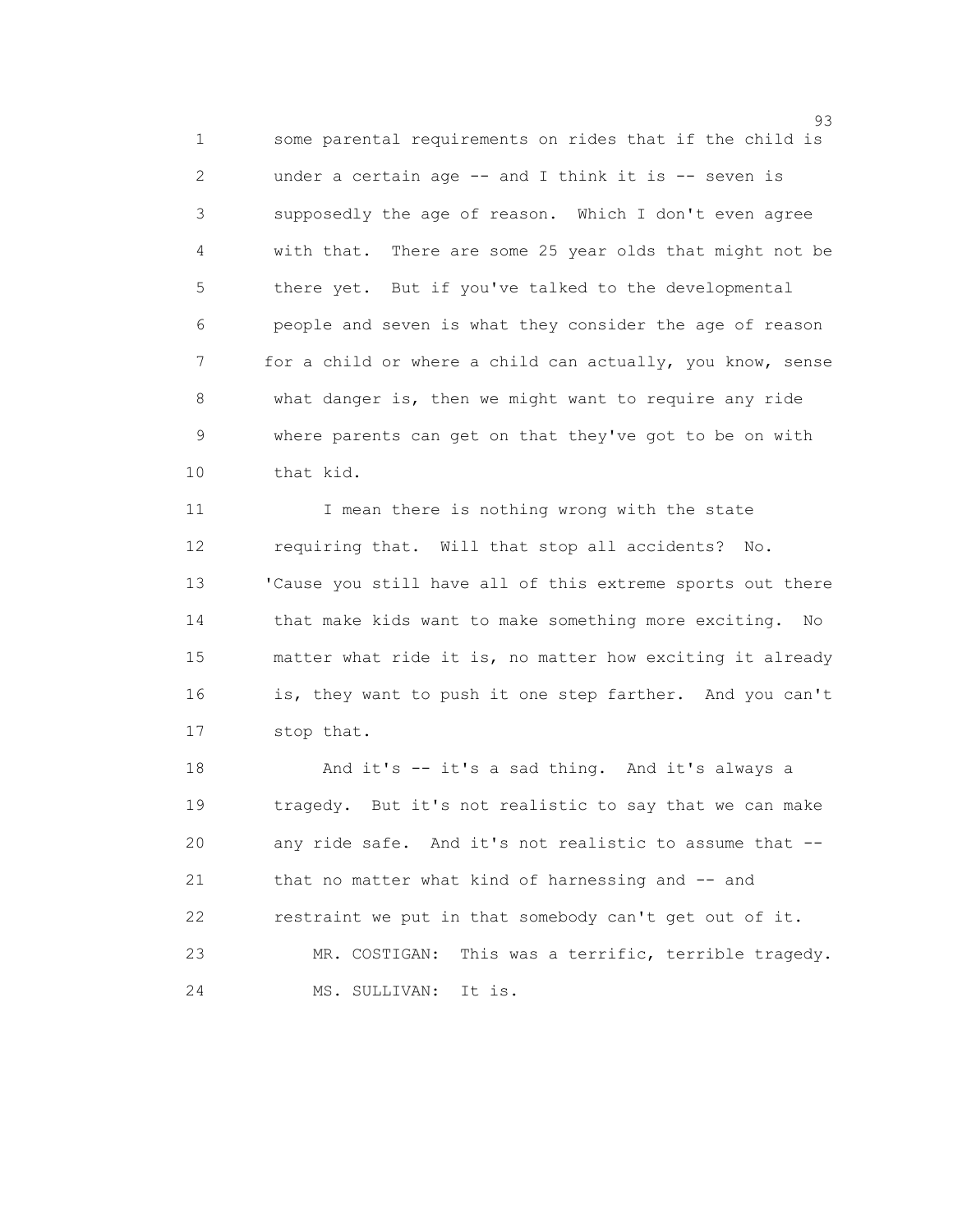1 MR. COSTIGAN: And, you know notwithstanding, this 2 ride probably didn't have any problems before this in its 3 history. I don't know if they've had any other accidents. 4 But certainly there wasn't an accident probably of this 5 tragic nature. The record that, you know, no accident has 6 occurred -- it all changes when you have a circumstance 7 like this. You know?

 8 I'm not sure what the answer is. I mean it behooves 9 us to -- I mean I think some of the things that you talked 10 about are valid points to be raised. On the other side, 11 you know what kind of change is necessary so that from my 12 point of view and from the Department's point of view, you 13 know, how do we move forward in a way so that a situation 14 like this isn't repeated? We didn't allow these other 15 coasters or rides I mean to operate for several -- for a 16 long time, for several months.

17 MR. RATHBUN: (Nods affirmatively.)

 18 MR. COSTIGAN: And we were under -- we were asked 19 to -- to allow these other individuals to operate, but we 20 did not until the investigation was completed. As was 21 said, it was never the intention of our department to -- 22 to blame the child for this accident or to blame the 23 family or to blame the victim.

24 It's just to get to the bottom of the basics of what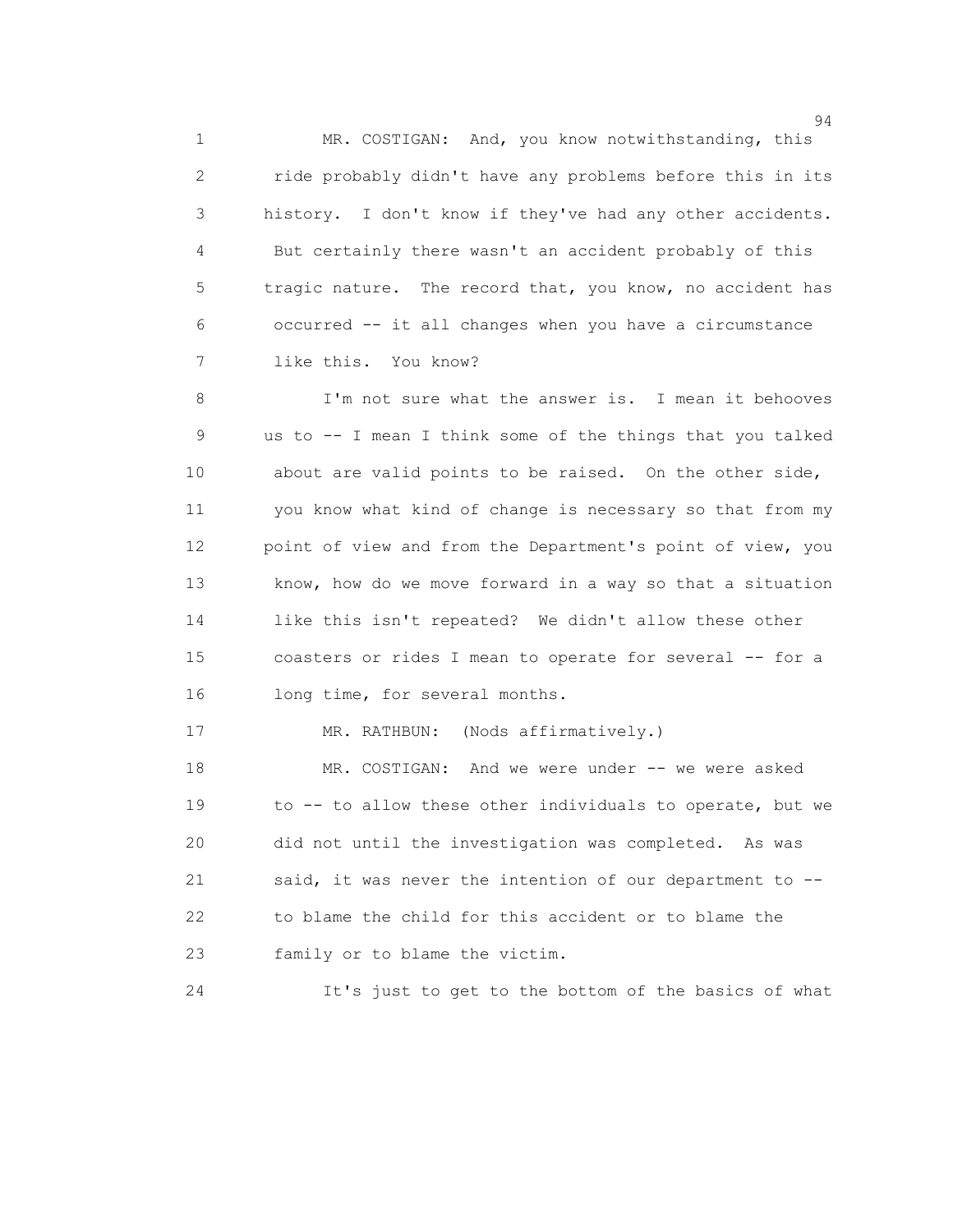1 our job is as a department. Was -- was the ride operating 2 up to the standards of the manufacturer? As such, we have 3 kind of limited options in terms of our discussion of, you 4 know, what the accident and the or how the -- how that -- 5 I'm trying to think of the word -- how that's described I 6 guess.

 7 So it presents a challenge to us to -- to go forward 8 to figure out because it's something that we're all very 9 concerned about. It's something that maybe we need, as a 10 board, to sort through together in going forward as a 11 proper way to address.

 12 MS. ROYER: After my investigation was completed -- 13 in other words, because they had shut down the other 14 coasters in the state. In other words, there was 15 nothing -- in other words, it had met the manufacturer's 16 specs in that I couldn't go to Grand Bear Lodge and say 17 they had this issue, make sure that this issue is not on 18 your coaster. So that, in other words, they had done 19 everything that we required the manufacturer to do. So 20 that part of it -- the operator had done their part of it. 21 And -- and the part of then the patron error, I mean, 22 again, I welcome anything that you can -- that you feel 23 that we could do to minimize that. Because, of course, we

24 are not going to be able to eliminate all accidents. It

en 1995 en 1996 en 1996 en 1997 en 1998 en 1998 en 1999 en 1999 en 1999 en 1999 en 1999 en 1999 en 1999 en 19<br>De grote en 1999 en 1999 en 1999 en 1999 en 1999 en 1999 en 1999 en 1999 en 1999 en 1999 en 1999 en 1999 en 19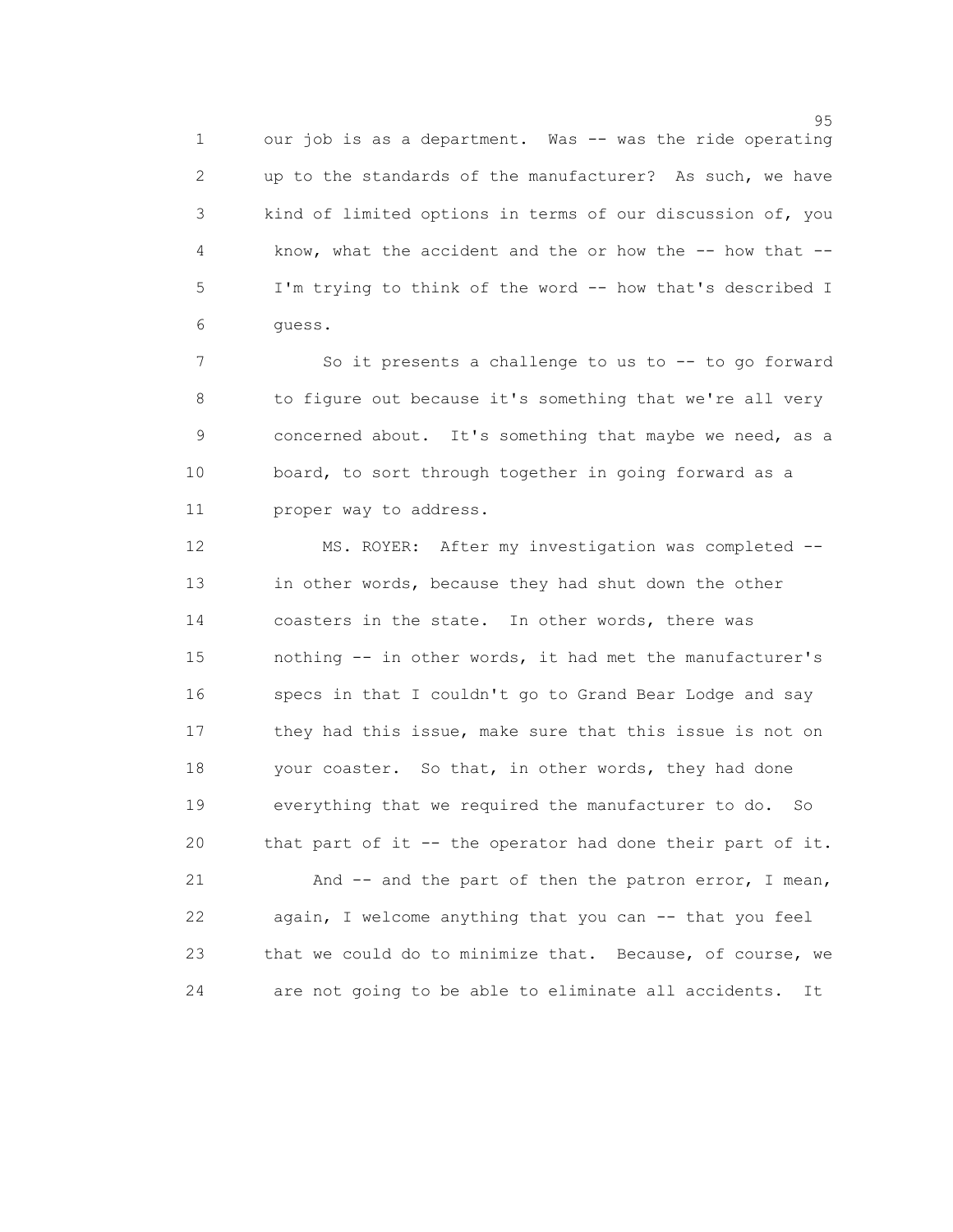1 would be fantastic. It becomes a point of being able to 2 minimize them as best as possible because there is always 3 going to be some element. It's manmade. There is just 4 some element there.

 5 Again, like I say, if there is something that the 6 board, the department, somebody, a manufacturer or 7 whatever could provide to me as a tool to go out and use, 8 absolutely I will. And -- and I know that -- and, again, 9 it lacks my ability to -- the fact that this happened. We 10 tell the manufacturer. They know it's happened. They see 11 what has gone on. What is the manufacturer doing? How do 12 they feel about it?

13 I mean there are many manufacturers that have 14 something that will happen and -- and literally the ride 15 has operated for 50 years or 30 years or however long and 16 nothing has ever happened. And then something happens. 17 And the manufacturer will address the issue. That's why 18 we have bulletins and NDTs and things like that.

19 And it is -- and, again, it becomes a situation as a 20 department, as a state agency where are our rights and 21 liabilities or whatever you want to call it as far as 22 making manufacturers submit or making recommendations to 23 the manufacturers as well as even as a board. What sort 24 of rights and liabilities do you have to say, you know, we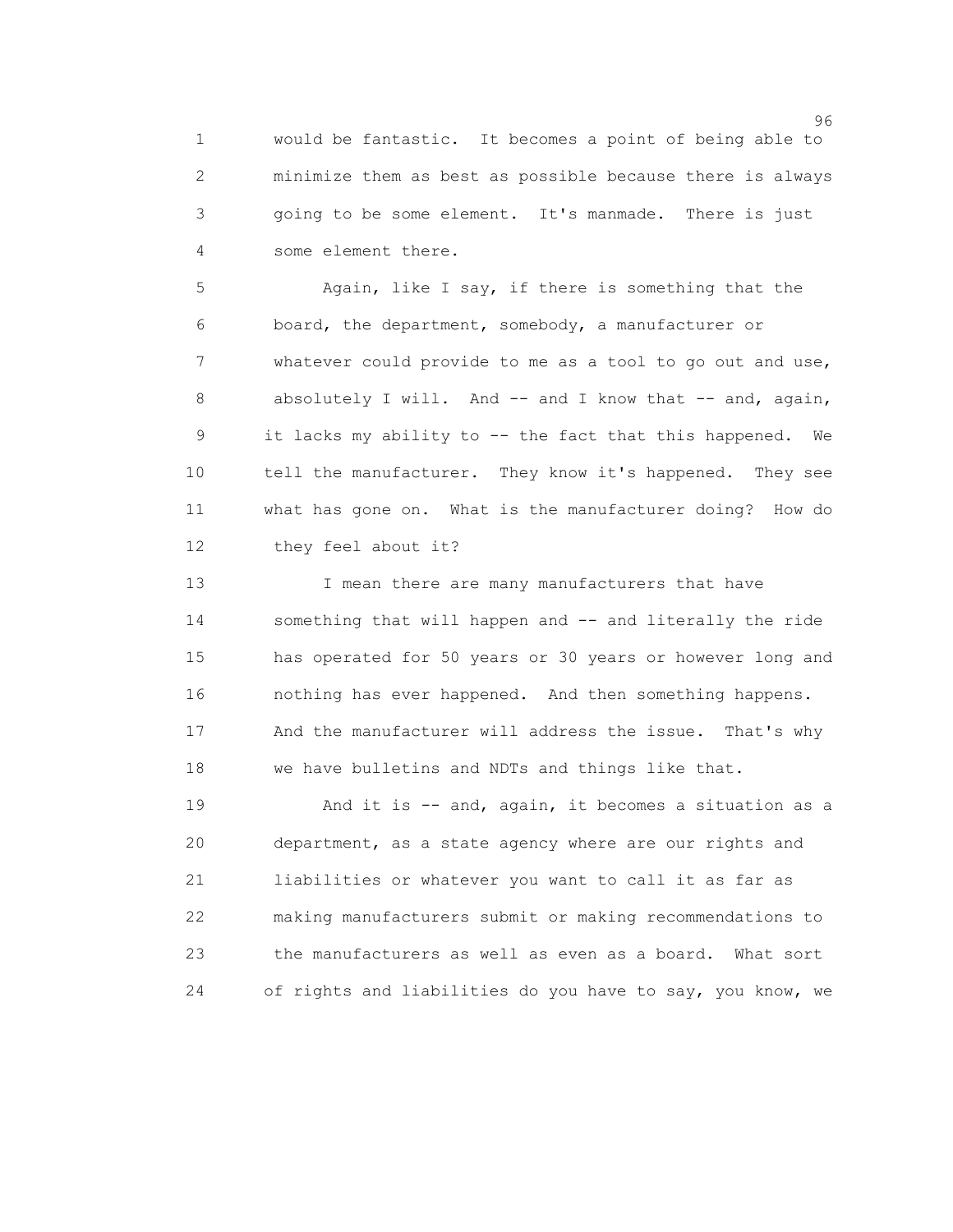1 have a really big problem with this? What are you doing 2 about it? How do you feel? What are you -- how are you 3 addressing the issue?

 4 And I mean that -- that is -- it's an issue. It's 5 there. It's out there. And I agree with you. I mean 6 there is no reason why another child or another adult can 7 stand up and do something. Somebody can climb out of a 8 harness. They can climb out of a seat belt. They can and 9 there would still be absolutely nothing wrong with the 10 ride.

11 I had a woman who died on the ferris wheel at Navy 12 Pier. She committed suicide. She jumped out of that 13 cage. I could have been sitting next to her and I don't 14 know that I could have stopped her. She wanted out.

15 MR. KIRSCHNER: That's not foreseeable.

16 MS. ROYER: No, but I'm saying --

 17 MR. KIRSCHNER: What's foreseeable is that we are 18 talking about a three-year old with no proper restraint 19 system for a three-year old on a device that isn't going 20 slowly, that is at an elevated height, that should have a 21 parent on board.

22 MS. ROYER: Right.

 23 MR. KIRSCHNER: But that is not required by the 24 manufacturer and it is not required by the operator. And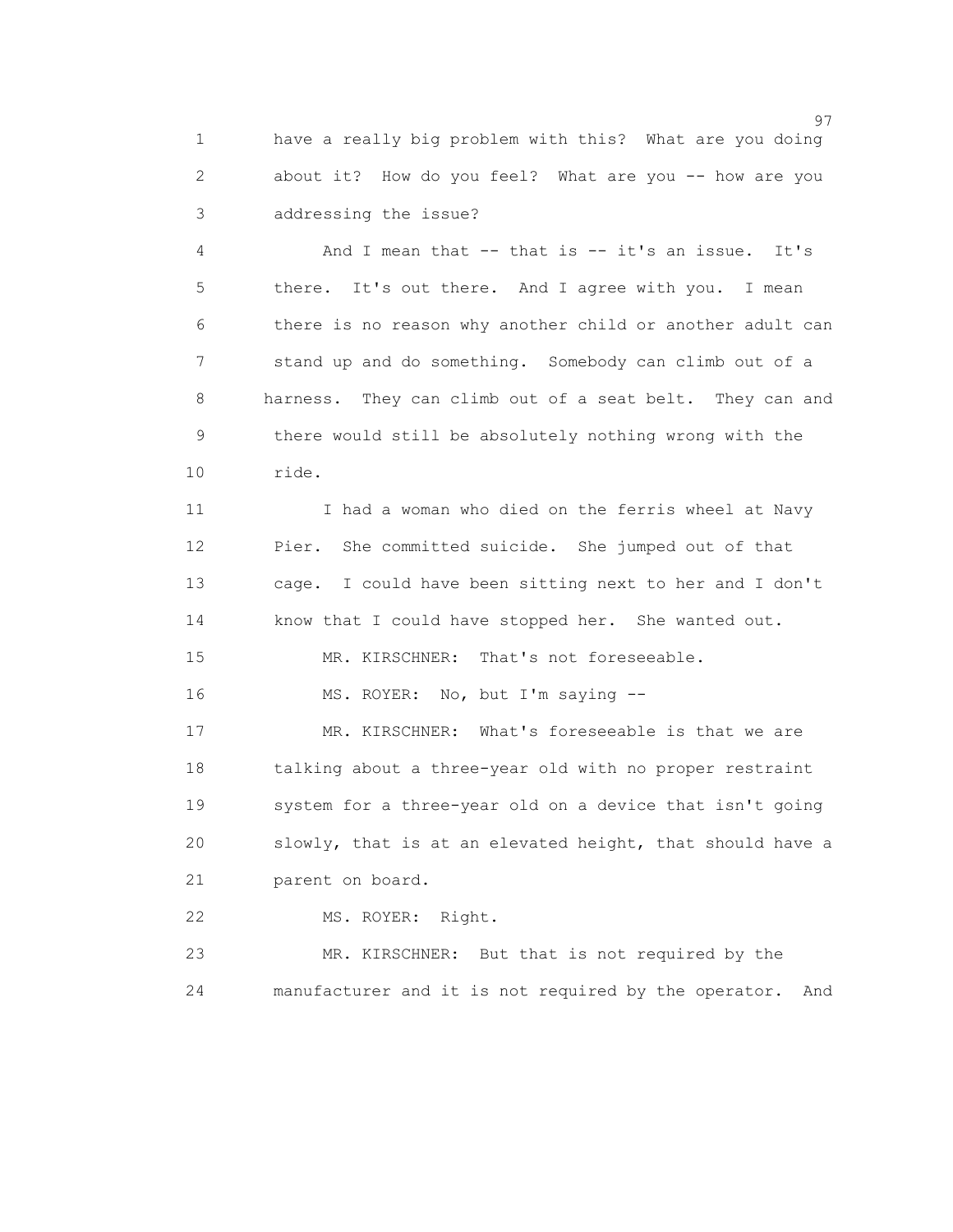98 and 2012 and 2012 and 2012 and 2012 and 2012 and 2012 and 2012 and 2012 and 2012 and 2012 and 201 1 the parent, who is not an engineer and who is not familiar 2 with this ride who can't predict how -- I've got two kids. 3 I don't know how my kids are going to act from day to day. 4 I've had them tell me this is safe for my child to ride 5 in. And I rely upon that. 6 I mean I can tell you, as a parent, I think that 7 there are lots of rides that I don't let my kid on even if 8 the sign says that they are eligible. 9 MS. ROYER: Thank you. 10 MR. KIRSCHNER: But, to a certain extent, there is in 11 fact a responsibility that needs to be recognized to 12 educate the parents. And I didn't see that happen in this 13 incident. One of the things mentioned was a seven-year 14 old -- and it's not just a standard in the child 15 development field. It's law in Illinois that a child 16 under the age of seven as a matter of law is incapable of 17 contributory negligence. Meaning that they don't have the 18 ability to determine danger.

 19 In a situation where, you know, you are handing your 20 child basically over to a common carrier -- and one who 21 operates a roller coaster is a common carrier in Illinois. 22 Meaning that they owe the highest duty of care to those 23 that ride. I didn't see that highest duty of care 24 exercised in this case by the manufacturer or by the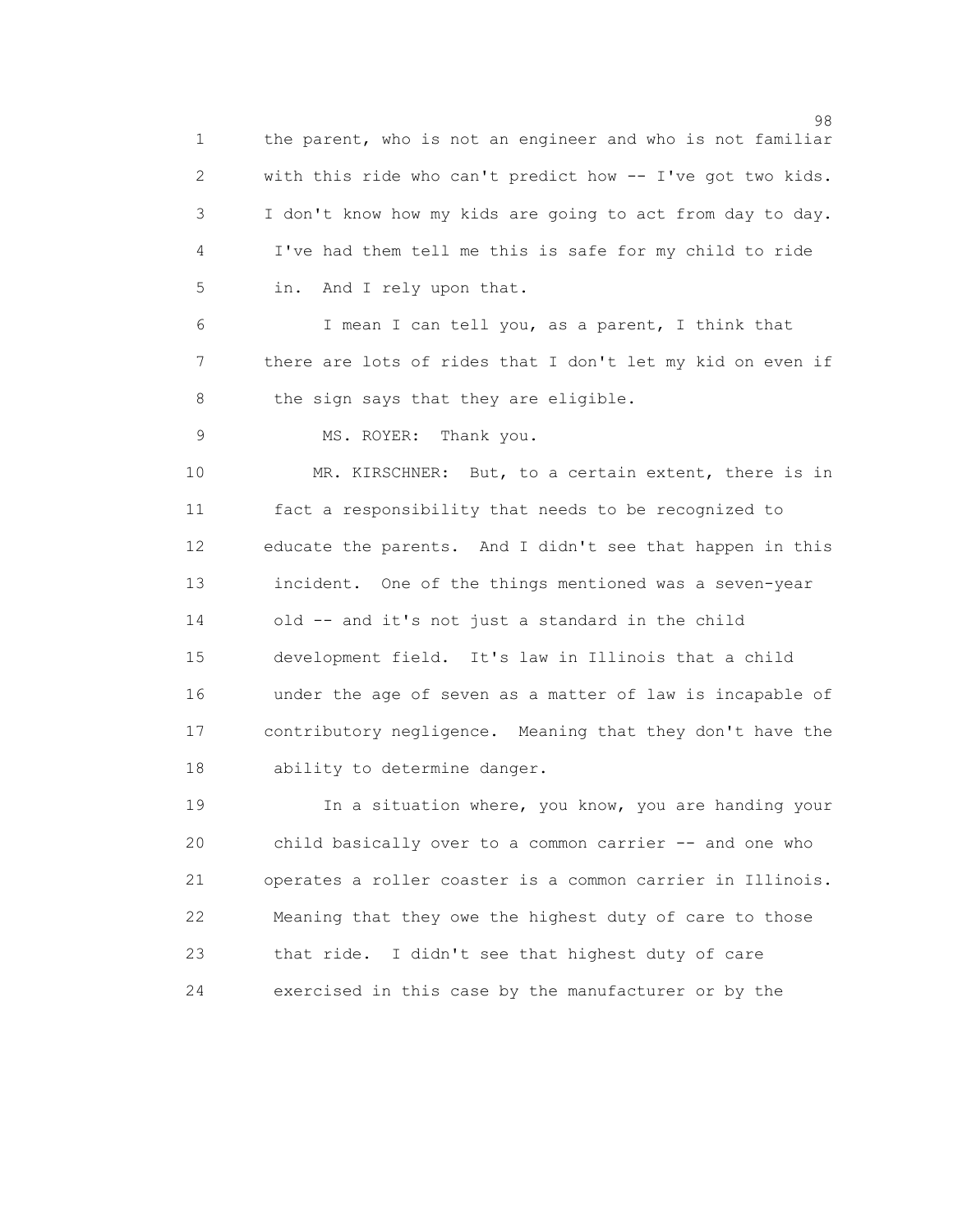1 operator.

 2 And I think that that's kind of evidenced by the fact 3 that five months later the insurance carrier for the 4 operator paid 3.1 million dollars to this family. Now an 5 insurance carrier doesn't roll over and pay a lot of money 6 that quickly unless they've got serious issues that we, as 7 a board, didn't pick up on and didn't address in our 8 report.

 9 MS. ROYER: The operator -- the other thing that -- 10 in other words, the operator is also not an engineer. 11 It's the person that they hire and that they train. And 12 they are trained by the manual that they have received 13 from the manufacturer.

14 And the manufacturer, again through ASTM and things 15 like that, are required to do engineering reports and 16 provide -- in other words, at some point, there was this 17 engineer and he was the one that did the math and all of 18 the reporting and all of the testing and everything to 19 bring it down to this point. And that is -- in other 20 words, that is why we require, you know, the 21 manufacturer -- we require the manual. We -- you know 22 that, that is again only so much.

 23 Now the fact that, yes, that this ride appears to 24 have an inherent danger in it or that you don't feel that

99 and 2012 and 2012 and 2012 and 2012 and 2012 and 2012 and 2012 and 2012 and 2012 and 2012 and 201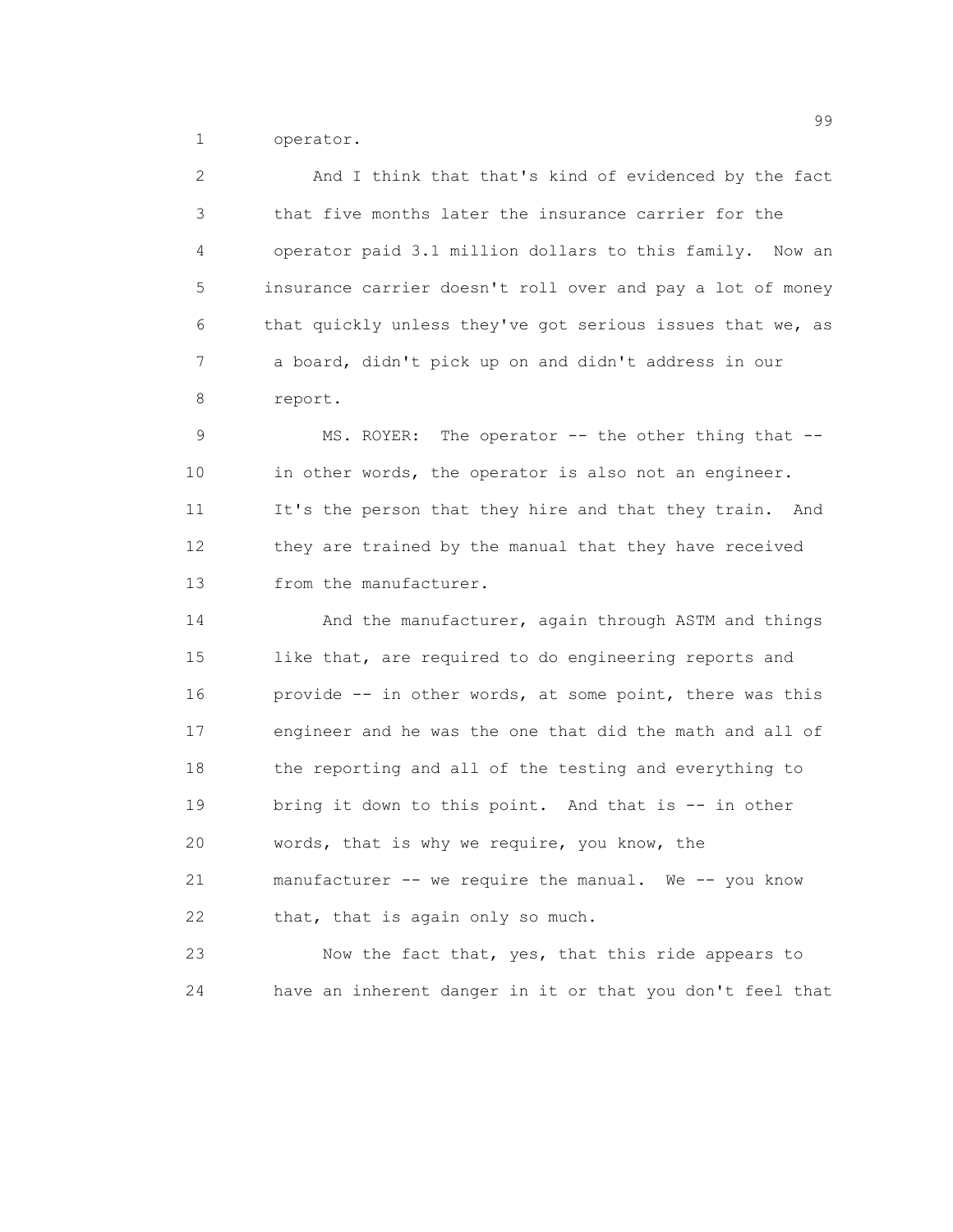100 1 the right thing happened -- again, that is a point where 2 then it is the department's and the board's -- you know 3 that is up to them whether they want to approach the 4 manufacturer and -- and how far they want to go with that 5 and -- and what they want to say about it. 6 The -- I mean that part I can't regulate. I can't - 7 I don't have those tools to do that. So -- 8 MS. SULLIVAN: If I could make another comment. 9 There is no reason that we, as a board or -- or the 10 department, can call Fred Miler and talk to him about, you 11 know, here is what we found and is there another way that 12 we can restrain them you know? 13 Because I'll tell you that man was probably in tears, 14 the manufacturer, when he found this out, because he 15 obviously felt that with the seat belt and a bar that kids 16 weren't going to get out. Because he wouldn't have that 17 ride if they had thought that kids were going to just pop 18 right out. 19 And there is no reason we can't talk to him about -- 20 about improving the restraint system in that or for him to 21 require that in his manual or in a bulletin that it is 22 required that a parent ride with a child under seven-years 23 old.

-

24 So with regards to your question of going forward and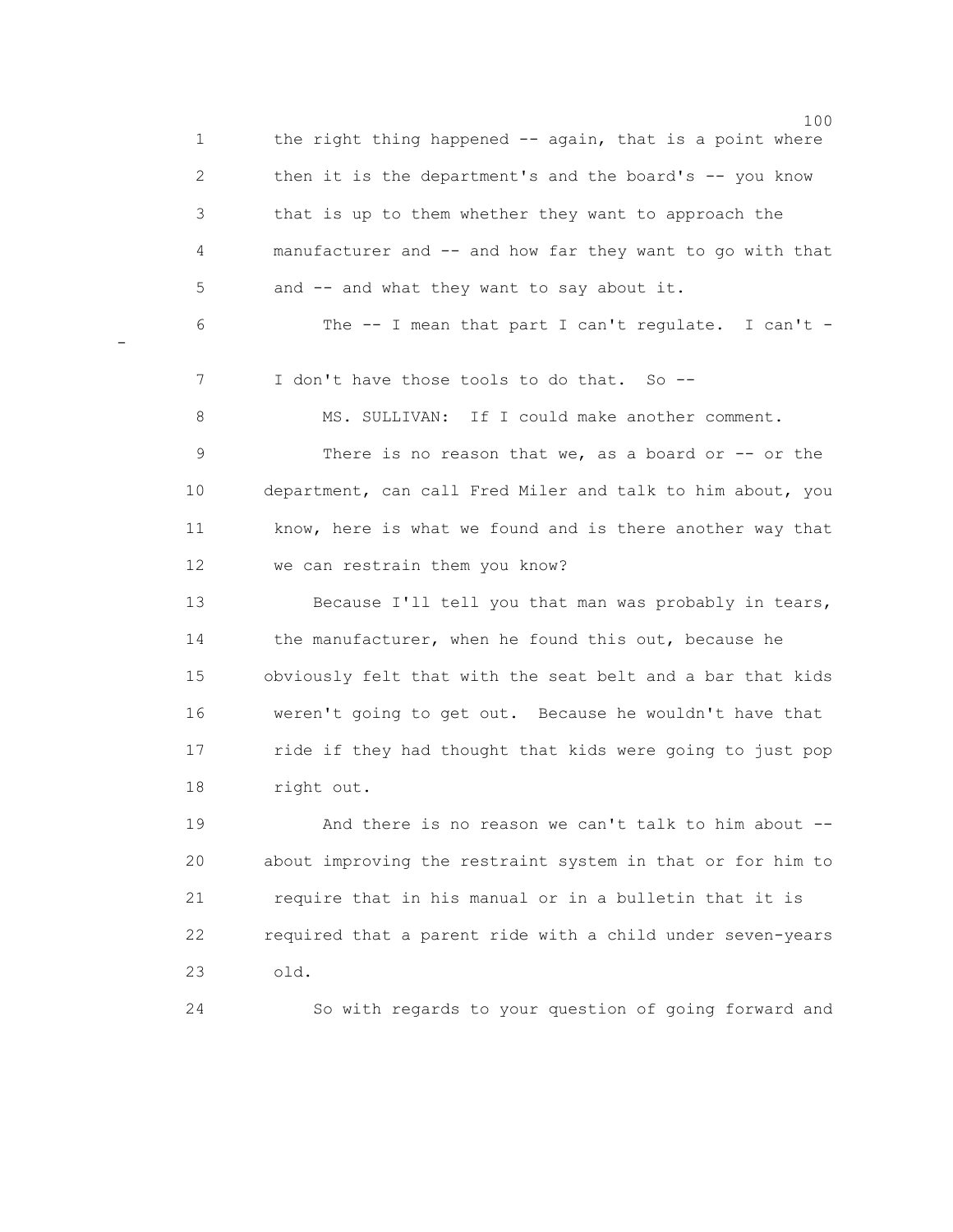1 what can we do, that's certainly a good place to start. 2 Especially when -- when -- even if you could put brakes 3 on, on an -- on a downhill, you don't know that, that 4 might not kill the child faster if he -- you know if he 5 were underneath the wheels at that point. Now you are 6 doing more damage to a little body.

7 But there is no reason why we can't -- why we can't 8 contact the manufacturer and talk with him because I'm 9 sure that he would be more than happy to talk with us if 10 we have recommendations or if we have questions. And I'm 11 sure that we can talk to him about going forward. That's 12 the question.

 13 MR. COSTIGAN: And you know -- and you know, on 14 behalf of the department, I think that we would be willing 15 to entertain that and any host of any other suggestions 16 that we would have that the board would suggest that, you 17 know, we could go forward with and look at and discuss, 18 you know, maybe on a wider scale and not just on any one 19 particular ride.

 20 I mean I think probably in this circumstance -- you 21 know I can't say for certain, but -- and maybe Doug knows. 22 But for years this place operated safely you know? And 23 there were no accidents. One accident occurs. You know 24 everything changes. So you know -- again, I think that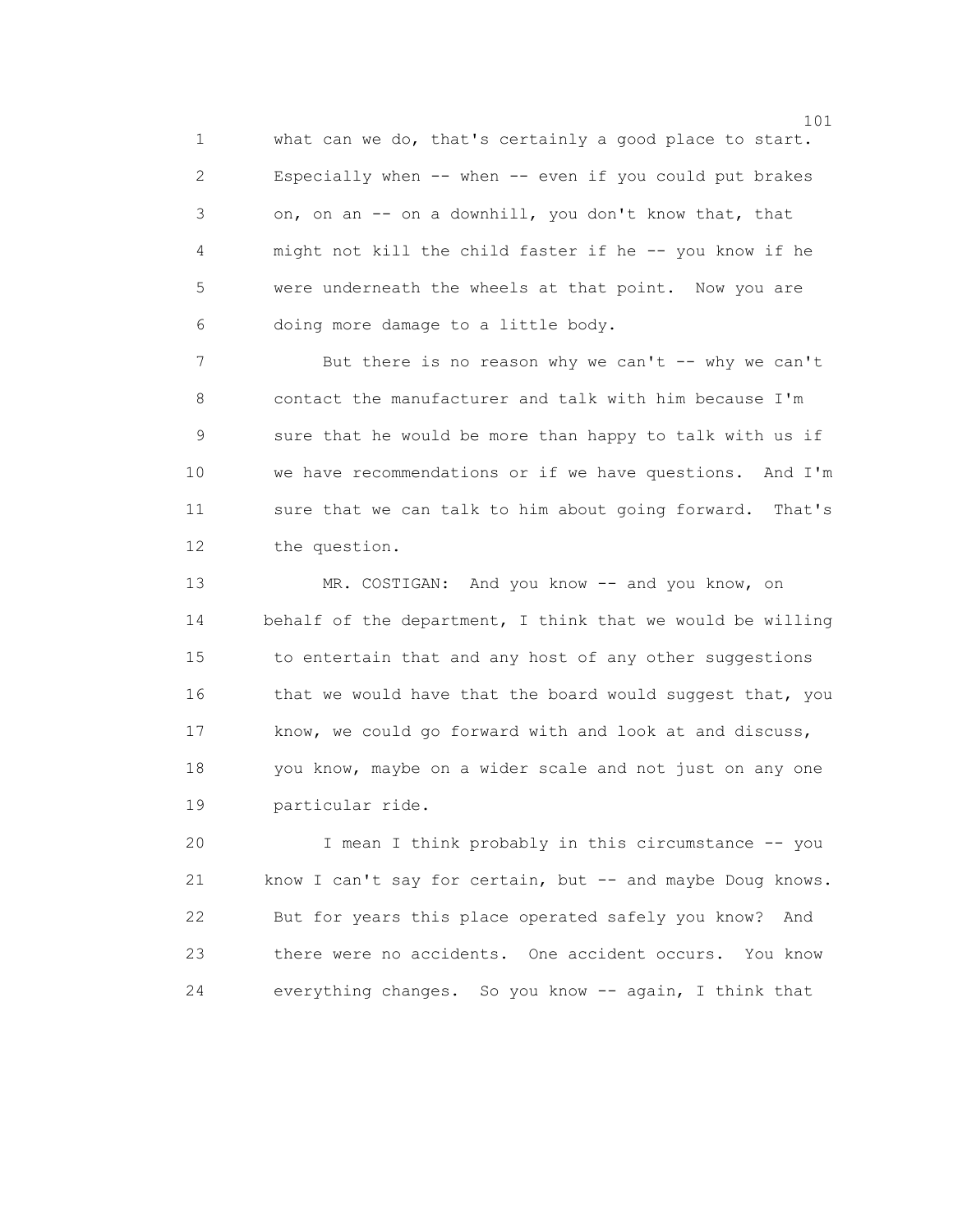1 the department -- I think, on behalf of the department, 2 that we would like to get any kind of suggestions and you 3 know any possible remedies or solutions for moving forward 4 that the board would suggest that we -- we could look 5 into.

 6 MS. SULLIVAN: Doug, do you have a suggestion? 7 MR. DOUG KNIGHT: You know it broke my heart when I 8 heard about this. As soon as it happened -- Bill was at 9 my place. And we were talking a little bit. It broke my 10 heart when this happened. My inspector was at my park 11 when this happened.

 12 To me, I think, you know, Marcia explained about the 13 three components -- the mechanical component, the training 14 component and the patron component. Which you have no 15 control of. If you really want to get out there and see 16 it, you need to come on out and operate a Go-Kart track 17 and see that when you put the ride in control of somebody 18 else you are really faced with a challenge.

19 But I -- I truly believe that this is -- as 20 unfortunate as it is, it is an opportunity and a wake-up 21 call that I believe that this department and this board 22 has the responsibility to try and -- and help us as 23 operators to get control of the third component and make 24 people realize that they are an active participant in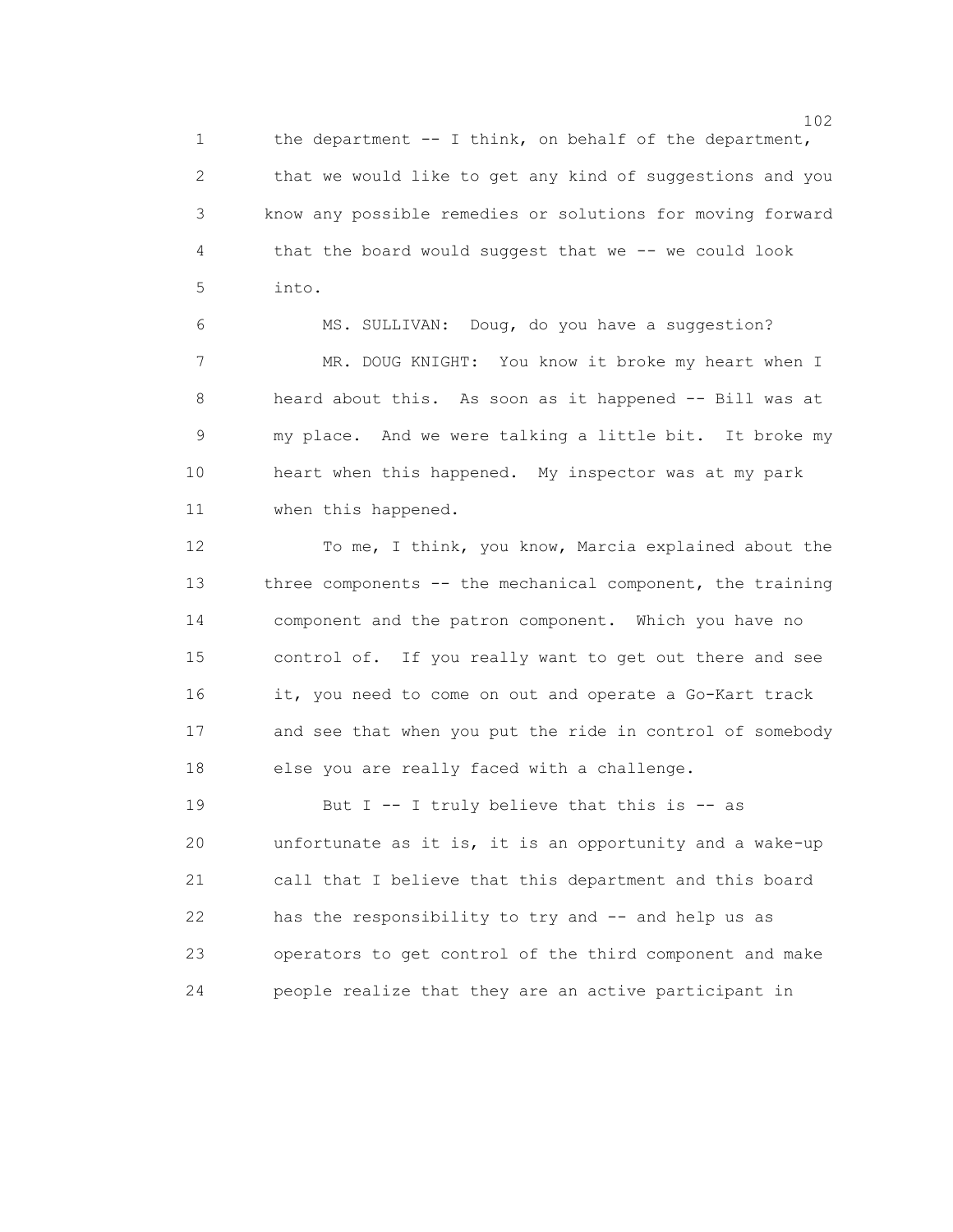1 their safety, the safety of their children and the safety 2 of other people on the ride.

 3 The only way that I know to do that is rider 4 responsibility legislation with the appropriate signage 5 that would spell that out throughout the park from the 6 time that they arrive until the time that they leave. And 7 if you don't do that, you are really missing the bucket. 8 You are missing the whole message off of this thing. And 9 you've got everybody in this state that's going to get 10 behind you. The only people that aren't behind you are 11 the people that profit from these types of situation as 12 trial lawyers that they try to do something about that.

 13 MR. KIRSCHNER: The legal word for that in the trial 14 lawyer business is called horse shit. At the end of the 15 day, nobody gains from these situations.

 16 MS. SULLIVAN: There you go. Rider responsibility. 17 MR. KIRSCHNER: The law already is that every person 18 has to exercise ordinary care for safety. It's the rider, 19 the operator. And you tell me how you legislate to 20 exercise ordinary care for his or her safety. You know 21 the fact that somehow that you want to shift it away from 22 the manufacturer is -- let me get some of this out here. 23 Something that's not expressed here is one of the things 24 that came out in the Go Bananas litigation.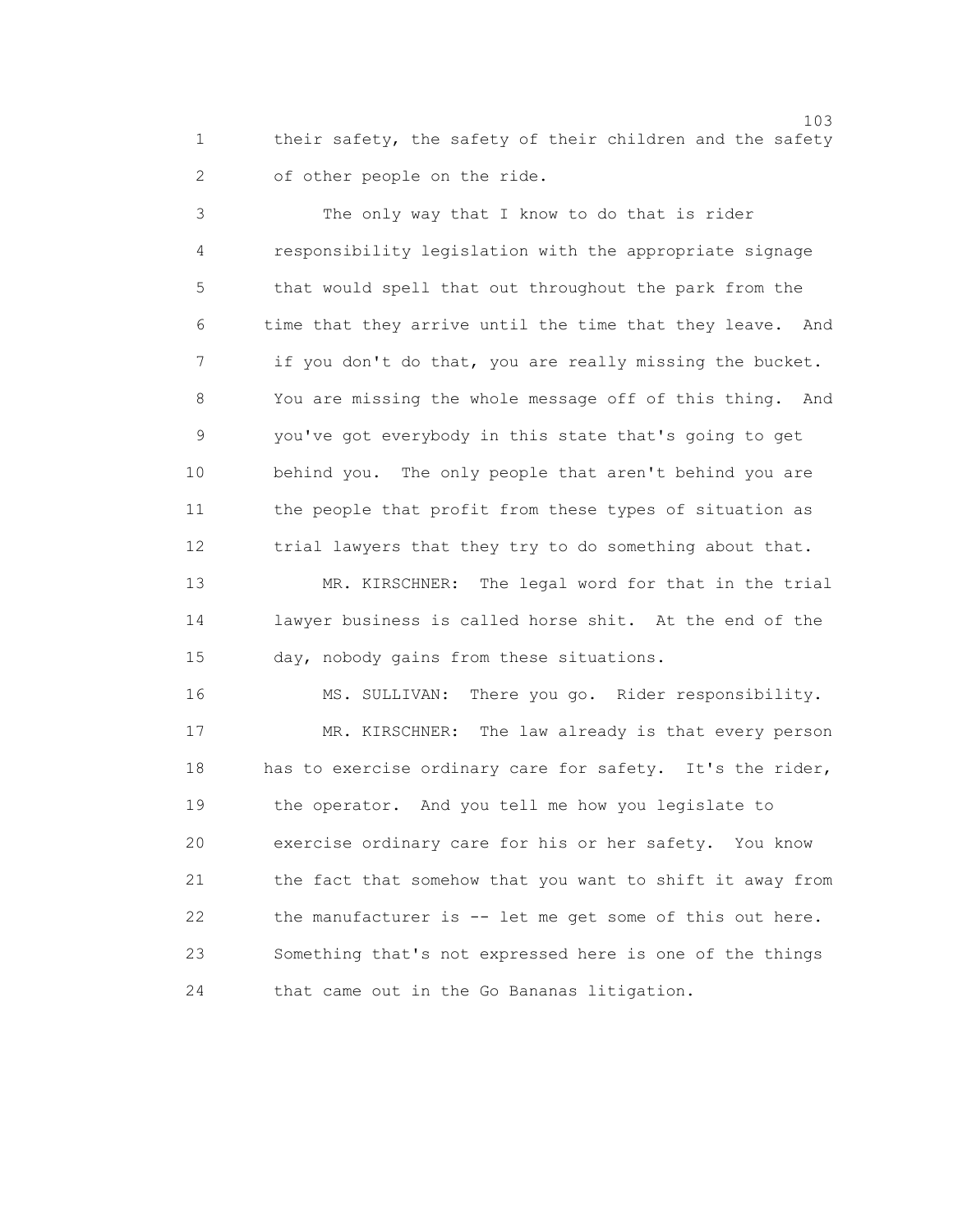104 1 There was, you know, things didn't necessarily happen 2 the way that the operator told Margaret. There were 3 issues with respect to her sight lines from where the 4 booth was set up. There were issues with respect to 5 paying attention and really responding in a timely manner 6 as opposed to seeing. When the kid started to stand up, 7 it was already at the top of the hill. That might not 8 have been true. The operator could have saved that boy's 9 life maybe if she had responded sooner.

 10 It's not the trial lawyers out there injuring people. 11 The trial lawyers are out there trying to make things 12 better. I don't want this to happen to another child. I 13 don't want to see another child injured or killed at a 14 carnival. Okay? That's why I'm here.

15 MR. DOUG KNIGHT: And I appreciate that.

16 MR. KIRSCHNER: Thank you.

 17 You know what I think? I think that what we need to 18 do is to address some of these concerns because it doesn't 19 put our inspectors in a fair position and it doesn't put 20 the operators in a fair position, you know, if they are 21 told all you have to do is follow the manual.

 22 And, in fact, the law actually puts a greater duty on 23 the operator than it does on the manufacturer because the 24 operator who is operating these ferris wheels and roller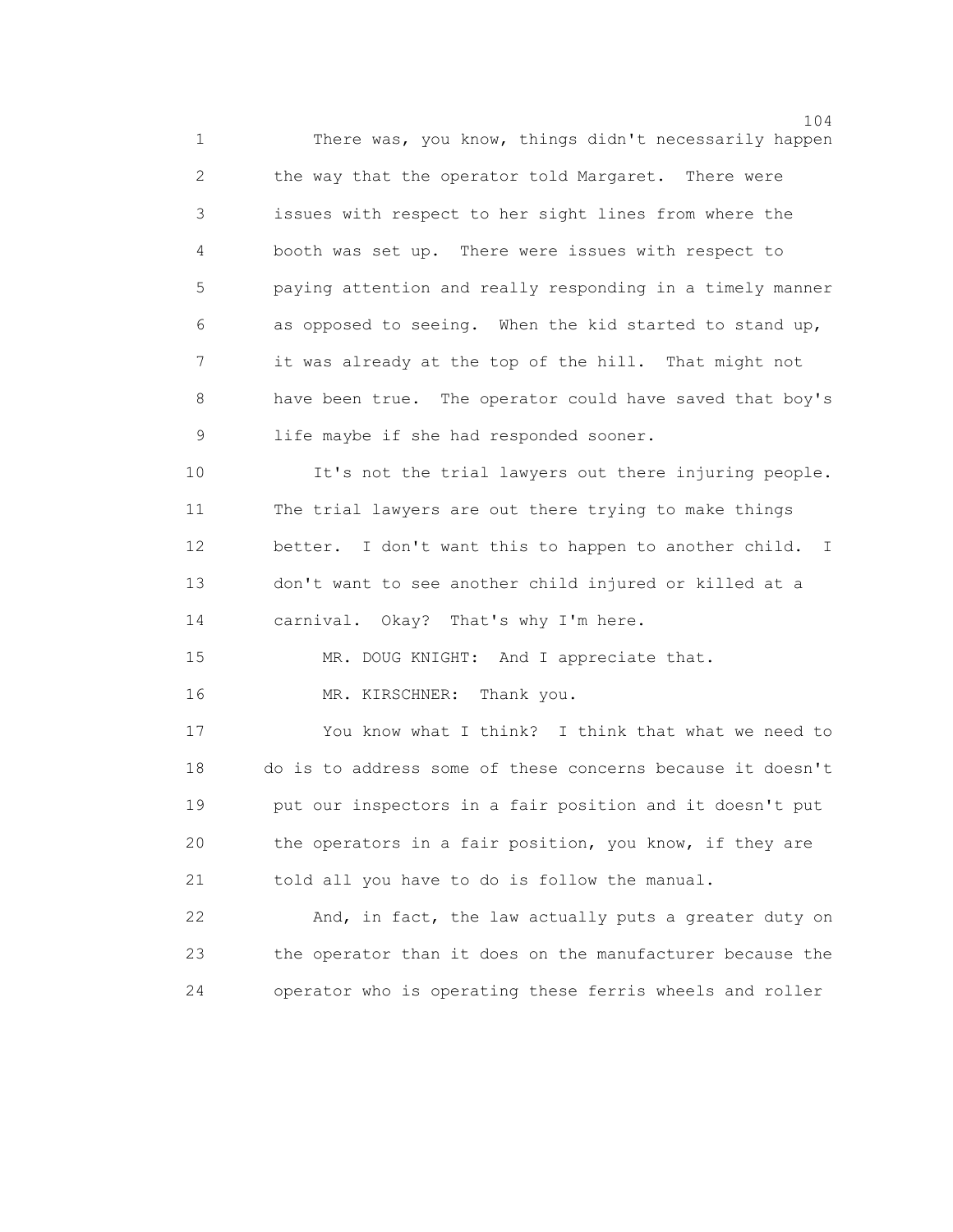1 coasters are the common carrier who owe the highest duty 2 of care. I think that the operators do know that, that 3 they owe a higher duty of care than the manufacturer does. 4 Which means that they might not be able to blindly put 5 people on these things.

 6 I think we need to look into age appropriateness 7 because the height restrictions aren't enough. We need to 8 go forward and look at the mechanics and the physics of 9 the ride and not the maturity of the ride. That's what 10 gets to the heart of this issue.

 11 MS. SULLIVAN: But as far as the height requirements, 12 we also need to look at more of the data about, you know, 13 the fact that in the 95th percentile of children at a 14 certain age they are under that height. And I mean I know 15 my -- I have a nephew who at four years old was 54 inches 16 tall. And he could ride almost anything out there. But 17 his mother wouldn't put him on anything like that because 18 she knew he was four years old and he doesn't have the -- 19 you know he is four years old. He doesn't have the sense 20 to, you know, make those decisions for himself. But not 21 every parent does that. And that's what I mean. That's 22 part of the duty and due diligence that manufacturers try 23 to do when -- when they decide how tall they should put 24 their restrictions.

<u>105</u>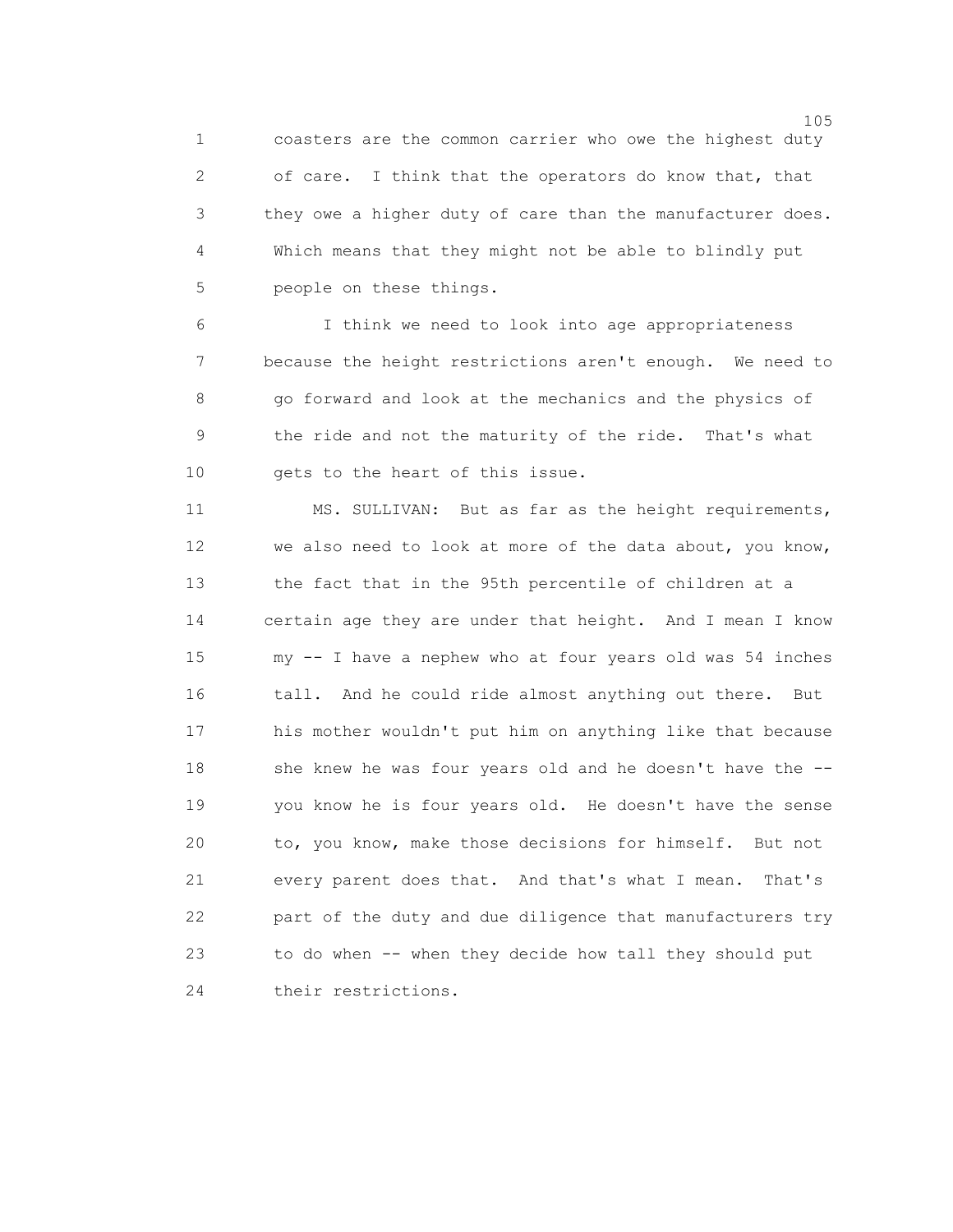1 And -- and you could never anticipate everything or 2 foresee everything that can happen. If you think that 3 you've got somebody in there who is -- who is -- 4 especially when you have two kids in a seat where they 5 can't wiggle as easily -- can't wiggle out as easily. You 6 think that you have a pretty darn, good barrier to keep 7 'em in.

8 And you are always gonna' have exceptions to every 9 rule. But I think talking with the manufacturer and us 10 maybe taking a stand on -- on ages as well as heights 11 because there will always be kids in that top five 12 percentile that are way taller and -- and very developed, 13 but mentally have no sense of what danger is.

14 And -- and I don't know how Doug feels about that, 15 but --

 16 MR. DOUG KNIGHT: We do have -- on our Go-Karts, the 17 manufacturers recommend a 54-inch height. That's it. 18 Before anybody came up with that, we were always 12-years 19 old. The height never came in. It makes a lot of sense. 20 They need to be able to control the Go-Kart. We feel at 21 12-years old that they -- we feel that they are able to 22 understand how to control a Go-Kart.

 23 But they lie about their age. You have to ask them 24 about their birth date if the math doesn't work out. You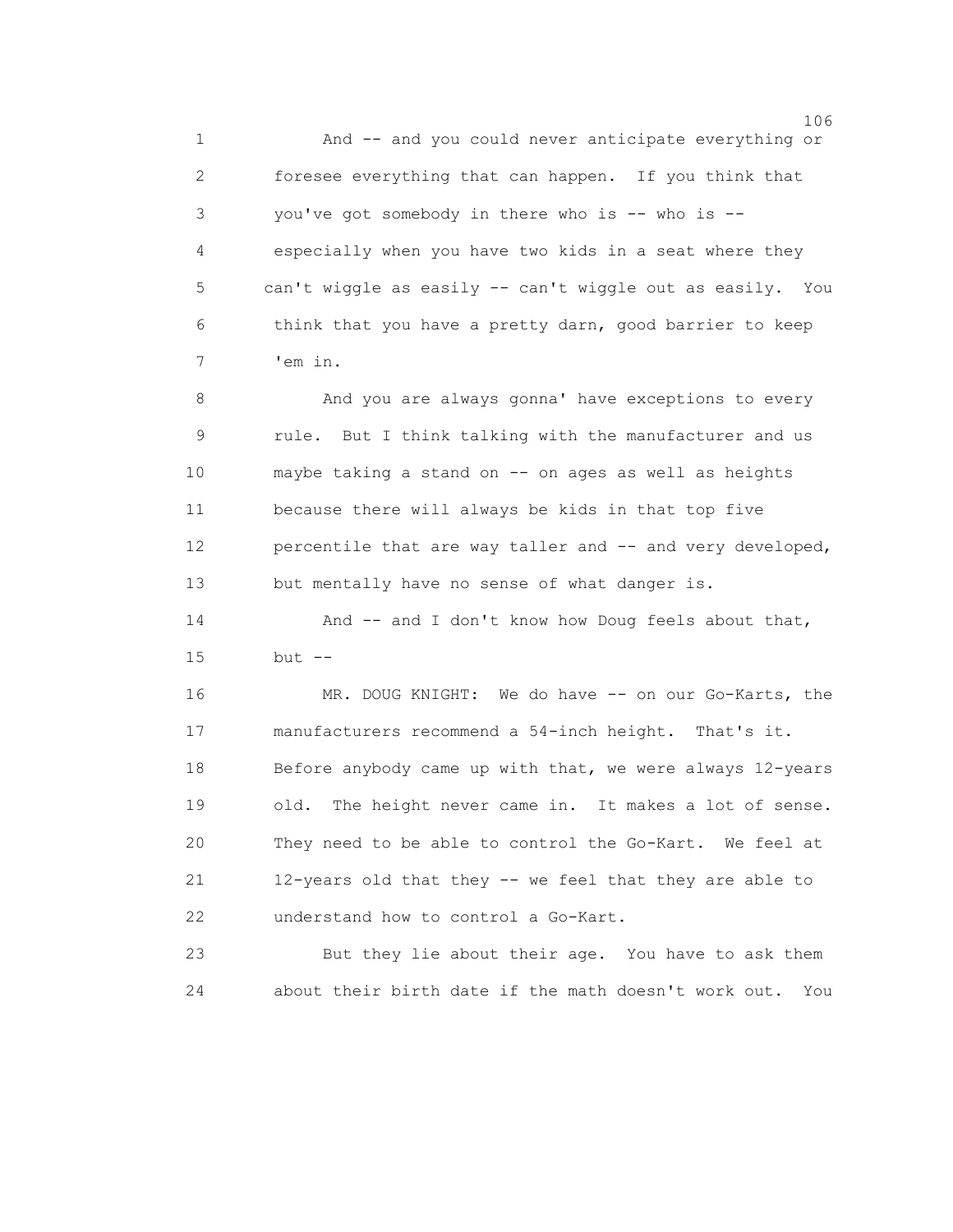107 1 have to. When people are out having fun, they are not 2 concerned about their safety. You have parents that their 3 kids don't make the height or age requirements and they 4 lie to take 'em on the ride. You have to explain to them 5 about safety. They are -- they are not kind when you 6 explain that for a child of your height you are unable to 7 ride. You have to engage them in being involved in child 8 safety. And that's why I think rider responsibility is 9 the way to go where you slap 'em in the face and let 'em 10 know that. You just can't counsel everybody that comes on 11 your place of business on how to be safe personally. 12 MR. MAZZENGA: I was going to ask Margaret when the 13 child fell, he must have hit the floor. 14 MS. ROYER: Actually, he fell between his car and the 15 car behind him. He actually fell between the two cars. 16 MR. MAZZENGA: So if they would have had a 17 playground, he would not have landed there? 18 MS. ROYER: No. And then he was actually struck by 19 the ride. He became separated from the ride and struck by 20 it. Which is actually -- according to the coroner, it was 21 the cause of death. 22 MR. MAZZENGA: I see. Thank you. 23 MS. GIVAND RHODES: And I fear that all of the 24 comments about the parents are dangerous for this board.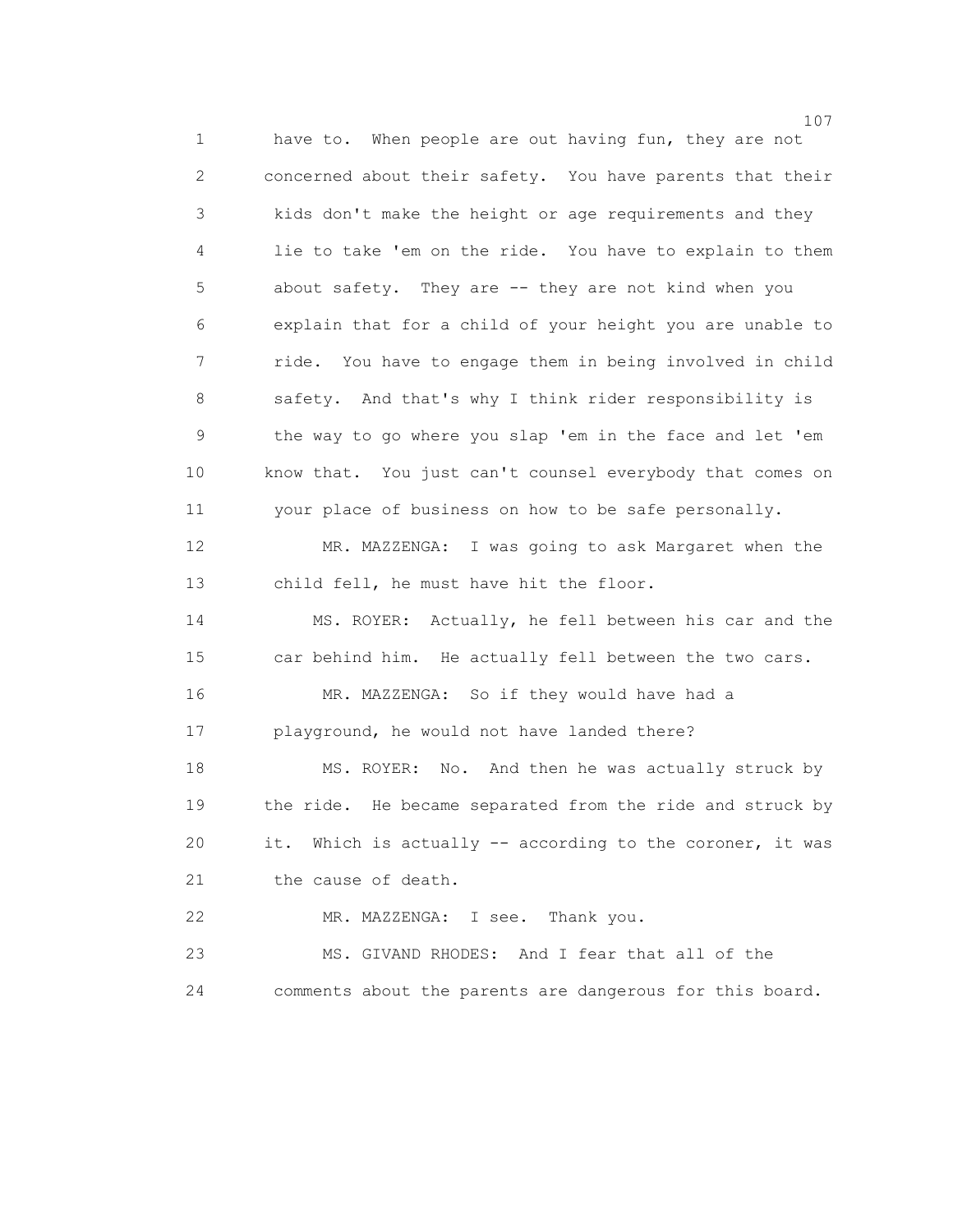1 In fact, for anybody in this room. And I'll try to 2 articulate why.

 3 I don't excuse myself or any other parent who makes a 4 bad judgment call about what's safe for a child. But I 5 don't excuse us either. And I don't excuse the operator 6 either.

 7 So I guess I would like to calibrate us a little bit 8 about that to make sure that we don't lose sight of what 9 our obligation is. Our obligation is to do everything 10 within our control and within our influence to ensure the 11 safety of the riding public. Whether they are 25 years 12 old or three years old.

13 I have kids, too. I'm really, really passionate 14 about this, too. I was upset when I heard about it. And 15 I'm upset hearing this conversation because I don't want 16 to make a decision or not make a decision because we are 17 saying the mom shouldn't have put the kid on the ride. 18 That shouldn't be what we are talking about. I just 19 needed to get that out.

20 And I, also, have a question for -- and I, also, 21 wanted to make a point about -- well, I read some of our 22 literature about this. And regardless of what you call 23 that, the fact that there haven't been accidents -- I'm 24 not a fan -- I'm not a believer in that there was no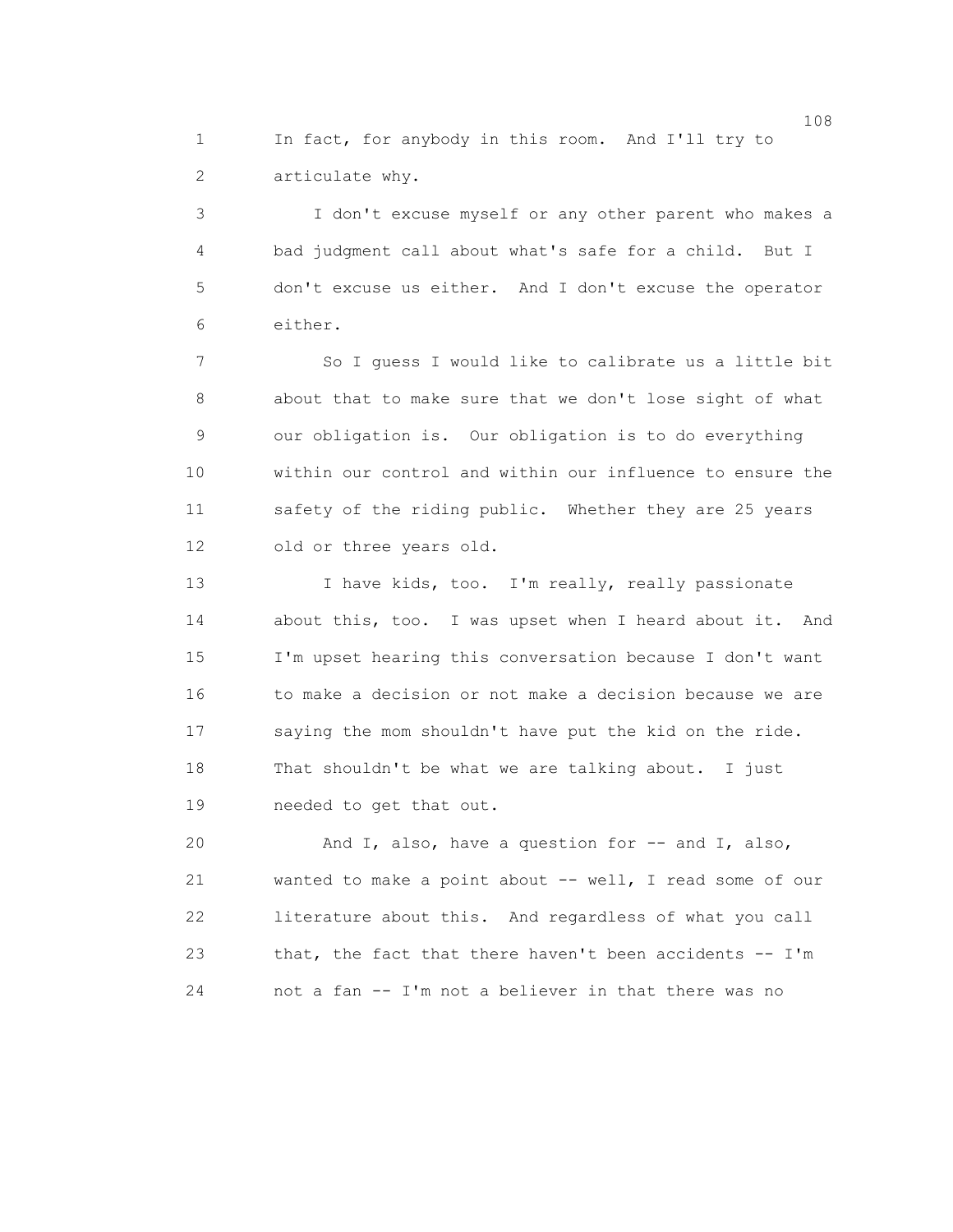1 accidents so it must have been safe.

 2 I believe that when you are responsible for public 3 safety or responsible for safety you have to think through 4 things like three-year olds standing up because they 5 freaked out. You have to think through a parent not 6 anticipating that, that might happen. All of those 7 things. You have to think it through and say have I done 8 everything within my power and influence to manage my 9 risks understanding that there are still going to be 10 always some risks.

 11 There is a risk that I could fall out of this chair. 12 It doesn't mean that it's Joe's fault because he doesn't 13 catch me or hold me up so I don't fall on the floor. I 14 know that there -- that there is always risks. And I 15 think that that's why we're here. I don't want to get off 16 on that.

 17 I do have a question for you about the investigation. 18 I did not see the report and I am curious. Were there -- 19 would there be cameras at Go Bananas that were there and 20 did the cameras show any behavior within the child who 21 unfortunately lost his life that might have subjectively 22 indicated that he might not be emotionally capable of 23 handling this ride?

24 MS. ROYER: There was no footage.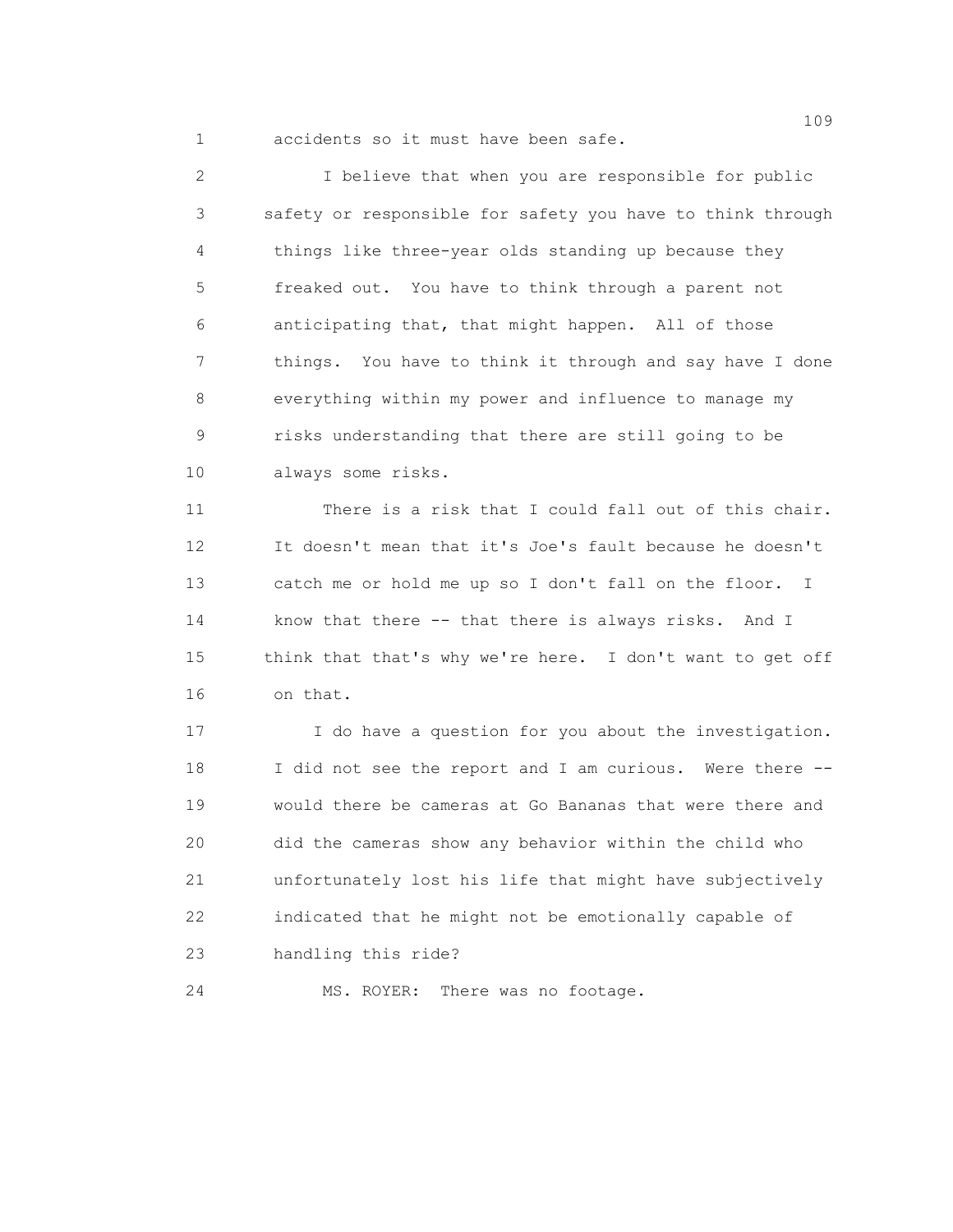110 1 MS. GIVAND RHODES: I was just curious about that. 2 MS. ROYER: And the other thing -- again, that -- 3 because the -- at least as I see it, when you are saying 4 as far as the operator saying no, you don't have to 5 ride -- correct me if I'm wrong, but it's my understanding 6 that as that operator -- and I don't know anything about 7 the highest of care laws and things like that. I know my 8 law and my rules as far as it's my understanding that -- 9 that -- if that child -- if that parent and child walked 10 up to the ride and the parent said do I have to ride with 11 my child and the operator said no, they meet the height 12 requirement to ride alone or just no, she has done her job 13 legally.

 14 MR. KIRSCHNER: That's not -- not if the ride is not 15 safe.

 16 MS. ROYER: That's very subjective. Safety is 17 subjective. I'm just saying from a black and white, legal 18 standpoint. And, again, this is what I have to work with 19 is black and white and rules. And this is what we've been 20 given. Right or wrong. I'm not questioning that. But 21 right or wrong.

 22 She has come up to the ride. She has to meet the 23 requirements to ride this ride. And the operator tells 24 the parent, no, you don't have to ride with them or does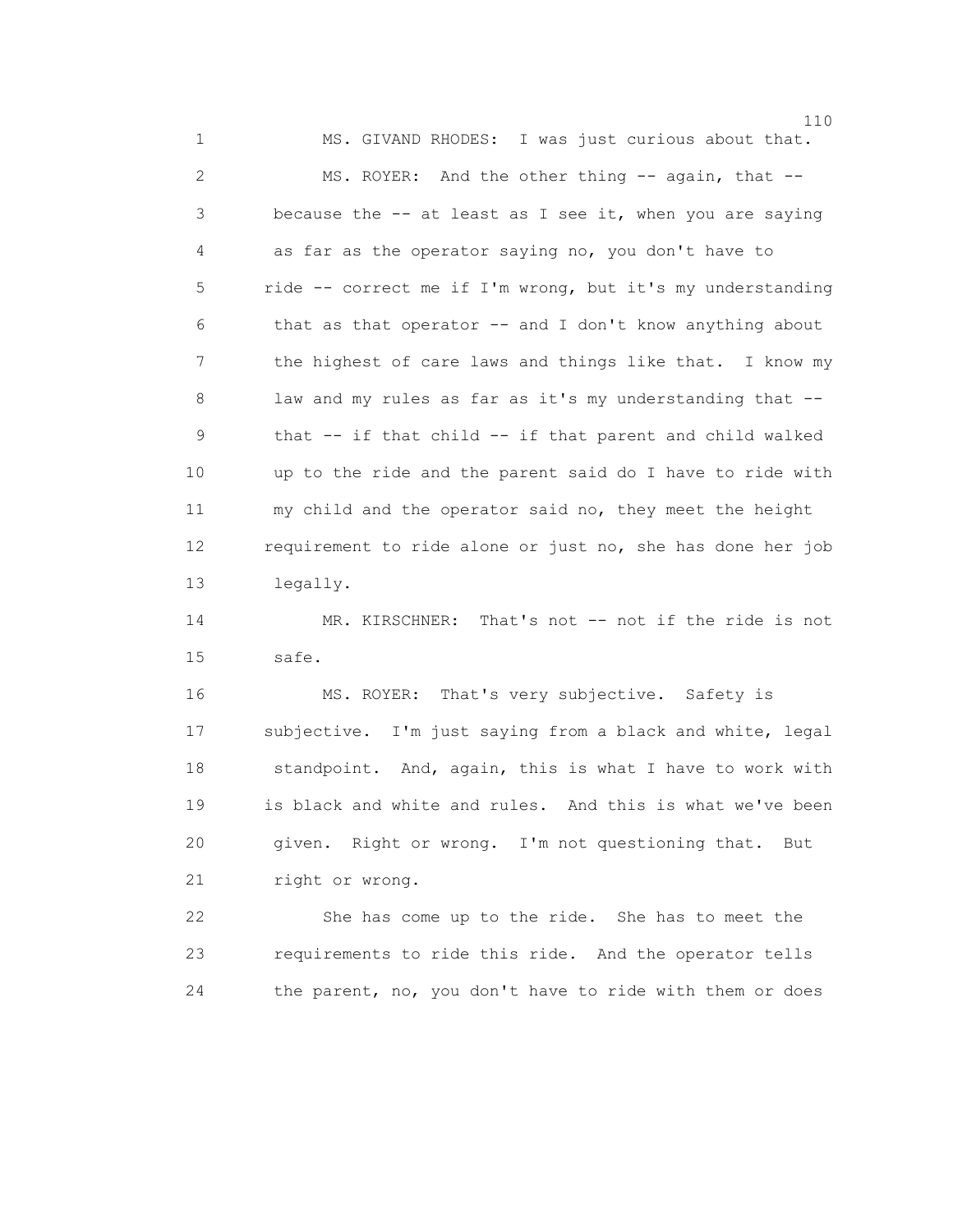1 that -- I mean even if she says no, no, and the child 2 climbs on and rides. I mean that's kind of like my 3 getting on an airplane and looking at the pilot and saying 4 is this plane safe, are we going to crash. No. Okay. 5 And then the plane crashes. I mean that's what I mean. 6 From -- I see your standpoint. You are the lawyer. 7 My standpoint is that I have this in black and white that 8 I can enforce. So, as the board or as the department or 9 something, there is nothing out there for me to work with 10 right now. I am requiring that operator to say no. And 11 that's it.

 12 And I mean again she's somebody -- correct me if I'm 13 wrong in that sense. But that's what -- I mean I can't 14 say oh, no, no, you -- you have to tell her to ride and 15 you know -- in other words, I don't have a rule or a 16 regulation to point to in black and white that I can point 17 to on my form and say you -- you must say this according 18 to this regulation.

 19 MR. KIRSCHNER: You are asking from your point of 20 view or from the operator's point of view?

21 MS. ROYER: Right.

 22 MR. KIRSCHNER: You operate within the confines that 23 you are given.

24 MS. ROYER: That's what I wanted to make sure of. I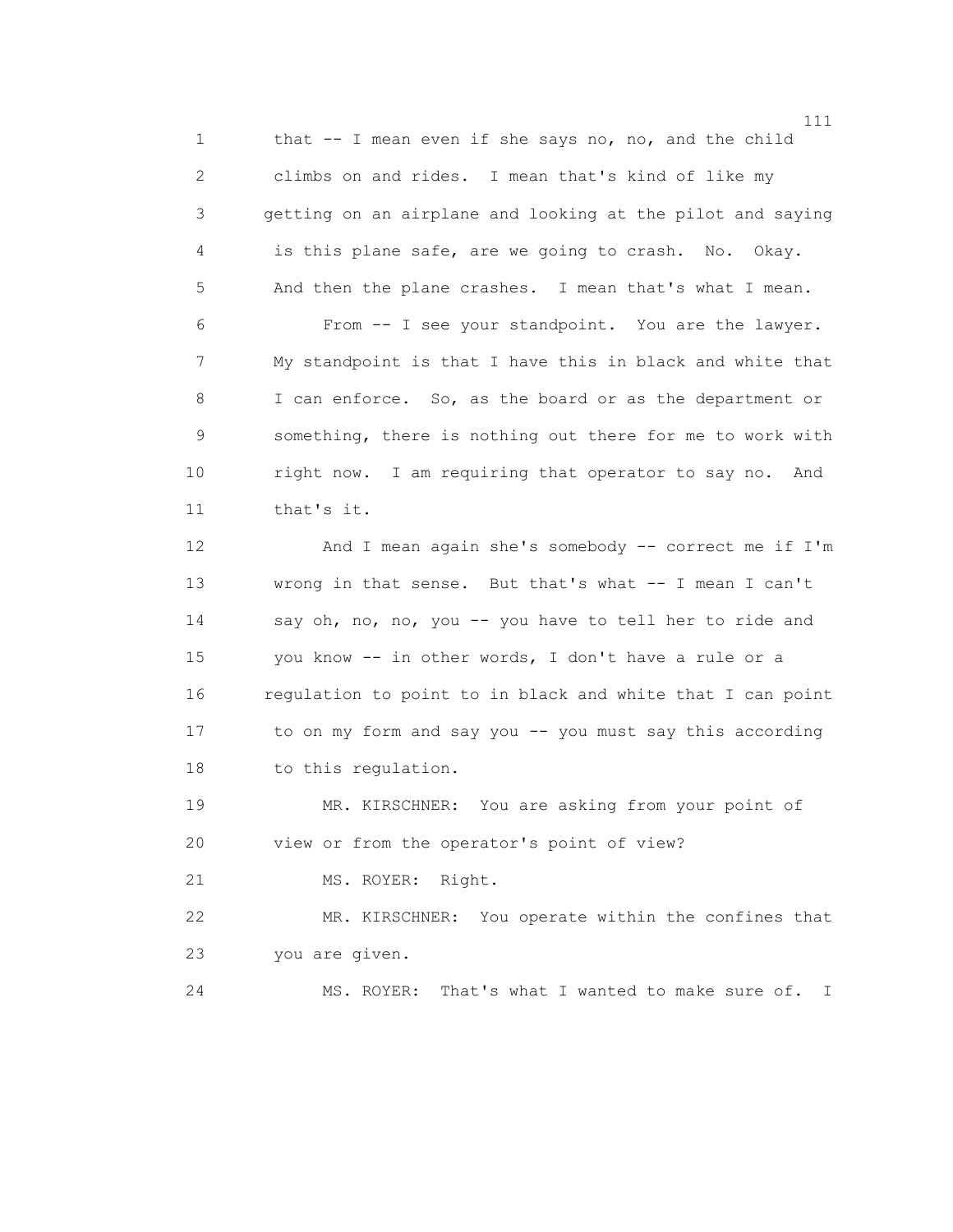1 guess that there is all of these other issues and 2 emotional issues. Trust me. Nobody was there with me. 3 And that's all that I'm going to say, but -- 4 MR. KIRSCHNER: What I'm saying is that it's unfair 5 to -- I don't know if you realize that the operators 6 really have an added onus and duty beyond -- 7 MS. ROYER: Excuse me. 8 MR. KIRSCHNER: -- beyond the pages of the manual. 9 UNIDENTIFIED SPEAKER: Okay. So honestly how is an 10 operator supposed to know how a child is going to react? 11 MR. KIRSCHNER: Here is -- 12 UNIDENTIFIED SPEAKER: We don't know every child. 13 The parent does. Right? 14 MR. KIRSCHNER: This is a discussion that is not 15 going to get resolved here or finished here. 16 UNIDENTIFIED SPEAKER: I understand, but I don't 17 think that you are seeing past, like, blinders on. I 18 honestly would like to know how an operator should know 19 how a child reacts. That's the parent's due diligence. 20 You spend the time with your child. 21 MR. KIRSCHNER: There are a lot of nuances and issues 22 that have to be addressed. We are not going to get them 23 all addressed today. 24 UNIDENTIFIED SPEAKER: I understand that.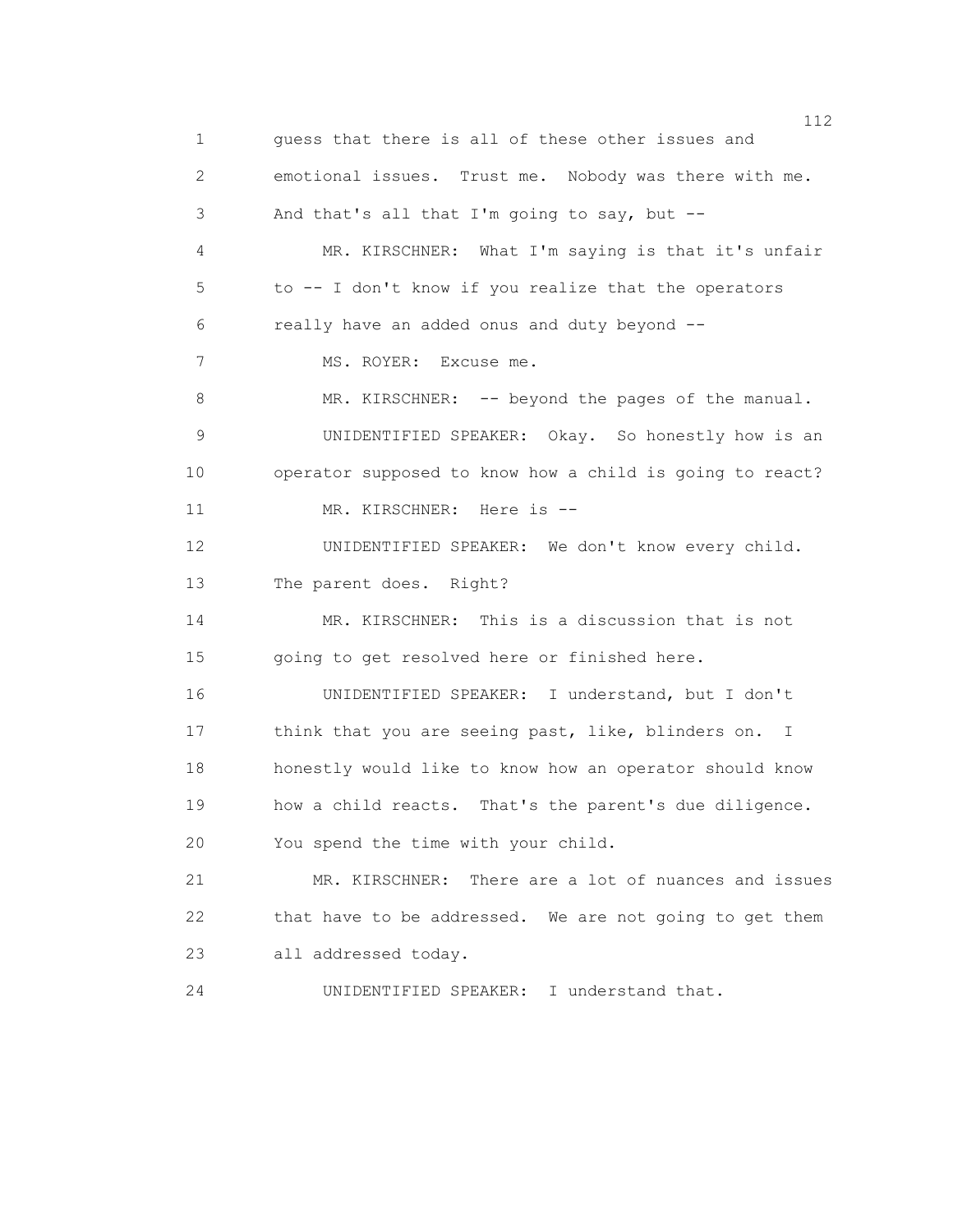1 MR. KIRSCHNER: We are not going to turn it into a 2 public forum either right now, but this issue is going to 3 be discussed further. It's going to be on the agenda 4 further. There is lot of things to be discussed.

 5 It would be very helpful from the operator's 6 standpoint when you come to these meetings that perhaps 7 ahead of time you provide us with a list of concerns and 8 questions from the operators so that we can come in, you 9 know, having thought through some of these issues and 10 having addressed them. And that's one of the reasons that 11 we had the public forum last night was to kind of bring 12 forward what issues might be out there.

 13 We are having the board discussion today to kind of 14 talk about what's on the board's mind. And to let you 15 know in kind of going forward what we are wanting to 16 discuss. And we do want your input and your thoughts and 17 we want to know what you think from the operator's 18 standpoint is fair and what's not fair and what can be 19 done and what can't be done and what's reasonable and 20 what's not reasonable. We are not trying to decide 21 anything. We are trying to get --

 22 UNIDENTIFIED SPEAKER: I don't think that you are 23 understanding everything that's presented to us as owners 24 and operators. We have parents forcing their children to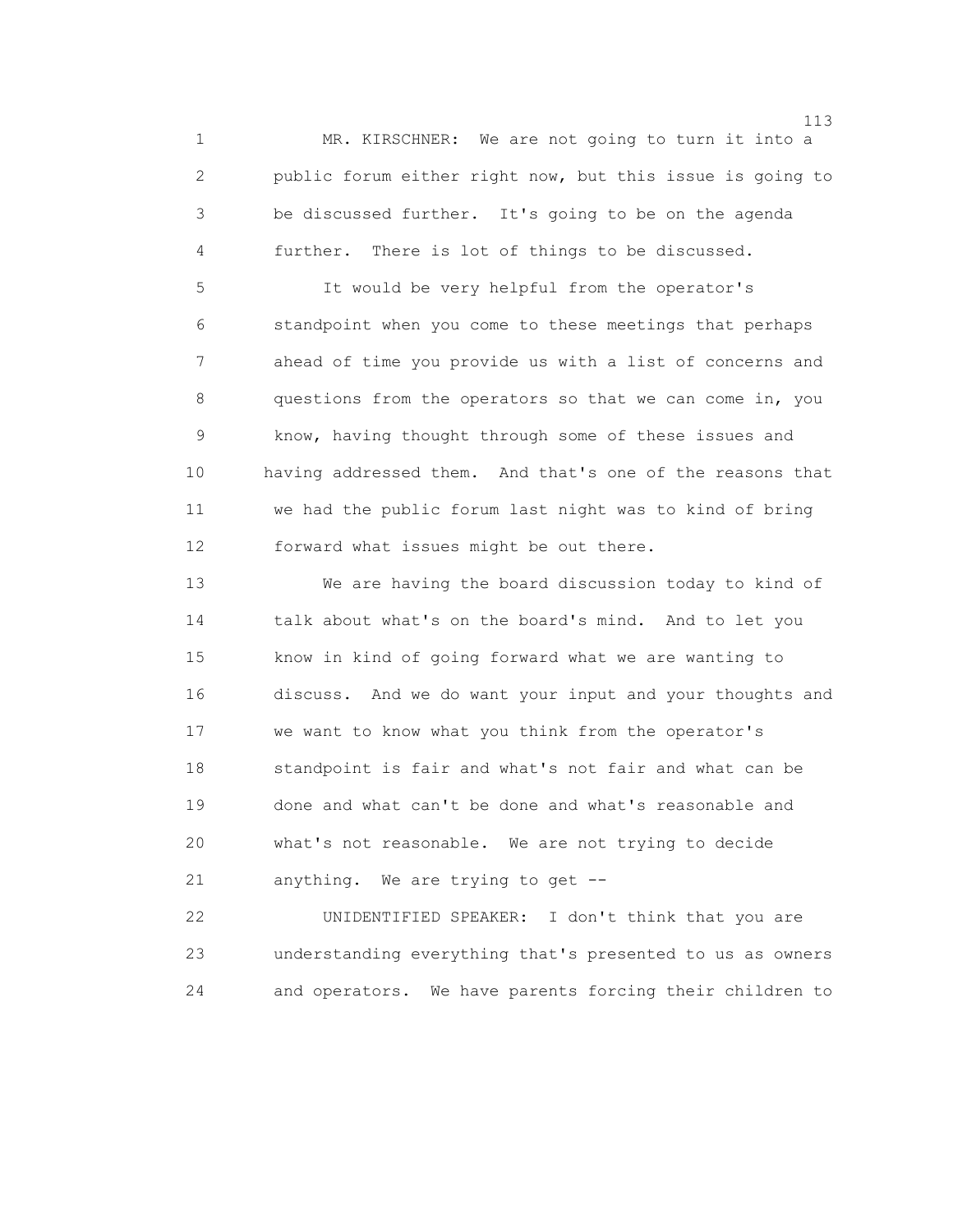114 1 ride. And when our operators tell them no -- 2 MR. KIRSCHNER: There are lots of issues throughout 3 this. 4 UNIDENTIFIED SPEAKER: Right. 5 MR. KIRSCHNER: And we are going to have further 6 discussion -- 7 UNIDENTIFIED SPEAKER: I understand, but I'm just 8 letting you know. You said that you are a lawyer and that 9 it's not the lawyers -- 10 MR. KIRSCHNER: I'm not putting myself out there as a 11 lawyer. 12 UNIDENTIFIED SPEAKER: We have parents that want to 13 take a newborn down a slide. And I'm just giving you this 14 information so -- just so you know this information. A 15 newborn. What thrill would a newborn get going down a fun 16 slide? Absolutely none. 17 MR. KIRSCHNER: That's not on the agenda before us. 18 What is on the agenda is the Go Bananas incident. 19 UNIDENTIFIED SPEAKER: I understand. 20 MR. KIRSCHNER: We are not getting into other 21 incidents or other acts that's not on the agenda, too. 22 UNIDENTIFIED SPEAKER: In the incident that you are 23 talking about, you said that the mother worked at another 24 amusement park down the road or something and how the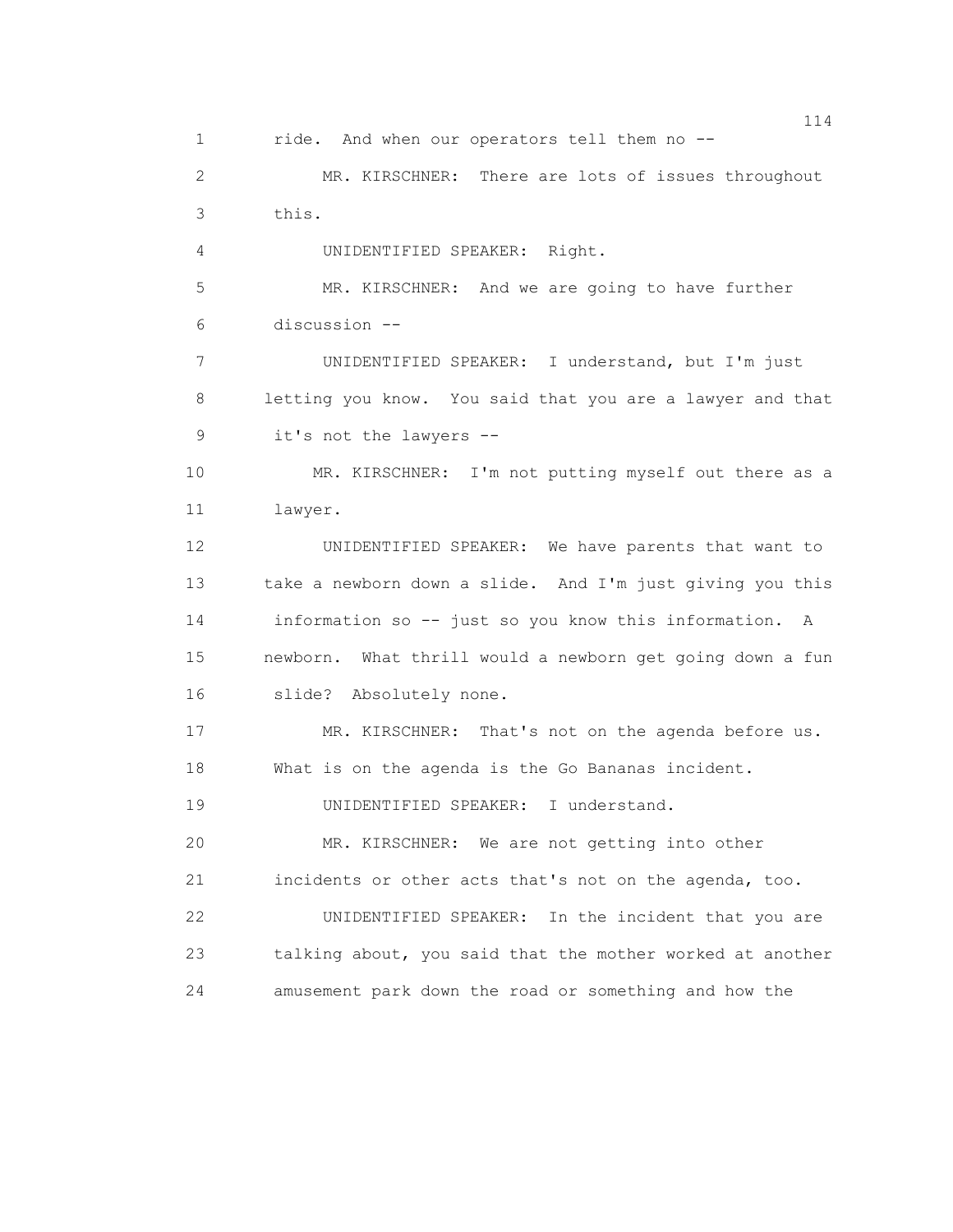n 115 and 115 and 115 and 115 and 115 and 115 and 115 and 115 and 115 and 115 and 115 and 115 and 115 and 116 1 parents stopped and talked with the manager before they 2 got on the ride to see if that ride is safe. So obviously 3 she had a little knowledge. And I'm not blaming the 4 mother, but she does ultimately know her child and how her 5 child would react to certain situations better than 6 anybody else would. 7 And I understand about the age thing. We have on our 8 Disney Dragon seven years old. Do you know how many 9 parents argue that point? 10 MR. KIRSCHNER: We are going to be discussing it 11 further, the opportunity for the operators and the general 12 public to give your input and to ask questions. Right now 13 is not the time. This isn't the time. 14 UNIDENTIFIED SPEAKER: Right. I understand. I'm 15 just saying this for you to know. 16 MR. KIRSCHNER: We need to complete the board 17 meeting. 18 UNIDENTIFIED SPEAKER: Thank you. 19 MR. COSTIGAN: I guess I want to say that it's not an 20 either or situation. I agree with you. This is something 21 that I have personally thought, you know, a great deal 22 about. And I -- you know we, as a board, need to -- to 23 continue this discussion and set a pace or set -- you know 24 set some recommendations for how we proceed forward giving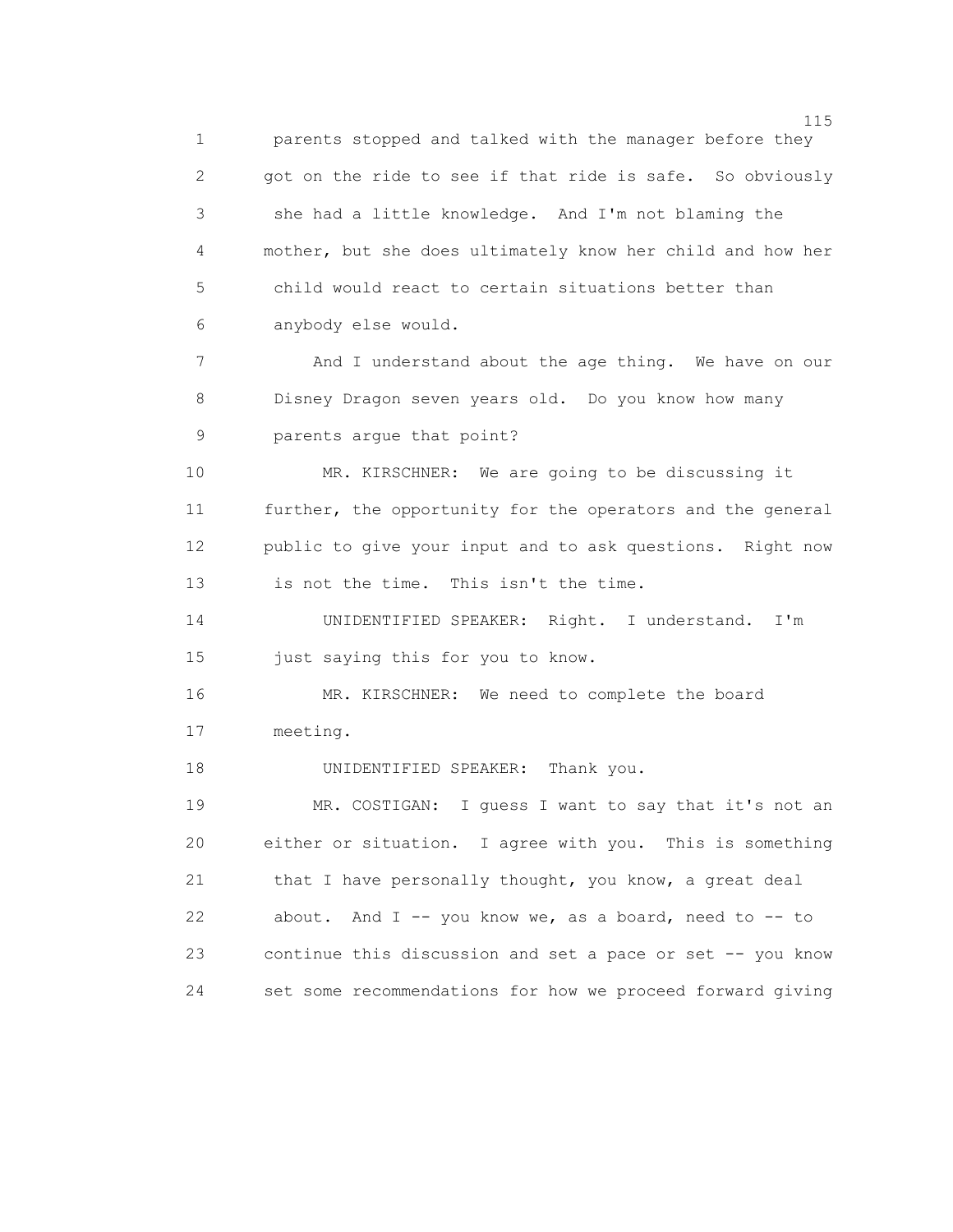1 a range for what's best -- for what's the best -- for 2 what's the best course for this board to plow forward 3 with, with regard to what's the right road ahead in terms 4 of taking stock with what happened here and what -- and 5 what can be done, in my mind, so that we minimize, you 6 know, anything like this ever happening again.

 7 MS. SULLIVAN: If I could make a comment at this 8 point.

 9 There was -- we had a seven-year old girl who stood 10 up on one of our Scramblers a number of years ago. And I 11 almost closed down, believe me, because I couldn't handle 12 it. But instead of quitting, I developed a Ride Safety 13 Education For Children Program. And we talked about the 14 department doing outreach. I have given this program to 15 the department. I have the program copyrighted so that no 16 one can take and charge to do it. But otherwise it's free 17 to everyone who wants to use it.

 18 It's -- it's a step by step, here is all of the 19 information you need, here is what you say the first two 20 minutes when you are -- well, how do you get into talking 21 with -- it's for grade school age kids, basically four or 22 five to 12. And it is educating them about ride safety. 23 When you go on a plane, you get the education, you 24 get told about wearing your seat belts and about staying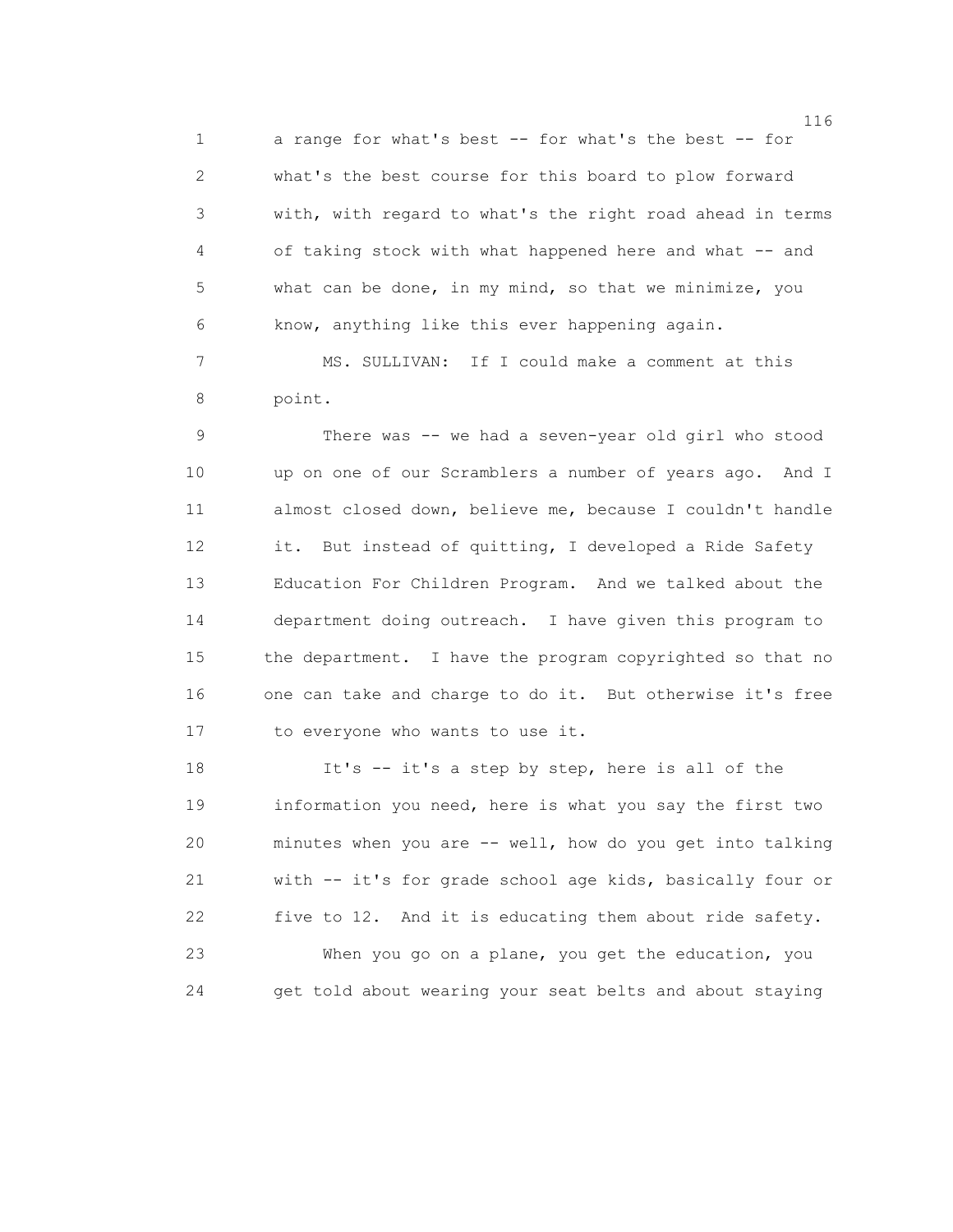1 seated and about all of those things. We do no education 2 to -- to our patrons. And I think that, that goes to a 3 great extent to -- along with patron's responsibility. 4 But there is no reason that we can't educate children and 5 show them what the rides are that are appropriate for them 6 and to show them what is appropriate behavior.

7 And -- and, in the program, I also recommended --8 recommend that, for instance, if  $-$  if a park decided to 9 go out and -- and teach this and -- and, say, to just two 10 schools this year, then if you get the PTA or whatever the 11 parent, teacher association is involved and have them be 12 the ones who would teach it the next year so you can go to 13 two other schools and start, you know fanning out, then 14 the parents get educated, too. Because then those parents 15 become advocates of safe behavior. And they understand 16 what safe behavior is much better than most parents, you 17 know, do.

 18 Not that you are going to hit everybody, but it's a 19 place to start. And I -- I think educating kids is -- 20 is -- it's fun for the kids. It's fun for whoever does it 21 because I feel like I'm playing hooky with my job when I 22 go and do it because it is fun.

 23 But it's also another avenue that, for whatever 24 reason, we don't seem to want to grasp onto. And -- and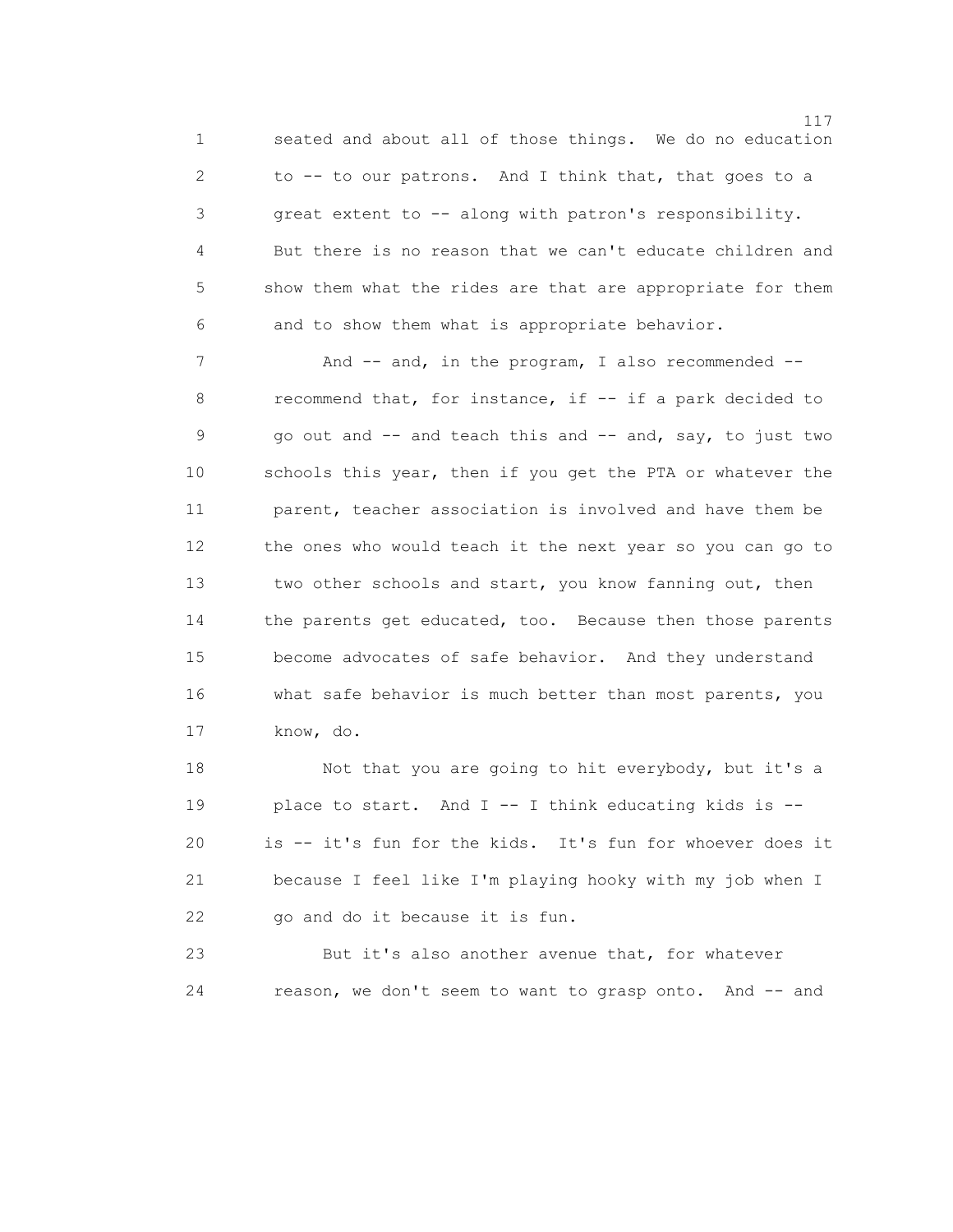1 we try --- we demand education for our operators. We 2 demand education for the manufactures and the engineers. 3 However, we demand none for the public and offer none 4 typically other than the signs in the park and the signs 5 on the midway which usually spell out lots of these 6 things.

7 But there again the parents don't read the signs. 8 And I can tell you that happens. And the three-year old 9 shouldn't have to read the signs because their parents 10 should be reading the signs.

 11 But if we go out and teach -- you know even starting 12 in kindergarten, you are going to hit a lot of kids who 13 otherwise would never have any idea about the fact that, 14 you know, putting it in our terms physics works wherever 15 you are. The Disney Parks of the world have made such -- 16 you know they have made it so magic out there that when 17 you go on rides they think that they can do anything 18 because it's all magic. It's not. Physics still works 19 every single time.

 20 And I -- I would like to see the department get 21 behind some -- and you don't have to use my program. It's 22 just out there. You don't have to start with a blank 23 sheet. It's all in black and white. And the OABA has a 24 nice little video that's about seven minutes that -- that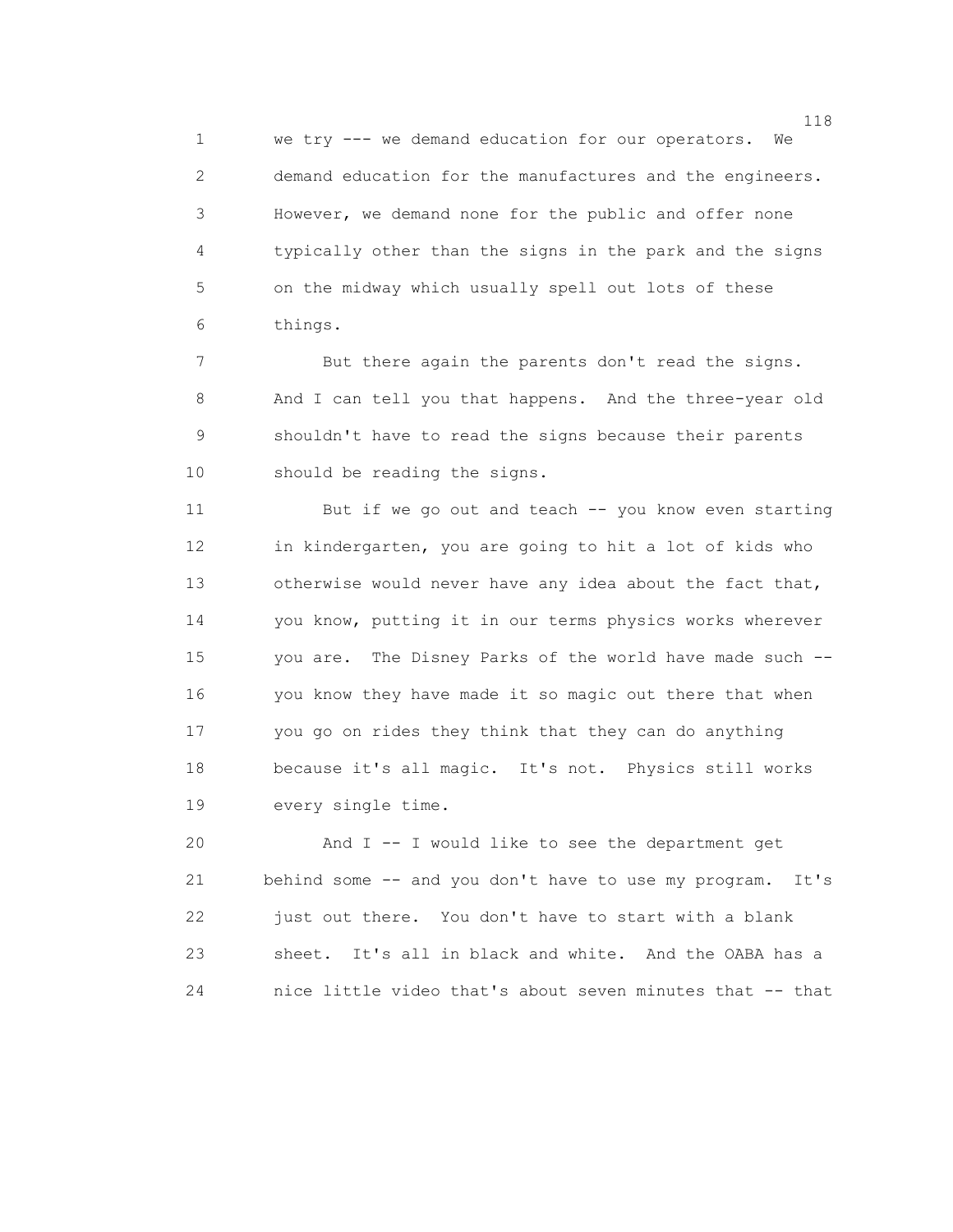1 I use with it. And we can start supporting some 2 education, which would be certainly a positive step for 3 children and adults and parents. As well as all of these 4 other things that we are talking about.

 5 I'm sure that the -- you know that there is some time 6 in the winter months that the inspectors could -- you know 7 I mean if you only went to five or ten schools in your 8 area and -- and started getting the parents involved. And 9 you know in ten years that's 50 schools or 100 schools. 10 And -- and -- and then they can keep continuing that.

 11 And then we're actually doing something very 12 positive. Along with the other things that we decide as a 13 board that we may want to require that has to do with 14 having parents ride, you know, and all of those other 15 things. But it's something positive that we can do. And 16 it's -- it doesn't cost you any money to spread it out 17 there and -- and let -- let the parks and carnivals know 18 that this is available. Maybe put it on the web site for 19 them to be able to use.

 20 And if there is a better training program out there, 21 you know, have at it. I'm not saying it has to be mine. 22 It's just that you don't have to start with a blank piece 23 of paper. You've got the stuff all right there. But I 24 take a child getting hurt or killed very seriously.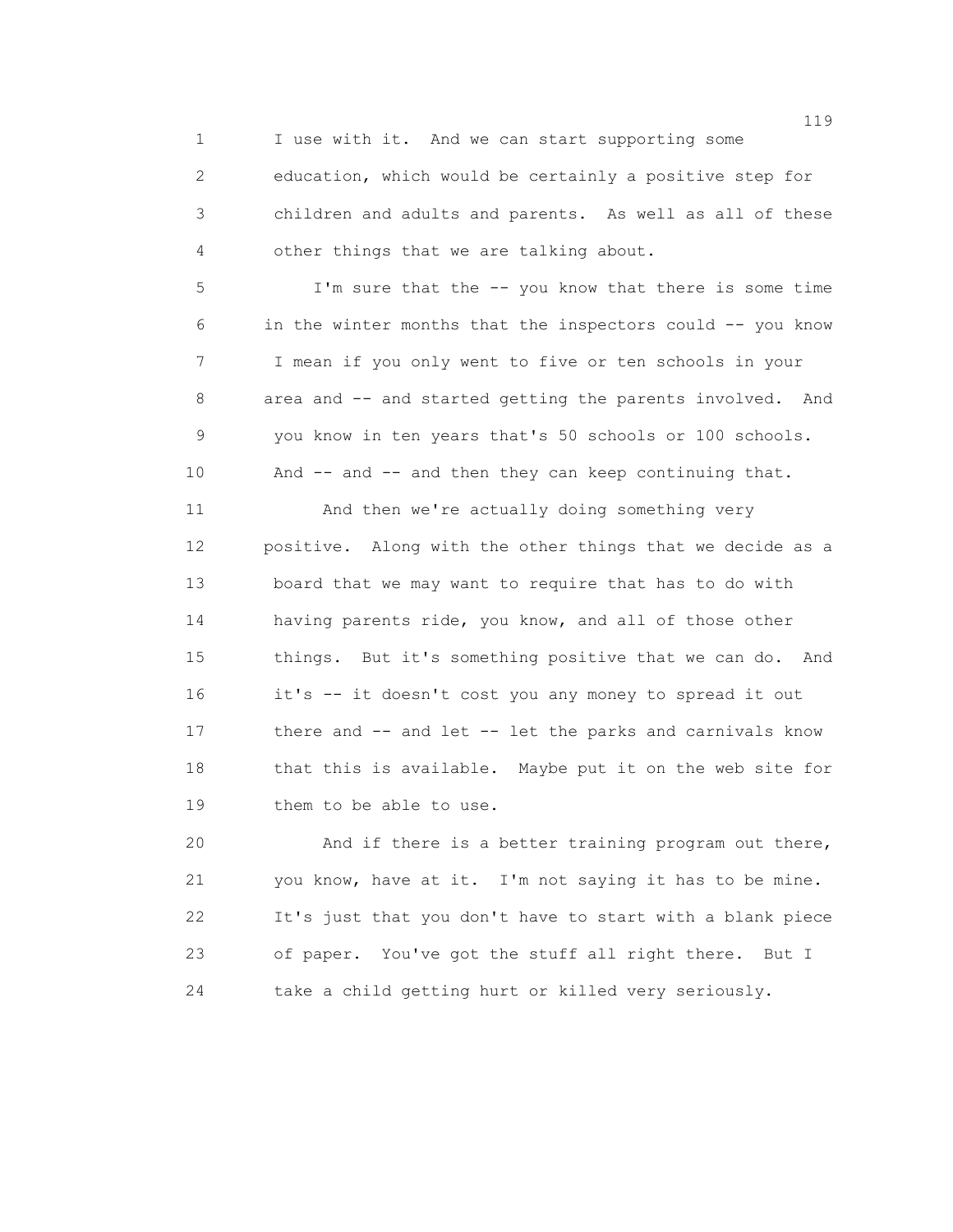1 MR. KIRSCHNER: That's wonderful.

 2 MS. SULLIVAN: I'm not blowing it off, but that 3 particular child was at a park with four other kids and a 4 baby-sitter who was not with the child. And so there is I 5 think all kinds of scenarios. 6 MR. KIRSCHNER: The incidents run the gamut. 7 MS. SULLIVAN: They do, but -- but all I'm saying is 8 that -- that -- I mean that it had nothing to do with 9 anything going wrong with the ride. There were -- there 10 were some other issues in that case, but it didn't help me 11 to know that the ride wasn't responsible for it. I was -- 12 I was devastated. 13 MR. KIRSCHNER: My point is that -- 14 MS. SULLIVAN: But I think that there are other 15 things -- I think that there are lots of things that we 16 can do other than just -- you know just saying, okay, we 17 just have these three things and -- and we are going to 18 make our inspectors put everything into these three 19 buckets. 20 MR. KIRSCHNER: I am not making the suggestion that 21 every incident is operator error or every incident is 22 manufacturer error. I mean our focus is -- the point of

 23 this discussion or my discussion really is specific to one 24 incident and not getting into the broader spectrum of what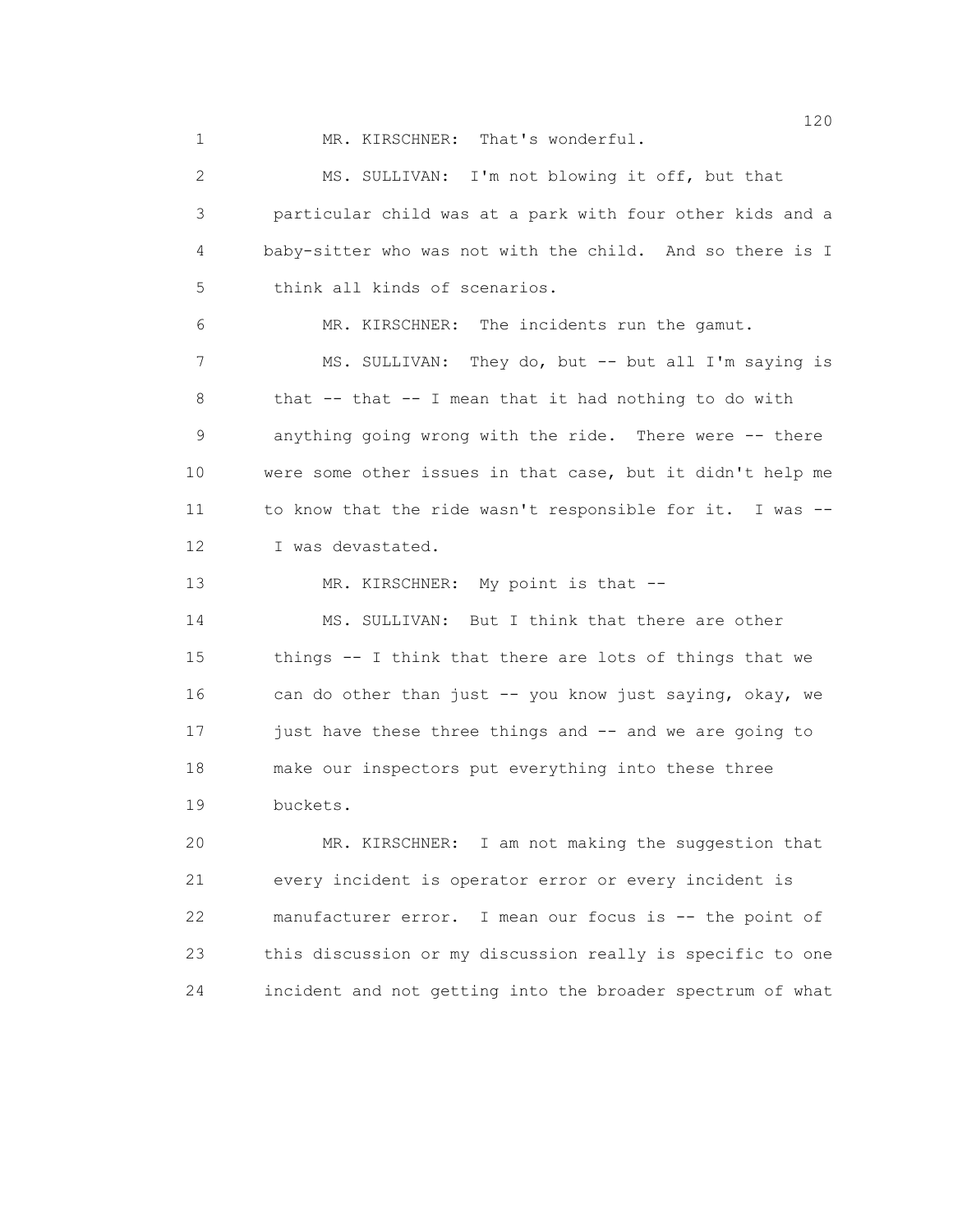1 incidents are rider error, manufacturer error or what are 2 operator error.

 3 MS. SULLIVAN: I'm not either, but you said what are 4 we going to do to keep it from happening again.

 5 MR. KIRSCHNER: And that's with regard to this 6 particular ride. But really rides as a whole and be age 7 specific and restraints need to be addressed. Maybe we 8 can have public comment on those matters at the next 9 meeting and discuss the practical standpoint from the 10 operator for what age restrictions need to be inherent to 11 manufacturer guidelines where operators feel like they are 12 in the dark because there may not be guidance from the 13 manufacturer or from the board. What guidance are you 14 looking for from the board or from the state or from the 15 manufactures that you don't have. These are all things 16 that we can address. We want your input and help to 17 operate safe parks. We are on your side.

18 MR. DOUG KNIGHT: We are all in this together. If 19 somebody gets hurt, it reflects upon all of us. I want 20 everybody to be safe. I want everybody to be successful. 21 I want all of my guests to be happy. But I require my 22 parents to be involved in the kid's safety.

 23 And one thing that did come out of this -- and Bill 24 came out to my park, who is my inspector. He made it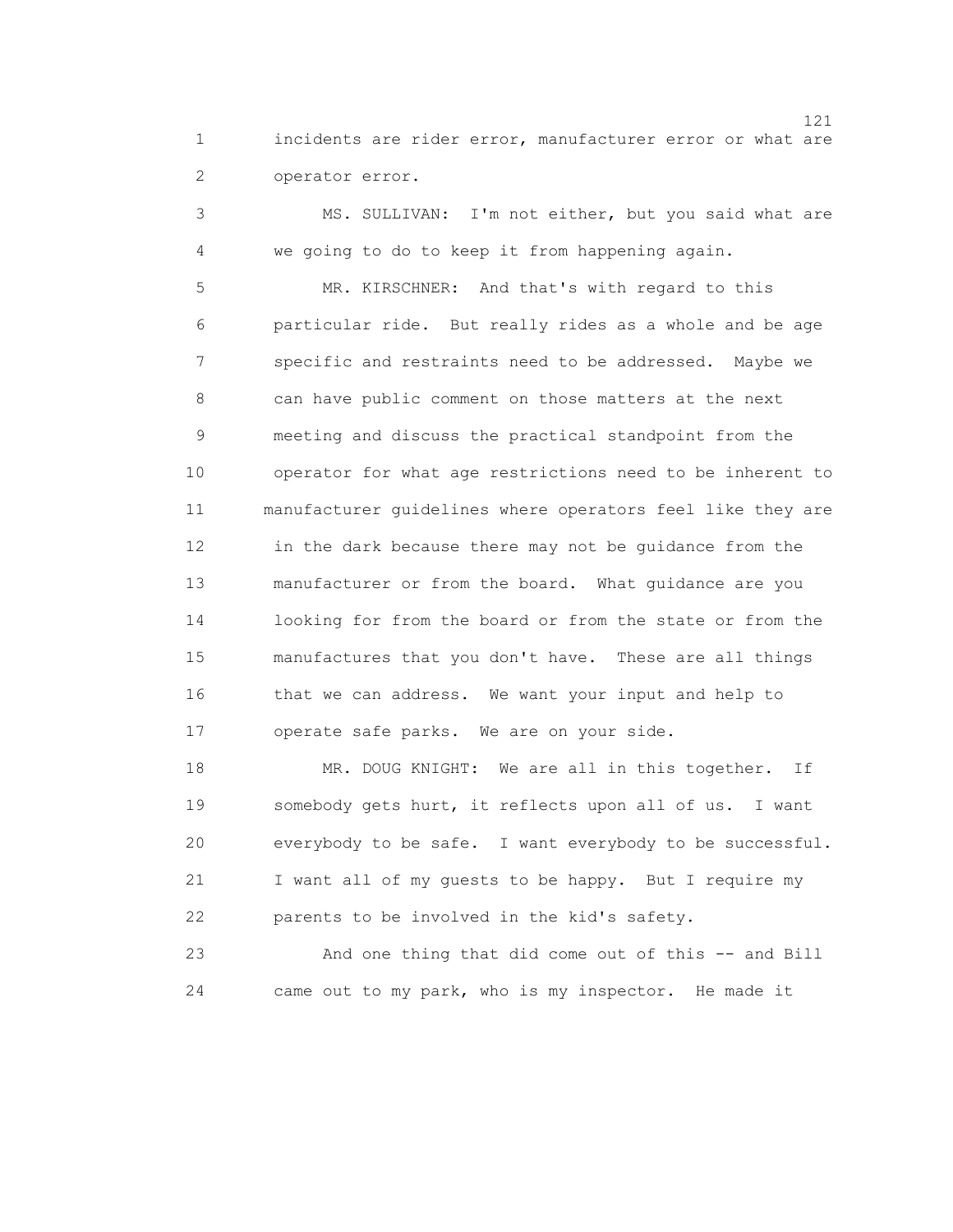122 1 clear or suggested I guess that we should be aware that if 2 parents -- and they do drag their screaming children onto 3 these rides that we encourage them not to go on the ride. 4 MR. KIRSCHNER: I want to stop you. 5 Okay. We are not getting into one case versus 6 another. 7 MR. DOUG KNIGHT: I'm not saying that, that happened 8 in this instance. 9 MR. KIRSCHNER: You know where there are instances 10 where parents have done something wrong. I can point to 11 lots of instances where operators or manufacturers were 12 not up to par. So let's not go down that road. Let's set 13 this up on the agenda for the next public hearing on all 14 of these issues. 15 MS. SULLIVAN: We can talk about age-related issues. 16 We can bring the ASTM Standards and your own guidelines in 17 terms of education and try and get the materials in front 18 of you to address the broader issue. Let's put that on 19 the next agenda. 20 MR. KIRSCHNER: And, otherwise, if there is no 21 further discussion from the board, we will move forward to 22 the next item. 23 The one new business item that we have is a request 24 from an owner to allow an attendant to operate more than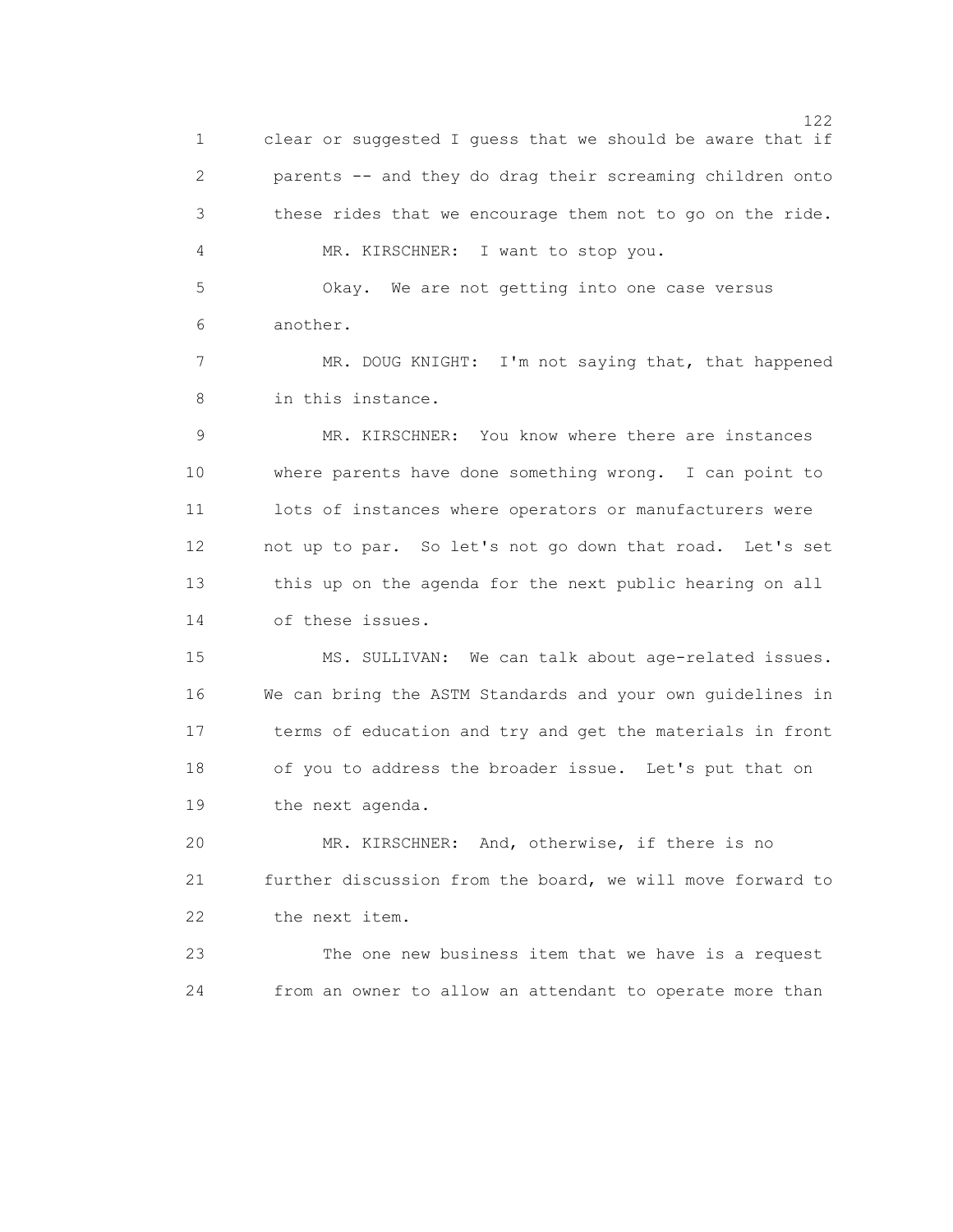123 1 one attraction (inflatable) at a time. 2 Is there any comments, questions or discussions? 3 MS. SULLIVAN: Yes. I would move that we say 4 absolutely no. 5 MR. KIRSCHNER: I will consider your motion. 6 MR. SPARKS: I second it. 7 MR. KIRSCHNER: All in favor? 8 MR. COSTIGAN: Is there any discussion? 9 MS. SULLIVAN: I have a huge problem with thinking 10 any operator can watch more than one inflatable at a time. 11 Inflatables have the worst accident statistics of any ride 12 out there. You have all of these kids jumping around. 13 And -- and, as it is, there are often the operators who 14 want one operator to be able to watch two inflatables that 15 are also the ones that are letting 25 pounds kids in with 16 50 pound kids and 75 pound kids. And that is gonna' be a 17 disaster. Somebody is going to get hurt. You can always 18 be guaranteed of it. Kids will, you know, jump into each 19 other. You get busted heads and all of that kind of 20 thing. One operator cannot watch more than one inflatable 21 ride. That's my little say about why I am so totally 22 opposed to it. 23 MR. KIRSCHNER: And I think that the biggest

24 reason -- I'm sorry, but, from my standpoint, we were just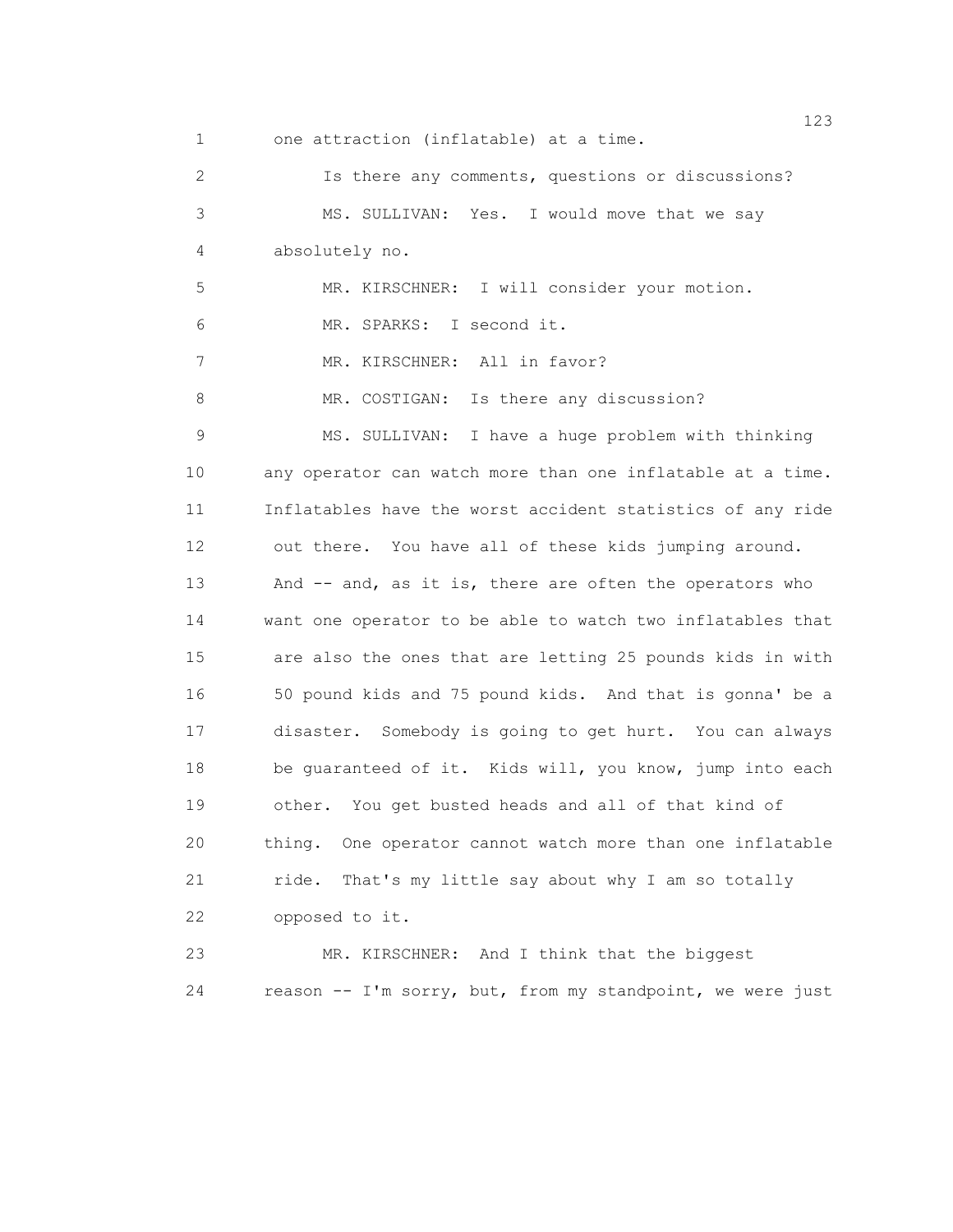1 talking about operator error and manufacturer error and 2 participant responsibility. One of the biggest concerns 3 you guys probably see is also participant on participant 4 problems.

5 MR. DOUG KNIGHT: Oh, yeah.

 6 MR. KIRSCHNER: And one of the biggest places for 7 that are in inflatables where you don't have -- where you 8 have one participant trying to jump in before their time 9 and getting rowdy with another participant. The operator 10 is essentially trying to make the participant do what they 11 are supposed to be doing or not doing with respect to the 12 safety of other participants. And just in keeping 13 participants apart. I think having one attendant with one 14 inflatable is appropriate.

 15 MR. COSTIGAN: I'm just -- I thank you for the 16 comments. And I just I want to say that there is a reason 17 why this exists. And I think that it would be prudent. 18 And I support your motion. I hope that that's what the 19 board would support as well.

 20 MS. GIVAND RHODES: I agree with Patty's comments, 21 also. I think that is a perfect example of where we 22 can't, as the young lady said, control everything that the 23 patrons do. And you can't know what they are going to do. 24 But this is an example of something that is within our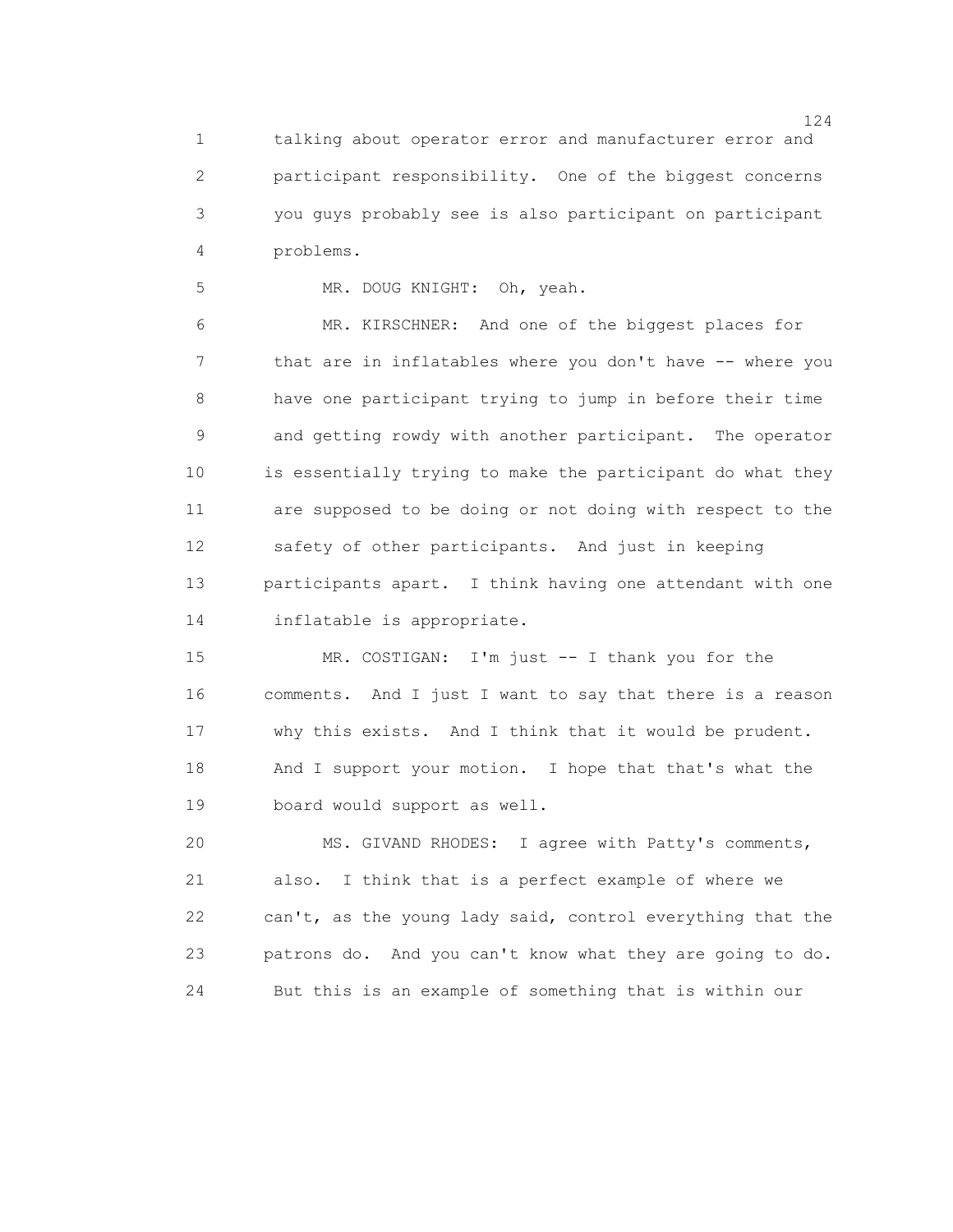n 125 1 control. And, to help ensure the safety, I agree with her 2 comments about this. 3 MR. KIRSCHNER: So all in favor of rejecting the new 4 business say aye. 5 (Group vote was taken.) 6 MR. KIRSCHNER: All opposed? 7 (No response.) 8 MR. KIRSCHNER: In terms of the next board meeting -- 9 MS. SULLIVAN: Why don't we shoot for earlier than 10 summer? I know Bill will be up to his eyeballs by summer. 11 And can we shoot for April? 12 MR. COSTIGAN: Can we entertain just some suggested 13 dates and then -- 14 MS. SULLIVAN: Okay. 15 MR. COSTIGAN: One of the things is that we are a 16 very small department. And with the huge reach that we 17 have to have to be out on the streets dealing with, I 18 think that if we can -- if we can possibly due it in a 19 time frame that works for everybody -- 20 MS. SULLIVAN: Uh-huh. 21 MR. COSTIGAN: -- we want to try to achieve that 22 because I think that we need to continue with the board 23 discussion that was started today. I think it's healthy 24 for our department to have that as soon as possible. But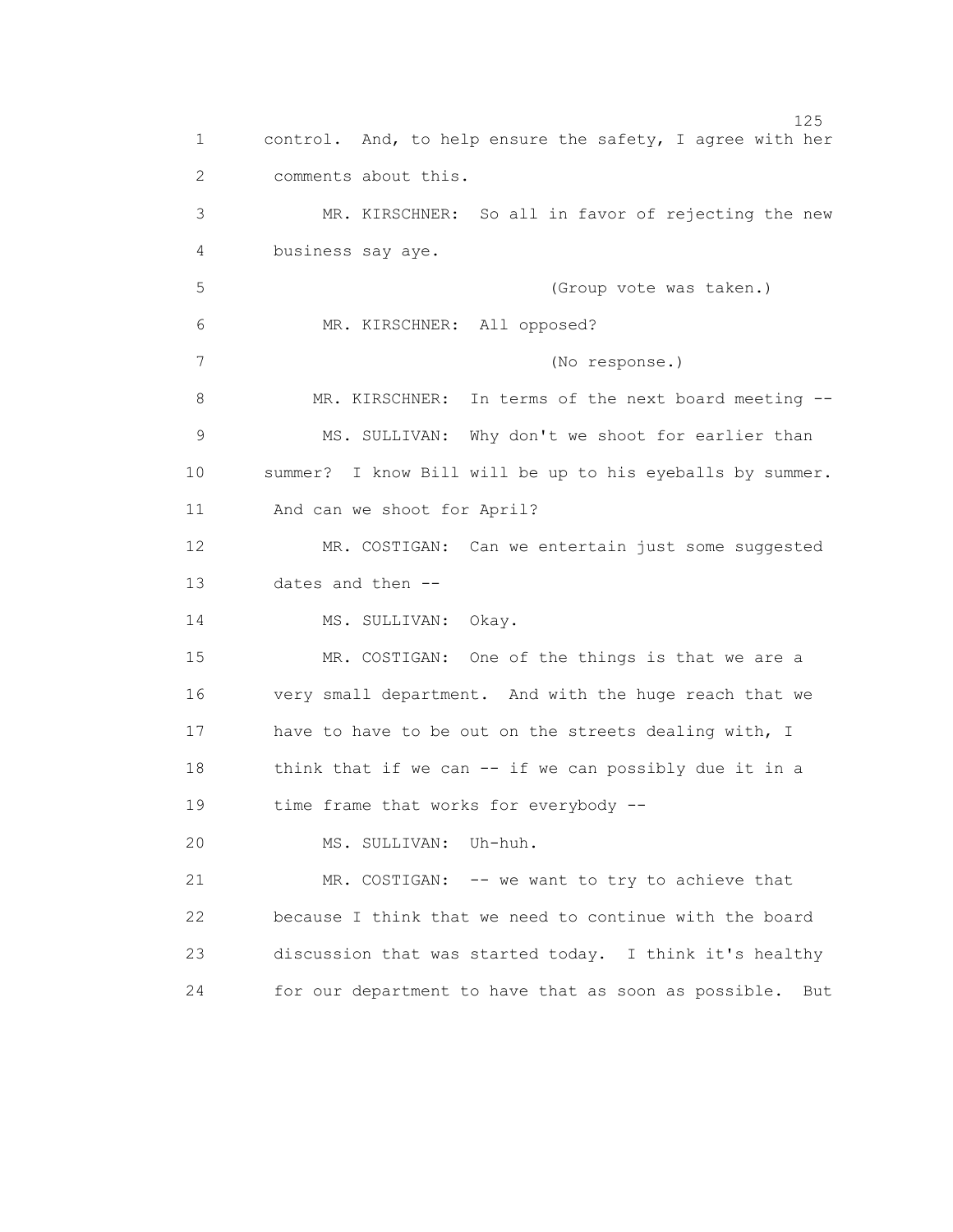126 1 if we could do as the Chairman requested and circulate 2 some dates and get back with each other amongst ourselves. 3 MS. SULLIVAN: Okay. 4 MR. COSTIGAN: I think that the next board meeting is 5 typically held in a different venue. Is that right? 6 MS. SULLIVAN: It's usually in Chicago. 7 MR. COSTIGAN: We switch back and forth; is that 8 right? 9 MS. SULLIVAN: Or in the Chicago area. Tony Urbik 10 has offered his office conference room again. And it 11 seemed to be easy to find. Even I found it. So it's 12 relatively easy to get to. And it's a nice facility. 13 MR. COSTIGAN: So how would you suggest we do that? 14 MR. KIRSCHNER: I will shoot an e-mail to everybody 15 this week with requested dates. And if you are taking an 16 Amtrak, it may be more convenient to have it downtown. I 17 know downtown is less convenient for people driving. I 18 will send an e-mail out this week. 19 MS. SULLIVAN: There was somebody on the board who 20 had a boat up there and I'm still wanting to find out if 21 we can't get on that boat. 22 MR. KIRSCHNER: That's Tony. 23 MS. SULLIVAN: So that should be some meeting. 24 MR. COSTIGAN: All right.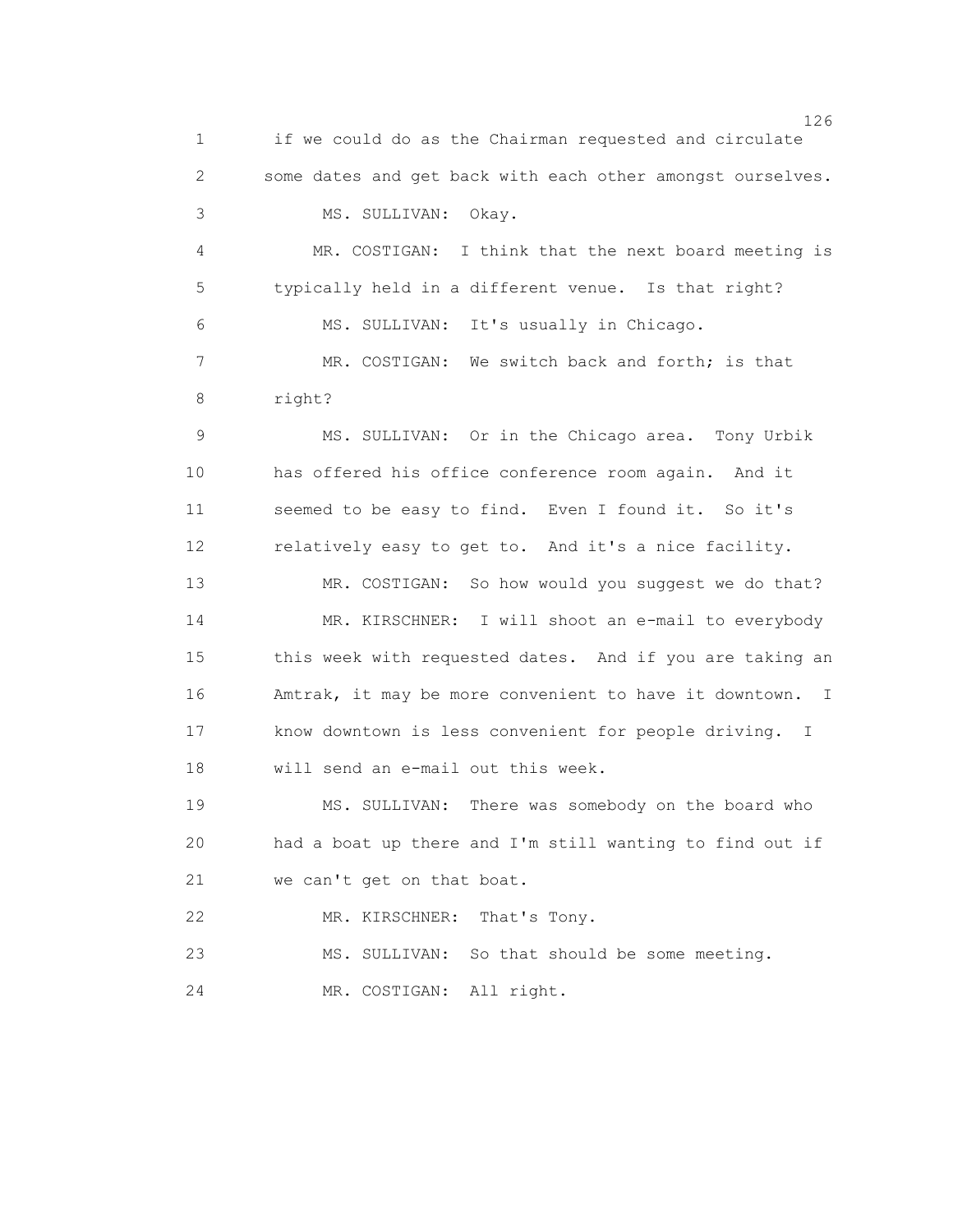| $\mathbf 1$    | MR. KIRSCHNER: All right. We will take care of          |
|----------------|---------------------------------------------------------|
| $\overline{2}$ | that.                                                   |
| $\mathfrak{Z}$ | That is the board's business. Thank you, everybody,     |
| $\overline{4}$ | for attending. And thank you all for your comments. And |
| 5              | we are now adjourned.                                   |
| $\epsilon$     | (Which were all of the                                  |
| $\overline{7}$ | proceedings held in this cause                          |
| $\,8\,$        | on this date.)                                          |
| $\mathcal{G}$  |                                                         |
| $10$           |                                                         |
| $11\,$         |                                                         |
| 12             |                                                         |
| 13             |                                                         |
| 14             |                                                         |
| 15             |                                                         |
| 16             |                                                         |
| 17             |                                                         |
| $18\,$         |                                                         |
| 19             |                                                         |
| 20             |                                                         |
| 21             |                                                         |
| 22             |                                                         |
| 23             |                                                         |
| 24             |                                                         |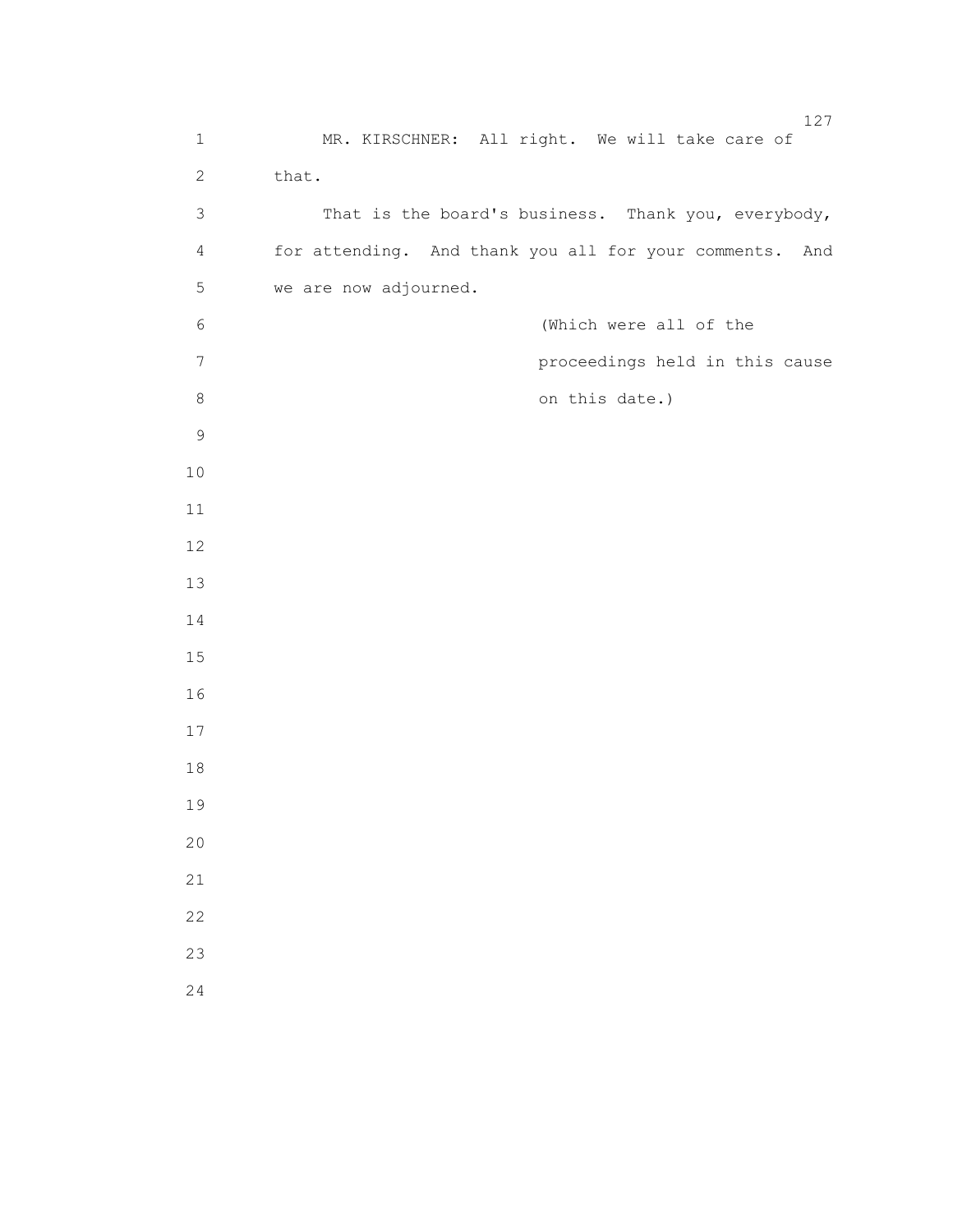1 STATE OF ILLINOIS ) ) SS. 2 COUNTY OF SANGAMON ) 3 4 I, CYNTHIA M. SMITH, do hereby certify that I am 5 a Certified Shorthand Reporter and Notary Public in and 6 for the County of Sangamon and State of Illinois, and that 7 I reported in shorthand the proceedings had in connection 8 with the above-entitled cause on January 20, 2012, and 9 that the foregoing is a true and accurate translation of 10 my shorthand notes so taken. 11 Given under my hand and seal this 3rd day of 12 February, A.D., 2012. 13 14 15 16 17 Certified Shorthand Reporter and Notary Public 18 CSR #084-003540 19 20 My commission expires: 21 June 27, 2014. 22 23 24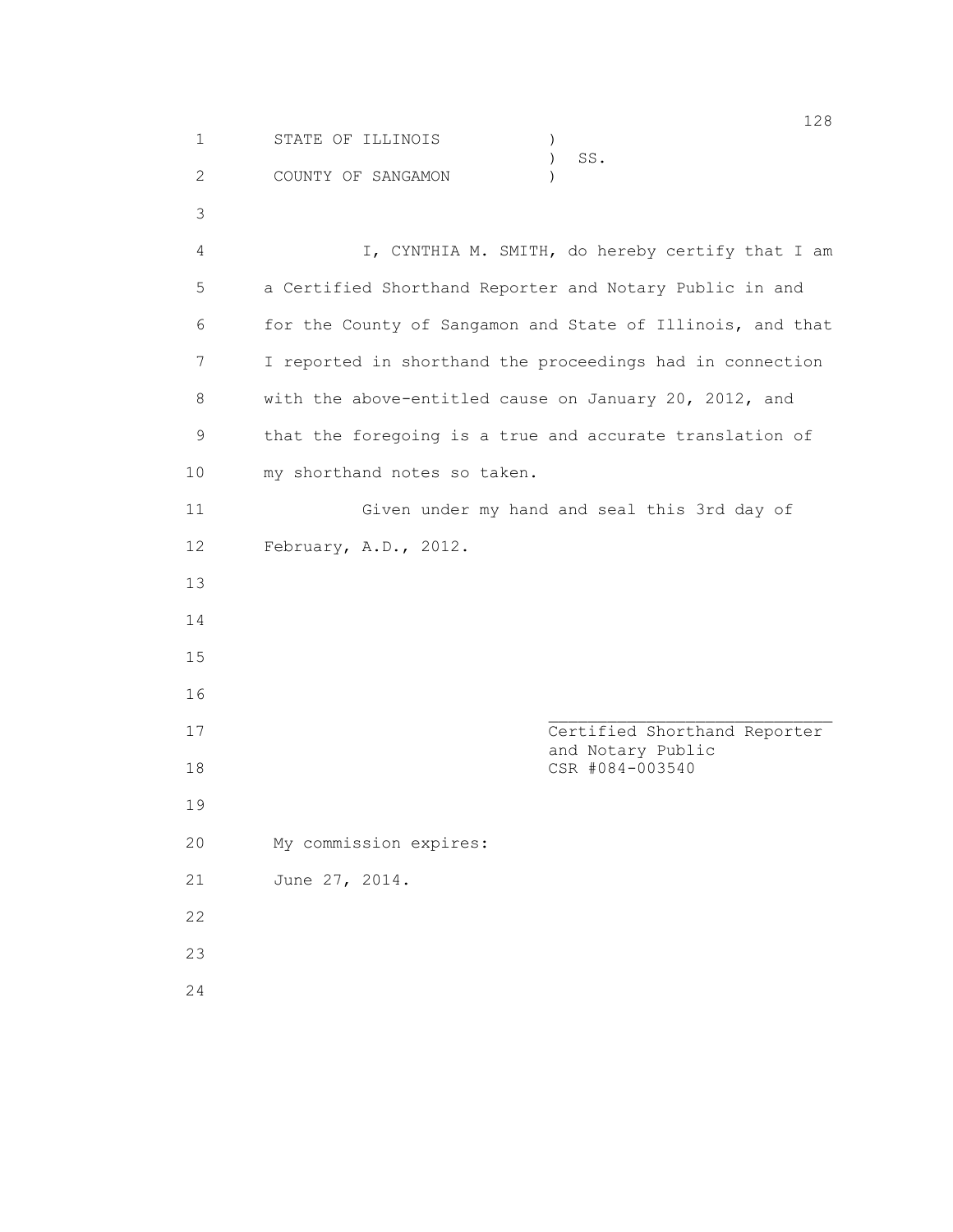| abdicate         | $83 - 8$                                                  |
|------------------|-----------------------------------------------------------|
| ability          | $36 - 15$ , $96 - 9$ , $98 - 18$                          |
| above            | $47-24, 72-9, 72-11, 90-18$                               |
| above-entitled   | $128 - 8$                                                 |
| absolutely       | $79-15$ , 87-9, 87-24, 96-8, 97-9, 114-16,                |
|                  | $123 - 4$                                                 |
| acceleration     | $26 - 22$                                                 |
| accept           | $33 - 13$                                                 |
| accident         | $9-22$ , 16-15, 16-19, 18-9, 19-5, 19-10,                 |
|                  | $21-16$ , $28-21$ , $32-21$ , $69-3$ , $71-4$ , $85-22$ , |
|                  | 86-20, 87-18, 89-16, 89-21, 91-20, 94-4,                  |
|                  | 94-5, 94-22, 95-4, 101-23, 123-11                         |
| accidents        | $16-15$ , 29-20, 30-7, 38-15, 40-22, 63-1,                |
|                  | $93-12$ , $94-3$ , $95-24$ , $101-23$ , $108-23$ ,        |
|                  | $109 - 1$                                                 |
| accordance       | $51-24$ , $53-1$ , $59-2$ , $59-3$                        |
| according        | $51-20$ , $58-19$ , $75-13$ , $77-20$ , $107-20$ ,        |
|                  | $111 - 17$                                                |
| accordingly      | $51 - 7$                                                  |
| account          | $58 - 7$                                                  |
| accumulating     | $21 - 8$                                                  |
| accurate         | $128 - 9$                                                 |
| achieve          | $125 - 21$                                                |
| acronym          | $7 - 22$                                                  |
| across           | $56-24, 76-8, 84-6, 84-18$                                |
| act              | $33-8$ , $71-11$ , $98-3$                                 |
| acted            | $51 - 7, 87 - 23$                                         |
| action           | $13 - 18, 84 - 15$                                        |
| active           | $53-17$ , $102-24$                                        |
| activities       | $6-17$ , 15-21, 29-7<br>$40 - 3$                          |
| activity<br>acts |                                                           |
| actual           | $41 - 2$ , $114 - 21$<br>$11-17$ , $11-18$ , 86-4         |
| actually         | $4-24$ , 5-16, 5-19, 8-13, 10-12, 15-4,                   |
|                  | $16-2$ , $18-23$ , $24-9$ , $39-3$ , $41-1$ , $44-2$ ,    |
|                  | $44-6$ , 63-18, 66-6, 70-3, 70-12, 70-13,                 |
|                  | $71-6$ , $71-9$ , $71-21$ , $72-11$ , $74-23$ , $76-7$ ,  |
|                  | $77-23$ , $77-24$ , $78-4$ , $84-15$ , $86-9$ , $93-7$ ,  |
|                  | 104-22, 107-14, 107-15, 107-18, 107-20,                   |
|                  | $119 - 11$                                                |
| adapting         | $51 - 11$                                                 |
| add              | $13-19$ , $87-3$ , $92-14$                                |
| added            | $9 - 14, 112 - 6$                                         |
| additions        | $10 - 3$                                                  |
| address          | $32-18$ , $38-9$ , $38-14$ , $55-19$ , $59-6$ , $95-11$ , |
|                  | 96-17, 99-7, 104-18, 121-16, 122-18                       |
| addressed        | $7-10$ , $18-7$ , $37-6$ , $37-7$ , $38-5$ , $41-20$ ,    |
|                  |                                                           |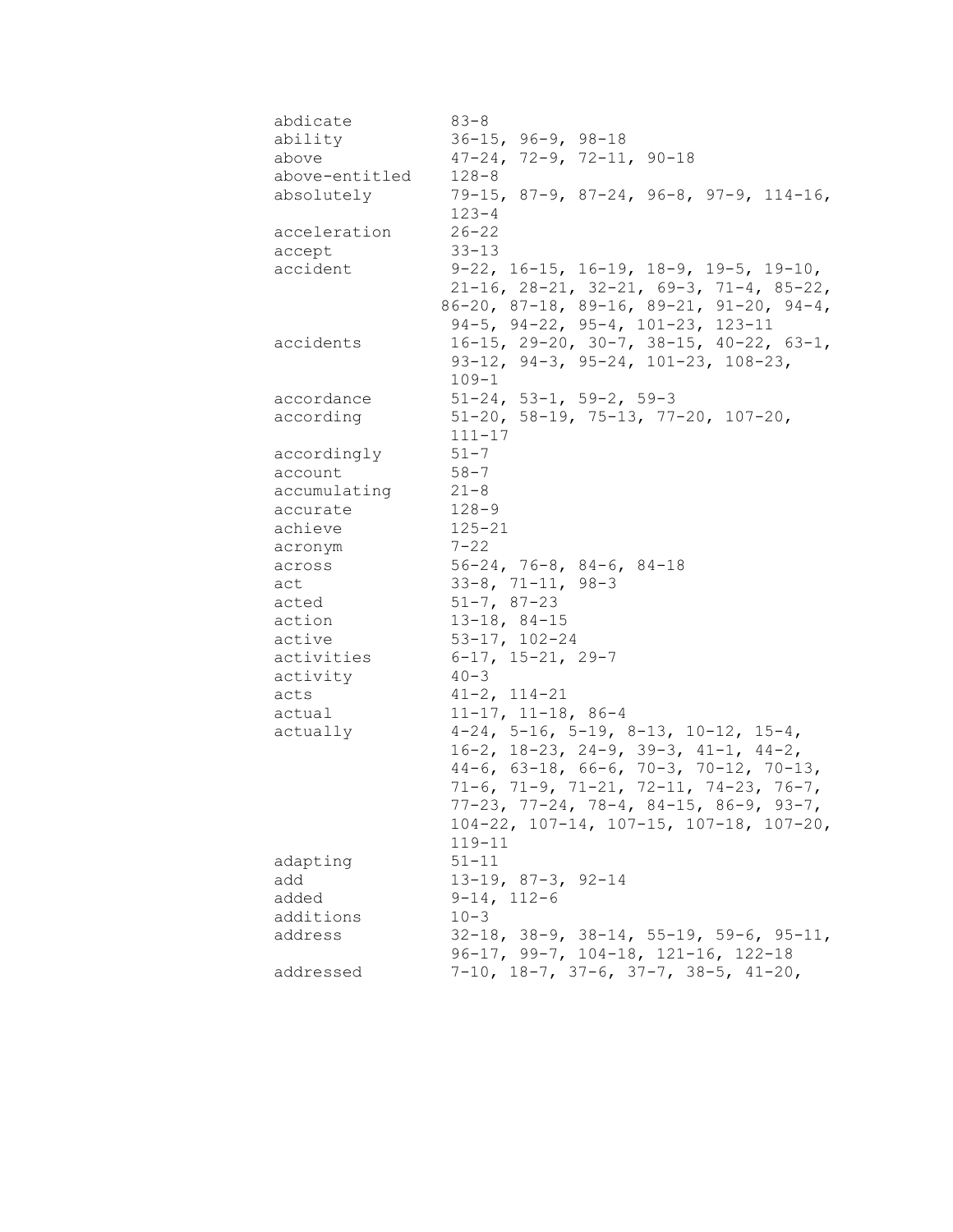|               | $47-6$ , $51-23$ , $53-6$ , $53-8$ , $54-24$ , $55-18$ ,   |
|---------------|------------------------------------------------------------|
|               | $112-22$ , $112-23$ , $113-10$ , $121-7$                   |
| addressing    | $53-8$ , $54-23$ , $89-2$ , $97-3$                         |
| adjourned     | $127 - 5$                                                  |
| adjust        | $33 - 19$                                                  |
| adult         | $81 - 10, 97 - 6$                                          |
| adults        | $88 - 13, 119 - 3$                                         |
| advance       | $65 - 18$                                                  |
| advocates     | $117 - 15$                                                 |
| affect        | $62 - 7$                                                   |
| affirmatively | $18-20$ , $23-20$ , $38-7$ , $64-1$ , $66-23$ , $94-17$    |
| afterwards    | $67 - 6$                                                   |
| again         | $21-5$ , $31-20$ , $35-7$ , $70-11$ , $73-3$ , $77-16$ ,   |
|               | 81-1, 92-2, 95-22, 96-5, 96-8, 96-19,                      |
|               | $99-14, 99-22, 100-1, 101-24, 110-2,$                      |
|               | $110-18$ , $111-12$ , $116-6$ , $118-7$ , $121-4$ ,        |
|               | $126 - 10$                                                 |
| against       | $37-24, 39-6, 41-2$                                        |
| age           | 79-4, 79-23, 82-4, 82-5, 82-8, 90-15,                      |
|               | 93-2, 93-3, 93-6, 98-16, 105-6, 105-14,                    |
|               | $106-23$ , $107-3$ , $115-7$ , $116-21$ , $121-6$ ,        |
|               | $121 - 10$                                                 |
| age-related   | $122 - 15$                                                 |
| agency        | $32-11$ , $32-21$ , $35-12$ , $96-20$                      |
| agency's      | $32 - 20$                                                  |
| agenda        | $3-10$ , $11-5$ , $113-3$ , $114-17$ , $114-18$ ,          |
|               | $114 - 21, 122 - 13, 122 - 19$                             |
| ages          | $106 - 10$                                                 |
| ago           | $43-4$ , $92-21$ , $116-10$                                |
| agree         | $42-21, 75-18, 75-22, 90-14, 93-3, 97-5,$                  |
|               | $115 - 20$ , $124 - 20$ , $125 - 1$                        |
| agreed        | $13 - 8$                                                   |
| ahead         | $16-7$ , 33-22, 55-5, 62-11, 66-9, 67-4,                   |
|               | $85 - 2$ , $113 - 7$ , $116 - 3$                           |
| Aims          | $8 - 3$ , $25 - 9$                                         |
| air           | $13-1$ , $31-14$ , $31-16$ , $31-17$ , $33-17$ , $35-23$ , |
|               | $37-11, 38-12, 38-23, 39-4, 39-23, 40-6,$                  |
|               | $40-9$ , $40-16$ , $41-10$ , $41-11$ , $41-14$ , $41-16$ , |
|               | $41-18$ , $43-9$ , $51-6$ , $51-18$ , $53-9$ , $54-13$ ,   |
|               | $56-11$ , $57-2$ , $57-4$ , $62-22$                        |
| air-supported | $49 - 24$                                                  |
| airplane      | $111 - 3$                                                  |
| airtight      | $36 - 1$                                                   |
| allow         | $12-8$ , $13-9$ , $53-17$ , $55-17$ , $57-13$ , $94-14$ ,  |
|               | $94-19, 122-24$                                            |
| allowed       | $32 - 23$ , $57 - 23$ , $90 - 11$                          |
| allowing      | $20-9$ , $29-22$ , $34-4$ , $35-3$ , $37-13$ , $56-13$ ,   |
|               |                                                            |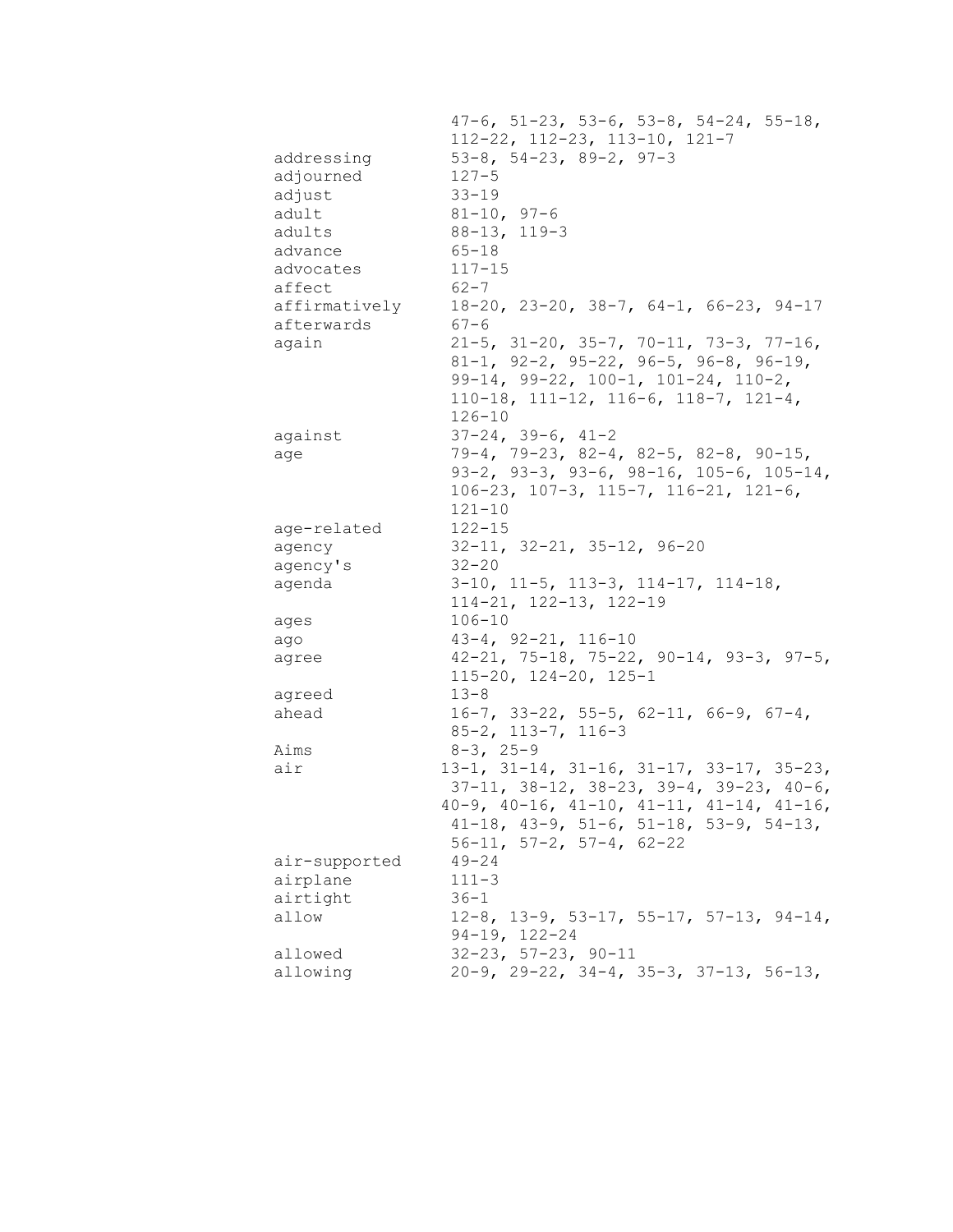|                | $77 - 18$                                                     |
|----------------|---------------------------------------------------------------|
| almost         | $53-20$ , $105-16$ , $116-11$                                 |
| alone          | $110 - 12$                                                    |
| along          | $117 - 3$ , $119 - 12$                                        |
| altering       | $35 - 23$                                                     |
| although       | $46 - 23, 82 - 9$                                             |
| always         | $61-10$ , $62-1$ , $63-8$ , $63-9$ , $67-21$ , $93-18$ ,      |
|                | $96-2$ , $106-8$ , $106-11$ , $106-18$ , $109-10$ ,           |
|                | $109 - 14, 123 - 17$                                          |
| America        | $50 - 18$                                                     |
| among          | $35 - 17, 36 - 14$                                            |
| amongst        | $126 - 2$                                                     |
| amount         | $4-23$ , $4-24$ , $5-14$ , $5-15$ , $5-18$ , $5-19$ , $6-2$ , |
|                | $47 - 23$ , $53 - 21$ , $88 - 1$                              |
| Amtrak         | $126 - 16$                                                    |
| amusement      | $1-2$ , $8-1$ , $8-4$ , $8-11$ , $50-15$ , $71-10$ ,          |
|                | $89 - 14, 114 - 24$                                           |
| Angelo         | $1-18$ , $4-18$                                               |
| animal         | $30 - 16$                                                     |
| Anjal          | $7 - 13$                                                      |
| annual         | $3 - 7$ , $9 - 24$                                            |
| annually       | $21 - 17$                                                     |
| answer         | $17-16$ , $17-20$ , $94-8$                                    |
| answers        | $64 - 16$                                                     |
| Anthony        | $2 - 2$ , $4 - 15$                                            |
| anticipate     | $106 - 1$                                                     |
| anticipating   | $109 - 6$                                                     |
| antientrapment | $64 - 23$                                                     |
| anybody        | 89-18, 106-18, 108-1, 115-6                                   |
| anyone         | $42 - 11, 65 - 2, 66 - 20$                                    |
| anything       | $13-19$ , $24-14$ , $26-1$ , $32-12$ , $34-6$ , $41-5$ ,      |
|                | $46-3$ , $50-8$ , $63-10$ , $72-10$ , $91-18$ , $91-19$ ,     |
|                | $95-22$ , $105-16$ , $105-17$ , $110-6$ , $113-21$ ,          |
|                | $116-6$ , $118-17$ , $120-9$                                  |
| anytime        | $22 - 12, 83 - 9$                                             |
| apart          | $124 - 13$                                                    |
| apologize      | $34 - 7, 34 - 9$                                              |
| appear         | $52 - 23$                                                     |
| Appearances    | $2 - 1$                                                       |
| appeared       | $2 - 5$ , $30 - 11$                                           |
| appears        | $99 - 23$                                                     |
| applications   | $28 - 4$                                                      |
| applies        | $4 - 22$                                                      |
| apply          | $43 - 21$                                                     |
| appoint        | $66 - 14$                                                     |
| appreciate     | $34-18, 104-15$                                               |
| appreciated    | $34 - 2$                                                      |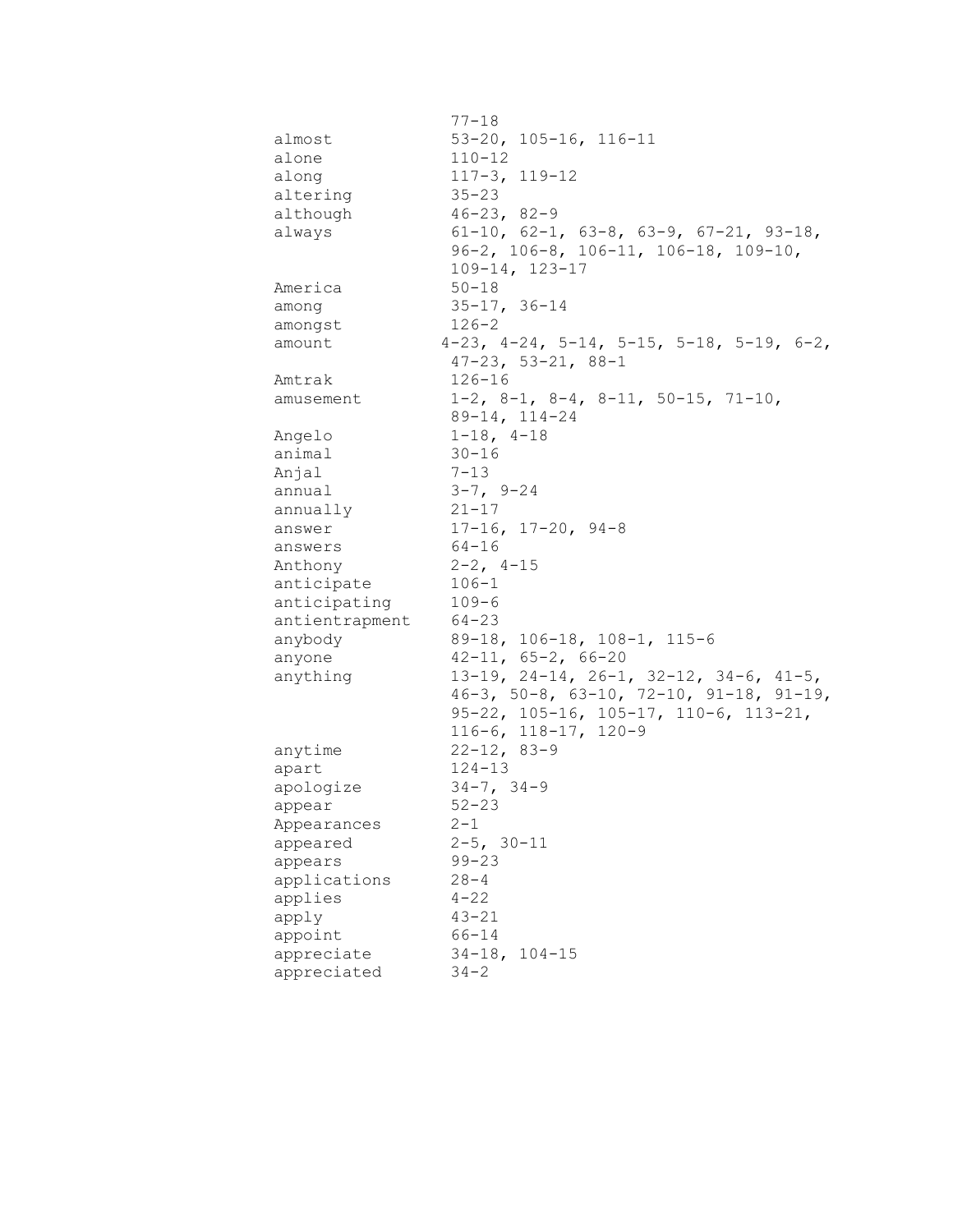| approach        | $40 - 10$ , $100 - 3$                                      |
|-----------------|------------------------------------------------------------|
| appropriate     | $9-11$ , $13-17$ , $17-12$ , $20-17$ , $21-3$ , $51-20$ ,  |
|                 | $53-2$ , 79-5, 79-23, 103-4, 117-5, 117-6,                 |
|                 | $124 - 14$                                                 |
| appropriately   | $21 - 15$                                                  |
| appropriateness | $105 - 6$                                                  |
| approve         | $3-12$ , $3-22$ , $3-24$                                   |
| approved        | $7 - 20$                                                   |
| approximately   | $71 - 3$                                                   |
| April           | $33 - 24, 125 - 11$                                        |
| area            | $19-2$ , 78-2, 119-8, 126-9                                |
| arque           | $115 - 9$                                                  |
| argument        | $6-24$ , 39-7, 39-23, 59-4                                 |
| around          | $18-13$ , $34-9$ , $43-5$ , $45-3$ , $50-24$ , $54-3$ ,    |
|                 | 58-4, 60-23, 61-20, 85-15, 89-17, 123-12                   |
| arrangement     | $35 - 4$                                                   |
| array           | $8 - 9$                                                    |
| arrive          | $103 - 6$                                                  |
| article         | $7 - 16$                                                   |
| articulate      | $108 - 2$                                                  |
| ask             | $7-23$ , $25-10$ , $27-12$ , $40-5$ , $49-12$ , $55-3$ ,   |
|                 | 71-23, 75-9, 79-3, 79-8, 80-24, 106-23,                    |
|                 | 107-12, 115-12                                             |
| asked           | $48-15$ , $78-17$ , $78-22$ , $79-23$ , $80-8$ , $90-10$ , |
|                 | $94 - 18$                                                  |
| asking          | $48-19$ , $74-8$ , $86-1$ , $111-19$                       |
| aspects         | $8 - 11$                                                   |
| assemble        | 68-10                                                      |
| assist          | $35 - 4$                                                   |
| assisted        | $10 - 20$                                                  |
| association     | $6-23$ , 7-10, 8-1, 117-11                                 |
| assume          | $93 - 20$                                                  |
| assuming        | 62-18                                                      |
| assurance       | $26 - 19$                                                  |
| Astm            | $23-13$ , $25-14$ , $25-17$ , $25-20$ , $26-2$ , $26-3$ ,  |
|                 | $26-23$ , $26-24$ , $27-2$ , $50-1$ , $50-3$ , $61-12$ ,   |
|                 | $82 - 4$ , $99 - 14$ , $122 - 16$                          |
| att             | $1 - 22$                                                   |
| attach          | $84 - 3$                                                   |
| attachment      | $84 - 2$                                                   |
| attack          | $39 - 9$                                                   |
| attempt         | $87 - 12, 87 - 14$                                         |
| attempted       | $70 - 5, 77 - 11$                                          |
| attend          | $8 - 7$ , $34 - 7$                                         |
| attendant       | $44-24$ , $47-10$ , $51-22$ , $52-7$ , $58-12$ , $60-14$ , |
|                 | $60-16$ , $60-20$ , $122-24$ , $124-13$                    |
| attendants      | $47-11$ , 52-10, 52-16, 63-5, 63-8                         |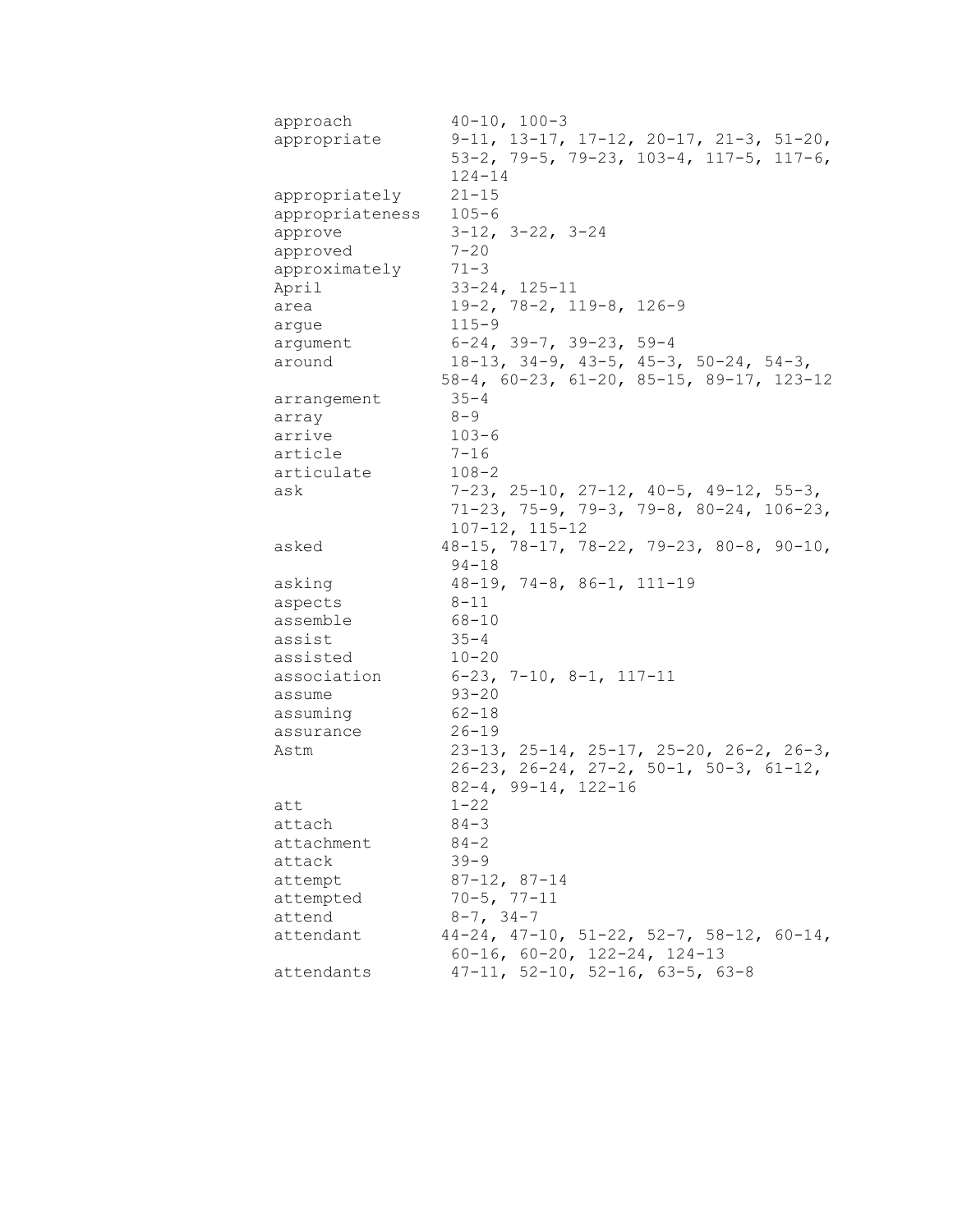| attending   | $127 - 4$                                                                                                          |
|-------------|--------------------------------------------------------------------------------------------------------------------|
| attention   | $104 - 5$                                                                                                          |
| attorney    | $33 - 2, 71 - 7$                                                                                                   |
| attraction  | $31-7$ , $33-16$ , $33-17$ , $33-18$ , $41-17$ , $58-9$ ,<br>$63 - 6, 123 - 1$                                     |
| attractions | $12-15$ , $12-24$ , $13-4$ , $13-8$ , $22-4$ , $22-7$ ,<br>$33 - 4, 56 - 9$                                        |
| authority   | $58 - 8$                                                                                                           |
| available   | $4-24$ , 5-16, 5-21, 6-2, 6-3, 6-4, 6-6,<br>8-12, 18-8, 21-23, 45-19, 119-18                                       |
| avenue      | $117 - 23$                                                                                                         |
| aware       | $18-7$ , $19-6$ , $122-1$                                                                                          |
| awareness   | $85 - 4$                                                                                                           |
| awhile      | $85 - 18$                                                                                                          |
| axle        | $20 - 14, 21 - 2$                                                                                                  |
| aye         | $4 - 2$ , 125-4                                                                                                    |
| baby        | $30 - 9$                                                                                                           |
| baby-sitter | $120 - 4$                                                                                                          |
| back        | $3-8$ , $4-20$ , $31-5$ , $31-22$ , $32-21$ , $35-4$ ,<br>$40-12$ , $45-4$ , $46-4$ , $49-15$ , $59-4$ , $70-10$ , |
|             | $71 - 14$ , $126 - 2$ , $126 - 7$                                                                                  |
| bad         | $41 - 11, 88 - 21, 108 - 4$                                                                                        |
| Baker's     | $64 - 24$                                                                                                          |
| balance     | $42 - 16$                                                                                                          |
| ball        | $11-11, 29-15, 31-3, 31-17, 35-24, 38-18,$                                                                         |
|             | $39-4$ , $42-3$ , $43-23$ , $44-11$ , $44-24$ , $45-13$ ,                                                          |
|             | $45-22$ , $46-4$ , $46-17$ , $46-24$ , $47-1$ , $48-2$ ,                                                           |
|             | $51-1$ , $51-5$ , $52-21$ , $53-21$ , $56-8$ , $58-21$ ,                                                           |
|             | $60-20$ , $63-17$ , $64-5$ , $67-9$                                                                                |
| balls       | $11-6$ , $11-10$ , $11-22$ , $12-13$ , $12-21$ , $13-13$ ,                                                         |
|             | $29-14$ , $29-18$ , $29-21$ , $30-4$ , $30-14$ , $30-15$ ,                                                         |
|             | $30-17$ , $31-5$ , $31-13$ , $31-22$ , $32-5$ , $34-4$ ,                                                           |
|             | $35-6$ , $35-18$ , $37-10$ , $38-4$ , $43-1$ , $43-21$ ,                                                           |
|             | $44-1$ , $44-16$ , $45-2$ , $46-18$ , $46-21$ , $47-12$ ,                                                          |
|             | $49-22$ , $54-7$ , $56-2$ , $56-5$ , $56-7$ , $56-10$ ,                                                            |
|             | $56-22$ , $57-2$ , $58-21$ , $58-22$ , $58-23$ , $59-13$ ,                                                         |
|             | $60-3$ , $60-5$ , $60-10$ , $60-14$ , $60-17$ , $60-24$ ,                                                          |
|             | $61-5$ , $61-7$ , $61-9$ , $63-15$ , $63-20$ , $63-22$ ,                                                           |
|             | $64-13$ , $65-8$ , $65-22$ , $66-13$ , $66-15$                                                                     |
| ban         | $56 - 15$                                                                                                          |
| Bananas     | 69-4, 85-9, 103-24, 109-19, 114-18                                                                                 |
| banging     | $41 - 2, 41 - 3$                                                                                                   |
| banned      | $56 - 21, 56 - 24$                                                                                                 |
| bar         | $16-22$ , $17-9$ , $17-13$ , $17-15$ , $70-17$ , $76-7$ ,                                                          |
|             | 76-8, 76-9, 76-15, 84-13, 84-17, 84-19,                                                                            |
|             | $92 - 13$ , $100 - 15$                                                                                             |
| barrier     | $106 - 6$                                                                                                          |
| based       | $13-16$ , $14-10$ , $48-17$ , $51-11$ , $51-14$ , $52-1$ ,                                                         |
|             | $58-5$ , $85-23$ , $86-2$ , $86-4$                                                                                 |
| basic       | $24 - 19$                                                                                                          |
| basically   | $6-24$ , 7-4, 9-19, 11-18, 12-19, 13-10,                                                                           |
|             | $18-10$ , $20-13$ , $21-3$ , $21-8$ , $21-13$ , $24-24$ ,                                                          |
|             | $26-3$ , $30-16$ , $42-13$ , $44-21$ , $48-19$ , $50-21$ ,                                                         |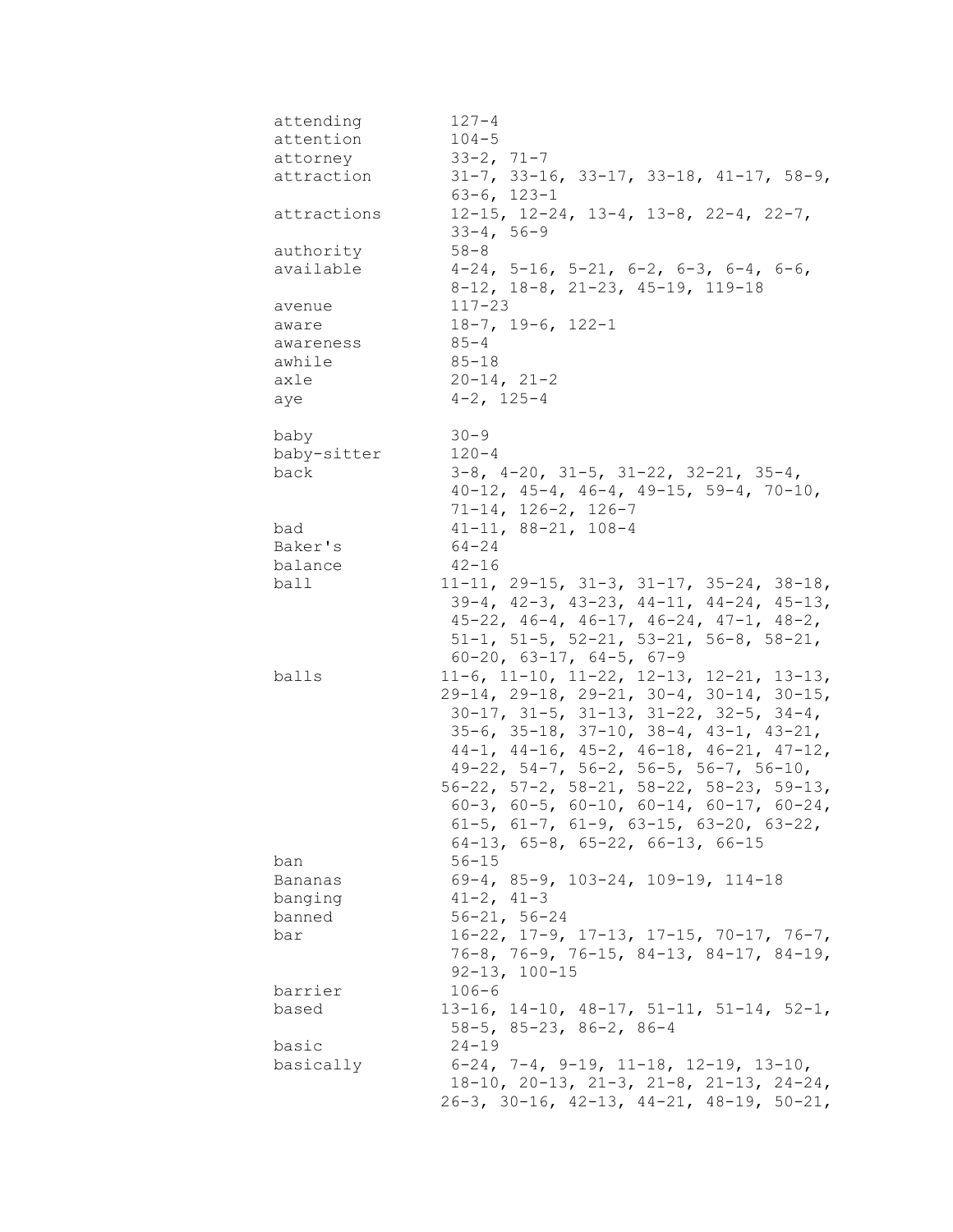|             | $70-20$ , $73-14$ , $85-22$ , $87-16$ , $98-20$ ,                                                                           |
|-------------|-----------------------------------------------------------------------------------------------------------------------------|
|             | $116 - 21$                                                                                                                  |
| basics      | $94 - 24$                                                                                                                   |
| basis       | $49 - 21$                                                                                                                   |
| bath        | $30 - 9$                                                                                                                    |
| bathing     | $65 - 10$ , $65 - 11$ , $65 - 13$                                                                                           |
| battle      | $40 - 12, 77 - 10$                                                                                                          |
| Bear        | $85 - 11, 85 - 12, 95 - 16$                                                                                                 |
| became      | $70 - 13, 107 - 19$                                                                                                         |
| become      | $20-19$ , $26-2$ , $117-15$                                                                                                 |
| becomes     | $27-4, 64-2, 77-4, 89-3, 96-1, 96-19$                                                                                       |
|             | $35 - 8$                                                                                                                    |
| beginning   |                                                                                                                             |
| behalf      | $2-5$ , $67-12$ , $101-14$ , $102-1$                                                                                        |
| behavior    | 77-8, 109-20, 117-6, 117-15, 117-16                                                                                         |
| behind      | $103-10$ , $107-15$ , $118-21$                                                                                              |
| behooves    | $94 - 8$                                                                                                                    |
| believe     | $9-22$ , $37-16$ , $63-19$ , $70-4$ , $71-11$ , $78-10$ ,                                                                   |
|             | $102-19$ , $102-21$ , $109-2$ , $116-11$                                                                                    |
| believer    | $108 - 24$                                                                                                                  |
| belt        | 69-6, 69-10, 76-7, 76-10, 76-15, 83-19,                                                                                     |
|             | $83-22$ , $84-3$ , $84-5$ , $84-8$ , $84-13$ , $84-16$ ,                                                                    |
|             | $84-18$ , $85-14$ , $88-5$ , $88-17$ , $92-12$ , $97-8$ ,                                                                   |
|             | $100 - 15$                                                                                                                  |
| belts       | 69-8, 73-24, 82-10, 83-16, 116-24                                                                                           |
| bend        | $20 - 3$                                                                                                                    |
| benefit     | $34 - 3$                                                                                                                    |
| benefits    | $10 - 12$                                                                                                                   |
| best        | $26-10$ , $96-2$ , $116-1$ , $116-2$                                                                                        |
| better      | $16-4$ , $48-9$ , $54-20$ , $90-21$ , $104-12$ , $115-5$ ,                                                                  |
|             |                                                                                                                             |
|             | $117 - 16, 119 - 20$                                                                                                        |
| between     |                                                                                                                             |
|             | $41-24$ , $42-12$ , $42-16$ , $44-13$ , $53-18$ ,                                                                           |
|             | $70 - 12$ , $107 - 14$ , $107 - 15$                                                                                         |
| beyond      | $81-22$ , $112-6$ , $112-8$                                                                                                 |
| big         | $23-12$ , $25-3$ , $27-17$ , $57-24$ , $92-19$ , $97-1$                                                                     |
| biggest     | 28-24, 123-23, 124-2, 124-6                                                                                                 |
| Bilandic    | $2 - 3$                                                                                                                     |
| <b>Bill</b> | $1-18$ , $2-17$ , $4-11$ , $8-24$ , $10-18$ , $19-17$ ,                                                                     |
|             | 63-24, 68-5, 102-8, 121-23, 125-10                                                                                          |
| bindings    | $48 - 24$                                                                                                                   |
| birth       | $106 - 24$                                                                                                                  |
| bit         | $62-12$ , $102-9$ , $108-7$                                                                                                 |
| black       | 89-6, 110-17, 110-19, 111-7, 111-16,                                                                                        |
|             | $118 - 23$                                                                                                                  |
| blame       | $90-3$ , $94-22$ , $94-23$                                                                                                  |
| blaming     | $115 - 3$                                                                                                                   |
| blank       | $118 - 22, 119 - 22$                                                                                                        |
| blinders    | $112 - 17$                                                                                                                  |
| blindly     | $59 - 24, 105 - 4$                                                                                                          |
| blower      | $54 - 12$                                                                                                                   |
| blowing     | $43 - 9, 120 - 2$                                                                                                           |
| blown       | $44 - 19$                                                                                                                   |
| blunt       | $11 - 20$                                                                                                                   |
| board       | $1-3$ , $1-20$ , $3-7$ , $3-8$ , $11-12$ , $14-9$ , $14-10$ ,<br>$16-9$ , $16-10$ , $34-10$ , $34-11$ , $34-15$ , $34-22$ , |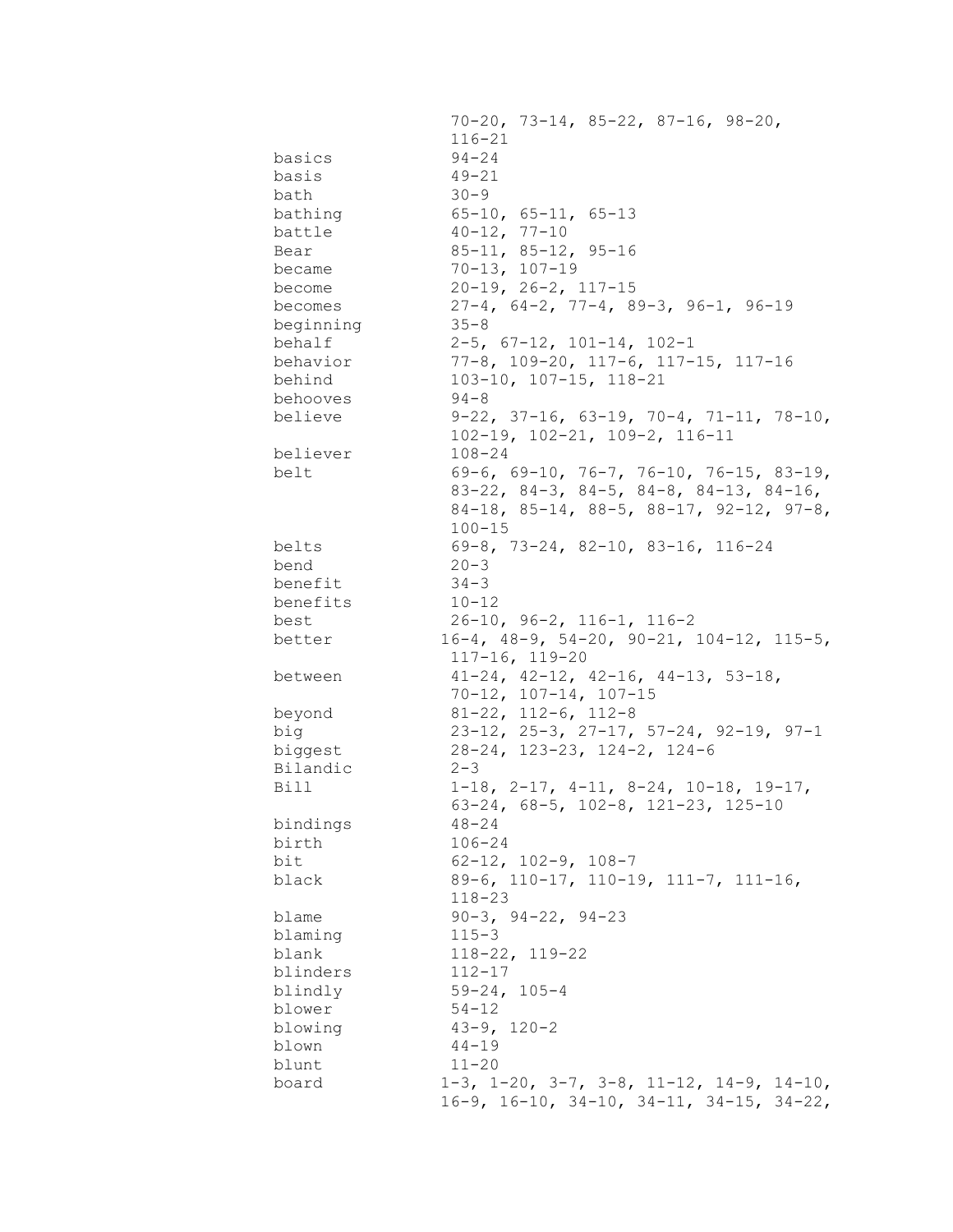|           | $36-15$ , $43-22$ , $49-14$ , $56-24$ , $62-11$ , $65-9$ , |
|-----------|------------------------------------------------------------|
|           | $66-21, 69-24, 87-5, 89-3, 91-2, 92-24,$                   |
|           | $95-10$ , $96-6$ , $96-23$ , $97-21$ , $99-7$ , $100-9$ ,  |
|           | $101-16$ , $102-4$ , $102-21$ , $107-24$ , $111-8$ ,       |
|           | $113-13$ , $115-16$ , $115-22$ , $116-2$ , $119-13$ ,      |
|           | 121-13, 121-14, 122-21, 124-19, 125-8,                     |
|           | $125 - 22$ , $126 - 4$ , $126 - 19$                        |
| board's   | $100-2$ , $113-14$ , $127-3$                               |
| boat      | 19-12, 126-20, 126-21                                      |
| bodies    | $82 - 4$                                                   |
| body      | $101 - 6$                                                  |
| Bollins   | $50 - 16, 63 - 21$                                         |
| booth     | $104 - 4$                                                  |
| Borvig    | $9 - 15$                                                   |
| both      | $17-14$ , 34-10, 47-19, 63-18, 78-12, 80-3,                |
|           | $80 - 13, 84 - 6$                                          |
| bottom    | $21-21$ , 38-22, 39-8, 48-1, 65-1, 84-14,                  |
|           | 94-24                                                      |
| bounce    | $43 - 5$ , $46 - 23$                                       |
| bouncing  | $47 - 1$                                                   |
| bouncy    | $43 - 4$                                                   |
| boy       | $87 - 2$                                                   |
| boy's     | $104 - 8$                                                  |
|           | 84-17                                                      |
| boys      | 84-6                                                       |
| boys'     | 72-23, 73-6, 75-7                                          |
| brake     | $20-1, 70-8, 73-2, 101-2$                                  |
| brakes    |                                                            |
| brand     | 86-23                                                      |
| break     | $16-8$ , 66-6, 66-9, 75-10                                 |
| breaking  | $20 - 10, 72 - 19$                                         |
| breathe   | 53-17                                                      |
| breathing | $35-20$ , $41-10$ , $46-2$                                 |
| Brian     | $2 - 18$ , 10-18                                           |
| Brian's   | $10 - 18$                                                  |
| brief     | 69-24                                                      |
| bring     | $4-23$ , 11-11, 42-9, 57-15, 60-19, 64-19,                 |
|           | 68-5, 99-19, 113-11, 122-16                                |
| bringing  | $73 - 23$                                                  |
| brings    | $8-9$ , 13-24, 73-2                                        |
| broader   | $120 - 24, 122 - 18$                                       |
| broke     | $9-19$ , $18-22$ , $21-12$ , $40-24$ , $102-7$ , $102-9$   |
| broken    | $17 - 2$                                                   |
| brother   | $17 - 10$                                                  |
| brothers  | $17 - 14, 82 - 16$                                         |
| brought   | $34-19$ , $57-14$ , $63-21$                                |
| Brown     | $2 - 18$                                                   |
| bubble    | $38 - 17$                                                  |
| bucket    | $103 - 7$                                                  |
| buckets   | $120 - 19$                                                 |
| build     | $12 - 15$ , 83-12, 89-17                                   |
| building  | $2-3$ , $7-3$ , $15-5$                                     |
| buildup   | $39 - 1$                                                   |
| built     | $92 - 21$                                                  |
| bullet    | $46 - 13, 46 - 14$                                         |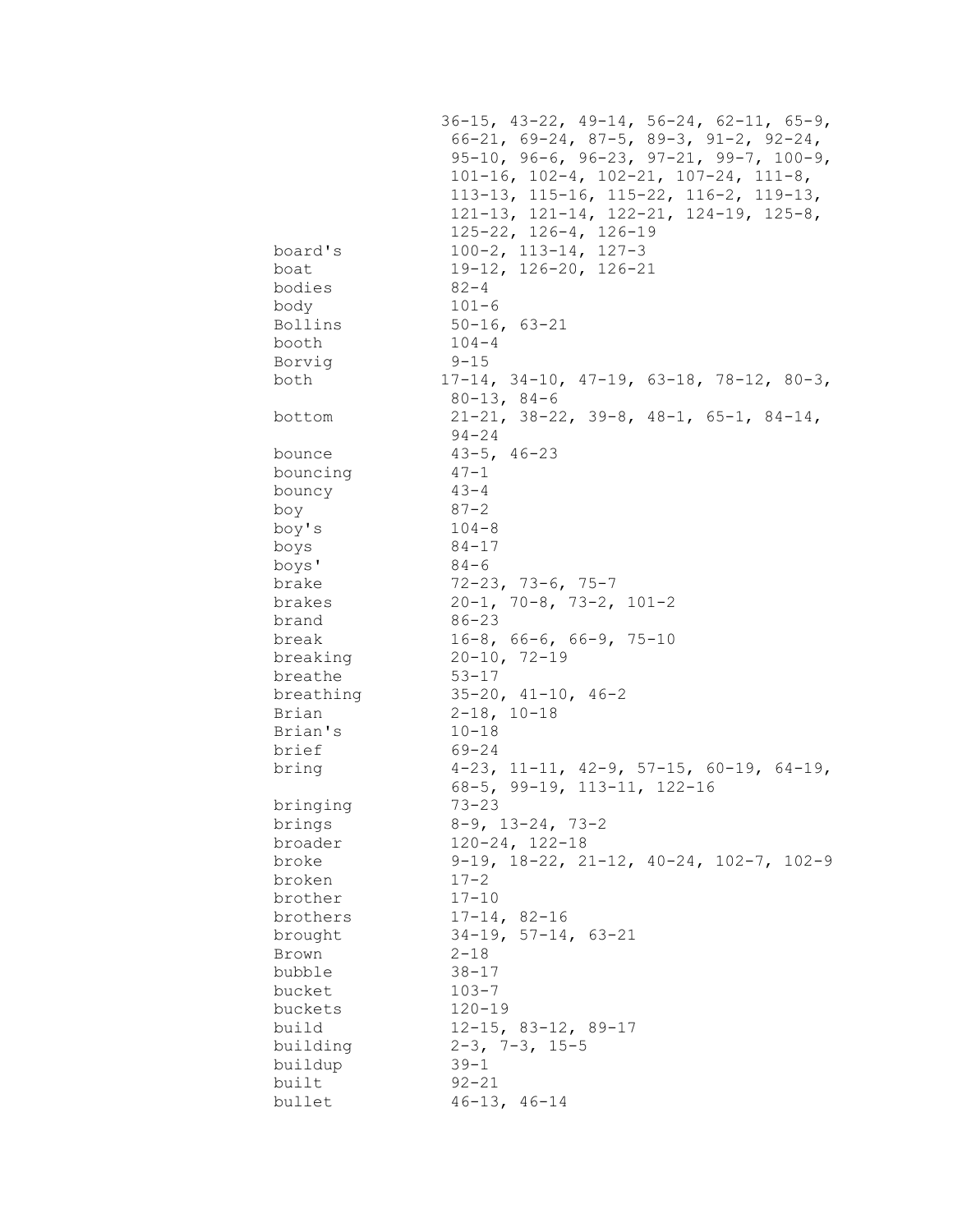| bulletin        | $22-9$ , 69-17, 100-21                                                                                                                       |
|-----------------|----------------------------------------------------------------------------------------------------------------------------------------------|
| bulletins       | $18-1, 18-3, 18-7, 22-3, 22-4, 27-14,$<br>$27 - 15$ , $29 - 11$ , $96 - 18$                                                                  |
| bungy           | $18 - 12$                                                                                                                                    |
| burner          | $4 - 21$                                                                                                                                     |
| business        | $4-6$ , $5-1$ , $5-2$ , $5-9$ , $5-10$ , $6-12$ , $67-1$ ,<br>85-18, 103-14, 107-11, 122-23, 125-4,<br>$127 - 3$                             |
| busted          | $123 - 19$                                                                                                                                   |
| busy            | $14 - 14$                                                                                                                                    |
| butt            | $47 - 2$                                                                                                                                     |
| button          | $75 - 4$                                                                                                                                     |
| buttons         | $74 - 4$                                                                                                                                     |
| buy             | $6-9$ , 13-15, 48-20, 63-16, 64-4, 64-18                                                                                                     |
| $C - 1300$      | $2 - 4$                                                                                                                                      |
| cage            | $81 - 7$ , $91 - 23$ , $97 - 13$                                                                                                             |
| calibrate       | $108 - 7$                                                                                                                                    |
| call            | $3-1$ , $3-9$ , $35-10$ , $66-11$ , $81-24$ , $96-21$ ,<br>$100-10$ , $102-21$ , $108-4$ , $108-22$                                          |
| called          | $84-14, 103-14$                                                                                                                              |
| calls           | 68-7                                                                                                                                         |
| came            | $11-16$ , $12-18$ , $12-19$ , $27-14$ , $27-15$ ,                                                                                            |
|                 | $32-21$ , $33-15$ , $33-24$ , $36-22$ , $48-12$ , $54-8$ ,<br>62-22, 70-20, 73-6, 75-6, 75-7, 77-24,<br>81-6, 103-24, 106-18, 106-19, 121-24 |
| cameras         | $109 - 19, 109 - 20$                                                                                                                         |
| can't           | $5-19$ , $32-11$ , $42-5$ , $46-20$ , $54-11$ , $62-16$ ,                                                                                    |
|                 | $65-2$ , 81-15, 81-16, 81-22, 81-23, 90-20,                                                                                                  |
|                 | $90-22$ , $91-16$ , $93-16$ , $93-22$ , $98-2$ , $100-6$ ,                                                                                   |
|                 | $100-19$ , $101-7$ , $101-21$ , $106-5$ , $107-10$ ,                                                                                         |
|                 | $111-13$ , $113-19$ , $117-4$ , $124-22$ , $124-23$ ,<br>$126 - 21$                                                                          |
| cannot          | $20-3$ , $41-24$ , 55-13, 123-20                                                                                                             |
| capable         | $109 - 22$                                                                                                                                   |
| capacity        | 25-1                                                                                                                                         |
| car             | $17-3$ , $17-5$ , $17-10$ , $24-11$ , $69-12$ , $107-14$ ,<br>$107 - 15$                                                                     |
| carabiners      | $20-20$ , $20-21$ , $21-1$                                                                                                                   |
| carbon          | $39-1, 39-2$                                                                                                                                 |
| care            | $77-12$ , 82-7, 98-22, 98-23, 103-18,<br>$103-20$ , $105-2$ , $105-3$ , $110-7$ , $127-1$                                                    |
| cared           | $21 - 15$                                                                                                                                    |
| carefully       | $44 - 18$                                                                                                                                    |
| carnival        | $1-2$ , 71-10, 77-15, 104-14                                                                                                                 |
| carnivals       | $119 - 17$                                                                                                                                   |
| carrier         | $98-20$ , $98-21$ , $99-3$ , $99-5$ , $105-1$                                                                                                |
| cars            | $70 - 12$ , $107 - 15$                                                                                                                       |
| cart            | $43 - 16$                                                                                                                                    |
| Casagranda      | $6 - 20$                                                                                                                                     |
| case            | $20-15$ , 55-16, 63-20, 98-24, 120-10,                                                                                                       |
|                 | $122 - 5$                                                                                                                                    |
| castle<br>catch | $46 - 23$<br>$109 - 13$                                                                                                                      |
|                 |                                                                                                                                              |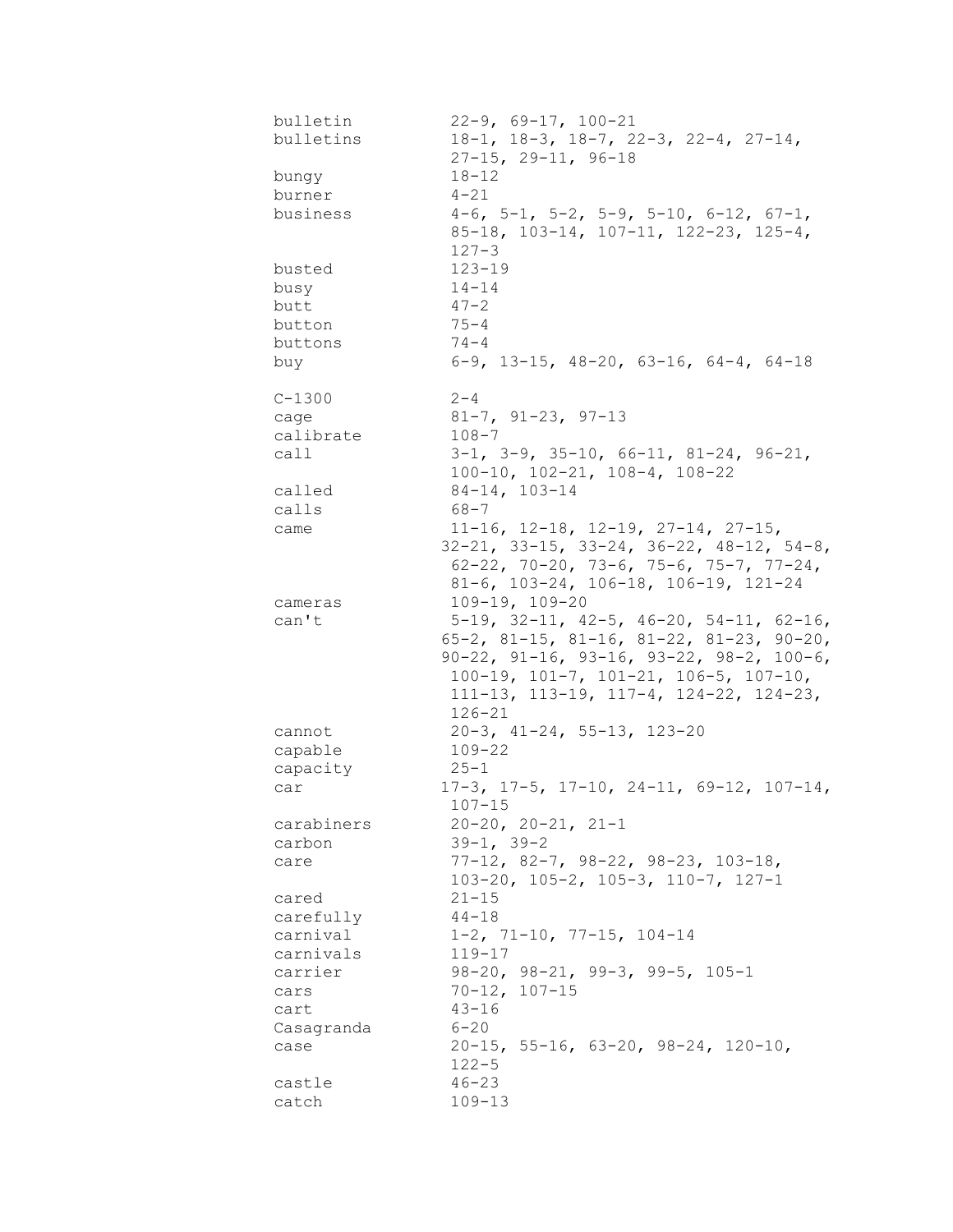| category      | $88 - 2$                                                                                                            |
|---------------|---------------------------------------------------------------------------------------------------------------------|
| caught        | $16-24$ , $19-13$ , $20-15$ , 69-8                                                                                  |
| cause         | 19-7, 19-15, 93-13, 107-21, 127-7, 128-8                                                                            |
| causing       | $70 - 15$                                                                                                           |
| caution       | $37 - 4, 63 - 4$                                                                                                    |
| Cd            | $65 - 23$                                                                                                           |
| center        | $70-6$ , $70-11$ , $78-2$                                                                                           |
| certain       | 56-1, 58-4, 72-18, 87-6, 87-10, 90-15,                                                                              |
|               | $90-18$ , $93-2$ , $98-10$ , $101-21$ , $105-14$ ,<br>$115 - 5$                                                     |
| certainly     | $30-7$ , $36-18$ , $38-2$ , $54-15$ , $63-3$ , $66-5$ ,<br>$94-4$ , $101-1$ , $119-2$                               |
| certificate   | $15 - 16, 27 - 22$                                                                                                  |
| certification | $8-6$ , 24-23, 25-9                                                                                                 |
| certified     | 28-13, 128-5, 128-17                                                                                                |
| certify       | $128 - 4$                                                                                                           |
| cetera        | $7-18$ , $12-5$ , $14-10$ , $40-8$                                                                                  |
| chair         | $1-17$ , $4-9$ , $66-14$ , $66-16$ , $109-11$                                                                       |
| chairman      | $1-16$ , $34-10$ , $85-1$ , $126-1$                                                                                 |
| challenge     | $95 - 7, 102 - 18$                                                                                                  |
| Champaign     | $15 - 5$                                                                                                            |
| chance        | $3-10$ , $3-19$ , $9-18$ , $21-4$ , $21-18$                                                                         |
| Chance's      | $21 - 2, 21 - 6$                                                                                                    |
|               | $10-4$ , $26-11$ , $57-7$ , $66-3$ , $70-11$ , $94-11$                                                              |
| change        |                                                                                                                     |
| changed       | $9-15$ , 51-3, 51-5, 51-9, 91-6                                                                                     |
| changes       | $94-6, 101-24$                                                                                                      |
| charge        | 78-10, 116-16                                                                                                       |
| charged       | $71 - 9, 71 - 10$                                                                                                   |
| check         | $68 - 23$                                                                                                           |
| checked       | $59 - 11$                                                                                                           |
| checking      | $73-22, 73-24$                                                                                                      |
| Chicago       | $2-4$ , $126-6$ , $126-9$                                                                                           |
| Chief         | $2 - 2$                                                                                                             |
| chiefs        | $7 - 6$                                                                                                             |
| child         | $16-24$ , $17-3$ , $17-5$ , $17-6$ , $17-7$ , $17-8$ ,<br>$17-9$ , $17-11$ , $20-15$ , $28-19$ , $28-20$ , $33-5$ , |
|               | $40-23$ , $41-9$ , $41-18$ , $57-15$ , $70-2$ , $70-3$ ,                                                            |
|               | $70-5$ , $70-21$ , $72-7$ , $74-11$ , $74-23$ , $75-13$ ,                                                           |
|               | $75-16$ , $77-5$ , $77-6$ , $77-21$ , $79-4$ , $79-10$ ,                                                            |
|               | $79-14$ , $79-16$ , $79-19$ , $79-22$ , $80-1$ , $80-9$ ,                                                           |
|               | $81-6$ , $81-15$ , $82-6$ , $82-7$ , $82-20$ , $82-24$ ,                                                            |
|               | 89-8, 92-3, 92-5, 93-1, 93-7, 94-22,                                                                                |
|               | $97-6$ , $98-4$ , $98-14$ , $98-15$ , $98-20$ , $100-22$ ,                                                          |
|               | 101-4, 104-12, 104-13, 107-6, 107-7,                                                                                |
|               | $107-13$ , $108-4$ , $109-20$ , $110-9$ , $110-11$ ,                                                                |
|               | $111-1, 112-10, 112-12, 112-19, 112-20,$                                                                            |
|               |                                                                                                                     |
|               | $115-4$ , $115-5$ , $119-24$ , $120-3$ , $120-4$                                                                    |
| child's       | $88 - 7$ , $88 - 14$ , $89 - 24$                                                                                    |
| children      | $33-11, 43-8, 73-23, 75-11, 83-9, 103-1,$                                                                           |
|               | 105-13, 113-24, 116-13, 117-4, 119-3,                                                                               |
|               | $122 - 2$                                                                                                           |
| China         | $63 - 22$                                                                                                           |
| choices       | $53 - 11$                                                                                                           |
| Chuck         | $2-16$ , $8-17$ , $8-18$ , $8-20$                                                                                   |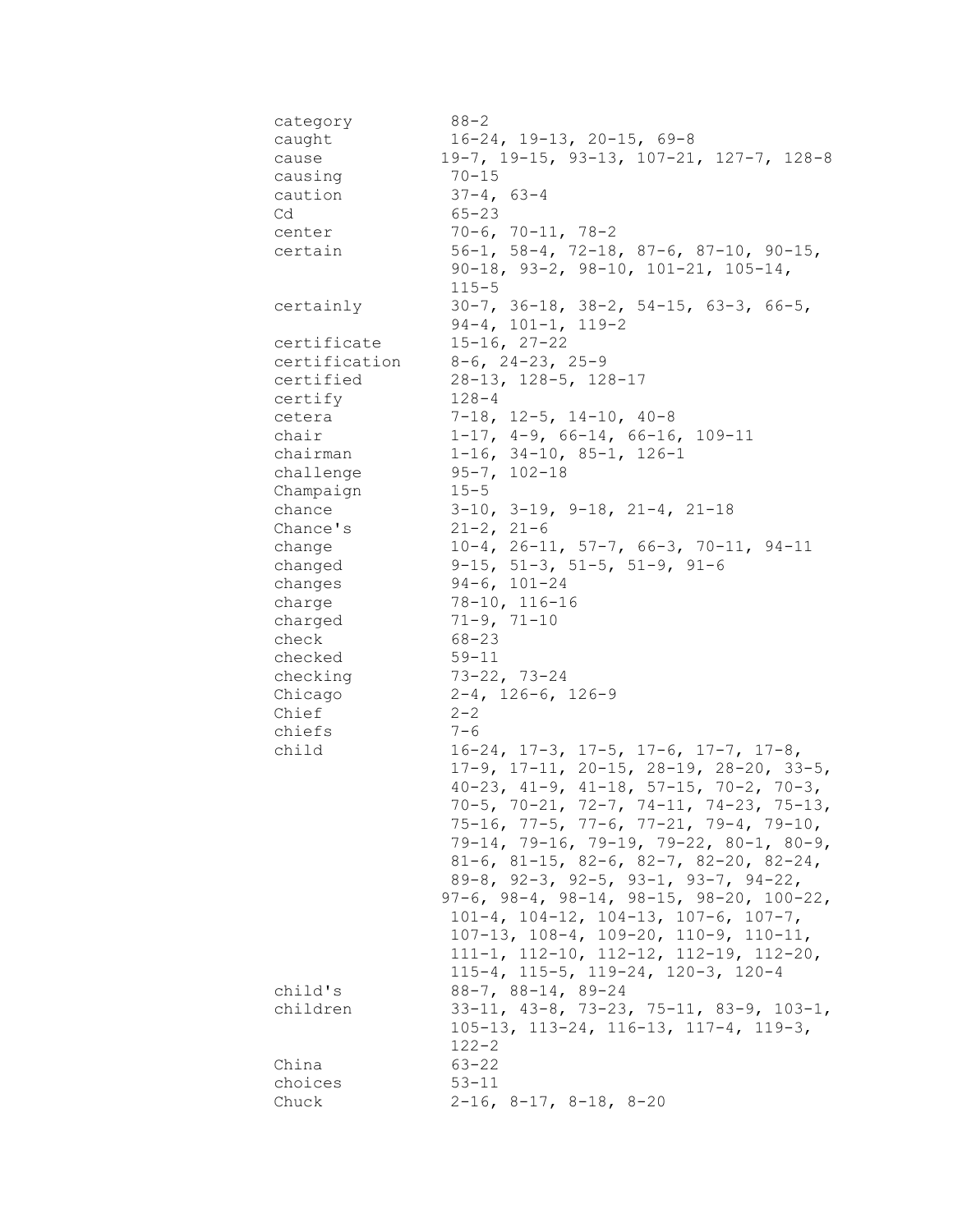| cindy-m-smith | $1 - 22$                                                   |
|---------------|------------------------------------------------------------|
| circulate     | $126 - 1$                                                  |
| circumstance  | $94-6, 101-20$                                             |
| citizen       | $64 - 18$                                                  |
| claimed       | $74 - 14$                                                  |
| clairvoyant   | $79 - 9$                                                   |
| clarification | $10 - 4$                                                   |
| clean         | $42 - 17$                                                  |
| cleaned       | $41-24$ , $42-1$ , $42-11$ , $44-10$ , $57-17$             |
| cleaning      | $41-19$ , $41-21$ , $42-14$                                |
| clear         | $26 - 24, 37 - 13, 122 - 1$                                |
| clearly       | $91 - 20$                                                  |
| clientele     | $42-17$ , $42-18$ , $42-20$                                |
| climb         | $70-5$ , 88-10, 88-15, 88-17, 97-7, 97-8                   |
| climbed       | 89-21                                                      |
| climbing      | $20 - 20, 20 - 21$                                         |
| climbs        | $81 - 23, 111 - 2$                                         |
| close         | $11-13, 61-7, 72-10$                                       |
| closed        | $33-18$ , $39-8$ , $116-11$                                |
| closely       | $19 - 2$                                                   |
| Cms           | $25 - 2$                                                   |
| Co2           | $39 - 19$                                                  |
| coaster       | $17-11, 70-3, 70-7, 70-9, 73-4, 74-17,$                    |
|               | $75-20$ , $76-17$ , $76-20$ , $79-11$ , $79-18$ , $85-5$ , |
|               |                                                            |
|               | $85-7$ , $86-8$ , $86-9$ , $86-19$ , $88-6$ , $88-11$ ,    |
|               | $90-18$ , $90-19$ , $95-18$ , $98-21$                      |
| coasters      | $85-13$ , $85-19$ , $94-15$ , $95-14$ , $105-1$            |
| code          | $4-22$ , $4-23$ , $6-23$ , $6-24$ , $22-19$ , $58-2$       |
| come          | $9-21$ , $12-16$ , $19-6$ , $20-10$ , $23-1$ , $30-15$ ,   |
|               | $30-21$ , $30-22$ , $31-3$ , $35-4$ , $45-9$ , $49-15$ ,   |
|               | $51-10$ , $61-20$ , $61-22$ , $70-10$ , $71-19$ ,          |
|               | 89-11, 102-16, 110-22, 113-6, 113-8,                       |
|               | $121 - 23$                                                 |
| comes         | $22-12$ , 60-18, 67-21, 77-15, 81-7, 81-11,                |
|               | $107 - 10$                                                 |
| comfortable   | $54-6$ , $54-7$ , $54-9$                                   |
| coming        | $33-5$ , $35-8$ , $47-12$ , $48-18$ , $78-3$               |
| commend       | $34-14$ , $34-16$ , $34-24$                                |
| comment       | $23-21$ , $100-8$ , $116-7$ , $121-8$                      |
| comments      | $22-21$ , $23-24$ , $27-8$ , $29-2$ , $29-6$ , $29-10$ ,   |
|               | 82-2, 107-24, 123-2, 124-16, 124-20,                       |
|               | $125 - 2, 127 - 4$                                         |
| commercial    | $65 - 3$                                                   |
| commission    | $11-16$ , $12-10$ , $20-23$ , $36-17$ , $37-3$ , $55-7$ ,  |
|               | $128 - 20$                                                 |
| committed     | $71 - 8, 97 - 12$                                          |
| committee     | $50 - 9$                                                   |
| common        | $98-20, 98-21, 105-1$                                      |
| Community     | $33 - 8$                                                   |
| companies     | $12-14$ , $16-6$ , $28-3$                                  |
| company       | $10-6$ , $30-6$ , $85-18$                                  |
| compared      | $47 - 16$                                                  |
| complete      | $43 - 7, 115 - 16$                                         |
| completed     | $94 - 20, 95 - 12$                                         |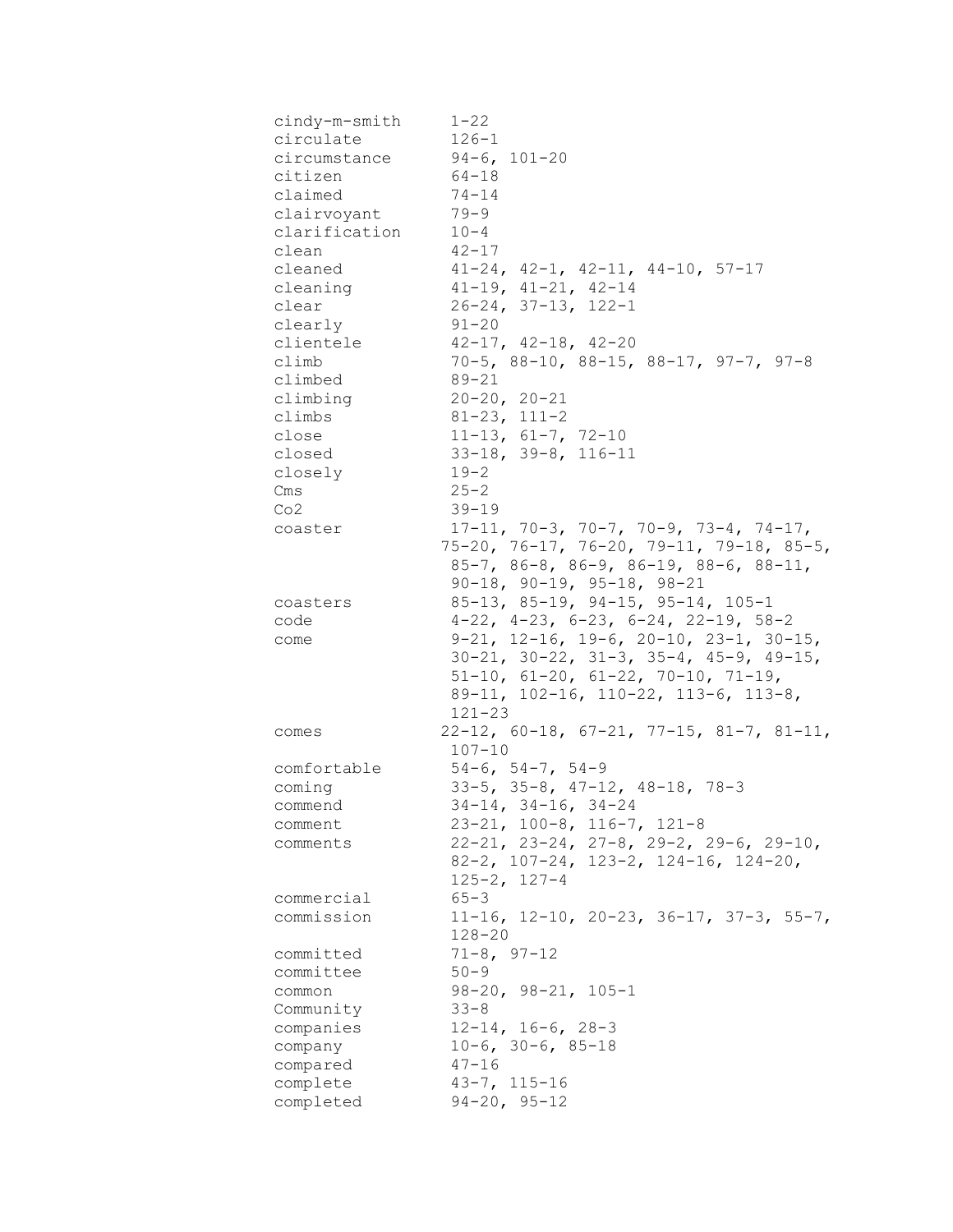| completely               | $45 - 2, 63 - 19$                                          |
|--------------------------|------------------------------------------------------------|
| component                | $102 - 13$ , $102 - 14$ , $102 - 23$                       |
| components               | $102 - 13$                                                 |
| comport                  | $5 - 15$                                                   |
| computers                | $22 - 9$                                                   |
| concern                  | $32-9$ , $35-22$ , $41-6$ , $52-16$ , $53-6$               |
| concerned                | $95 - 9, 107 - 2$                                          |
| concerning               | $73 - 16$                                                  |
| concerns                 | $32-8$ , $32-16$ , $32-17$ , $41-6$ , $48-6$ , $51-17$ ,   |
|                          | $53-7$ , $54-24$ , $55-18$ , $55-19$ , $57-14$ , $57-17$ , |
|                          | $58-11$ , $59-5$ , $59-6$ , $104-18$ , $113-7$ , $124-2$   |
| concluded                | $76 - 23$                                                  |
| conclusion               | $70 - 20$                                                  |
| conclusions              | $19 - 7$                                                   |
| concrete                 | $36 - 13$                                                  |
| condition                | $57 - 22, 58 - 8$                                          |
| conducted                | $53 - 15$                                                  |
| conference               | $126 - 10$                                                 |
| confidence               | $59-10, 59-16, 81-1, 81-4, 91-3$                           |
| configurations 12-17     |                                                            |
| confines                 | $111 - 22$                                                 |
| confront                 | $34 - 4$                                                   |
| confusion 5-22, 13-11    |                                                            |
| conjunction 7-13         |                                                            |
| connection               | $128 - 7$                                                  |
| conservative 13-17, 62-2 |                                                            |
| consider                 | $16-23$ , $36-4$ , $36-15$ , $93-6$ , $123-5$              |
| considerations 58-6      |                                                            |
|                          |                                                            |
| considered               | $11 - 23$                                                  |
| construct                | 63-17                                                      |
| constructed 32-14        |                                                            |
| consumer                 | $11-15$ , $12-9$ , $20-22$ , $35-14$ , $35-15$ , $36-17$ , |
|                          | $37 - 3, 55 - 6$                                           |
| contact                  | 68-2, 101-8                                                |
| contacted                | $51 - 4$                                                   |
| contained                | 63-19                                                      |
| contingencies 8-3        |                                                            |
| continue                 | $115 - 23$ , $125 - 22$                                    |
| continuing               | $119 - 10$                                                 |
| contributory             | $98 - 17$                                                  |
| control                  | $16-22$ , 72-17, 88-1, 102-15, 102-17,                     |
|                          | $102-23$ , $106-20$ , $106-22$ , $108-10$ , $124-22$ ,     |
|                          | $125 - 1$                                                  |
| controversial            | $11 - 10$                                                  |
| convenient               | $126 - 16$ , $126 - 17$                                    |
| conventional             | $39 - 23$                                                  |
| conversation             | $8-18$ , 78-4, 80-16, 108-15                               |
| conversations            | $12 - 11, 12 - 23$                                         |
| coordinate               | $66 - 19$                                                  |
| coordinated              | $68 - 19$                                                  |
| Copenhagens              | $80 - 20$                                                  |
| copies                   | $65 - 17$                                                  |
| сору                     | $22-8$ , $27-22$ , $45-12$ , $49-12$                       |
| copyrighted              | $116 - 15$                                                 |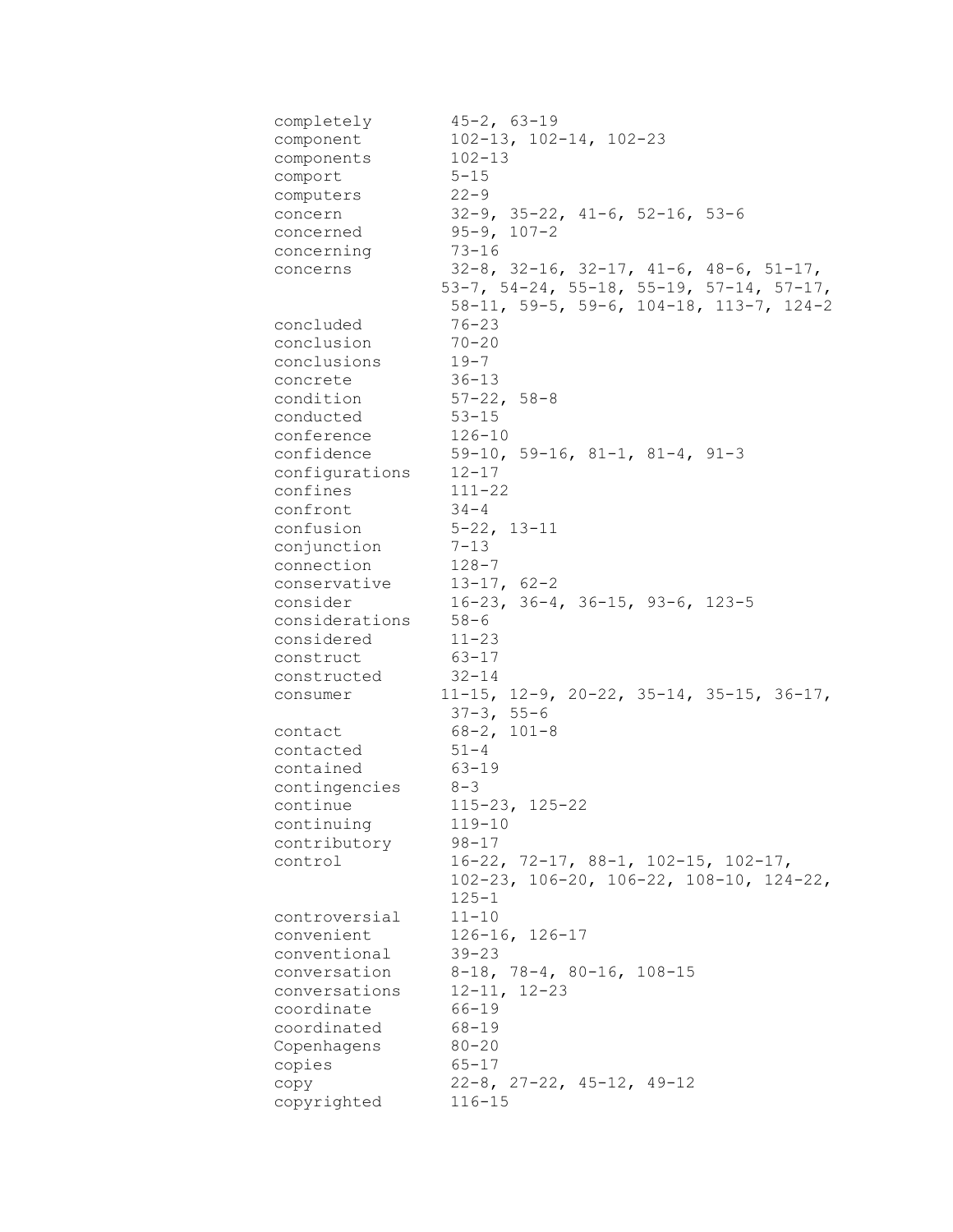| coroner     | $107 - 20$                                                 |
|-------------|------------------------------------------------------------|
| Corporal    | $78 - 21$                                                  |
| correct     | $18-19$ , $37-9$ , $51-13$ , $52-11$ , $56-1$ , $56-22$ ,  |
|             | $75-11, 84-2, 84-11, 110-5, 111-12$                        |
| corrected   | $10 - 22$                                                  |
| corrosion   | $21 - 16$                                                  |
| cost        | $119 - 16$                                                 |
| Costigan    | $1-14$ , $4-16$ , $13-21$ , $14-1$ , $14-4$ , $33-21$ ,    |
|             | $33-23$ , $34-2$ , $34-24$ , $35-2$ , $37-1$ , $37-15$ ,   |
|             | $37-18$ , $50-10$ , $51-1$ , $51-11$ , $51-14$ , $66-2$ ,  |
|             | $67-12$ , $68-9$ , $68-13$ , $85-1$ , $85-15$ , $86-10$ ,  |
|             | $86-13$ , $86-15$ , $93-23$ , $94-1$ , $94-18$ ,           |
|             | 101-13, 115-19, 123-8, 124-15, 125-12,                     |
|             | $125-15$ , $125-21$ , $126-4$ , $126-7$ , $126-13$ ,       |
|             | $126 - 24$                                                 |
| costing     | $13 - 14$                                                  |
| coughing    | $41 - 8$                                                   |
| counsel     | $2-2$ , 80-20, 107-10                                      |
|             | $8-3$ , $85-16$ , $92-10$                                  |
| country     | $128 - 2, 128 - 6$                                         |
| County      | $4-20$ , 15-18, 25-6, 30-13, 33-23, 36-5,                  |
| couple      | $41-6$ , $61-4$ , $75-9$ , $82-2$ , $90-2$                 |
|             |                                                            |
| course      | $13-18$ , $37-23$ , $38-1$ , $42-2$ , $46-22$ , $73-12$ ,  |
|             | $95 - 23$ , $116 - 2$                                      |
| Court       | $56 - 16$                                                  |
| cover       | $20 - 14$                                                  |
| covered     | $17 - 14, 21 - 11$                                         |
| Cpsc        | $12-1$ , $12-2$ , $12-12$ , $12-23$ , $13-7$ , $30-9$ ,    |
|             | $30-12$ , $32-8$ , $32-22$ , $33-15$ , $35-11$ , $36-1$ ,  |
|             | $37-19$ , $40-10$ , $40-13$ , $40-16$ , $46-8$ , $51-23$ , |
|             | $57-2$ , $62-20$ , $63-3$ , $79-17$ , $82-3$               |
| cracked     | $9 - 23$                                                   |
| cracks      | $9 - 4$                                                    |
| craft       | $36 - 10$                                                  |
| crash       | $111 - 4$                                                  |
| crashes     | $111 - 5$                                                  |
| criteria    | $62 - 20$                                                  |
| critical    | $19-24, 34-12, 39-3$                                       |
| crowd       | $55 - 5$                                                   |
| Crowne      | $1 - 7$                                                    |
| cruxes      | $38 - 22$                                                  |
| Csr         | $1 - 21, 128 - 18$                                         |
| curious     | $27-17$ , $109-18$ , $110-1$                               |
| current     | $5-1$ , $55-17$ , $56-10$ , $62-19$ , $62-20$              |
| currently   | $6-6$ , $6-16$ , $15-22$ , $22-5$ , $25-6$ , $50-22$ ,     |
|             | $56-3$ , $57-5$ , $63-14$                                  |
| cushion     | $41 - 1$                                                   |
| cycle       | $72 - 23, 75 - 6$                                          |
| cylindrical | $12 - 18$                                                  |
| Cynthia     | $1-21$ , $1-22$ , $128-4$                                  |
| damage      | $101 - 6$                                                  |
| damn        | $90 - 21$                                                  |
|             | $4-14$ , 55-22, 57-14                                      |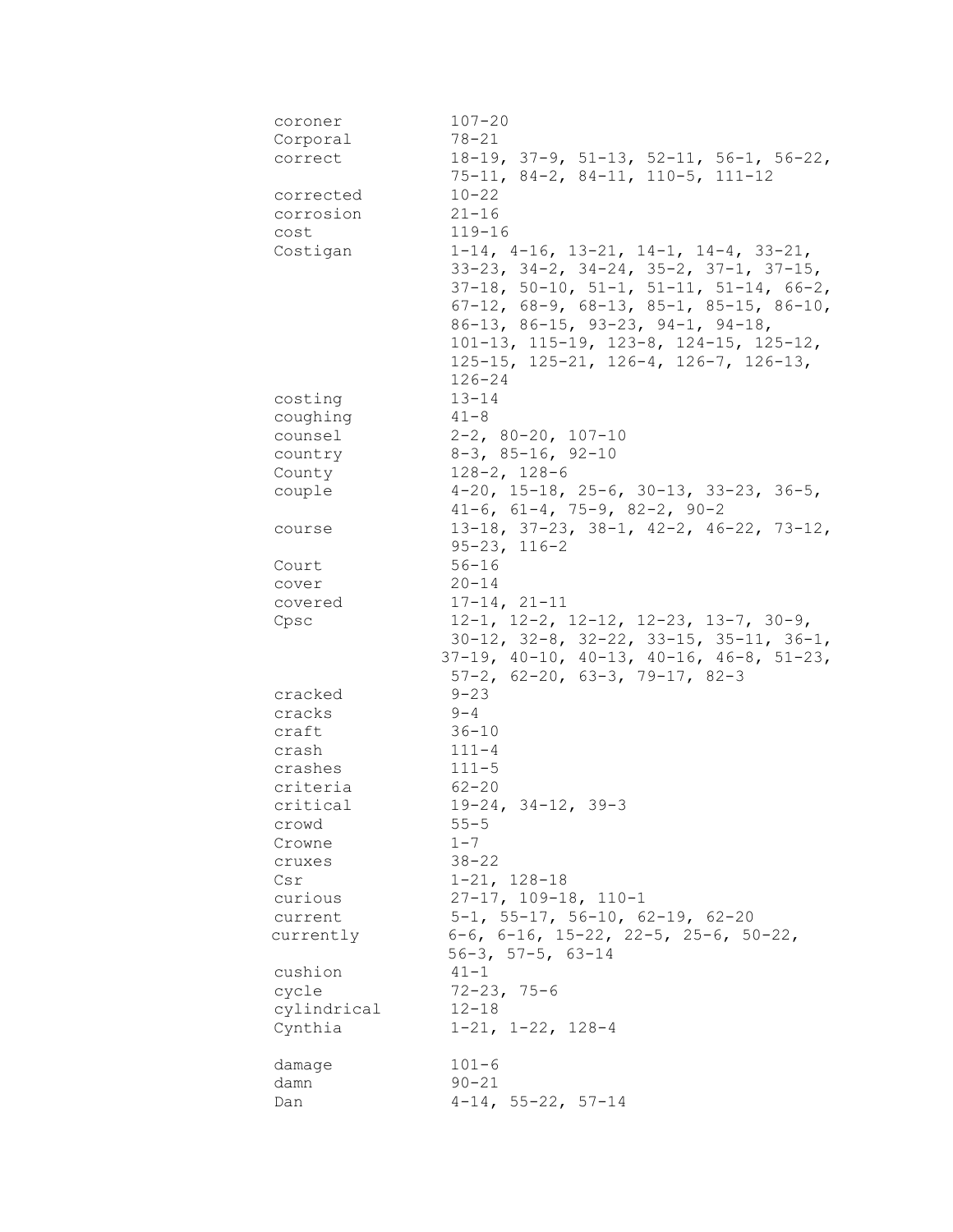| Dan's             | $87 - 3$                                                      |
|-------------------|---------------------------------------------------------------|
| danger            | $36-11$ , $93-8$ , $98-18$ , $99-24$ , $106-13$               |
| dangerous         | $46 - 24, 107 - 24$                                           |
| Daniel            | $1 - 15$                                                      |
| dark              | $121 - 12$                                                    |
| darn              | $106 - 6$                                                     |
| data              | $22 - 14, 105 - 12$                                           |
| date              | $4-24$ , $106-24$ , $127-8$                                   |
| dates             | 125-13, 126-2, 126-15                                         |
| daughter          | $19 - 12, 39 - 7$                                             |
| day               | $42-2$ , $42-14$ , $64-8$ , $68-23$ , $83-3$ , $98-3$ ,       |
|                   | $103 - 15$ , $128 - 11$                                       |
| deal              | $115 - 21$                                                    |
| dealing           | $50 - 1, 125 - 17$                                            |
| death             | $70-15$ , $70-21$ , $107-21$                                  |
| decide            | 29-24, 105-23, 113-20, 119-12                                 |
| decided           | $29 - 24, 117 - 8$                                            |
| decision          | $13-15$ , $92-3$ , $108-16$                                   |
| decisions         | $105 - 20$                                                    |
| declaration       | $12 - 9$                                                      |
| decoration        | $9 - 20$                                                      |
| decrease          | $11 - 1$                                                      |
| deem              | $58 - 15$                                                     |
| deemed            | $16 - 17$                                                     |
| deep              | $36-8$ , $47-20$ , $47-22$                                    |
| defer             | $66 - 18, 68 - 13$                                            |
| definitely        | $15-3, 38-6, 48-23$                                           |
| deflate           | $41 - 17$ , $44 - 5$                                          |
| deflated          | $45 - 2$                                                      |
| deflating         | $44-5$ , $44-8$                                               |
|                   | $21 - 14$                                                     |
| degrades          | 86-24                                                         |
| degree            | $16 - 8$                                                      |
| degrees<br>demand | $118-1, 118-2, 118-3$                                         |
| demonstrating     | $27 - 23, 29 - 18$                                            |
| demonstration     | $29-17$ , $30-20$ , $32-3$ , $48-13$ , $54-8$                 |
| Dennis            | $1 - 19$                                                      |
|                   |                                                               |
| Denny             | $4 - 13$                                                      |
| Denny's           | $80 - 17$                                                     |
| department        | $1-1$ , $2-3$ , $2-5$ , $6-21$ , $12-20$ , $13-16$ , $14-8$ , |
|                   | $14-12$ , $24-7$ , $24-8$ , $24-11$ , $27-22$ , $28-4$ ,      |
|                   | $33-1$ , $33-10$ , $33-11$ , $35-5$ , $35-9$ , $57-5$ ,       |
|                   | 62-6, 65-4, 67-13, 68-1, 68-2, 68-17,                         |
|                   | $71-6$ , $71-13$ , $77-2$ , $78-21$ , $79-20$ , $88-24$ ,     |
|                   | $89-3$ , $94-21$ , $95-1$ , $96-6$ , $96-20$ , $100-10$ ,     |
|                   | $101-14$ , $102-1$ , $102-21$ , $111-8$ , $116-14$ ,          |
|                   | 116-15, 118-20, 125-16, 125-24                                |
| department's      | $94-12, 100-2$                                                |
| departments       | $14 - 24$                                                     |
| depend            | $69 - 12$                                                     |
| depending         | $7-1$ , $41-20$ , $72-20$ , $72-21$                           |
| depends           | $47 - 15$ , $55 - 11$                                         |
| deplete           | $31 - 14$                                                     |
| depletion         | $36 - 2$                                                      |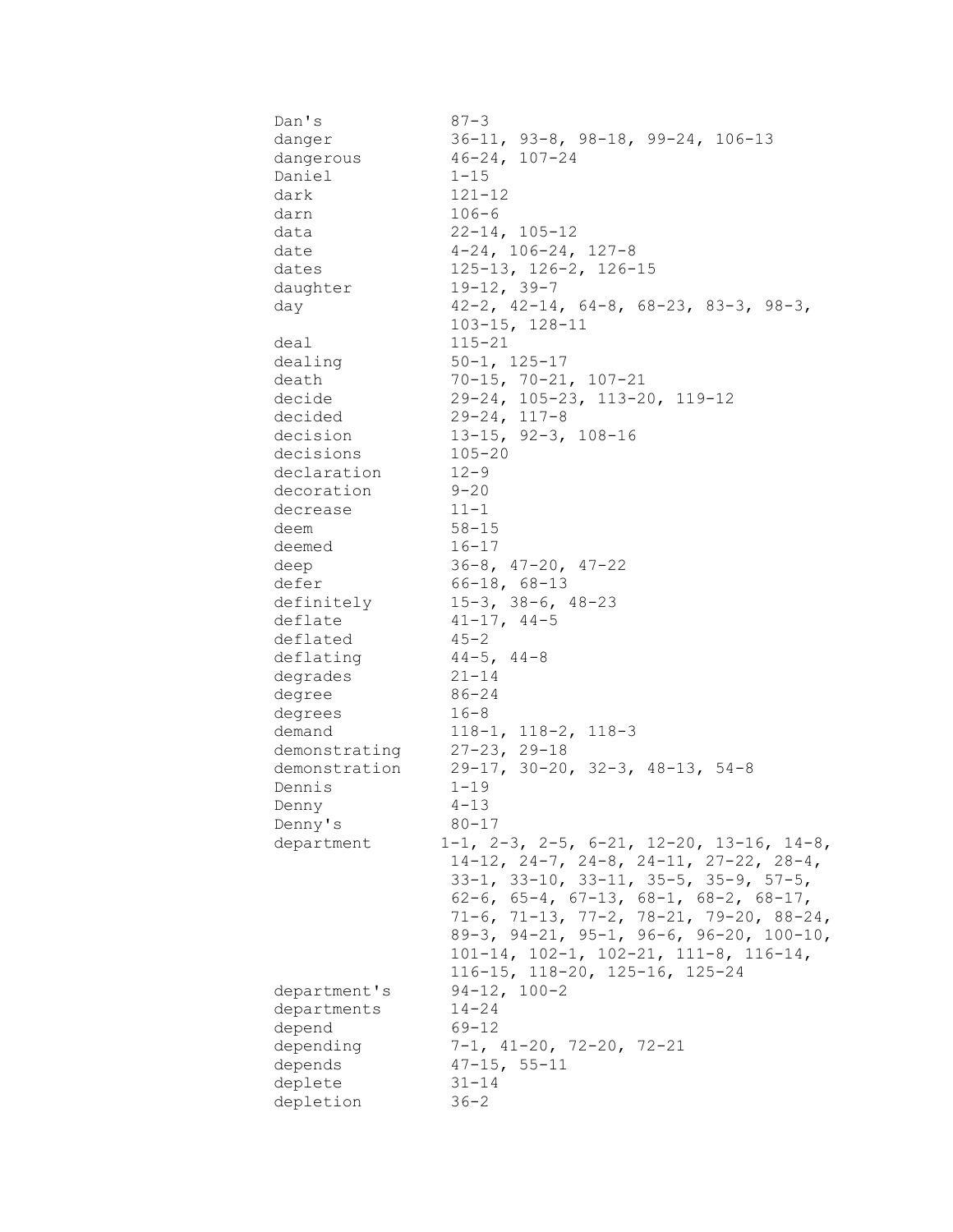| depression    | $39 - 18$                                                  |
|---------------|------------------------------------------------------------|
| depth         | $52-18$ , $52-20$ , $52-22$ , $53-2$                       |
| described     | $30 - 19, 95 - 5$                                          |
| design        | $38-13$ , $38-14$ , $40-21$ , $62-23$ , $85-6$             |
| designed      | $13 - 3$                                                   |
| destroying    | $9 - 4$                                                    |
| details       | $74 - 8$                                                   |
| Detective     | 78-21                                                      |
| determine     | $12-5$ , 60-11, 61-5, 98-18                                |
| determined    | $25 - 2, 31 - 15$                                          |
| devastated    | 120-12                                                     |
| developed     | $50-9$ , $106-12$ , $116-12$                               |
| development   | $98 - 15$                                                  |
| developmental | $93 - 5$                                                   |
| device        | $19-11, 97-19$                                             |
| devices       | $11-20$ , $12-15$ , $12-24$ , $64-23$                      |
| dialogue      | $11 - 14$                                                  |
| die           | $39-10, 91-4$                                              |
| died          | $70-2, 91-3, 97-11$                                        |
| difference    | $15 - 1$                                                   |
| differences   | $60-6$ , $60-7$ , $60-8$ , $60-9$                          |
|               |                                                            |
| different     | $9-5$ , 12-12, 12-16, 14-24, 18-3, 24-17,                  |
|               | $26-21$ , $29-19$ , $30-16$ , $37-11$ , $52-9$ , $59-20$ , |
|               | $72 - 18$ , $92 - 22$ , $126 - 5$                          |
| difficult     | $35 - 10$ , $77 - 14$                                      |
| diligence     | $71-15$ , 105-22, 112-19                                   |
| dioxide       | $39-1, 39-2$                                               |
| director      | $1 - 14$ , $13 - 6$                                        |
| Dirksen       | $1 - 8$                                                    |
| disagree      | $33-7$ , $33-12$                                           |
| disaster      | $82-18$ , 123-17                                           |
| discern       | $31 - 12$                                                  |
| discretion    | $41 - 23$                                                  |
| discuss       | $5-8$ , $5-10$ , $6-18$ , $13-23$ , $14-11$ , $14-16$ ,    |
|               | $101-17$ , $113-16$ , $121-9$                              |
| discussed     | $14-8$ , 77-16, 113-3, 113-4                               |
| discussing    | $4 - 21, 115 - 10$                                         |
| discussion    | $6-11$ , $6-22$ , $17-21$ , $17-23$ , $22-17$ , $22-19$ ,  |
|               | $23-21, 27-6, 27-9, 28-15, 29-3, 29-6,$                    |
|               | $29-10$ , $29-15$ , $34-3$ , $35-7$ , $36-16$ , $36-18$ ,  |
|               | $37-8$ , $38-3$ , $57-6$ , $65-8$ , $65-21$ , $69-4$ ,     |
|               | $72-4, 88-23, 95-3, 112-14, 113-13,$                       |
|               | $114-6$ , $115-23$ , $120-23$ , $122-21$ , $123-8$ ,       |
|               | $125 - 23$                                                 |
| discussions   | $22-22$ , $24-1$ , $28-24$ , $57-1$ , $123-2$              |
| disinfectants | 65-12                                                      |
| disinfected   | $44 - 10$                                                  |
| Disney        | $115 - 8$ , $118 - 15$                                     |
| disparate     | $58 - 14$                                                  |
| disparities   | $58 - 20$                                                  |
| disparity     | $59 - 1, 59 - 14$                                          |
| dispersed     | $18 - 11$                                                  |
| Division      | $1-2$ , 5-5, 6-14, 15-21, 29-7                             |
| dollar        | $5 - 18$                                                   |
|               |                                                            |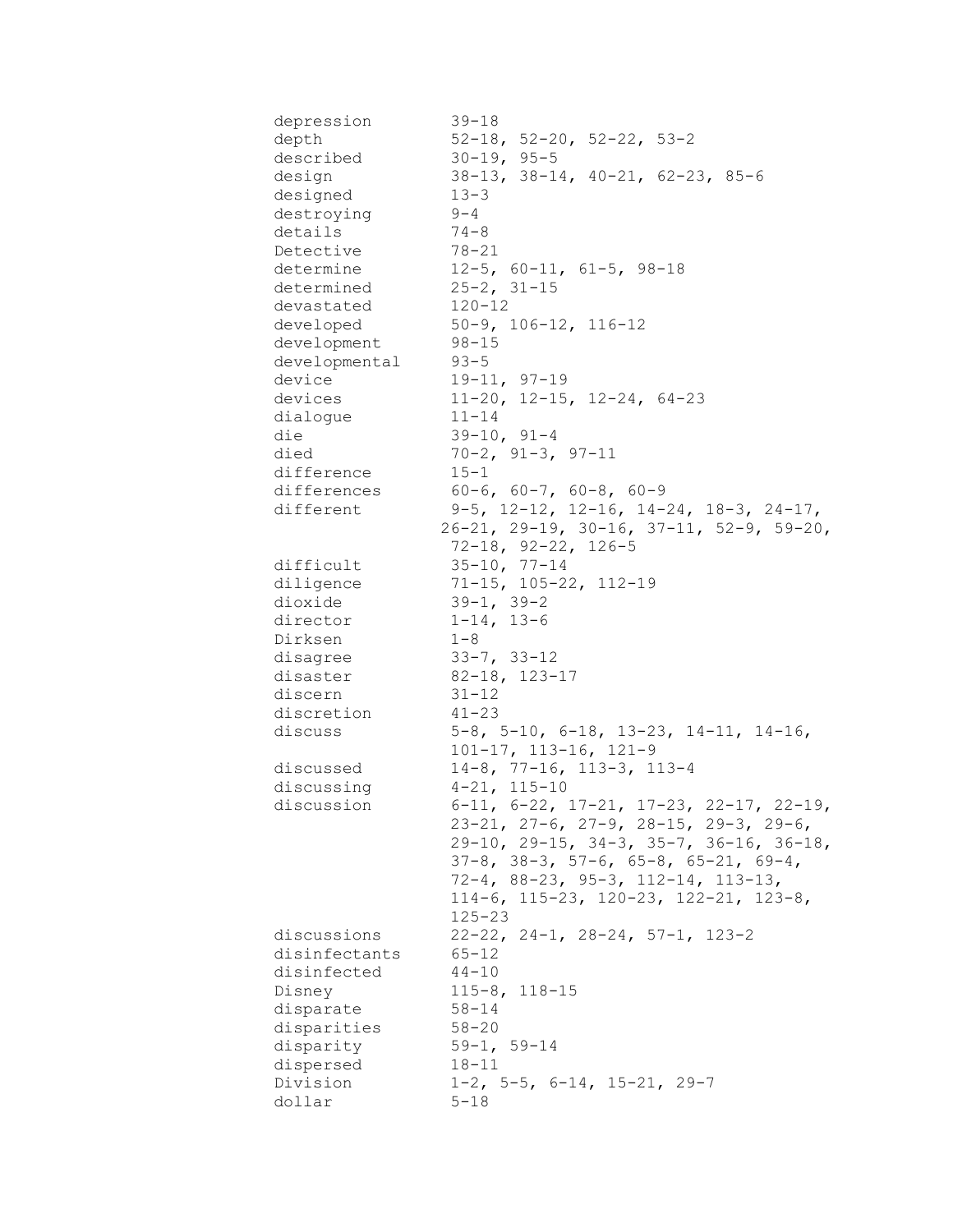| dollars   | $99 - 4$                                                  |
|-----------|-----------------------------------------------------------|
| double    | $12-24$ , $40-20$ , $41-1$ , $51-18$ , $53-8$ , $56-11$   |
| Doug      | $2-15$ , 5-6, 12-2, 13-23, 14-2, 14-5,                    |
|           | $17-22$ , $24-3$ , $35-9$ , $37-9$ , $38-8$ , $55-24$ ,   |
|           | $64-22$ , $66-23$ , $66-24$ , $67-12$ , $67-15$ ,         |
|           | $67-18$ , $68-9$ , $68-13$ , $68-20$ , $68-22$ ,          |
|           | $101-21$ , $102-6$ , $102-7$ , $104-15$ , $106-14$ ,      |
|           | $106-16$ , $121-18$ , $122-7$ , $124-5$                   |
| down      | $4-7$ , 13-14, 15-2, 15-4, 15-7, 16-18,                   |
|           | $19-14$ , $19-21$ , $20-10$ , $43-18$ , $46-11$ ,         |
|           | $56-17$ , $57-19$ , $58-9$ , $64-5$ , $64-10$ , $67-22$ , |
|           | $72-24$ , $74-19$ , $75-1$ , $75-2$ , $75-10$ , $84-14$ , |
|           | $84-16$ , $86-21$ , $89-11$ , $91-23$ , $95-13$ ,         |
|           | 99-19, 114-13, 114-15, 114-24, 116-11,                    |
|           | $122 - 12$                                                |
| downhill  | $70 - 8$ , $101 - 3$                                      |
| downtown  | $126 - 16$ , $126 - 17$                                   |
| dozen     | $50-13$ , $50-14$ , $50-24$                               |
| draft     | $7 - 8$ , $7 - 9$                                         |
| drafted   | $7 - 12$                                                  |
| drag      | $122 - 2$                                                 |
|           | $2 - 16$                                                  |
| Drager    |                                                           |
| Dragon    | $9-18$ , $21-11$ , $115-8$                                |
| drain     | $21 - 10$                                                 |
| drainage  | $21 - 7$                                                  |
| drive     | $20 - 13, 20 - 15$                                        |
| driving   | $126 - 17$                                                |
| drown     | $53 - 5$                                                  |
| drowning  | $32 - 15$                                                 |
| due       | $20-22$ , $34-8$ , $71-15$ , $105-22$ , $112-19$ ,        |
|           | $125 - 18$                                                |
| dumping   | $43 - 8$                                                  |
| Duquoin   | $15 - 5$                                                  |
| during    | $25-5$ , $42-2$ , $68-23$ , $70-23$ , $71-19$             |
| duty      | $88-24$ , $98-22$ , $98-23$ , $104-22$ , $105-1$ ,        |
|           | $105 - 3$ , $105 - 22$ , $112 - 6$                        |
| e-mail    | $126 - 14, 126 - 18$                                      |
| earlier   | $21-12$ , $40-20$ , $56-21$ , $125-9$                     |
| easier    | $56 - 19$                                                 |
| easily    | 88-15, 88-17, 106-5                                       |
| easy      | $67 - 7$ , $126 - 11$ , $126 - 12$                        |
| educate   | $77-11, 77-14, 98-12, 117-4$                              |
| educated  | 117-14                                                    |
| educating | $116 - 22$ , $117 - 19$                                   |
| education | $116-13$ , $116-23$ , $117-1$ , $118-1$ , $118-2$ ,       |
|           | $119-2, 122-17$                                           |
| effect    | 70-4                                                      |
| effort    | $14 - 12, 16 - 5$                                         |
|           | $14 - 9$                                                  |
| efforts   |                                                           |
| egress    | $76 - 3, 85 - 22$                                         |
| eight     | $18-3$ , 53-18, 82-8                                      |
| either    | 13-23, 25-9, 72-22, 90-16, 108-5, 108-6,                  |
|           | $113-2$ , $115-20$ , $121-3$                              |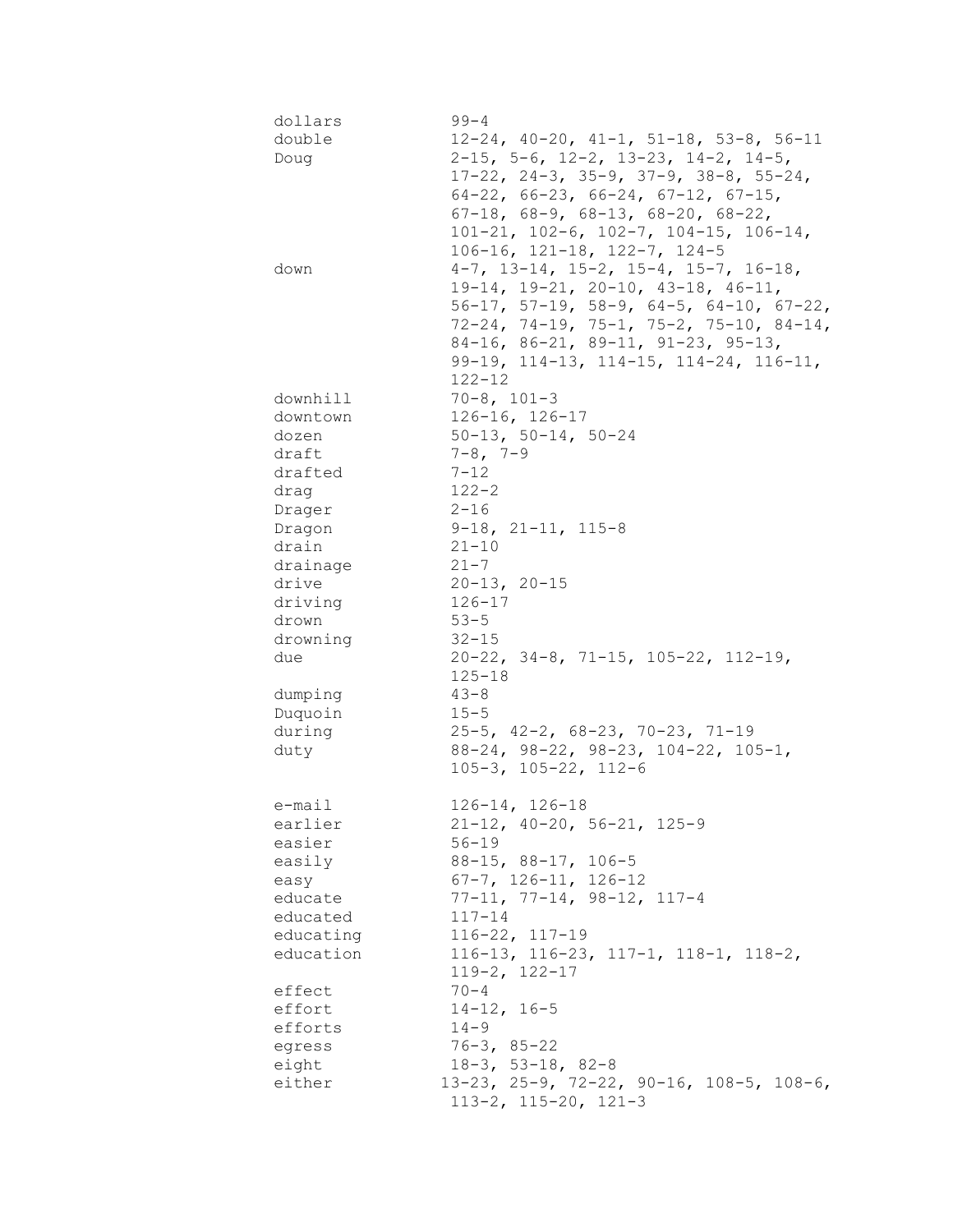| ejected       | $19-13, 19-23$                                            |
|---------------|-----------------------------------------------------------|
| ejection      | $86 - 12$                                                 |
| ejections     | $86 - 16$                                                 |
| elastic       | $83 - 16$                                                 |
| electric      | $54-12, 58-2$                                             |
| electricity   | $58 - 4$                                                  |
| element       | $87 - 24, 96 - 3, 96 - 4$                                 |
| elements      | $87 - 17$                                                 |
| elevated      | $97 - 20$                                                 |
| eligible      | $8 - 20, 98 - 8$                                          |
| eliminate     | $32 - 14$ , $32 - 15$ , $95 - 24$                         |
| em            | 7-15, 25-7, 33-4, 39-7, 44-10, 46-11,                     |
|               | $47-14$ , $48-15$ , $48-21$ , $56-13$ , $60-19$ ,         |
|               | $106 - 7$ , $107 - 4$ , $107 - 9$                         |
|               | $15-11, 15-14, 72-20, 73-1, 74-5$                         |
| emergency     |                                                           |
| emotional     | $112 - 2$                                                 |
| emotionally   | $109 - 22$                                                |
| employee      | $31 - 9$                                                  |
| empty         | $39 - 9$                                                  |
| enable        | $78 - 7$                                                  |
| enclosed      | $38-21$ , $43-4$ , $51-4$ , $81-7$                        |
| encompasses   | $26 - 17$                                                 |
| encountered   | $27 - 15$                                                 |
| encourage     | $78 - 8$ , $80 - 14$ , $122 - 3$                          |
| encouraged    | $80 - 14$                                                 |
| end           | $4-10$ , $8-14$ , $10-17$ , $12-22$ , $21-24$ , $27-6$ ,  |
|               | 28-15, 28-17, 103-14                                      |
| ended         | $70 - 12, 70 - 15$                                        |
| enforce       | $32-12$ , $59-21$ , $65-2$ , $65-3$ , $88-20$ , $111-8$   |
| engage        | $107 - 7$                                                 |
| engineer      | $98-1, 99-10, 99-17$                                      |
| engineer's    | 26-18                                                     |
| engineering   | $40 - 8$ , 99-15                                          |
| engineers     | $26 - 7$ , 118-2                                          |
| England       | $20 - 4$                                                  |
| enjoyable     | $36 - 21$                                                 |
| enough        | $10-13$ , $15-10$ , $15-14$ , $20-6$ , $20-9$ , $39-23$ , |
|               | $40-6$ , $40-9$ , $40-16$ , $42-18$ , $44-16$ , $45-21$ , |
|               | $47-22$ , 50-5, 50-6, 52-5, 59-18, 79-18,                 |
|               | $105 - 7$                                                 |
| ensure        | $108 - 10, 125 - 1$                                       |
| entangled     | $20 - 19$                                                 |
| entered       | $16 - 20$ , $34 - 22$                                     |
| entertain     | $36-18$ , $37-8$ , $38-3$ , $101-15$ , $125-12$           |
| entertainment | 78-2                                                      |
| entire        | $58 - 1, 77 - 14$                                         |
|               | $21 - 22$                                                 |
| entirety      | $27-24$ , $41-21$ , $62-15$ , $77-3$                      |
| equipment     |                                                           |
| equipped      | $76 - 2, 76 - 6$                                          |
| equivalency   | $25 - 1$                                                  |
| error         | $16-17$ , $37-4$ , $62-1$ , $76-24$ , $87-16$ , $95-21$ , |
|               | $120-21$ , $120-22$ , $121-1$ , $121-2$ , $124-1$         |
| erroring      | $63 - 3$                                                  |
| escape        | $81 - 14$                                                 |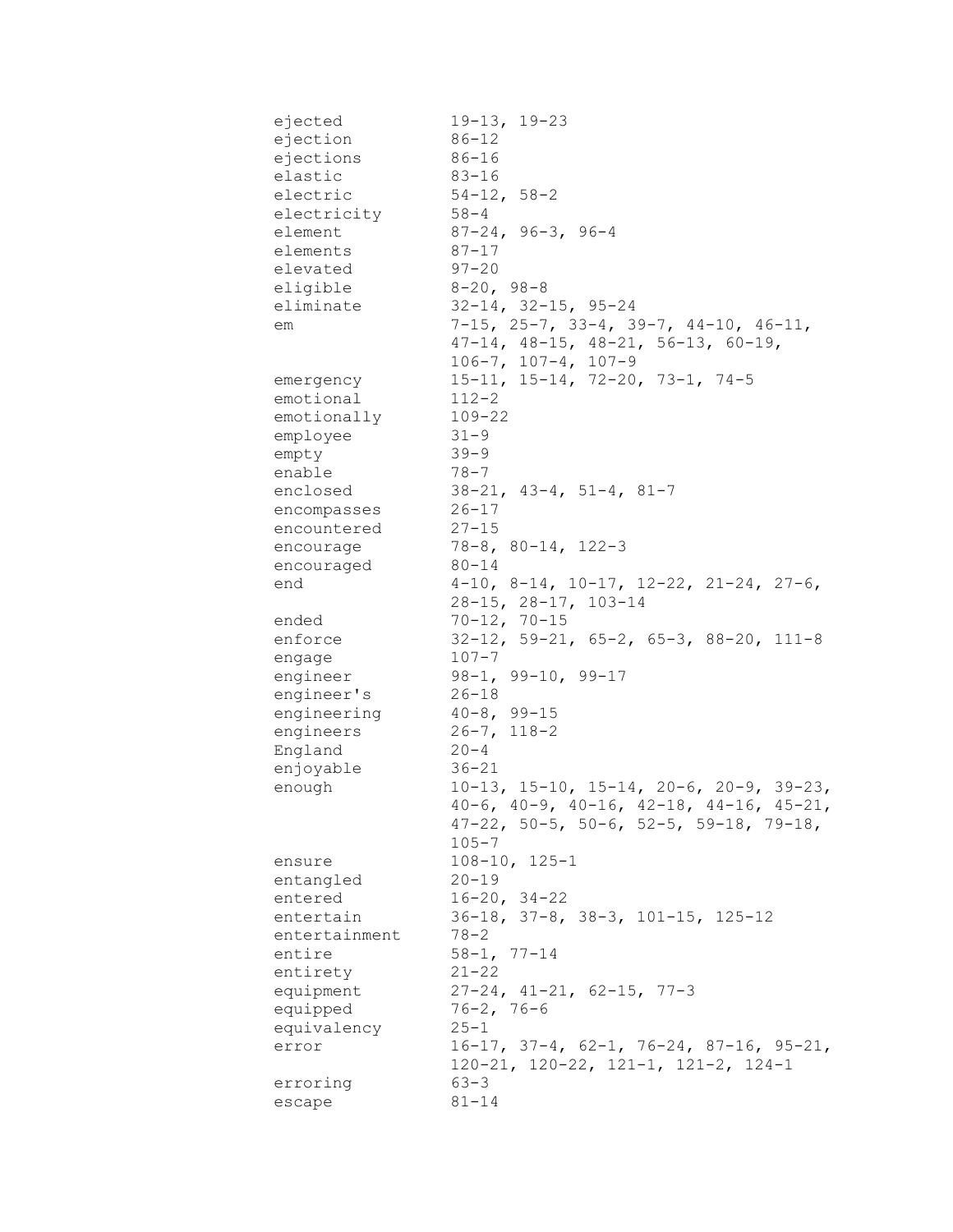| especially   | $47-10$ , 62-16, 78-8, 101-2, 106-4                                                             |
|--------------|-------------------------------------------------------------------------------------------------|
| essentially  | $124 - 10$                                                                                      |
| et           | $7-18$ , $12-5$ , $14-10$ , $40-8$                                                              |
| eurobungies  | $18 - 12$                                                                                       |
| eurobungy    | $18-10$ , $42-10$ , $53-1$ , $58-20$ , $63-18$                                                  |
| evaluation   | $25 - 2$                                                                                        |
| even         | 5-19, 43-15, 45-12, 46-17, 47-6, 54-10,                                                         |
|              | $60-17$ , $60-21$ , $60-22$ , $62-11$ , $77-3$ , $88-13$ ,                                      |
|              | 93-3, 96-23, 98-7, 101-2, 111-1, 118-11,                                                        |
|              | $126 - 11$                                                                                      |
| event        | $86 - 5$                                                                                        |
| events       | $86 - 3, 86 - 4$                                                                                |
| everybody    | $11-6$ , $19-6$ , $103-9$ , $107-10$ , $117-18$ ,                                               |
|              | $121-20$ , $125-19$ , $126-14$ , $127-3$                                                        |
| everyone     | $3-2$ , $3-6$ , $3-10$ , $3-19$ , $4-10$ , $116-17$                                             |
| everything   | 15-2, 72-15, 72-16, 83-14, 95-19, 99-18,                                                        |
|              | $101-24$ , $106-1$ , $106-2$ , $108-9$ , $109-8$ ,                                              |
|              | $113 - 23$ , $120 - 18$ , $124 - 22$                                                            |
| evidenced    | $99 - 2$                                                                                        |
| evidently    | $69 - 15$                                                                                       |
| evolution    | $57 - 2$<br>$12 - 13$                                                                           |
| evolved      |                                                                                                 |
| exact        | $19-15, 77-7$<br>$54-21, 86-11, 92-21$                                                          |
| exactly      | $9 - 3$ , $10 - 14$                                                                             |
| examine      |                                                                                                 |
| example      | $124 - 21, 124 - 24$                                                                            |
| exceptions   | $106 - 8$                                                                                       |
| exchange     | $13-1$ , $37-12$ , $38-13$ , $39-15$ , $51-6$ , $51-18$ ,<br>$53-9$ , $56-11$ , $57-2$ , $57-4$ |
| excited      | $78 - 3$                                                                                        |
| exciting     | $93 - 14, 93 - 15$                                                                              |
| exclude      | $32 - 5$                                                                                        |
| excuse       | $7-13$ , $67-3$ , $85-3$ , $89-10$ , $108-3$ , $108-5$ ,<br>$112 - 7$                           |
| exercise     | $103 - 18$ , $103 - 20$                                                                         |
| exercised    | $98 - 24$                                                                                       |
| exhaustion   | $32 - 17$                                                                                       |
| exists       | $124 - 17$                                                                                      |
| exited       | $17 - 3, 17 - 5$                                                                                |
| expect       | $42 - 10, 77 - 13$                                                                              |
| expectation  | $28 - 4$                                                                                        |
| expectations | $15 - 3$                                                                                        |
| expertise    | $8 - 10$ , $12 - 3$                                                                             |
| expires      | $128 - 20$                                                                                      |
| explain      | $7-23$ , $9-6$ , $9-7$ , $40-16$ , $107-4$ , $107-6$                                            |
| explained    | $102 - 12$                                                                                      |
| explaining   | $77 - 12$                                                                                       |
| explanation  | $78 - 19, 84 - 21$                                                                              |
| expressed    | $103 - 23$                                                                                      |
| extended     | $10 - 6$                                                                                        |
| extending    | $10 - 15$                                                                                       |
| extension    | $33 - 8$                                                                                        |
| extensive    | $35 - 7$                                                                                        |
| extent       | $77-4$ , 81-21, 83-4, 86-18, 98-10, 117-3                                                       |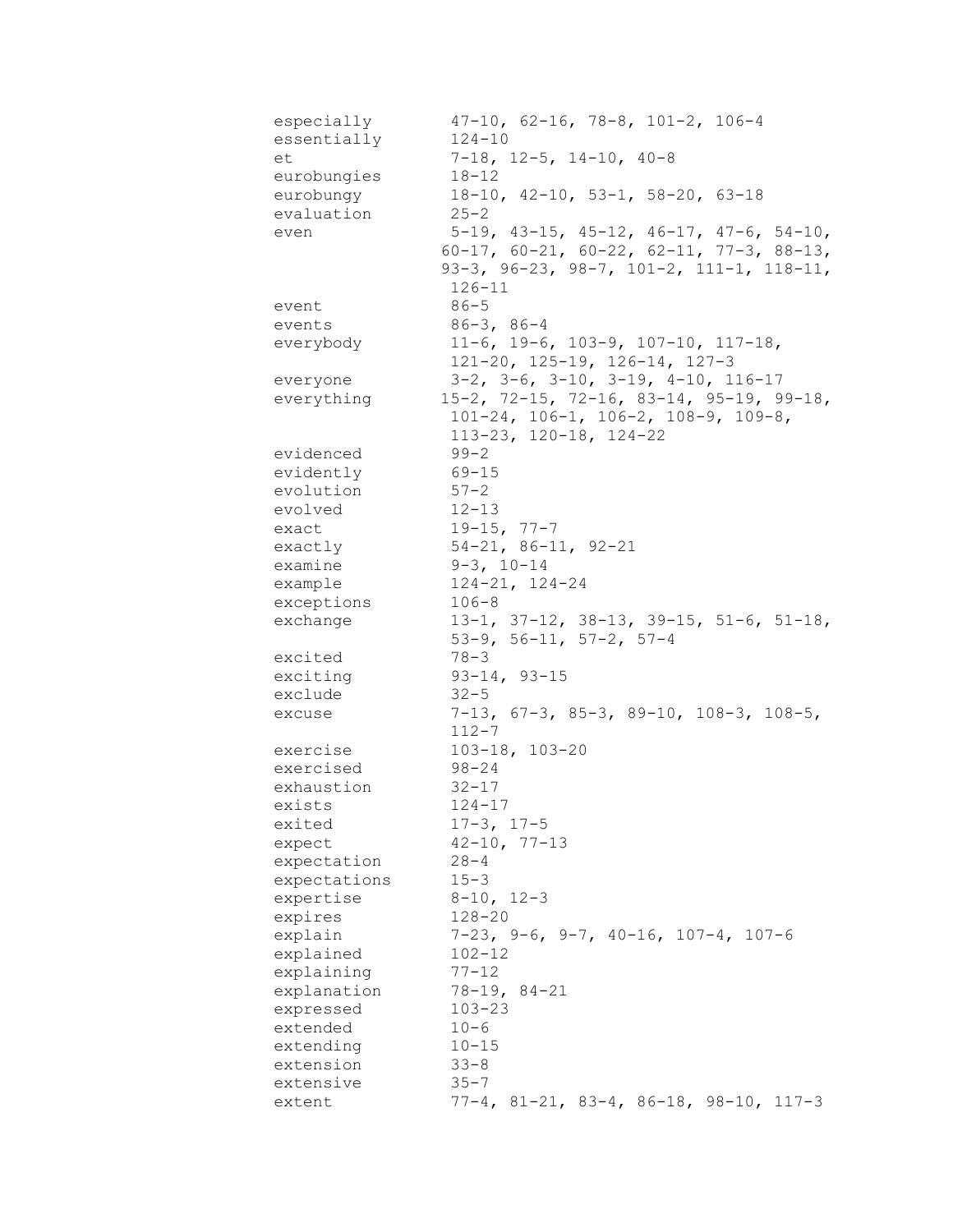| extreme    | $82 - 23$ , $83 - 2$ , $93 - 13$                          |
|------------|-----------------------------------------------------------|
| eye        | $74 - 3$                                                  |
| eyeballs   | $125 - 10$                                                |
| face       | $107 - 9$                                                 |
| faced      | $102 - 18$                                                |
| facilities | $12 - 5$ , $28 - 10$                                      |
| facility   | $27-23$ , $28-12$ , $77-24$ , $78-3$ , $126-12$           |
| fact       | $34-7$ , $35-18$ , $36-6$ , $58-1$ , $73-20$ , $87-6$ ,   |
|            | $87-11, 87-19, 88-4, 89-22, 96-9, 98-11,$                 |
|            | $99-2$ , $99-23$ , $103-21$ , $104-22$ , $105-13$ ,       |
|            | $108-1, 108-23, 118-13$                                   |
| factor     | $21-20, 53-20, 81-11$                                     |
| factors    | $40 - 4$                                                  |
| failed     | $19-21, 87-13, 87-14$                                     |
|            |                                                           |
| failing    | $35 - 23$                                                 |
| failure    | $91 - 2$                                                  |
| fair       | $20-6$ , 52-5, 59-18, 63-24, 83-11, 84-21,                |
|            | 86-17, 91-20, 104-19, 104-20, 113-18                      |
| fairly     | $36 - 8$ , $45 - 7$                                       |
| fall       | $109 - 11, 109 - 13$                                      |
| fallen     | $92 - 5$                                                  |
| falling    | $21-18$ , $21-19$ , $85-22$                               |
| familiar   | $8-24$ , $9-3$ , $9-16$ , $55-1$ , $67-16$ , $98-1$       |
| family     | $78 - 1, 94 - 23, 99 - 4$                                 |
| fan        | $108 - 24$                                                |
| fanning    | $117 - 13$                                                |
| fantastic  | 96-1                                                      |
| far        | $6-22$ , 15-21, 26-13, 45-3, 49-7, 52-23,                 |
|            | 55-6, 70-16, 71-13, 71-22, 72-1, 73-22,                   |
|            | 74-1, 74-4, 81-19, 88-24, 96-21, 100-4,                   |
|            | $105 - 11, 110 - 4, 110 - 8$                              |
| farther    | $93 - 16$                                                 |
| fast       | $44 - 6$                                                  |
| fastener   | $21 - 2$                                                  |
| faster     | $101 - 4$                                                 |
| fatality   | $17-2, 28-19$                                             |
| fault      | $76-24$ , $79-21$ , $80-1$ , $90-24$ , $91-1$ , $109-12$  |
| faulting   | $87 - 7$                                                  |
| favor      | $3-15$ , $4-1$ , $4-5$ , $123-7$ , $125-3$                |
| fear       | $38-21$ , $38-22$ , $81-11$ , $82-23$ , $83-1$ , $92-5$ , |
|            | $107 - 23$                                                |
| feature    | $20 - 1$                                                  |
| February   | $8 - 15$ , 128-12                                         |
| federal    | $35 - 12$                                                 |
| feel       | $7-6$ , 30-22, 40-17, 54-6, 85-24, 95-22,                 |
|            | $96-12$ , $97-2$ , $99-24$ , $106-20$ , $106-21$ ,        |
|            | $117 - 21, 121 - 11$                                      |
| feels      | $106 - 14$                                                |
|            | $7-4$ , $43-8$ , $53-4$ , $54-3$                          |
| feet       |                                                           |
| fell       | $9-23$ , $16-18$ , $16-21$ , $70-12$ , $107-13$ ,         |
|            | $107 - 14, 107 - 15$                                      |
| fellow     | $29-18$ , $54-8$ , $62-22$                                |
| felt       | $54-6$ , $54-9$ , $74-17$ , $100-15$                      |
| fence      | $16 - 21, 89 - 17$                                        |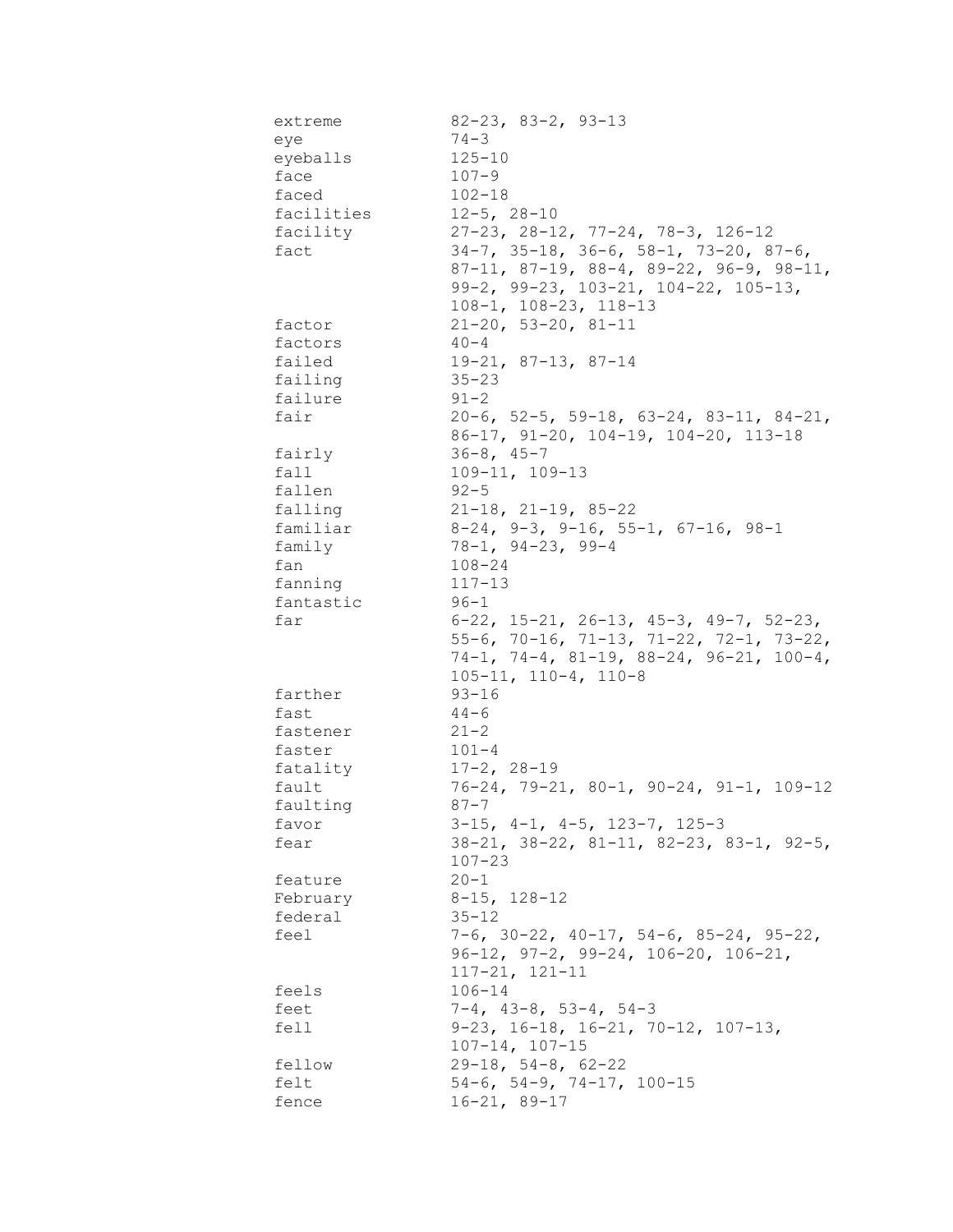| fences               | $89 - 22$                                                  |
|----------------------|------------------------------------------------------------|
| ferris               | $97 - 11, 104 - 24$                                        |
| few                  | $43 - 3, 50 - 7$                                           |
| field                | $98 - 15$                                                  |
| fight                | $81 - 13, 82 - 5$                                          |
| fiqure               | $53-10$ , $87-12$ , $95-8$                                 |
| file                 | $22 - 11$                                                  |
| filtration           | 68-20                                                      |
| finally              | $12 - 24$                                                  |
| find                 | $8-22$ , $68-4$ , $81-12$ , $86-7$ , $126-11$ , $126-20$   |
| findings             | $70 - 1$                                                   |
| fine                 | $18-16$ , 65-24, 71-11, 74-9                               |
| finish               | $14 - 2$ , $14 - 5$                                        |
| finished             | $112 - 15$                                                 |
| finishes             | $56 - 18$                                                  |
| fire                 | $6-20$ , $6-23$ , $7-6$ , $7-9$ , $14-23$ , $14-24$        |
| first                | $1-8$ , $10-18$ , $16-10$ , $33-16$ , $78-9$ , $116-19$    |
| fiscal               | $42 - 13$                                                  |
| five                 | $10-21$ , $40-7$ , $45-22$ , $91-13$ , $99-3$ , $106-11$ , |
|                      | $116 - 22$ , $119 - 7$                                     |
| fixed                | $16 - 3$                                                   |
| Flags                | $10-9$ , $10-11$ , $88-11$ , $88-14$                       |
| flavor               | $12 - 22$                                                  |
| flaw                 | 58-17                                                      |
| flight               | $24-10, 81-13$                                             |
| float                | $63 - 17, 64 - 5$                                          |
| floating             | 64-10                                                      |
| floor                | $1-8$ , 107-13, 109-13                                     |
| fluctuations         | $11 - 1$                                                   |
| flume                | $19-5, 19-14$                                              |
| focus                | $120 - 22$                                                 |
| follow               | $7-17$ , $18-10$ , $25-10$ , $36-16$ , $37-24$ , $58-1$ ,  |
|                      | $58-24$ , $61-18$ , $85-20$ , $104-21$                     |
| followed             | $18 - 14, 27 - 2$                                          |
| following            | $19 - 20$ , $20 - 3$ , $59 - 24$                           |
| foot                 | $39 - 4, 89 - 17$                                          |
| footage              | $109 - 24$                                                 |
| force                | $6-18$ , $66-15$ , $66-16$ , $66-19$ , $66-21$ , $67-9$    |
| forcing              | $113 - 24$<br>$128 - 9$                                    |
| foregoing<br>foresee | $106 - 2$                                                  |
| foreseeability       | $87 - 1$                                                   |
| foreseeable          | $75-19$ , $75-23$ , $76-21$ , $79-11$ , $83-15$ ,          |
|                      | $86-18$ , $97-15$ , $97-17$                                |
| forged               | $15 - 15$                                                  |
| forgive              | $74 - 8$                                                   |
| form                 | $20-1$ , $27-16$ , $27-20$ , $66-15$ , $111-17$            |
| format               | $28 - 7, 28 - 9$                                           |
| formed               | $14 - 24$                                                  |
| forth                | $40 - 12, 126 - 7$                                         |
| forthcoming          | $7 - 19$                                                   |
| forum                | $113 - 2, 113 - 11$                                        |
| forward              | $16-13$ , 55-2, 66-12, 94-13, 95-7, 95-10,                 |
|                      | $100-24$ , $101-11$ , $101-17$ , $102-3$ , $105-8$ ,       |
|                      |                                                            |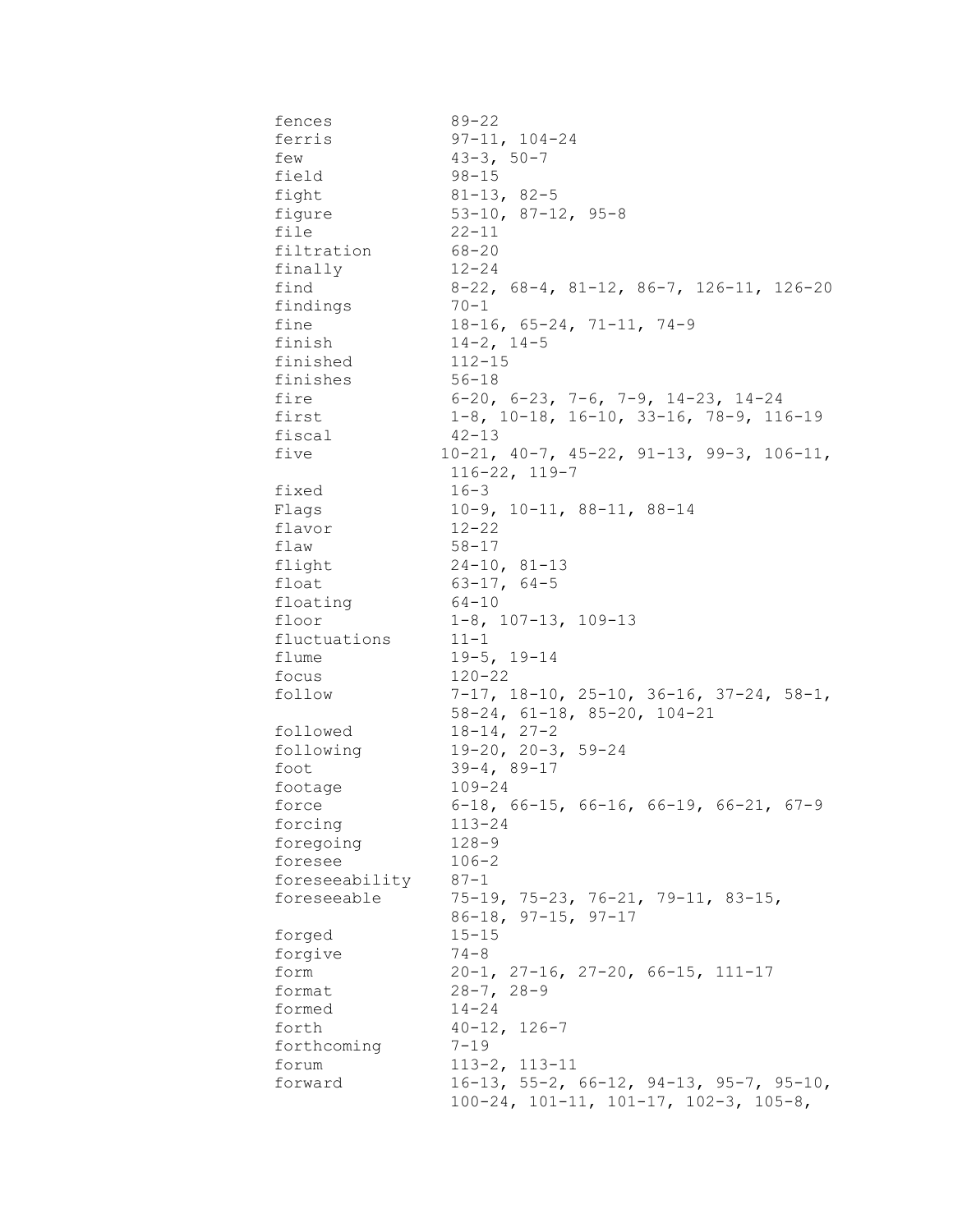|                  | 113-12, 113-15, 115-24, 116-2, 122-21                      |
|------------------|------------------------------------------------------------|
| found            | $18-24, 70-24, 73-13, 100-11, 100-14,$                     |
|                  | $126 - 11$                                                 |
| four             | $44-10$ , $44-15$ , $70-4$ , $72-10$ , $105-15$ ,          |
|                  | 105-18, 105-19, 116-21, 120-3                              |
| frame            | $125 - 19$                                                 |
| frankly          | $13 - 11$                                                  |
| fray             | $36 - 24$                                                  |
| freaked          | $109 - 5$                                                  |
| Fred             | $100 - 10$                                                 |
| Freddie          | $10 - 8$                                                   |
| free             | $13-1, 56-11, 116-16$                                      |
| free-ranging     | $43 - 1$                                                   |
| frequently       | $41 - 22$ , $42 - 5$ , $42 - 10$                           |
| fresh            | $41 - 18$                                                  |
| front            | $17-10$ , $48-7$ , $84-17$ , $122-17$                      |
| frustrated       | $51 - 9$                                                   |
| full             | $64 - 17$                                                  |
| fully            | $41 - 16$                                                  |
| fun              | $36-20$ , $107-1$ , $114-15$ , $117-20$ , $117-22$         |
| functions        | $52 - 21$                                                  |
| further          | $34-6$ , $36-18$ , $37-6$ , $38-3$ , $113-3$ , $113-4$ ,   |
|                  | $114-5$ , $115-11$ , $122-21$                              |
| future           | $71 - 17$                                                  |
|                  |                                                            |
| gains            | $103 - 15$                                                 |
| gallons          | $58 - 3$                                                   |
| gamut            | $120 - 6$                                                  |
| gasoline-powered | $54 - 11$                                                  |
| gave             | $48 - 12, 71 - 6$                                          |
| general          | $7-16$ , 26-8, 52-22, 115-11                               |
| generic          | $12-14$ , 56-8, 69-11, 69-17                               |
| gentleman        | $30 - 19, 48 - 12$                                         |
| Giant            | $21 - 2$                                                   |
| girl             | $38 - 16, 116 - 9$                                         |
| gist             | $20 - 11$                                                  |
| Givand           | $1-19$ , $3-14$ , $4-17$ , $22-2$ , $40-15$ , $51-17$ ,    |
|                  | $57-11$ , $62-18$ , $65-13$ , $67-10$ , $72-13$ , $73-7$ , |
|                  | $73-11, 74-6, 74-10, 74-21, 75-1, 75-3,$                   |
|                  | $83-21$ , $84-5$ , $84-7$ , $84-10$ , $86-1$ , $91-9$ ,    |
|                  | $107 - 23$ , $110 - 1$ , $124 - 20$                        |
| give             | $7-9$ , 11-6, 20-9, 30-21, 69-24, 115-12                   |
| given            | 53-20, 71-11, 84-18, 87-6, 87-10, 87-13,                   |
|                  | $110-20$ , $111-23$ , $116-14$ , $128-11$                  |
| givers           | $77 - 12$                                                  |
| gives            | $41 - 1$                                                   |
| giving           | $24-12$ , 114-13, 115-24                                   |
| Go-kart          | $16-16$ , $16-19$ , $20-16$ , $69-6$ , $69-8$ , $102-16$ , |
|                  | $106 - 20$ , $106 - 22$                                    |
| Go-karts         | $20 - 12, 106 - 16$                                        |
| God              | $31 - 22, 82 - 17$                                         |
| goes             | 23-11, 23-17, 92-12, 117-2                                 |
| going            | $3-2$ , $5-8$ , $7-8$ , $11-10$ , $12-11$ , $14-13$ ,      |
|                  | $16-7$ , $16-12$ , $16-20$ , $18-4$ , $18-5$ , $19-14$ ,   |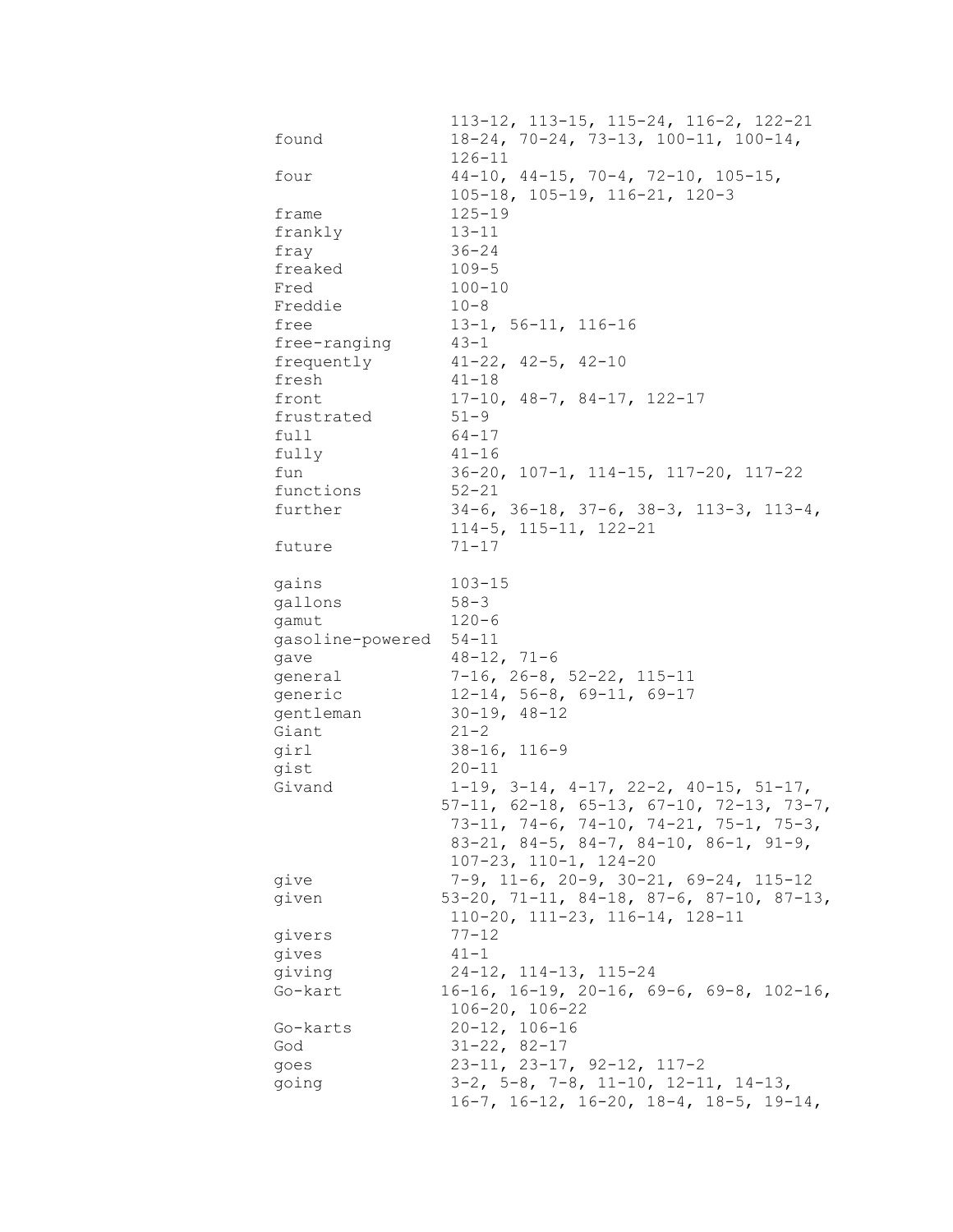|                 | $23-2$ , $24-8$ , $30-17$ , $37-23$ , $40-12$ , $47-18$ ,                                                    |
|-----------------|--------------------------------------------------------------------------------------------------------------|
|                 | $48-4$ , 52-15, 55-2, 58-13, 59-4, 60-4,                                                                     |
|                 | $60-24$ , $61-8$ , $61-10$ , $71-16$ , $71-17$ , $71-22$ ,                                                   |
|                 | $72-22$ , $75-2$ , $79-10$ , $81-8$ , $81-9$ , $81-10$ ,                                                     |
|                 | 81-19, 82-1, 86-21, 89-8, 90-14, 90-18,                                                                      |
|                 | $90-20$ , $91-4$ , $95-10$ , $95-24$ , $96-3$ , $97-19$ ,                                                    |
|                 | $98-3$ , 100-16, 100-17, 100-24, 101-11,                                                                     |
|                 | $103-9$ , $107-12$ , $109-9$ , $111-4$ , $112-3$ ,                                                           |
|                 | $112-10$ , $112-15$ , $112-22$ , $113-1$ , $113-2$ ,<br>$113-3$ , $113-15$ , $114-5$ , $114-15$ , $115-10$ , |
|                 | $117-18$ , $118-12$ , $120-9$ , $120-17$ , $121-4$ ,                                                         |
|                 | $123 - 17$ , $124 - 23$                                                                                      |
| Gondola         | $21 - 2, 21 - 4$                                                                                             |
| gone            | $14-18$ , $14-20$ , $15-20$ , $71-2$ , $71-3$ , $96-11$                                                      |
| gonna'          | $39-9$ , $60-15$ , $62-1$ , $106-8$ , $123-16$                                                               |
| good            | $15-1$ , 23-16, 26-13, 26-15, 29-5, 29-9,                                                                    |
|                 | $30-24$ , $32-4$ , $40-13$ , $42-4$ , $45-17$ , $46-7$ ,                                                     |
|                 | 49-6, 64-10, 66-8, 67-11, 88-21, 92-18,                                                                      |
|                 | $101 - 1, 106 - 6$                                                                                           |
| gotta'          | $92 - 7$                                                                                                     |
| gotten          | $24 - 3$                                                                                                     |
| government      | $35 - 12$                                                                                                    |
| grab            | $76 - 9$                                                                                                     |
| grade           | $116 - 21$                                                                                                   |
| grain           | $37 - 24$                                                                                                    |
| Grand           | $85 - 11, 85 - 12, 95 - 16$                                                                                  |
| granddaughter   | $64 - 24$                                                                                                    |
| granted         | $9 - 9$                                                                                                      |
| grasp           | $11-7, 49-6, 117-24$                                                                                         |
| grave           | $52 - 15$                                                                                                    |
| gravity         | $70-6$ , $70-9$ , $70-11$ , $73-5$ , $74-21$ , $74-22$                                                       |
| great           | $8-9$ , $62-4$ , $62-10$ , $62-17$ , $68-14$ , $81-12$ ,                                                     |
|                 | $83-4$ , $115-21$ , $117-3$                                                                                  |
| greater         | $104 - 22$                                                                                                   |
| grill           | $83 - 11$                                                                                                    |
| group           | $3-16$ , $23-12$ , $60-11$ , $90-16$ , $125-5$                                                               |
| grown           | $86 - 8$                                                                                                     |
| guaranteed      | $123 - 18$                                                                                                   |
| quard           | $69 - 6, 69 - 10$                                                                                            |
| guards          | $20 - 17$                                                                                                    |
| quess           | $32-7$ , $75-10$ , $85-16$ , $87-1$ , $95-6$ , $108-7$ ,                                                     |
|                 | $112 - 1, 115 - 19, 122 - 1$                                                                                 |
| quests          | 121-21                                                                                                       |
| quidance        | $121 - 12$ , $121 - 13$                                                                                      |
| guide           | $27 - 1$                                                                                                     |
| guideline       | $44 - 12$                                                                                                    |
| guidelines      | $7-18$ , $31-4$ , $31-11$ , $31-21$ , $39-17$ , $42-7$ ,                                                     |
|                 | $45-14$ , $46-7$ , $48-7$ , $52-12$ , $59-20$ , $61-11$ ,                                                    |
|                 | $65 - 20$ , $121 - 11$ , $122 - 16$<br>$71 - 9$                                                              |
| guilty          | $43 - 10, 60 - 18$                                                                                           |
| gust<br>gusting | $43 - 17$                                                                                                    |
| guys            | $62 - 5$ , $65 - 16$ , $124 - 3$                                                                             |
| hair            | $20-15$ , $20-19$ , $69-8$                                                                                   |
|                 |                                                                                                              |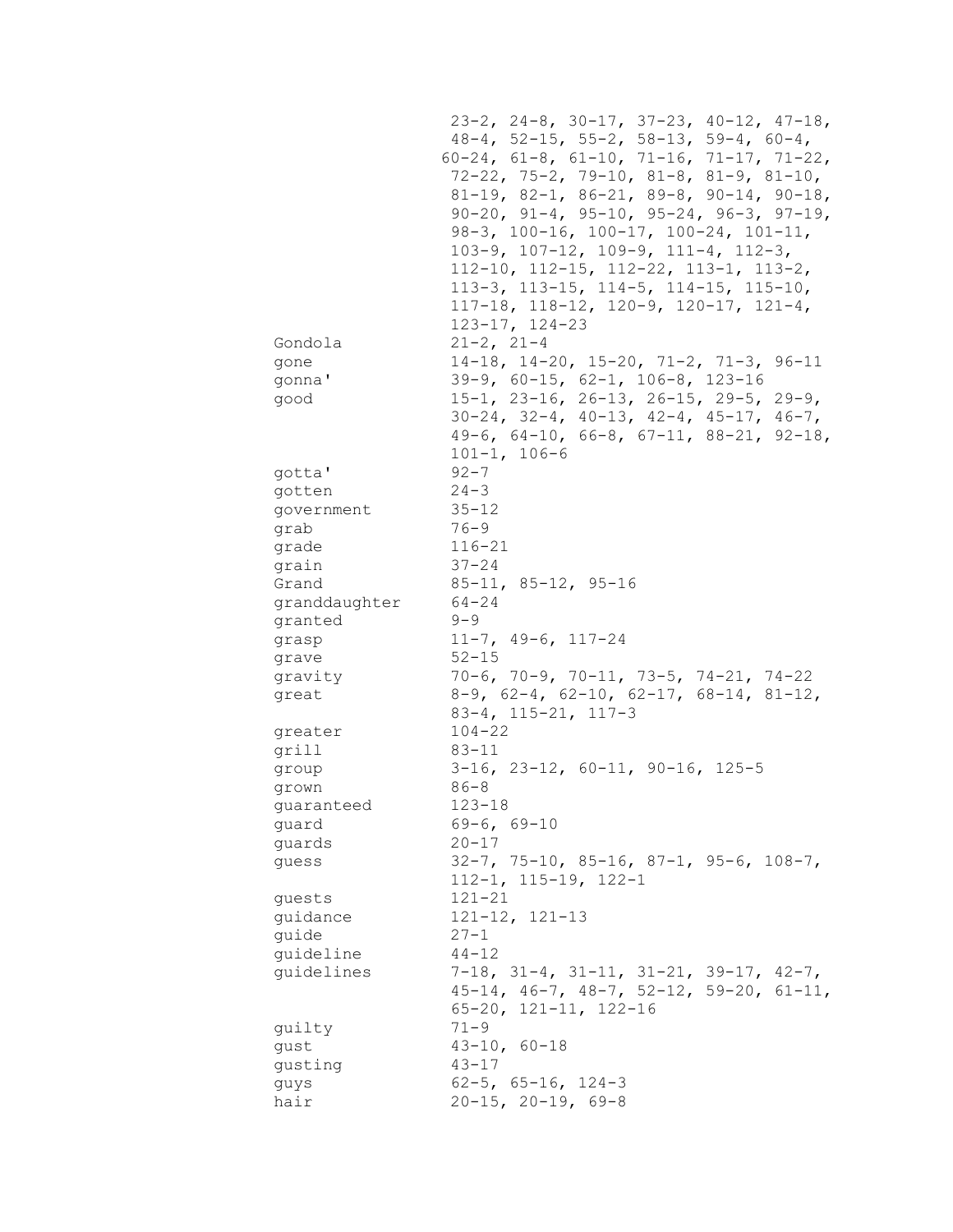| half       | $50-13$ , $50-14$ , $50-24$                                                                                   |
|------------|---------------------------------------------------------------------------------------------------------------|
| halt       | $19 - 20$                                                                                                     |
| hand       | $128 - 11$                                                                                                    |
| handing    | $98 - 19$                                                                                                     |
| handle     | $84-13$ , $84-17$ , $116-11$                                                                                  |
| handles    | $44-2$ , $44-20$                                                                                              |
| handling   | $109 - 23$                                                                                                    |
| handout    | $9-1, 9-5$                                                                                                    |
| hands      | $52 - 13, 67 - 4$                                                                                             |
| happen     | $32-21$ , $43-12$ , $52-4$ , $59-11$ , $81-1$ , $96-14$ ,<br>$98-12$ , $104-1$ , $104-12$ , $106-2$ , $109-6$ |
| happened   | $21-16$ , 30-10, 52-4, 89-21, 92-4, 96-9,                                                                     |
|            | $96-10$ , $96-16$ , $100-1$ , $102-8$ , $102-10$ ,                                                            |
|            | $102 - 11, 116 - 4, 122 - 7$                                                                                  |
| happening  | 43-13, 71-17, 74-3, 89-17, 116-6, 121-4                                                                       |
| happens    | $91-7, 96-16, 118-8$                                                                                          |
| happy      | 13-13, 37-8, 64-14, 67-18, 101-9, 121-21                                                                      |
| hard       | $28 - 3$ , $43 - 16$                                                                                          |
| harness    | $81-7$ , $90-22$ , $91-14$ , $91-21$ , $91-22$ , $97-8$                                                       |
| harnesses  | $18 - 13$                                                                                                     |
| harnessing | $93 - 21$                                                                                                     |
| haunted    | 6-19, 14-17, 14-19, 14-20, 22-18, 23-16,                                                                      |
|            | $29 - 3$                                                                                                      |
| having     | $34-3$ , $35-20$ , $37-1$ , $42-2$ , $85-21$ , $107-1$ ,                                                      |
|            | 113-9, 113-10, 113-13, 119-14, 124-13                                                                         |
| hazard     | $11 - 23, 40 - 11$                                                                                            |
| head       | $24 - 15$                                                                                                     |
| head-on    | $61 - 8$                                                                                                      |
| headed     | $6 - 19$                                                                                                      |
| heading    | $70 - 8$                                                                                                      |
| heads      | $47 - 2, 123 - 19$                                                                                            |
| Health     | $65-4$ , $65-10$ , $68-1$ , $68-2$ , $68-18$                                                                  |
| healthy    | $125 - 23$                                                                                                    |
| heard      | $57-15$ , $80-2$ , $102-8$ , $108-14$                                                                         |
| hearing    | $1-7$ , $22-21$ , $23-24$ , $29-13$ , $108-15$ , $122-13$                                                     |
| heart      | $35-16$ , $39-9$ , $102-7$ , $102-10$ , $105-10$                                                              |
| heat       | $32 - 16$                                                                                                     |
| height     | $17-12$ , 72-9, 72-11, 78-7, 80-11, 97-20,                                                                    |
|            | $105 - 7$ , $105 - 11$ , $105 - 14$ , $106 - 17$ , $106 - 19$ ,                                               |
|            | $107-3$ , $107-6$ , $110-11$                                                                                  |
| heights    | $46 - 19$ , $92 - 5$ , $106 - 10$                                                                             |
| held       | $1-7$ , 75-11, 76-20, 91-22, 92-8, 126-5,                                                                     |
|            | $127 - 7$                                                                                                     |
| hell       | $91 - 5$                                                                                                      |
| help       | $22-14$ , 50-16, 60-19, 67-18, 68-3,<br>$102 - 22$ , $120 - 10$ , $121 - 16$ , $125 - 1$                      |
| helpful    | $48 - 10$ , $87 - 5$ , $113 - 5$                                                                              |
| helping    | $34 - 12, 54 - 19$                                                                                            |
| hereby     | $128 - 4$                                                                                                     |
| hey        | $18 - 24$                                                                                                     |
| high       | $20-7$ , $30-2$ , $43-11$ , $47-15$                                                                           |
| highchair  | $79 - 16, 79 - 17$                                                                                            |
| higher     | $70-6$ , $76-9$ , $105-3$                                                                                     |
| highest    | $6-2$ , $98-22$ , $98-23$ , $105-1$ , $110-7$                                                                 |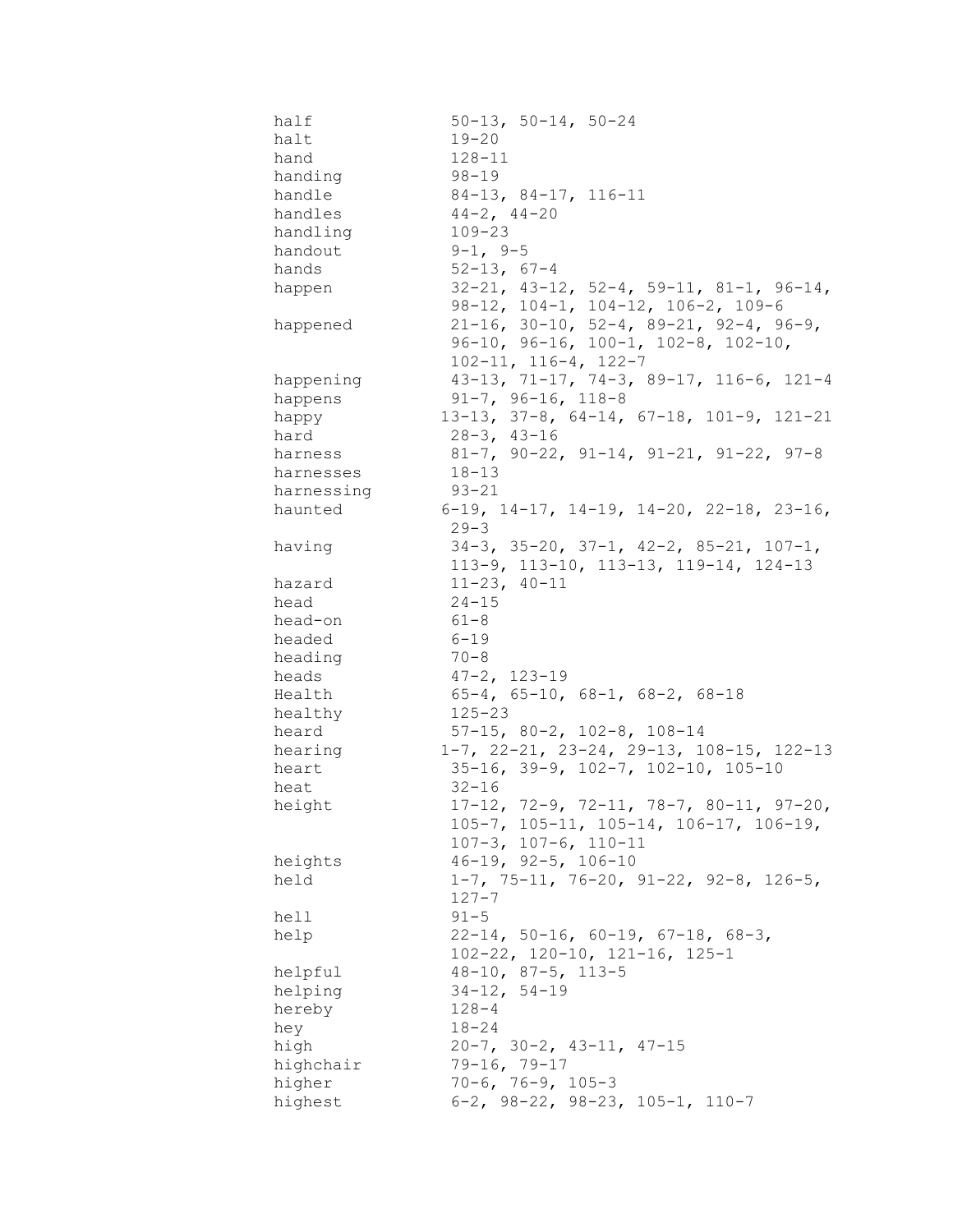| hill          | $104 - 7$                                                   |
|---------------|-------------------------------------------------------------|
| himself       | $48 - 16$ , $63 - 22$ , $105 - 20$                          |
| hire          | $99 - 11$                                                   |
| hiring        | $25 - 5$                                                    |
| history       | $11-7$ , 92-18, 94-3                                        |
| hit           | $36-10$ , $40-23$ , $73-1$ , $73-3$ , $74-4$ , $75-4$ ,     |
|               | 83-2, 107-13, 117-18, 118-12                                |
| hits          | $16 - 8$                                                    |
| hitting       | $72 - 23$                                                   |
| hold          | $14-11, 47-14, 76-16, 79-13, 109-13$                        |
| holding       | $92 - 13$                                                   |
| holds         | $39 - 4$                                                    |
| holes         | $21 - 7, 21 - 9$                                            |
| home          | $64-19, 64-24$                                              |
| homeowners    | $65 - 2$                                                    |
| homework      | $49 - 4$                                                    |
| honest        | $80 - 6$                                                    |
| honestly      | 69-13, 112-9, 112-18                                        |
| hooky         | $117 - 21$                                                  |
| hope          | $92 - 4$ , $124 - 18$                                       |
| Hopefully     | 65-7                                                        |
| horse         | 103-14                                                      |
| host          | $101 - 15$                                                  |
| hour          | $1 - 9$                                                     |
| hours         | 68-23                                                       |
| house         | 14-17, 29-3, 43-4                                           |
| houses        | 6-19, 14-18, 14-19, 14-20, 22-18, 23-16                     |
| hovering      | 54-2                                                        |
| however       | $12 - 15$ , 96-15, 118-3                                    |
| hub           | $21 - 2$                                                    |
| huge          | $123 - 9$ , $125 - 16$                                      |
| hurt          | $54-19$ , $62-1$ , $62-4$ , $89-8$ , $89-22$ , $119-24$ ,   |
|               | $121 - 19$ , $123 - 17$                                     |
| hygiene       | $32-16$ , $58-12$ , $67-2$ , $68-3$ , $68-4$ , $68-18$      |
| I'11          | $67-10$ , $100-13$ , $108-1$                                |
| idea          | $62-12$ , $66-9$ , $80-21$ , $118-13$                       |
| idiot         | 64-7                                                        |
| Illinois      | $1-1$ , $1-9$ , $2-3$ , $2-4$ , $9-13$ , $14-22$ , $20-5$ , |
|               | $26-1$ , 33-8, 56-4, 56-10, 85-17, 91-20,                   |
|               | $98-15$ , $98-21$ , $128-1$ , $128-6$                       |
| immediately   | $73 - 3, 75 - 8$                                            |
| impact        | $14-21, 32-16, 47-20, 57-18$                                |
| implementing  | $25 - 17$                                                   |
| importance    | $69 - 16$                                                   |
| important     | $67 - 19, 74 - 2$                                           |
| impossibility | $14 - 15$ , $43 - 14$                                       |
| impossible    | $54 - 3$                                                    |
| impressed     | $30-18$ , $32-2$ , $45-7$                                   |
| impression    | $38 - 19$                                                   |
| impressive    | $62 - 24$                                                   |
| improving     | $100 - 20$                                                  |
| inadequate    | $35 - 24$                                                   |
| incapable     | $98 - 16$                                                   |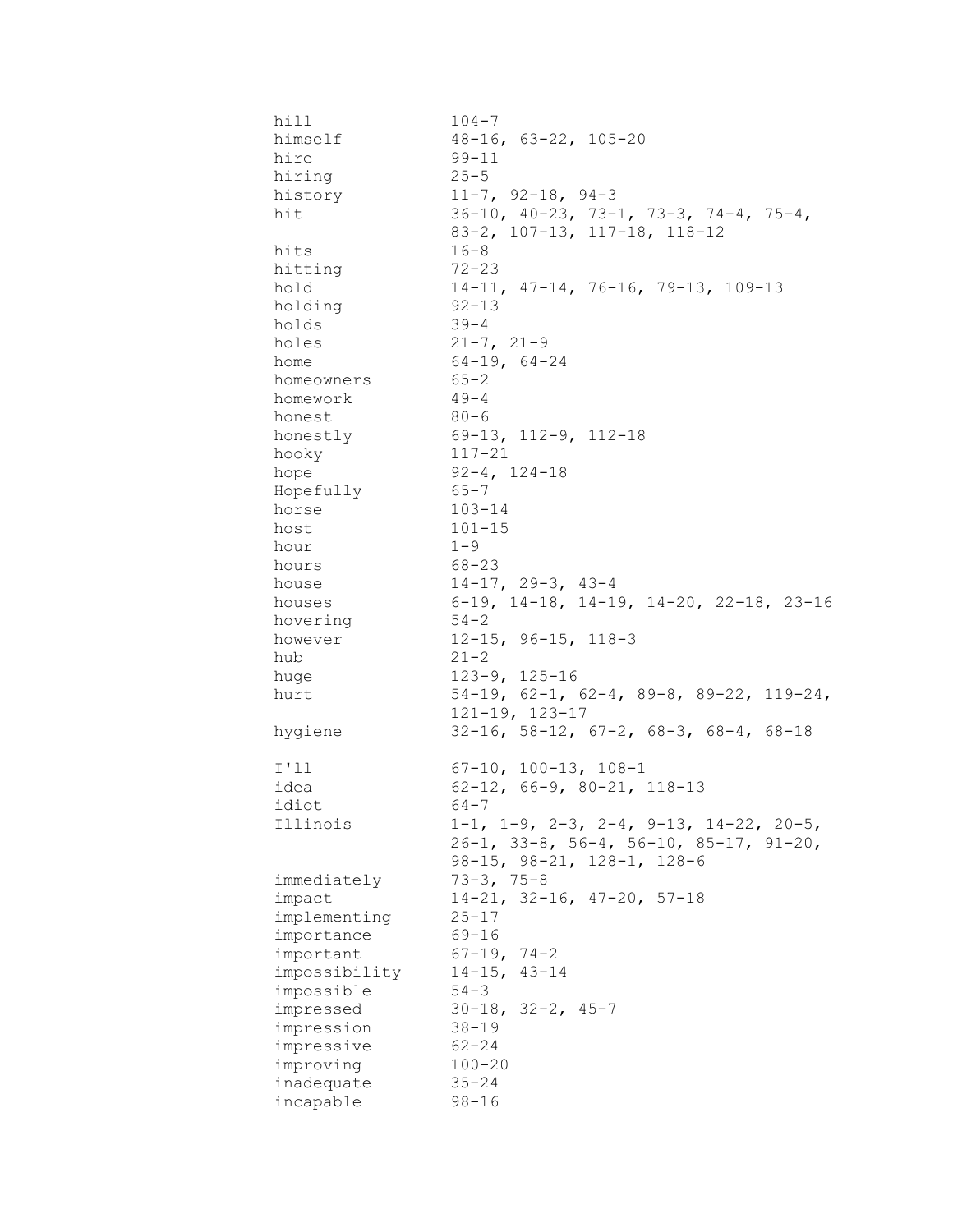| inch         | $106 - 17$                                                                                                   |
|--------------|--------------------------------------------------------------------------------------------------------------|
| inches       | $30-2$ , $49-1$ , $53-3$ , $53-5$ , $72-11$ , $75-11$ ,<br>$75 - 14, 105 - 15$                               |
| incident     | $81-5$ , $86-24$ , $92-18$ , $98-13$ , $114-18$ ,<br>$114-22$ , $120-21$ , $120-24$                          |
| incidents    | $30-8$ , $30-13$ , $63-1$ , $69-5$ , $114-21$ , $120-6$ ,<br>$121 - 1$                                       |
| include      | $26 - 14$ , $28 - 5$ , $63 - 5$                                                                              |
| included     | $26-1, 26-23, 82-3$                                                                                          |
| including    | $41 - 3$                                                                                                     |
| incorporate  | $27 - 2$                                                                                                     |
| incorporated | $27 - 4$                                                                                                     |
| increase     | $11 - 1$                                                                                                     |
| incumbent    | $79-13, 82-11$                                                                                               |
| indeed       | $27 - 23$                                                                                                    |
| independent  | $35 - 11$                                                                                                    |
| indicated    | $109 - 22$                                                                                                   |
| indicates    | $33-21, 65-24, 84-23, 85-1$                                                                                  |
| individual   | $17-14$ , $17-15$ , $46-16$ , $60-7$ , $81-23$                                                               |
| individually | $84 - 3$                                                                                                     |
| individuals  | $94 - 19$                                                                                                    |
| industry     | $8-4$ , 23-7, 61-12, 61-22, 69-14, 87-15                                                                     |
| inflatable   | $16-6$ , $47-2$ , $123-1$ , $123-10$ , $123-20$ ,                                                            |
|              | $124 - 14$                                                                                                   |
| inflatables  | $123 - 11, 123 - 14, 124 - 7$                                                                                |
| inflated     | $53 - 16$                                                                                                    |
| influence    | $108 - 10, 109 - 8$                                                                                          |
| information  | $7-16$ , 13-16, 19-4, 23-4, 45-18, 51-10,                                                                    |
|              | 53-12, 62-19, 114-14, 116-19                                                                                 |
| inherent     | 81-14, 89-13, 99-24, 121-10                                                                                  |
| initial      | $10 - 20, 19 - 19$                                                                                           |
| initially    | $51 - 4, 56 - 23$                                                                                            |
| injured      | $9-23$ , 33-5, 40-24, 104-13                                                                                 |
| injuries     | $16-23$ , $19-16$ , $32-16$                                                                                  |
| injuring     | $104 - 10$                                                                                                   |
| injury       | $20 - 22$                                                                                                    |
| input        | $23-8$ , $23-11$ , $23-17$ , $113-16$ , $115-12$ ,                                                           |
|              | $121 - 16$                                                                                                   |
| inside       | $33-17$ , $45-20$ , $45-22$ , $47-1$ , $47-10$ , $91-23$                                                     |
| inspect      | $25-23$ , $25-24$ , $34-17$ , $58-19$ , $77-19$                                                              |
| inspecting   | $14-19$ , $16-1$ , $19-2$                                                                                    |
| inspection   | $1-2$ , $15-20$ , $22-15$ , $22-19$ , $26-20$ , $70-1$                                                       |
| inspections  | $10-19$ , $10-21$ , $15-24$                                                                                  |
| inspector    | $2-16$ , $2-17$ , $2-18$ , $15-5$ , $22-12$ , $26-20$ ,<br>$57-22$ , $58-15$ , $58-16$ , $61-16$ , $69-22$ , |
|              | $77-17$ , 81-19, 102-10, 121-24                                                                              |
| inspectors   | $8-6$ , $8-7$ , $14-23$ , $15-24$ , $16-3$ , $18-11$ ,                                                       |
|              | $19-1$ , $19-3$ , $20-24$ , $21-5$ , $22-6$ , $22-10$ ,                                                      |
|              | $24-20$ , $24-23$ , $24-24$ , $25-9$ , $25-23$ , $27-19$ ,                                                   |
|              | $50-17$ , $58-7$ , $58-18$ , $104-19$ , $119-6$ ,                                                            |
|              | $120 - 18$                                                                                                   |
| installation | $69 - 10$                                                                                                    |
| installed    | $20 - 14$                                                                                                    |
| instance     | $30-1$ , $46-15$ , $117-8$ , $122-8$                                                                         |
|              |                                                                                                              |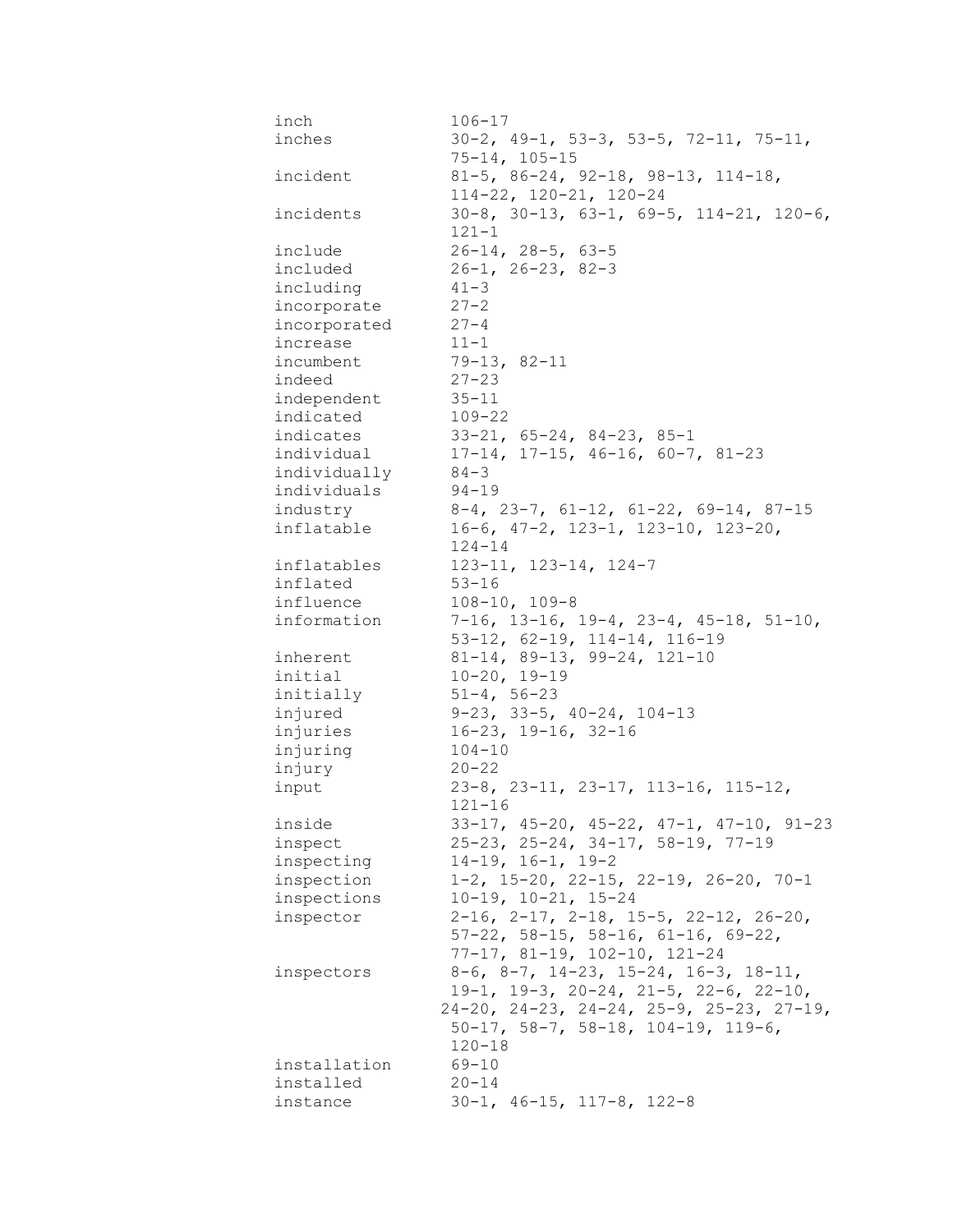| instances           | $122 - 9$ , $122 - 11$                                     |
|---------------------|------------------------------------------------------------|
| instead             | $65 - 24, 116 - 12$                                        |
| instruction         | $8 - 10$                                                   |
| instructors         | $8 - 9$                                                    |
| insurance           | $4-23$ , 5-13, 5-22, 15-9, 15-16, 99-3,                    |
|                     | $99 - 5$                                                   |
| integrity           | $21 - 14$                                                  |
| intended            | $38 - 14$                                                  |
| intense             | $14 - 9$                                                   |
| intention           | $94 - 21$                                                  |
| interested          | $66 - 20$ , $66 - 22$                                      |
| international       | $26 - 5$                                                   |
| internet            | $64 - 12$                                                  |
| interpret           | $7 - 1$                                                    |
| interpretation 86-3 |                                                            |
|                     |                                                            |
| interpretations     | $7 - 2$                                                    |
| introduce           | $4 - 10$                                                   |
| introduced          | $22 - 7$                                                   |
| invest              | $50 - 22$                                                  |
| invested            | $13 - 15$                                                  |
| investigation       | $70-23$ , $70-24$ , $72-14$ , $86-22$ , $94-20$ ,          |
|                     | $95 - 12, 109 - 17$                                        |
| investigations      | $19 - 19$                                                  |
| invite              | $31 - 2$                                                   |
| invoices            | 71-24                                                      |
| involved            | $50-7$ , 89-4, 89-24, 107-7, 117-11, 119-8,<br>$121 - 22$  |
| involving           | $18 - 9$                                                   |
| issue               | $5-13$ , $7-10$ , $8-19$ , $12-7$ , $14-11$ , $14-16$ ,    |
|                     | $15-9$ , $19-18$ , $20-8$ , $22-19$ , $29-22$ , $33-9$ ,   |
|                     | $33-11$ , $33-17$ , $34-4$ , $34-8$ , $35-6$ , $35-20$ ,   |
|                     | $35-24$ , $36-4$ , $36-5$ , $36-19$ , $37-19$ , $38-22$ ,  |
|                     | $38-24$ , $39-1$ , $41-16$ , $42-13$ , $42-22$ , $43-12$ , |
|                     | $47-8$ , $47-20$ , $52-2$ , $54-5$ , $55-7$ , $55-11$ ,    |
|                     | $58-1$ , $59-7$ , $59-9$ , $67-2$ , $67-24$ , $68-3$ ,     |
|                     |                                                            |
|                     | $68-4$ , $68-18$ , $69-6$ , $69-14$ , $69-15$ , $74-2$ ,   |
|                     | $89-3$ , $92-23$ , $95-17$ , $96-17$ , $97-3$ , $97-4$ ,   |
|                     | $105 - 10$ , $113 - 2$ , $122 - 18$                        |
| issued              | $35-13$ , $35-15$ , $36-1$ , $55-12$ , $64-21$             |
| issues              | $11-21$ , $15-18$ , $18-7$ , $27-16$ , $29-20$ , $32-19$ , |
|                     | $33-14$ , $34-12$ , $35-15$ , $36-14$ , $37-5$ , $37-7$ ,  |
|                     | $38-5$ , $38-9$ , $38-19$ , $39-1$ , $41-14$ , $46-10$ ,   |
|                     | $46-11$ , $51-14$ , $52-22$ , $54-23$ , $58-13$ , $62-7$ , |
|                     | $67-17$ , $67-19$ , $68-19$ , $71-1$ , $89-2$ , $90-3$ ,   |
|                     | 99-6, 104-3, 104-4, 112-1, 112-2,                          |
|                     | $112-21$ , $113-9$ , $113-12$ , $114-2$ , $120-10$ ,       |
|                     | $122 - 14$ , $122 - 15$                                    |
| item                | $11-5$ , $122-22$ , $122-23$                               |
| items               | $11 - 2$                                                   |
| its                 | $35 - 14, 75 - 6, 94 - 2$                                  |
| itself              | $33-10$ , $43-2$ , $55-13$ , $63-11$                       |
|                     |                                                            |
| January             | $1-7$ , $3-7$ , $8-14$ , $128-8$                           |
| Jersey              | $9 - 22$                                                   |
|                     |                                                            |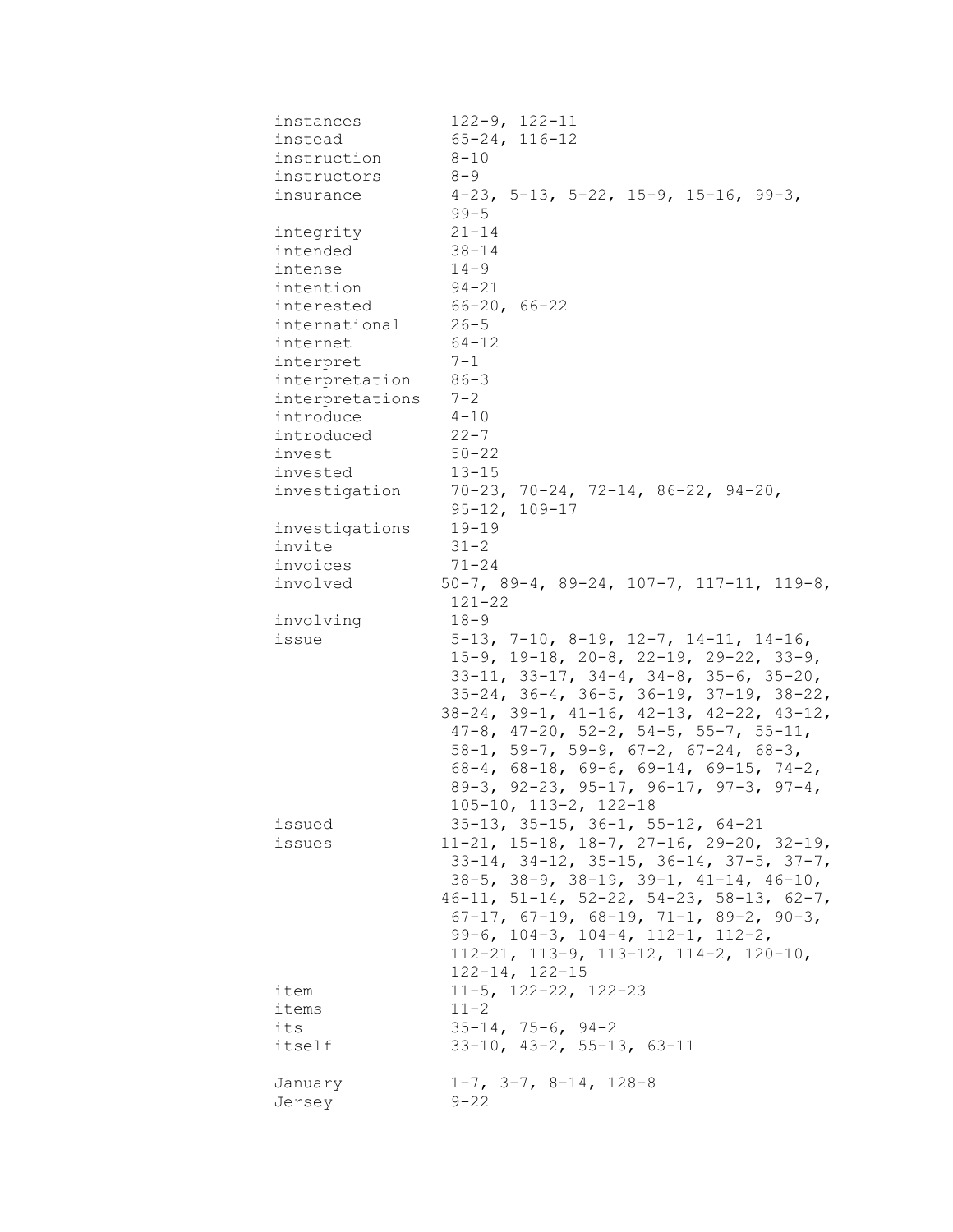| Jim       | $64 - 24$                                                       |
|-----------|-----------------------------------------------------------------|
| job       | $32-4$ , $33-1$ , $74-18$ , $77-14$ , $87-11$ , $95-1$ ,        |
|           | $110 - 12, 117 - 21$                                            |
| Joe       | $4-16$ , $33-22$ , $58-22$                                      |
|           |                                                                 |
| Joe's     | $109 - 12$                                                      |
| Joiner    | $34-22$ , 65-9, 65-14                                           |
| joining   | $3 - 6$                                                         |
| Joseph    | $1 - 14$                                                        |
| judgment  | $92 - 3, 108 - 4$                                               |
| Julka     | $7 - 13$                                                        |
| jump      | $18-14$ , $60-22$ , $123-18$ , $124-8$                          |
| jumped    | $97 - 12$                                                       |
|           | $123 - 12$                                                      |
| jumping   |                                                                 |
| June      | $128 - 21$                                                      |
| just      | $4-23$ , 6-5, 7-14, 7-16, 8-7, 14-14,                           |
|           | $18-24$ , $19-5$ , $20-14$ , $25-24$ , $26-8$ , $27-16$ ,       |
|           | $28-18$ , $30-13$ , $31-14$ , $32-5$ , $33-23$ , $34-15$ ,      |
|           | $36-22$ , $41-5$ , $41-11$ , $46-11$ , $48-19$ , $50-22$ ,      |
|           | 53-8, 56-17, 57-11, 57-19, 59-21, 59-23,                        |
|           | $59-24$ , $62-18$ , $63-16$ , $64-12$ , $67-3$ , $68-9$ ,       |
|           | 68-13, 69-24, 71-18, 72-6, 72-24, 73-18,                        |
|           | 80-11, 82-22, 83-24, 85-17, 86-1, 94-24,                        |
|           | $96-3$ , $98-14$ , $100-17$ , $101-18$ , $107-10$ ,             |
|           | $108-18$ , $110-1$ , $110-12$ , $110-17$ , $114-7$ ,            |
|           | $114-13$ , $114-14$ , $115-15$ , $117-9$ , $118-22$ ,           |
|           | 119-22, 120-16, 120-17, 123-24, 124-12,                         |
|           |                                                                 |
|           | $124-15$ , $124-16$ , $125-12$                                  |
|           |                                                                 |
| Kankakee  | 6-20                                                            |
| Katherine | $2 - 2$ , $4 - 15$                                              |
| keep      | $9-12$ , $22-11$ , $35-4$ , $42-19$ , $42-23$ , $43-9$ ,        |
|           | $60-24$ , 89-16, 106-6, 119-10, 121-4                           |
| keeping   | $74-2$ , 83-9, 86-21, 124-12                                    |
| kid       | $35-19$ , $39-9$ , $53-5$ , $64-8$ , $82-9$ , $82-22$ ,         |
|           | 83-15, 90-22, 91-3, 91-4, 91-7, 91-8,                           |
|           | $91-10$ , $91-15$ , $91-16$ , $92-1$ , $92-2$ , $92-12$ ,       |
|           | $92-14$ , $93-10$ , $98-7$ , $104-6$ , $108-17$                 |
|           |                                                                 |
|           |                                                                 |
| kid's     | $121 - 22$                                                      |
| kiddie    | $17 - 11, 70 - 3, 88 - 6$                                       |
| kids      | $18-13$ , $42-2$ , $43-1$ , $43-5$ , $47-1$ , $49-9$ ,          |
|           | $52-7$ , $52-10$ , $52-16$ , $78-8$ , $78-15$ , $82-12$ ,       |
|           | 83-7, 83-13, 90-17, 91-18, 93-14, 98-2,                         |
|           | 98-3, 100-15, 100-17, 106-4, 106-11,                            |
|           | $107-3$ , $108-13$ , $116-21$ , $117-19$ , $117-20$ ,           |
|           | $118-12$ , $120-3$ , $123-12$ , $123-15$ , $123-16$ ,           |
|           | $123 - 18$                                                      |
| kill      | $101 - 4$                                                       |
| killed    | $104 - 13$ , $119 - 24$                                         |
| kills     | $73 - 2$                                                        |
|           |                                                                 |
| kind      | $8-21$ , $30-8$ , $31-1$ , $31-21$ , $49-2$ , $62-13$ ,         |
|           | 62-14, 75-10, 76-5, 77-16, 82-23, 83-4,                         |
|           | $88-3$ , $88-22$ , $93-21$ , $94-11$ , $95-3$ , $99-2$ ,        |
|           | 102-2, 107-5, 111-2, 113-11, 113-13,<br>$113 - 15$ , $123 - 19$ |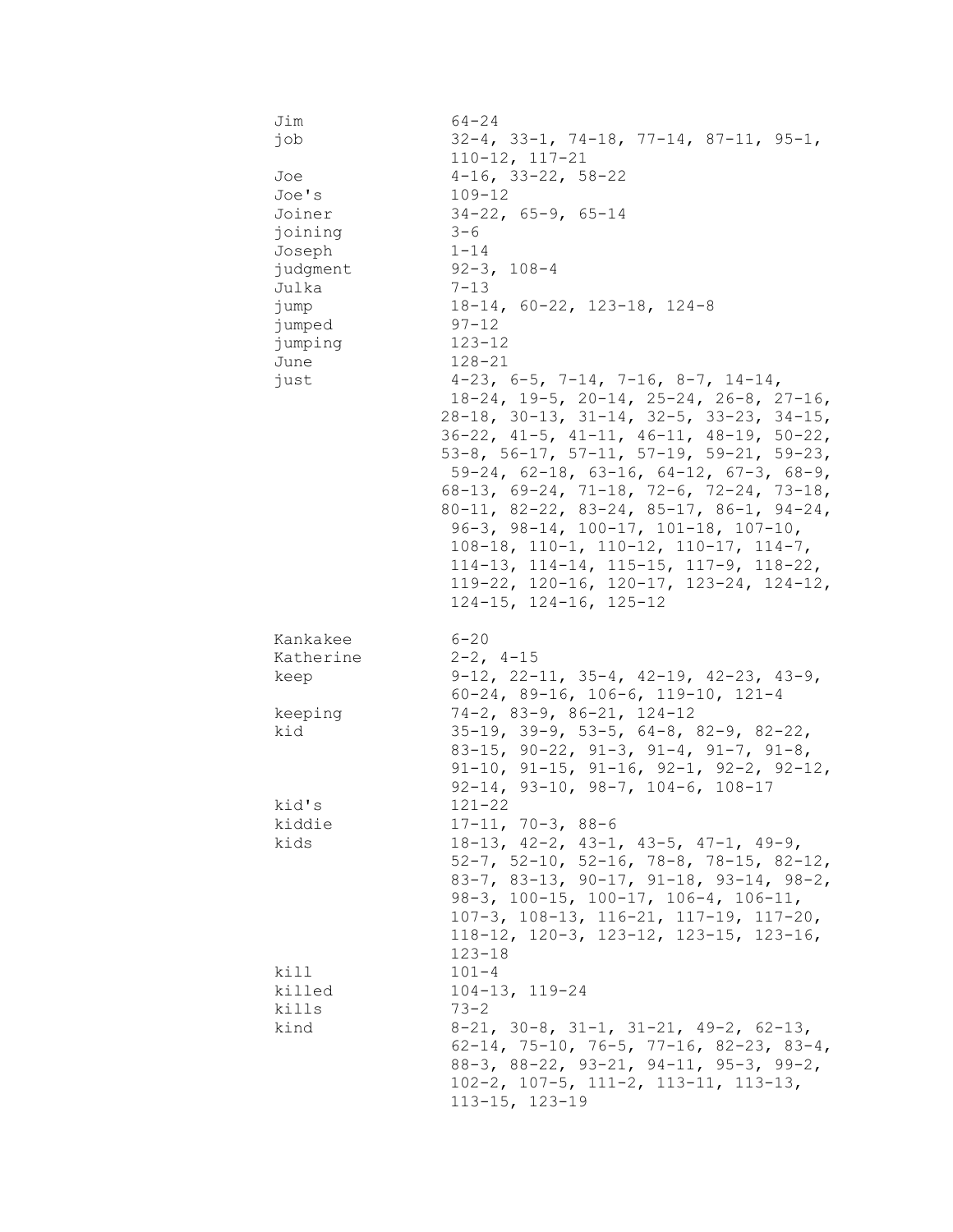| kindergarten | $118 - 12$                                                   |
|--------------|--------------------------------------------------------------|
| kinds        | $26-16$ , 29-23, 35-14, 43-20, 61-1, 61-6,                   |
|              | $61-9$ , $62-15$ , $120-5$                                   |
| Kirschner    | $1-15$ , $3-1$ , $3-5$ , $3-13$ , $3-15$ , $3-17$ , $3-19$ , |
|              | $3-22$ , $4-1$ , $4-3$ , $4-5$ , $4-9$ , $4-14$ , $4-19$ ,   |
|              | $5-5$ , $5-10$ , $5-14$ , $6-3$ , $6-8$ , $6-11$ , $6-14$ ,  |
|              | $13-22$ , $14-2$ , $14-5$ , $17-21$ , $18-17$ , $18-20$ ,    |
|              | $19-9$ , $19-16$ , $20-6$ , $22-1$ , $22-16$ , $22-21$ ,     |
|              | $22-24$ , $23-21$ , $23-24$ , $24-14$ , $26-24$ , $27-6$ ,   |
|              |                                                              |
|              | $27-8$ , $27-12$ , $28-15$ , $28-17$ , $28-21$ , $28-23$ ,   |
|              | $29-2$ , $29-5$ , $29-9$ , $29-13$ , $32-7$ , $33-7$ ,       |
|              | $38-8$ , $38-12$ , $39-11$ , $39-14$ , $39-17$ , $39-24$ ,   |
|              | $40-20$ , $42-1$ , $42-7$ , $42-19$ , $46-13$ , $47-19$ ,    |
|              | $48-5$ , 50-3, 51-21, 52-3, 52-6, 52-9,                      |
|              | $52-12$ , $52-18$ , $53-3$ , $54-21$ , $55-4$ , $55-9$ ,     |
|              | $55-11$ , $55-15$ , $55-21$ , $55-23$ , $56-16$ , $57-9$ ,   |
|              | $58-10$ , $59-4$ , $59-9$ , $59-19$ , $60-3$ , $61-15$ ,     |
|              | 62-5, 64-8, 64-16, 65-7, 65-16, 66-5,                        |
|              | $66-8$ , $66-11$ , $66-18$ , $67-1$ , $67-5$ , $67-8$ ,      |
|              | $67-19$ , $67-23$ , $68-17$ , $69-2$ , $69-21$ , $69-24$ ,   |
|              | $72-4$ , $75-9$ , $75-13$ , $75-16$ , $75-18$ , $75-22$ ,    |
|              | 76-2, 76-5, 76-10, 76-13, 76-15, 76-19,                      |
|              | $77-20$ , $78-16$ , $78-20$ , $79-1$ , $79-8$ , $79-16$ ,    |
|              | $80-16$ , $80-19$ , $80-22$ , $80-24$ , $83-18$ ,            |
|              | $84-24$ , $85-2$ , $87-2$ , $87-7$ , $90-2$ , $90-7$ ,       |
|              |                                                              |
|              | $91-13$ , $97-15$ , $97-17$ , $97-23$ , $98-10$ ,            |
|              | $103-13$ , $103-17$ , $104-16$ , $110-14$ , $111-19$ ,       |
|              | $111-22$ , $112-4$ , $112-8$ , $112-11$ , $112-14$ ,         |
|              | $112-21$ , $113-1$ , $114-2$ , $114-5$ , $114-10$ ,          |
|              | $114-17$ , $114-20$ , $115-10$ , $115-16$ , $120-1$ ,        |
|              | 120-6, 120-13, 120-20, 121-5, 122-4,                         |
|              | 122-9, 122-20, 123-5, 123-7, 123-23,                         |
|              | $124-6$ , $125-3$ , $125-6$ , $125-8$ , $126-14$ ,           |
|              | $126 - 22$ , $127 - 1$                                       |
| kit          | $63 - 16$                                                    |
| knee-jerk    | $30 - 12$                                                    |
| knew         | $11-9$ , 51-10, 73-20, 73-21, 73-22, 105-18                  |
| Knight       | $66-23$ , $67-15$ , $67-18$ , $68-20$ , $68-22$ ,            |
|              | $102-7$ , $104-15$ , $106-16$ , $121-18$ , $122-7$ ,         |
|              | $124 - 5$                                                    |
| knock        | $16 - 2$                                                     |
|              | $41 - 5$                                                     |
| knowing      |                                                              |
| knowledge    | $43-12$ , $74-17$ , $115-3$                                  |
| known        | $35 - 13$                                                    |
| knows        | $31 - 22, 101 - 21$                                          |
|              |                                                              |
| Labor        | $1-1$ , $2-3$ , $2-5$ , $57-6$                               |
| lacks        | $96 - 9$                                                     |
| lady         | $124 - 22$                                                   |
| land         | $30-17$ , $55-8$ , $65-2$ , $65-6$                           |
| landed       | $107 - 17$                                                   |
| lap          | $17-9$ , $17-13$ , $17-14$ , $70-17$ , $76-7$ , $83-24$ ,    |
|              | $84 - 18$                                                    |
| laptop       | $22 - 9$                                                     |
|              |                                                              |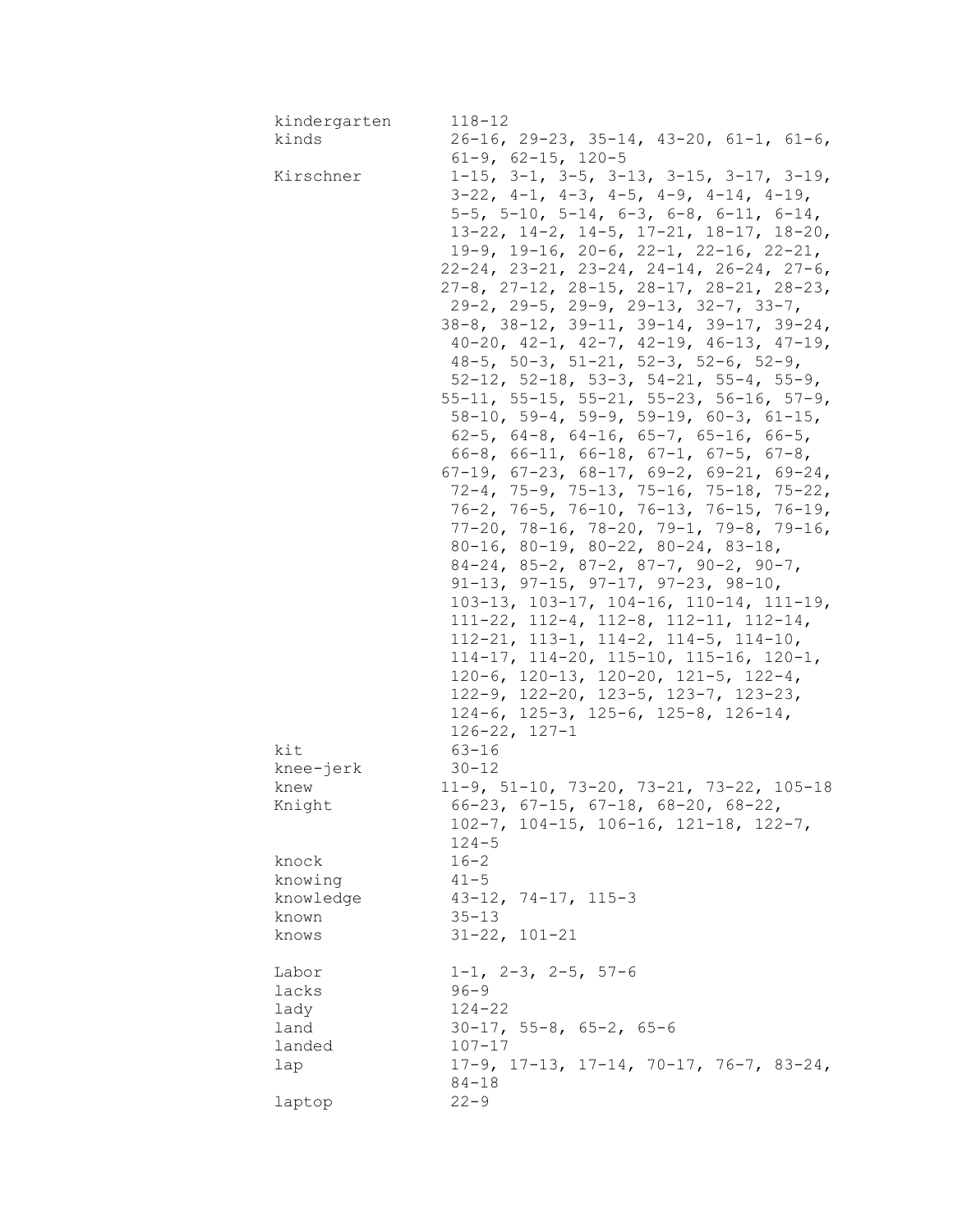| large       | $11 - 1, 43 - 10$                                          |
|-------------|------------------------------------------------------------|
| larger      | $46 - 18, 86 - 9$                                          |
| Lasalle     | $2 - 4$                                                    |
| last        | $11-9$ , $18-2$ , $21-18$ , $28-5$ , $28-24$ , $48-13$ ,   |
|             | $62 - 2$ , $66 - 12$ , $113 - 11$                          |
| latches     | $88 - 15$                                                  |
| later       | $57 - 1, 99 - 3$                                           |
| latitude    | $12 - 6$                                                   |
| law         | $24-22$ , $24-23$ , $26-2$ , $27-4$ , $55-8$ , $57-23$ ,   |
|             | $65-1$ , $65-5$ , $87-22$ , $98-15$ , $98-16$ , $103-17$ , |
|             | $104 - 22, 110 - 8$                                        |
| laws        | $110 - 7$                                                  |
| lawyer      | $103-14$ , $111-6$ , $114-8$ , $114-11$                    |
| lawyers     | $103-12$ , $104-10$ , $104-11$ , $114-9$                   |
| lay         | $9-6, 84-16$                                               |
| laying      | $83 - 24$                                                  |
| lays        | $84-10, 84-11$                                             |
| leading     | $54 - 17$                                                  |
| leaf        | $54 - 11$                                                  |
| leaking     | $47 - 21$                                                  |
| learned     | $73 - 18$                                                  |
| least       | $40-6$ , $46-10$ , $53-3$ , $62-20$ , $79-3$ , $82-8$ ,    |
|             | $88 - 1, 110 - 3$                                          |
| leave       | $70 - 9, 103 - 6$                                          |
| leaves      | $74 - 19$                                                  |
| left        | $41-11, 45-22, 88-18, 88-22$                               |
| leg         | $17-1, 17-2, 40-24, 41-1$                                  |
| legal       | $2-2$ , 11-24, 12-2, 13-5, 32-24, 103-13,                  |
|             | $110 - 17$                                                 |
| legal's     | $33 - 1$                                                   |
| legally     | $110 - 13$                                                 |
| legislate   | $103 - 19$                                                 |
| legislation | $103 - 4$                                                  |
| Legislative | $2 - 15$                                                   |
| legs        | $76 - 8, 84 - 6$                                           |
| length      | $10 - 6$                                                   |
| less        | $126 - 17$                                                 |
| let's       | $3-3$ , $17-22$ , $22-16$ , $22-17$ , $37-13$ , $65-16$ ,  |
|             | 66-9, 66-11, 69-3, 69-21, 122-12, 122-18                   |
| lets        | $39 - 12$                                                  |
| letter      | $11 - 17, 11 - 18$                                         |
| letting     | $114-8$ , $123-15$                                         |
| level       | $19-24$ , $20-2$ , $24-19$ , $28-8$ , $28-13$ , $39-18$ ,  |
|             | $39-19$ , $42-5$ , $53-14$ , $53-21$ , $89-5$              |
| levels      | $24 - 17$                                                  |
| liabilities | $96 - 21, 96 - 24$                                         |
| liability   | $12 - 7, 32 - 20$                                          |
| Liaison     | $2 - 15$                                                   |
| licensed    | $65 - 4$                                                   |
| lie         | $106 - 23$ , $107 - 4$                                     |
| life        | $6-23$ , 56-18, 65-7, 104-9, 109-21                        |
| lift        | $9-15$ , $9-16$ , $18-6$ , $70-9$ , $74-19$ , $74-20$      |
| lifts       | $9-14, 18-4$                                               |
| lighting    | $15 - 11, 15 - 14$                                         |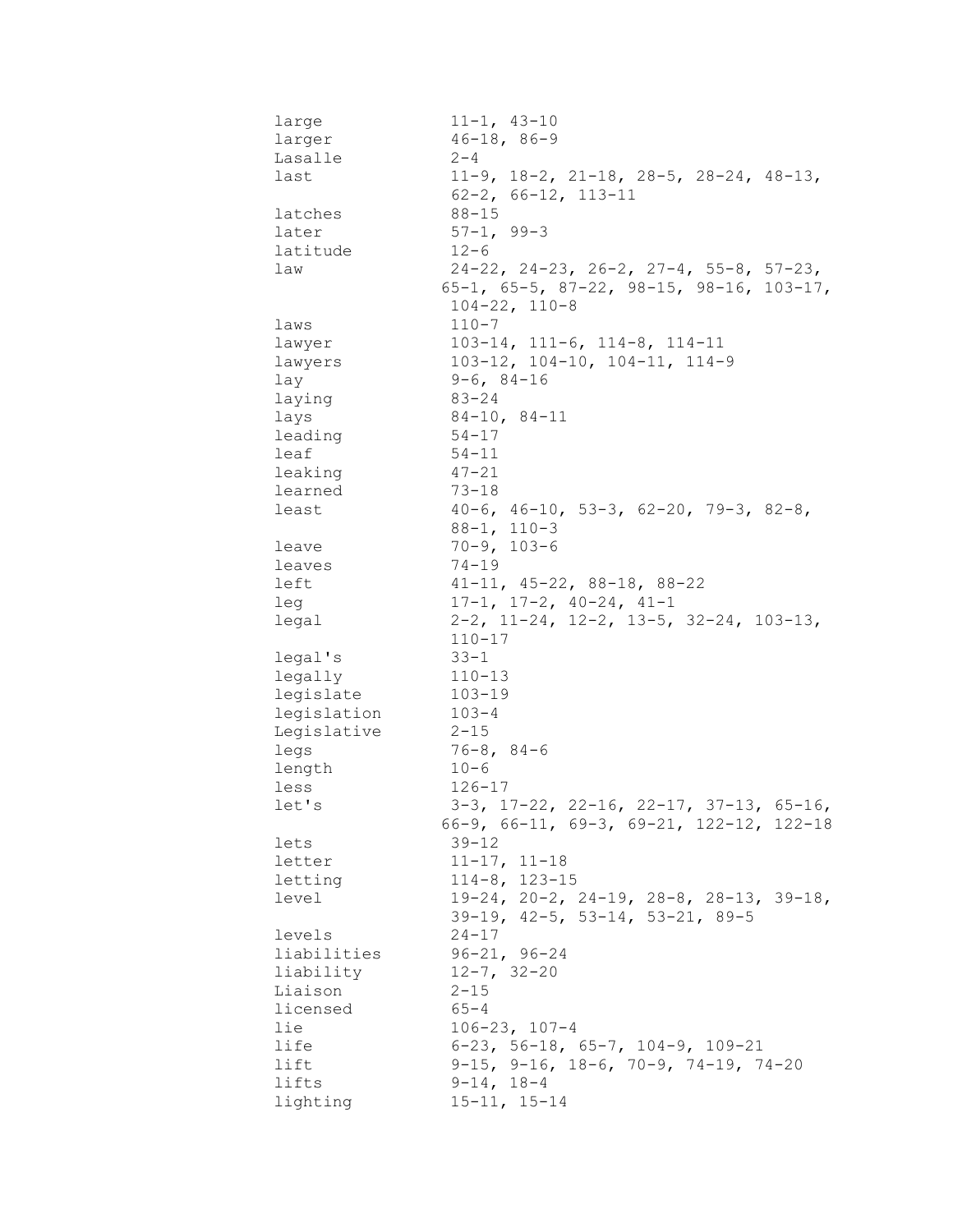| limited<br>$95 - 3$<br>$5-1$ , 78-7, 82-4, 82-5<br>limits<br>Linda<br>$1-19, 4-17$<br>line<br>$21-21$ , $38-23$ , $39-8$ , $50-3$<br>$104 - 3$<br>lines<br>$9-12$ , $10-5$ , $113-7$<br>list<br>$46 - 9, 46 - 11$<br>listed<br>lists<br>$9 - 5$<br>$73 - 5, 96 - 14$<br>literally<br>$108 - 22$<br>literature<br>litigation<br>$103 - 24$<br>little<br>$11-7$ , $19-12$ , $30-16$ , $62-12$ , $88-16$ , $101-6$ ,<br>$102-9$ , $108-7$ , $115-3$ , $118-24$ , $123-21$<br>$7 - 5$<br>living<br>location<br>$20 - 8$<br>Lodge<br>$85 - 11, 85 - 12, 95 - 16$<br>$19-5$ , $19-20$ , $19-23$ , $20-2$<br>log<br>logic<br>$58 - 18$<br>$20-1, 71-1, 71-3$<br>logs<br>$6-1$ , 10-13, 30-1, 49-19, 94-16, 96-15<br>long<br>$91 - 15, 91 - 16$<br>longer<br>$9-10$ , $11-12$ , $18-12$ , $19-1$ , $20-24$ , $22-13$ ,<br>look<br>29-24, 30-14, 30-21, 31-20, 35-16,<br>36-19, 36-20, 37-6, 38-6, 45-13, 45-15,<br>$45-17$ , $46-6$ , $46-7$ , $46-15$ , $48-8$ , $48-23$ ,<br>$52-15$ , $54-5$ , $54-16$ , $63-10$ , $65-9$ , $65-18$ ,<br>$67-24$ , $80-6$ , $87-11$ , $88-8$ , $92-20$ , $101-17$ ,<br>$102-4$ , $105-6$ , $105-8$ , $105-12$<br>$9-11$ , $29-19$ , $37-19$ , $49-1$<br>looked<br>$16-13$ , $25-12$ , $32-24$ , $61-21$ , $63-7$ , $78-20$ ,<br>looking<br>$81 - 20$ , $111 - 3$ , $121 - 14$<br>loosely<br>$41 - 19$<br>$108 - 8$<br>lose<br>lost<br>$109 - 21$<br>$7-6$ , 8-12, 9-9, 10-19, 14-13, 25-13,<br>lot<br>$26-11$ , $36-20$ , $45-4$ , $45-10$ , $46-24$ , $48-15$ ,<br>$48-18$ , 53-7, 53-10, 58-3, 59-5, 76-13,<br>$99-5$ , $106-19$ , $112-21$ , $113-4$ , $118-12$<br>98-7, 114-2, 118-5, 120-15, 122-11<br>lots<br>$78 - 22$ | like<br>likely | $5-20$ , $5-23$ , $9-5$ , $9-7$ , $10-17$ , $11-6$ ,<br>13-19, 15-21, 17-19, 18-3, 19-11, 23-13,<br>$26-21$ , $27-20$ , $29-16$ , $29-19$ , $29-22$ ,<br>$30-15$ , $30-18$ , $30-20$ , $31-7$ , $31-20$ , $34-3$ ,<br>$34-15$ , $36-19$ , $36-20$ , $37-24$ , $38-2$ , $39-4$ ,<br>$44-10$ , $49-8$ , $53-24$ , $55-7$ , $56-8$ , $59-7$ ,<br>$59-20$ , $61-4$ , $61-6$ , $62-1$ , $62-21$ , $63-16$ ,<br>$65-12$ , $66-14$ , $67-8$ , $67-15$ , $67-24$ , $72-3$ ,<br>$72-10$ , $73-18$ , $74-4$ , $77-15$ , $77-16$ , $82-6$ ,<br>$83-21$ , $84-7$ , $87-23$ , $89-4$ , $94-7$ , $94-14$ ,<br>$96-5$ , $96-18$ , $99-15$ , $102-2$ , $105-17$ ,<br>$108-7$ , $109-4$ , $110-7$ , $111-2$ , $112-17$ ,<br>$112-18$ , $116-6$ , $117-21$ , $118-20$ , $121-11$<br>$47 - 2, 70 - 22$ |
|----------------------------------------------------------------------------------------------------------------------------------------------------------------------------------------------------------------------------------------------------------------------------------------------------------------------------------------------------------------------------------------------------------------------------------------------------------------------------------------------------------------------------------------------------------------------------------------------------------------------------------------------------------------------------------------------------------------------------------------------------------------------------------------------------------------------------------------------------------------------------------------------------------------------------------------------------------------------------------------------------------------------------------------------------------------------------------------------------------------------------------------------------------------------------------------------------------------------------------------------------------------------------------------------------------------------------------------------------------------------------------------------------------------------------------------------------------------------------------------------------------------------------------------------------------------------------------------------------------------------------------------------------------|----------------|-------------------------------------------------------------------------------------------------------------------------------------------------------------------------------------------------------------------------------------------------------------------------------------------------------------------------------------------------------------------------------------------------------------------------------------------------------------------------------------------------------------------------------------------------------------------------------------------------------------------------------------------------------------------------------------------------------------------------------------------------------------------------------------|
|                                                                                                                                                                                                                                                                                                                                                                                                                                                                                                                                                                                                                                                                                                                                                                                                                                                                                                                                                                                                                                                                                                                                                                                                                                                                                                                                                                                                                                                                                                                                                                                                                                                          |                |                                                                                                                                                                                                                                                                                                                                                                                                                                                                                                                                                                                                                                                                                                                                                                                     |
|                                                                                                                                                                                                                                                                                                                                                                                                                                                                                                                                                                                                                                                                                                                                                                                                                                                                                                                                                                                                                                                                                                                                                                                                                                                                                                                                                                                                                                                                                                                                                                                                                                                          |                |                                                                                                                                                                                                                                                                                                                                                                                                                                                                                                                                                                                                                                                                                                                                                                                     |
|                                                                                                                                                                                                                                                                                                                                                                                                                                                                                                                                                                                                                                                                                                                                                                                                                                                                                                                                                                                                                                                                                                                                                                                                                                                                                                                                                                                                                                                                                                                                                                                                                                                          |                |                                                                                                                                                                                                                                                                                                                                                                                                                                                                                                                                                                                                                                                                                                                                                                                     |
|                                                                                                                                                                                                                                                                                                                                                                                                                                                                                                                                                                                                                                                                                                                                                                                                                                                                                                                                                                                                                                                                                                                                                                                                                                                                                                                                                                                                                                                                                                                                                                                                                                                          |                |                                                                                                                                                                                                                                                                                                                                                                                                                                                                                                                                                                                                                                                                                                                                                                                     |
|                                                                                                                                                                                                                                                                                                                                                                                                                                                                                                                                                                                                                                                                                                                                                                                                                                                                                                                                                                                                                                                                                                                                                                                                                                                                                                                                                                                                                                                                                                                                                                                                                                                          |                |                                                                                                                                                                                                                                                                                                                                                                                                                                                                                                                                                                                                                                                                                                                                                                                     |
|                                                                                                                                                                                                                                                                                                                                                                                                                                                                                                                                                                                                                                                                                                                                                                                                                                                                                                                                                                                                                                                                                                                                                                                                                                                                                                                                                                                                                                                                                                                                                                                                                                                          |                |                                                                                                                                                                                                                                                                                                                                                                                                                                                                                                                                                                                                                                                                                                                                                                                     |
|                                                                                                                                                                                                                                                                                                                                                                                                                                                                                                                                                                                                                                                                                                                                                                                                                                                                                                                                                                                                                                                                                                                                                                                                                                                                                                                                                                                                                                                                                                                                                                                                                                                          |                |                                                                                                                                                                                                                                                                                                                                                                                                                                                                                                                                                                                                                                                                                                                                                                                     |
|                                                                                                                                                                                                                                                                                                                                                                                                                                                                                                                                                                                                                                                                                                                                                                                                                                                                                                                                                                                                                                                                                                                                                                                                                                                                                                                                                                                                                                                                                                                                                                                                                                                          |                |                                                                                                                                                                                                                                                                                                                                                                                                                                                                                                                                                                                                                                                                                                                                                                                     |
|                                                                                                                                                                                                                                                                                                                                                                                                                                                                                                                                                                                                                                                                                                                                                                                                                                                                                                                                                                                                                                                                                                                                                                                                                                                                                                                                                                                                                                                                                                                                                                                                                                                          |                |                                                                                                                                                                                                                                                                                                                                                                                                                                                                                                                                                                                                                                                                                                                                                                                     |
|                                                                                                                                                                                                                                                                                                                                                                                                                                                                                                                                                                                                                                                                                                                                                                                                                                                                                                                                                                                                                                                                                                                                                                                                                                                                                                                                                                                                                                                                                                                                                                                                                                                          |                |                                                                                                                                                                                                                                                                                                                                                                                                                                                                                                                                                                                                                                                                                                                                                                                     |
|                                                                                                                                                                                                                                                                                                                                                                                                                                                                                                                                                                                                                                                                                                                                                                                                                                                                                                                                                                                                                                                                                                                                                                                                                                                                                                                                                                                                                                                                                                                                                                                                                                                          |                |                                                                                                                                                                                                                                                                                                                                                                                                                                                                                                                                                                                                                                                                                                                                                                                     |
|                                                                                                                                                                                                                                                                                                                                                                                                                                                                                                                                                                                                                                                                                                                                                                                                                                                                                                                                                                                                                                                                                                                                                                                                                                                                                                                                                                                                                                                                                                                                                                                                                                                          |                |                                                                                                                                                                                                                                                                                                                                                                                                                                                                                                                                                                                                                                                                                                                                                                                     |
|                                                                                                                                                                                                                                                                                                                                                                                                                                                                                                                                                                                                                                                                                                                                                                                                                                                                                                                                                                                                                                                                                                                                                                                                                                                                                                                                                                                                                                                                                                                                                                                                                                                          |                |                                                                                                                                                                                                                                                                                                                                                                                                                                                                                                                                                                                                                                                                                                                                                                                     |
|                                                                                                                                                                                                                                                                                                                                                                                                                                                                                                                                                                                                                                                                                                                                                                                                                                                                                                                                                                                                                                                                                                                                                                                                                                                                                                                                                                                                                                                                                                                                                                                                                                                          |                |                                                                                                                                                                                                                                                                                                                                                                                                                                                                                                                                                                                                                                                                                                                                                                                     |
|                                                                                                                                                                                                                                                                                                                                                                                                                                                                                                                                                                                                                                                                                                                                                                                                                                                                                                                                                                                                                                                                                                                                                                                                                                                                                                                                                                                                                                                                                                                                                                                                                                                          |                |                                                                                                                                                                                                                                                                                                                                                                                                                                                                                                                                                                                                                                                                                                                                                                                     |
|                                                                                                                                                                                                                                                                                                                                                                                                                                                                                                                                                                                                                                                                                                                                                                                                                                                                                                                                                                                                                                                                                                                                                                                                                                                                                                                                                                                                                                                                                                                                                                                                                                                          |                |                                                                                                                                                                                                                                                                                                                                                                                                                                                                                                                                                                                                                                                                                                                                                                                     |
|                                                                                                                                                                                                                                                                                                                                                                                                                                                                                                                                                                                                                                                                                                                                                                                                                                                                                                                                                                                                                                                                                                                                                                                                                                                                                                                                                                                                                                                                                                                                                                                                                                                          |                |                                                                                                                                                                                                                                                                                                                                                                                                                                                                                                                                                                                                                                                                                                                                                                                     |
|                                                                                                                                                                                                                                                                                                                                                                                                                                                                                                                                                                                                                                                                                                                                                                                                                                                                                                                                                                                                                                                                                                                                                                                                                                                                                                                                                                                                                                                                                                                                                                                                                                                          |                |                                                                                                                                                                                                                                                                                                                                                                                                                                                                                                                                                                                                                                                                                                                                                                                     |
|                                                                                                                                                                                                                                                                                                                                                                                                                                                                                                                                                                                                                                                                                                                                                                                                                                                                                                                                                                                                                                                                                                                                                                                                                                                                                                                                                                                                                                                                                                                                                                                                                                                          |                |                                                                                                                                                                                                                                                                                                                                                                                                                                                                                                                                                                                                                                                                                                                                                                                     |
|                                                                                                                                                                                                                                                                                                                                                                                                                                                                                                                                                                                                                                                                                                                                                                                                                                                                                                                                                                                                                                                                                                                                                                                                                                                                                                                                                                                                                                                                                                                                                                                                                                                          |                |                                                                                                                                                                                                                                                                                                                                                                                                                                                                                                                                                                                                                                                                                                                                                                                     |
|                                                                                                                                                                                                                                                                                                                                                                                                                                                                                                                                                                                                                                                                                                                                                                                                                                                                                                                                                                                                                                                                                                                                                                                                                                                                                                                                                                                                                                                                                                                                                                                                                                                          |                |                                                                                                                                                                                                                                                                                                                                                                                                                                                                                                                                                                                                                                                                                                                                                                                     |
|                                                                                                                                                                                                                                                                                                                                                                                                                                                                                                                                                                                                                                                                                                                                                                                                                                                                                                                                                                                                                                                                                                                                                                                                                                                                                                                                                                                                                                                                                                                                                                                                                                                          |                |                                                                                                                                                                                                                                                                                                                                                                                                                                                                                                                                                                                                                                                                                                                                                                                     |
|                                                                                                                                                                                                                                                                                                                                                                                                                                                                                                                                                                                                                                                                                                                                                                                                                                                                                                                                                                                                                                                                                                                                                                                                                                                                                                                                                                                                                                                                                                                                                                                                                                                          |                |                                                                                                                                                                                                                                                                                                                                                                                                                                                                                                                                                                                                                                                                                                                                                                                     |
|                                                                                                                                                                                                                                                                                                                                                                                                                                                                                                                                                                                                                                                                                                                                                                                                                                                                                                                                                                                                                                                                                                                                                                                                                                                                                                                                                                                                                                                                                                                                                                                                                                                          |                |                                                                                                                                                                                                                                                                                                                                                                                                                                                                                                                                                                                                                                                                                                                                                                                     |
|                                                                                                                                                                                                                                                                                                                                                                                                                                                                                                                                                                                                                                                                                                                                                                                                                                                                                                                                                                                                                                                                                                                                                                                                                                                                                                                                                                                                                                                                                                                                                                                                                                                          |                |                                                                                                                                                                                                                                                                                                                                                                                                                                                                                                                                                                                                                                                                                                                                                                                     |
|                                                                                                                                                                                                                                                                                                                                                                                                                                                                                                                                                                                                                                                                                                                                                                                                                                                                                                                                                                                                                                                                                                                                                                                                                                                                                                                                                                                                                                                                                                                                                                                                                                                          |                |                                                                                                                                                                                                                                                                                                                                                                                                                                                                                                                                                                                                                                                                                                                                                                                     |
|                                                                                                                                                                                                                                                                                                                                                                                                                                                                                                                                                                                                                                                                                                                                                                                                                                                                                                                                                                                                                                                                                                                                                                                                                                                                                                                                                                                                                                                                                                                                                                                                                                                          |                |                                                                                                                                                                                                                                                                                                                                                                                                                                                                                                                                                                                                                                                                                                                                                                                     |
|                                                                                                                                                                                                                                                                                                                                                                                                                                                                                                                                                                                                                                                                                                                                                                                                                                                                                                                                                                                                                                                                                                                                                                                                                                                                                                                                                                                                                                                                                                                                                                                                                                                          |                |                                                                                                                                                                                                                                                                                                                                                                                                                                                                                                                                                                                                                                                                                                                                                                                     |
|                                                                                                                                                                                                                                                                                                                                                                                                                                                                                                                                                                                                                                                                                                                                                                                                                                                                                                                                                                                                                                                                                                                                                                                                                                                                                                                                                                                                                                                                                                                                                                                                                                                          |                |                                                                                                                                                                                                                                                                                                                                                                                                                                                                                                                                                                                                                                                                                                                                                                                     |
|                                                                                                                                                                                                                                                                                                                                                                                                                                                                                                                                                                                                                                                                                                                                                                                                                                                                                                                                                                                                                                                                                                                                                                                                                                                                                                                                                                                                                                                                                                                                                                                                                                                          |                |                                                                                                                                                                                                                                                                                                                                                                                                                                                                                                                                                                                                                                                                                                                                                                                     |
|                                                                                                                                                                                                                                                                                                                                                                                                                                                                                                                                                                                                                                                                                                                                                                                                                                                                                                                                                                                                                                                                                                                                                                                                                                                                                                                                                                                                                                                                                                                                                                                                                                                          |                |                                                                                                                                                                                                                                                                                                                                                                                                                                                                                                                                                                                                                                                                                                                                                                                     |
|                                                                                                                                                                                                                                                                                                                                                                                                                                                                                                                                                                                                                                                                                                                                                                                                                                                                                                                                                                                                                                                                                                                                                                                                                                                                                                                                                                                                                                                                                                                                                                                                                                                          |                |                                                                                                                                                                                                                                                                                                                                                                                                                                                                                                                                                                                                                                                                                                                                                                                     |
|                                                                                                                                                                                                                                                                                                                                                                                                                                                                                                                                                                                                                                                                                                                                                                                                                                                                                                                                                                                                                                                                                                                                                                                                                                                                                                                                                                                                                                                                                                                                                                                                                                                          |                |                                                                                                                                                                                                                                                                                                                                                                                                                                                                                                                                                                                                                                                                                                                                                                                     |
|                                                                                                                                                                                                                                                                                                                                                                                                                                                                                                                                                                                                                                                                                                                                                                                                                                                                                                                                                                                                                                                                                                                                                                                                                                                                                                                                                                                                                                                                                                                                                                                                                                                          |                |                                                                                                                                                                                                                                                                                                                                                                                                                                                                                                                                                                                                                                                                                                                                                                                     |
|                                                                                                                                                                                                                                                                                                                                                                                                                                                                                                                                                                                                                                                                                                                                                                                                                                                                                                                                                                                                                                                                                                                                                                                                                                                                                                                                                                                                                                                                                                                                                                                                                                                          |                |                                                                                                                                                                                                                                                                                                                                                                                                                                                                                                                                                                                                                                                                                                                                                                                     |
|                                                                                                                                                                                                                                                                                                                                                                                                                                                                                                                                                                                                                                                                                                                                                                                                                                                                                                                                                                                                                                                                                                                                                                                                                                                                                                                                                                                                                                                                                                                                                                                                                                                          |                |                                                                                                                                                                                                                                                                                                                                                                                                                                                                                                                                                                                                                                                                                                                                                                                     |
|                                                                                                                                                                                                                                                                                                                                                                                                                                                                                                                                                                                                                                                                                                                                                                                                                                                                                                                                                                                                                                                                                                                                                                                                                                                                                                                                                                                                                                                                                                                                                                                                                                                          |                |                                                                                                                                                                                                                                                                                                                                                                                                                                                                                                                                                                                                                                                                                                                                                                                     |
|                                                                                                                                                                                                                                                                                                                                                                                                                                                                                                                                                                                                                                                                                                                                                                                                                                                                                                                                                                                                                                                                                                                                                                                                                                                                                                                                                                                                                                                                                                                                                                                                                                                          | Loughran       |                                                                                                                                                                                                                                                                                                                                                                                                                                                                                                                                                                                                                                                                                                                                                                                     |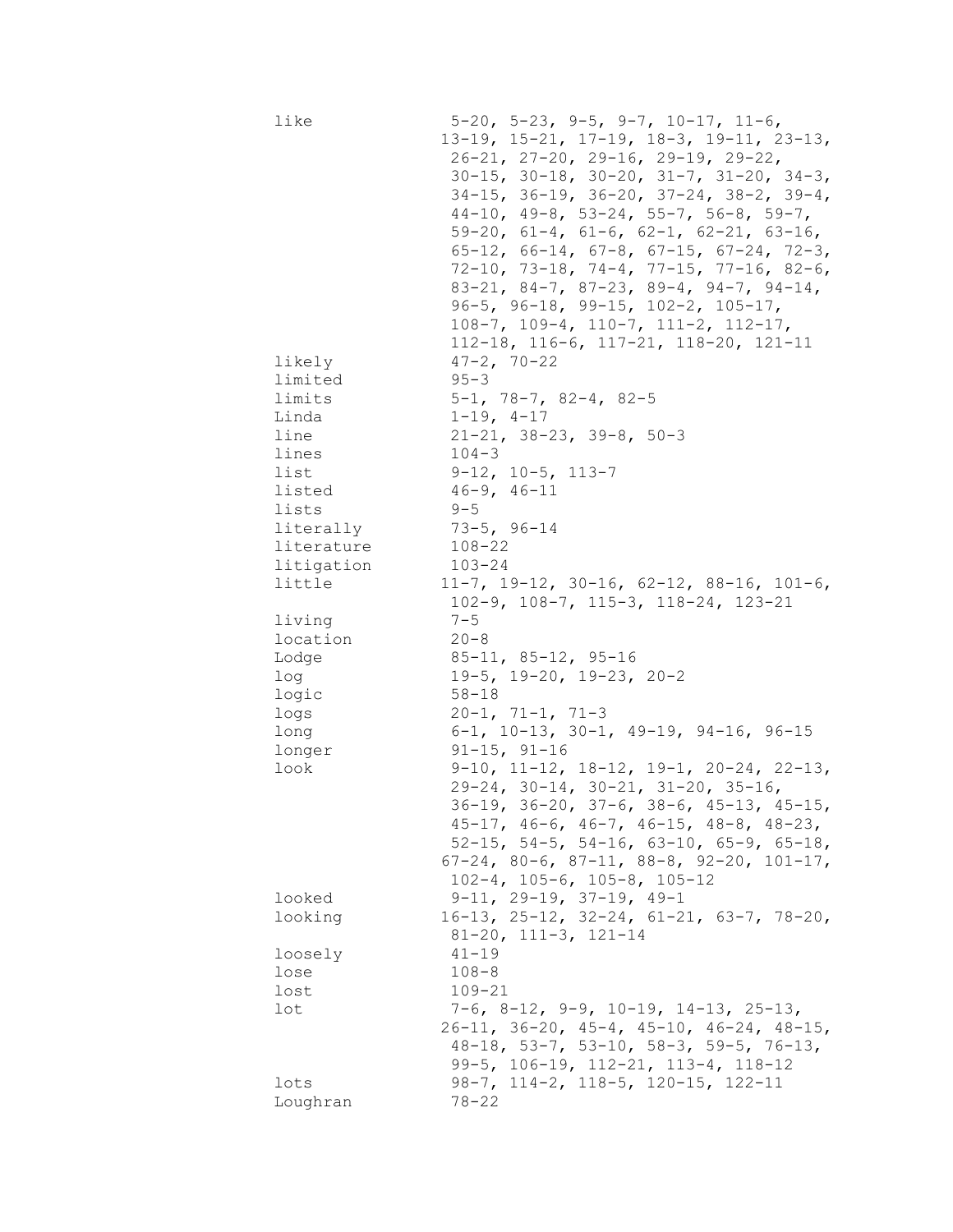| low                  | $19-18, 20-2$                                                                 |
|----------------------|-------------------------------------------------------------------------------|
| lower                | $5 - 19$                                                                      |
| luck                 | $64 - 10$                                                                     |
|                      |                                                                               |
| ma'am                | $23 - 9$                                                                      |
| made                 | $11-10$ , $12-2$ , $12-9$ , $14-8$ , $14-21$ , $18-7$ ,                       |
|                      | $26-6$ , 31-13, 48-16, 55-15, 85-18,                                          |
|                      | $118 - 15$ , $118 - 16$ , $121 - 24$                                          |
| magic                | $118 - 16, 118 - 18$                                                          |
| maintenance<br>major | $26-12$ , $26-13$ , $71-1$ , $71-2$ , $71-24$<br>$8-2$ , $10-24$ , $19-7$     |
| make                 | $3-12$ , $3-24$ , $5-20$ , $14-12$ , $19-1$ , $20-13$ ,                       |
|                      | $20-18$ , $21-1$ , $21-3$ , $22-5$ , $33-19$ , $35-10$ ,                      |
|                      | $38-3$ , $38-4$ , $42-18$ , $48-21$ , $49-23$ , $49-24$ ,                     |
|                      | $56-18$ , $68-7$ , $73-24$ , $81-24$ , $82-2$ , $83-12$ ,                     |
|                      | $83-22$ , $84-21$ , $89-1$ , $90-21$ , $93-14$ , $93-19$ ,                    |
|                      | $95-17$ , $100-8$ , $102-23$ , $104-11$ , $105-20$ ,                          |
|                      | $107-3$ , $108-8$ , $108-16$ , $108-21$ , $111-24$ ,                          |
|                      | $116 - 7$ , $120 - 18$ , $124 - 10$                                           |
| makes                | $68-2$ , $89-15$ , $106-19$ , $108-3$                                         |
| making               | 6-5, 15-1, 16-5, 42-15, 52-20, 96-22,                                         |
|                      | $120 - 20$                                                                    |
| man                  | $86 - 9, 100 - 13$                                                            |
| manage               | $109 - 8$                                                                     |
| manager              | $2-15$ , 5-6, 78-1, 78-4, 80-3, 80-20,                                        |
|                      | $115 - 1$                                                                     |
| manager's            | $6 - 14, 78 - 11$                                                             |
| mandate              | $24 - 22, 25 - 7$                                                             |
| mandated<br>mandates | $64 - 22$<br>$25 - 8$                                                         |
| mandatory            | $55 - 12$                                                                     |
| manmade              | $96 - 3$                                                                      |
| manner               | $76 - 21, 104 - 5$                                                            |
| manual               | $18-11, 42-10, 45-12, 48-16, 49-12,$                                          |
|                      | $51-24$ , $53-1$ , $53-3$ , $58-18$ , $58-19$ , $59-22$ ,                     |
|                      | $61-17$ , $61-24$ , $62-21$ , $63-23$ , $71-2$ , $77-18$ ,                    |
|                      | 99-12, 99-21, 100-21, 104-21, 112-8                                           |
| manuals              | $15-23$ , $31-8$ , $48-9$ , $52-19$ , $59-6$ , $59-17$ ,                      |
|                      | $61-4$ , $62-6$ , $65-17$ , $68-6$ , $68-8$ , $68-10$ ,                       |
|                      | 71-1                                                                          |
| manufacture          | $62 - 3$                                                                      |
| manufacturer         | $25-18$ , $25-20$ , $26-18$ , $27-15$ , $31-11$ ,                             |
|                      | $40-12$ , $48-13$ , $48-18$ , $51-20$ , $52-14$ ,                             |
|                      | $56-12$ , $58-20$ , $59-14$ , $60-1$ , $60-2$ , $60-13$ ,                     |
|                      | 61-23, 64-3, 69-14, 76-22, 79-11, 88-18,                                      |
|                      | $89-1$ , $92-15$ , $95-2$ , $95-19$ , $96-6$ , $96-10$ ,                      |
|                      | $96-11, 96-17, 97-24, 98-24, 99-13,$<br>$99-14, 99-21, 100-4, 100-14, 101-8,$ |
|                      | $103-22$ , $104-23$ , $105-3$ , $106-9$ , $120-22$ ,                          |
|                      | $121-1, 121-11, 121-13, 124-1$                                                |
| manufacturer's       | $13-2$ , $18-15$ , $26-19$ , $56-12$ , $58-24$ , $59-3$ ,                     |
|                      | $69-18$ , $69-19$ , $70-18$ , $87-20$ , $95-15$                               |
| manufacturers        | $8-4$ , $18-23$ , $26-8$ , $40-5$ , $43-15$ , $56-1$ ,                        |
|                      | $59-10$ , $59-20$ , $59-23$ , $61-3$ , $61-11$ , $61-19$ ,                    |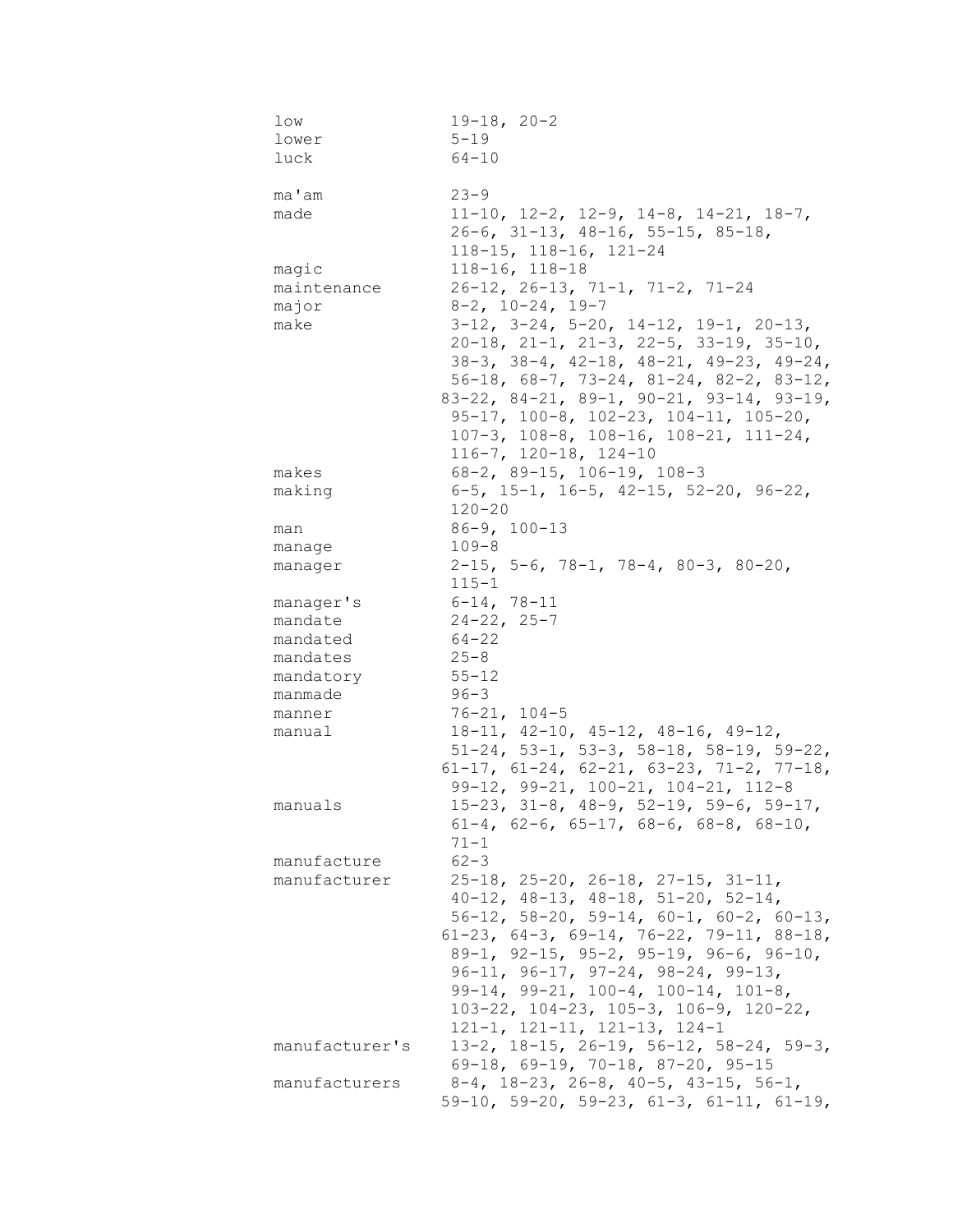|                        | $64-14$ , 82-6, 88-21, 88-22, 96-13, 96-22,                |
|------------------------|------------------------------------------------------------|
|                        | $96-23$ , $105-22$ , $106-17$ , $122-11$                   |
| manufacturers'         | $59 - 6$                                                   |
| manufactures           | $118 - 2, 121 - 15$                                        |
| manufacturing          | $60 - 9$                                                   |
| many                   | $4-6$ , $12-11$ , $12-14$ , $12-16$ , $12-22$ , $12-23$ ,  |
|                        | $21-13$ , $43-8$ , $49-1$ , $50-10$ , $60-18$ , $61-5$ ,   |
|                        | $74-8$ , 85-5, 85-18, 88-4, 91-17, 96-13,                  |
|                        | $115 - 8$                                                  |
| March                  | $11 - 15, 56 - 23$                                         |
| Marcia                 | $16-10$ , $16-11$ , $34-21$ , $34-24$ , $102-12$           |
| Margaret               | $2-16$ , 17-19, 69-22, 75-9, 83-11, 83-13,                 |
|                        | $104 - 2, 107 - 12$                                        |
| marketplace            | $5-16$ , $5-20$ , $5-21$ , $6-4$ , $64-18$ , $64-20$       |
| marshal                | $14 - 23$                                                  |
| mast                   | $9-18$ , $9-20$ , $9-21$ , $9-23$ , $10-2$ , $21-12$       |
| material               | $9-4$ , 26-4, 76-11, 83-17, 83-18, 83-19,                  |
|                        | $84-1, 84-4, 84-5$                                         |
|                        |                                                            |
| materials              | $25 - 13$ , 79-2, 122-17                                   |
| math                   | 99-17, 106-24                                              |
| Matt                   | $2-17$ , $8-17$ , $8-19$ , $8-20$                          |
| matter                 | $21-7$ , 33-16, 36-3, 60-13, 75-5, 83-7,                   |
|                        | $93-15$ , $93-21$ , $98-16$                                |
| matters                | $4-6$ , $4-20$ , $4-22$ , $121-8$                          |
| maturity               | $105 - 9$                                                  |
| maximum                | $30-3$ , $45-19$ , $46-18$ , $46-19$ , $53-19$             |
| maximums               | $46 - 20$                                                  |
| may                    | $8-11$ , $8-19$ , $16-10$ , $37-9$ , $38-19$ , $57-4$ ,    |
|                        | $57-6$ , $58-14$ , $58-16$ , $58-19$ , $60-7$ , $60-8$ ,   |
|                        | $75-24$ , $79-12$ , $92-22$ , $92-24$ , $119-13$ ,         |
|                        |                                                            |
|                        | $121 - 12, 126 - 16$                                       |
| maybe                  | $29-24, 30-21, 31-2, 31-3, 49-12, 49-14,$                  |
|                        | $54-17$ , $61-4$ , $68-6$ , $95-9$ , $101-18$ , $101-21$ , |
|                        | $104-9$ , $106-10$ , $119-18$ , $121-7$                    |
|                        |                                                            |
| Mazzenga               | $1-18$ , $4-18$ , $24-16$ , $24-19$ , $25-4$ , $25-10$ ,   |
|                        | $25-12$ , $25-16$ , $26-4$ , $27-5$ , $27-11$ , $27-13$ ,  |
|                        | $28-7$ , $28-14$ , $63-13$ , $64-4$ , $64-15$ , $69-6$ ,   |
|                        | $69-10$ , $69-19$ , $84-23$ , $85-3$ , $85-20$ ,           |
|                        | $107 - 12$ , $107 - 16$ , $107 - 22$                       |
| mean                   | $11-20$ , $18-17$ , $30-18$ , $31-13$ , $32-6$ , $32-20$ , |
|                        | $33-7$ , $35-10$ , $36-19$ , $37-16$ , $38-22$ , $39-5$ ,  |
|                        | 40-3, 40-11, 42-13, 43-11, 43-22, 45-16,                   |
|                        | $47-1$ , $51-8$ , $52-1$ , $52-19$ , $53-22$ , $54-6$ ,    |
|                        | $54-10$ , $58-6$ , $68-9$ , $69-13$ , $79-1$ , $80-5$ ,    |
|                        | 81-5, 81-23, 83-8, 86-20, 87-3, 88-10,                     |
|                        | $90-2$ , $93-11$ , $94-8$ , $94-9$ , $94-15$ , $95-21$ ,   |
|                        | $96-13$ , $97-4$ , $97-5$ , $98-6$ , $100-6$ , $101-20$ ,  |
|                        | $105-14$ , $105-21$ , $109-12$ , $111-1$ , $111-2$ ,       |
|                        | 111-5, 111-12, 111-13, 119-7, 120-8,                       |
|                        | $120 - 22$                                                 |
| meaning                | 13-2, 83-22, 98-17, 98-22                                  |
| means                  | $6-5$ , 7-23, 53-4, 105-4                                  |
| Measures<br>mechanical | $24 - 3$<br>$74-20$ , $77-3$ , $81-20$ , $92-8$ , $102-13$ |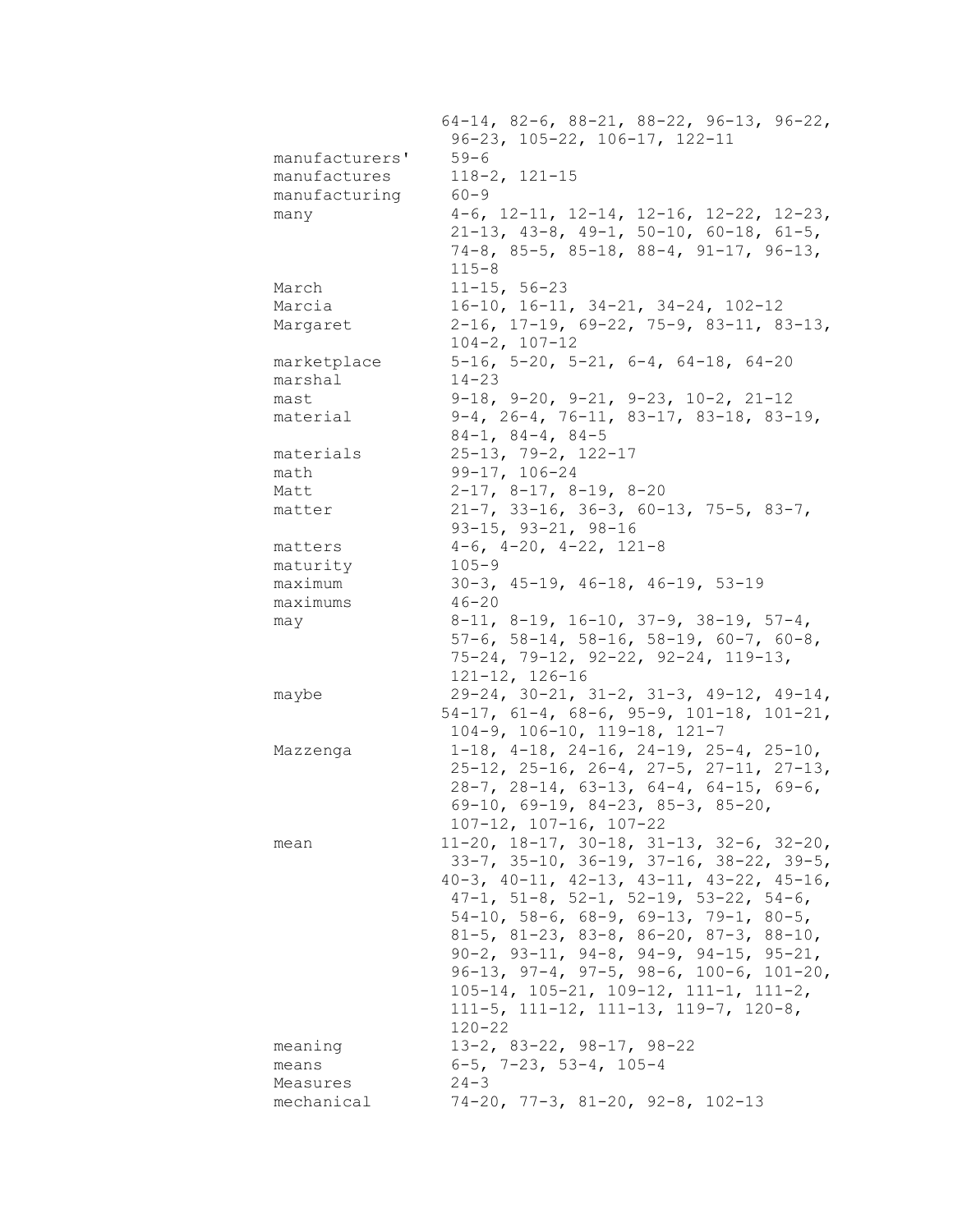| mechanically | $87-12, 87-13$                                              |
|--------------|-------------------------------------------------------------|
| mechanics    | $105 - 8$                                                   |
| Meek         | $2 - 15$                                                    |
| meet         | $13-1$ , $13-8$ , $56-11$ , $62-19$ , $80-10$ , $110-11$ ,  |
|              | $110 - 22$                                                  |
| meeting      | $1-3$ , $3-1$ , $3-7$ , $3-9$ , $3-11$ , $11-9$ , $11-11$ , |
|              | $14-9$ , $14-11$ , $16-11$ , $31-3$ , $34-8$ , $34-23$ ,    |
|              | $39-22$ , $49-14$ , $65-19$ , $66-11$ , $115-17$ ,          |
|              | $121-9$ , $125-8$ , $126-4$ , $126-23$                      |
| meetings     | $23 - 2, 113 - 6$                                           |
| member       | $57 - 16, 87 - 5$                                           |
| members      | $1-20$ , $3-8$ , $14-10$ , $16-9$ , $34-12$                 |
| mentally     | $106 - 13$                                                  |
| mention      | $5 - 3$                                                     |
| mentioned    | $40-20$ , 50-20, 69-7, 98-13                                |
| message      | $103 - 8$                                                   |
| met          | $16-10$ , $17-11$ , $57-20$ , $58-5$ , $87-20$ , $95-15$    |
| metal        | $9-3, 9-8, 9-10$                                            |
| meters       | $53 - 16$                                                   |
| Michael      | $2 - 3$                                                     |
| middle       | $9 - 20, 14 - 13$                                           |
| midway       | $39-9$ , $50-18$ , $58-3$ , $77-13$ , $118-5$               |
| might        | $4-7$ , $49-18$ , $49-19$ , $50-21$ , $53-23$ , $65-9$ ,    |
|              | $82-21$ , $91-9$ , $91-10$ , $93-4$ , $93-8$ , $101-4$ ,    |
|              | $104-7$ , $105-4$ , $109-6$ , $109-21$ , $109-22$ ,         |
|              | $113 - 12$                                                  |
| Mike         | $6 - 20$                                                    |
| Miler        | $100 - 10$                                                  |
| Miller       | $10 - 8$                                                    |
| million      | $5-17$ , $6-7$ , $6-8$ , $99-4$                             |
| millionaire  | $89 - 9$                                                    |
| mind         | $39-3$ , $81-13$ , $113-14$ , $116-5$                       |
| mini         | $85 - 5$                                                    |
| minimize     | $95-23, 96-2, 116-5$                                        |
| minimum      | $5-15$ , 6-8, 30-2, 30-4, 46-19, 60-12,                     |
|              | $62 - 20$                                                   |
| minimums     | $46 - 20$                                                   |
| minor        | $15 - 18$                                                   |
| minute       | $81 - 3, 84 - 12$                                           |
| minutes      | $3-20$ , $3-23$ , $3-24$ , $31-18$ , $36-3$ , $40-6$ ,      |
|              | $40-7$ , $45-20$ , $45-23$ , $53-18$ , $53-20$ ,            |
|              | $116 - 20$ , $118 - 24$                                     |
| mirror       | $5 - 21, 6 - 3$                                             |
| miss         | $16 - 11$                                                   |
| missing      | $71-3$ , $71-18$ , $103-7$ , $103-8$                        |
| mitigate     | $54 - 5, 54 - 16$                                           |
| mitigated    | $48 - 6$                                                    |
| mitigating   | $53 - 10$                                                   |
| model        | $92 - 22$                                                   |
| mom          | $108 - 17$                                                  |
| moment       | $66 - 3$                                                    |
| Monday       | $11 - 15$                                                   |
| money        | $8-12$ , 13-14, 13-15, 42-15, 42-18, 99-5,                  |
|              | $119 - 16$                                                  |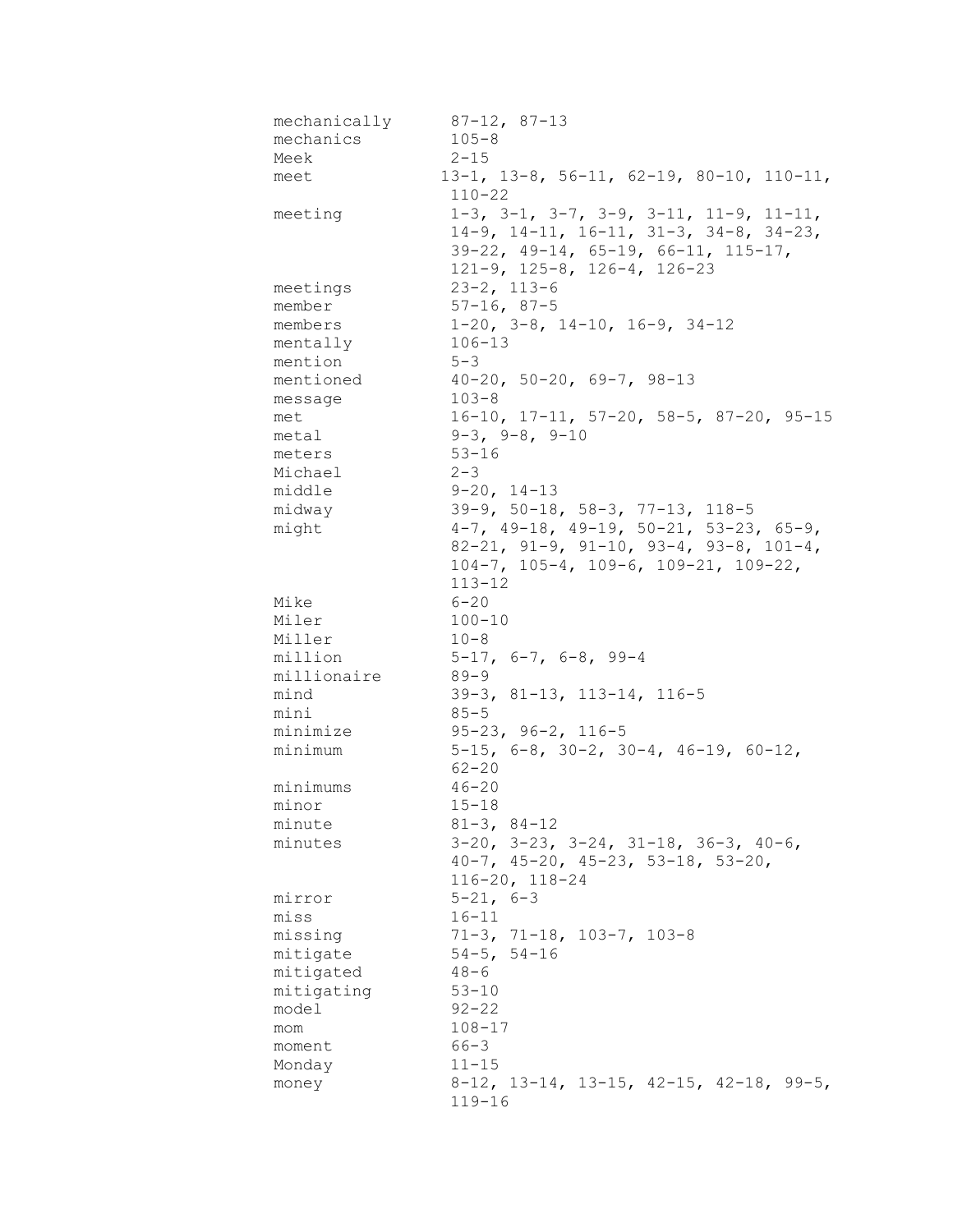| month       | $8 - 14$                                                                                      |
|-------------|-----------------------------------------------------------------------------------------------|
| months      | $12-22$ , $94-16$ , $99-3$ , $119-6$                                                          |
| more        | $6-9$ , $9-9$ , $12-12$ , $16-23$ , $26-12$ , $29-24$ ,                                       |
|             | $31-2$ , $37-7$ , $39-3$ , $39-4$ , $40-3$ , $45-21$ ,                                        |
|             | $46-24$ , $70-21$ , $84-15$ , $85-20$ , $85-21$ ,                                             |
|             | $86-12$ , $91-14$ , $93-14$ , $101-6$ , $101-9$ ,                                             |
|             | 105-12, 122-24, 123-10, 123-20, 126-16                                                        |
| morning     | $3 - 6$                                                                                       |
| morning's   | $3 - 11$                                                                                      |
|             | $18 - 21$                                                                                     |
| Moser       |                                                                                               |
| mostly      | $9 - 20$                                                                                      |
| mother      | 19-12, 77-21, 77-23, 78-13, 78-17,                                                            |
|             | 78-22, 80-8, 90-10, 105-17, 114-23,                                                           |
|             | $115 - 4$                                                                                     |
| mother's    | $17 - 1$                                                                                      |
| motion      | $3-12$ , $3-22$ , $3-24$ , $123-5$ , $124-18$                                                 |
| moved       | $45 - 3$                                                                                      |
| moving      | $5-5$ , $6-14$ , $24-6$ , $79-18$ , $102-3$                                                   |
| much        | $10-23$ , $12-6$ , $13-12$ , $16-4$ , $26-17$ , $26-22$ ,                                     |
|             | $38-23$ , $39-24$ , $47-17$ , $56-19$ , $61-5$ , $65-24$ ,                                    |
|             | $69-2$ , 70-6, 81-21, 86-12, 88-4, 99-22,                                                     |
|             | $117 - 16$                                                                                    |
| multitude   | $18 - 2$                                                                                      |
| must        | $30-2$ , $58-21$ , $107-13$ , $109-1$ , $111-17$                                              |
|             |                                                                                               |
| Naarso      | $7-21$ , $8-1$ , $8-4$ , $8-6$ , $8-8$ , $8-9$ , $25-9$                                       |
| names       | $50 - 19, 67 - 4$                                                                             |
|             |                                                                                               |
|             |                                                                                               |
| National    | $6-22$ , $7-9$ , $8-1$ , $58-2$                                                               |
| nature      | $94 - 5$                                                                                      |
| Navy        | $10-8, 97-11$                                                                                 |
| Ndt         | $10-5$ , $10-7$ , $21-12$ , $21-17$ , $27-18$ , $27-22$ ,                                     |
|             | $27-24$ , $28-5$ , $28-8$ , $28-10$ , $28-12$ , $28-13$                                       |
| Ndtd        | $10 - 1$                                                                                      |
| Ndts        | $96 - 18$                                                                                     |
| Nec         | $23 - 2, 23 - 17$                                                                             |
| necessarily | $53 - 8$ , $104 - 1$                                                                          |
| necessary   | $30 - 23, 94 - 11$                                                                            |
| need        | $5-24$ , 29-24, 42-18, 42-19, 54-22, 54-24,                                                   |
|             | $58-1$ , $58-23$ , $60-11$ , $60-14$ , $63-10$ , $77-21$ ,                                    |
|             |                                                                                               |
|             | $78-14$ , $79-4$ , $79-23$ , $80-9$ , $95-9$ , $102-16$ ,                                     |
|             | $104-17$ , $105-6$ , $105-7$ , $105-12$ , $106-20$ ,                                          |
|             | $115-16$ , $115-22$ , $116-19$ , $121-7$ , $121-10$ ,                                         |
|             | $125 - 22$                                                                                    |
| needed      | 78-17, 78-22, 108-19                                                                          |
| needs       | $6-3$ , 28-6, 42-16, 53-6, 68-19, 73-9,                                                       |
|             | $98 - 11$                                                                                     |
| negligence  | $98 - 17$                                                                                     |
| negotiate   | $20 - 3$                                                                                      |
| Neither     | $76 - 15$                                                                                     |
| nephew      | $105 - 15$                                                                                    |
| net         | $1 - 22$                                                                                      |
| never       | $43-22$ , $51-23$ , $52-2$ , $78-2$ , $80-12$ , $86-19$ ,                                     |
|             | 86-24, 94-21, 106-1, 106-19, 118-13<br>$3-7$ , $7-22$ , $9-22$ , $16-9$ , $22-12$ , $30-15$ , |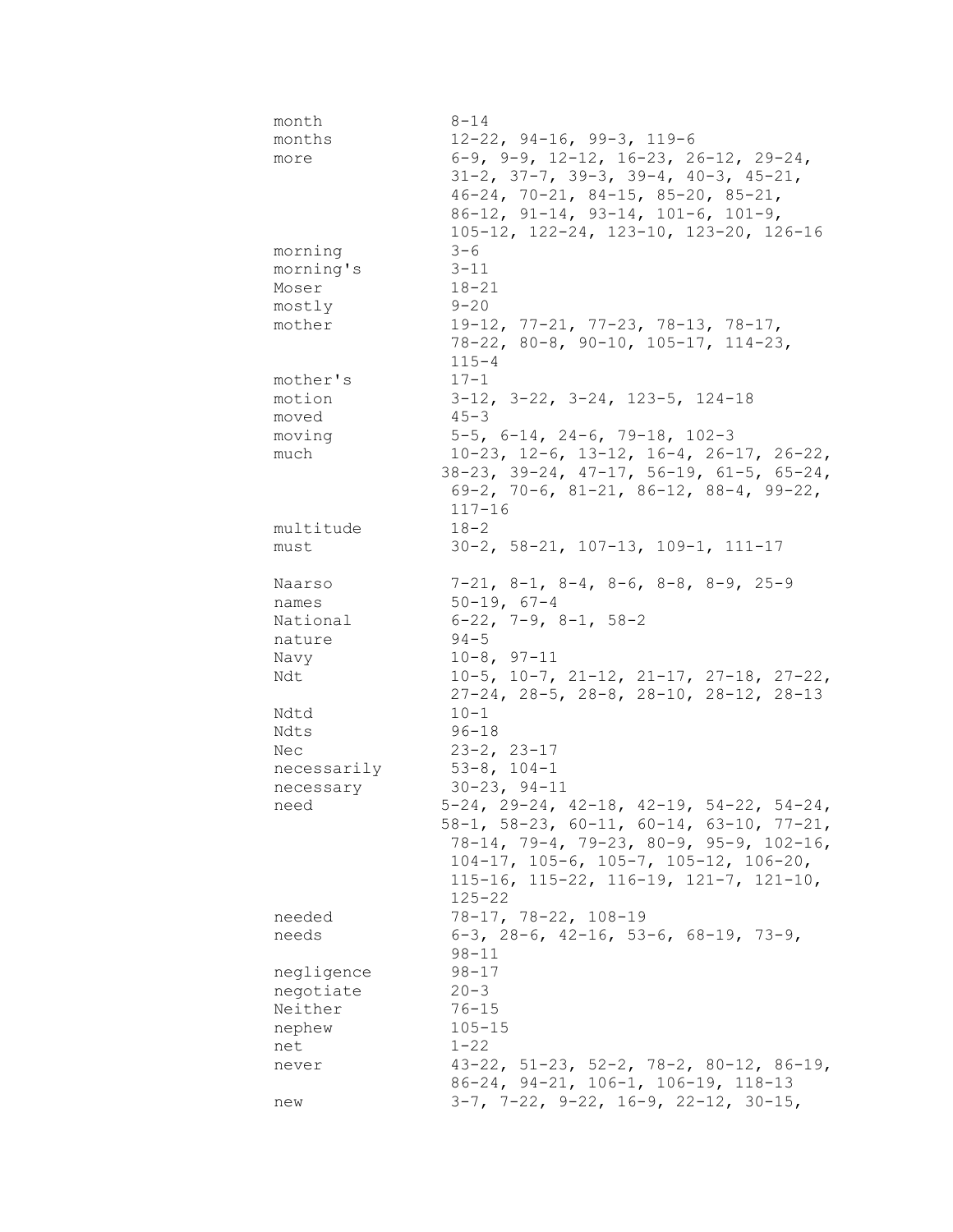|                 | $51-10$ , 86-23, 122-23, 125-3                                                                                                             |
|-----------------|--------------------------------------------------------------------------------------------------------------------------------------------|
| newborn         | $114 - 13$ , $114 - 15$                                                                                                                    |
| Newdecker       | $85 - 9, 86 - 18$                                                                                                                          |
| newer           | $92 - 22$                                                                                                                                  |
| news            | $74 - 7$                                                                                                                                   |
| newspaper       | $85 - 4$                                                                                                                                   |
| newspapers      | $43 - 3$                                                                                                                                   |
| next            | $11-5$ , $31-3$ , $44-20$ , $65-19$ , $91-7$ , $97-13$ ,<br>$117-12$ , $121-8$ , $122-13$ , $122-19$ , $122-22$ ,<br>$125 - 8$ , $126 - 4$ |
| nice            | $118 - 24, 126 - 12$                                                                                                                       |
| night           | $18 - 2, 113 - 11$                                                                                                                         |
| nightmare       | $28 - 11$                                                                                                                                  |
| nights          | $62 - 16$                                                                                                                                  |
| nine            | $16-15$ , $18-3$ , $75-15$ , $82-8$                                                                                                        |
|                 | $77-7, 77-8, 81-9$                                                                                                                         |
| nine-year       |                                                                                                                                            |
| nobody          | $103 - 15$ , $112 - 2$                                                                                                                     |
| Nods            | $18-20$ , $23-20$ , $24-15$ , $38-7$ , $64-1$ , $66-23$ ,<br>$94 - 17$                                                                     |
|                 | Non-destructive 8-22, 8-24, 9-2, 27-9                                                                                                      |
| none            | $22-21, 23-24, 29-13, 31-2, 114-16, 118-3$                                                                                                 |
| normal          | $16 - 4$                                                                                                                                   |
| Norridge        | 78-21                                                                                                                                      |
| North           | $2 - 4, 50 - 18$                                                                                                                           |
| Notary          | $128 - 5$ , $128 - 17$                                                                                                                     |
| note            | $14 - 7$                                                                                                                                   |
| notes           | $128 - 10$                                                                                                                                 |
| nothing         | $32-12$ , $91-5$ , $93-11$ , $95-15$ , $96-16$ , $97-9$ ,<br>$111-9, 120-8$                                                                |
| noticed         | $27 - 13$                                                                                                                                  |
| notion          | $90 - 3$                                                                                                                                   |
| notwithstanding | $94 - 1$                                                                                                                                   |
| Nowhere         | $90 - 7$                                                                                                                                   |
| nuances         | $112 - 21$                                                                                                                                 |
| number          | $30-2$ , $30-4$ , $52-16$ , $69-18$ , $69-19$ , $116-10$                                                                                   |
| nutshell        | $11 - 19$                                                                                                                                  |
| Oaba            | $118 - 23$                                                                                                                                 |
| obligation      | $108 - 9$                                                                                                                                  |
| obligations     | $25-19$ , $25-20$ , $25-22$                                                                                                                |
| obviously       | 7-11, 13-13, 14-13, 16-4, 16-7, 16-9,                                                                                                      |
|                 | 19-3, 25-2, 28-11, 33-1, 40-2, 41-18,                                                                                                      |
|                 | $41-23$ , 57-6, 100-15, 115-2                                                                                                              |
| occasion        | $18 - 22$                                                                                                                                  |
| occur           | $36 - 3, 87 - 17$                                                                                                                          |
| occurred        | $38 - 16$ , $70 - 22$ , $94 - 6$                                                                                                           |
| occurs          | $101 - 23$                                                                                                                                 |
| off             | $20-16$ , $21-12$ , $45-1$ , $45-17$ , $60-22$ , $72-1$ ,<br>$103-8$ , $109-15$ , $120-2$                                                  |
| offer           | $118 - 3$                                                                                                                                  |
| offered         | $126 - 10$                                                                                                                                 |
| office          | $126 - 10$                                                                                                                                 |
| Officials       | $8 - 2$                                                                                                                                    |
| often           | $30 - 12, 123 - 13$                                                                                                                        |
|                 |                                                                                                                                            |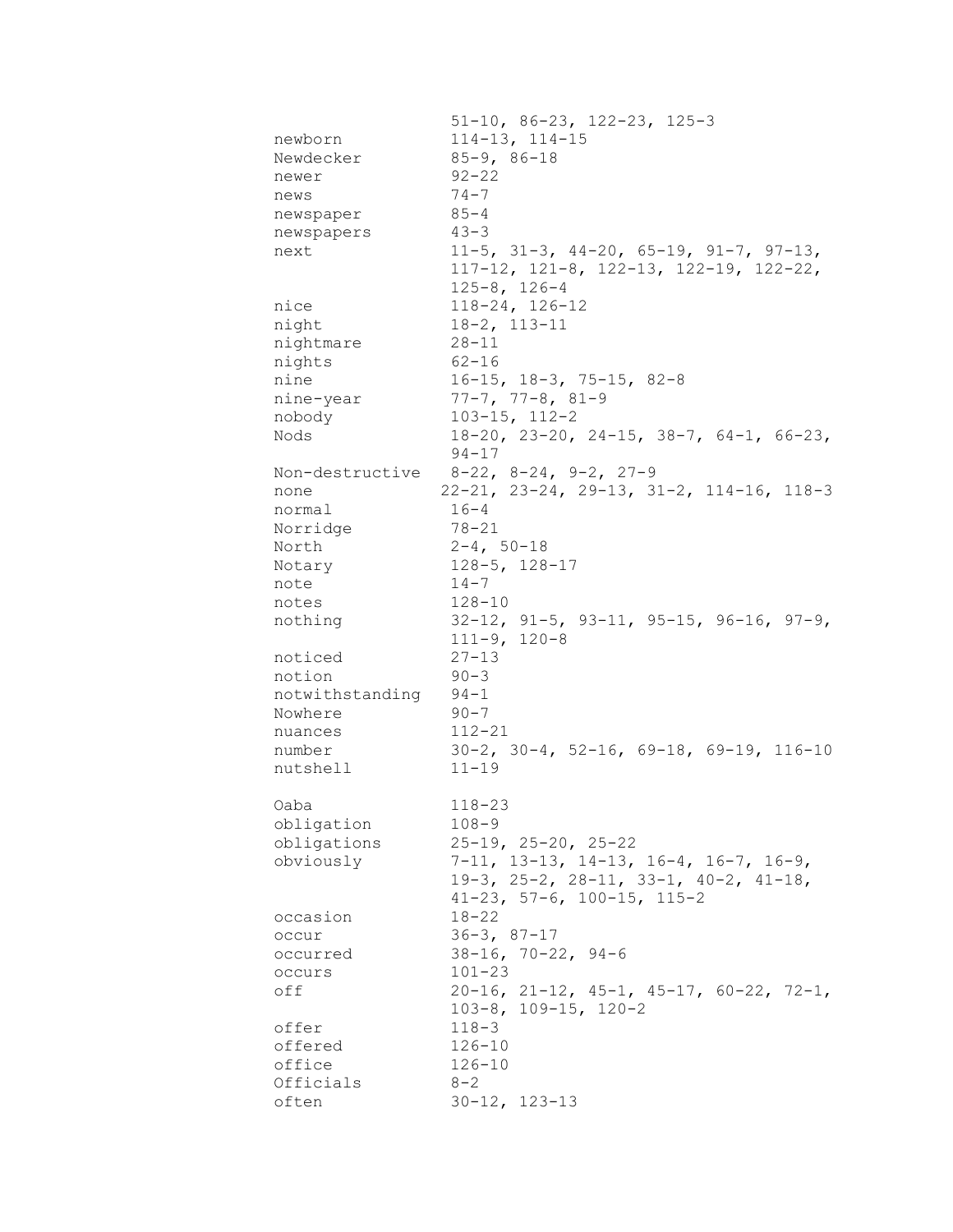| Ohio<br>Ojt | $86 - 5$ , $86 - 12$ , $86 - 14$<br>$24 - 20$                |
|-------------|--------------------------------------------------------------|
| Oklahoma    | $25 - 7$                                                     |
| old         | $3-8$ , $4-6$ , $5-1$ , $5-2$ , $5-8$ , $5-10$ , $6-11$ ,    |
|             | $72-6$ , $72-8$ , $75-16$ , $75-19$ , $75-23$ , $76-16$ ,    |
|             | $76-20$ , $76-21$ , $76-24$ , $77-7$ , $77-9$ , $79-5$ ,     |
|             | 79-12, 79-19, 81-8, 81-9, 86-24, 87-23,                      |
|             | $87-24$ , $90-21$ , $92-13$ , $97-18$ , $97-19$ ,            |
|             | $98-14$ , $100-23$ , $105-15$ , $105-18$ , $105-19$ ,        |
|             | $106-19$ , $106-21$ , $108-12$ , $115-8$ , $116-9$ ,         |
|             | $118 - 8$                                                    |
| old's       | $79 - 21$                                                    |
| olds        | $93 - 4, 109 - 4$                                            |
| once        | $16-8$ , 35-18, 38-23, 70-5, 70-8, 74-19                     |
| one         | $4-5$ , $4-21$ , $8-3$ , $8-5$ , $10-8$ , $10-9$ , $10-11$ , |
|             | $13-23$ , $13-24$ , $14-7$ , $15-4$ , $15-5$ , $15-7$ ,      |
|             | $16-16$ , $16-17$ , $20-4$ , $21-18$ , $22-17$ , $25-7$ ,    |
|             | $25-8$ , $25-10$ , $27-11$ , $28-2$ , $28-19$ , $31-1$ ,     |
|             | $32-7$ , $32-8$ , $32-11$ , $32-19$ , $38-9$ , $38-15$ ,     |
|             | $38-22$ , $40-22$ , $41-6$ , $41-14$ , $41-24$ , $42-3$ ,    |
|             | $43-23$ , $44-4$ , $44-7$ , $46-9$ , $46-24$ , $48-11$ ,     |
|             | $48-16$ , $52-7$ , $52-14$ , $53-9$ , $53-13$ , $53-17$ ,    |
|             | $54-7$ , $54-9$ , $56-17$ , $56-18$ , $57-24$ , $58-15$ ,    |
|             | 59-5, 59-14, 59-15, 60-14, 60-16, 64-19,                     |
|             | $65-7$ , $66-13$ , $67-1$ , $69-17$ , $71-18$ , $73-7$ ,     |
|             | $77-1, 81-17, 82-3, 82-12, 84-14, 85-8,$                     |
|             | $85-9$ , $86-6$ , $86-8$ , $86-11$ , $86-14$ , $92-17$ ,     |
|             | $93-16$ , $98-13$ , $98-20$ , $99-17$ , $101-18$ ,           |
|             | $101-23$ , $103-23$ , $113-10$ , $116-10$ , $116-16$ ,       |
|             | $120-23$ , $121-23$ , $122-5$ , $122-23$ , $123-1$ ,         |
|             | $123-10$ , $123-14$ , $123-20$ , $124-2$ , $124-6$ ,         |
|             | $124-8$ , $124-13$ , $125-15$                                |
| ones        | $12-18$ , $12-19$ , $35-17$ , $45-17$ , $51-2$ , $51-6$ ,    |
|             | 56-3, 57-14, 86-7, 117-12, 123-15                            |
| ongoing     | $77 - 10$                                                    |
| only        | $9-12$ , $9-14$ , $11-22$ , $20-1$ , $25-6$ , $26-17$ ,      |
|             | $46-24$ , 56-17, 58-23, 60-14, 86-7, 88-4,                   |
|             | 89-16, 90-14, 91-6, 99-22, 103-3,<br>$103 - 10, 119 - 7$     |
| onto        | $36-13$ , $117-24$ , $122-2$                                 |
| onus        | $112 - 6$                                                    |
| open        | $35-21, 36-7, 37-11, 38-12, 43-23, 46-4,$                    |
|             | $51-6$ , $51-18$ , $57-2$ , $57-3$ , $71-14$                 |
| operate     | $11-19$ , $12-6$ , $12-8$ , $12-21$ , $13-4$ , $13-9$ ,      |
|             | $29-21$ , $32-13$ , $32-23$ , $33-4$ , $34-5$ , $36-7$ ,     |
|             | $36-12$ , $37-14$ , $40-13$ , $51-8$ , $55-2$ , $56-2$ ,     |
|             | $56-14$ , $57-4$ , $57-13$ , $94-15$ , $94-19$ ,             |
|             | 102-16, 111-22, 121-17, 122-24                               |
| operated    | $47-4$ , $62-24$ , $73-4$ , $86-23$ , $96-15$ , $101-22$     |
| operates    | $70 - 9, 98 - 21$                                            |
| operating   | $20-4$ , $42-14$ , $59-2$ , $62-15$ , $63-14$ , $70-16$ ,    |
|             | $70-17$ , $73-13$ , $74-1$ , $95-1$ , $104-24$               |
| operation   | $21-14$ , 30-19, 30-24, 31-19, 45-5, 52-9,                   |
|             | $63 - 6$                                                     |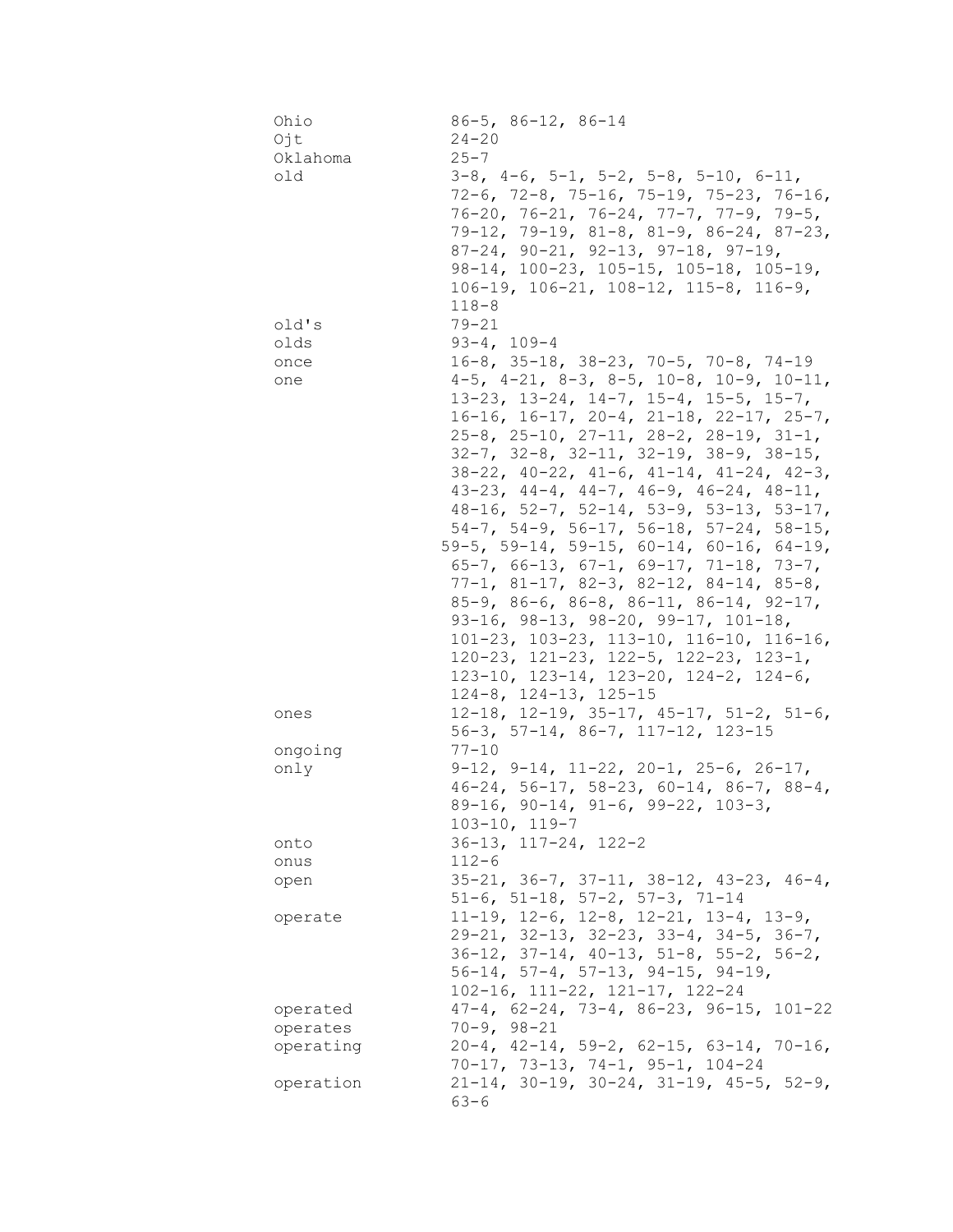| operational<br>operations<br>operator | $31-4$ , $44-12$ , $45-14$ , $46-7$ , $87-14$<br>$29-23, 46-16, 62-7$<br>$6-5$ , 10-12, 18-18, 18-19, 20-18, 21-9,<br>$25-21$ , $26-15$ , $32-11$ , $39-8$ , $41-16$ , $41-20$ ,<br>$42-4$ , $43-24$ , $45-6$ , $45-8$ , $54-1$ , $54-19$ ,<br>$57-13$ , $57-16$ , $63-12$ , $70-18$ , $70-24$ ,<br>$72-15$ , $73-8$ , $73-12$ , $74-12$ , $74-15$ , $74-16$ ,<br>$76-22$ , $77-4$ , $77-21$ , $77-22$ , $78-17$ , $78-22$ ,<br>$79-5$ , $79-12$ , $80-3$ , $80-8$ , $80-9$ , $80-10$ ,<br>80-17, 80-19, 81-21, 82-11, 84-16, 90-9,<br>$90-11, 90-20, 91-16, 92-8, 92-14, 95-20,$<br>$97-24$ , $99-1$ , $99-4$ , $99-9$ , $99-10$ , $103-19$ ,<br>$104-2$ , $104-8$ , $104-23$ , $104-24$ , $108-5$ ,<br>$110-4$ , $110-6$ , $110-11$ , $110-23$ , $111-10$ ,<br>$112-10$ , $112-18$ , $120-21$ , $121-2$ , $121-10$ ,<br>123-10, 123-14, 123-20, 124-1, 124-9 |
|---------------------------------------|----------------------------------------------------------------------------------------------------------------------------------------------------------------------------------------------------------------------------------------------------------------------------------------------------------------------------------------------------------------------------------------------------------------------------------------------------------------------------------------------------------------------------------------------------------------------------------------------------------------------------------------------------------------------------------------------------------------------------------------------------------------------------------------------------------------------------------------------------------------|
| operator's                            | $18-10$ , $41-23$ , $42-15$ , $78-11$ , $111-20$ ,<br>$113 - 5, 113 - 17$                                                                                                                                                                                                                                                                                                                                                                                                                                                                                                                                                                                                                                                                                                                                                                                      |
| operators                             | $5-22$ , $9-16$ , $13-13$ , $18-6$ , $23-10$ , $26-7$ ,<br>$27-18$ , 30-5, 31-3, 44-4, 48-9, 50-10,<br>$50-21$ , $51-8$ , $51-11$ , $52-23$ , $55-1$ , $58-14$ ,<br>$58-22$ , $58-23$ , $59-11$ , $59-13$ , $62-19$ , $63-9$ ,<br>63-14, 74-13, 82-5, 102-23, 104-20,<br>105-2, 112-5, 113-8, 113-24, 114-1,<br>115-11, 118-1, 121-11, 122-11, 123-13                                                                                                                                                                                                                                                                                                                                                                                                                                                                                                          |
| opinion                               | $12-2$ , 39-6, 46-23, 58-15                                                                                                                                                                                                                                                                                                                                                                                                                                                                                                                                                                                                                                                                                                                                                                                                                                    |
| opportunity<br>opposed                | $11-12$ , 54-16, 57-19, 102-20, 115-11<br>$3-17$ , $4-3$ , $4-5$ , $54-22$ , $104-6$ , $123-22$ ,<br>$125 - 6$                                                                                                                                                                                                                                                                                                                                                                                                                                                                                                                                                                                                                                                                                                                                                 |
| opposite                              | $40 - 10$                                                                                                                                                                                                                                                                                                                                                                                                                                                                                                                                                                                                                                                                                                                                                                                                                                                      |
| option                                | $10-2, 10-15$                                                                                                                                                                                                                                                                                                                                                                                                                                                                                                                                                                                                                                                                                                                                                                                                                                                  |
| options                               | $95 - 3$                                                                                                                                                                                                                                                                                                                                                                                                                                                                                                                                                                                                                                                                                                                                                                                                                                                       |
| order                                 | $3-2$ , $3-9$ , $66-11$ , $66-13$ , $71-13$ , $88-12$                                                                                                                                                                                                                                                                                                                                                                                                                                                                                                                                                                                                                                                                                                                                                                                                          |
| orders                                | $10 - 21$                                                                                                                                                                                                                                                                                                                                                                                                                                                                                                                                                                                                                                                                                                                                                                                                                                                      |
| ordinary                              | $103 - 18$ , $103 - 20$                                                                                                                                                                                                                                                                                                                                                                                                                                                                                                                                                                                                                                                                                                                                                                                                                                        |
| organization                          | $29-19, 31-18, 32-4$                                                                                                                                                                                                                                                                                                                                                                                                                                                                                                                                                                                                                                                                                                                                                                                                                                           |
| original<br>otherwise                 | $11 - 22$<br>$12-7$ , $116-16$ , $118-13$ , $122-20$                                                                                                                                                                                                                                                                                                                                                                                                                                                                                                                                                                                                                                                                                                                                                                                                           |
| our                                   | $3-7$ , $3-8$ , $7-13$ , $8-6$ , $9-13$ , $11-24$ , $15-23$ ,                                                                                                                                                                                                                                                                                                                                                                                                                                                                                                                                                                                                                                                                                                                                                                                                  |
|                                       | $16-10$ , $18-5$ , $21-22$ , $23-7$ , $23-10$ , $26-2$ ,<br>$27-1$ , $31-3$ , $34-19$ , $42-19$ , $49-14$ , $52-13$ ,<br>$53-7$ , $59-6$ , $61-14$ , $65-19$ , $70-23$ , $77-2$ ,<br>$82-10$ , $88-24$ , $92-10$ , $94-21$ , $95-1$ , $95-3$ ,<br>$96-20$ , $99-7$ , $104-19$ , $106-16$ , $108-9$ ,<br>$108-10$ , $108-21$ , $114-1$ , $115-7$ , $116-10$ ,<br>$117-2$ , $118-1$ , $118-14$ , $120-18$ , $120-22$ ,<br>$124 - 24$ , $125 - 24$                                                                                                                                                                                                                                                                                                                                                                                                                |
| ourselves<br>outdated                 | $126 - 2$<br>$5 - 18$                                                                                                                                                                                                                                                                                                                                                                                                                                                                                                                                                                                                                                                                                                                                                                                                                                          |
| outlined                              | $37 - 5$ , $38 - 1$                                                                                                                                                                                                                                                                                                                                                                                                                                                                                                                                                                                                                                                                                                                                                                                                                                            |
| outreach                              | $6-17$ , $77-12$ , $116-14$                                                                                                                                                                                                                                                                                                                                                                                                                                                                                                                                                                                                                                                                                                                                                                                                                                    |
| outside                               | $16-21, 44-2, 62-22$                                                                                                                                                                                                                                                                                                                                                                                                                                                                                                                                                                                                                                                                                                                                                                                                                                           |
| over                                  | $13-10$ , $14-17$ , $14-19$ , $16-21$ , $17-4$ , $18-2$ ,                                                                                                                                                                                                                                                                                                                                                                                                                                                                                                                                                                                                                                                                                                                                                                                                      |
|                                       | $46-4$ , $47-14$ , $47-18$ , $48-4$ , $75-11$ , $88-1$ ,                                                                                                                                                                                                                                                                                                                                                                                                                                                                                                                                                                                                                                                                                                                                                                                                       |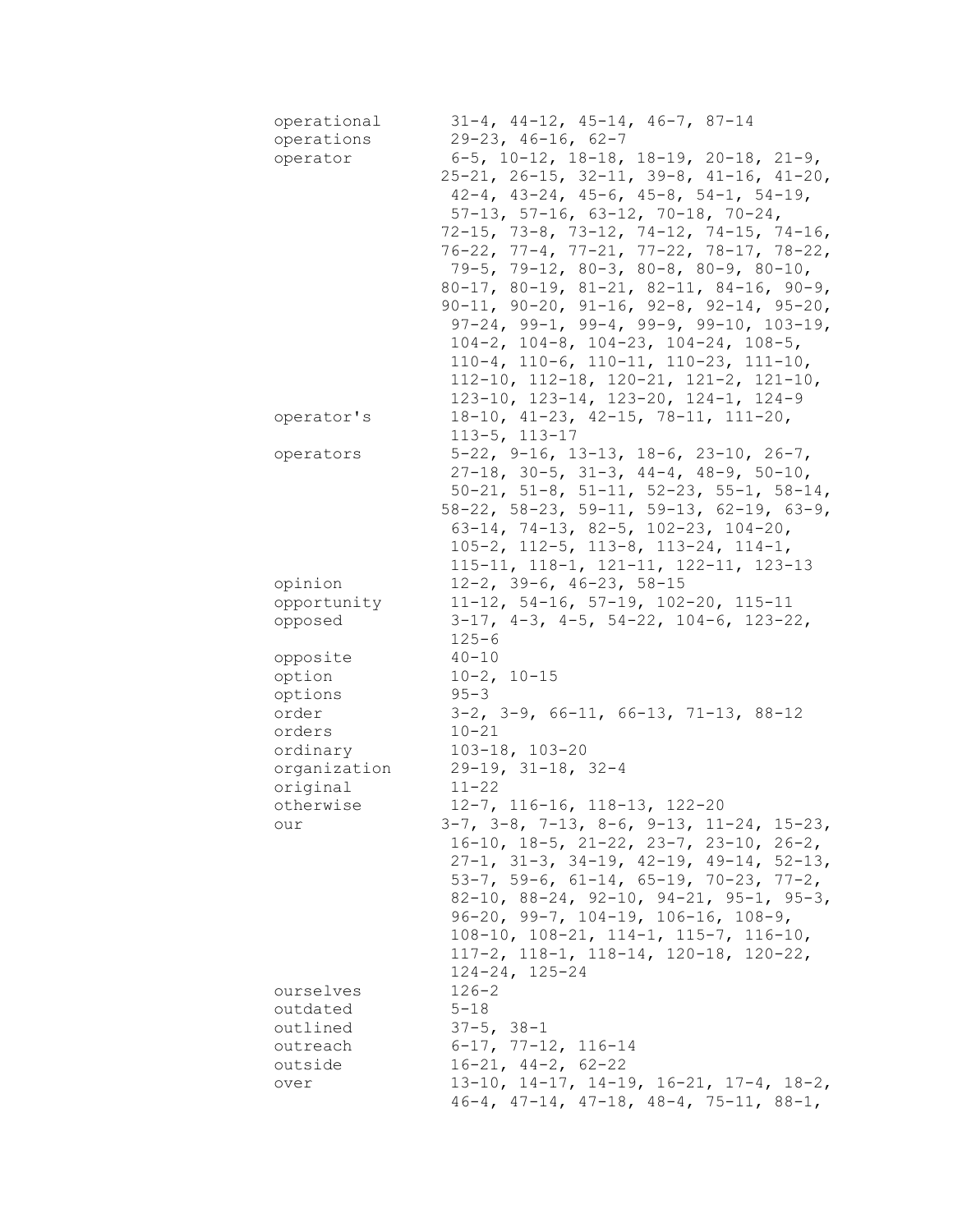|       |                         | $89 - 22$ , $98 - 20$ , $99 - 5$                           |  |  |  |
|-------|-------------------------|------------------------------------------------------------|--|--|--|
|       | over-the-shoulder 91-22 |                                                            |  |  |  |
|       | overhaul                | $10-7, 10-15$                                              |  |  |  |
|       | overseas                | $48 - 18, 48 - 19$                                         |  |  |  |
|       | overview                | $70 - 1$                                                   |  |  |  |
|       |                         | $98-22$ , $105-1$ , $105-3$                                |  |  |  |
| owe   |                         | 23-16, 24-10, 24-11, 49-9, 63-23, 122-16                   |  |  |  |
| own   |                         |                                                            |  |  |  |
|       | owned                   | $85 - 10, 86 - 19$                                         |  |  |  |
| owner |                         | $1-22$ , $71-9$ , $122-24$                                 |  |  |  |
|       | owner's                 | $51 - 24$                                                  |  |  |  |
|       | owners                  | $27 - 18$ , $113 - 23$                                     |  |  |  |
|       | oxygen                  | $36-2$ , $38-24$ , $39-15$ , $45-22$ , $53-14$ , $53-16$ , |  |  |  |
|       |                         | $53 - 21$                                                  |  |  |  |
|       |                         |                                                            |  |  |  |
| pace  |                         | $115 - 23$                                                 |  |  |  |
| page  |                         | $53-14, 78-17, 78-20$                                      |  |  |  |
| pages |                         | $112 - 8$                                                  |  |  |  |
| paid  |                         | 99-4                                                       |  |  |  |
| panel |                         | 72-17                                                      |  |  |  |
| panic |                         | $53 - 23$                                                  |  |  |  |
|       | panics                  | $35 - 20$                                                  |  |  |  |
| paper |                         | $66-1, 66-4, 119-23$                                       |  |  |  |
|       | paperwork               | 28-6, 71-1, 73-16                                          |  |  |  |
| par   |                         | $122 - 12$                                                 |  |  |  |
|       | Pardon                  | $56 - 6$                                                   |  |  |  |
|       | parent                  | $77-5$ , $78-10$ , $79-9$ , $79-23$ , $82-8$ , $83-5$ ,    |  |  |  |
|       |                         | $83-6$ , $83-7$ , $89-7$ , $89-23$ , $89-24$ , $90-3$ ,    |  |  |  |
|       |                         |                                                            |  |  |  |
|       |                         | 90-5, 90-8, 90-12, 91-9, 91-12, 92-10,                     |  |  |  |
|       |                         | $97-21, 98-1, 98-6, 100-22, 105-21,$                       |  |  |  |
|       |                         | 108-3, 109-5, 110-9, 110-10, 110-24,                       |  |  |  |
|       |                         | $112 - 13$ , $117 - 11$                                    |  |  |  |
|       | parent's                | $82-19$ , $112-19$                                         |  |  |  |
|       | parental                | $93 - 1$                                                   |  |  |  |
|       | parents                 | $77-12$ , $78-8$ , $78-21$ , $79-3$ , $79-21$ , $80-1$ ,   |  |  |  |
|       |                         | $80-14$ , $83-8$ , $90-11$ , $90-16$ , $92-10$ , $93-9$ ,  |  |  |  |
|       |                         | $98-12$ , $107-2$ , $107-24$ , $113-24$ , $114-12$ ,       |  |  |  |
|       |                         | 115-1, 115-9, 117-14, 117-16, 118-7,                       |  |  |  |
|       |                         | $118-9$ , $119-3$ , $119-8$ , $119-14$ , $121-22$ ,        |  |  |  |
|       |                         | $122 - 2, 122 - 10$                                        |  |  |  |
|       |                         |                                                            |  |  |  |
| park  |                         | $77-15$ , $102-10$ , $103-5$ , $114-24$ , $117-8$ ,        |  |  |  |
|       |                         | $118-4, 120-3, 121-24$                                     |  |  |  |
| parks |                         | $118 - 15$ , $119 - 17$ , $121 - 17$                       |  |  |  |
|       | Parkway                 | $1 - 8$                                                    |  |  |  |
| part  |                         | $15-19$ , $16-12$ , $21-4$ , $26-13$ , $40-4$ , $43-22$ ,  |  |  |  |
|       |                         | $47-19$ , 59-7, 63-6, 63-8, 63-9, 63-12,                   |  |  |  |
|       |                         | $66-20$ , $69-18$ , $69-19$ , $82-19$ , $95-20$ ,          |  |  |  |
|       |                         | $95 - 21, 100 - 6, 105 - 22$                               |  |  |  |
|       | participant             | $51-22$ , $58-12$ , $102-24$ , $124-2$ , $124-3$ ,         |  |  |  |
|       |                         | $124-8$ , $124-9$ , $124-10$                               |  |  |  |
|       | participants            | $124 - 12, 124 - 13$                                       |  |  |  |
|       | particular              | $10-16$ , 72-12, 101-19, 120-3, 121-6                      |  |  |  |
|       |                         |                                                            |  |  |  |
| parts |                         | $72 - 2$                                                   |  |  |  |
| party |                         | $12 - 4$                                                   |  |  |  |
| pass  |                         | $38 - 20, 53 - 23$                                         |  |  |  |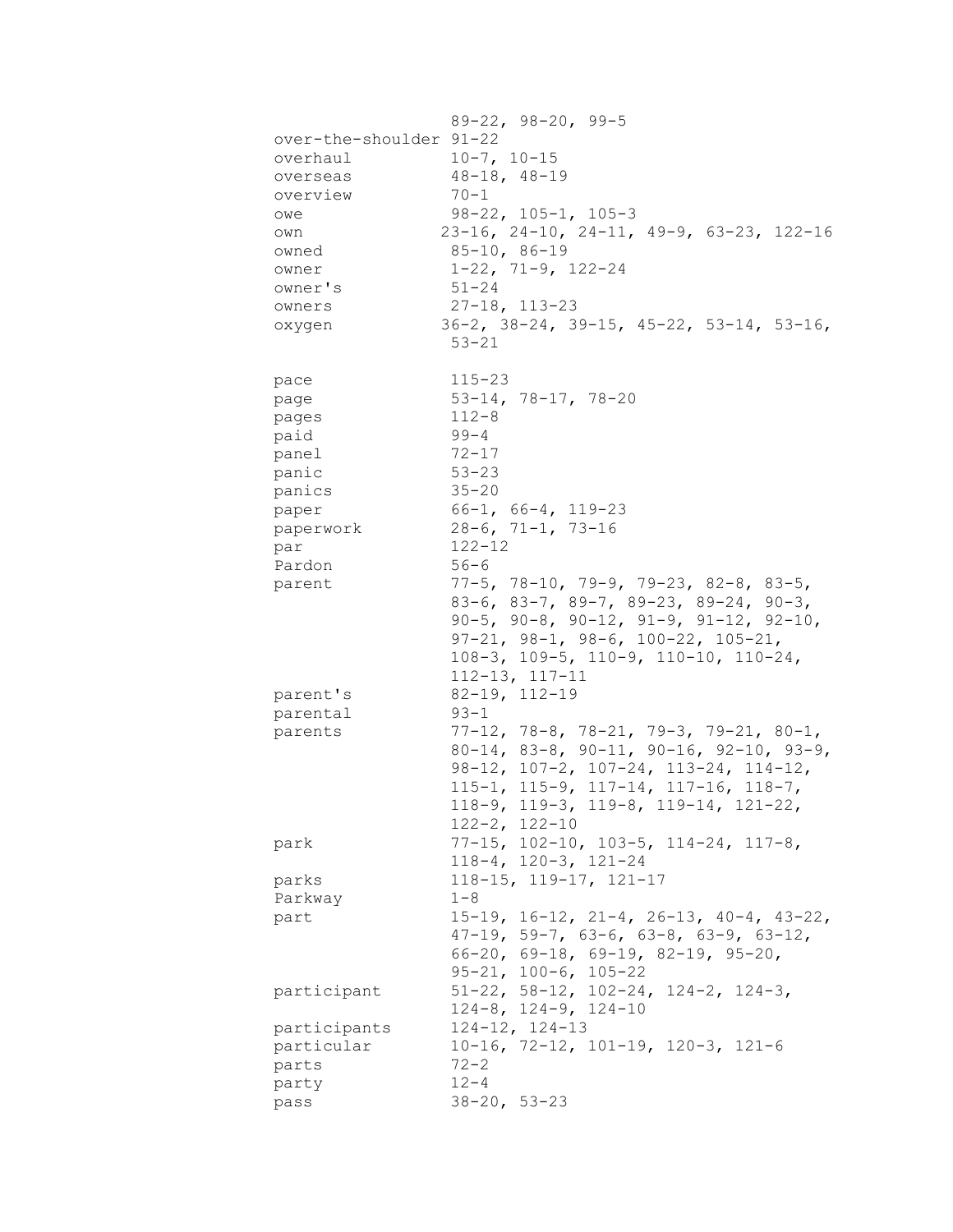| passed<br>passenger<br>passengers<br>passionate | $19-3$ , $20-23$ , $38-16$ , $39-22$ , $41-8$ , $46-3$<br>$19 - 20$<br>$19 - 23$<br>$108 - 13$ |
|-------------------------------------------------|------------------------------------------------------------------------------------------------|
| passive                                         | $76 - 3$                                                                                       |
| past                                            | $10-24$ , $14-18$ , $34-15$ , $112-17$                                                         |
| patron                                          | $9-23$ , $16-17$ , $16-19$ , $20-19$ , $41-3$ , $41-7$ ,                                       |
|                                                 | $41-24$ , $42-12$ , $76-23$ , $87-16$ , $95-21$ ,                                              |
|                                                 | $102 - 14$                                                                                     |
| patron's                                        | $117 - 3$                                                                                      |
| patrons                                         | $117 - 2, 124 - 23$                                                                            |
| pattern                                         | $49 - 18$                                                                                      |
| Patty                                           | $1-16$ , $3-3$ , $4-12$ , $23-19$ , $24-9$ , $66-18$ ,                                         |
|                                                 | $66-21, 67-8, 67-10, 88-20$                                                                    |
| Patty's                                         | $124 - 20$                                                                                     |
| pay                                             | $99 - 5$                                                                                       |
| paying                                          | $8-12$ , 24-9, 24-10, 24-11, 104-5                                                             |
| pen                                             | $84 - 19$                                                                                      |
| people                                          | $7-15$ , $7-20$ , $8-13$ , $8-16$ , $9-6$ , $11-12$ ,                                          |
|                                                 | 14-14, 23-16, 26-6, 44-1, 44-18, 47-13,                                                        |
|                                                 | $47-14$ , $48-20$ , $50-7$ , $61-7$ , $62-4$ , $69-7$ ,                                        |
|                                                 | $77-11, 81-12, 81-13, 85-21, 88-5, 89-21,$                                                     |
|                                                 | $91-17$ , $93-6$ , $102-24$ , $103-2$ , $103-10$ ,                                             |
|                                                 | 103-11, 104-10, 105-5, 107-1, 126-17                                                           |
| peopled                                         | $39 - 14$                                                                                      |
| per                                             | $11-2$ , $17-15$ , $30-3$ , $30-4$ , $48-21$                                                   |
| percentile                                      | $105 - 13, 106 - 12$                                                                           |
| perfect                                         | $124 - 21$                                                                                     |
| perfectly                                       | 80-6                                                                                           |
| performed                                       | $27 - 24, 28 - 13$                                                                             |
| perhaps                                         | $31-12$ , $91-12$ , $113-6$                                                                    |
| period                                          | $12 - 21$                                                                                      |
| permit                                          | $28 - 1$                                                                                       |
| permitted                                       | $56 - 2$                                                                                       |
| person                                          | $7-13$ , 16-18, 16-21, 32-21, 35-21, 39-19,                                                    |
|                                                 | $40-1$ , $40-3$ , $40-23$ , $41-12$ , $44-6$ , $44-7$ ,                                        |
|                                                 | $44-14$ , $46-1$ , $46-5$ , $47-1$ , $53-17$ , $56-17$ ,                                       |
|                                                 | 56-18, 57-15, 81-23, 91-19, 91-21, 92-2,                                                       |
|                                                 | $99 - 11, 103 - 17$                                                                            |
| personal                                        | $11 - 13, 39 - 6$                                                                              |
| personally                                      | $39-5$ , $107-11$ , $115-21$                                                                   |
| personnel                                       | $25 - 3$                                                                                       |
| perspective                                     | $42 - 15$                                                                                      |
| Peter                                           | $50 - 16$                                                                                      |
| phonetic                                        | $6 - 20$ , $50 - 16$ , $85 - 9$                                                                |
| Photon                                          | $20 - 21$                                                                                      |
| physically                                      | $53 - 17, 76 - 8$                                                                              |
| physics                                         | $105 - 8$ , $118 - 14$ , $118 - 18$                                                            |
| pick                                            | $99 - 7$                                                                                       |
| picked                                          | $63 - 22$                                                                                      |
| piece                                           | $9-8$ , $27-24$ , $77-3$ , $119-22$                                                            |
| piecemeal                                       | $54 - 23$                                                                                      |
| pieces                                          | $9 - 21$                                                                                       |
| Pier                                            | $10-9, 97-12$                                                                                  |
|                                                 |                                                                                                |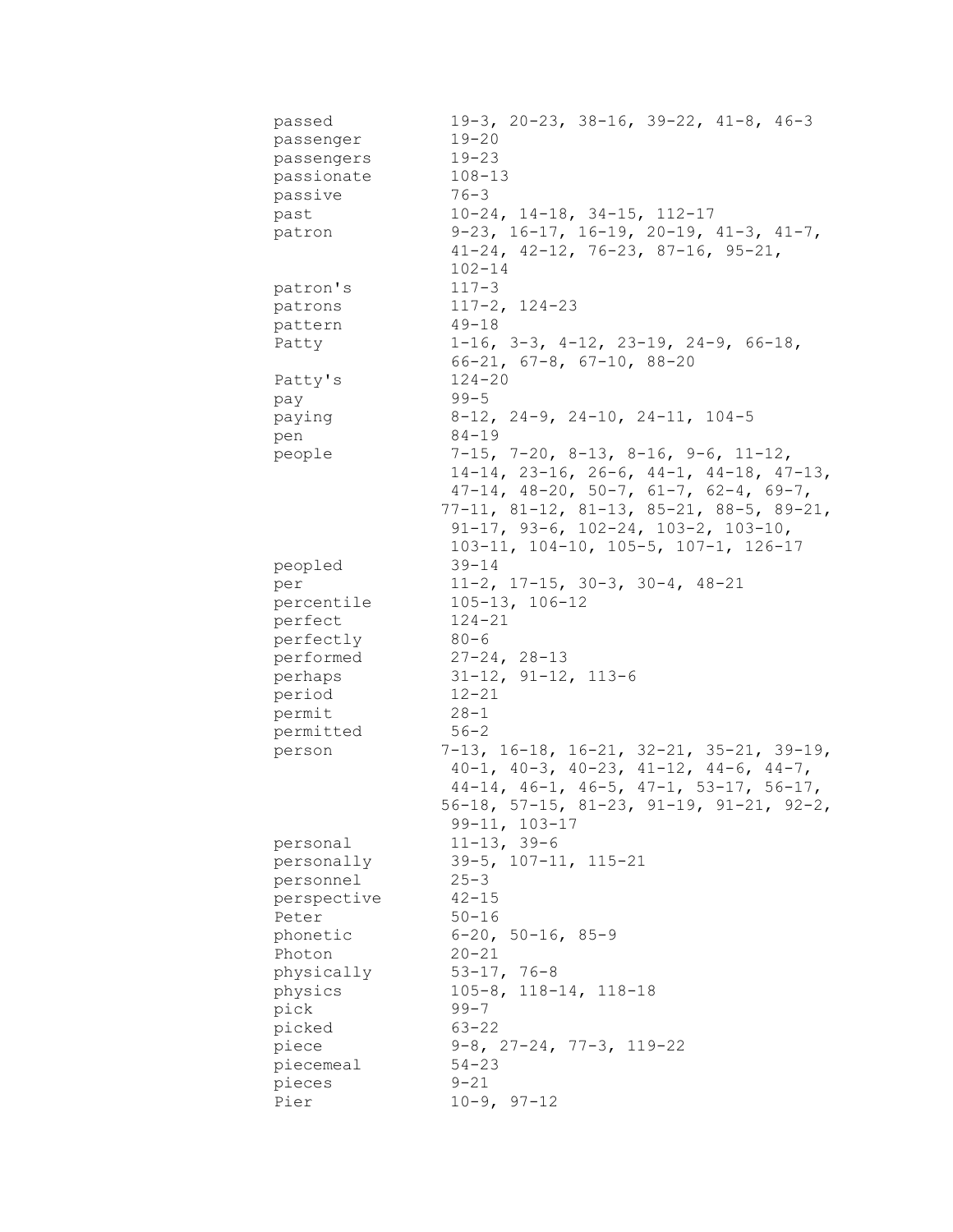| pilot       | $111 - 3$                                                  |
|-------------|------------------------------------------------------------|
| pin         | $84 - 16$                                                  |
| pirate      | $9 - 19$                                                   |
| place       | $13-10$ , $17-13$ , $20-18$ , $35-7$ , $58-13$ , $76-16$ , |
|             | 79-14, 83-10, 88-12, 101-1, 101-22,                        |
|             | $102 - 9$ , $107 - 11$ , $117 - 19$                        |
| places      | $15-13$ , 85-15, 124-6                                     |
| placing     | $73 - 23$                                                  |
| plain       | $36 - 12$                                                  |
| plan        | $54 - 20, 54 - 22$                                         |
| plane       | $111-4, 111-5, 116-23$                                     |
| planned     | $6 - 16$                                                   |
| plastic     | $88 - 16$                                                  |
| platform    | $46-4$ , $47-11$ , $60-17$ , $60-21$ , $60-23$             |
|             | $64 - 8, 81 - 7$                                           |
| play        | $107 - 17$                                                 |
| playground  |                                                            |
| playing     | $117 - 21$                                                 |
| Plaza       | $1 - 8$                                                    |
| pleasure    | $81 - 12$                                                  |
| plenty      | $31 - 17$                                                  |
| plow        | $116 - 2$                                                  |
| point       | $10-4$ , $11-11$ , $13-5$ , $32-10$ , $46-8$ , $46-11$ ,   |
|             | $46-12$ , $61-15$ , $62-2$ , $67-1$ , $67-20$ , $72-5$ ,   |
|             | 84-2, 84-18, 87-3, 90-18, 90-19, 91-14,                    |
|             | $92-9$ , $94-12$ , $96-1$ , $99-16$ , $99-19$ , $100-1$ ,  |
|             | $101-5$ , $108-21$ , $111-16$ , $111-19$ , $111-20$ ,      |
|             | 115-9, 116-8, 120-13, 120-22, 122-10                       |
| pointblank  | $11 - 20$                                                  |
| points      | $46-13$ , $46-14$ , $66-12$ , $94-10$                      |
| police      | $78 - 21, 90 - 10$                                         |
| policies    | $5 - 17, 5 - 18$                                           |
| policy      | $5-17$ , $12-20$ , $56-4$ , $56-10$ , $57-5$               |
| pollutants  | $54 - 13$                                                  |
| pool        | $30-3$ , $30-4$ , $40-24$ , $41-4$ , $42-23$ , $43-2$ ,    |
|             | $47-16$ , $47-22$ , $63-17$ , $63-20$ , $63-22$ , $64-8$ , |
|             | $65 - 3, 65 - 11$                                          |
| pools       | $58-2$ , 60-8, 63-15, 64-23, 64-24, 65-10,                 |
|             | $65 - 13$                                                  |
| poor        | $61 - 11, 92 - 2$                                          |
| poorly      | $61 - 11$                                                  |
| pop         | $100 - 17$                                                 |
| position    | $36-23$ , $79-9$ , $79-20$ , $84-20$ , $104-19$ ,          |
|             | $104 - 20$                                                 |
| positive    | 88-12, 119-2, 119-12, 119-15                               |
| possession  | $65 - 18$                                                  |
| possibility | $35 - 23$                                                  |
| possible    | $12-7$ , $48-5$ , $96-2$ , $102-3$ , $125-24$              |
| possibly    | $81 - 22$ , $125 - 18$                                     |
| posted      |                                                            |
|             | $18 - 5$                                                   |
| posters     | $83 - 3$                                                   |
| potential   | $62 - 4$                                                   |
| potentially | $36 - 2$                                                   |
| pound       | $123 - 16$                                                 |
| pounds      | $123 - 15$                                                 |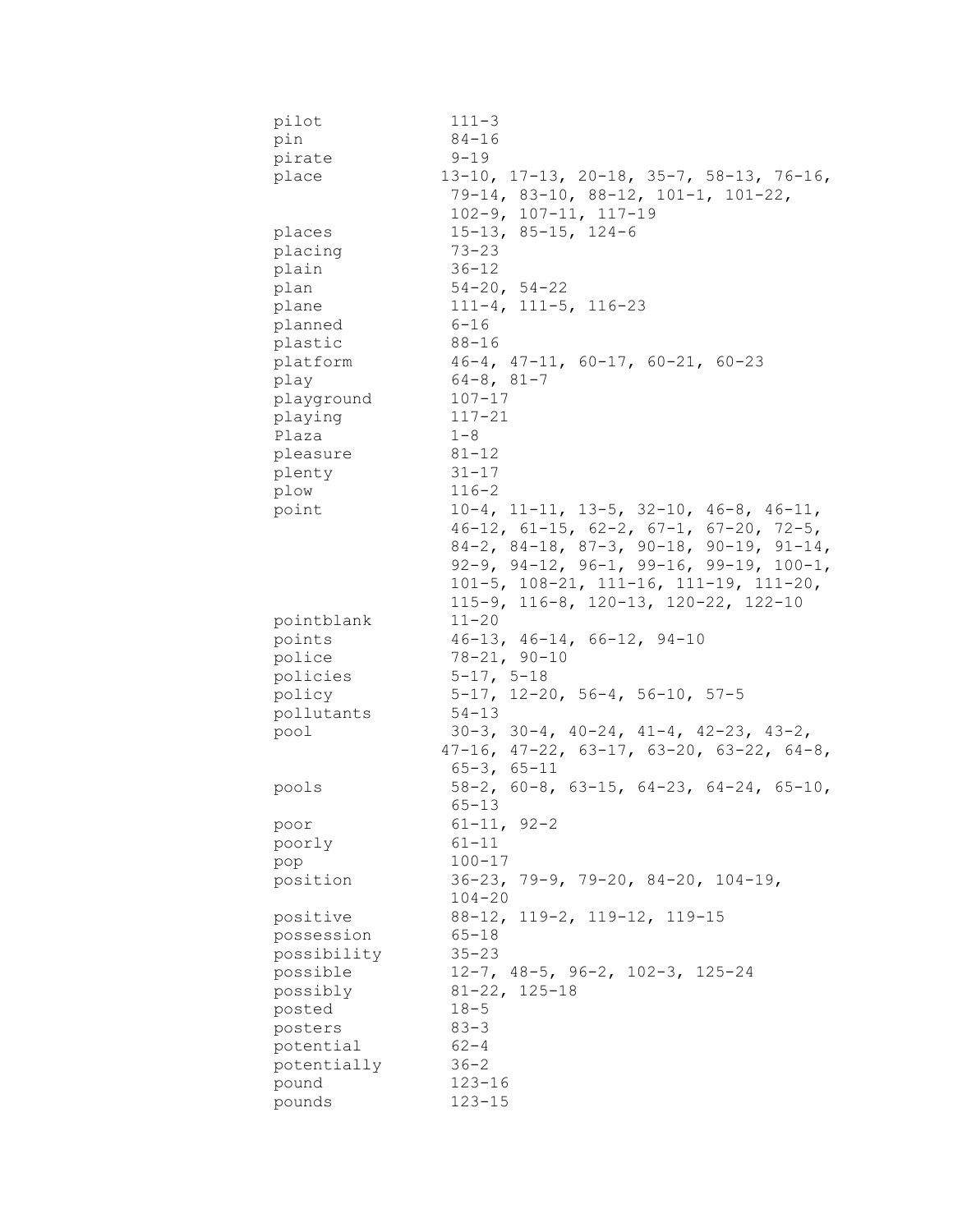| power<br>Pr       | $54-12$ , 73-2, 109-8<br>$7 - 13$                         |
|-------------------|-----------------------------------------------------------|
| practical         | $121 - 9$                                                 |
| predict           | $79-10, 98-2$                                             |
| predictable       | $76 - 22$                                                 |
| predicting        | $79 - 22$                                                 |
| present           | $1-13$ , $2-14$ , $23-2$ , $27-19$ , $27-21$ , $36-11$ ,  |
|                   | $42 - 17$                                                 |
|                   | $113 - 23$                                                |
| presented         | $95 - 7$                                                  |
| presents<br>Press | $7 - 11, 23 - 22$                                         |
|                   |                                                           |
| pretty            | $7-7$ , $10-23$ , $12-6$ , $26-17$ , $26-22$ , $35-15$ ,  |
|                   | $37-2$ , $44-5$ , $60-22$ , $60-24$ , $66-8$ , $92-18$ ,  |
|                   | $106 - 6$                                                 |
| prevalent         | $69 - 13$                                                 |
| prevent           | $71 - 17$                                                 |
| previous          | $41 - 7$ , $41 - 11$ , $92 - 6$                           |
| prior             | $28 - 1$                                                  |
| private           | $64 - 18$                                                 |
| probably          | $18-3$ , 29-14, 45-12, 66-8, 94-2, 94-4,                  |
|                   | $100-13$ , $101-20$ , $124-3$                             |
| probation         | $71 - 12$                                                 |
| problem           | $23-19$ , 65-5, 73-4, 74-18, 77-4, 92-20,                 |
|                   | $97 - 1, 123 - 9$                                         |
| problems          | $46-2$ , 53-14, 54-4, 64-24, 77-1, 94-2,                  |
|                   | $124 - 4$                                                 |
| procedural        | $31 - 8$                                                  |
| proceed           | $115 - 24$                                                |
| proceedings       | $127 - 7, 128 - 7$                                        |
| process           | $21-16$ , $25-6$ , $41-19$                                |
| produce           | $60 - 4$                                                  |
| product           | $11-15$ , $12-9$ , $20-23$ , $36-17$ , $37-3$ , $41-6$ ,  |
|                   | $42-17$ , 55-6, 55-13, 55-17, 59-21, 60-7,                |
|                   | $61 - 20$ , $64 - 20$                                     |
| products          | $35 - 14$                                                 |
| professionalism   | $34 - 19$                                                 |
| profit            | $103 - 11$                                                |
| program           | $15-20$ , $26-14$ , $26-15$ , $116-13$ , $116-14$ ,       |
|                   | 116-15, 117-7, 118-21, 119-20                             |
| programs          | $77 - 11$                                                 |
| progressed        | $11 - 8$                                                  |
| promise           | $17 - 22$                                                 |
| promotion         | $24 - 3$                                                  |
| proper            | $20-9$ , $47-23$ , $71-4$ , $95-11$ , $97-18$             |
| properly          | $52-21, 53-17, 59-11, 70-17, 70-18, 73-15$                |
| prosecute         | $71 - 7$                                                  |
| protect           | $33-1, 41-2$                                              |
| protecting        | $33-10, 33-11$                                            |
| protection        | $6-23$ , $7-10$ , $33-9$                                  |
| provide           | $41-21$ , $48-1$ , $62-5$ , $63-19$ , $63-20$ , $71-14$ , |
|                   | $88-19$ , $96-7$ , $99-16$ , $113-7$                      |
| provided          | $9-1$ , 13-16, 22-8, 49-21                                |
| provides          | $33 - 8$                                                  |
| prudent           | $36-16$ , $37-4$ , $38-1$ , $124-17$                      |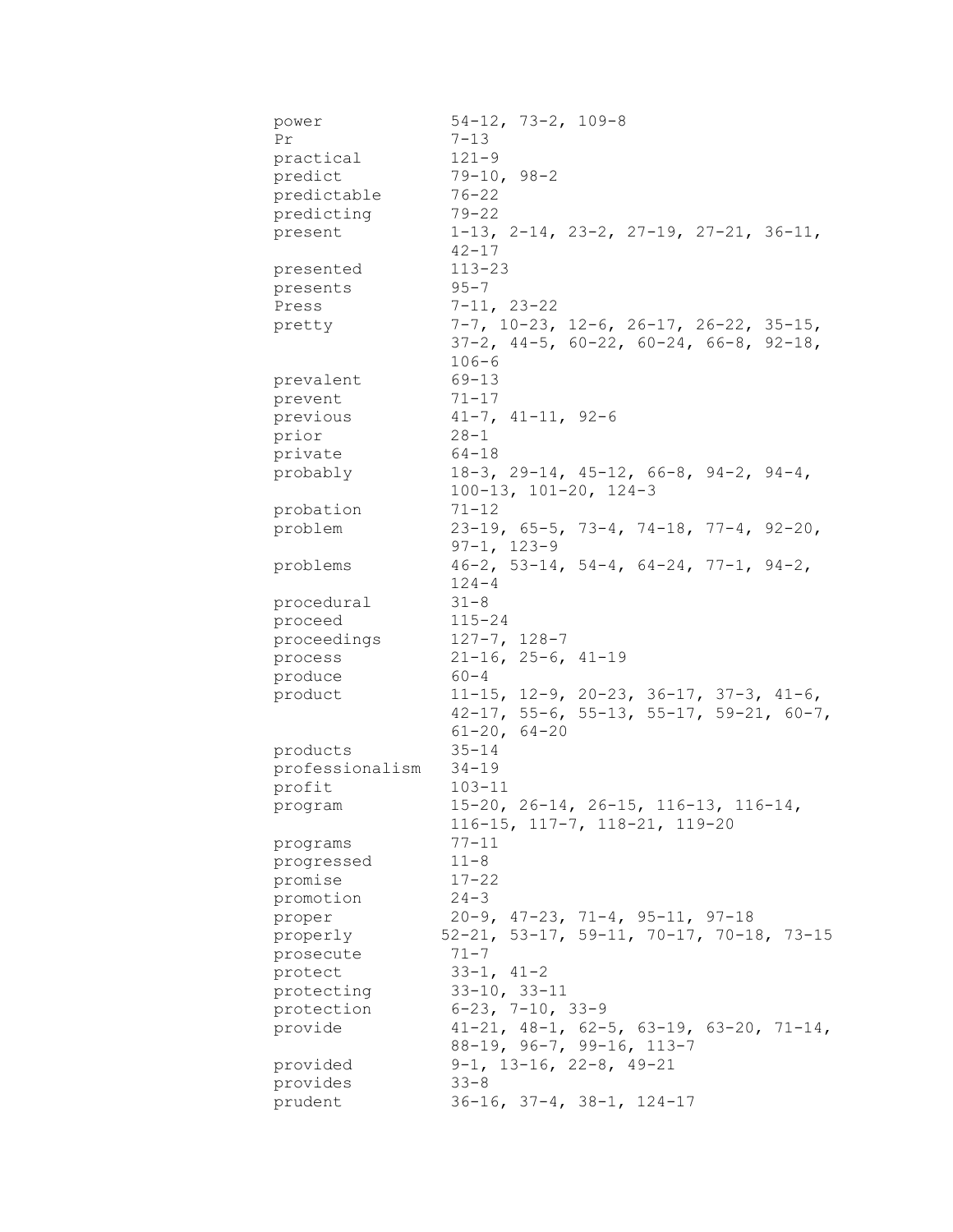| Pta<br>public                                                                      | $117 - 10$<br>$7-17$ , 11-16, 12-8, 26-8, 26-9, 57-16,<br>$57-18$ , $65-4$ , $65-10$ , $68-1$ , $68-2$ , $68-18$ ,<br>$77-14$ , 83-10, 108-11, 109-2, 113-2,<br>$113-11, 115-12, 118-3, 121-8, 122-13,$ |
|------------------------------------------------------------------------------------|---------------------------------------------------------------------------------------------------------------------------------------------------------------------------------------------------------|
| pull<br>pulley<br>pulleys<br>pulling<br>pulls<br>puncture<br>purchase<br>purchased | $128 - 5$ , $128 - 17$<br>$14-15$ , $44-3$ , $47-14$ , $62-8$<br>$18-22$ , $20-13$ , $84-15$<br>$22 - 3$<br>$6 - 21$<br>$20 - 16$<br>$36 - 9$<br>$5 - 19$<br>$72 - 3$<br>$59 - 12$                      |
| purchasers<br>purchasing                                                           | $63 - 15$                                                                                                                                                                                               |
| purpose                                                                            | $40 - 21$                                                                                                                                                                                               |
| push                                                                               | $93 - 16$                                                                                                                                                                                               |
| pushed                                                                             | $57 - 24$                                                                                                                                                                                               |
| put                                                                                | $5-3$ , $21-9$ , $31-22$ , $41-9$ , $44-21$ , $45-1$ ,<br>$46-17$ , $49-9$ , $61-13$ , $61-16$ , $64-13$ , $82-10$ ,                                                                                    |
|                                                                                    | $82-20$ , $84-19$ , $90-20$ , $92-2$ , $92-3$ , $92-9$ ,<br>$93-22$ , $101-2$ , $102-17$ , $104-19$ , $105-4$ ,<br>105-17, 105-23, 108-17, 119-18, 120-18,<br>$122 - 18$                                |
| puts                                                                               | $104 - 22$                                                                                                                                                                                              |
| putting                                                                            | $21-7$ , $41-7$ , $54-13$ , $59-12$ , $59-17$ , $92-24$ ,<br>$114 - 10, 118 - 14$                                                                                                                       |
| qualifications                                                                     | $24-17, 24-20$                                                                                                                                                                                          |
| quality                                                                            | $26-19$ , $67-17$ , $67-19$ , $67-24$ , $68-18$                                                                                                                                                         |
| question                                                                           | $17-16$ , $17-17$ , $22-2$ , $22-3$ , $22-23$ , $24-2$ ,                                                                                                                                                |
|                                                                                    | $27-11, 52-3, 55-3, 55-24, 57-11, 63-13,$<br>64-17, 72-6, 72-13, 85-5, 86-17, 88-5,<br>100-24, 101-12, 108-20, 109-17                                                                                   |
| questionable                                                                       | $87 - 1$                                                                                                                                                                                                |
| questioning                                                                        | $110 - 20$                                                                                                                                                                                              |
| questions                                                                          | 11-3, 13-20, 22-22, 23-22, 24-1, 27-9,<br>$29-2$ , $29-6$ , $29-10$ , $29-15$ , $64-16$ , $72-4$ ,<br>$74-6$ , $74-8$ , $75-10$ , $101-10$ , $113-8$ ,<br>$115 - 12$ , $123 - 2$                        |
| quick                                                                              | $22-3$ , 50-5, 50-6, 60-22                                                                                                                                                                              |
| quickly                                                                            | $38-18$ , $38-20$ , $44-5$ , $46-5$ , $60-24$ , $61-20$ ,<br>$99 - 6$                                                                                                                                   |
| quite                                                                              | $13-11$ , $15-20$ , $30-18$ , $32-2$ , $46-5$ , $50-7$ ,<br>$62 - 24, 86 - 20$                                                                                                                          |
| quitting                                                                           | $116 - 12$<br>$14 - 15$                                                                                                                                                                                 |
| quorum                                                                             |                                                                                                                                                                                                         |
| raise                                                                              | $6 - 1$                                                                                                                                                                                                 |
| raised                                                                             | $51 - 15$ , $94 - 10$                                                                                                                                                                                   |
| raising                                                                            | $58 - 11$                                                                                                                                                                                               |
| range                                                                              | $116 - 1$                                                                                                                                                                                               |
| ratcheting<br>Rathbun                                                              | $84 - 15$<br>$2-15$ , 5-7, 5-12, 6-16, 8-17, 10-11,                                                                                                                                                     |
|                                                                                    |                                                                                                                                                                                                         |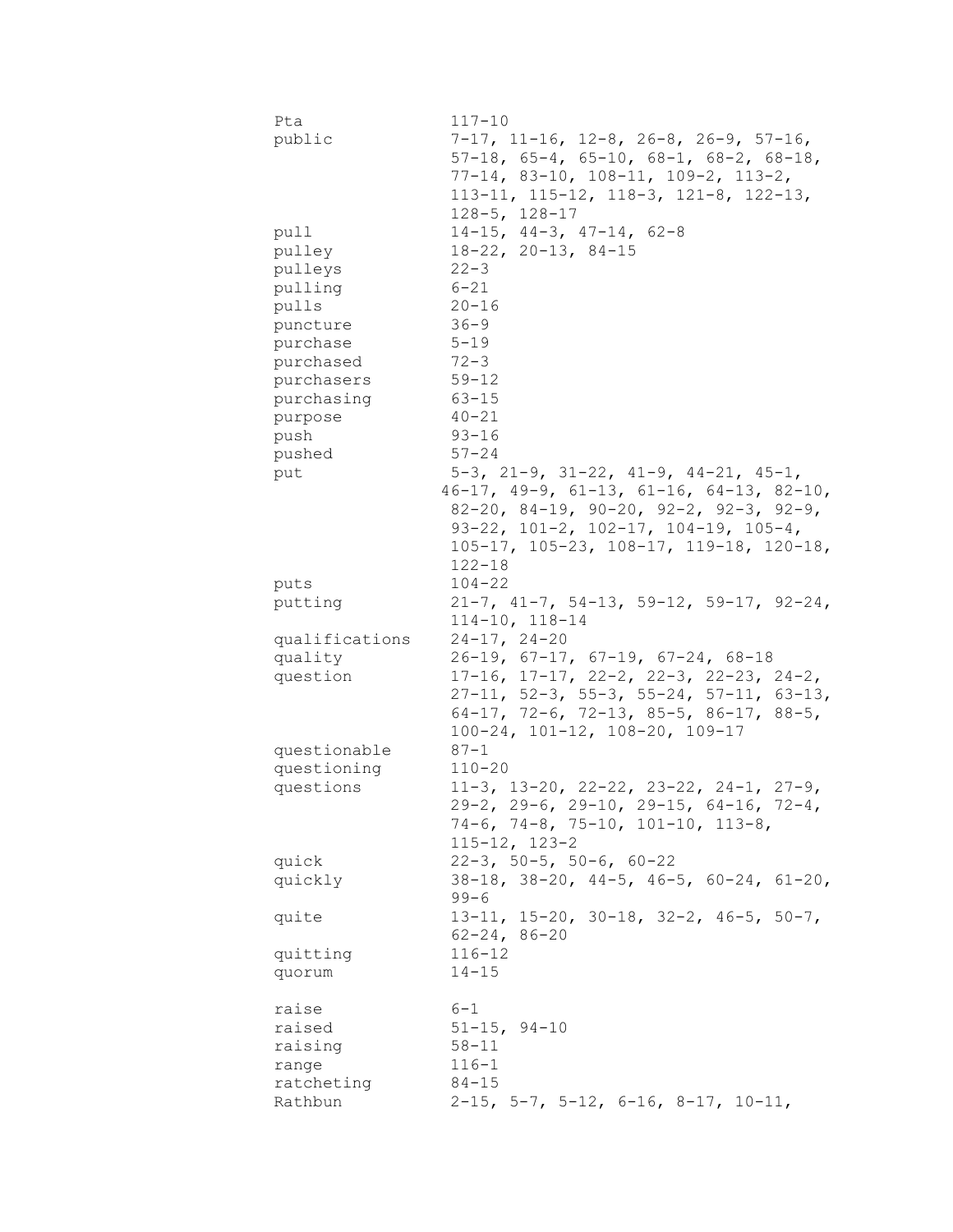$11-5$ ,  $14-6$ ,  $15-7$ ,  $15-9$ ,  $15-12$ ,  $15-14$ , 15-18, 17-7, 17-9, 17-19, 18-1, 18-19,  $18-21$ ,  $19-11$ ,  $19-17$ ,  $19-19$ ,  $20-12$ ,  $22-8$ ,  $23-3$ ,  $23-6$ ,  $23-9$ ,  $23-14$ ,  $23-18$ ,  $24-4$ , 24-9, 24-18, 24-22, 25-5, 25-11, 25-19, 27-21, 28-8, 32-19, 33-13, 33-22, 37-13,  $37-16$ ,  $38-11$ ,  $38-15$ ,  $39-13$ ,  $39-16$ ,  $39-21$ ,  $40-2$ ,  $40-18$ ,  $40-22$ ,  $41-13$ ,  $42-4$ ,  $42-9$ ,  $42-21$ ,  $42-24$ ,  $43-6$ ,  $43-11$ ,  $50-13$ , 50-15, 50-19, 50-24, 51-3, 51-13, 51-16,  $51-18$ ,  $51-23$ ,  $52-5$ ,  $52-8$ ,  $52-11$ ,  $52-17$ ,  $52-24$ ,  $56-3$ ,  $56-6$ ,  $56-8$ ,  $56-22$ ,  $57-10$ ,  $57-21, 58-17, 59-8, 59-18, 60-1, 62-8,$ 63-18, 64-2, 64-6, 64-12, 67-14, 68-12, 68-15, 69-9, 69-12, 69-20, 82-16, 83-19,  $84-1, 84-6, 84-9, 84-11, 84-13, 85-8,$ 85-12, 85-17, 85-23, 86-5, 86-11, 86-14,  $86-16$ ,  $89-19$ ,  $94-17$  $65 - 23$ rather  $51 - 21$ ,  $57 - 16$ ,  $58 - 12$ ,  $59 - 15$ ratio  $125 - 16$ reach 79-10, 81-8, 81-9, 81-10, 81-12, 81-13, react  $82 - 1$ ,  $112 - 10$ ,  $115 - 5$  $30 - 13$ reaction  $112 - 19$ reacts  $21-22$ ,  $43-13$ ,  $85-3$ ,  $90-7$ ,  $108-21$ ,  $118-7$ , read  $118 - 9$ readily  $8 - 11$  $30-11, 62-17, 118-10$ reading  $15 - 22, 22 - 11$ ready  $36 - 10$ ,  $67 - 16$ ,  $82 - 5$ real  $93 - 19, 93 - 20$ realistic  $80 - 5$ ,  $102 - 24$ ,  $112 - 5$ realize  $21-19$ ,  $32-10$ ,  $34-2$ ,  $34-12$ ,  $36-20$ ,  $37-23$ , really  $49-7$ ,  $49-16$ ,  $52-1$ ,  $88-7$ ,  $97-1$ ,  $102-15$ ,  $102-18$ ,  $103-7$ ,  $104-5$ ,  $108-13$ ,  $112-6$ ,  $120 - 23, 121 - 6$  $31-24$ ,  $46-20$ ,  $91-13$ ,  $93-3$ ,  $93-6$ ,  $97-6$ , reason  $100-9$ ,  $100-19$ ,  $101-7$ ,  $117-4$ ,  $117-24$ ,  $123 - 24, 124 - 16$ 113-19, 113-20 reasonable reasonably  $25 - 17$  $19-21, 32-9, 113-10$ reasons  $20 - 23$ , 55-12, 64-17 recall  $20 - 22$ recalled  $79 - 17$ recalls received  $53 - 13, 99 - 12$ receiving  $28 - 1$  $86 - 3$ recent  $35 - 2$ recently recess  $66 - 10$  $82 - 17$ recipe recognized  $98 - 11$ recommend  $80-11, 106-17, 117-8$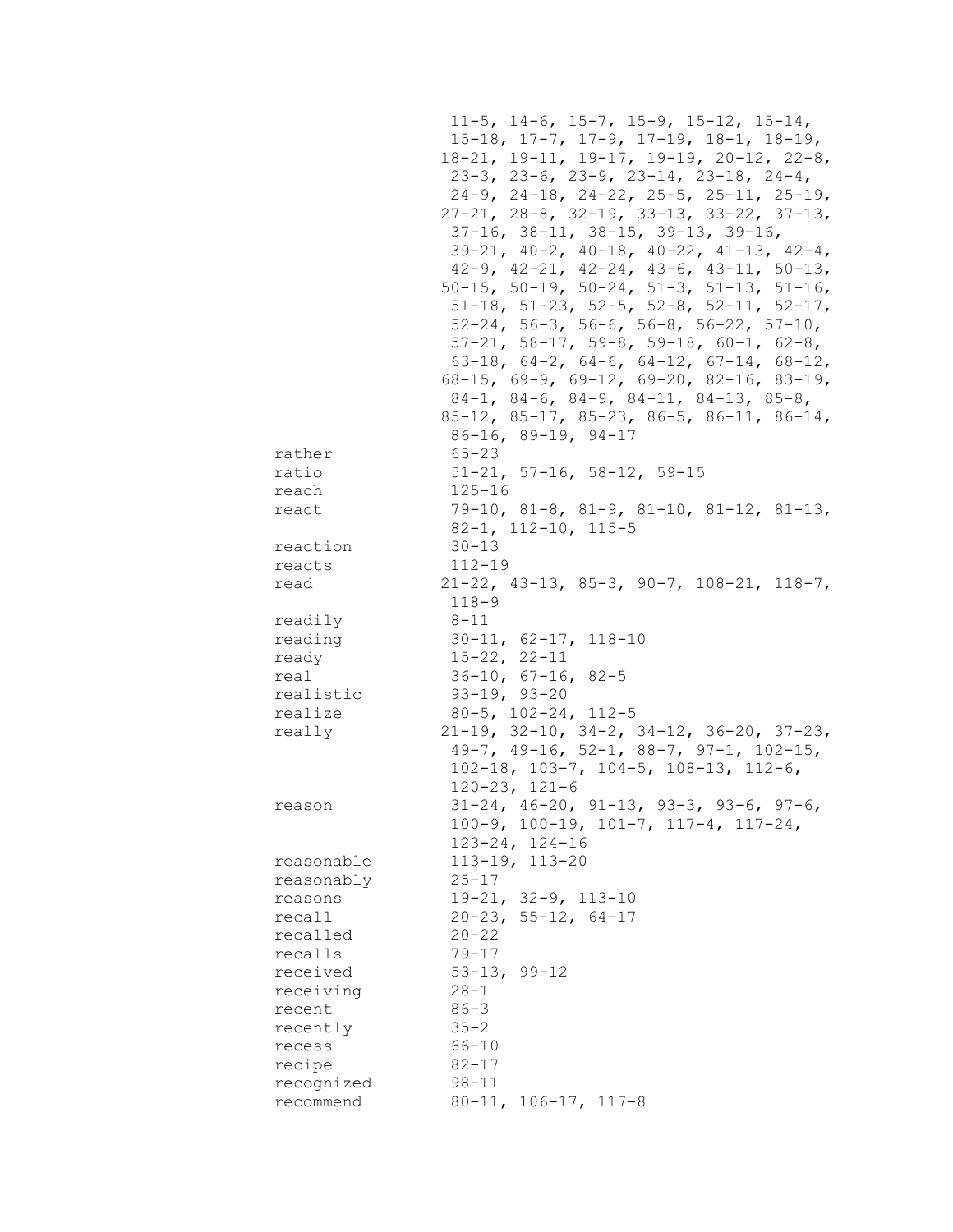| recommendation     | $55 - 16, 90 - 12$                                     |
|--------------------|--------------------------------------------------------|
| recommendations    | $55-15$ , 89-1, 96-22, 101-10, 115-24                  |
| recommended        | $68-1$ , $80-3$ , $83-6$ , $89-23$ , $117-7$           |
| record             | $94 - 5$                                               |
| recordkeeping      | $71 - 5, 71 - 16$                                      |
| records            | $71-18$ , $71-19$ , $71-24$                            |
| recreate           | $71 - 23$                                              |
| refer              | $60 - 1$                                               |
| reference          | $22-12, 26-4, 26-24$                                   |
| references         | $25 - 13$                                              |
| referred           | $21 - 12$                                              |
| reflect            | $6 - 6$                                                |
| reflects           | $121 - 19$                                             |
| regard             | $22-18$ , 65-21, 116-3, 121-5                          |
| regarding          | $57 - 24$                                              |
| regardless         | 108-22                                                 |
| regards            | $100 - 24$                                             |
| regimen            | 24-21                                                  |
|                    | $65 - 10$                                              |
| regs<br>regular    | $44-12, 72-19$                                         |
| regulate           | 52-15, 52-16, 77-2, 81-22, 100-6                       |
|                    | $111 - 16$ , $111 - 18$                                |
| regulation         | regulations 26-2, 32-10, 47-4, 49-17, 49-23, 61-14,    |
|                    |                                                        |
|                    | $77 - 17, 88 - 23$                                     |
| regulator          | $39 - 11$                                              |
|                    | regulatory 26-3, 32-11, 82-3                           |
| reinflate          | $41 - 17$                                              |
| reintroduction 4-8 |                                                        |
| reiterating        | 69-16                                                  |
| rejecting          | $125 - 3$                                              |
| related            | $18 - 4$                                               |
| relative           | $20-20$ , $20-21$ , $40-2$ , $86-7$                    |
| relatively         | 23-12, 38-17, 38-20, 126-12                            |
| release            | $7-11, 23-22, 88-10$                                   |
| released           | $19 - 20$                                              |
| rely               | $98 - 5$                                               |
| remedies           | $102 - 3$                                              |
| remember           | $42 - 11, 44 - 14, 74 - 7$                             |
| remind             | $7 - 15$                                               |
| reminded           | $22 - 6$                                               |
| removing           | $10 - 2$                                               |
| rental             | $24 - 11$                                              |
| rep                | $68 - 3$                                               |
| repeated           | $94 - 14$                                              |
| replaced           | $72 - 2$                                               |
| replacements       | $10 - 23$                                              |
| report             | $5-6$ , $6-15$ , $14-3$ , $14-5$ , $16-15$ , $17-22$ , |
|                    | $21-24$ , $27-18$ , 69-5, 75-14, 77-20, 78-16,         |
|                    | $78-24, 80-7, 90-7, 90-8, 99-8, 109-18$                |
| reported           | $128 - 7$                                              |
| Reporter           | $56-16$ , $66-3$ , $128-5$ , $128-17$                  |
| reporting          | $99 - 18$                                              |
| reports            | $28-21$ , $40-8$ , $43-13$ , $69-3$ , $70-4$ , $99-15$ |
| reputable          | $28 - 12, 88 - 19$                                     |
|                    |                                                        |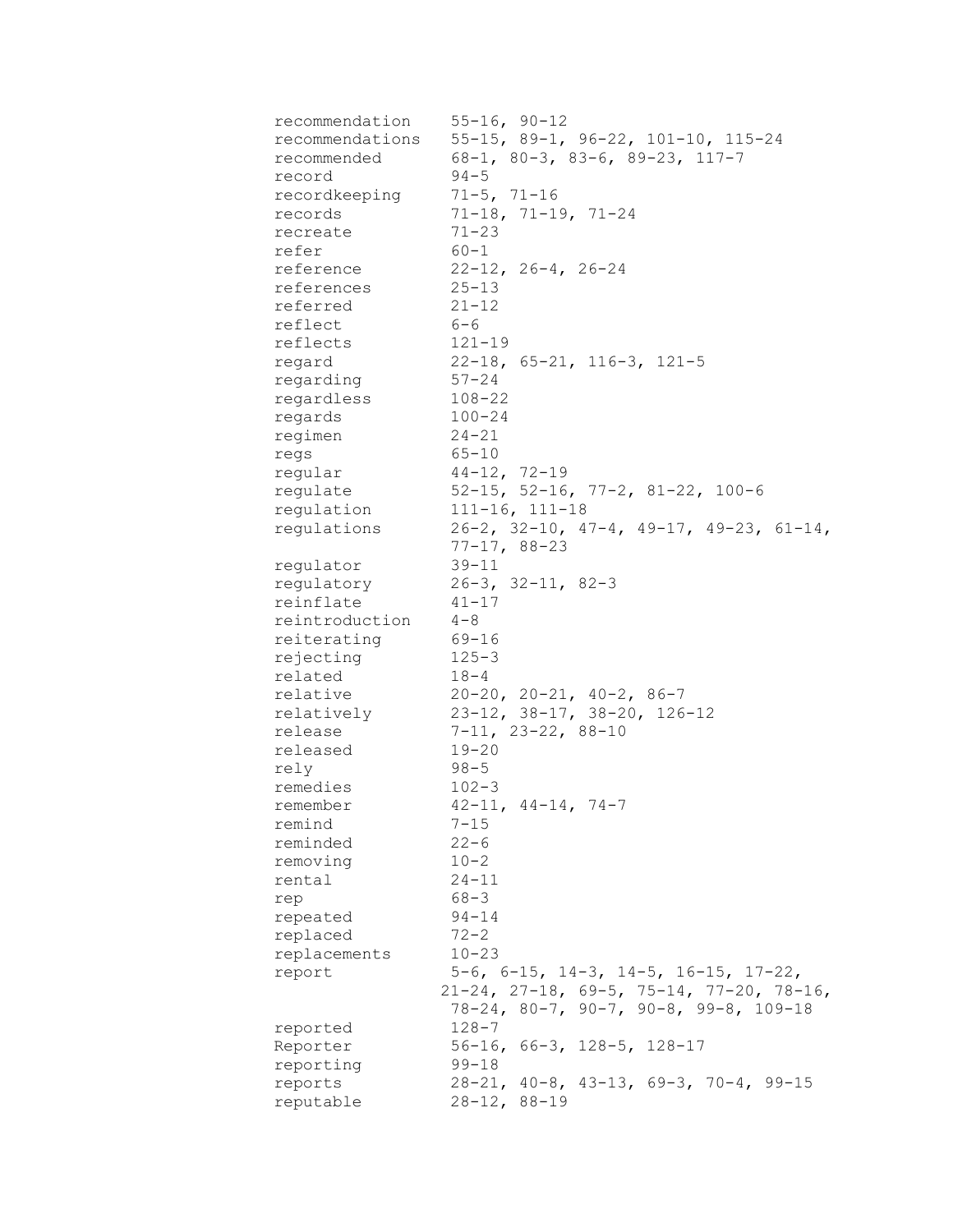| request          | $122 - 23$                                                   |
|------------------|--------------------------------------------------------------|
| requested        | 68-11, 126-1, 126-15                                         |
| require          | $9-13$ , $27-2$ , $31-5$ , $73-15$ , $93-8$ , $99-20$ ,      |
|                  | 99-21, 100-21, 119-13, 121-21                                |
| required         | $4-23$ , 5-15, 27-21, 58-24, 80-10, 87-21,                   |
|                  | $95-19$ , $97-23$ , $97-24$ , $99-15$ , $100-22$             |
| requirement      | $9-24$ , $21-17$ , $26-18$ , $26-19$ , $27-19$ , $52-20$ ,   |
|                  | $52-22$ , $72-9$ , $72-12$ , $110-12$                        |
| requirements     | $9-17$ , $10-7$ , $10-15$ , $13-2$ , $18-15$ , $23-15$ ,     |
|                  | $26-20$ , $30-22$ , $57-12$ , $58-5$ , $60-12$ , $71-5$ ,    |
|                  | $93-1, 105-11, 107-3, 110-23$                                |
| requires         | $7 - 3, 69 - 15$                                             |
| requiring        | $93-12, 111-10$                                              |
| rescinded        | $57 - 3$                                                     |
| research         | $85 - 23, 86 - 2$                                            |
| researched       | $86 - 6$                                                     |
| residual         | 19-22                                                        |
| resist           | $48 - 3$                                                     |
| resistance       | $47-17$ , $48-1$                                             |
| resolved         | $112 - 15$                                                   |
|                  | $4-24$ , $27-1$ , $33-12$ , $38-8$ , $38-12$ , $39-19$ ,     |
| respect          | $42-8$ , $58-10$ , $58-11$ , $62-6$ , $67-2$ , $68-17$ ,     |
|                  |                                                              |
|                  | $68-19$ , 76-19, 104-3, 104-4, 124-11                        |
| responded        | $76 - 21, 104 - 9$                                           |
| responding       | $104 - 5$                                                    |
| response         | $3-16$ , $3-18$ , $3-21$ , $4-4$ , $5-4$ , $6-13$ , $11-4$ , |
|                  | $22-20$ , $23-23$ , $27-7$ , $28-16$ , $29-4$ , $29-8$ ,     |
|                  | $29-12$ , $33-20$ , $86-22$ , $125-7$                        |
| responsibilities | $83 - 9$                                                     |
| responsibility   | $34-11$ , $34-17$ , $82-20$ , $92-8$ , $92-9$ , $92-11$ ,    |
|                  | $98-11$ , $102-22$ , $103-4$ , $103-16$ , $107-8$ ,          |
|                  | $117 - 3$ , $124 - 2$                                        |
| responsible      | $25-17$ , $45-6$ , $45-8$ , $61-3$ , $109-2$ , $109-3$ ,     |
|                  | $120 - 11$                                                   |
| restaurant       | $80 - 17$                                                    |
| restrain         | $100 - 12$                                                   |
| restraint        | $17-9$ , $43-1$ , $70-17$ , $76-3$ , $76-5$ , $79-13$ ,      |
|                  | $85-6$ , $88-8$ , $93-22$ , $97-18$ , $100-20$               |
| restraints       | $17-6, 121-7$                                                |
| restriction      | $80 - 11$                                                    |
| restrictions     | $105 - 7$ , $105 - 24$ , $121 - 10$                          |
| restrictive      | $7 - 7, 91 - 14$                                             |
| result           | $36 - 9$                                                     |
| resulted         | $19 - 22$                                                    |
| results          | $17 - 1, 28 - 5$                                             |
| retired          | $35 - 2$                                                     |
| revealed         | $72 - 14$                                                    |
| revenue          | $31 - 23$                                                    |
| Reverchon        | $19 - 5$                                                     |
| review           | $3-10$ , $3-19$ , $49-15$ , $62-12$ , $70-1$                 |
| revising         | $4 - 22$                                                     |
| revisit          | $29 - 17, 29 - 22$                                           |
| Revolution       | $21 - 6$                                                     |
| Rhodes           | $1-19$ , $3-14$ , $4-17$ , $22-2$ , $40-15$ , $51-17$ ,      |
|                  |                                                              |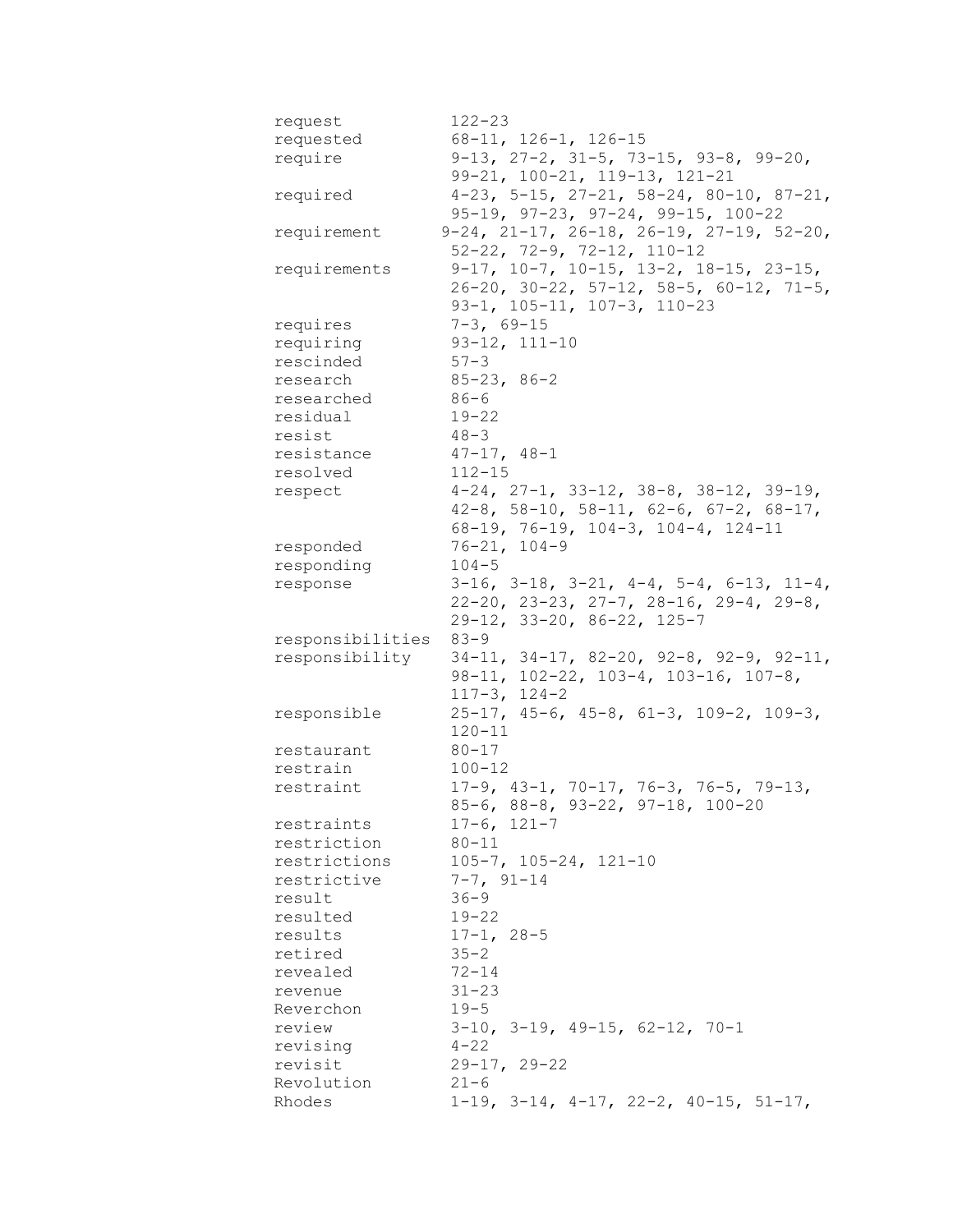|         | $57-11$ , $62-18$ , $65-13$ , $67-10$ , $72-13$ , $73-7$ ,<br>$73-11, 74-6, 74-10, 74-21, 75-1, 75-3,$                |
|---------|-----------------------------------------------------------------------------------------------------------------------|
|         | $83-21$ , $84-5$ , $84-7$ , $84-10$ , $86-1$ , $91-9$ ,                                                               |
|         | $107 - 23$ , $110 - 1$ , $124 - 20$                                                                                   |
| ride    | $1-2$ , 8-1, 10-16, 16-18, 16-20, 16-22,                                                                              |
|         | $17-1$ , $17-12$ , $17-13$ , $18-21$ , $18-22$ , $21-7$ ,                                                             |
|         | $22-12$ , $22-14$ , $28-3$ , $28-20$ , $40-7$ , $43-15$ ,<br>$43-18$ , 53-23, 58-9, 63-6, 63-8, 63-11,                |
|         | $70-13$ , $70-14$ , $70-16$ , $71-10$ , $72-9$ , $72-12$ ,                                                            |
|         | $72-21, 72-23, 72-24, 73-2, 73-5, 73-9,$                                                                              |
|         | 73-13, 73-18, 73-21, 73-23, 74-1, 74-2,                                                                               |
|         | $74-3$ , $74-4$ , $74-12$ , $74-15$ , $74-18$ , $75-5$ ,                                                              |
|         | $75-10$ , $76-2$ , $77-21$ , $78-5$ , $78-6$ , $78-7$ ,                                                               |
|         | 78-8, 78-10, 78-13, 78-14, 78-17, 78-22,                                                                              |
|         | $79-4$ , $79-23$ , $79-24$ , $80-4$ , $80-9$ , $80-15$ ,                                                              |
|         | 81-4, 81-15, 81-17, 81-24, 82-7, 82-12,                                                                               |
|         | $82-21$ , $83-6$ , $86-21$ , $86-23$ , $87-11$ , $87-19$ ,                                                            |
|         | $88-6$ , $88-8$ , $88-11$ , $88-13$ , $88-14$ , $89-7$ ,                                                              |
|         | 89-10, 89-14, 89-15, 89-23, 90-4, 90-6,                                                                               |
|         | $90-9$ , $90-21$ , $92-17$ , $92-20$ , $92-21$ , $93-8$ ,                                                             |
|         | 93-15, 93-20, 94-2, 95-1, 96-14, 97-10,                                                                               |
|         | $98-2$ , $98-4$ , $98-23$ , $99-23$ , $100-17$ ,                                                                      |
|         | $100-22$ , $101-19$ , $102-17$ , $103-2$ , $105-9$ ,                                                                  |
|         | $105-16$ , $107-4$ , $107-7$ , $107-19$ , $108-17$ ,                                                                  |
|         | $109-23$ , $110-5$ , $110-10$ , $110-12$ , $110-14$ ,<br>$110-22$ , $110-23$ , $110-24$ , $111-14$ , $114-1$ ,        |
|         | $115-2$ , $116-12$ , $116-22$ , $119-14$ , $120-9$ ,                                                                  |
|         | $120-11$ , $121-6$ , $122-3$ , $123-11$ , $123-21$                                                                    |
| rider   | $83-23$ , $84-3$ , $103-3$ , $103-16$ , $103-18$ ,                                                                    |
|         | $107 - 8$ , $121 - 1$                                                                                                 |
| rider's | $83 - 24$                                                                                                             |
| rides   | $8-11$ , 19-1, 19-3, 34-17, 43-16, 46-19,                                                                             |
|         | 63-15, 72-18, 82-9, 82-10, 83-12, 90-15,                                                                              |
|         | 93-1, 94-15, 98-7, 111-2, 117-5, 118-17,                                                                              |
|         | $121 - 6, 122 - 3$                                                                                                    |
| riding  | $78 - 5$ , $90 - 4$ , $108 - 11$                                                                                      |
| right   | $14-17$ , $15-13$ , $15-21$ , $23-14$ , $25-16$ ,                                                                     |
|         | $26-12$ , 35-8, 37-15, 37-18, 39-13, 46-1,                                                                            |
|         | $48-8$ , $49-10$ , $51-16$ , $52-17$ , $55-19$ , $55-20$ ,<br>$66-2$ , $66-6$ , $67-4$ , $67-22$ , $68-22$ , $75-3$ , |
|         | $79-7$ , 80-18, 89-12, 89-19, 91-11, 97-22,                                                                           |
|         | $100-1$ , $100-18$ , $110-20$ , $110-21$ , $111-10$ ,                                                                 |
|         | $111-21$ , $112-13$ , $113-2$ , $114-4$ , $115-12$ ,                                                                  |
|         | $115-14$ , $116-3$ , $119-23$ , $126-5$ , $126-8$ ,                                                                   |
|         | $126 - 24$ , $127 - 1$                                                                                                |
| rights  | $96 - 20, 96 - 24$                                                                                                    |
| rise    | $39 - 18$                                                                                                             |
| rising  | $15 - 3$                                                                                                              |
| risk    | $20-22$ , $32-14$ , $32-15$ , $109-11$                                                                                |
| risks   | 89-13, 109-9, 109-10, 109-14                                                                                          |
| river   | $64 - 5$ , $64 - 11$                                                                                                  |
| road    | $114-24, 116-3, 122-12$                                                                                               |
| rock    | $20 - 24$                                                                                                             |
| Rohman  | $2 - 17$                                                                                                              |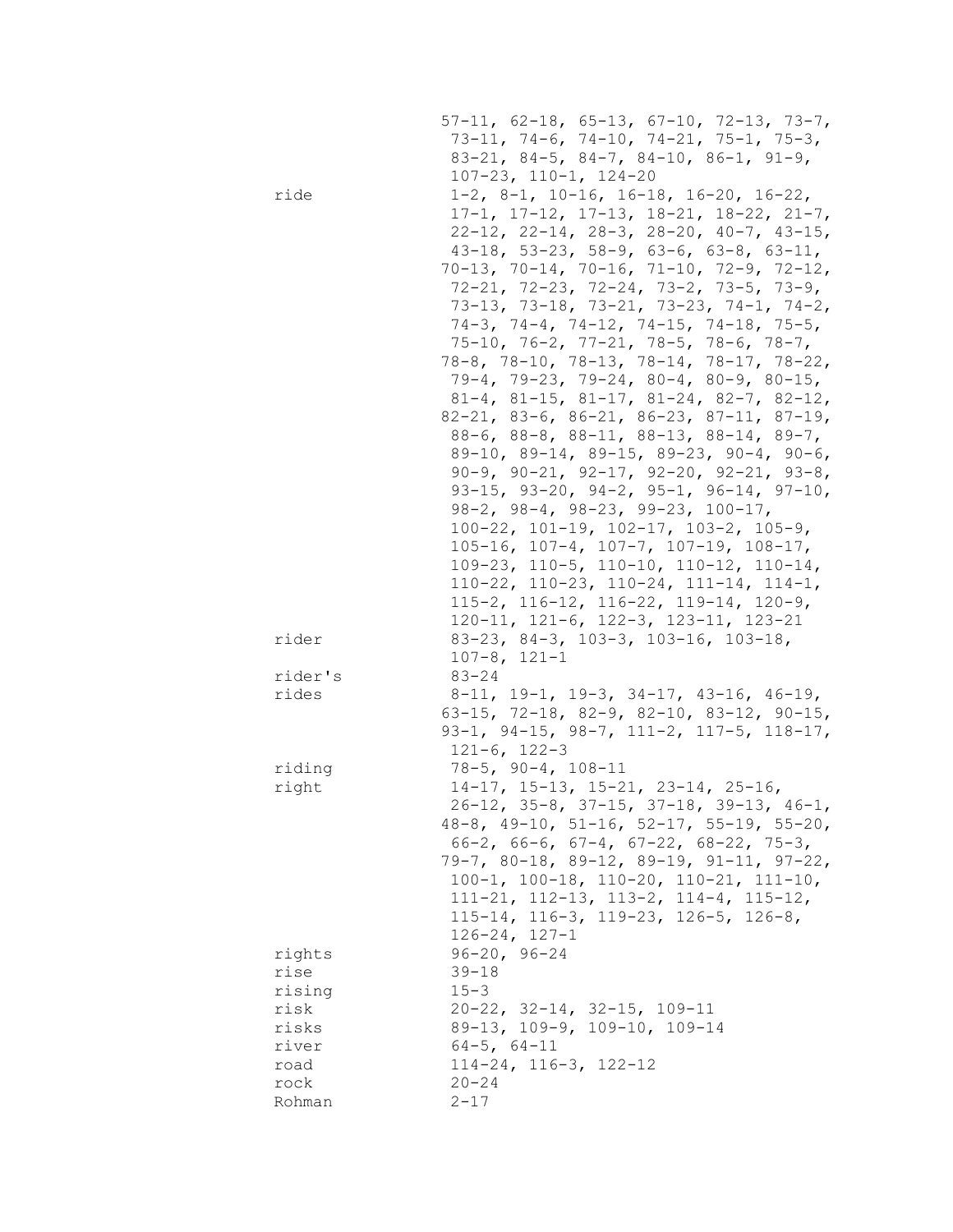| roll    | $99 - 5$                                                                                                            |
|---------|---------------------------------------------------------------------------------------------------------------------|
| roller  | $70-7$ , $73-4$ , $75-20$ , $76-17$ , $76-20$ , $79-10$ ,                                                           |
|         | $79-18$ , 85-5, 85-7, 86-8, 88-6, 88-11,                                                                            |
|         | $90-17, 98-21, 104-24$                                                                                              |
| room    | $7-3$ , $7-5$ , $108-1$ , $126-10$                                                                                  |
| rope    | $88 - 15$                                                                                                           |
| round   | $12 - 19$                                                                                                           |
| rowdy   | $124 - 9$                                                                                                           |
| Royer   | $2-16$ , $10-10$ , $50-18$ , $50-20$ , $69-23$ , $70-2$ ,                                                           |
|         | $72-8$ , $72-17$ , $73-10$ , $73-14$ , $74-9$ , $74-13$ ,                                                           |
|         | 74-22, 75-2, 75-4, 75-12, 75-15, 75-17,                                                                             |
|         | $75-21, 76-1, 76-4, 76-7, 76-12, 76-14,$                                                                            |
|         | 76-18, 77-1, 77-23, 78-19, 79-7, 79-15,                                                                             |
|         | $80-5$ , $80-18$ , $80-21$ , $80-23$ , $81-2$ , $81-4$ ,                                                            |
|         | 82-14, 83-17, 83-20, 84-22, 87-3, 87-8,                                                                             |
|         | 89-12, 89-15, 91-11, 95-12, 97-16,                                                                                  |
|         |                                                                                                                     |
|         | $97-22$ , $98-9$ , $99-9$ , $107-14$ , $107-18$ ,                                                                   |
|         | $109-24$ , $110-2$ , $110-16$ , $111-21$ , $111-24$ ,                                                               |
|         | $112 - 7$                                                                                                           |
| rule    | $106 - 9, 111 - 15$                                                                                                 |
| rules   | $7-17$ , $27-1$ , $43-20$ , $62-14$ , $77-17$ , $83-12$ ,                                                           |
|         | $87-22$ , $110-8$ , $110-19$                                                                                        |
| ruling  | $11 - 21, 13 - 7$                                                                                                   |
| run     | $17-3$ , $43-1$ , $73-18$ , $77-1$ , $91-17$ , $120-6$                                                              |
| running | $9-12$ , $35-5$ , $58-4$                                                                                            |
| rupture | $47 - 21$                                                                                                           |
| rusting | $21 - 15$                                                                                                           |
|         |                                                                                                                     |
|         |                                                                                                                     |
| sad     | $93 - 18$                                                                                                           |
| safe    | $11-19$ , $19-21$ , $30-24$ , $32-13$ , $33-3$ , $40-13$ ,                                                          |
|         | $40-14$ , $40-17$ , $42-20$ , $49-7$ , $61-17$ , $63-12$ ,                                                          |
|         | $83-9$ , $87-19$ , $88-5$ , $89-7$ , $89-10$ , $93-20$ ,                                                            |
|         | $98-4$ , $107-11$ , $108-4$ , $109-1$ , $110-15$ ,                                                                  |
|         | $111-4$ , $115-2$ , $117-15$ , $117-16$ , $121-17$ ,                                                                |
|         | $121 - 20$                                                                                                          |
| safely  | $20 - 3$ , $101 - 22$                                                                                               |
| safer   | $33 - 19$                                                                                                           |
| safety  | $6-23$ , $8-2$ , $11-16$ , $12-9$ , $14-21$ , $18-1$ ,                                                              |
|         | $19-24, 20-23, 22-18, 27-14, 29-11,$                                                                                |
|         | $29-20$ , $31-24$ , $35-15$ , $36-17$ , $37-3$ , $52-21$ ,                                                          |
|         | 53-12, 53-21, 55-7, 57-18, 63-7, 63-9,                                                                              |
|         | $64-17$ , 71-11, 73-9, 87-18, 90-1, 103-1,                                                                          |
|         | $103-18$ , $103-20$ , $107-2$ , $107-5$ , $107-8$ ,                                                                 |
|         | $108-11$ , $109-3$ , $110-16$ , $116-12$ , $116-22$ ,                                                               |
|         | $121-22$ , $124-12$ , $125-1$                                                                                       |
| said    | $9-5$ , $10-17$ , $10-21$ , $11-18$ , $11-24$ , $12-1$ ,                                                            |
|         |                                                                                                                     |
|         | $12-24$ , $13-6$ , $15-21$ , $18-2$ , $18-9$ , $21-21$ ,<br>$32-8$ , $32-22$ , $33-14$ , $38-2$ , $39-4$ , $44-9$ , |
|         | $51-6$ , $57-3$ , $65-13$ , $72-14$ , $74-10$ , $74-12$ ,                                                           |
|         | $74-13$ , $74-16$ , $78-6$ , $78-12$ , $78-14$ , $79-5$ ,                                                           |
|         | $80-10$ , $84-24$ , $88-20$ , $90-10$ , $90-11$ ,                                                                   |
|         |                                                                                                                     |
|         | $90-14$ , $90-15$ , $94-21$ , $110-10$ , $110-11$ ,<br>$114-8$ , $114-23$ , $121-3$ , $124-22$                      |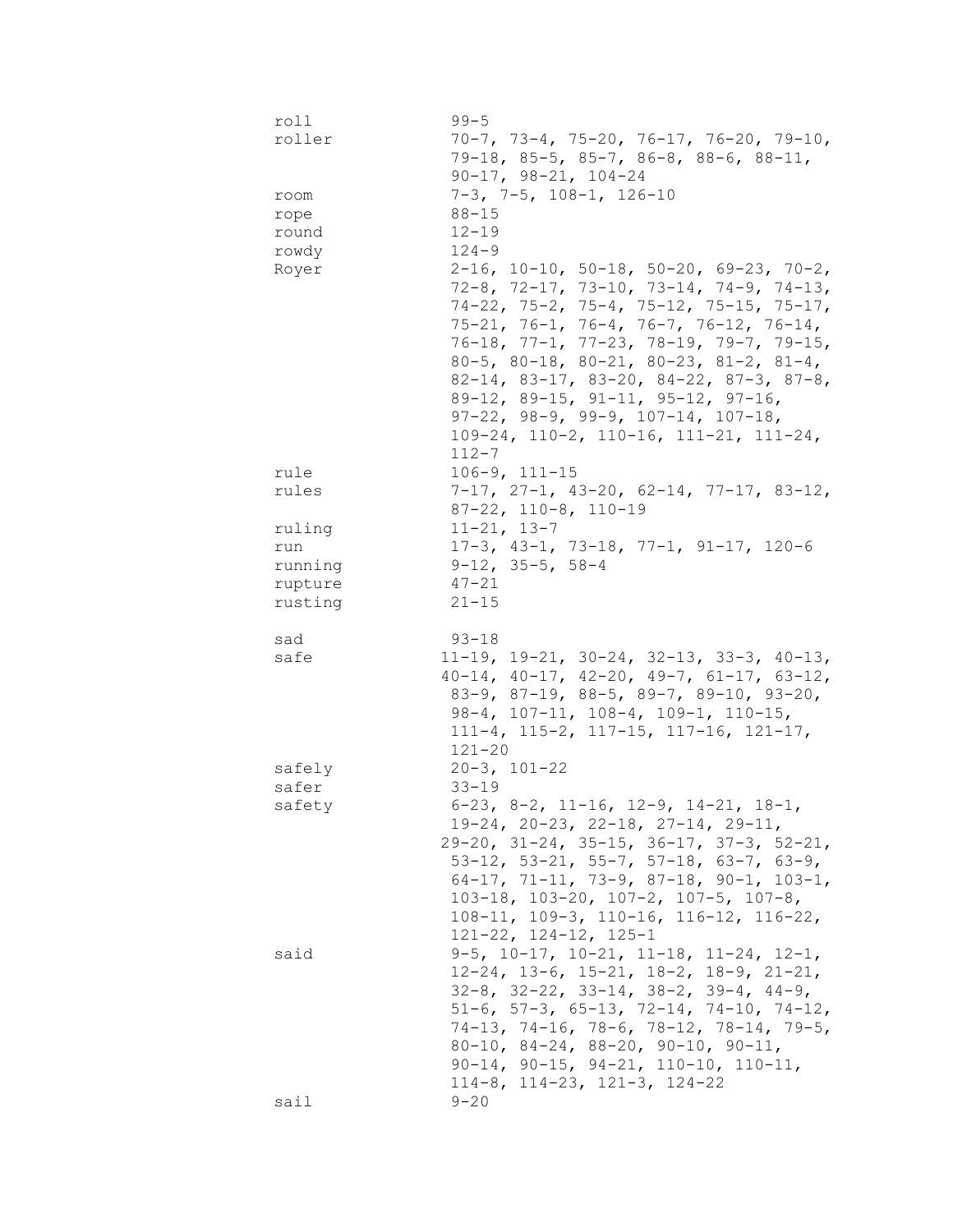| sake       | $9 - 10$                                                                                               |
|------------|--------------------------------------------------------------------------------------------------------|
| saliva     | $41 - 15$                                                                                              |
| same       | $37-23$ , $39-16$ , $41-10$ , $42-17$ , $43-20$ , $51-1$ ,                                             |
|            | $58-10$ , 77-7, 82-13, 85-14, 86-10, 86-11,                                                            |
|            | $86 - 13$ , $86 - 14$ , $92 - 21$                                                                      |
| Sangamon   | $128 - 2, 128 - 6$                                                                                     |
| Sara       | $2 - 15$                                                                                               |
| satisfied  | $27 - 18$                                                                                              |
| save       | $28 - 24, 65 - 7$                                                                                      |
| saved      | $104 - 8$                                                                                              |
| saw        | $31-17$ , $32-3$ , $46-10$ , $52-1$ , $74-11$ , $74-12$ ,                                              |
|            | $74 - 23$                                                                                              |
| say        | $5-23$ , $12-7$ , $13-3$ , $18-17$ , $31-18$ , $33-23$ ,                                               |
|            | $34-6$ , $41-23$ , $42-1$ , $42-4$ , $42-5$ , $48-5$ ,                                                 |
|            | 48-11, 50-15, 52-13, 52-14, 56-8, 58-23,                                                               |
|            | $61-16$ , $61-18$ , $63-5$ , $74-4$ , $77-18$ , $77-21$ ,                                              |
|            | $77-22$ , 80-2, 81-8, 81-16, 81-18, 83-16,                                                             |
|            | $86-17$ , $87-19$ , $87-23$ , $89-1$ , $89-2$ , $89-7$ ,                                               |
|            | $90-8$ , $92-7$ , $93-19$ , $95-16$ , $96-5$ , $96-24$ ,                                               |
|            | $100-5$ , $101-21$ , $109-7$ , $111-10$ , $111-14$ ,                                                   |
|            | $111-17$ , $112-3$ , $115-19$ , $116-19$ , $117-9$ ,                                                   |
|            | 123-3, 123-21, 124-16, 125-4                                                                           |
| saying     | $7-17$ , $13-7$ , $18-24$ , $40-12$ , $40-14$ , $42-11$ ,<br>$54-11, 59-14, 59-19, 87-4, 87-9, 87-19,$ |
|            | $90-24$ , $91-6$ , $92-19$ , $97-16$ , $108-17$ ,                                                      |
|            | $110-3$ , $110-4$ , $110-17$ , $111-3$ , $112-4$ ,                                                     |
|            | $115-15$ , $119-21$ , $120-7$ , $120-16$ , $122-7$                                                     |
| says       | $5-23$ , $12-3$ , $21-13$ , $45-14$ , $53-3$ , $56-12$ ,                                               |
|            | $58-21$ , $59-15$ , $60-13$ , $80-5$ , $98-8$ , $111-1$                                                |
| scale      | $101 - 18$                                                                                             |
| scalp      | $20 - 16$                                                                                              |
| scared     | $75-19$ , $75-23$ , $76-17$ , $81-12$ , $82-22$                                                        |
| scares     | $91 - 5$                                                                                               |
| scenarios  | $120 - 5$                                                                                              |
| scheduled  | $1 - 9$                                                                                                |
| schedules  | $14 - 10$                                                                                              |
| scheduling | $34 - 8$                                                                                               |
| school     | $92 - 4, 116 - 21$                                                                                     |
| schools    | $117-10$ , $117-13$ , $119-7$ , $119-9$                                                                |
| Scramblers | $116 - 10$                                                                                             |
| screaming  | $122 - 2$                                                                                              |
| screws     | $21 - 3$                                                                                               |
| scrimp     | $31 - 24$                                                                                              |
| scuba      | $39 - 5, 39 - 11$                                                                                      |
| Sea        | $9-18, 21-11$                                                                                          |
| seal       | $128 - 11$                                                                                             |
| seam       | $48 - 24$                                                                                              |
| seat       | $73-24$ , 82-10, 82-13, 83-16, 83-19,                                                                  |
|            | $83-21$ , $84-3$ , $84-5$ , $84-7$ , $84-13$ , $84-16$ ,                                               |
|            | $84-17$ , $85-14$ , $88-5$ , $88-16$ , $92-12$ , $97-8$ ,                                              |
|            | $100 - 15$ , $106 - 4$ , $116 - 24$                                                                    |
| seated     | $117 - 1$                                                                                              |
| second     | $3-13$ , $3-14$ , $30-21$ , $34-14$ , $37-21$ , $67-3$ ,                                               |
|            | $123 - 6$                                                                                              |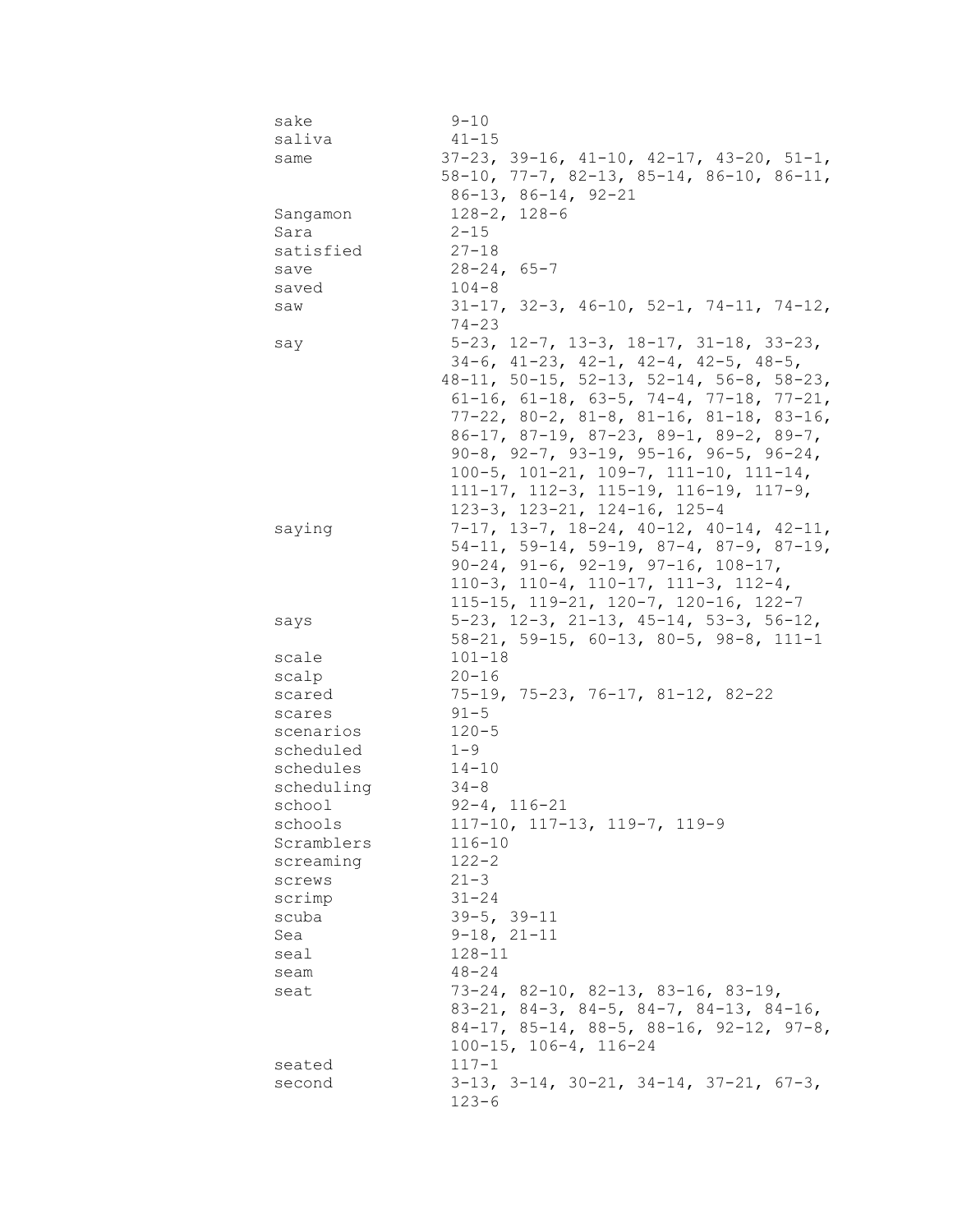| seconds         | $75 - 5$                                                   |
|-----------------|------------------------------------------------------------|
| secure          | $5-17$ , 73-24, 83-22, 83-23, 84-7                         |
| see             | $8-23$ , $21-11$ , $22-16$ , $30-20$ , $31-20$ , $31-21$ , |
|                 | $43-23$ , $45-13$ , $46-1$ , $48-16$ , $57-16$ , $57-17$ , |
|                 | $58-7$ , $61-2$ , $61-4$ , $61-6$ , $67-4$ , $80-7$ ,      |
|                 | 82-6, 87-3, 87-14, 96-10, 98-12, 98-23,                    |
|                 | $102-15$ , $102-17$ , $104-13$ , $107-22$ , $109-18$ ,     |
|                 | $110-3$ , $111-6$ , $115-2$ , $118-20$ , $124-3$           |
| seeing          | $104 - 6, 112 - 17$                                        |
| seem            | $45 - 8$ , $92 - 11$ , $117 - 24$                          |
| seemed          | $14-14$ , 29-19, 37-22, 49-3, 126-11                       |
| seems           | $32 - 5$ , $54 - 22$                                       |
|                 | $7 - 15, 40 - 8$                                           |
| seen            | $57 - 22$                                                  |
| sees            |                                                            |
| sell            | $61 - 20, 64 - 14$                                         |
| semblance       | $42 - 16$                                                  |
| send            | $22-10$ , $28-3$ , $45-12$ , $65-23$ , $126-18$            |
| sending         | $24 - 6$                                                   |
| sends           | $7 - 14$                                                   |
| sense           | $68-2$ , $84-21$ , $93-7$ , $105-19$ , $106-13$ ,          |
|                 | $106 - 19, 111 - 13$                                       |
| sensor          | $20 - 8$                                                   |
| sensors         | $20 - 7$                                                   |
| sent            | 62-11                                                      |
| separate        | $41-14$ , $49-23$ , $49-24$                                |
| separated       | $16-18$ , $70-14$ , $107-19$                               |
| separately      | 41-13                                                      |
| serious         | 16-23, 36-10, 99-6                                         |
| seriously       | $37-20$ , $119-24$                                         |
| service         | 27-14                                                      |
| set             | $25-5$ , $26-13$ , $26-15$ , $45-16$ , $52-12$ , $71-18$ , |
|                 | $82-4$ , 104-4, 115-23, 115-24, 122-12                     |
| setting         | $82 - 5$                                                   |
| settled         | $71 - 9$                                                   |
| seven           | $14-19$ , $93-2$ , $93-6$ , $98-16$ , $115-8$ , $118-24$   |
| seven-year      | 98-13, 116-9                                               |
| seven-years     | $100 - 22$                                                 |
| several         | $27-13$ , $27-14$ , $50-20$ , $62-9$ , $72-11$ , $74-13$ , |
|                 | $74-14, 94-15, 94-16$                                      |
| Shallow         | $47 - 20$                                                  |
| shape           | $12 - 21$                                                  |
| share           | $45 - 9$                                                   |
| sheet           | $118 - 23$                                                 |
| shift           | $103 - 21$                                                 |
| ship            | $9 - 19$                                                   |
| shit            | $103 - 14$                                                 |
| shoot           | $125 - 9$ , $125 - 11$ , $126 - 14$                        |
| short           | $66 - 10, 72 - 23$                                         |
| shorthand       | $128-5$ , $128-7$ , $128-10$ , $128-17$                    |
|                 | $56 - 23$                                                  |
| shortly<br>show | $20 - 7$ , $109 - 20$ , $117 - 5$ , $117 - 6$              |
| showing         | $71 - 22$                                                  |
|                 |                                                            |
| shown           | $53 - 15$ , $91 - 19$                                      |
| shows           | $22 - 10$                                                  |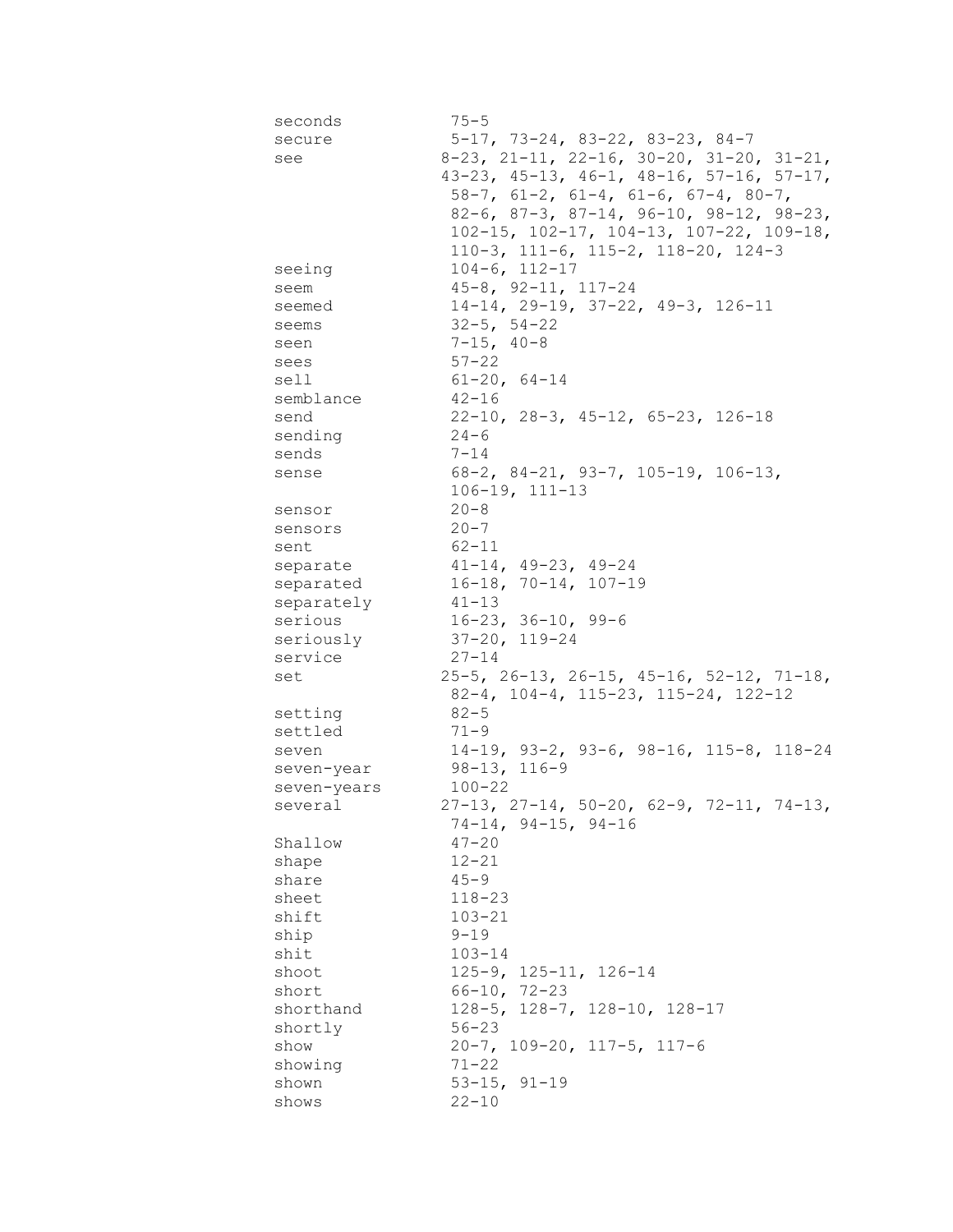| shut       | $13-14$ , $15-2$ , $15-4$ , $15-7$ , $43-17$ , $57-19$ ,<br>$58 - 8$ , $86 - 21$ , $95 - 13$         |
|------------|------------------------------------------------------------------------------------------------------|
| shutting   | $86 - 20$                                                                                            |
| side       | $14-7$ , 37-4, 40-23, 41-4, 41-19, 45-1,<br>$47-18$ , $47-24$ , $48-3$ , $60-23$ , $62-1$ , $63-4$ , |
|            | $77-3$ , $77-4$ , $81-20$ , $81-21$ , $94-10$ , $121-17$                                             |
| sight      | $104-3, 108-8$                                                                                       |
| sign       | $98 - 8$                                                                                             |
| signage    | $103 - 4$                                                                                            |
| signs      | $118-4$ , $118-7$ , $118-9$ , $118-10$                                                               |
| similar    | $85-13, 86-7, 86-12$                                                                                 |
| simplicity | $9 - 10$                                                                                             |
| simplify   | $9 - 2$                                                                                              |
| Simply     | $76 - 18$                                                                                            |
| since      | $86 - 23$                                                                                            |
| single     | $11-22$ , $44-14$ , $46-16$ , $62-23$ , $86-24$ ,                                                    |
|            | 89-14, 92-17, 118-19                                                                                 |
| sit        | $57 - 10$                                                                                            |
| site       | $9-13$ , $18-5$ , $21-22$ , $25-13$ , $119-18$                                                       |
| sites      | $16 - 3$                                                                                             |
| sitting    | $97 - 13$                                                                                            |
| situation  | $36-10$ , $37-1$ , $52-6$ , $61-16$ , $64-19$ , $72-22$ ,                                            |
|            | $74-5$ , $94-13$ , $96-19$ , $98-19$ , $103-11$ ,                                                    |
|            | $115 - 20$                                                                                           |
| situations | 72-19, 103-15, 115-5                                                                                 |
| six        | $10-9$ , $10-11$ , $10-21$ , $39-4$ , $52-10$ , $58-21$ ,                                            |
|            | 59-15, 60-14, 60-17, 88-11, 88-14                                                                    |
| size       | $7-2$ , $7-4$ , $31-16$ , $39-19$ , $39-24$ , $85-7$                                                 |
| sizes      | $60 - 8$                                                                                             |
| ski        | $9-14$ , $9-16$ , $18-4$ , $18-6$                                                                    |
| slack      | $76 - 13, 79 - 18$                                                                                   |
| slap       | $107 - 9$                                                                                            |
| slated     | $8 - 13$                                                                                             |
| sleep      | $62 - 16$                                                                                            |
| slew       | $64 - 13$                                                                                            |
| slice      | $33 - 16$                                                                                            |
| slide      | $114 - 13$ , $114 - 16$                                                                              |
| slip       | $90 - 22$                                                                                            |
| slipped    | $16 - 19$                                                                                            |
| slow       | $19 - 21$                                                                                            |
| slowed     | $20 - 2$                                                                                             |
| slowly     | $82 - 9, 97 - 20$                                                                                    |
| slows      | $72 - 24$                                                                                            |
| small      | $7-5$ , $17-11$ , $23-12$ , $34-16$ , $36-12$ , $55-4$ ,                                             |
|            | $125 - 16$                                                                                           |
| smaller    | $40 - 3, 70 - 3$                                                                                     |
| Smith      | $1-19$ , $1-21$ , $1-22$ , $4-13$ , $41-5$ , $42-22$ ,                                               |
|            | $43-3$ , $43-7$ , $43-19$ , $45-6$ , $47-6$ , $47-8$ ,                                               |
|            | $128 - 4$                                                                                            |
| Smith's    | $58 - 23$                                                                                            |
| snap       | $84 - 12$                                                                                            |
| solutions  | $102 - 3$                                                                                            |
| solving    | $65 - 5$                                                                                             |
| somebody   | $24-5$ , $24-7$ , $35-20$ , $46-2$ , $46-3$ , $53-23$ ,                                              |
|            |                                                                                                      |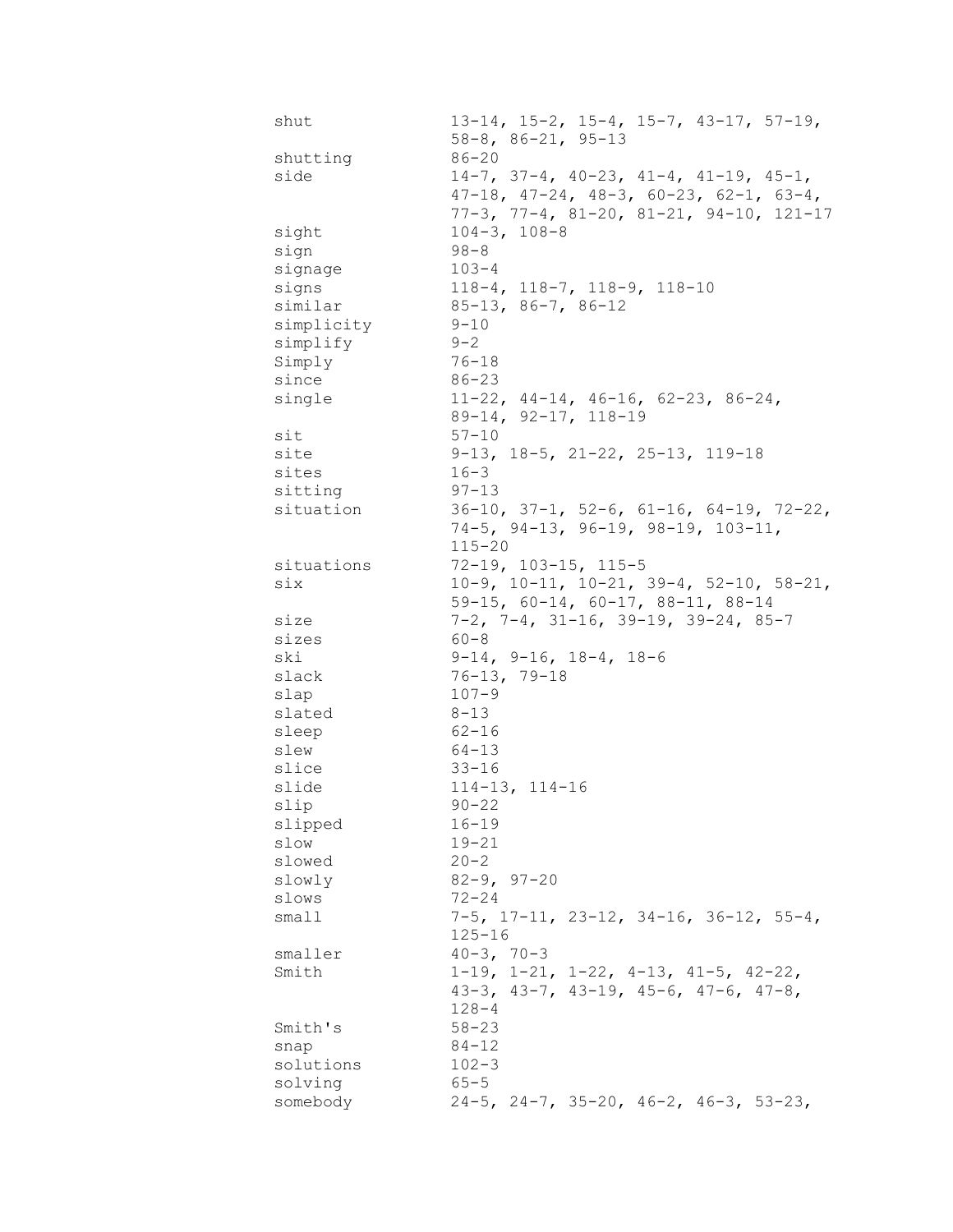|                | $61-24$ , $93-22$ , $96-6$ , $97-7$ , $102-17$ , $106-3$ , |
|----------------|------------------------------------------------------------|
|                | 111-12, 121-19, 123-17, 126-19                             |
| somehow        | $79 - 24, 103 - 21$                                        |
| someone        | $30-1, 39-18, 41-7$                                        |
| something      | 19-14, 22-5, 41-3, 46-10, 48-22, 53-23,                    |
|                | $55-7$ , $58-15$ , $62-3$ , $69-7$ , $72-1$ , $73-15$ ,    |
|                | 77-12, 77-15, 81-14, 87-12, 87-14, 88-9,                   |
|                | $92-22$ , $93-14$ , $95-8$ , $95-9$ , $96-5$ , $96-14$ ,   |
|                | $96-16$ , $97-7$ , $103-12$ , $103-23$ , $111-9$ ,         |
|                | 114-24, 115-20, 119-11, 119-15, 122-10,                    |
|                | $124 - 24$                                                 |
| sometimes      | $36-7$ , $36-11$ , $55-12$ , $67-6$                        |
| soon           | $102 - 8$ , $125 - 24$                                     |
| sooner         | $104 - 9$                                                  |
| sorry          | $5-11$ , $7-22$ , $28-23$ , $56-16$ , $56-20$ , $71-2$ ,   |
|                | $74-14, 85-2, 123-24$                                      |
| sort           | $54-22$ , 71-15, 76-9, 88-2, 95-10, 96-23                  |
| sound          | $10 - 1, 10 - 14$                                          |
| sounds         | $59 - 7$                                                   |
| South          | $1 - 8$                                                    |
| spa            | $65 - 1$                                                   |
| Sparks         | $1-18$ , $3-24$ , $4-11$ , $55-22$ , $55-24$ , $56-5$ ,    |
|                | $56-7$ , $56-15$ , $56-21$ , $57-8$ , $123-6$              |
| speak          | $13 - 12$                                                  |
| Speaker        | 55-3, 55-6, 55-10, 55-14, 55-20, 64-22,                    |
|                | $112-9$ , $112-12$ , $112-16$ , $112-24$ , $113-22$ ,      |
|                | $114-4$ , $114-7$ , $114-12$ , $114-19$ , $114-22$ ,       |
|                | $115 - 14, 115 - 18$                                       |
| spec           | $70 - 18$                                                  |
| specific       | $30-10$ , $69-18$ , $120-23$ , $121-7$                     |
| specifically   | $40 - 16, 86 - 8$                                          |
| specifications | $13-9$ , $17-12$ , $48-17$ , $48-21$ , $58-2$ , $59-1$ ,   |
|                | $59 - 3$                                                   |
| specify        | $43-16$ , $49-1$ , $53-1$                                  |
| specifying     | $54 - 11$                                                  |
| specs          | $48 - 20$ , 59-12, 60-9, 95-16                             |
| spectrum       | $120 - 24$                                                 |
|                | $19 - 22, 90 - 18$                                         |
| speed          | $21 - 15$                                                  |
| speeds         | $103 - 5$ , $118 - 5$                                      |
| spell<br>spend | $112 - 20$                                                 |
|                |                                                            |
| spending       | $42 - 14$                                                  |
| sphere         | $41 - 7, 53 - 16$<br>$41 - 18$                             |
| spits          |                                                            |
| spoke          | $77 - 24$                                                  |
| spoken         | $18 - 6$                                                   |
| sports         | $82 - 23$ , $83 - 2$ , $93 - 13$                           |
| spread         | $119 - 16$                                                 |
| spring         | $7-11, 7-14, 16-7, 18-21, 19-1, 23-22,$                    |
|                | $28 - 2, 49 - 14$                                          |
| Springfield    | $1 - 9, 92 - 4$                                            |
| sprinkler      | $6 - 18, 7 - 3$                                            |
| sputum         | $41 - 8$                                                   |
| square         | $7 - 4$                                                    |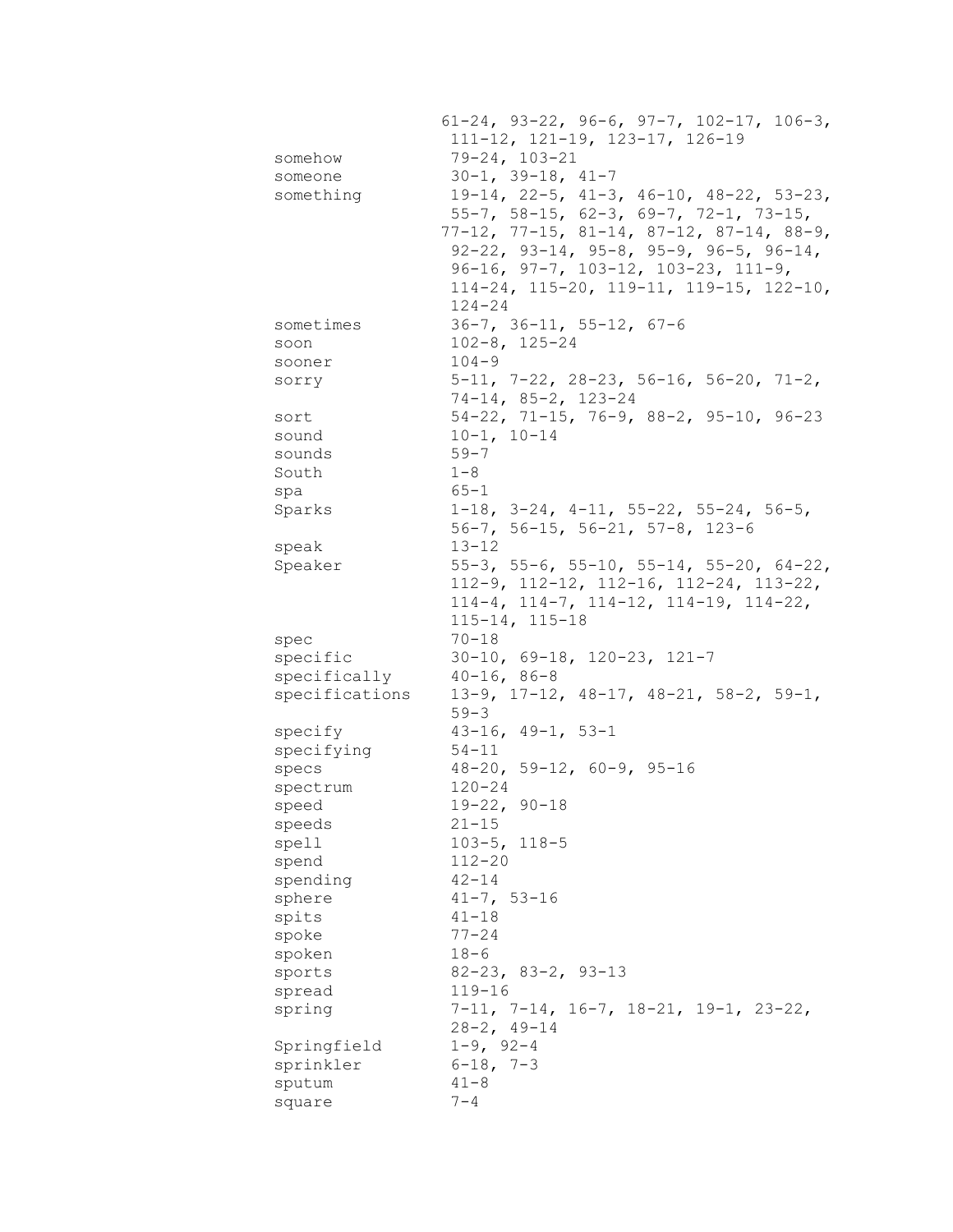| Ss           | $128 - 1$                                                  |
|--------------|------------------------------------------------------------|
| stabilize    | $84 - 19$                                                  |
| staff        | $11-24$ , $12-2$ , $34-16$ , $34-19$                       |
| stair        | $16 - 17$                                                  |
| stand        | $17-8$ , $17-17$ , $25-14$ , $28-20$ , $44-19$ , $74-11$ , |
|              | 79-19, 88-10, 90-23, 97-7, 104-6, 106-10                   |
| standard     | $10-23$ , $27-20$ , $55-1$ , $58-13$ , $85-6$ , $85-7$ ,   |
|              | $98 - 14$                                                  |
| standards    | $25-24$ , $26-5$ , $26-10$ , $26-11$ , $27-3$ , $39-17$ ,  |
|              | $42-7$ , $45-16$ , $48-6$ , $61-13$ , $61-18$ , $61-21$ ,  |
|              | $95 - 2, 122 - 16$                                         |
| standing     | $74 - 23, 109 - 4$                                         |
|              | $42-19$ , $81-19$ , $110-18$ , $111-6$ , $111-7$ ,         |
| standpoint   |                                                            |
|              | 113-6, 113-18, 121-9, 123-24                               |
| stands       | $91 - 8$                                                   |
| Star         | $21 - 18, 21 - 19$                                         |
| start        | $4-10$ , $22-18$ , $31-4$ , $34-6$ , $49-16$ , $49-22$ ,   |
|              | $73-21, 88-13, 92-24, 101-1, 117-13,$                      |
|              | 117-19, 118-22, 119-1, 119-22                              |
| started      | $16-1$ , $16-2$ , $47-11$ , $74-19$ , $104-6$ , $119-8$ ,  |
|              | $125 - 23$                                                 |
| starting     | $46 - 2$ , $118 - 11$                                      |
| state        | $1-1$ , $18-24$ , $21-19$ , $25-3$ , $26-1$ , $31-6$ ,     |
|              | $31-22$ , $32-9$ , $33-9$ , $34-13$ , $43-22$ , $50-14$ ,  |
|              | $54-17$ , $55-17$ , $65-4$ , $89-4$ , $91-2$ , $91-11$ ,   |
|              | $91-20$ , $93-11$ , $95-14$ , $96-20$ , $103-9$ ,          |
|              | $121-14, 128-1, 128-6$                                     |
| state's      | $71 - 7$                                                   |
| statement    | $11-16$ , 63-24, 78-20                                     |
| statements   | $78 - 11, 78 - 12$                                         |
| states       | $12-23$ , $25-7$ , $37-16$ , $37-21$ , $38-1$ , $61-21$    |
| station      | $70 - 10, 73 - 6, 75 - 7$                                  |
| statistical  | 92-18                                                      |
| statistics   | $10-17, 28-17, 123-11$                                     |
| statute      | $5-14$ , $5-18$ , $5-20$ , $5-23$ , $6-5$                  |
| stay         | $7 - 17$                                                   |
|              | $116 - 24$                                                 |
| staying      | $93 - 16$ , 116-18, 119-2                                  |
| step         |                                                            |
| steps        | $16 - 20$                                                  |
| stern        | $37 - 2$                                                   |
| stick        | $31 - 10$                                                  |
| sticker      | $10 - 22$                                                  |
| still        | $4-21$ , $19-7$ , $47-24$ , $77-9$ , $89-20$ , $92-1$ ,    |
|              | 93-13, 97-9, 109-9, 118-18, 126-20                         |
| stipulate    | $28 - 9$                                                   |
| stipulates   | $24 - 24$                                                  |
| stipulations | $87 - 20$                                                  |
| stock        | $116 - 4$                                                  |
| stood        | $70-3$ , $70-5$ , $70-21$ , $82-24$ , $91-7$ , $116-9$     |
| stop         | $7-23$ , $10-21$ , $70-10$ , $73-1$ , $73-9$ , $73-21$ ,   |
|              | 74-15, 74-20, 75-4, 88-7, 90-20, 93-12,                    |
|              | $93 - 17, 122 - 4$                                         |
| stopped      | $73-5$ , $73-9$ , $75-7$ , $97-14$ , $115-1$               |
| stopping     | $72 - 18, 72 - 20$                                         |
|              |                                                            |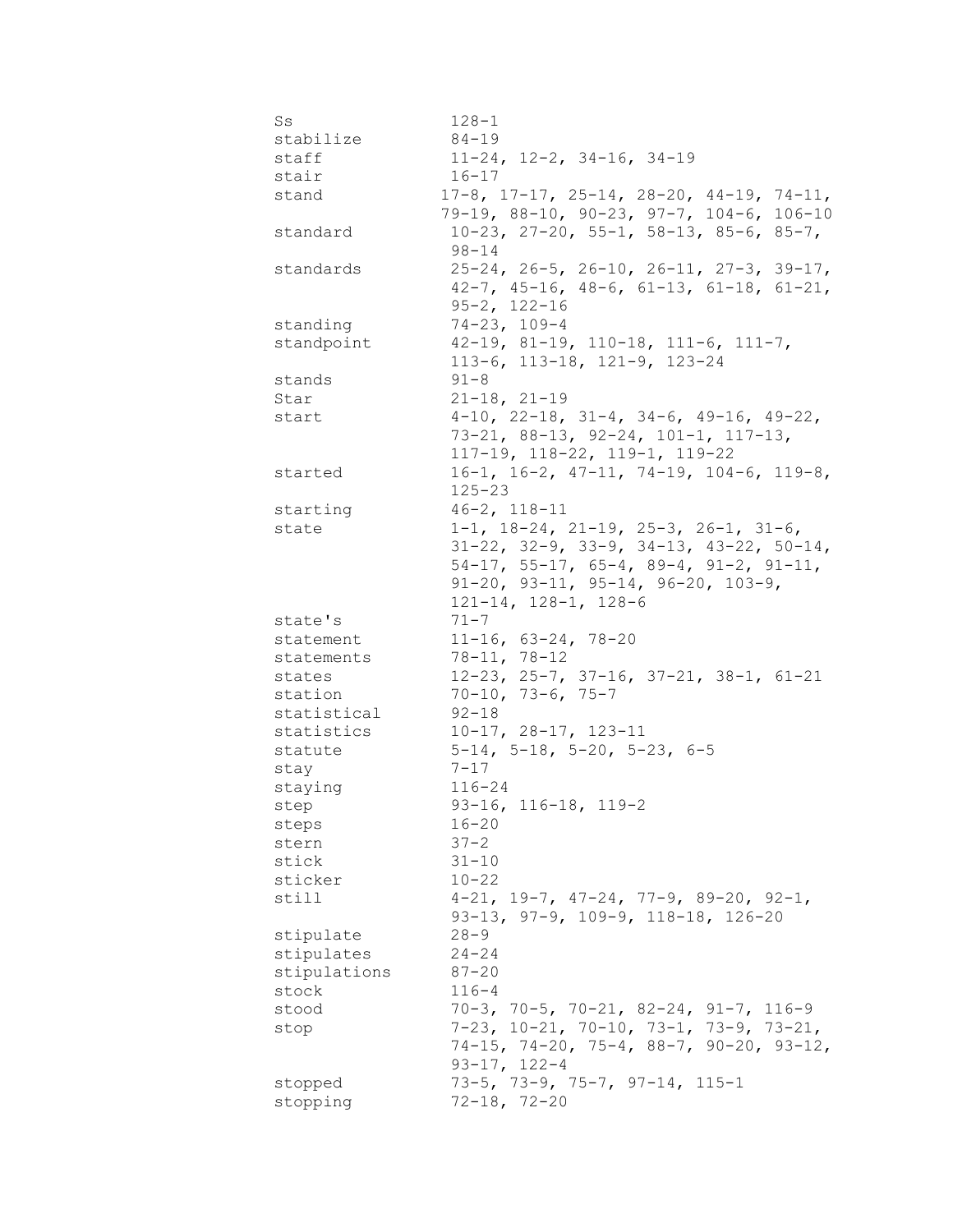| stops        | $72 - 24$                                                    |
|--------------|--------------------------------------------------------------|
| strap        | $91 - 14$                                                    |
| Street       | $2 - 4$                                                      |
| streets      | $125 - 17$                                                   |
| stretchy     | $76 - 10$ , 83-18, 83-20                                     |
| strong       | $35-5$ , $35-13$ , $35-16$ , $37-2$                          |
| struck       | $70-14, 107-18, 107-19$                                      |
| structural   | $21 - 14$                                                    |
| structurally | $10-1, 10-14$                                                |
| structure    | $43 - 4, 43 - 7$                                             |
| structures   | $49 - 24$                                                    |
| studies      | $39-21$ , $40-15$ , $41-10$ , $49-20$ , $53-14$              |
| study        | $37 - 21$                                                    |
| stuff        | $9-15$ , $15-23$ , $82-23$ , $83-11$ , $119-23$              |
| subject      | $36 - 8$ , $41 - 22$                                         |
| subjective   | 87-18, 110-16, 110-17                                        |
|              |                                                              |
| subjectively | $109 - 21$                                                   |
| submit       | $96 - 22$                                                    |
| subsequently | $17 - 3$                                                     |
| successful   | $121 - 20$                                                   |
| such         | $20-3$ , $38-24$ , $43-17$ , $57-14$ , $69-13$ , $95-2$ ,    |
|              | $118 - 15$                                                   |
| sucked       | $65 - 1$                                                     |
| sudden       | $31 - 14$                                                    |
| sufficient   | $53-16$ , 76-16                                              |
| suffocation  | $11-21, 32-15$                                               |
| suggest      | $19-19$ , $67-23$ , $101-16$ , $102-4$ , $126-13$            |
| suggested    | $122 - 1, 125 - 12$                                          |
| suggesting   | 31-24                                                        |
| suggestion   | $102-6, 120-20$                                              |
| suggestions  | $101 - 15$ , $102 - 2$                                       |
| suicide      | $97 - 12$                                                    |
| Suite        | $2 - 4$                                                      |
| Sullivan     | $1-16$ , $3-4$ , $3-12$ , $4-2$ , $4-7$ , $4-12$ , $5-8$ ,   |
|              | $5-13$ , $6-1$ , $6-7$ , $6-10$ , $8-16$ , $17-5$ , $17-8$ , |
|              | $17-17$ , $17-24$ , $22-23$ , $23-1$ , $23-4$ , $23-7$ ,     |
|              | $23-10$ , $23-15$ , $23-20$ , $24-2$ , $24-5$ , $24-13$ ,    |
|              | $24-15$ , $25-15$ , $25-22$ , $26-5$ , $27-3$ , $28-18$ ,    |
|              | $28-22$ , $29-1$ , $29-16$ , $34-1$ , $35-1$ , $36-24$ ,     |
|              | $38-7$ , $43-15$ , $43-20$ , $45-7$ , $46-14$ , $47-7$ ,     |
|              | $47-9$ , $47-22$ , $48-8$ , $48-14$ , $48-22$ , $49-5$ ,     |
|              | 49-9, 49-11, 49-14, 50-5, 50-12, 50-14,                      |
|              | 53-12, 60-2, 60-4, 61-19, 62-10, 62-21,                      |
|              | 64-7, 64-10, 65-15, 65-23, 66-6, 66-17,                      |
|              | $66-22$ , $66-24$ , $67-3$ , $67-6$ , $67-11$ , $67-16$ ,    |
|              | $67-21$ , $68-5$ , $68-16$ , $68-21$ , $69-1$ , $72-6$ ,     |
|              | $78-24$ , $80-2$ , $81-3$ , $82-2$ , $82-15$ , $82-17$ ,     |
|              | $84-12$ , $89-10$ , $89-13$ , $89-16$ , $89-20$ , $90-5$ ,   |
|              | $91-12$ , $91-18$ , $92-1$ , $93-24$ , $100-8$ , $102-6$ ,   |
|              | 103-16, 105-11, 116-7, 120-2, 120-7,                         |
|              | $120-14$ , $121-3$ , $122-15$ , $123-3$ , $123-9$ ,          |
|              | 125-9, 125-14, 125-20, 126-3, 126-6,                         |
|              | $126-9$ , $126-19$ , $126-23$                                |
| summer       | $12-20$ , $12-22$ , $13-11$ , $14-13$ , $31-2$ , $57-1$ ,    |
|              |                                                              |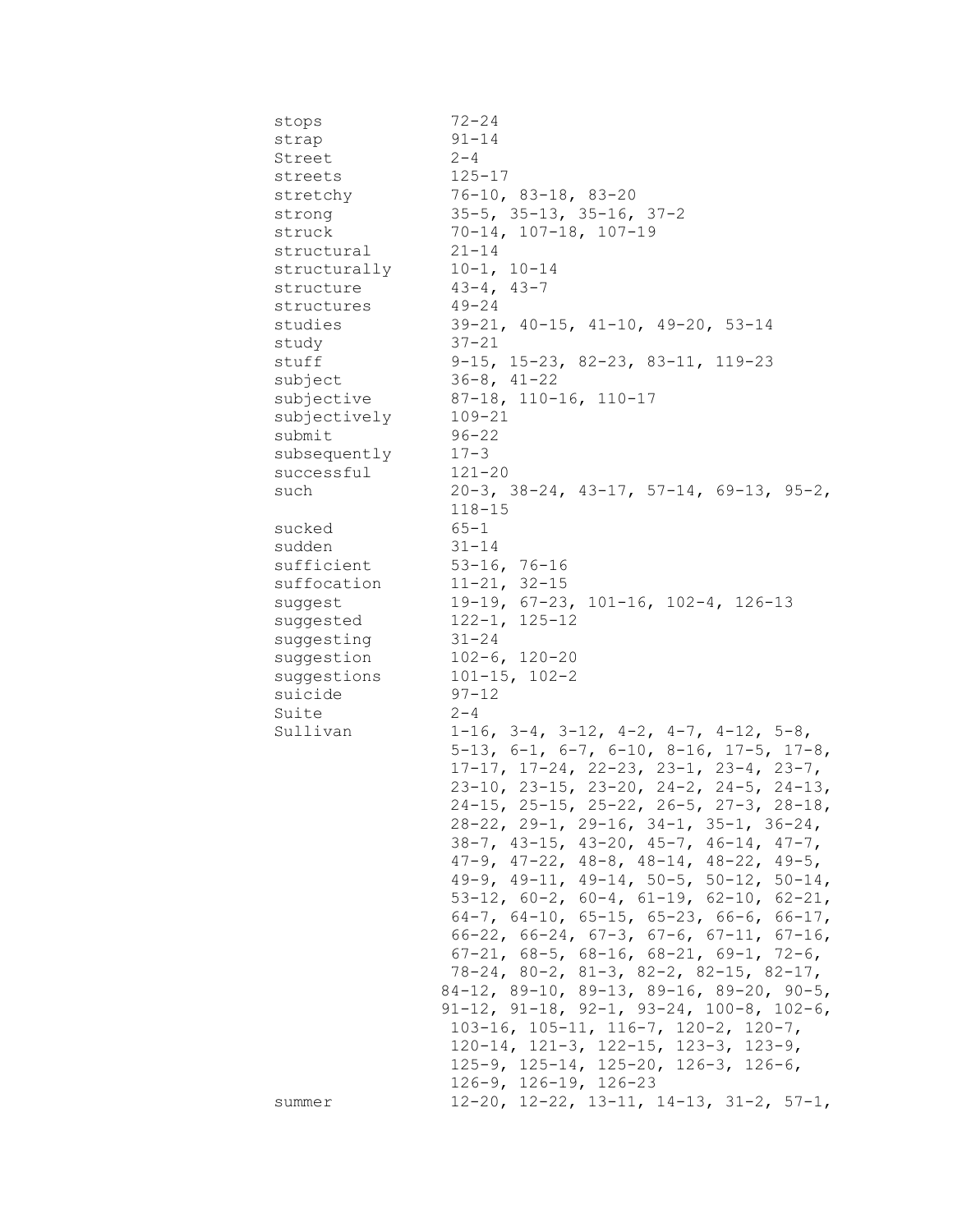|                    | $68 - 24, 125 - 10$                                                                                              |
|--------------------|------------------------------------------------------------------------------------------------------------------|
| super              | $21 - 20$                                                                                                        |
| Suppliers          | $8 - 4$                                                                                                          |
| supply             | $31-14$ , $31-16$ , $35-23$                                                                                      |
| support            | $30 - 23$ , $124 - 18$ , $124 - 19$                                                                              |
| supporting         | $119 - 1$                                                                                                        |
| supposed           | $41-16$ , $70-19$ , $72-15$ , $72-16$ , $73-8$ , $73-12$ ,                                                       |
|                    |                                                                                                                  |
|                    | 83-14, 112-10, 124-11                                                                                            |
| supposedly         | $93 - 3$                                                                                                         |
| sure               | $5-12$ , $14-4$ , $14-6$ , $19-1$ , $20-13$ , $20-18$ ,                                                          |
|                    | $21-1$ , $21-3$ , $22-6$ , $23-6$ , $36-20$ , $38-4$ ,                                                           |
|                    | $38-11$ , $48-23$ , $51-8$ , $52-20$ , $60-9$ , $61-23$ ,                                                        |
|                    | 67-5, 73-24, 83-22, 90-22, 94-8, 95-17,                                                                          |
|                    | $101-9$ , $101-11$ , $108-8$ , $111-24$ , $119-5$                                                                |
| susceptible        | $85 - 21$                                                                                                        |
| swerved            | $16 - 16$                                                                                                        |
| Swinger            | $10-6, 10-13$                                                                                                    |
| switch             | $126 - 7$                                                                                                        |
| switches           | $88 - 12$                                                                                                        |
| Swyear             | $50 - 15, 50 - 16$                                                                                               |
| system             | $7-3$ , 63-7, 63-9, 63-16, 70-17, 71-16,                                                                         |
|                    | $72-19$ , $72-20$ , $76-3$ , $76-5$ , $79-13$ , $85-7$ ,                                                         |
|                    | $97 - 19, 100 - 20$                                                                                              |
| systems            | $6-19$ , $68-20$ , $88-8$                                                                                        |
| Szerletich         | $2-17$ , 15-6, 15-8, 15-10, 15-13, 15-17,                                                                        |
|                    |                                                                                                                  |
|                    | $19-18$ , 20-7, 48-11, 48-15, 49-3, 49-6,                                                                        |
|                    | $49-10$ , $49-13$ , $64-1$ , $68-7$ , $85-11$ , $91-24$                                                          |
| table              | $27 - 17, 68 - 6$                                                                                                |
| take               |                                                                                                                  |
|                    | $9-10$ , $12-3$ , $13-18$ , $35-16$ , $38-5$ , $38-6$ ,                                                          |
|                    | $41-13$ , $45-9$ , $45-17$ , $49-19$ , $56-17$ , $58-7$ ,                                                        |
|                    | $65-9$ , $65-18$ , $66-3$ , $66-6$ , $66-9$ , $67-4$ ,                                                           |
|                    | 107-4, 114-13, 116-16, 119-24, 127-1                                                                             |
| taken              | $66-10$ , $125-5$ , $128-10$                                                                                     |
| takes              |                                                                                                                  |
|                    | $40-10$ , $91-15$ , $91-16$                                                                                      |
| taking             | 6-5, 34-11, 37-22, 106-10, 116-4, 126-15                                                                         |
| talk               | $32-7$ , $38-13$ , $65-20$ , $69-21$ , $100-10$ ,                                                                |
|                    | $100-19$ , $101-8$ , $101-9$ , $101-11$ , $113-14$ ,                                                             |
|                    | $122 - 15$                                                                                                       |
| talked             | $35-9$ , $35-17$ , $80-8$ , $80-19$ , $93-5$ , $94-9$ ,                                                          |
|                    | $115 - 1, 116 - 13$                                                                                              |
| talking            |                                                                                                                  |
|                    | $31-4$ , $50-11$ , $56-17$ , $56-18$ , $84-1$ , $85-17$ ,<br>$97-18$ , $102-9$ , $106-9$ , $108-18$ , $114-23$ , |
|                    |                                                                                                                  |
|                    | $116 - 20$ , $119 - 4$ , $124 - 1$                                                                               |
| tall               | $82 - 7$ , $105 - 16$ , $105 - 23$<br>$106 - 12$                                                                 |
| taller             |                                                                                                                  |
| tank               | 19-22, 19-24, 39-5, 39-11                                                                                        |
| task               | $6-18$ , $66-15$ , $66-16$ , $66-19$ , $66-20$ , $67-9$                                                          |
| teach              | $117-9$ , $117-12$ , $118-11$                                                                                    |
| teacher            | $117 - 11$                                                                                                       |
| teacup             | $17 - 1$                                                                                                         |
| team               | $15 - 1$                                                                                                         |
| tears<br>technical | $100 - 13$<br>$19-21, 22-14, 25-1$                                                                               |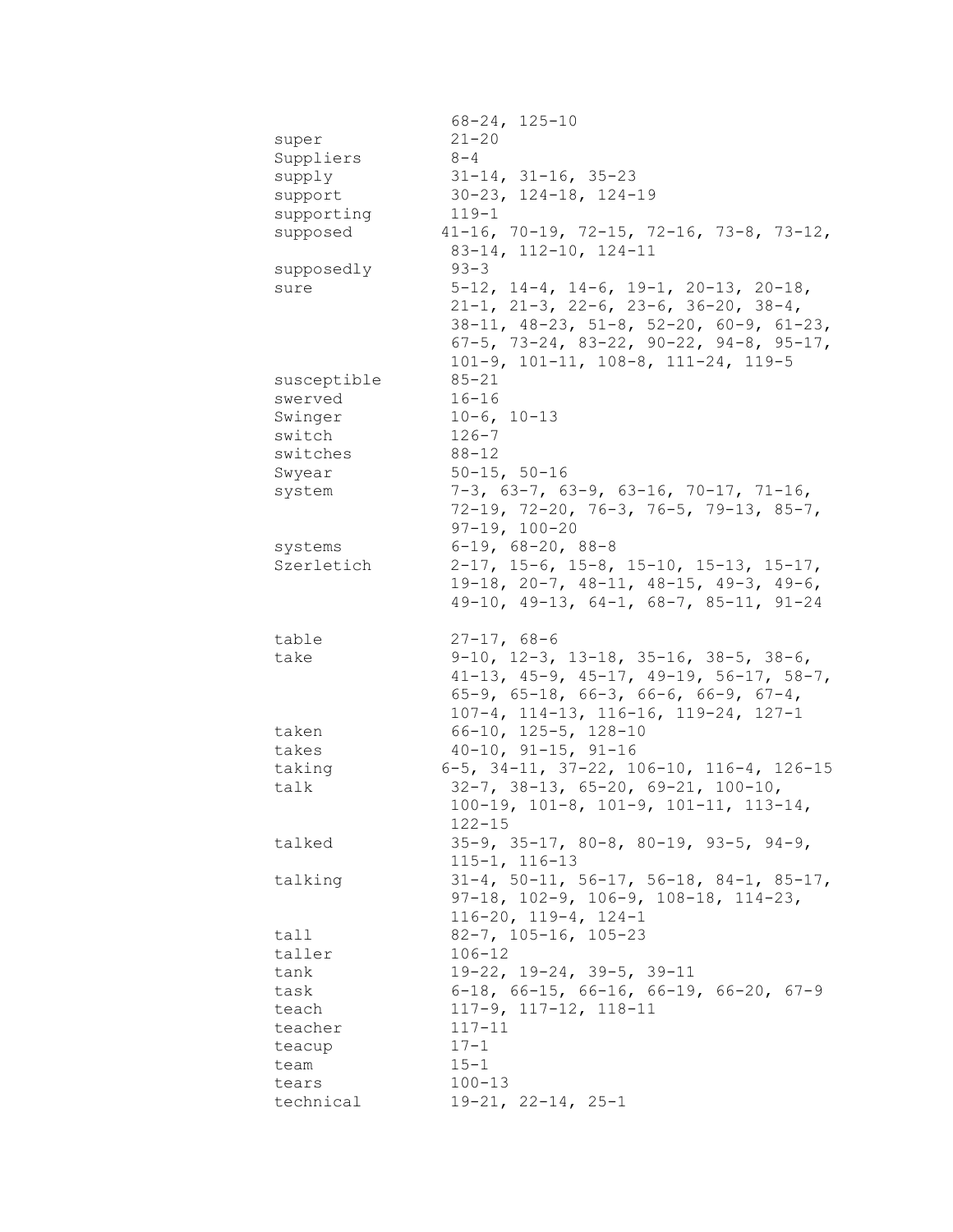| technically | $55 - 4$ , $56 - 5$ , $65 - 11$                               |
|-------------|---------------------------------------------------------------|
| technician  | $28 - 9, 28 - 13$                                             |
| technique   | $9 - 11$                                                      |
| tell        | $59-22$ , 60-15, 68-22, 76-23, 92-14,                         |
|             | $96-10$ , $98-4$ , $98-6$ , $100-13$ , $103-19$ ,             |
|             | $111 - 14$ , $114 - 1$ , $118 - 8$                            |
| telling     | $32 - 13$                                                     |
| tells       | $59-22, 89-23, 110-23$                                        |
| Temporarily | $15 - 8$                                                      |
| temporary   | $19 - 20$                                                     |
| ten         | $10-7$ , $40-6$ , $53-18$ , $89-17$ , $119-7$ , $119-9$       |
| ten-minute  | $66 - 9$                                                      |
| term        | $12-14$ , 56-8, 87-15, 87-18                                  |
| terminology | $87 - 15$                                                     |
| terms       | $26-14$ , $31-8$ , $31-16$ , $51-21$ , $52-18$ , $52-19$ ,    |
|             | $52-21$ , $53-10$ , $55-2$ , $64-16$ , $65-19$ , $95-3$ ,     |
|             | $116-3$ , $118-14$ , $122-17$ , $125-8$                       |
| terrible    | $93 - 23$                                                     |
| terrific    | $93 - 23$                                                     |
| test        | $8-20$ , $8-22$ , $27-9$                                      |
| tested      | $59 - 11$                                                     |
| testing     | $8-24$ , $9-2$ , $9-5$ , $12-4$ , $26-21$ , $26-22$ ,         |
|             | 27-23, 28-10, 28-12, 35-14, 99-18                             |
| tethered    | $42 - 23$                                                     |
| Texas       | $86 - 6, 86 - 8$                                              |
| thank       | $3-6$ , $4-9$ , $4-19$ , $22-1$ , $27-5$ , $34-10$ , $35-5$ , |
|             | $64-15$ , $69-2$ , $98-9$ , $104-16$ , $107-22$ ,             |
|             | 115-18, 124-15, 127-3, 127-4                                  |
| themselves  | $11 - 13, 35 - 22$                                            |
| thereafter  | $56 - 23$                                                     |
| therefore   | 64-2                                                          |
| they've     | $10-13$ , $10-14$ , $47-6$ , $50-2$ , $50-8$ , $50-9$ ,       |
|             | $57-19$ , 64-22, 80-12, 93-9, 94-3, 99-6                      |
| thick       | $49 - 2$                                                      |
| think       | $3-2$ , $10-8$ , $14-20$ , $14-21$ , $14-23$ , $15-15$ ,      |
|             | $19-18$ , $20-10$ , $23-10$ , $23-15$ , $23-18$ , $25-8$ ,    |
|             | $30-8$ , $30-24$ , $31-2$ , $32-2$ , $32-23$ , $33-9$ ,       |
|             | $36-22$ , $37-18$ , $38-2$ , $40-24$ , $43-14$ , $43-20$ ,    |
|             | $43-21$ , $43-23$ , $44-9$ , $45-11$ , $45-18$ , $45-19$ ,    |
|             | $46-6$ , $46-15$ , $46-22$ , $47-9$ , $48-8$ , $49-19$ ,      |
|             | $49-21$ , $51-10$ , $52-13$ , $54-2$ , $54-4$ , $54-15$ ,     |
|             | $54-18$ , $54-21$ , $54-23$ , $60-6$ , $60-11$ , $60-16$ ,    |
|             | $61-1$ , $61-2$ , $61-10$ , $61-19$ , $61-24$ , $62-8$ ,      |
|             | $63-3$ , $63-10$ , $66-13$ , $68-21$ , $72-14$ , $79-13$ ,    |
|             | 82-21, 83-8, 83-13, 88-7, 91-10, 91-21,                       |
|             | $92-6$ , $92-24$ , $93-2$ , $94-9$ , $95-5$ , $98-6$ ,        |
|             | 99-2, 101-14, 101-20, 101-24, 102-1,                          |
|             | $102-12$ , $104-17$ , $105-2$ , $105-6$ , $106-2$ ,           |
|             | $106-6$ , $106-9$ , $107-8$ , $109-3$ , $109-5$ ,             |
|             | $109-7$ , $109-15$ , $112-17$ , $113-17$ , $113-22$ ,         |
|             | $117-2$ , $117-19$ , $118-17$ , $120-5$ , $120-14$ ,          |
|             | $120-15$ , $123-23$ , $124-13$ , $124-17$ , $124-21$ ,        |
|             | $125-18$ , $125-22$ , $125-23$ , $126-4$                      |
| thinking    | $15 - 4$ , $25 - 16$ , $123 - 9$                              |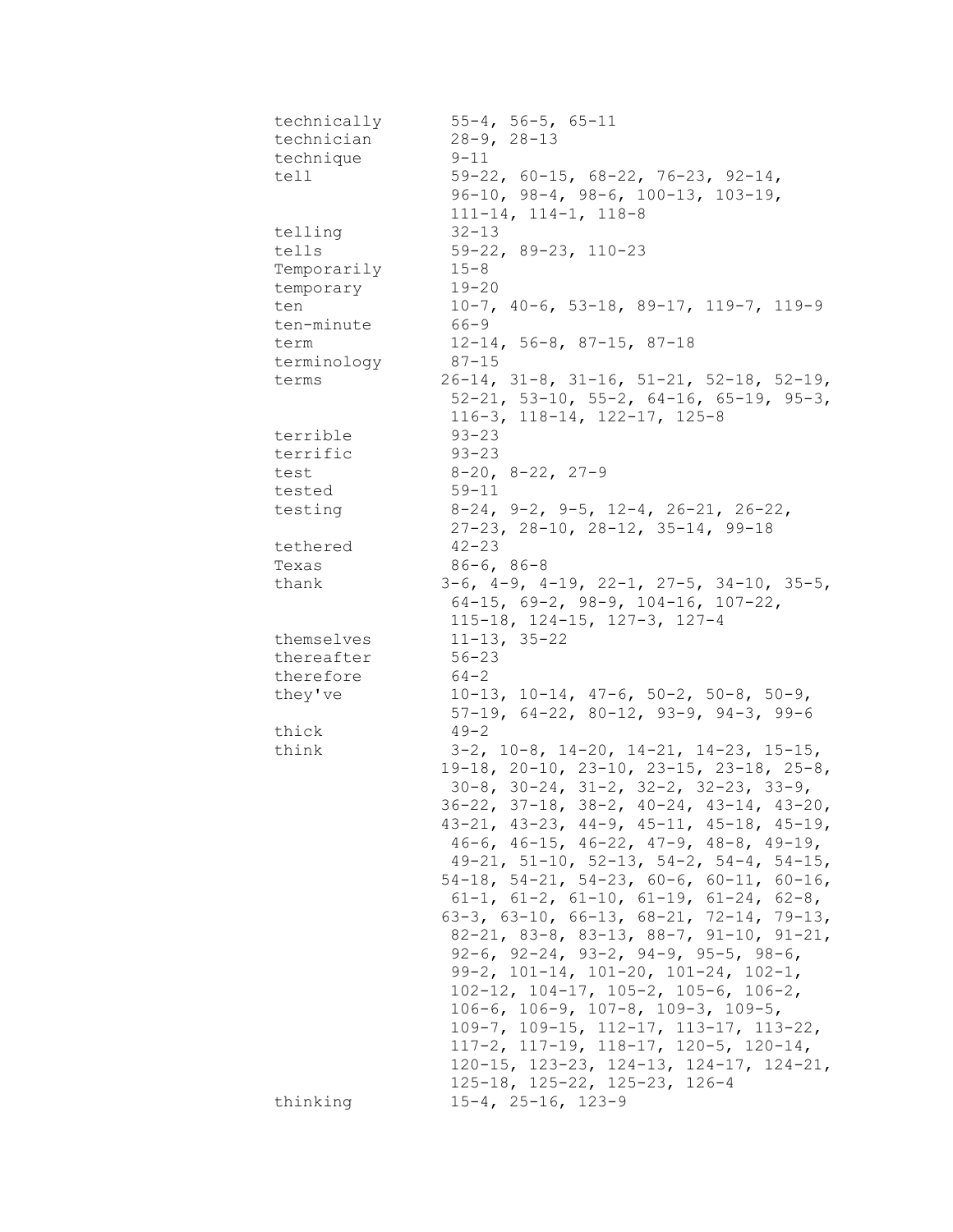| third<br>Thirty | $12-4$ , 51-19, 53-14, 87-24, 102-23<br>$75 - 15$                                                           |
|-----------------|-------------------------------------------------------------------------------------------------------------|
| thought         | $32-3$ , $33-15$ , $36-16$ , $37-3$ , $44-7$ , $46-10$ ,<br>$62 - 24$ , $100 - 17$ , $113 - 9$ , $115 - 21$ |
| thoughts        | $65 - 19, 113 - 16$                                                                                         |
| thousands       | $34 - 17, 58 - 3$                                                                                           |
| three           | $7-20$ , $14-18$ , $31-18$ , $40-7$ , $44-4$ , $44-10$ ,                                                    |
|                 | $44-15$ , $44-17$ , $45-20$ , $45-23$ , $52-10$ , $53-4$ ,                                                  |
|                 | 53-19, 53-20, 54-2, 57-12, 57-20, 58-22,                                                                    |
|                 | 59-15, 62-20, 72-8, 87-17, 102-13,                                                                          |
|                 | 108-12, 120-17, 120-18                                                                                      |
| three-year      | 75-19, 75-23, 76-16, 76-20, 76-21,                                                                          |
|                 | $76-24, 79-5, 79-12, 79-19, 79-21, 81-8,$                                                                   |
|                 | $87-23$ , $87-24$ , $90-21$ , $92-13$ , $97-18$ ,                                                           |
|                 | $97-19$ , $109-4$ , $118-8$                                                                                 |
| three-years     | $75 - 16$                                                                                                   |
| thrill          | $89 - 15, 114 - 15$                                                                                         |
| throughout      | $12-20$ , $14-21$ , $69-14$ , $70-13$ , $103-5$ , $114-2$                                                   |
| throw           | $52 - 13$                                                                                                   |
| throwing        | $30 - 8$                                                                                                    |
| thrown          | $37 - 1$                                                                                                    |
| time            | $10-13$ , $11-9$ , $14-7$ , $15-15$ , $16-12$ , $24-12$ ,                                                   |
|                 | $34-21$ , $39-24$ , $42-12$ , $42-18$ , $44-18$ , $45-4$ ,                                                  |
|                 | $45-9$ , $50-3$ , $56-17$ , $58-10$ , $62-11$ , $71-20$ ,                                                   |
|                 | 78-9, 92-9, 94-16, 103-6, 112-20, 113-7,                                                                    |
|                 | $115-13$ , $118-19$ , $119-5$ , $123-1$ , $123-10$ ,                                                        |
|                 | $124 - 8$ , $125 - 19$                                                                                      |
| timely          | $104 - 5$                                                                                                   |
| timers          | $44 - 23$                                                                                                   |
| times           | $44-11, 45-1$                                                                                               |
| timing          | $39 - 2, 39 - 16$                                                                                           |
| tipped          | $36 - 13$                                                                                                   |
| today           | $112 - 23$ , $113 - 13$ , $125 - 23$                                                                        |
| together        | $6-18$ , $6-21$ , $8-9$ , $9-21$ , $10-18$ , $14-9$ ,                                                       |
|                 | $14-15$ , $15-1$ , $26-9$ , $62-9$ , $65-19$ , $95-10$ ,                                                    |
|                 | $121 - 18$                                                                                                  |
| told            | $32-22$ , $33-3$ , $78-18$ , $78-23$ , $79-24$ , $80-13$ ,                                                  |
|                 | 90-8, 90-9, 104-2, 104-21, 116-24                                                                           |
| tomorrow        | 91-4<br>$126 - 9$ , $126 - 22$                                                                              |
| Tony<br>took    | $10-15$ , $11-24$ , $13-5$ , $13-6$ , $13-10$ , $35-7$ ,                                                    |
|                 | $37 - 20$ , $43 - 7$ , $75 - 6$                                                                             |
| tool            | $96 - 7$                                                                                                    |
| tools           | $87-6$ , $87-10$ , $87-13$ , $88-19$ , $100-7$                                                              |
| top             | $18-22$ , $47-16$ , $104-7$ , $106-11$                                                                      |
| topics          | $22 - 17$                                                                                                   |
| total           | $10 - 19$                                                                                                   |
| totally         | $35-3$ , $38-21$ , $41-17$ , $51-4$ , $123-21$                                                              |
| touch           | $45 - 11, 49 - 11$                                                                                          |
| touched         | $88 - 3$                                                                                                    |
| track           | $102 - 16$                                                                                                  |
| trade           | $25 - 1$                                                                                                    |
| traditional     | $8-7, 83-21$                                                                                                |
| tragedy         | $93 - 19, 93 - 23$                                                                                          |
|                 |                                                                                                             |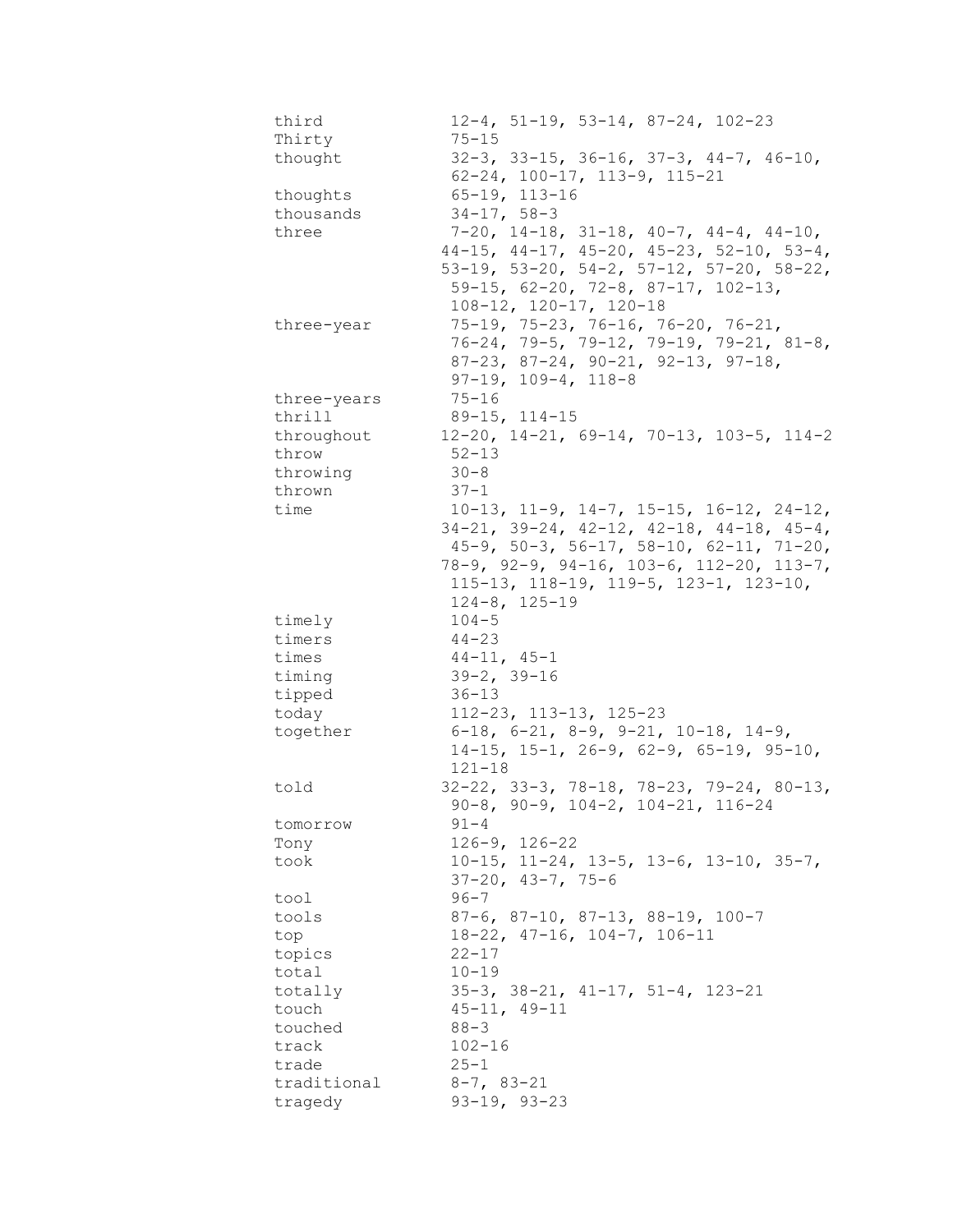| tragic       | $94 - 5$                                                       |
|--------------|----------------------------------------------------------------|
| train        | $20 - 16, 99 - 11$                                             |
| trained      | $24-7$ , $39-14$ , $73-14$ , $99-12$                           |
| training     | 7-20, 8-2, 15-22, 24-1, 24-6, 24-10,                           |
|              | $24-16$ , $26-16$ , $31-9$ , $45-15$ , $102-13$ ,              |
|              | $119 - 20$                                                     |
| trainings    | $8 - 5$                                                        |
| trampoline   | $18 - 14$                                                      |
| trampolines  | $18 - 13$                                                      |
| translation  | 128-9                                                          |
|              |                                                                |
| tread        | $16 - 17$                                                      |
| treated      | $31 - 7$                                                       |
| treatment    | $58 - 14$                                                      |
| trial        | 103-12, 103-13, 104-10, 104-11                                 |
| tries        | $81 - 24$                                                      |
| true         | $76 - 17$ , $104 - 8$ , $128 - 9$                              |
| truly        | $102 - 19$                                                     |
| Trust        | $112 - 2$                                                      |
| try          | $7-8$ , 13-12, 14-12, 68-7, 75-24, 81-14,                      |
|              | $102 - 22$ , $103 - 12$ , $105 - 22$ , $108 - 1$ , $118 - 1$ , |
|              | $122 - 17$ , $125 - 21$                                        |
| trying       | $6-18$ , $16-2$ , $28-10$ , $28-23$ , $37-24$ , $55-18$ ,      |
|              | 83-1, 83-22, 95-5, 104-11, 113-20,                             |
|              | $113 - 21, 124 - 8, 124 - 10$                                  |
| tuberculosis | $41 - 8$                                                       |
| turn         | $29 - 14, 113 - 1$                                             |
| Tv           | $83 - 3$                                                       |
| twice        | $77 - 23$                                                      |
| twin         | $17-10, 82-16$                                                 |
| two          | $7-2$ , $8-2$ , $8-5$ , $8-12$ , $8-16$ , $9-12$ , $9-14$ ,    |
|              | $9-21$ , $10-3$ , $13-23$ , $16-23$ , $25-1$ , $28-24$ ,       |
|              | $32-19$ , $41-14$ , $47-10$ , $53-13$ , $53-16$ ,              |
|              | $54-19$ , $58-23$ , $59-4$ , $60-17$ , $60-21$ , $66-12$ ,     |
|              | $68-23$ , 70-12, 82-12, 86-7, 86-16, 89-22,                    |
|              | $98-2$ , $106-4$ , $107-15$ , $116-19$ , $117-9$ ,             |
|              | $117 - 13$ , $123 - 14$                                        |
| two-year     | 73-17                                                          |
|              | $12-15$ , $12-21$ , $24-23$ , $55-1$ , $55-11$ , $58-21$ ,     |
| type         | $69-12$ , 83-1, 83-2, 84-4, 84-5, 85-14,                       |
|              | $88 - 8$                                                       |
|              | $9-6$ , $13-4$ , $19-2$ , $26-21$ , $85-19$ , $103-11$         |
| types        |                                                                |
| typical      | $77 - 8$                                                       |
| typically    | $7-14$ , 8-2, 20-17, 73-1, 118-4, 126-5                        |
| Uh-huh       | $15-17$ , $23-3$ , $24-4$ , $43-6$ , $43-19$ , $47-7$ ,        |
|              | $47-9$ , $49-5$ , $49-13$ , $52-8$ , $65-14$ , $73-10$ ,       |
|              | $75 - 12$ , $91 - 24$ , $125 - 20$                             |
|              | $24 - 7, 115 - 4$                                              |
| ultimately   |                                                                |
| unable       | $107 - 6$                                                      |
| unavailable  | $14 - 11$                                                      |
| undecided    | $8 - 21$                                                       |
| under        | $28-21$ , 53-14, 55-2, 87-21, 93-2, 94-18,                     |
|              | 98-16, 100-22, 105-14, 128-11                                  |
| undergoing   | $26 - 11$                                                      |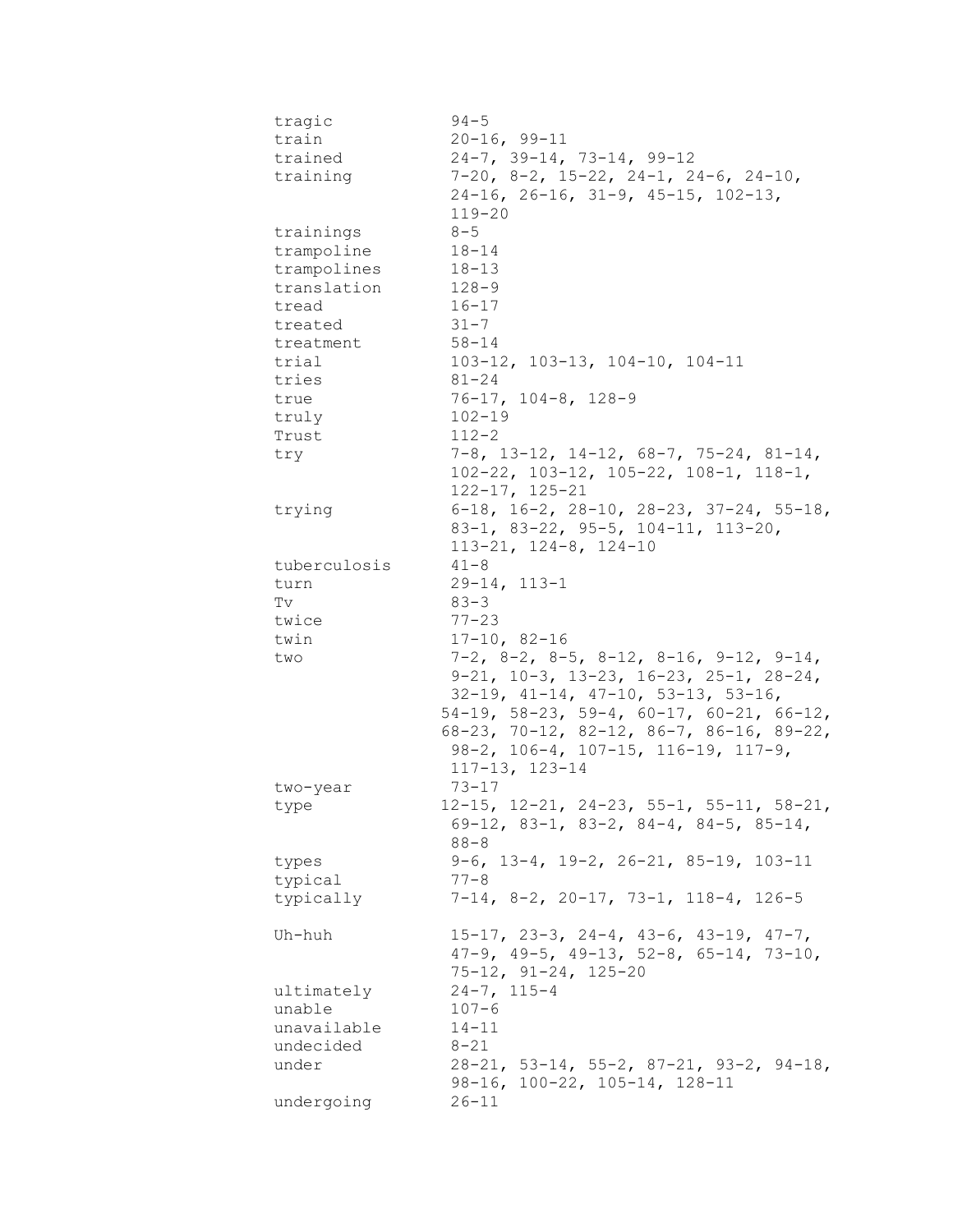| underlying         | $38 - 19$                                                                                           |
|--------------------|-----------------------------------------------------------------------------------------------------|
| underneath         | $101 - 5$                                                                                           |
| understand         | $7-23$ , $30-15$ , $32-9$ , $39-15$ , $57-12$ , $82-15$ ,                                           |
|                    | 83-23, 87-8, 106-22, 112-16, 112-24,                                                                |
|                    | 114-7, 114-19, 115-7, 115-14, 117-15                                                                |
| understanding      | $28-20$ , $30-6$ , $38-17$ , $63-21$ , $73-7$ , $78-14$ ,                                           |
|                    | 80-7, 80-13, 109-9, 110-5, 110-8, 113-23                                                            |
| unequivocally      | $32 - 22$                                                                                           |
| unfair             | $32 - 5$ , $112 - 4$                                                                                |
| unfortunate        | $102 - 20$                                                                                          |
| unfortunately      | $75 - 5$ , $109 - 21$                                                                               |
| Unidentified       | $55-3$ , $55-6$ , $55-10$ , $55-14$ , $55-20$ , $64-22$ ,                                           |
|                    | $112-9$ , $112-12$ , $112-16$ , $112-24$ , $113-22$ ,                                               |
|                    | $114-4$ , $114-7$ , $114-12$ , $114-19$ , $114-22$ ,                                                |
|                    | $115 - 14, 115 - 18$                                                                                |
| unit               | $39-8$ , $63-19$ , $84-14$                                                                          |
| unlatch            | $88 - 16$                                                                                           |
| unless             | $99 - 6$                                                                                            |
| unrealistic        | $7 - 7$                                                                                             |
| unsafe             | $12-3$ , $12-6$ , $13-4$ , $32-23$ , $33-15$ , $57-22$ ,                                            |
|                    | $58 - 8, 58 - 15$                                                                                   |
| until              | $55-17$ , $56-18$ , $57-1$ , $70-10$ , $73-6$ , $94-20$ ,                                           |
|                    | $103 - 6$                                                                                           |
| unzip              | $44 - 5$                                                                                            |
| update             | $8-22$ , $14-17$ , $27-10$ , $29-3$                                                                 |
| updating           | $15 - 23$                                                                                           |
| upon               | $82-11, 98-5, 121-19$                                                                               |
|                    | $79-12$ , $79-22$ , $86-20$ , $92-10$ , $108-14$ ,                                                  |
| upset              | $108 - 15$                                                                                          |
|                    | $126 - 9$                                                                                           |
| Urbik              |                                                                                                     |
| Usa                | $53 - 15$                                                                                           |
| use                | $7-22$ , $10-13$ , $20-7$ , $21-1$ , $31-22$ , $51-7$ ,                                             |
|                    | $54-10$ , $56-13$ , $96-7$ , $116-17$ , $118-21$ ,                                                  |
|                    | $119 - 1, 119 - 19$                                                                                 |
| used               | $13-3$ , $21-4$ , $44-11$ , $50-23$ , $55-17$ , $56-9$                                              |
| users              | $65 - 3$                                                                                            |
| using              | $9-10$ , $51-1$ , $51-2$ , $52-23$                                                                  |
| usually            | $9-6$ , 73-2, 118-5, 126-6                                                                          |
| valid              | $94 - 10$                                                                                           |
| varieties          | $12 - 12$                                                                                           |
|                    |                                                                                                     |
| various            | $8-10$ , 13-12, 22-10<br>$126 - 5$                                                                  |
| venue              | $7 - 9$                                                                                             |
| verbiage           | $10-1, 28-6, 28-18$                                                                                 |
| verify<br>versions | $56 - 21$                                                                                           |
|                    | $10-7$ , $42-2$ , $52-16$ , $122-5$                                                                 |
| versus             | $11-20$ , $13-12$ , $14-9$ , $14-20$ , $29-5$ , $29-9$ ,                                            |
| very               |                                                                                                     |
|                    | $30-10$ , $35-10$ , $37-20$ , $44-18$ , $45-8$ , $52-9$ ,<br>69-2, 77-14, 78-3, 87-18, 91-19, 92-2, |
|                    | 95-8, 106-12, 110-16, 113-5, 119-11,                                                                |
|                    | $119 - 24, 125 - 16$                                                                                |
|                    |                                                                                                     |
| veteran            | $73 - 17$                                                                                           |
| vice               | $1-17$ , $4-9$ , $34-10$                                                                            |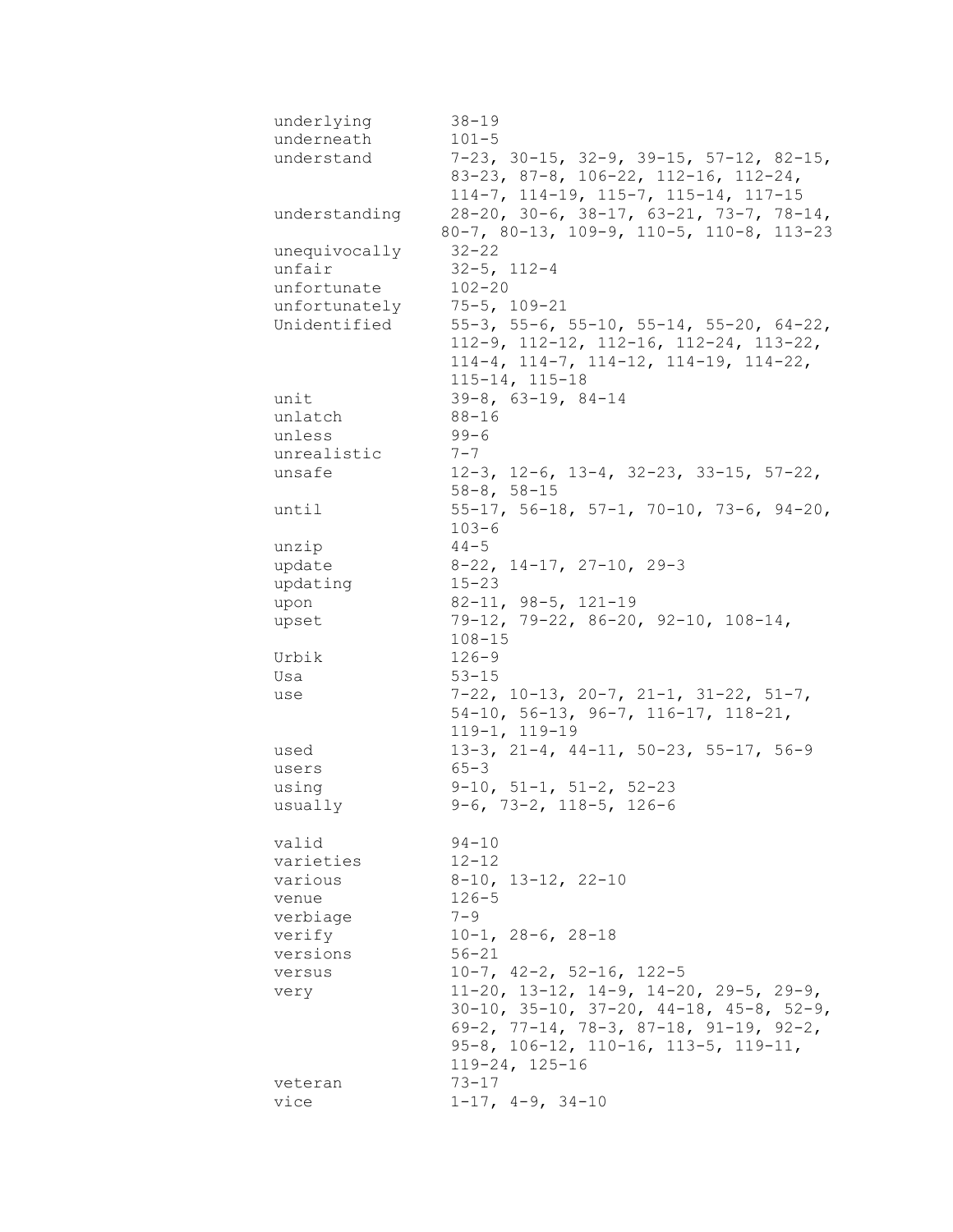| victim    | $94 - 23$                                                  |
|-----------|------------------------------------------------------------|
| video     | $118 - 24$                                                 |
| view      | $62 - 2$ , $94 - 12$ , $111 - 20$                          |
| violation | $71 - 8, 71 - 10$                                          |
| volunteer | 66-16                                                      |
| vote      | $125 - 5$                                                  |
|           |                                                            |
| waist     | $18 - 14$                                                  |
| wait      | $3-3$ , 56-17, 80-2, 81-3, 84-12                           |
| waiting   | $16 - 22$                                                  |
| wake-up   | $102 - 20$                                                 |
| walk      | $12-13$ , $30-17$ , $56-9$ , $64-13$                       |
| walked    | $110 - 9$                                                  |
| wall      | $16-16$ , $40-20$ , $41-1$ , $41-19$ , $51-19$ , $53-9$ ,  |
|           | $62 - 23$                                                  |
| walled    | $11 - 23$                                                  |
| walls     | $11-22$ , $13-1$ , $20-21$ , $20-24$ , $56-11$             |
| want      | $5-3$ , $6-9$ , $12-15$ , $21-22$ , $31-5$ , $31-14$ ,     |
|           | $31-21$ , $34-6$ , $34-14$ , $34-24$ , $42-16$ , $43-23$ , |
|           | $48-11$ , $50-22$ , $61-2$ , $61-15$ , $61-17$ , $61-20$ , |
|           | $61-23$ , $62-3$ , $62-19$ , $65-9$ , $65-20$ , $77-5$ ,   |
|           | 82-6, 92-24, 93-8, 93-14, 93-16, 96-21,                    |
|           | $100-3$ , $100-4$ , $100-5$ , $102-15$ , $103-21$ ,        |
|           | $104-12$ , $104-13$ , $108-15$ , $109-15$ , $113-16$ ,     |
|           | $113-17$ , $114-12$ , $115-19$ , $117-24$ , $119-13$ ,     |
|           | $121-16$ , $121-19$ , $121-20$ , $121-21$ , $122-4$ ,      |
|           | $123 - 14$ , $124 - 16$ , $125 - 21$                       |
| wanted    | 19-6, 28-18, 30-22, 49-7, 64-4, 82-4,                      |
|           | $83-8$ , $97-14$ , $108-21$ , $111-24$                     |
| wanting   | 48-20, 113-15, 126-20                                      |
| wants     | $116 - 17$                                                 |
| warned    | $33 - 3$                                                   |
| warning   | $36-1, 37-19$                                              |
| warnings  | $35-16$ , $36-17$ , $37-2$ , $64-20$                       |
| watch     | 82-11, 123-10, 123-14, 123-20                              |
| watching  | $74-2, 74-12$                                              |
| water     | $12-13$ , $13-3$ , $19-18$ , $19-22$ , $19-24$ , $20-2$ ,  |
|           | $20-8$ , $20-9$ , $21-8$ , $21-9$ , $30-1$ , $30-2$ ,      |
|           | $30-9$ , $30-17$ , $36-7$ , $36-8$ , $36-11$ , $36-12$ ,   |
|           | $37-10$ , $38-4$ , $43-23$ , $44-1$ , $44-17$ , $44-20$ ,  |
|           | $44-22$ , $44-24$ , $46-1$ , $46-21$ , $47-12$ , $47-16$ , |
|           | $47-23$ , $47-24$ , $51-19$ , $52-18$ , $52-20$ , $53-4$ , |
|           | 53-6, 54-2, 54-3, 54-7, 56-10, 56-13,                      |
|           | $58-3$ , $58-5$ , $58-22$ , $60-14$ , $60-20$ , $60-22$ ,  |
|           | $60-24$ , $61-5$ , $64-13$ , $67-17$ , $67-19$ , $67-24$ , |
|           | $68 - 18$ , $68 - 23$                                      |
| Wave      | $10-5, 10-12$                                              |
| way       | $6-24$ , $9-3$ , $9-7$ , $10-5$ , $11-19$ , $29-20$ ,      |
|           | $31-12$ , $32-13$ , $32-24$ , $33-3$ , $35-19$ , $35-21$ , |
|           | $39-2$ , $42-23$ , $48-2$ , $52-14$ , $62-23$ , $70-7$ ,   |
|           | $89-16$ , $92-14$ , $92-15$ , $94-13$ , $95-11$ ,          |
|           | $100-11$ , $103-3$ , $104-2$ , $106-12$ , $107-9$          |
| ways      | $13-23$ , $47-19$ , $54-5$ , $54-16$ , $72-18$             |
| we're     | $6-17$ , $8-21$ , $15-23$ , $30-8$ , $33-5$ , $95-8$ ,     |
|           |                                                            |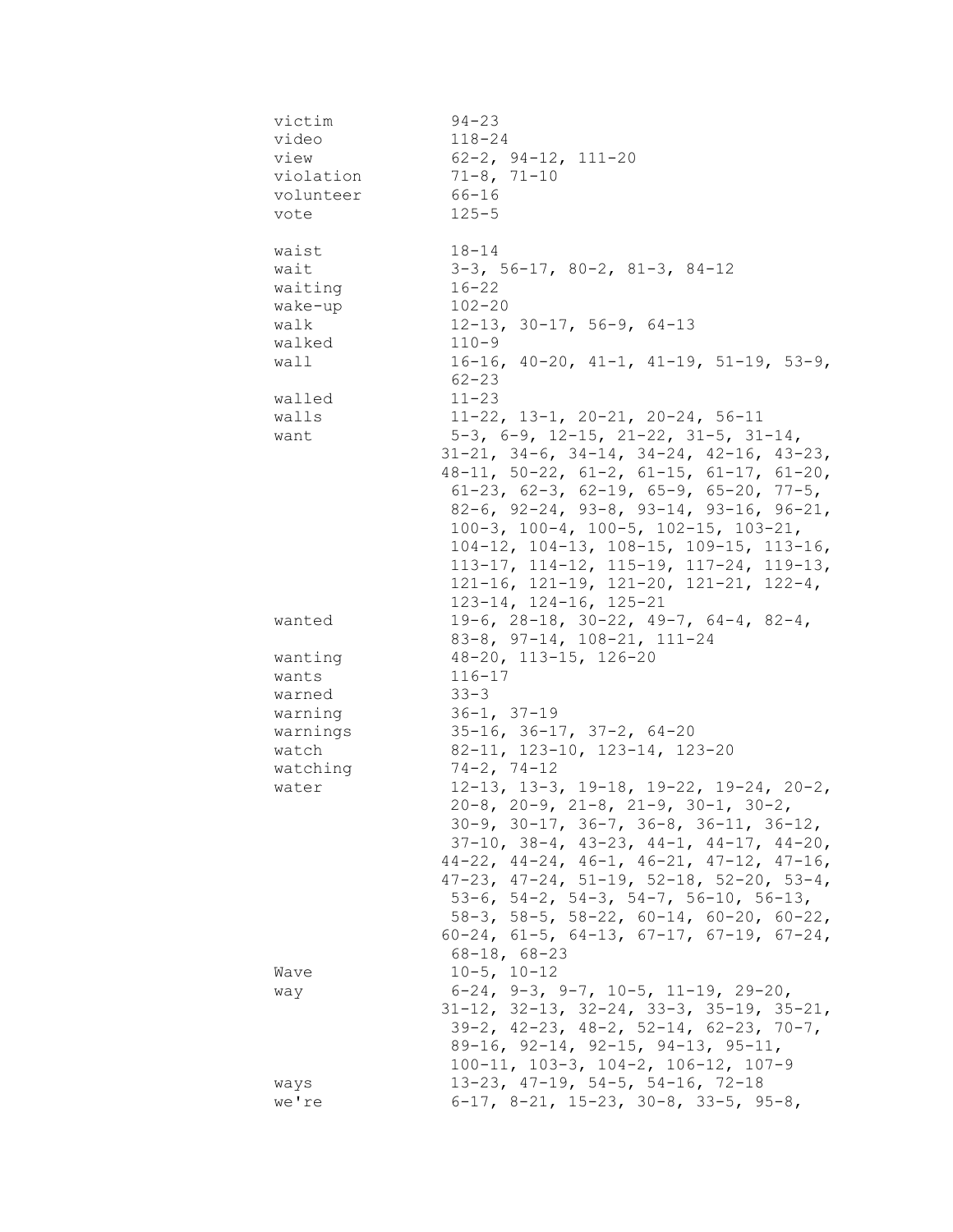|                 | $109 - 15, 119 - 11$                                       |
|-----------------|------------------------------------------------------------|
| wear            | $18 - 13$                                                  |
| wearing         | $116 - 24$                                                 |
| weather         | $16 - 4$                                                   |
| web             | $9-13$ , $18-5$ , $21-22$ , $25-13$ , $76-10$ , $119-18$   |
| webbing         | $83 - 17, 83 - 18$                                         |
| week            | 71-3, 73-19, 126-15, 126-18                                |
| week's          | $71 - 20$                                                  |
| weigh           | $46 - 16$                                                  |
| Weights         | $24 - 3$                                                   |
| welcome         | $3-7$ , $3-8$ , $95-22$                                    |
| well            | $7-6$ , 11-23, 13-21, 14-19, 14-21, 15-2,                  |
|                 | $15-20$ , $17-17$ , $24-2$ , $24-9$ , $26-5$ , $26-21$ ,   |
|                 | $31-12$ , $31-13$ , $32-19$ , $41-13$ , $45-7$ , $46-21$ , |
|                 | $48-22$ , $49-9$ , $50-2$ , $50-6$ , $53-12$ , $53-22$ ,   |
|                 | $55-14$ , 60-15, 62-21, 67-20, 71-13,                      |
|                 | $71-23$ , $72-8$ , $72-19$ , $73-14$ , $73-17$ , $78-6$ ,  |
|                 | $78-11, 81-6, 85-15, 88-20, 88-23, 90-2,$                  |
|                 | $90-21, 91-6, 96-23, 106-10, 108-21,$                      |
|                 | $116 - 20$ , $119 - 3$ , $124 - 19$                        |
| whatever        | $9-11, 59-21, 62-6, 65-17, 96-7, 96-21,$                   |
|                 | $117 - 10$ , $117 - 23$                                    |
| wheel<br>wheels | $21-2$ , $21-4$ , $97-11$<br>$101 - 5$ , $104 - 24$        |
| whereas         | $58 - 16$                                                  |
| wherever        | $27 - 3$ , $118 - 14$                                      |
| whether         | $44-15$ , 52-3, 52-4, 68-4, 77-8, 86-17,                   |
|                 | $100 - 3$ , $108 - 11$                                     |
| while           | $16 - 22, 54 - 2$                                          |
| white           | 89-6, 110-17, 110-19, 111-7, 111-16,                       |
|                 | $118 - 23$                                                 |
| whoever         | $117 - 20$                                                 |
| whole           | 13-11, 15-19, 27-17, 63-7, 103-8, 121-6                    |
| wider           | $101 - 18$                                                 |
| wife            | $30 - 19$                                                  |
| wiggle          | $79 - 17, 106 - 5$                                         |
| willing         | $40-19$ , $45-9$ , $101-14$                                |
| wind            | $43-7$ , $43-10$ , $43-11$ , $43-16$ , $43-17$ , $47-8$ ,  |
|                 | $47 - 11, 60 - 18$                                         |
| window          | $92 - 6$                                                   |
| winter          | $119 - 6$                                                  |
| within          | $7-18$ , 38-16, 53-16, 61-22, 78-6, 108-10,                |
|                 | $109-8$ , $109-20$ , $111-22$ , $124-24$                   |
| witness         | $70 - 4$                                                   |
| witnesses       | $74-10, 74-11, 74-14$                                      |
| woman           | $97 - 11$                                                  |
| wonderful       | $120 - 1$                                                  |
| word            | $12 - 16$ , $95 - 5$ , $103 - 13$                          |
| words           | 73-18, 73-20, 80-23, 81-5, 95-13, 95-14,                   |
|                 | $95-15$ , $95-18$ , $99-10$ , $99-16$ , $99-20$ ,          |
|                 | $111 - 15$                                                 |
| work            | $23-13$ , $25-18$ , $26-9$ , $34-14$ , $34-16$ , $34-18$ , |
|                 | $34-19$ , $67-8$ , $67-10$ , $67-12$ , $71-22$ , $72-1$ ,  |
|                 | $106 - 24, 110 - 18, 111 - 9$                              |